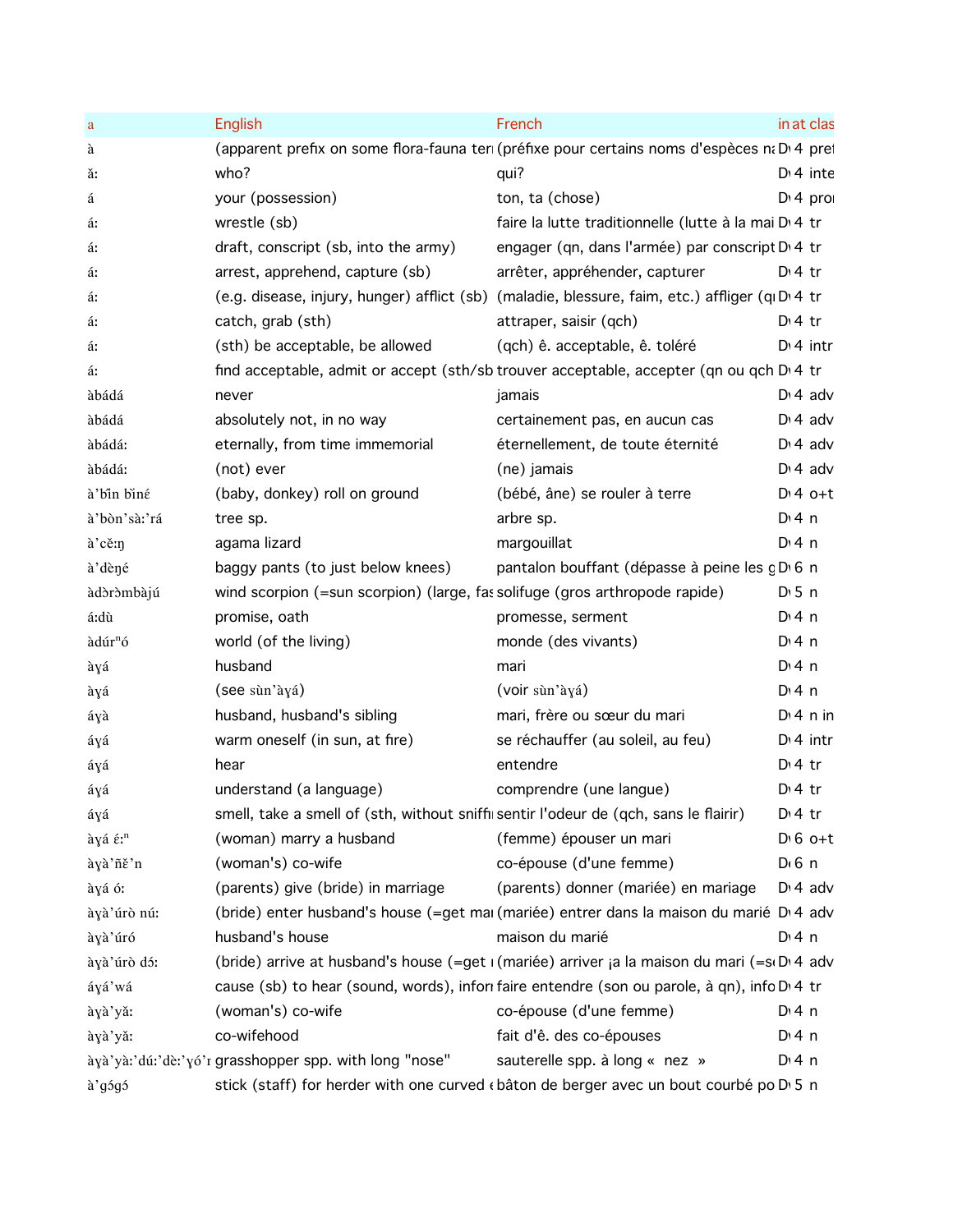| à'gǒn                                                               |                                     | pole (with naturally hooked end, for dislclong bâton à bout courbé, pour faire ton D <sub>16</sub> n |                    |
|---------------------------------------------------------------------|-------------------------------------|------------------------------------------------------------------------------------------------------|--------------------|
| ágúsù                                                               | hard red candies (wrapped)          | bonbons durs rouges (enveloppés)                                                                     | D:4n               |
| à'i'n                                                               | son                                 | fils (parenté)                                                                                       | D <sup>i</sup> 6 n |
| àjǎŋ                                                                |                                     | stick (staff) with one forked end (for gri bâton à un bout fourchu (afin de bien sa D 4 n            |                    |
| àjǎŋ                                                                | fork at the end of a stick or pole  | fourche au bout d'un bâton                                                                           | $Di$ 4 n           |
| àjánáw <sup>n</sup> á                                               | fork (in stick)                     | fourche (dans un bois)                                                                               | $Di$ 4 n           |
| àjànàw <sup>n</sup> à'kù: <sup>n'</sup> kǎ'y <sup>r</sup> dragonfly |                                     | libellule                                                                                            | $Di$ 4 n           |
| ájárá                                                               | sew (with needle)                   | coudre (à l'aiguille)                                                                                | $D:4$ tr           |
| àjǎy <sup>n</sup>                                                   |                                     | act of sowing (seeds) in a pit with manul fait de semer (semences) à sec dans un D 4 n               |                    |
| àjăy <sup>n</sup> jă: <sup>n</sup>                                  |                                     | sow (seeds) in a dry pit with manure bef semer (semences) à sec dans un trou av D <sub>14</sub> o+t  |                    |
| àjérù                                                               | wrestling (sport)                   | lutte traditionnelle, lutte à la main (sport D <sub>14</sub> n                                       |                    |
| àjérù á:                                                            | wrestle (sb)                        | faire la lutte traditionnelle contre (qn)                                                            | $D \cdot 6$ o+t    |
| àjèrù'kóró                                                          |                                     | wooden trough beaten for percussion du abreuvoir en bois qu'on bat d'une façon D 4 n                 |                    |
| àjèrù'kóró                                                          | wrestling tournament                | fête de la lutte traditionnelle                                                                      | $Di$ 4 n           |
| àjí:                                                                | uncastrated adult male (goat)       | mâle adulte non castré (bouc)                                                                        | $Di$ 4 n, c        |
| àjúw <sup>n</sup> ò'dǒy <sup>n</sup> 'pírù                          | little African swift (bird)         | petit martinet (« hirondelle ») sp.                                                                  | $Di$ 4 n           |
| àjùwò                                                               | (cpd initial form of àjùwó'n)       | (forme de àjuwő'n dans les composés)                                                                 | $Di$ 4 cpd         |
| àjùwó'n                                                             | woman who has just given birth      | femme qui vient d'accoucher                                                                          | $Di$ 4 n           |
| àjùwò'sǔm                                                           |                                     | end of a woman's post-partum seclusion fin de la quarantine d'une femme après u D 4 n                |                    |
| àjùwò'úrò kùn                                                       | (woman) be in post-partum seclusion | (femme) ê. en quarantaine après un acc D 6 adv                                                       |                    |
| àkònòr <sup>n</sup> ó                                               | giant tortoise                      | tortue géante                                                                                        | $Di$ 4 n           |
| àkóró                                                               | well (for water)                    | puits                                                                                                | $Di$ 4 n           |
| àkòro'má:ñá                                                         | Abdim's stork                       | cigogne d'abdim                                                                                      | $Di$ 4 n           |
| àkòro'má:ñú                                                         | Abdim's stork                       | cigogne d'abdim                                                                                      | $Di$ 4 n           |
| àkòrò'mé:ñé                                                         | buprestid beetle                    | coléoptère buprestide                                                                                | $Di$ 4 n           |
| àkòrò'pé:jú                                                         | hedgehog                            | hérisson                                                                                             | $Di$ 4 n           |
| àkórò pǒ:                                                           |                                     | hello! (to sb at, or returning from, a well salutation! (à qn au puits, ou qui revient D 6 gre       |                    |
| àkòrò'sérù                                                          |                                     | act of skimming water from top of dirty fait d'enlever de l'eau du haut d'un puits D <sub>1</sub> n  |                    |
| àkòrò'sǔŋ                                                           | rope lowered into well              | corde de puits                                                                                       | D: 4n              |
| àlàgárà                                                             |                                     | wide boubou with open sides (esp of Full boubou large aux côtés ouverts (surtout D'4 n               |                    |
| àlàhórmò                                                            | (by) God's grace                    | (par) la grâce de Dieu                                                                               | $Dt$ 4 n           |
| álâl                                                                | Sunday                              | dimanche                                                                                             | $Di$ 4 n           |
| àlámbá:ná:jè                                                        | zebra                               | zèbre                                                                                                | $Di$ 4 n           |
| àlámbá:ná:jè                                                        | mule                                | mulet                                                                                                | $Di$ 4 n           |
| àlàmkây <sup>n</sup> kây <sup>n</sup>                               | grain of Datura bush                | grain du buission Datura                                                                             | $Di$ 4 n           |
| àlàrbá'n                                                            | Arab (person)                       | arabe (personne)                                                                                     | $Di$ 4 n           |
| àlàrbá'n                                                            | Tuareg (person)                     | touareg, tamachek (personne)                                                                         | $Di$ 4 n           |
| álárbá:rè                                                           | Wednesday                           | mercredi                                                                                             | $Di$ 4 n           |
| áláwâl                                                              |                                     | wooden tablet (board) on which koranic ardoise en bois sur laquelle les élèves d'é D 4 n             |                    |
|                                                                     |                                     |                                                                                                      |                    |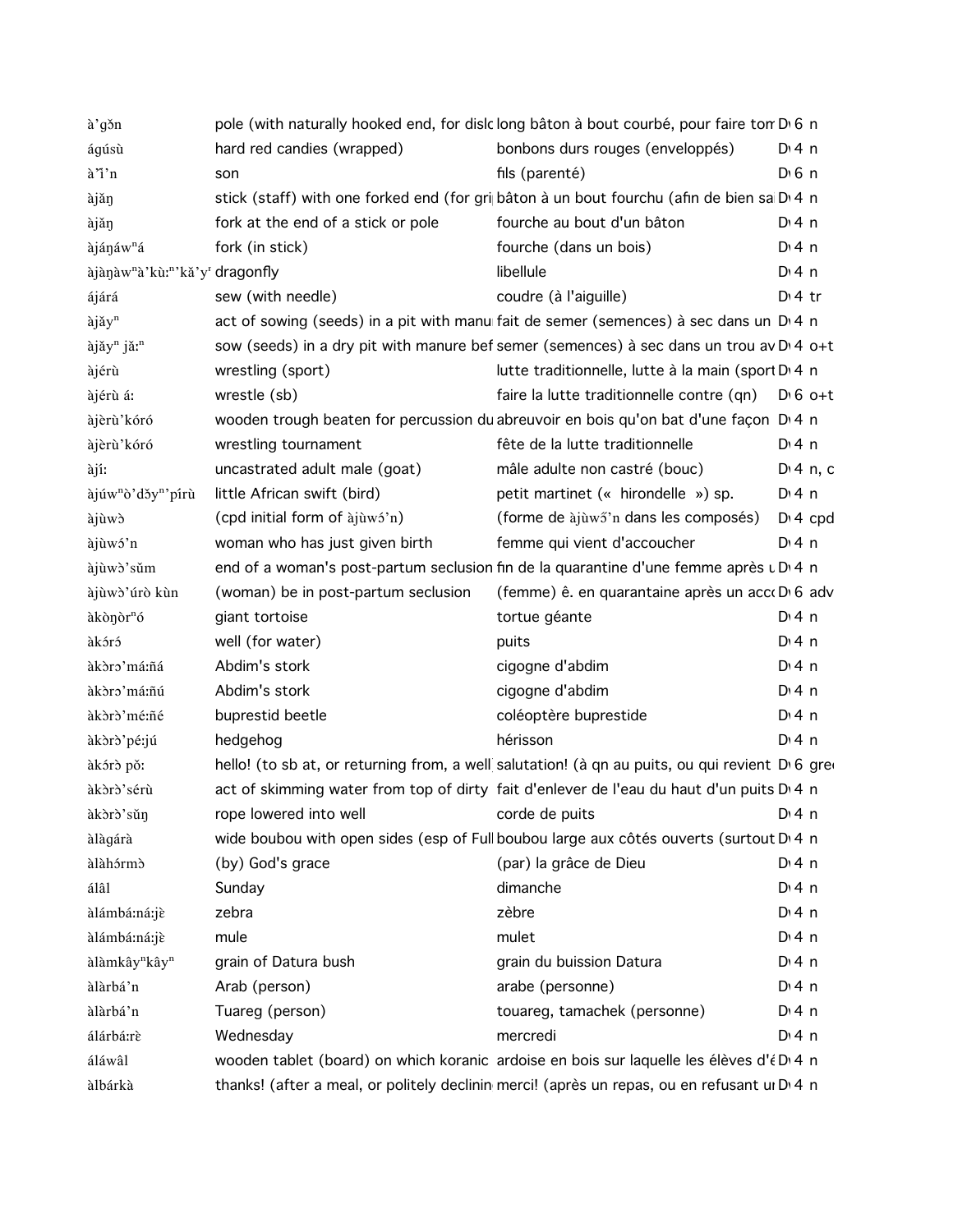| àlégù                                  |                                                                                        | strap (extension) of front of loincloth (ti lanière (extension) du devant d'une culo D 4 n   |                       |
|----------------------------------------|----------------------------------------------------------------------------------------|----------------------------------------------------------------------------------------------|-----------------------|
| álfajára                               | riddle                                                                                 | devinette                                                                                    | $D \nvert 6 \nvert n$ |
| àlíwndù                                |                                                                                        | stick (staff) for herder with one curved « bâton de berger avec un bout courbé po D' 5 n     |                       |
| àlíwnù                                 |                                                                                        | stick (staff) for herder with one curved « bâton de berger avec un bout courbé po D' 5 n     |                       |
| áljúmá:rè                              | Friday                                                                                 | vendredi                                                                                     | $Di$ 4 n              |
| álkámí:sà                              | Thursday                                                                               | jeudi                                                                                        | $Di$ 4 n              |
| álmâ:m                                 | imam (Muslim cleric)                                                                   | imam                                                                                         | $Di$ 4 n              |
| álmé:tè                                | matches                                                                                | allumettes                                                                                   | $D0$ 6 n              |
| álmú:jù                                | imam's muezzin and respondant (who camuezzin et répondant de l'imam                    |                                                                                              | $D \nvert 6 \nvert n$ |
| àlpê:                                  | greeting!                                                                              | salut!                                                                                       | $Di$ 4 gre            |
| àlsémélé                               | sung epics (with tombom)                                                               | chansons épiques (avec tam-tam)                                                              | $Di$ 4 n              |
| àlsilâ:m                               | Muslim                                                                                 | musulman                                                                                     | $Di$ 4 n              |
| áltíné:rè                              | Monday                                                                                 | lundi                                                                                        | $Di$ 4 n              |
| álžérî:                                | Algeria                                                                                | Algérie                                                                                      | $Di$ 4 n              |
| ámà                                    | God                                                                                    | Dieu                                                                                         | $Di$ 4 n              |
| ámà digé                               | worship (God)                                                                          | adorer (Dieu)                                                                                | $D \nvert 6$ o+t      |
| àmà cèlgú                              | gap between upper front teeth                                                          | espace entre les dents supérieurs de dev D 4 n                                               |                       |
| àmà cèñè gànur <sup>n</sup> ú bush sp. |                                                                                        | buisson sp.                                                                                  | $Di$ 4 n              |
| àmà' dig'ú                             | worship (of God)                                                                       | adoration (de Dieu)                                                                          | $D \nvert 6$ cpd      |
| àmà 'gàná                              | (man's name)                                                                           | (nom d'homme)                                                                                | $Di$ 4 n              |
| àmà'jâm                                | God's peace!                                                                           | la paix de Dieu!                                                                             | $Di$ 4 n              |
| ámà jùgó                               | know God (=be a good Muslim)                                                           | connaître Dieu (ê. un bon musulman)                                                          | $D:4$ o+t             |
| àmà'kán                                |                                                                                        | type of necklace (plastic, not tight on ne sorte de collier (en plastique, pas serré s D 4 n |                       |
| àmà'kán                                | child with slender body                                                                | enfant au corps mince                                                                        | $D0$ n                |
|                                        | ámà mà fi'firi'yá:'n the Envoy (=the Prophet Muhammad) l'Envoyé (=le Prophète Mohamed) |                                                                                              | $D0$ n                |
| à'mâːn                                 | So-and-so, such-and-such (substitute for un tel, tel ou tel (remplace un nom)          |                                                                                              | $Dt$ 4 n              |
| ámá:nà                                 | promise (noun)                                                                         | promesse                                                                                     | D:4n                  |
| ámáná                                  | cross (one's arms, against one's chest) se croiser (les bras) contre la poitrine       |                                                                                              | $D:4$ tr              |
| ámáná                                  |                                                                                        | hold (baby, sack) in one's arms (on or in tenir (bébé, sac) dans ses bras (contre cD.4 tr    |                       |
| ámá:nà á:                              | make a promise, promise (sth, to sb)                                                   | faire une promesse, promettre (qch, à qi D $\overline{6}$ o+t                                |                       |
| àmà'sǎw                                | best wishes (given to sb)                                                              | meilleurs vœux (à qn)                                                                        | $Di$ 4 n              |
| àmà'sǎw kúnó                           | give one's best wishes (to sb)                                                         | donner ses meilleurs vœux à (qn)                                                             | $D:4$ o+t             |
| àmà'sòyó                               | grief (for a dead person)                                                              | tristesse (pour un décédé)                                                                   | D: 4n                 |
| àmà'sòyó                               | pity (for sb)                                                                          | pitié (de qn)                                                                                | $Di$ 4 n              |
| àmà'sòyó                               | sadness                                                                                | tristesse                                                                                    | $Di$ 4 n              |
| àmà'sòγò'gí'n                          | pitiful one, person in a pitiful state                                                 | (un) pitoyable, personne dans un état la D 4 n                                               |                       |
| àmà'tígè                               | (man's name)                                                                           | (nom d'homme)                                                                                | $Di$ 4 n              |
|                                        | àmàtigè bén gón fró weed with hibiscus-like flower                                     | herbe adventice à fleur de type hibiscus Br 4 n                                              |                       |
| àmà 'tigè 'gànùr <sup>n</sup> ú        | bush sp.                                                                               | buisson sp.                                                                                  | $Di$ 4 n              |
|                                        | àmà'tùmò'mú:mò motor vehicle (truck, bus, car)                                         | véhicule, voiture (camion, car, voiture) D <sub>14</sub> n                                   |                       |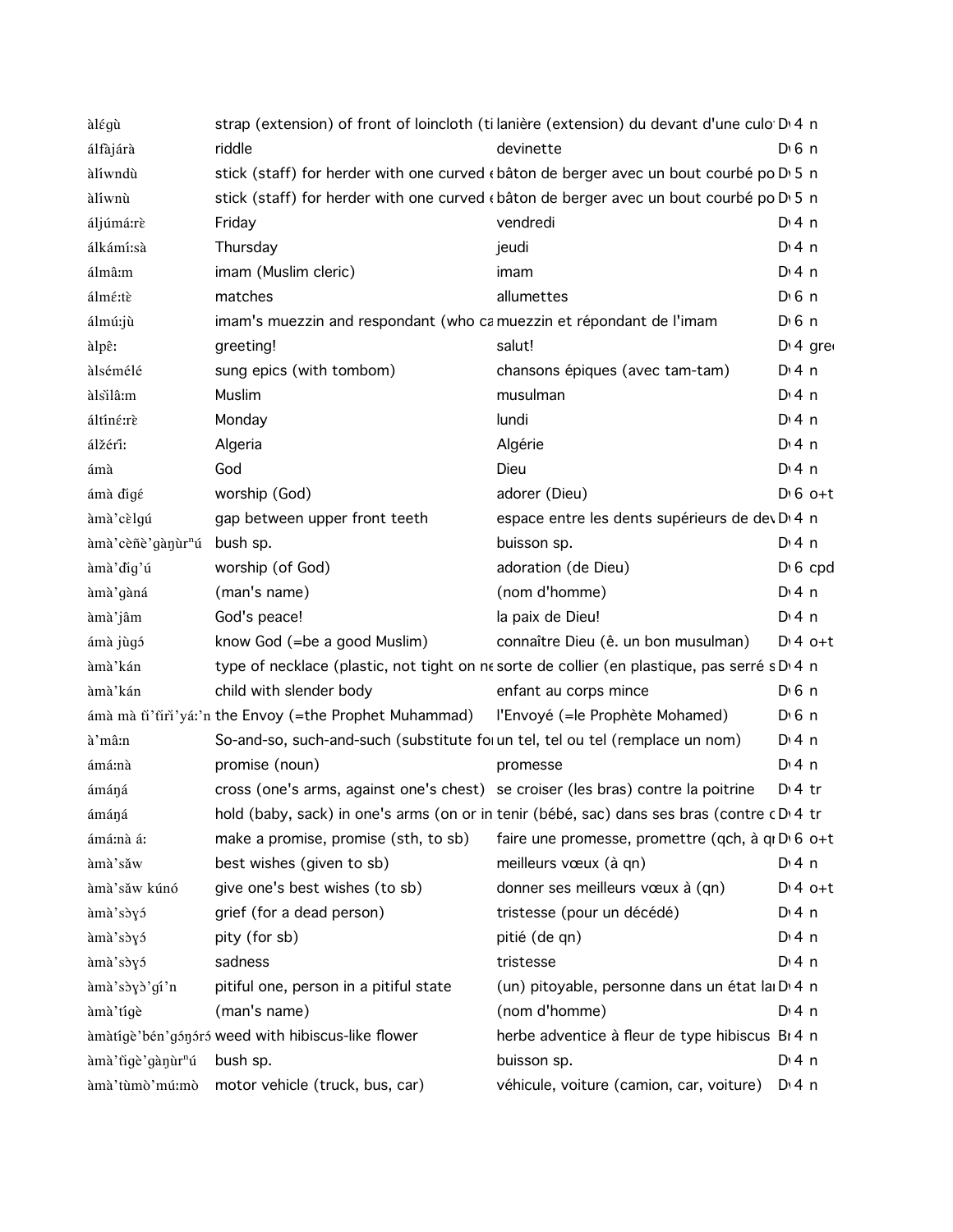| àmà'wè:r <sup>n</sup> 'i: <sup>n</sup> | small yarn necklnce                                                              | petit collier en gros fil de coton                                                                        | $Di$ 4 n              |
|----------------------------------------|----------------------------------------------------------------------------------|-----------------------------------------------------------------------------------------------------------|-----------------------|
| ámérè                                  | brown with large white spots (cow)                                               | brun avec de grandes taches blanches (vD.4 adj                                                            |                       |
| àmí:nà                                 |                                                                                  | amen! (reply to a greeting wishing one wamen! (réponse à une salutation qui expi D'4 par                  |                       |
| ámí:r <sup>n</sup> u                   | (political) chief, boss                                                          | chef (politique), patron                                                                                  | $D \cdot 6$ n         |
| ámmàsòmikǒ:no                          | red-black ant sp.                                                                | fourmi noire et rouge sp.                                                                                 | $Di$ 4 n              |
| ă:n                                    | infection, swollen wound                                                         | plaie gonflée, blessure infectée, enflure D <sub>14</sub> n                                               |                       |
| ă'n                                    | man-Sg, male human                                                               | homme-sg, personne mâle                                                                                   | $Di$ 4 n              |
| ăŋ                                     | aquatic monitor lizard                                                           | varan aquatique (lézard)                                                                                  | $Di$ 4 n              |
| àñá                                    |                                                                                  | almost ripe, not quite ripe (e.g. mango, f presque mûr (mangue, figue, tomate)                            | $D \n4$ adj           |
| áñá                                    | become half-ripe                                                                 | devenir mi-mûr                                                                                            | $Di$ 4 intr           |
| áñá'w <sup>n</sup> á                   | make half-ripe                                                                   | rendre mi-mûr                                                                                             | $Di4$ tr              |
| àñ'i: <sup>n</sup>                     |                                                                                  | roselle seeds (used in making macari spir grains d'oseille (utilisés dans la confectic D <sup>1</sup> 4 n |                       |
| àñ'i: <sup>n</sup> kó:rò               | roselle (variety)                                                                | dah, oseille (variété)                                                                                    | $D \n6$ n             |
| àñú                                    | roselle (spice)                                                                  | dah, oseille (épice)                                                                                      | $Di$ 4 n              |
| àñù bán                                | red roselle                                                                      | dah rouge                                                                                                 | $D \nvert 6 \nvert n$ |
| àñù' bèlèngá                           | wild roselle bush                                                                | dah sauvage (buisson)                                                                                     | $Di$ 4 n              |
| àñú kó:rò                              | roselle (variety)                                                                | dah, oseille (variété)                                                                                    | $Di$ 4 n              |
| àñù'ná:                                | roselle (variety used for macari)                                                | dah (variété pour le macari)                                                                              | $D \n6$ n             |
| àñù'niné                               | green roselle sauce for millet cakes                                             | sauce verte à base de dah pour le tô                                                                      | $D \n6$ n             |
| àñù'sǎ:                                |                                                                                  | green sauce from filtered roselle leaves vsauce verte à base de dah et d'arachide, D 6 n                  |                       |
| àñù'tèwé                               |                                                                                  | stray roselle (growing wild outside of fiel dah qui pousse à l'état sauvage (hors de D <sub>14</sub> n    |                       |
| àná                                    | village, town, settlement                                                        | village, ville                                                                                            | $Di$ 4 n              |
| á:ná                                   | (wound) be swollen, infected                                                     | (plaie) ê. enflé, infecté                                                                                 | $Di$ 4 intr           |
| à:ŋá                                   | how much?, how many?                                                             | combien?                                                                                                  | $D:4$ inte            |
| áŋá                                    |                                                                                  | pin on, attach (hair ornament, horse's st épingler, attacher (ornement aux cheveu D'4 tr                  |                       |
| àná bánà                               |                                                                                  | owner of village (member of old-stock fa propriétaire du village (membre d'une fai Di 4 n                 |                       |
| ànà kàná                               | the new village (=Dianwely Kessel)                                               | le nouveau village (=Dianwely Kessel)                                                                     | $Di$ 4 n              |
| ànà:ná                                 | mint                                                                             | menthe                                                                                                    | $D \nvert 6 \nvert n$ |
| à:nà'né                                | how many-th? (ordinal)                                                           | quantième?                                                                                                | $D \nvert 6$ adv      |
| àná yǎ:                                | make a trip, travel (to another village or voyager (à un autre village ou ville) |                                                                                                           | $D:4$ v               |
| ăn'cèpêl                               | spicy hard candy                                                                 | bonbons épicés durs                                                                                       | $D \nvert 6 \nvert n$ |
| áncèré                                 | grasshopper sp.                                                                  | sauterelle sp.                                                                                            | D <sub>1</sub> 6n     |
| àndí                                   | know that , be it known that                                                     | sachez que                                                                                                | $Di$ 4 part           |
| ánê:                                   | intention, plan (of action)                                                      | intention, projet                                                                                         | $D \n6$ n             |
| ánê: á:                                | intend, plan (sth)                                                               | avoir l'intention de, projeter (qch)                                                                      | $D \cdot 6$ o+t       |
| áné:mà                                 | prosperity, good times                                                           | prospérité, bonheur                                                                                       | $Di$ 4 n              |
| ánê: yé sà                             | intend, plan (sth)                                                               | avoir l'intention de, projeter (qch)                                                                      | $D \n6$ o+t           |
| à'n gán                                | old man-Sg                                                                       | (un) vieux-sg                                                                                             | $D \cdot 4$ adj       |
| ánì                                    | a children's disease                                                             | une maladie d'enfants                                                                                     | $Di$ 4 n              |
| ànisá:rá'n                             | white person (European)                                                          | (un) blanc (européen)                                                                                     | $Di$ 4 n              |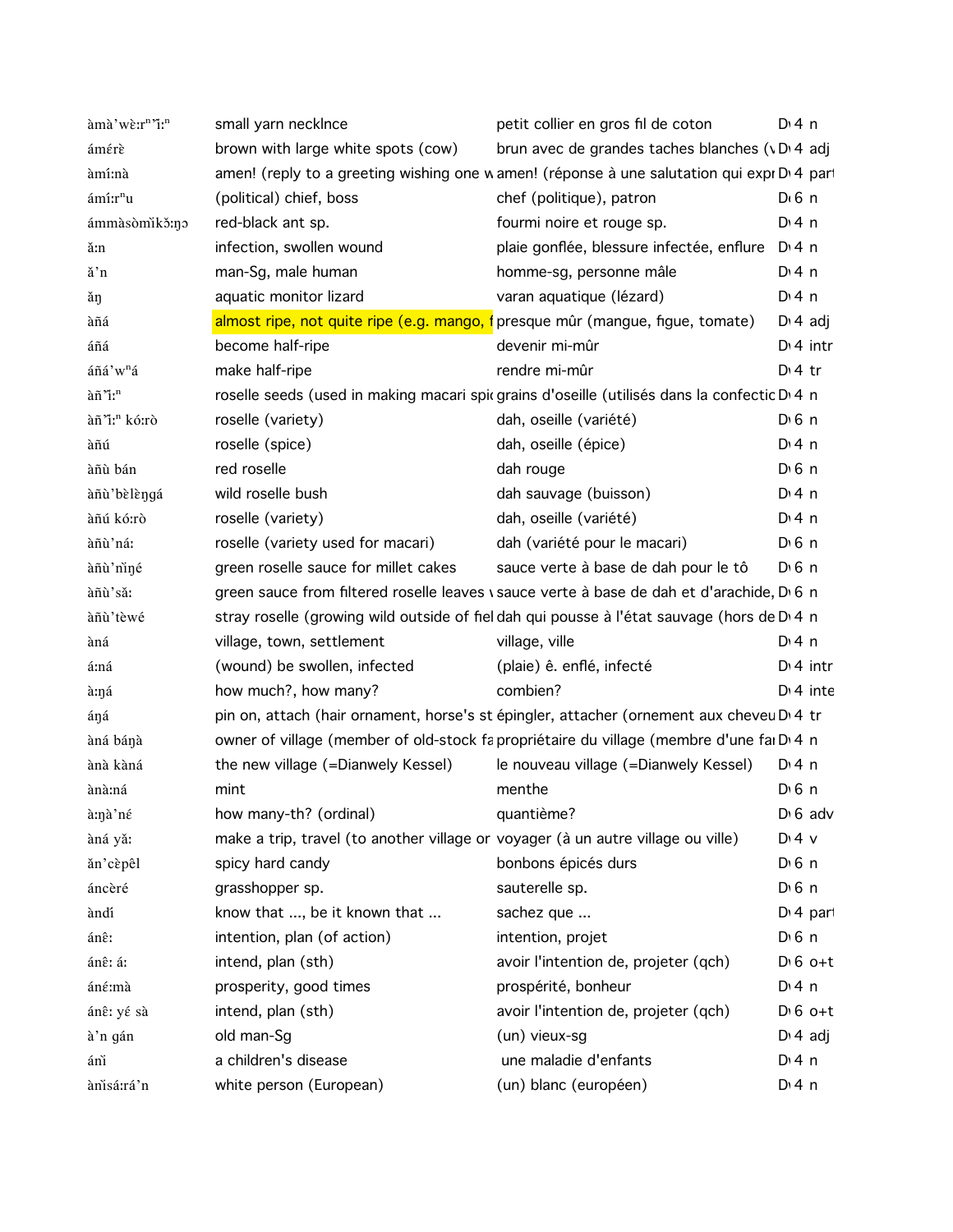| àn jókkóllò'n                                 | young man $(18-40)$                     | jeune homme (18-40)                                                                                                                                                                                                            | $Di$ 4 n              |
|-----------------------------------------------|-----------------------------------------|--------------------------------------------------------------------------------------------------------------------------------------------------------------------------------------------------------------------------------|-----------------------|
| ăn'lé                                         | there (logophoric)                      | là (logophorique)                                                                                                                                                                                                              | $Dt$ 4 adv            |
| àn'ni:                                        | rainwater                               | eau de pluie                                                                                                                                                                                                                   | $D \cdot 5$ n         |
| àn'ni: sàyárà                                 | hailstones, hail                        | grêle                                                                                                                                                                                                                          | $Di$ 4 n              |
| $aninir^n\tilde{\varepsilon}$                 |                                         | image, apparition (e.g. of a religious figu image (d'un prophète ou d'une personne D 4 n                                                                                                                                       |                       |
| ánnó:r <sup>n</sup> è                         | image (drawing or photo of sth)         | image (dessein ou photo de qch)                                                                                                                                                                                                | $Dt$ 4 n              |
| $ánn$ ; $rn$ $\delta$                         |                                         | image, apparition (e.g. of a religious figu image (d'un prophète ou d'une personne D 4 n                                                                                                                                       |                       |
| $ánn$ ; $rn$ $\delta$                         | image (drawing or photo of sth)         | image (dessein ou photo de qch)                                                                                                                                                                                                | $Di$ 4 n              |
| ăn'nùmò'kúmò                                  | large black ant sp.                     | grosse fourmi noire sp.                                                                                                                                                                                                        | $Di$ 4 n              |
| à'n păn'dâ: <sup>n</sup> 'n                   | widower                                 | veuf                                                                                                                                                                                                                           | $Di$ 4 n              |
| ánsámbò                                       |                                         | furry waterskin (type used especially by outre poilue (surtout des Bellas) à ouver D 6 n                                                                                                                                       |                       |
| ànsà:rà                                       | white person (cpd initial)              | européen, blanc (dans les composés)                                                                                                                                                                                            | $D \nvert 6$ cpd      |
| ànsà:rà'bá:rù                                 | tree sp. (planted)                      | arbre sp. (planté)                                                                                                                                                                                                             | $Dt$ 4 n              |
| ànsà:rà'gǎ: <sup>n</sup>                      | tree sp. (planted)                      | arbre sp. (planté)                                                                                                                                                                                                             | $Di$ 4 n              |
| ànsà:rà'kǒy <sup>n</sup>                      | (modern) plow                           | charrue (moderne                                                                                                                                                                                                               | $D \cdot 5$ n         |
| ànsá:rá'n                                     | white person (European)                 | (un) blanc (européen)                                                                                                                                                                                                          | $Di$ 4 n              |
| ànsà:rà'yìrú                                  | fabric, cloth (modern)                  | tissu, étoffe (moderne)                                                                                                                                                                                                        | $D \nvert 6 \nvert n$ |
| à'pàlá                                        | meal with large, soft millet cakes      | repas avec de grosses pâtes molles de n D 4 n                                                                                                                                                                                  |                       |
| à'pàlá pálá                                   | cook large soft millet cakes            | cuire de grosses pâtes molles de mil                                                                                                                                                                                           | $D:4$ o+t             |
| àpá:ná                                        | acacia tree sp.                         | acacia sp.                                                                                                                                                                                                                     | K <sub>5</sub> n      |
| àpóló                                         |                                         | pink-eye, hemorrhagic conjunctivitis (cor conjonctivite hémorrhagique, « Apollo » D 6 n                                                                                                                                        |                       |
| àr <sup>n</sup> à                             | man- (compound initial)                 | homme- (dans les composés)                                                                                                                                                                                                     | $D: 4$ cpd            |
| àr <sup>n</sup> á                             | male (animal)                           | mâle (d'animal)                                                                                                                                                                                                                | $D \nmid 4$ adj       |
| àr <sup>n</sup> á                             | penis                                   | pénis, sexe de l'homme                                                                                                                                                                                                         | $D \cdot 5$ n         |
| $\grave{\rm a} {\rm r}^{\rm n} \acute{\rm a}$ | rain                                    | pluie                                                                                                                                                                                                                          | $Di$ 4 n              |
| àr <sup>n</sup> á                             | act of arming for war                   | fait de se munir d'armes pour la guerre                                                                                                                                                                                        | D: 4n                 |
| àr <sup>n</sup> âː                            | in (a certain) year                     | dans (une certaine) année                                                                                                                                                                                                      | $Di$ 4 adv            |
| á:r <sup>n</sup> á                            | (e.g. metallic surface) shine, be shiny | (surface métallique, etc.) briller, luire, ê. D. 4 intr                                                                                                                                                                        |                       |
| $ar^n a$                                      | cause to shine                          | faire briller and the state of the state of the state of the state of the state of the state of the state of the state of the state of the state of the state of the state of the state of the state of the state of the state | $D \cdot 4$ tr        |
| á:r <sup>n</sup> á                            | (e.g. lightbulb, star) shine            | (ampoule, étoile etc.) briller                                                                                                                                                                                                 | $D1 6$ intr           |
| àr <sup>n</sup> á dùró                        | the thunder peal(s)                     | le tonnerre tonne                                                                                                                                                                                                              | $D \cdot 6$ s+ir      |
| àr <sup>n</sup> à'kàjú                        | heroism, bravery                        | héroïsme, intrépidité                                                                                                                                                                                                          | $Di$ 4 n              |
| àr <sup>n</sup> á'kájù                        | fearless                                | intrépide                                                                                                                                                                                                                      | $D \cdot 4$ adj       |
| àr <sup>n</sup> à'kô:                         | bateleur hawk                           | bateleur (rapace)                                                                                                                                                                                                              | $Di$ 4 n              |
| àr <sup>n</sup> àkǒy <sup>n</sup>             | boubou (all types)                      | boubou (de toute sorte)                                                                                                                                                                                                        | $Di$ 4 n              |
| àr <sup>n</sup> àkòy <sup>n</sup> 'ná:        | large boubou                            | grand boubou                                                                                                                                                                                                                   | $Di$ 4 n              |
| àr <sup>n</sup> à' kújú                       | year (unit of time)                     | année (unité de temps)                                                                                                                                                                                                         | $Di$ 4 n              |
| àr <sup>n</sup> à'kû:n                        | bachelor, unmarried young man           | jeune homme célibataire                                                                                                                                                                                                        | $Di$ 4 n              |
| àr <sup>n</sup> á lè                          | in fighting mode, as armed men          | (homme) en homme muni d'armes, armé D <sub>14</sub> adv                                                                                                                                                                        |                       |
| àr <sup>n</sup> à'lògú                        |                                         | tomtom rhythm for a man's funeral or fc rythme de tam-tam pour un guerrier mâl D 4 n                                                                                                                                           |                       |
|                                               |                                         |                                                                                                                                                                                                                                |                       |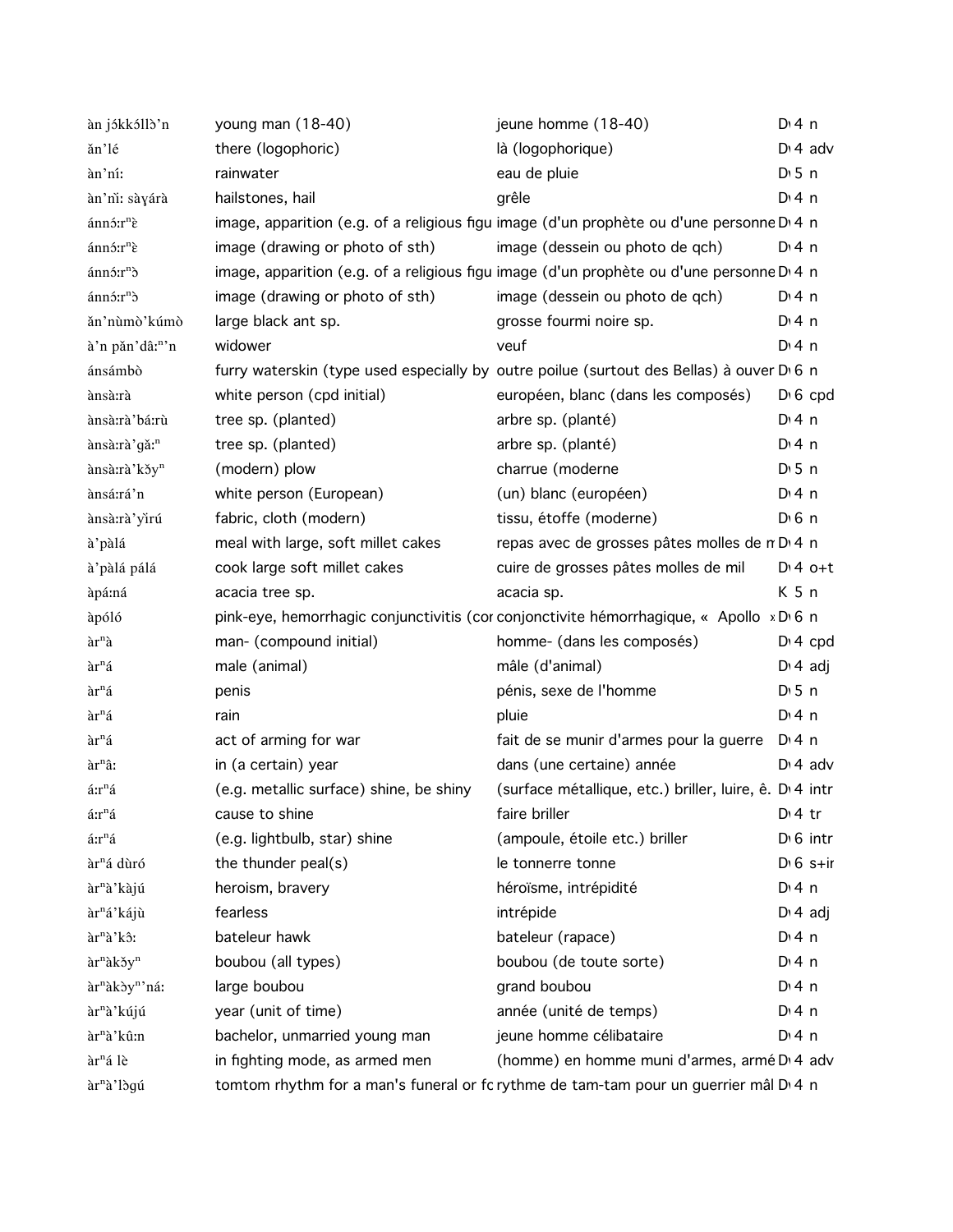| àr <sup>n</sup> à'lògù'těw                               |                                       | tomtom rhythm for a man's funeral or fc rythme de tam-tam pour un guerrier mâl D' 4 n                |                       |
|----------------------------------------------------------|---------------------------------------|------------------------------------------------------------------------------------------------------|-----------------------|
| àr <sup>n</sup> á mà sirú                                | lightning jolt                        | foudre (d'éclair)                                                                                    | $D \cdot 6$ pos       |
| àr <sup>n</sup> à'mǎy <sup>n</sup>                       |                                       | dry spell, period without rain (during wet période sans pluie (pendant la saison plu D 4 n+a         |                       |
| àr <sup>n</sup> á mir <sup>n</sup> é                     | (rain) fall                           | (pluie) tomber, pleuvoir                                                                             | $Dt 4 s + c$          |
| àr <sup>n</sup> à'ñêm'ñêm                                | very light rain, drizzle              | pluie très légère                                                                                    | $Di$ 4 n              |
| àr <sup>n</sup> à'ñíñêm                                  | very light rain, drizzle              | pluie très légère                                                                                    | $Di$ 4 n              |
| àr <sup>n</sup> á'nâː                                    |                                       | small scarlet arthropod sp. that emerges petit arthropode rouge sp. qui sort après D <sub>'4</sub> n |                       |
| àr <sup>n</sup> à ní:, àn'ní:                            | raindrop, drop of rainwater           | goutte de pluie                                                                                      | $Di$ 4 n              |
| àr <sup>n</sup> à'nì:ñé                                  | man's fighting gear                   | matériel à lutter d'homme                                                                            | $Di$ 4 n              |
| àr <sup>n</sup> à ó:ñó <sup>n</sup>                      | storm (rain and wind)                 | tempête (pluie et vent)                                                                              | $Di$ 4 n              |
| àr <sup>n</sup> à pijé                                   | brief rain, passing shower            | averse de courte durée                                                                               | $D0$ 6 n              |
| àr <sup>n</sup> à'tó:                                    | scolding, reprimand (noun)            | gronderie, fait de réprimender                                                                       | $Di$ 4 n              |
| àr <sup>n</sup> à'tó: tó:                                | scold, reprimand (sb)                 | gronder, réprimander                                                                                 | $Di$ 4 n              |
| àr <sup>n</sup> á ùró                                    |                                       | (man) arm himself for fighting (with knif (homme) s'armer pour un conflit (avec c D 4 o+t            |                       |
| àr <sup>n</sup> à'wǎy <sup>n</sup>                       | lightning flash (seen in sky)         | éclair (vu au ciel)                                                                                  | $Di$ 4 n              |
| àr <sup>n</sup> á'wê:y                                   | tree sp.                              | arbre sp.                                                                                            | $Di$ 4 n              |
| ár <sup>n</sup> à yó: ár <sup>n</sup> à                  | each year                             | chaque année                                                                                         | $Di$ 4 adv            |
| àr <sup>n</sup> 'úm                                      | man-Pl                                | hommes-pl                                                                                            | $Di$ 4 n              |
| ă:'r <sup>n</sup> 'ùm                                    | boys                                  | garçons                                                                                              | $Di$ 4 n              |
| àr <sup>n</sup> 'ùm gàrú'm                               | old men-Pl                            | vieux hommes-pl                                                                                      | $D0$ 6 n              |
| ă:r <sup>n</sup> 'ùm mà ùrò nă' <sub>)</sub> boys' house |                                       | maison des garçons                                                                                   | $Di$ 4 n              |
| àrá                                                      | millet porridge                       | bouillie de mil                                                                                      | $Di$ 4 n              |
| árà                                                      |                                       | silver ornament attached with a clasp to ornement en argent (métal) attaché au «D'4 n                |                       |
| árá                                                      | suckle                                | téter                                                                                                | $Di$ 4 intr           |
| árá                                                      | rice                                  | riz                                                                                                  | $D \nvert 6 \nvert n$ |
| àrá'é:rù'm                                               | wild hibiscus sp.                     | hibiscus sauvage sp.                                                                                 | $Di$ 4 n              |
| àràkòrú                                                  | boubou or shirt (all types)           | boubou ou chemise (de toute sorte)                                                                   | $Di$ 4 n              |
| àrà ñă:                                                  | rice (cooked), meal based on rice     | riz (cuit), repas à base de riz                                                                      | $Di$ 4 n              |
| àrá nó:                                                  | (boy) be circumcised                  | (garçon) ê. circonci                                                                                 | $D:4$ o+t             |
| àrá nó:                                                  | (girl) be circumcised (=excised)      | (fille) ê. circoncie                                                                                 | $D:4$ o+t             |
| àrà'nǒ:'w <sup>n</sup>                                   | male circumcision                     | circoncision masculine                                                                               | $Di$ 4 n              |
| àrà'nǒ:'w <sup>n</sup>                                   | female excision (cliterodectomy)      | excision (circoncision féminine)                                                                     | $Di$ 4 n              |
| àrá nò:'w <sup>n</sup> ó                                 | circumcise (boy)                      | circoncire (garçon)                                                                                  | $Dt 4 0+t$            |
| àrá nò:'w <sup>n</sup> ó                                 | excise (girl)                         | excire (fille)                                                                                       | $D:4$ o+t             |
| àrà'nǒ'y <sup>n</sup>                                    | male circumcision                     | circoncision masculine                                                                               | $Di$ 4 n              |
| àrà'nǒ'y <sup>n</sup>                                    | female excision (cliterodectomy)      | excision (circoncision féminine)                                                                     | $Dt$ 4 n              |
| árá'sá:jî: <sup>n</sup>                                  | small bird sp. (grain-eating)         | petit oiseau sp. (granivore)                                                                         | $D \cdot 5$ n         |
| áráwá                                                    | (rain) thunder (verb)                 | (pluie) tonner                                                                                       | $D \cdot 6$ intr      |
| áráwá                                                    | lay out (e.g. mat)                    | étaler (natte, etc.)                                                                                 | $Di4$ tr              |
| árá'wá                                                   | (female) give suck to, nurse (infant) | (femelle) faire téter (enfant)                                                                       | $D \nvert 6$ tr       |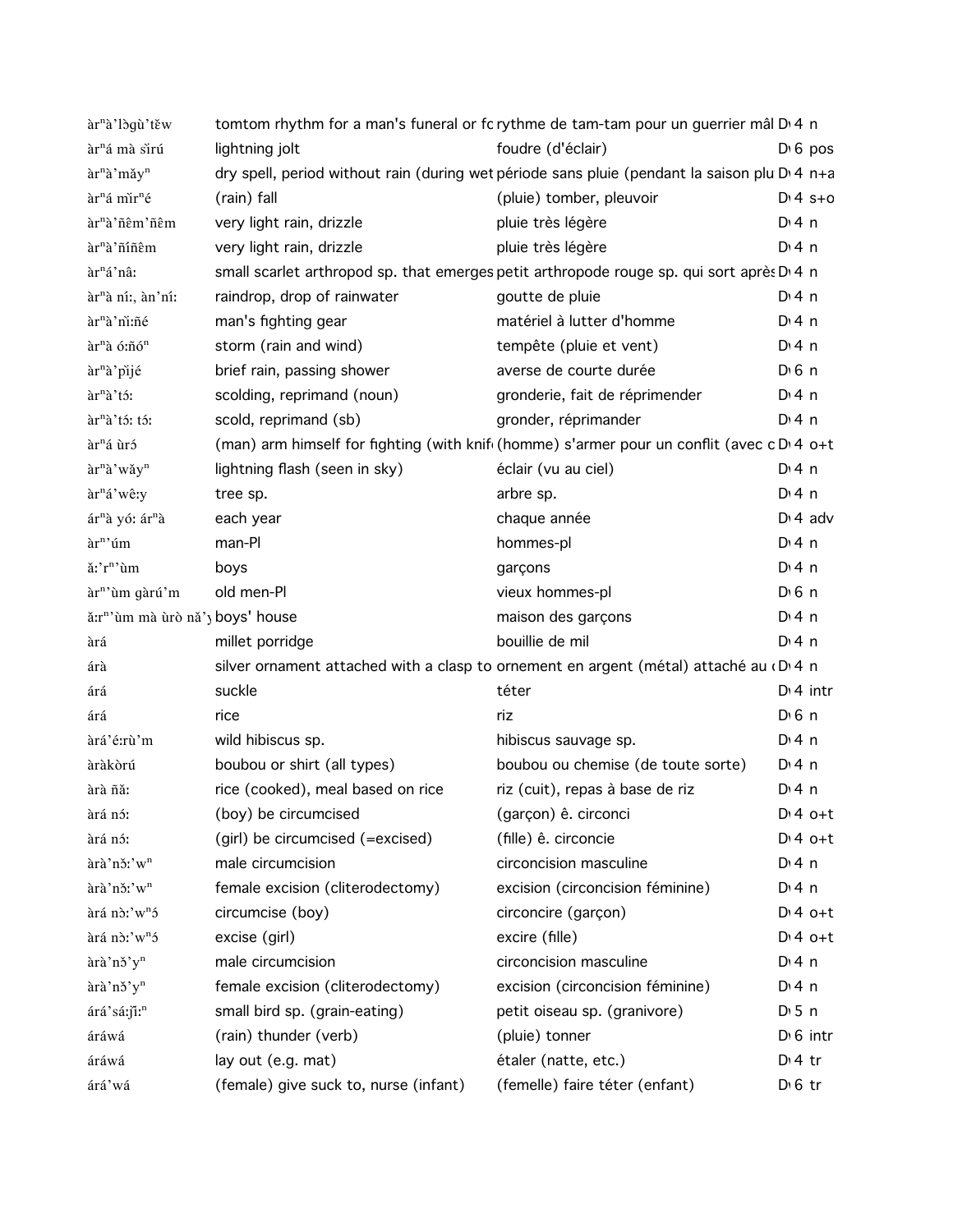| árcèlêm                     | gecko lizard                                                                                       | gecko, « salamandre »                                     | $Di$ 4 n              |
|-----------------------------|----------------------------------------------------------------------------------------------------|-----------------------------------------------------------|-----------------------|
| àrcέwέ                      | stirrup                                                                                            | étrier                                                    | $Di$ 4 n              |
| árdé                        | precede, go ahead of (sb, to a place)                                                              | devancer (qn, à un endroit)                               | $Di4$ tr              |
| árdé                        | surpass, be better than                                                                            | dépasser, ê. meilleur que                                 | $Di4$ tr              |
| àrgá                        | side, area, zone (e.g. of a village)                                                               | zone, côté (d'un village etc.)                            | $Di$ 4 n              |
| àrgà dùm                    | blunt side (back) of single-edged sword côté non tranchant d'un sabre ou d'un c D 6 n+a            |                                                           |                       |
| àrgá lé                     | in the area of, on the side of                                                                     | vers le côté de, du côté de                               | $D \cdot 4$ adv       |
| àrgàná                      | wasp sp. in trees                                                                                  | guêpe arboricole sp.                                      | $D \nvert 6 \nvert n$ |
| àrgàpúnò                    | a spice seed for cream of millet (Ammodune épice en forme de semence pour la $(D \ 6 \ n)$         |                                                           |                       |
| àrgú                        | fever, malaria                                                                                     | fièvre, paludisme                                         | $Di$ 4 n              |
| àrjénè                      | paradise, heaven                                                                                   | paradis                                                   | $Di$ 4 n              |
| árkíllè                     | mosquito net                                                                                       | moustiquaire                                              | $Di$ 4 n              |
| àrmánà                      | fortune-telling, divination                                                                        | divination                                                | $Di$ 4 n              |
| àrmànà' kúnó'n              | fortune-teller                                                                                     | charlatan, voyant, devin                                  | $D \n6$ n             |
| àrùmùnó                     | tree sp.                                                                                           | arbre sp.                                                 | $Di$ 4 n              |
| àrùmùr <sup>n</sup> ó       | tree sp.                                                                                           | arbre sp.                                                 | $Di$ 4 n              |
| àrsilâ:m                    | Muslim                                                                                             | musulman                                                  | $Di$ 4 n              |
| àrùjénè                     | paradise, heaven                                                                                   | paradis                                                   | $Di$ 4 n              |
| àrùjénè'sá:ji: <sup>n</sup> | firefinch (and other colorful finches)                                                             | sénégali rouge (et d'autres moineaux de D <sub>14</sub> n |                       |
| árúwù                       | thunder (noun)                                                                                     | tonnerre                                                  | $Di$ 4 n              |
| àsàmàcêl                    | rock martin (swallow)                                                                              | hirondelle                                                | $Di$ 4 n              |
| àsàr <sup>n</sup> á         | (woman's) brother                                                                                  | frère (d'une femme)                                       | $D14$ inal            |
| ásár <sup>n</sup> à         | (woman's) brother (possessed)                                                                      | frère (d'une femme, possessif)                            | $D14$ inal            |
| àsàri: <sup>n</sup>         | sedge spp.                                                                                         | cypéracée spp.                                            | $Di$ 4 n              |
| ásê:                        | Saturday                                                                                           | samedi                                                    | $Di$ 4 n              |
| àsègé                       | animal                                                                                             | animal                                                    | $Di$ 4 n              |
| àsègé                       | wealth                                                                                             | richesse                                                  | D <sub>1</sub> 6n     |
| àsègè'dígé'n                | herder, shepherd                                                                                   | berger                                                    | $Di$ 4 n              |
| àsègè'háybé'n               | livestock custodian                                                                                | surveillant de bétail                                     | $Di$ 4 n              |
| àsègè'jírí'n                | herder, shepherd                                                                                   | berger                                                    | $Di$ 4 n              |
| àtáy                        | clay                                                                                               | argile                                                    | D <sub>1</sub> 6n     |
| àtày bán                    | brown (red) clay                                                                                   | argile brune (rouge)                                      | D <sup>i</sup> 6 n    |
| àtày pírú                   | white clay                                                                                         | argile blanche                                            | $D \nvert 6 \nvert n$ |
| átê:                        | tea                                                                                                | thé                                                       | $D0$ 6 n              |
| àtêm                        | customary rite (animist)                                                                           | rite coutumier (animiste)                                 | $Di$ 4 n              |
| àtêm                        | a periodic Jamsay rite where boys are se un rite périodique jamsay où on envoie le D 4 n           |                                                           |                       |
| átêy                        | tea                                                                                                | thé                                                       | $Di$ 4 n              |
| àti:                        | bird trap with a sharp point                                                                       | piège d'oiseau à pointe aigüe                             | $Di$ 4 n              |
| àti: <sup>n</sup>           | bird trap with a sharp point                                                                       | piège d'oiseau à pointe aigüe                             | $Di$ 4 n              |
| àwégù                       | act of sowing (seeds) in a pit with manu fait de semer (semences) dans un trou a D <sub>16</sub> n |                                                           |                       |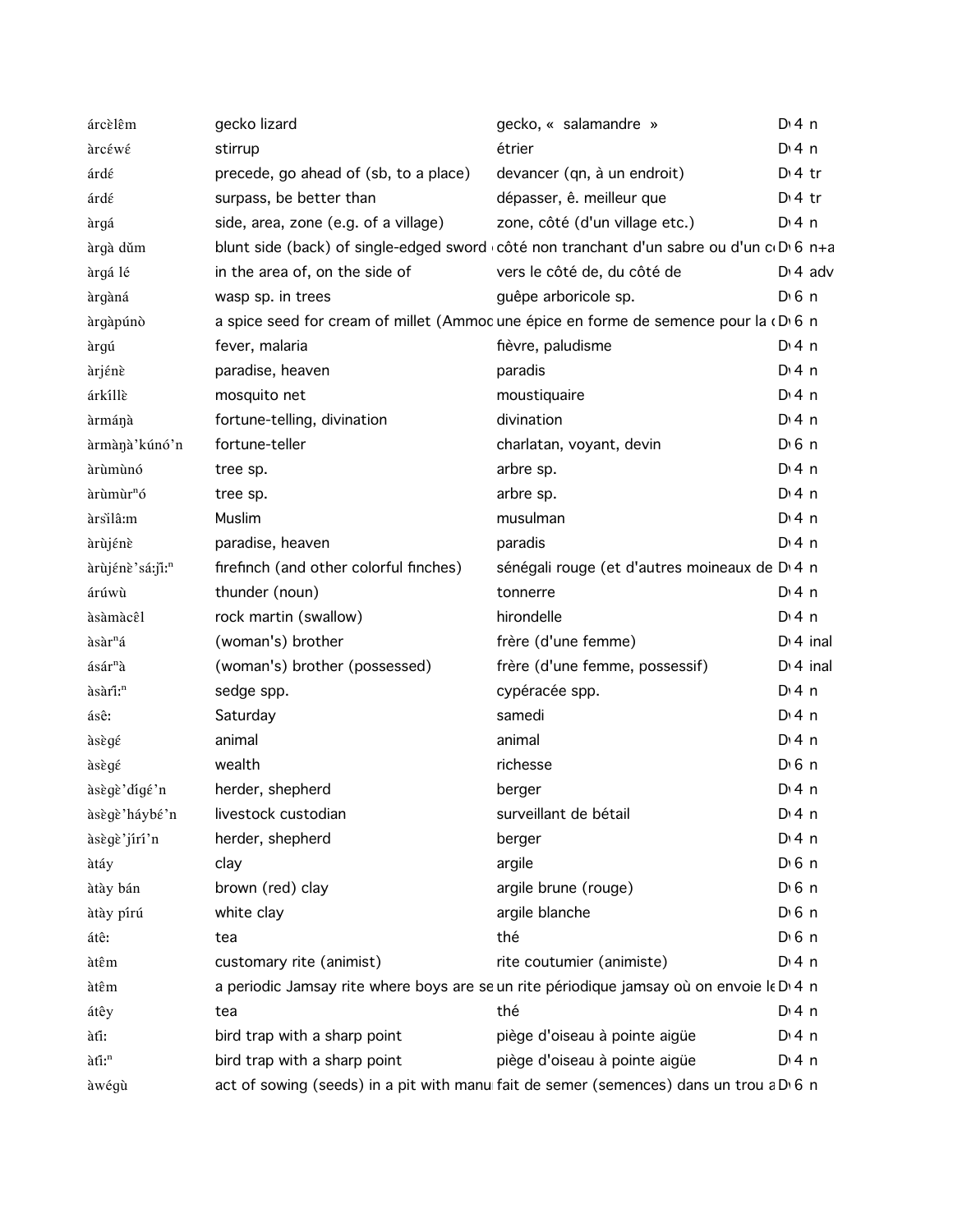| àwégù wègé                         |                                                                              | sow (seeds) in a pit with manure after th semer (semences) dans un trou avec du $Di$ 6 o+t    |                       |
|------------------------------------|------------------------------------------------------------------------------|-----------------------------------------------------------------------------------------------|-----------------------|
| ăу                                 | no!                                                                          | non!                                                                                          | $Di$ 4 part           |
| ă'y                                | act of catching                                                              | fait d'attraper                                                                               | $Di$ 4 n              |
| ăy <sup>n</sup>                    | act of giving (bride)                                                        | fait de donner (la mariée)                                                                    | $Di$ 4 n              |
| $\mathbf{\hat{a}}\mathbf{y}^n$     | tea                                                                          | thé                                                                                           | $Di$ 4 n              |
| $\mathbf{\hat{a}}\mathbf{y}^n$     |                                                                              | slightly bitter (not quite ripe fruit, unsug légèrement amer (fruit non encore cru, t D'4 adj |                       |
| ăy <sup>n</sup> kár <sup>n</sup> á | perform the act of giving (bride)                                            | exécuter l'acte de donner (la mariée)                                                         | $D:4$ o+t             |
| áyá                                | crocodile                                                                    | crocodile                                                                                     | $Di$ 4 n              |
| áyî'n                              | boy                                                                          | garçon                                                                                        | $Di$ 4 n              |
| ba                                 | 3PI subject suffix                                                           | suffixe de 3Pl sujet                                                                          | $Di$ 4 suff           |
| băː                                | be as tall as (sb)                                                           | ê. aussi grand (de taille) que                                                                | $D \n6$ tr            |
| bă:                                | since, starting in (point in time)                                           | depuis, à partir de (un moment)                                                               | $Di$ 4 adv            |
| bă:                                | father, Dad                                                                  | père, papa                                                                                    | $Di$ 4 n              |
| băː                                | be enough for (sb)                                                           | suffire à (qn)                                                                                | $Di4$ tr              |
| bă:                                | be as much as (sth), be the equal of (sb ê. autant que (qch), ê. égal à (qn) |                                                                                               | $Di4$ tr              |
| báː                                | learn, be trained                                                            | apprendre, avoir sa formation                                                                 | $Di4$ tr              |
| báː                                | (see ni:'bá:)                                                                | (voir ni:'bá:)                                                                                | $Di 4$ adj            |
| bâː                                | (see lè:mbùrù'bâ:)                                                           | (voir lè:mbùrù'bâ:)                                                                           | $Di$ 4 cpd            |
| $b\hat{a}$ : $^n$                  | owner                                                                        | propriétaire                                                                                  | $D: 4$ cpd            |
| bà:bî:                             | modern sandal (plastic or rubber)                                            | sandale moderne (en plastique ou en gor D 4 n                                                 |                       |
| bàdú                               | meeting, gathering                                                           | réunion                                                                                       | $D \cdot 5$ n         |
| bàdù'din                           | sit-down meeting, formal meeting                                             | réunion assise, réunion officielle                                                            | $D \nvert 6 \nvert n$ |
| bàdú díné                          |                                                                              | (people) sit down for (=hold) a meeting (gens) s'asseoir pour (=avoir) une réunic D' 5 n+ir   |                       |
| bâg                                | ferry                                                                        | bac (bateau)                                                                                  | $Di$ 4 n              |
| bàyá                               | (e.g. fruit) fall out, fall off                                              | (fruit) se détacher et tomber                                                                 | $Di$ 4 intr           |
| bàyá                               | (hairs) fall out                                                             | (cheveux) se détacher et tomber                                                               | $Di$ 4 intr           |
| bàyá                               | (e.g. stick) be dropped                                                      | (bâton, etc.) tomber (de la main de qn) D 4 intr                                              |                       |
| bà:yàbà:yà                         | (see <i>é</i> : <sup>n</sup> 'bà:yàbà:yà)                                    | (voir é:"'bà:yàbà:yà)                                                                         | $Di$ 4 adv            |
| báyà'n                             | pauper, poor (impoverished) person                                           | (un) pauvre                                                                                   | $D \cdot 4$ adj       |
| bá:gôl                             |                                                                              | amulet, talisman with belt worn on waist amulette ceinturéee portée sur la hanche D 6 n       |                       |
| bágù                               | cloth, fabric                                                                | tissu, étoffe                                                                                 | $Di$ 4 n              |
| bà:"i:"                            | enemy                                                                        | ennemi                                                                                        | $Di$ 4 n              |
| bà:"i:"                            | rival, competitor                                                            | rival, concurrent                                                                             | $Di$ 4 n              |
| bà:"i:"                            |                                                                              | rival (of the same extended family or eth rival (de la même grande famille ou de la D 4 n     |                       |
| bà:"i:"                            | rival clan                                                                   | fraction rivale                                                                               | $Di$ 4 n              |
| bàjá                               |                                                                              | slurp, noisily sip by sucking in (foam on siroter, sucer (mousse de thé) à grand b D'4 tr     |                       |
| bàjá                               | draw (water, at well)                                                        | puiser (de l'eau, au puits)                                                                   | $D \n6$ tr            |
| bàjá                               | pull                                                                         | tirer                                                                                         | $Di4$ tr              |
| bàjá                               |                                                                              | pull off or out, remove by pulling (e.g. feenlever en tirant (par ex., pattes et tête D'4 tr  |                       |
| bâl                                |                                                                              | frond (leaf) of doum palm (cut into strip feuille de palmier-doum (coupés en lanièr D 4 n     |                       |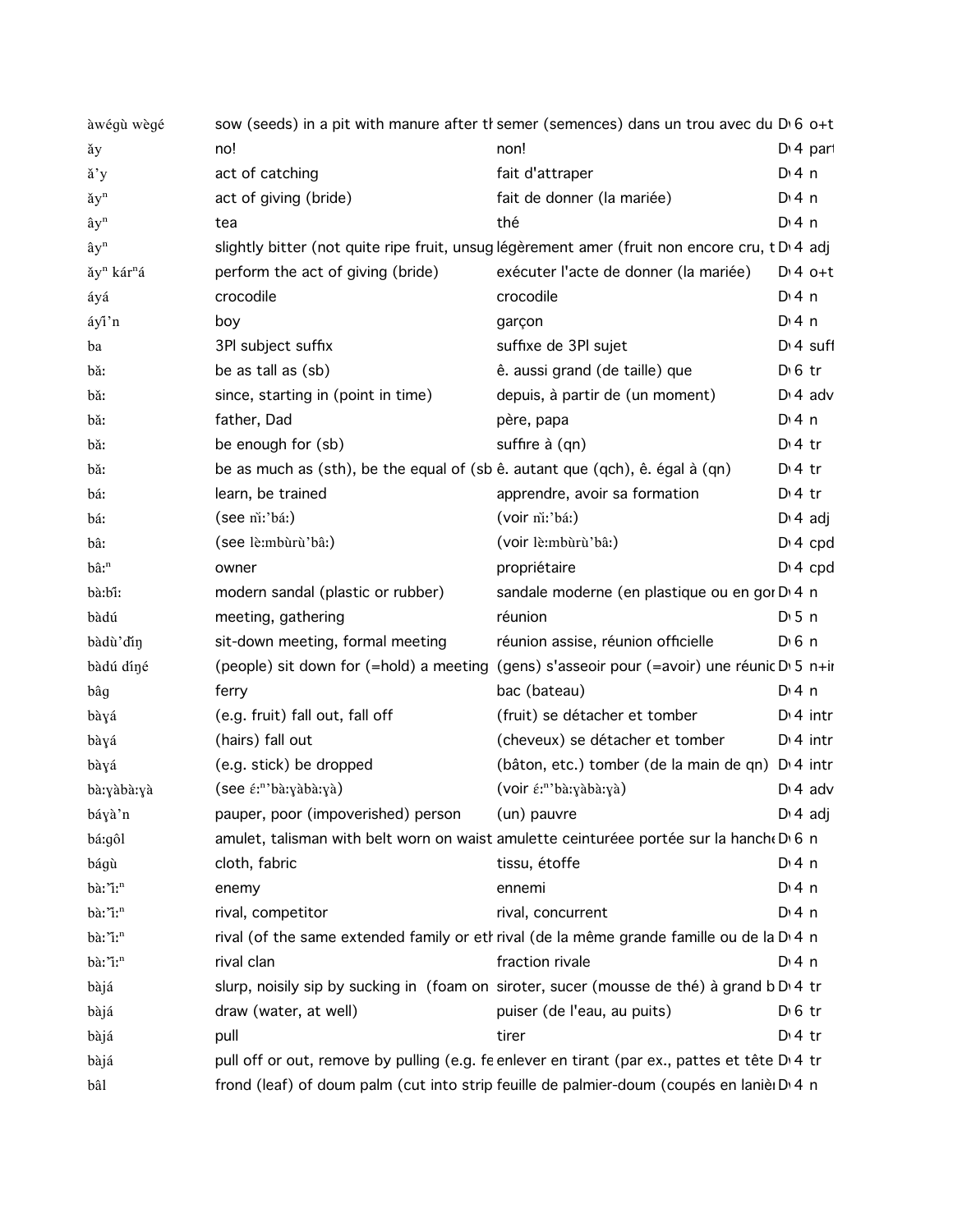| bàlàkû: <sup>n</sup>                  | cassava, manioc                                                        | manioc                                                                                                 | $D \n6$ n             |
|---------------------------------------|------------------------------------------------------------------------|--------------------------------------------------------------------------------------------------------|-----------------------|
| bálángá:rù                            |                                                                        | two long poles protruding from front of deux perches (longs bâtons) qui sortent D <sub>14</sub> n      |                       |
| bálâ:w                                | disaster                                                               | catastrophe                                                                                            | $Di$ 4 n              |
| bá:lbâ:l                              | a breed of sheep with big ears                                         | une race de moutons à grandes oreilles D <sub>14</sub> n                                               |                       |
| bàl'béré                              |                                                                        | hard central nerve of doum-palm frond (nervure centrale dure de feuille de palmi D 6 n                 |                       |
| bálè                                  | black (cow)                                                            | noir (vache)                                                                                           | $D \cdot 4$ adj       |
| bâl kárà                              | mat woven from strips of doum-palm fro natte tissée en feuille de doum |                                                                                                        | $D \nvert 6 N$        |
| bàlkóró                               | gum tree (acacia)                                                      | gommier (acacia)                                                                                       | $Di$ 4 n              |
| bállá                                 | go around (obstacle)                                                   | contourner (obstacle)                                                                                  | $Di$ 4 intr           |
| bállá                                 | take around (obstacle)                                                 | faire contourner (obstacle)                                                                            | $Di4$ tr              |
| bállé                                 | go around (obstacle)                                                   | contourner (obstacle)                                                                                  | $Dt$ 4 intr           |
| bállé                                 | take around (obstacle)                                                 | faire contourner (obstacle)                                                                            | $D \cdot 4$ tr        |
| bállú:jè                              | (see tàgù'bállú:jè)                                                    | (voir tàgù'bállú:jè)                                                                                   | $D \cdot 6$ cpd       |
| bálmá:rè                              |                                                                        | black on head, chest, and upper leg, whil noir à la tête, à la poitrine, et aux jambe: D'4 adj         |                       |
| bàlpó:                                | calabash drum (beaten with hand)                                       | tambour de calebasse (tapé avec la mair D 4 n                                                          |                       |
| bàlpò:'kàjú                           |                                                                        | very large, elongated calabash (used as calebasse tres grosse et allongée (utilisé D 4 n               |                       |
| bàmàr <sup>n</sup> à'kú: <sup>n</sup> |                                                                        | Bambara-head (women's braiding style) tête-bambara (style de tressage féminin D'4 n                    |                       |
| bámár <sup>n</sup> à'n                | Bambara (person)                                                       | bambara (personne)                                                                                     | $D \n6$ n             |
| bàmànàtàná                            | grass sp.                                                              | graminée sp.                                                                                           | $Di$ 4 n              |
| bámbé                                 | carry (child) on one's back                                            | porter (enfant) au dos                                                                                 | $D \cdot 4$ tr        |
| băn                                   | dislocation (of shoulder etc.)                                         | luxation (de l'épaule etc.)                                                                            | $D \nvert 6 \nvert n$ |
| bán                                   |                                                                        | red, ripe (wild grape, fig, zaban, neem, k (raisin sauvage, figue, zaban, nîme, cola, D 6 adj          |                       |
| bán                                   | ripe, red (mango)                                                      | (mangue) mûr, rouge                                                                                    | $D \cdot 6$ adj       |
| bán                                   | red (including brown and orange)                                       | rouge (y compris marron/brun et orange D 4 adj                                                         |                       |
| bǎŋ                                   | hippopotamus                                                           | hippo                                                                                                  | $Dt$ 4 n              |
| bà:ñá                                 | wooden eating bowl                                                     | écuelle à manger en bois                                                                               | $Di$ 4 n              |
| bà:ñà'ñăː                             | wooden eating bowl                                                     | écuelle à manger en bois                                                                               | $Dt$ 4 n              |
| bàː'ná                                | teach (sth, to sb)                                                     | enseigner (qch, à qn)                                                                                  | $Di4$ tr              |
| bàná                                  | left (hand)                                                            | (main) gauche                                                                                          | $Di$ 4 n              |
| bàná                                  | (joint, brick, etc.) become dislocated                                 | (articulation, brique, etc.) ê. déplacé de D 4 intr                                                    |                       |
| bàná                                  | allow (moving object) to move                                          | laisser bouger (objet en mouvement)                                                                    | $D \cdot 4$ tr        |
| bánà:                                 | (discourse particle)                                                   | (particule de discours)                                                                                | $Di$ 4 part           |
| báná                                  | (see kù: <sup>n</sup> 'báná)                                           | (voir kù:"'báná)                                                                                       | $D: 4$ cpd            |
| bàŋá                                  | hide (oneself)                                                         | se cacher                                                                                              | $Di$ 4 intr           |
| báŋà                                  | master (of slave, etc.)                                                | maître (d'esclave, etc.)                                                                               | $Di$ 4 n              |
| báŋà                                  | owner                                                                  | propriétaire                                                                                           | $Di 4$ cpd            |
| báŋà                                  | resident, native of (a place)                                          | résident de (un lieu)                                                                                  | $Di$ 4 n              |
| báŋá                                  | hidden, furtive, secret                                                | caché, clandestin, secret                                                                              | $D \cdot 6$ adj       |
| bàná dàyá                             |                                                                        | allow (object) to move freely by getting laisser bouger (objeet) en s'écartant de D <sub>'4</sub> tr+1 |                       |
| bàná gó:                              |                                                                        | (e.g. shoulder) get out of joint, be disloc (épaule etc.) ê. luxé, sortir (de son artici D'6 intr      |                       |
|                                       |                                                                        |                                                                                                        |                       |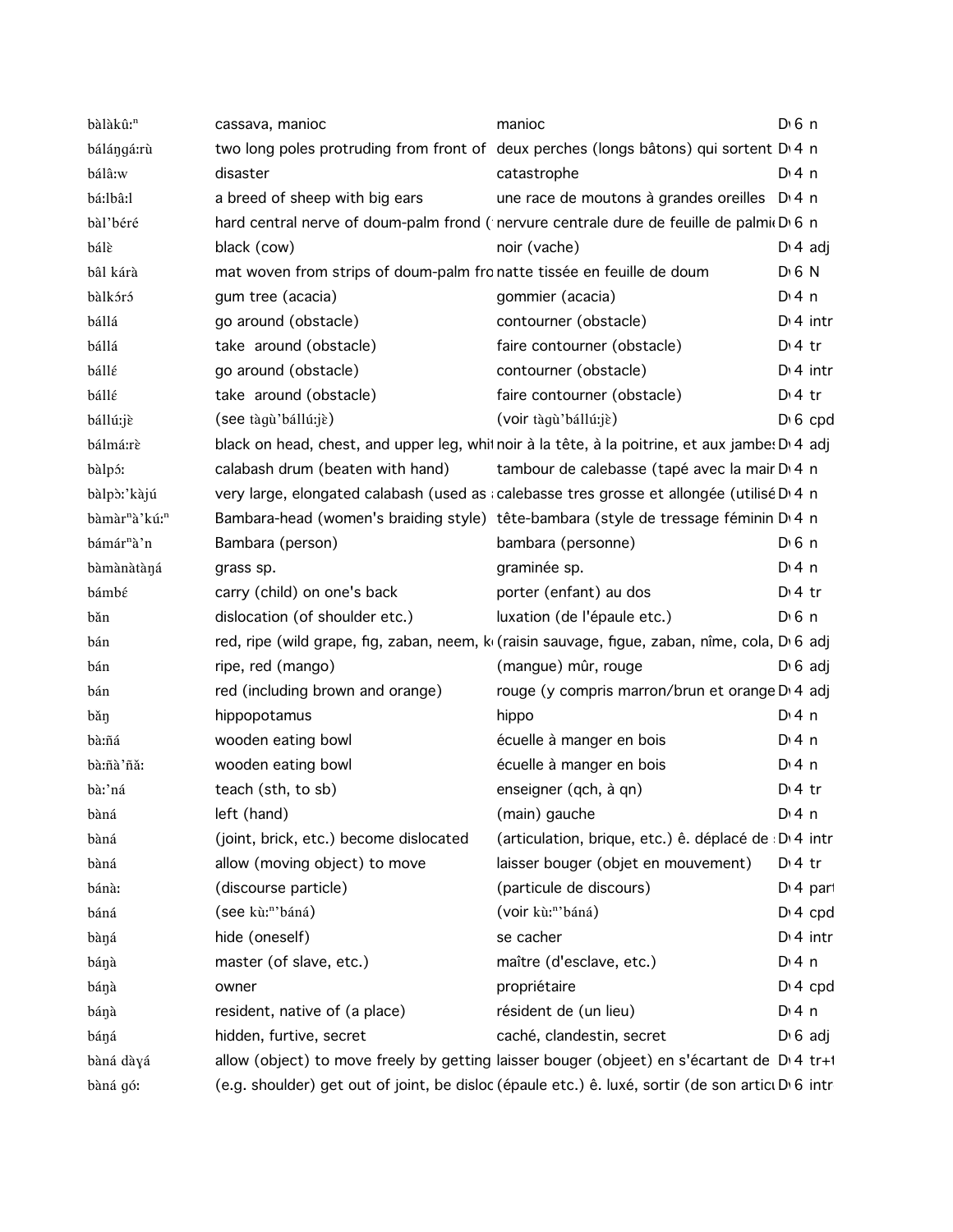| bàná gó:                 | turn, change direction               | virer                                                                                         | $D0$ intr   |
|--------------------------|--------------------------------------|-----------------------------------------------------------------------------------------------|-------------|
| bàná gǒ: <sup>n</sup>    |                                      | remove (e.g. stone) to allow (e.g. gas dr enlever (pierre etc.) pour laisser bouger D.4 tr+1  |             |
| bànàkû: <sup>n</sup>     | manioc, cassava                      | manioc                                                                                        | $Di$ 4 n    |
| bànàkù:"'béré            | cassava variety (long, thin)         | variété de manioc (long, mince)                                                               | $D0$ n      |
| bànàkù:"'ñă:             | cassava variety (short, thick)       | variété de manioc (court, épais)                                                              | $D \n6$ n   |
| bànà'r <sup>n</sup> á    | be/become red                        | ê./devenir rouge                                                                              | $Di$ 4 intr |
| bànà'r <sup>n</sup> á    | make (sth) red                       | rendre rouge (qch)                                                                            | $Di4$ tr    |
| bànà'r <sup>n</sup> á    | hide, conceal (sth)                  | cacher                                                                                        | $D:4$ tr    |
| bàndi:                   | bandit, highway robber               | bandit                                                                                        | $Di$ 4 n    |
| bándidêy <sup>n</sup>    | pilgrim locust (solitary stage)      | criquet pélerin (stade solitaire)                                                             | $Di$ 4 n    |
| bandugu                  | ankle necklace with large red beads  | bracelet de cheville à grosses perles rouç D 6 n                                              |             |
| bà:r <sup>n</sup> á      | tree sp.                             | arbre sp.                                                                                     | $Di$ 4 n    |
| bàr <sup>n</sup> á       | (see ni: bàr <sup>n</sup> á)         | (voir ni: bàr <sup>n</sup> á)                                                                 | $Di$ 4 intr |
| bàr <sup>n</sup> á       | beat (tomtom)                        | battre (tam-tam)                                                                              | $Di4$ tr    |
| bàr <sup>n</sup> á       | play (e.g. guitar)                   | jouer de (guitare etc.)                                                                       | $D:4$ tr    |
| bàr <sup>n</sup> á       |                                      | medicinal powder (given to hunting dogs poudre médicinale (donnée aux chiens de D 4 n         |             |
| bàr <sup>n</sup> á       |                                      | arrow poison (formerly from Strophanth poison de flèche (jadis de l'arbuste Strop D.4 n       |             |
| $b\grave{a}r^n\acute{a}$ | (see cénè bàr <sup>n</sup> á)        | (voir cénè bàr <sup>n</sup> á)                                                                | $Di4$ tr    |
| $bar^n$ ó                | a medicinal preparation (boiled)     | un remède traditionnel (bouilli)                                                              | D:4n        |
| bà:rá                    | send (sth, to sb)                    | envoyer (qch, à qn)                                                                           | $Dt$ + tr   |
| bàrá                     |                                      | gather (millet ears) into a heap next to f rassembler (épis de mil) dans un tas au l D 6 tr   |             |
| bàrá                     | help                                 | aider                                                                                         | $Di4$ tr    |
| bàrá                     | gather (things)                      | ramasser (choses)                                                                             |             |
| bàrá                     | add more                             | ajouter                                                                                       | $Di4$ tr    |
| bàrá                     | increase, raise (e.g. price)         | augmenter (prix etc.)                                                                         | $Di4$ tr    |
| bàrá                     | gather up (e.g. trash) in one's hand | ramasser (des ordures etc.) dans la mair D <sub>1</sub> 4 tr                                  |             |
| bàrà:dá                  | tea kettle                           | théière                                                                                       | $Di$ 4 n    |
| bàrá:ji                  | divine reward                        | récompense divine                                                                             | $Di$ 4 n    |
| bàrá:jù                  | divine reward                        | récompense divine                                                                             | $Di$ 4 n    |
| bàràmin                  | lever, wedge                         | levier, burin                                                                                 | $Di$ 4 n    |
| bàrà'wá                  | cause (sb) to help                   | obliger (qn) à aider                                                                          | $Dt$ 4 tr   |
| bàrà'wá                  | cause to gather                      | faire ramasser                                                                                | $Di4$ tr    |
| báráwâl                  |                                      | large hide sack (esp. of Bellas, for millet gros sac en peau (surtout des bella, pou ? 6 n    |             |
| bárgâ'n                  | left-handed person, lefty            | gaucher                                                                                       | $Di$ 4 n    |
| bárkè                    |                                      | simple blessing (e.g. for a successful trip simple bénédiction (par ex., pour un voy. D. 4 n  |             |
| bárkè sà                 | be blessed                           | ê. béni                                                                                       | $D:4$ o+t   |
| bárkíné                  |                                      | thank (sb), bless (sb, for a favor or gift) remercier (qn), bénir (qn, pour un cadea $D$ 4 tr |             |
| bárkíné                  | haggle, negotiate price              | marchander, discuter le prix                                                                  | $D \n6$ tr  |
| bàrkin'ú                 | haggling, price negotiation          | marchandage, fait de discuter le prix                                                         | $D \n6$ n   |
| bármá                    | modern (e.g. ceramic) cooking pot    | marmite moderne (en céramique, par ex. D. 4 n                                                 |             |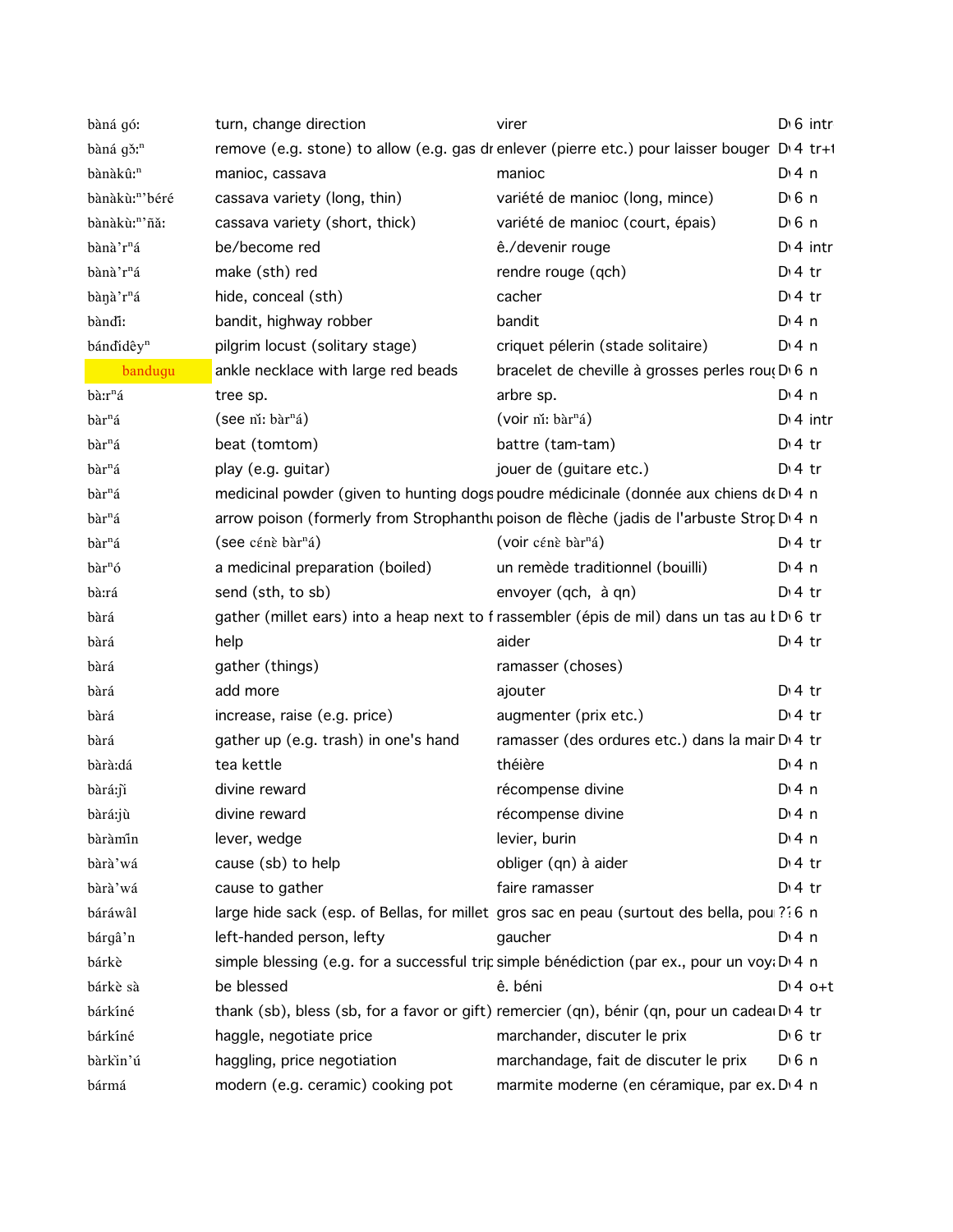| bármè                      | wound, injury                         | blessure                                                                                              | $Di$ 4 n              |
|----------------------------|---------------------------------------|-------------------------------------------------------------------------------------------------------|-----------------------|
| bármé                      | be wounded, injured                   | ê. blessé                                                                                             | $Di$ 4 intr           |
| bármé                      | injure (sb)                           | blesser                                                                                               | $Dt$ 4 tr             |
| bármér <sup>n</sup> è      | wound, injury                         | blessure                                                                                              | $Dt$ 4 n              |
| bárrây                     |                                       | dark brown, the color of tea leaves after brun foncé, de la couleur des feuilles apr D 4 adj          |                       |
| bá:rù                      | acacia sp.                            | tannin (acacia sp.)                                                                                   | $Di$ 4 n              |
| bàsâm                      | bazin (expensive fabric for boubous)  | bazin (tissu cher pour les boubous)                                                                   | $D0$ n                |
| bàtá                       |                                       | tobacco box, container for snuff or chew tabatière, récipient pour le tabac à chiqu D 4 n             |                       |
| bà:té:                     | (reply to narrator's opening phrase)  | (réponse au raconteur qui commence un D <sub>14</sub> phr                                             |                       |
| bàtô:                      | ship, steamboat                       | bateau, bateau à vapeur                                                                               | $Di$ 4 n              |
| bà:'tògú                   | kin on father's side                  | parents du côté paternel                                                                              | $Di$ 4 n              |
| bà:'úró                    |                                       | community of people linked by kinship, e communauté de gens liées par la parent D 4 n                 |                       |
| bà:'úró                    | extended family                       | grande famille                                                                                        | $Di$ 4 n              |
| băy                        | shin, lower leg                       | jambe inférieure                                                                                      | $Di$ 4 n              |
| $b\hat{a}$ :y <sup>n</sup> | newborn (baby)                        | (bébé) nouveau-né                                                                                     | $D \cdot 4$ adj       |
| bàyá                       |                                       | (woman) have given birth ("be cured") (femme) venir d'accoucher (« guérir ») D'4 intr                 |                       |
| bàyá                       |                                       | (sick or wounded person) recover, recup (malade ou blessé) guérir, se remettre D'4 intr               |                       |
| bàyà'wá                    | heal, cure (sb)                       | guérir (qn)                                                                                           | $Di4$ tr              |
| bày' cir <sup>n</sup> é    | shinbone                              | tibia (os)                                                                                            | $Di$ 4 n              |
| bé  bé                     | and                                   | et                                                                                                    | $D14$ part            |
| be                         | 2PI subject suffix                    | suffixe de 2Pl sujet                                                                                  | $Dt$ 4 suff           |
| bè                         | 3PI pronoun                           | pronom du 3Pl                                                                                         | $Di$ 4 pro            |
| bé                         | PI (of most nouns)                    | PI (de la plupart des substantifs)                                                                    | $D14$ part            |
| bé                         | 3PI pronoun                           | pronom du 3Pl                                                                                         | $Dt 4$ pro            |
| bé:                        | (event, situation) take place, happen | (action, situation) avoir lieu, s'effectuer D <sub>'</sub> 4 intr                                     |                       |
| bé:                        | there is, there are                   | il y a                                                                                                | $Di$ 4 intr           |
| bé:                        | remain, stay                          | rester                                                                                                | $D \cdot 6$ intr      |
| $b\tilde{\epsilon}$        | defecate, shit                        | déféquer, chier                                                                                       | $Di$ 4 intr           |
| bέ:                        | excrement, shit (noun)                | excréments, caca                                                                                      | $Dt$ 4 n              |
| $b\acute{\epsilon}$        | act of defecating                     | fait de déféquer                                                                                      | $Di$ 4 n              |
| bé: bě:                    | defecate, shit                        | déféquer, chier                                                                                       | $Dt4$ o+t             |
| bédè                       | highway, wide road                    | route, chemin large                                                                                   | $Di$ 4 n              |
| bè:'gǎŋ                    | sore throat                           | mal à la gorge                                                                                        | $D \nvert 6 \nvert n$ |
| bègèré                     | belch (verb)                          | éructer, roter                                                                                        | $Di$ 4 intr           |
| bègérè                     | act of belching                       | fait d'éructer                                                                                        | $D0$ fr               |
| bégéré                     |                                       | protrusion (knot) in tree used as a footh protrusion dans le tronc d'un arbre qu'or D <sub>14</sub> n |                       |
| bègérè bègèré              | belch, emit a belch                   | éructer, roter                                                                                        | $Dt 4 0+t$            |
| bé:'gú                     | act of staying                        | fait de rester                                                                                        | $Dt$ 4 n              |
| bèjé                       | bury (sb)                             | enterrer (qn)                                                                                         | $Di4$ tr              |
| bé:jè                      |                                       | portion (the neck) of a slaughtered anim partie (le cou) d'un animal égorgé donné D <sub>14</sub> n   |                       |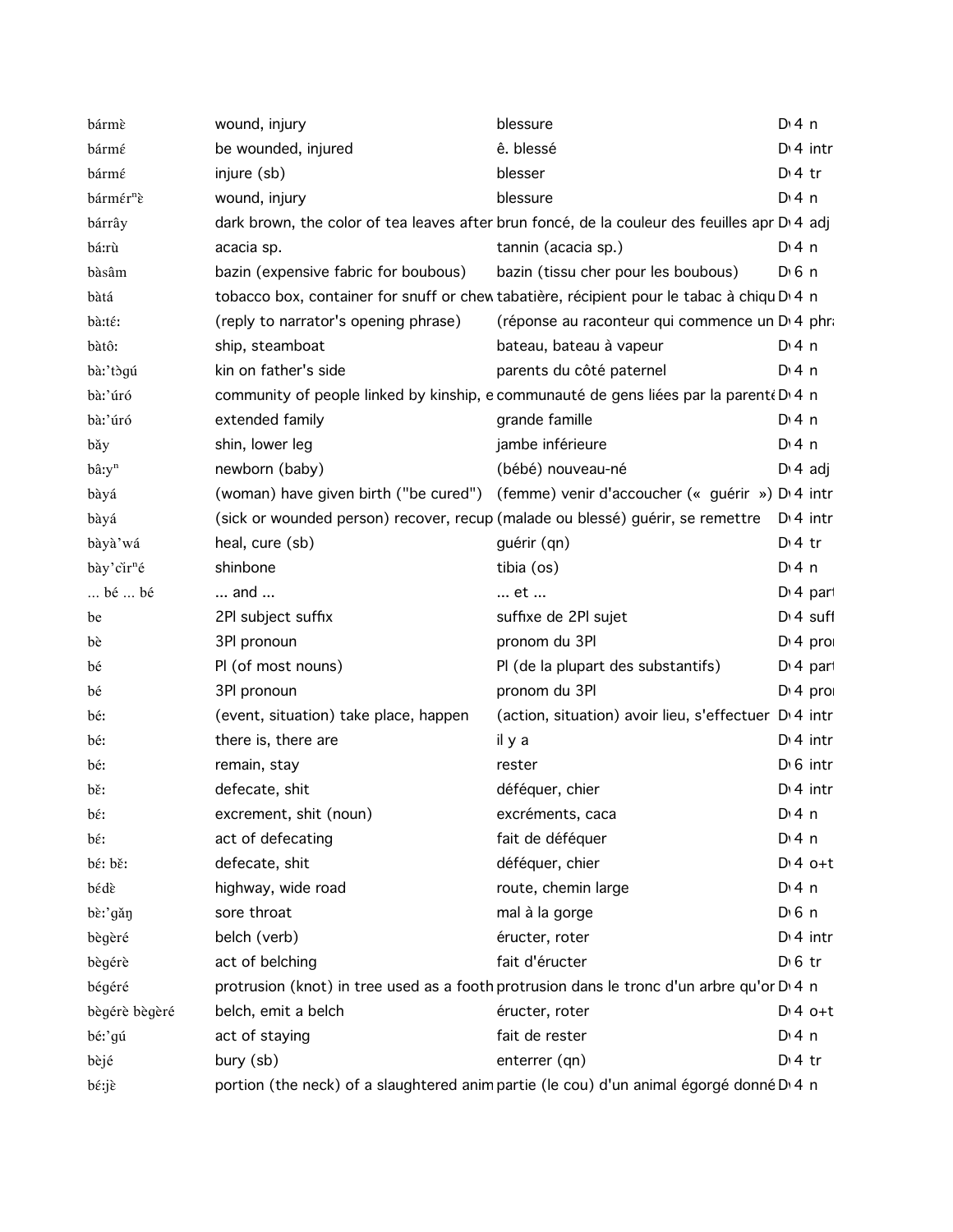| béjéré                                                                       |                                                                        | shroud (in white cotton cloth, for wrappi linceul (en tissue blanc de coton, à emba D 4 n    |                       |
|------------------------------------------------------------------------------|------------------------------------------------------------------------|----------------------------------------------------------------------------------------------|-----------------------|
| běj'jè dèy                                                                   | if it happens that                                                     | s'il arrive que                                                                              | $D: 4$ con            |
| bèlé'n                                                                       | Bella (person)                                                         | bella (personne)                                                                             | D <sup>i</sup> 6 n    |
| bèlè'n bání'n                                                                | Tuareg (person)                                                        | touareg, tamachek (personne)                                                                 | $D \cdot 6$ n+a       |
| bèmé                                                                         |                                                                        | glare at, look menacingly or disapproving fixer (qn) d'un regard menaçant ou de deD 6 tr     |                       |
| běn                                                                          | tomtom                                                                 | tam-tam                                                                                      | $Di$ 4 n              |
| $b \check{\epsilon}$ ŋ                                                       | $($ see $[t\ddot{a}\ddot{a}\ddot{c}\ddot{c}\ddot{r}\ddot{c}]$ 'běn $)$ | (voir [tàyà'è:rè]'běn)                                                                       | $D: 4$ cpd            |
| $b\tilde{\varepsilon} \tilde{n} \tilde{\varepsilon} r^n \tilde{\varepsilon}$ | roll (gas drum) on ground                                              | faire rouler (barique) à terre                                                               | $Di4$ tr              |
| bèn'dǔn                                                                      |                                                                        | cylindrical wooden- or metal-sided tomtc tam-tam cylindrique en bois ou en métal D 4 n       |                       |
| béné                                                                         | side of body (at ribs)                                                 | flanc du corps (aux côtes)                                                                   | D:4n                  |
| béné                                                                         | side (of house, etc)                                                   | côté, face (d'une maison, etc.)                                                              | $Di$ 4 n              |
| bè:né                                                                        |                                                                        | ordinary shoulderbag (long and thin, carr gibecière ordinaire (longue et mince, por D 4 n    |                       |
| $b$ èné                                                                      | lean against (tree, wall)                                              | s'appuyer contre (arbre, mur)                                                                | $D \cdot 4$ intr      |
| bèné diné                                                                    | sit up (leaning on one's elbow)                                        | se redresser (en s'appuyant sur le coude D'6 intr                                            |                       |
| bè:nè'jòyó                                                                   |                                                                        | first layer of millet grain spikes in a shou première couche d'épis de mil dans une (D 6 n   |                       |
| béné'kû: <sup>n</sup>                                                        | (lying) on one's side                                                  | (couché) sur le flanc                                                                        | $D \cdot 4$ adv       |
| béné kû: <sup>n</sup> iñé                                                    | lie down on one's side                                                 | se coucher sur le flanc                                                                      | $D \cdot 6$ adv       |
| $b$ énér <sup>n</sup> é                                                      |                                                                        | protrusion (knot) in tree used as a footh protrusion dans le tronc d'un arbre qu'or D 4 n    |                       |
| bè:nè'siwé                                                                   |                                                                        | second layer of millet grain spikes in a si deuxième couche d'épis de mil dans une D 6 n     |                       |
| bèn'ná:                                                                      | goat                                                                   | chèvre                                                                                       | $Di$ 4 n              |
| bèn'ná:                                                                      | nanny-goat, she-goat                                                   | chèvre (femelle)                                                                             | $Di$ 4 n              |
| bèn'ná:                                                                      |                                                                        | a breed of goats (the most common bre une race de chèvres (la plus nombreuse $Di$ 4 n        |                       |
| bénté                                                                        | old-fashioned loincloth for man                                        | cache-sexe traditionnel d'homme                                                              | $Di$ 4 n              |
| bénté                                                                        | loincloth for circumcised boy                                          | cache-sexe de garçon circoncis                                                               |                       |
| $b\grave{\epsilon}r^n\acute{\gamma}r^n$                                      | goat kid                                                               | cabri, chevreau                                                                              | D <sup>i</sup> 6 n    |
| bèr'àjí:                                                                     | goat (male)                                                            | bouc                                                                                         | $Di$ 4 n              |
| bèr cèté                                                                     | a breed of goats (small)                                               | une race de chèvres (de petite taille)                                                       | D:4n                  |
| béré                                                                         | stick, staff (general word)                                            | bâton (mot général)                                                                          | $Di$ 4 n              |
| bérê:                                                                        | beret (e.g. of soldier)                                                | béret (de militaire etc.)                                                                    | $D \nvert 6 \nvert n$ |
| bèré                                                                         | have attained (a given age)                                            | avoir atteint (un certain âge)                                                               | $Di4$ tr              |
| bèré                                                                         | belly                                                                  | ventre                                                                                       | $Di$ 4 n              |
| bèré                                                                         | get, obtain                                                            | obtenir                                                                                      | $Di4$ tr              |
| bèré                                                                         | find, recover (sth lost)                                               | retrouver (qch de perdu)                                                                     | $D0$ fr               |
| bèré                                                                         | be able to, can (do)                                                   | pouvoir, ê. capable de                                                                       | $Dt$ 4 intr           |
| bèrê:                                                                        | in, inside, among                                                      | dans, à l'intérieur de, parmi                                                                | D <sup>i</sup> 4 pos  |
| bérè                                                                         | in, inside, among                                                      | dans, à l'intérieur de, parmi                                                                | D <sup>i</sup> 4 pos  |
| bérè                                                                         | production, profit, what one gets                                      | production, bénéfice, ce qu'on obtient                                                       | D:4n                  |
| bérè                                                                         | (sb's) goods, property                                                 | biens, propriété (de qn)                                                                     | $D \cdot 5$ n         |
| bèrè'àjǎn                                                                    |                                                                        | stick (staff) with one forked end (for gri bâton à un bout fourchu (afin de bien sa D 6 n    |                       |
| bèrè'àjǎŋ                                                                    |                                                                        | forked stick (used e.g. in building sheds) bois fourchu (utilisé, par ex., dans la con D 4 n |                       |
|                                                                              |                                                                        |                                                                                              |                       |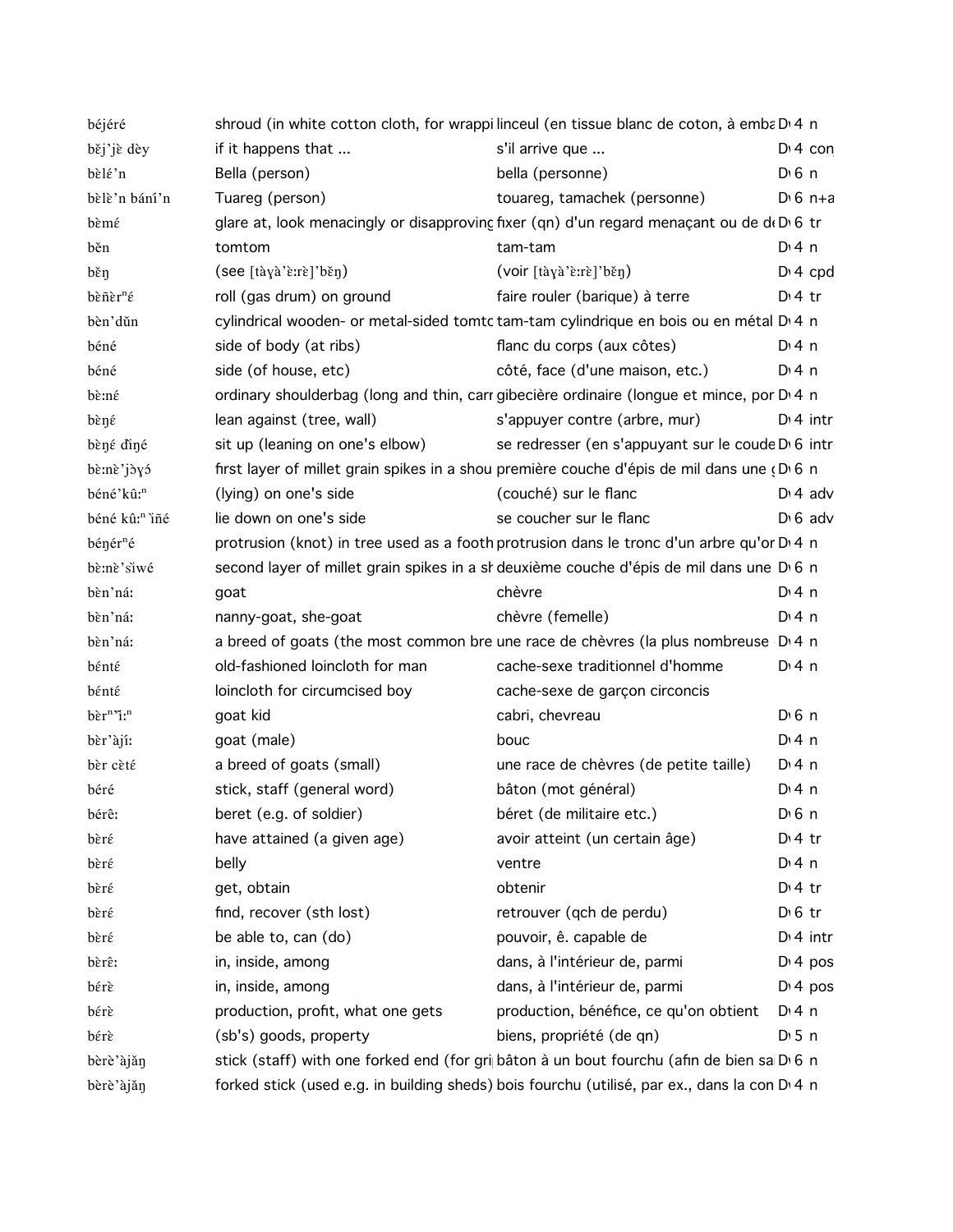| bèrè'àjánáw <sup>n</sup> á   | forked stick (for building a shed)                                    | bois fourchu (pour construire un hangar) D <sub>1</sub> 4 n                                         |                       |
|------------------------------|-----------------------------------------------------------------------|-----------------------------------------------------------------------------------------------------|-----------------------|
| béré'àr <sup>n</sup> á       |                                                                       | main horizontal beam (in ceiling), across poutre (gros bois) de plafond (à travers D.4 n            |                       |
| bèrè běn bàr <sup>n</sup> 'ú | simple stick for beating tomtom                                       | bâton simple pour le tam-tam                                                                        | $D0$ n                |
| bérè bèré                    | earn or gain something, make a profit                                 | gagner qch, avoir un bénéfice                                                                       | $D \nvert 6$ o+t      |
| bèrè be tíjê:                |                                                                       | simple walking stick without fork (for mabâton à marcher simple sans fourche (d'IDG n               |                       |
| bèrè'céjè                    | outright lie, fabrication                                             | pur mensonge                                                                                        | $Di$ 4 n              |
| bèrè'céjè céjé               | tell an outright lie                                                  | dire un pur mensonge                                                                                | $D \nvert 6$ o+t      |
| bèré'dúgi'n                  | big-bellied                                                           | à gros ventre                                                                                       | $D: 4$ adj            |
| bèrè "i: <sup>n</sup>        | small stick, twig                                                     | bâtonnet, petite tige d'arbre                                                                       | $Dt$ 4 n              |
| bèrè "i: <sup>n</sup>        |                                                                       | various herbs that end up as bare stems plusieurs herbes spp. qui finissent comm D 6 n              |                       |
| bèré'kû: <sup>n</sup>        | (lying) on one's belly                                                | (couché) sur le ventre, à plat ventre                                                               | $D \cdot 4$ adv       |
| bèrè kú: <sup>n</sup> 'dúnò  |                                                                       | stick (staff) with a knob at one end (for bâton dont un bout est en forme de pon D'4 n              |                       |
| bèré lé                      | on the inside, inside (adverb)                                        | à l'intérieur, dedans                                                                               | $D \cdot 4$ adv       |
| [bèré lè] wò                 | she is pregnant                                                       | elle est enceinte                                                                                   | $D \setminus 6$ phr.  |
| bérè'm gà                    | (go) freely, without restriction                                      | (aller) librement, sans contrainte                                                                  | $D \cdot 4$ adv       |
| bèré ñùnù'nó                 | (woman) have an abortion                                              | (femme) avorter                                                                                     | $Dt 4 0+t$            |
| bèrè'nùr <sup>n</sup> ó      | stomach ache, upset stomach                                           | mal de ventre                                                                                       | $Dt$ 4 n              |
| bèrè'pègú                    | belly strap (horse, camel)                                            | sangle de ventre (cheval, chameau)                                                                  | $Di$ 4 n              |
| bèrè'sàrú                    | diarrhoea                                                             | diarrhée                                                                                            | $D \n6$ n             |
| bèrè'sèmi:                   |                                                                       | thin cross beams (laid across other bean traverses minces (placées à travers des D <sub>1</sub> 4 n |                       |
| bèrè'wà:rú                   |                                                                       | cross-sticks laid across the outer beams traverses (bois) minces placées à traver: D 4 n            |                       |
| bèrè'wà:rú                   |                                                                       | crosspieces (long thin wooden poles) laid traverses (bois) placées à travers des pc D 4 n           |                       |
| bèrèwé                       | cut up finely, dice (meat, onions)                                    | découper (viande, oignons)                                                                          | $D:4$ tr              |
| bèrèwé                       | shape (cooked grain) into balls                                       | disposer (céréales cuites) en boulettes D <sub>1</sub> 4 tr                                         |                       |
| bèrèwé                       | tree sp.                                                              | arbre sp.                                                                                           | $Di$ 4 n              |
| bèr gùró                     | nanny-goat (not yet a mother)                                         | chèvre femelle (qui n'a pas encore mis b D 6 n                                                      |                       |
| bèr'jirè'é:ré                | fruits of Combretum aculeatum                                         | fruits de Combretum aculeatum                                                                       | $Di$ 4 n              |
| bèr'jirè'm'gó:rò             | herb sp. (toxic to animals)                                           | plante herbacée sp. (toxique aux animau D 6 cpd                                                     |                       |
| bèr'jíré'n                   | herder, shepherd                                                      | berger                                                                                              | $D0$ n                |
| bérnè                        | cattle liver disease (fatal)                                          | maladie rénale des bovins (mortelle)                                                                | $Di$ 4 n              |
| bèr piwé                     | a breed of goats (small ears)                                         | une race de chèvres (à petites oreilles)                                                            | $D \nvert 6 \nvert n$ |
| bèr pòrú                     | billygoat (castrated)                                                 | bouc (castré)                                                                                       | $D \nvert 6 \nvert n$ |
| bèrú                         | amount added                                                          | quantité ajoutée                                                                                    | $Dt$ 4 n              |
| bèrú                         | (see nómó'bèrú)                                                       | (voir nómó'bèrú)                                                                                    | $Di$ 4 cpd            |
| bè'rú                        | 3PI dative                                                            | 3Pl datif                                                                                           | $Di$ 4 pro            |
| bé:rù                        | small errand, simple mission (on behalf o petite commission (pour qn) |                                                                                                     | $Di$ 4 n              |
| bé:rù                        | something delivered (e.g. package)                                    | objet livré (colis etc.)                                                                            | $Di$ 4 n              |
| bè:rú                        | nightjar                                                              | engoulevent                                                                                         | $Di$ 4 n              |
| bèrú                         | goat                                                                  | chèvre                                                                                              | $Di$ 4 n              |
| bèr'ú                        | act of obtaining                                                      | fait d'obtenir                                                                                      | $Di$ 4 n              |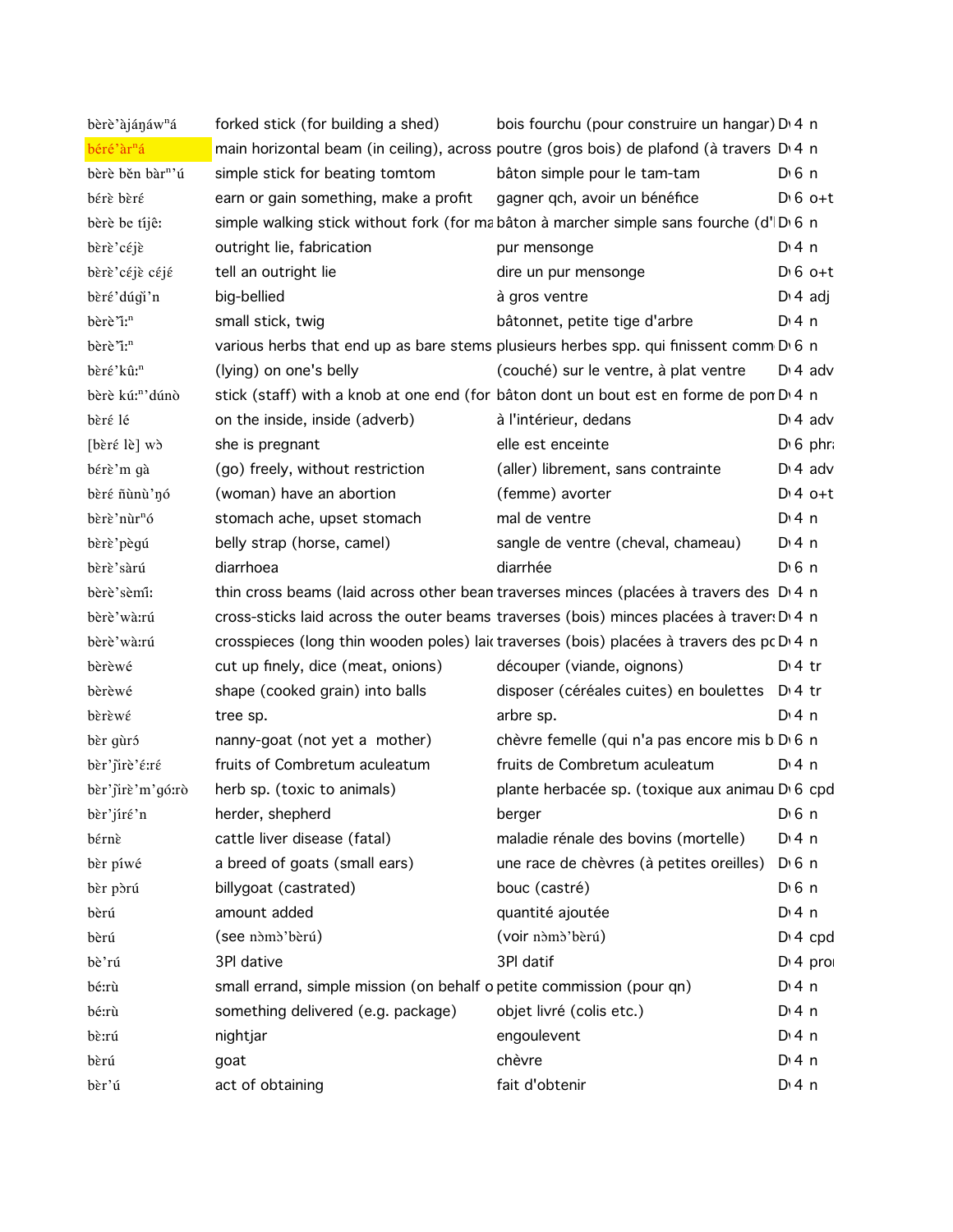| bèr'ú                                           | what one gets, livelihood                                                                                  | ce qu'on gagne, ce avec quoi on vit                                                        | $Di$ 4 n              |
|-------------------------------------------------|------------------------------------------------------------------------------------------------------------|--------------------------------------------------------------------------------------------|-----------------------|
| bèrù'àjí:                                       | billygoat, male goat                                                                                       | bouc, chèvre mâle                                                                          | $Di$ 4 n              |
| bèrù'àr <sup>n</sup> á                          | billygoat, male goat                                                                                       | bouc, chèvre mâle                                                                          | $D \nvert 6 \nvert n$ |
| bèrú bàrá                                       | increase, raise (e.g. price)                                                                               | augmenter (prix etc.)                                                                      | $D:4$ o+t             |
| bè:rù'já:'n                                     | sb sent to deliver a message or object qn envoyé pour livrer un message ou un D 4 n                        |                                                                                            |                       |
| [bɛ̀rù'jirù]'pùró                               | omasum, psalterium, manyplies (small th feuillet, omasum (petit troisième estoma D 4 n                     |                                                                                            |                       |
| [bèrù'jir'ù]'cíwé                               | bushy liana with red berries                                                                               | liane à petite baie rouge                                                                  | $Dt$ n                |
|                                                 | [bɛrù'jirù]'dùdú:rú omasum, psalterium, manyplies (small th feuillet, omasum (petit troisième estoma D 6 n |                                                                                            |                       |
| [bèrù'jirù]'kùrú                                | omasum, psalterium, manyplies (small th feuillet, omasum (petit troisième estoma D 6 n                     |                                                                                            |                       |
| bérùm                                           | (see cir <sup>n</sup> è'bérùm)                                                                             | (voir cir <sup>n</sup> è'bérùm)                                                            | $Di$ 4 n              |
| $b\tilde{\varepsilon}$ :t $\tilde{\varepsilon}$ | basket for reaping wild fonio grains                                                                       | panier à récolter le fonio sauvage                                                         | D <sup>i</sup> 6 n    |
| běw                                             | chin                                                                                                       | menton                                                                                     | $Di$ 4 n              |
| $b\hat{\varepsilon}$ :' $w\hat{\varepsilon}$    | cause to defecate                                                                                          | faire déféquer                                                                             | $D:4$ tr              |
| bèw'kúró                                        | beard                                                                                                      | barbe                                                                                      | $Di$ 4 n              |
| bèy                                             | SO,                                                                                                        | donc, $\dots$                                                                              | $Di$ 4 part           |
| $\mathbf{b}$ i: $\mathbf{a}$                    | tree sp.                                                                                                   | arbre sp.                                                                                  | $Di$ 4 n              |
| $\overline{\text{bi}}$ "ní:                     | juice from Sclerocarya tree fruit                                                                          | jus de fruit de Sclerocarya                                                                | $Di$ 4 n              |
| bi: <sup>n</sup> 'nǔn                           | oil from seeds of Sclerocarya tree (for cohuile des graines de l'arbre Sclerocarya (D) 6 n                 |                                                                                            |                       |
| bíbárú                                          | horizontal wooden slab over doorway                                                                        | bois horizontal au-dessus de la porte                                                      | D:4n                  |
| bi'bégè                                         | hiccup                                                                                                     | hoquet                                                                                     | $Di$ 4 n              |
| bi'bégè bègé                                    | hiccup                                                                                                     | avoir le hoquet                                                                            | $D:4$ o+t             |
| bi'bèrè                                         | $($ see bi'bèrè'i: <sup>n</sup> )                                                                          | (voir bi'bèrè'i: <sup>n</sup> )                                                            | $F6$ n                |
| bi'bèrè'i: <sup>n</sup>                         | thin wooden rod inside loom shuttle on v bâtonnet mince dans la navette du métik F(6 n                     |                                                                                            |                       |
| bíbi:jù                                         | small grain-eating birds (light-colored)                                                                   | petits oiseaux granivores (couleur claire) D <sub>1</sub> 4 n                              |                       |
| bibi:jù'yògó'bân                                | cut-throat weaver (bird)                                                                                   | cou-coupé (oiseau)                                                                         | $Di$ 4 n              |
| bi'bògú'n                                       | slave-snatcher (in former times)                                                                           | ravisseur d'esclaves (dans le temps)                                                       | $Di$ 4 n              |
| bi'bò:ró                                        | dark brown cricket sp.                                                                                     | grillon marron foncé sp.                                                                   | $Di$ 4 n              |
| bidige                                          | magical disappearance                                                                                      | fait de disparaître par magie                                                              | $D0$ 6 n              |
| bídígé                                          | disappear (magically), vanish into thin ai disparaître (par magie)                                         |                                                                                            | $D \n6$ tr            |
| bídígè bídígé                                   | disappear (magically), vanish into thin airdisparaître (par magie)                                         |                                                                                            | $D \cdot 6$ o+t       |
| bijé                                            |                                                                                                            | moisten (sth) slightly (e.g. keep hide in a humecter légèrement (par ex., conserver D'4 tr |                       |
| bilá:làjí:                                      | necessarily                                                                                                | obligatoirement                                                                            | $D \cdot 4$ adv       |
| bili:1                                          | flute (of children or herders, made from flûte (d'enfant ou de berger, fabriquée a D 6 n                   |                                                                                            |                       |
| bilí:lù                                         | flute (of children or herders, made from flûte (d'enfant ou de berger, fabriquée a D 6 n                   |                                                                                            |                       |
| biliwé                                          | (sth) evolve, change                                                                                       | (qch) évoluer, se changer                                                                  | $Di4$ tr              |
| biliwé                                          | turn, make spin                                                                                            | faire pivoter, faire tournoyer                                                             | $Di4$ tr              |
| biliwé                                          | turn (sth) around                                                                                          | retourner, tourner (qch) dans l'autre sen D <sub>'6</sub> tr                               |                       |
| biliwé                                          | put in or on backwards                                                                                     | mettre ou poser d'une façon renversée DG tr                                                |                       |
| biliwé                                          | turn, be spun                                                                                              | pivoter, tournoyer                                                                         | $D \n6$ tr            |
| biliwé                                          | (sth) evolve, change                                                                                       | (qch) évoluer, se changer                                                                  | $Di4$ tr              |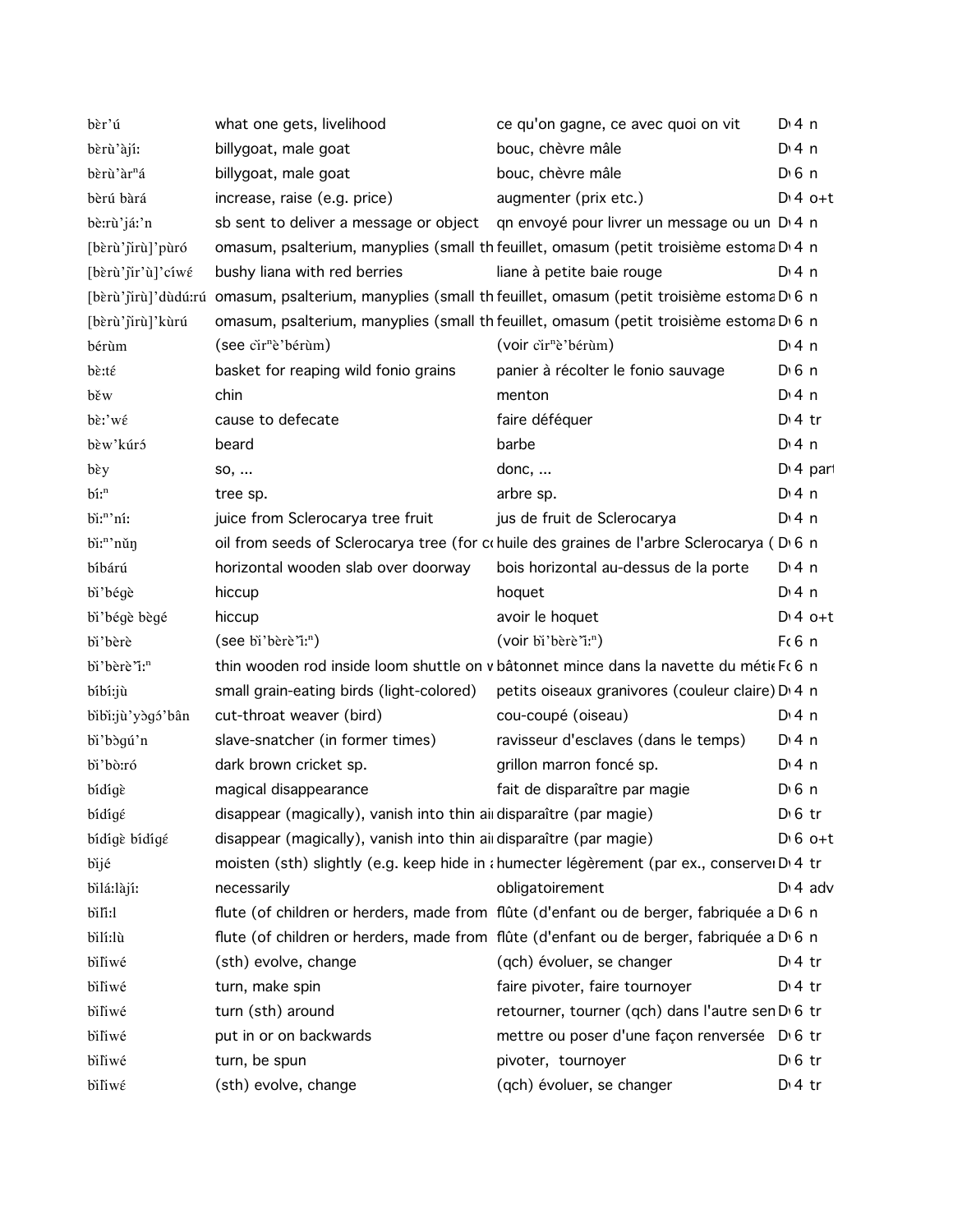| biliwé                 | turn, make spin                        | faire pivoter, faire tournoyer                                                                   | $D \cdot 4$ tr       |
|------------------------|----------------------------------------|--------------------------------------------------------------------------------------------------|----------------------|
| biliwé                 | turn (sth) around                      | retourner, tourner (qch) dans l'autre sen D <sub>1</sub> 4 tr                                    |                      |
| biliwé                 | put in or on backwards                 | mettre ou poser d'une façon renversée D <sub>'4</sub> tr                                         |                      |
| biliwé                 | turn, be spun                          | pivoter, tournoyer                                                                               | $Dt$ 4 tr            |
| bim                    | saw (tool, e.g. for sawing calabashes) | scie (qui sert à scier les calebasses etc.) D <sub>14</sub> n                                    |                      |
| bíndi                  | Arabic writing (on tablet or amulet)   | écriture arabe (sur une ardoise ou une ar D 4 n                                                  |                      |
| biné                   | (sb) coil up, roll up (rope)           | (qn) enrouler (corde)                                                                            | $Dt$ 4 tr            |
| biné                   | roll up (mat)                          | enrouler (natte)                                                                                 | $Di4$ tr             |
| biné                   | roll up (pants, to wade in water)      | rouler (le pantalon, pour traverser l'eau) D <sub>1</sub> 4 tr                                   |                      |
| biné                   | (mat) be rolled up                     | (natte) ê. enroulé                                                                               | $Di$ 4 intr          |
| bínínú                 | uncut roll of fabric                   | rouleau de tissu non coupé                                                                       | $Di$ 4 n             |
| binir <sup>n</sup> é   |                                        | (merchant) switch (merchandise, from o (commerçant) changer de (marchandise: D'4 tr              |                      |
| binir <sup>n</sup> é   |                                        | roll or flip (sth) over onto its other side renverser ou faire rouler (qch) sur son at D'4 tr    |                      |
| bínír <sup>n</sup> ú   | uncut roll of fabric                   | rouleau de tissu non coupé                                                                       | D:4n                 |
| bir <sup>n</sup> é     | sacred place where oaths are taken     | lieu sacré où on jure                                                                            | D:4n                 |
| bir <sup>n</sup> é ñé: |                                        | take an oath (and a drink) at the sacred prendre serment (et prendre une boissor $D \cdot 5$ o+t |                      |
| bíré                   |                                        | field that has been planted in previous y champ qu'on a cultivé dans les années p $D^4$ n        |                      |
| biré                   | carry out (deed)                       | effectuer (action)                                                                               | $Di4$ tr             |
| birέ                   | work (verb)                            | travailler                                                                                       | $Di4$ tr             |
| birè                   | (see bire pó:)                         | (voir birè pó:)                                                                                  | D <sub>1</sub> 6 gre |
| biré                   | work (noun), productive activity       | travail, activité productive                                                                     | $Di$ 4 n             |
| bíré biré              | do work                                | faire du travail                                                                                 | $D:4$ o+t            |
| biré'birè yǎ:          |                                        | travel to a distant location for work (oft voyager à un lieu lointain pour chercher (D) 4 adv    |                      |
| birè'pǒ:               |                                        | (act of) greeting (someone at work, or r salutation (à qn qui travaille, ou qui revie D 6 n      |                      |
| birè'pǒ:               | thanks (noun), act of thanking         | remerciment, fait de remercier                                                                   | $D'$ 7 n             |
| bírè pǒ:               |                                        | hello! (to someone at work, or coming fr salut! (à qn au travail, ou qui revient du 1D16 phr.    |                      |
| birè'pǒ: kúnó          | thank (sb)                             | remercier (qn)                                                                                   | $D \n6$ tr           |
| birè pòrbá             | collective labor                       | travail collectif                                                                                | $Di 4 n+a$           |
| bisimilà               |                                        | welcome! (invitation to eat, sit down, et bienvenu! (invitation à manger, à s'assec D'4 par      |                      |
| bísôm                  | acacia sp.                             | acacia sp.                                                                                       | $Di$ 4 n             |
| bítlà                  | old-fashioned lamp                     | lampe traditionnelle                                                                             | $D0$ n               |
| bi:wôl                 | breast section, brisket (in butchery)  | poitrine (grosse partie, dans l'abattage) D <sub>4</sub> n                                       |                      |
| bí:yôl                 | breast section, brisket (in butchery)  | poitrine (grosse partie, dans l'abattage) D 6 n                                                  |                      |
| bǒ:                    |                                        | reddish fuzz (flowers) on unripe millet st duvet rougeâtre (fleurs) qui couvre les é D 4 n       |                      |
| bó:                    | sip, take a sip of (tea)               | siroter, boire (thé) à petites gorgées                                                           | $D \n6$ tr           |
| bš:                    | bury (sb)                              | enterrer (qn)                                                                                    | $Di4$ tr             |
| bš:                    | part, component (of apparatus)         | élément, pièce (d'un appareil)                                                                   | $Di$ 4 n             |
| bš:                    | member, one included in (sth)          | membre, celui qui est inclus dans (qch)                                                          | $Di$ 4 n             |
| bš:                    | membership, inclusion                  | fait d'ê. membre, adhésion                                                                       | $Di$ 4 n             |
| bš:                    | unsheathe, draw out (knife, saber)     | dégainer, enlever de son fourreau (coute D <sub>14</sub> tr                                      |                      |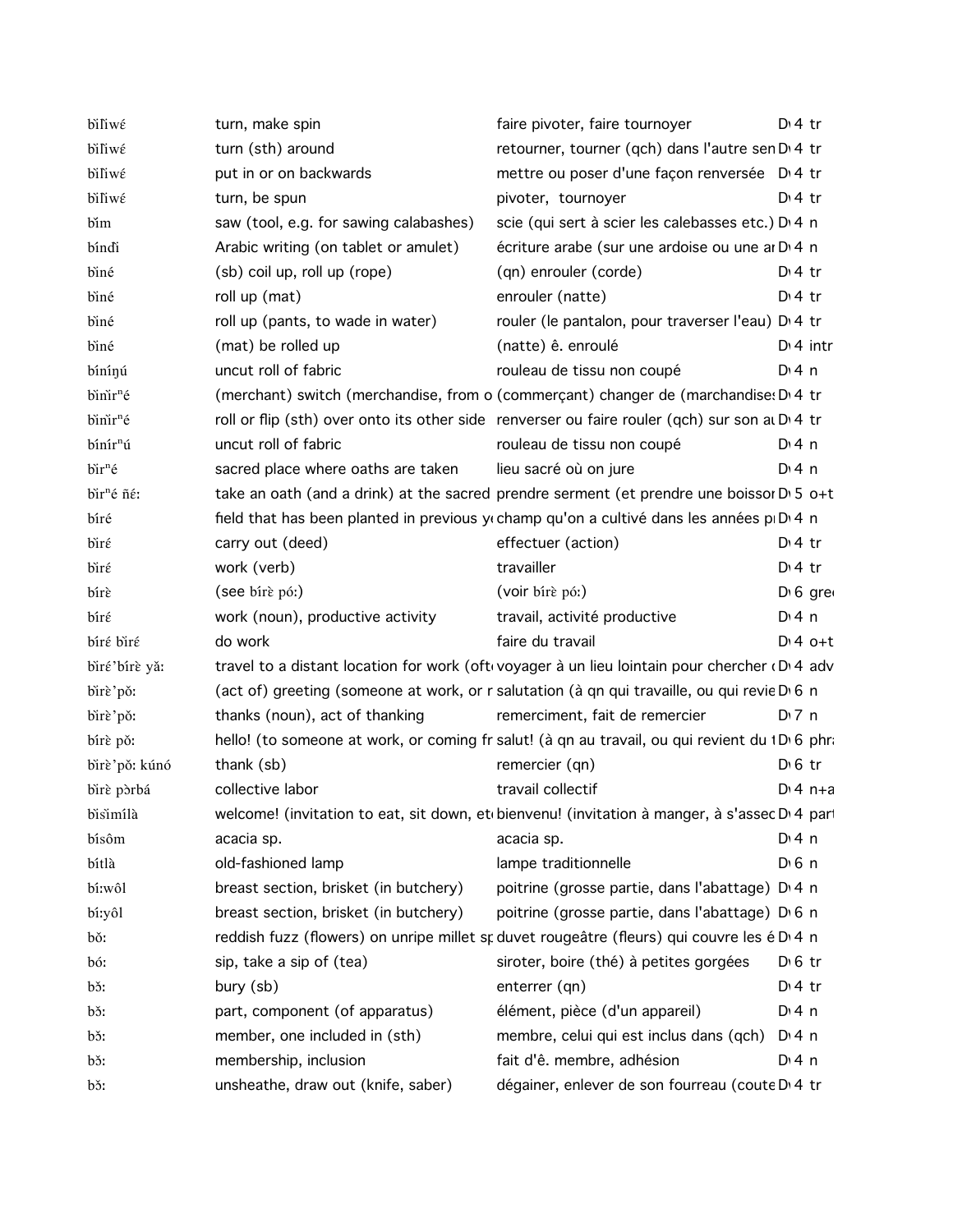| bš:                  | put earth into (hole)                                                    | mettre du banco dans (un trou)                                                              |                       |
|----------------------|--------------------------------------------------------------------------|---------------------------------------------------------------------------------------------|-----------------------|
| bó:                  | (outer layer, skin) be stripped off                                      | (couche extérieure, peau) ê. enlevé                                                         | $Di$ 4 intr           |
| bǒ: dé:              |                                                                          | (millet plant) grow a reddish fuzz (flowei (plante de mil) pousser un duvet rouge (Di 4 o+t |                       |
| bódó'bódó            | very soft (intensifier)                                                  | très mou (intensif)                                                                         | $Di$ 4 inte           |
| bògó                 | (dog) bark                                                               | aboyer                                                                                      | $Dt$ 4 tr             |
| bògó                 | Senegal coucal                                                           | coucal du Sénégal                                                                           | $Di$ 4 n              |
| bòyó                 |                                                                          | pound (e.g. cow-peas, roselle, sorghum, piler (haricots, dah, sorgho, graines de cD 4 tr    |                       |
| bòyó bòyó            | deceive, trick, swindle                                                  | trahir, tromper, escroquer                                                                  | $D:4$ o+t             |
| bòyò'bóyó'n          | deceiver                                                                 | trompeur                                                                                    | $Di$ 4 n              |
| bògòró               | (billygoat) bellow (in rut)                                              | (bouc) mugir, bêler (en rut)                                                                | $D \cdot 4$ tr        |
| bòyòró               |                                                                          | turn over (soft earth in field, with daba, biner (terre molle dans un champ, avec LDG tr    |                       |
| bòyòró               | (objects) rattle, make a rattling sound                                  | (objets) cliqueter, faire un bruit sec                                                      | $D \n6$ tr            |
| bòyòró               | (lion, leopard) roar                                                     | (lion, panthère) rugir                                                                      | $D \n6$ tr            |
| bòyòró               | (elephant) trumpet, roar                                                 | (éléphant) barrir                                                                           | $D \n6$ tr            |
| bógù                 | barking (of dog)                                                         | aboiement                                                                                   | $D \n6$ n             |
| bògú                 | navel (protruding)                                                       | nombril (qui sort)                                                                          | $Dt$ 4 n              |
| bó:gù                |                                                                          | blackish blue indigo dye (e.g. for bogolar colorant d'indigo noir teinté de bleu (pou D'4 n |                       |
| bógù bògó            | (dog) bark                                                               | (dog) bark                                                                                  | $D \nvert 6$ o+t      |
| bógúrù               | bellowing (of billygoat)                                                 | mugissement, bêlement en rut (de bouc) D 6 n                                                |                       |
| bógúrù               | rattling noise                                                           | bruit de hochet                                                                             | $Di$ 4 n              |
| bógúrù               | roar (of lion or leopard)                                                | rugissement (de lion, de panthère)                                                          | $Di$ 4 n              |
| bógúrù               | trumpeting (of elephant)                                                 | barrissement (d'éléphant)                                                                   | $Di$ 4 n              |
| bógúrù bògòró        | (billygoat) bellow (in rut)                                              | (bouc) mugir, bêler (en rut)                                                                | $D \nvert 6$ o+t      |
| bógúrù bòyòró        | (objects) rattle, make a rattling sound                                  | (objets) cliqueter, faire un bruit sec                                                      | $D \nvert 6$ o+t      |
| bógúrù bòyòró        | (lion, leopard) roar                                                     | (lion, panthère) rugir                                                                      | $D \nvert 6$ o+t      |
| bógúrù bòyòró        | (elephant) trumpet                                                       | (éléphant) barrir                                                                           | $D \nvert 6$ o+t      |
| bô:l                 | large drinking cup, tankard                                              | bol (à boire), pot                                                                          | $Di$ 4 n              |
| bòló                 |                                                                          | dip deeply, soak (handful of food, in sau tremper profondément, mouiller (tartine D 4 tr    |                       |
| bòló                 | mix, stir together (flour and water) mélanger en remuant (farine et eau) |                                                                                             | $Di4$ tr              |
| bóló:tù              | a lightweight fabric (for turbans etc.)                                  | un tissu léger (pour les turbans etc.)                                                      | D <sup>i</sup> 6 n    |
| bóló:tù              | modern thread                                                            | fil moderne                                                                                 | $D \nvert 6 \nvert n$ |
| bò:mó                | stupid                                                                   | stupide, bête                                                                               | $D \cdot 4$ adj       |
| bò:mó                | stupidity                                                                | idiotise, bêtise                                                                            | D <sup>i</sup> 6 n    |
| bómó                 | menstrual period                                                         | règles (de femme), état de menstruatior D <sub>0</sub> 6 n                                  |                       |
| bómó                 | outside                                                                  | extérieur, dehors                                                                           | $Di$ 4 n              |
| b <sub>o</sub> :mó   | (see čir <sup>n</sup> è'bò:mó)                                           | (voir čir <sup>n</sup> è'bò:mó)                                                             | $D \nvert 6$ cpd      |
| bò:mò'gí'n           | stupid one                                                               | idiot, un qui est bête                                                                      | $Di$ 4 n              |
| bómó gó:             | (woman) be in menstruation                                               | (femme) avoir les règles                                                                    | $Dt$ 4 n+t            |
| bómó gó:             | go outside                                                               | sortir au dehors                                                                            | $Di4n+t$              |
| bómó'i: <sup>n</sup> |                                                                          | bastard, illegitimate child (born out of w bâtard, enfant non légitime (né hors de rD 4 n   |                       |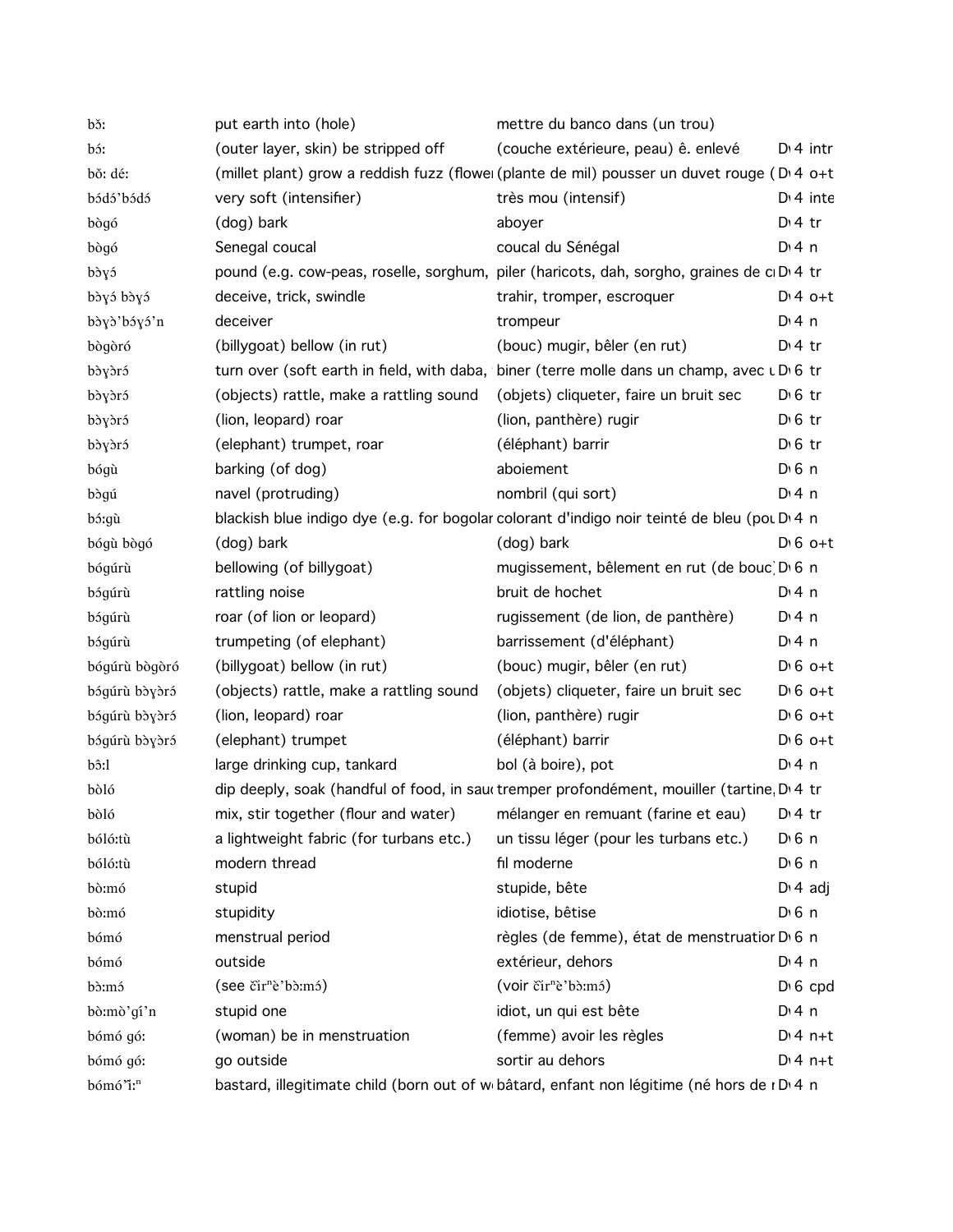| bómó lè                    | (woman) in state of menstruation     | (femme) en état de menstruation                                                                       | $D \cdot 6$ n+p       |
|----------------------------|--------------------------------------|-------------------------------------------------------------------------------------------------------|-----------------------|
| bómó lé                    | outside (adverb)                     | à l'extérieur, dehors                                                                                 | $Di 4 n + p$          |
| bò:mó'n                    | stupid one                           | un qui est bête                                                                                       | $Di$ 4 n              |
| bón                        | personal name                        | nom personnel                                                                                         | $Di$ 4 n              |
| bón                        | word, name (of sth)                  | mot, nom (de qch)                                                                                     | $Di$ 4 n              |
| bòñòr <sup>n</sup> ó       |                                      | bdellium (shrub sp. whose resin is used a bdellium, arbuste dont la gomme est util D 4 n              |                       |
| bòñòr <sup>n</sup> ò'mǔn   |                                      | bdellium (incense from gum of bdellium sbdellium (encens en forme de gomme de D 6 n                   |                       |
| bón bèré                   | be renowned                          | ê. renommé                                                                                            | $D \cdot 5$ o+t       |
| bò:n'gi'n                  | pampered child, spoiled child        | enfant choyé, enfant gâté                                                                             | D:4n                  |
| bòn'kǔn                    |                                      | christening, naming ceremony (for newb baptême (rite où on donne un nom au no D 4 n                   |                       |
| bón kúnó                   |                                      | bestow a name on, have a naming-ceren donner un nom à, avoir un baptême (pou D'4 o+t                  |                       |
| bò:nó                      | announce, proclaim                   | proclamer, annoncer                                                                                   | $D:4$ tr              |
| bò:nó                      | shout to, call out to (sb)           | lancer un cri à, appeler à haute voix                                                                 | $Dt$ 4 tr             |
| bò:nó                      |                                      | pamper, dote on (child or pet animal), sr choyer (enfant ou animal), gâter (enfant D'4 tr             |                       |
| bònó                       |                                      | swarm, mass (of clouds, locusts, birds) essaim, masse (de nuages, de criquets, $(D \ 6 \ n)$          |                       |
| bònó                       | attach in a row (coins in hairstyle) | attacher en rangée (des monnaies dans D. 4 tr                                                         |                       |
| bònó                       | hard times, misfortune               | grand malheur, temps malheureux                                                                       | D:4n                  |
| bónò'mójjérè               | ingratitude                          | fait d'ê. ingrat                                                                                      | $Di$ 4 n              |
| bónónó'sá:ji: <sup>n</sup> | small, colorful finches              | petits moineaux de couleur jolie                                                                      | $Di$ 4 n              |
| $b$ ón ór $n$ ó            |                                      | protrusion (knot) in tree used as a footh protrusion dans le tronc d'un arbre qu'or D <sub>14</sub> n |                       |
| bòr <sup>n</sup> ó         | call, summon                         | appeler, convoquer                                                                                    | $Di4$ tr              |
| bòr <sup>n</sup> 'ú        | call, act of calling (noun)          | appel                                                                                                 | $Di$ 4 n              |
| bò:ró                      | dark brown cricket sp.               | grillon marron foncé sp.                                                                              | $Di$ 4 n              |
| bòró                       | father's younger brother             | frère cadet du père                                                                                   | $Di$ 4 n al           |
| bòró                       | father's elder brother               | frère ainé du père                                                                                    | $Di$ 4 n in           |
| bòró                       | stepfather                           | beau-père (deuxième mari de la mère)                                                                  | $Di$ 4 n in           |
| bòró                       | rear end, butt, anus (of person)     | le derrière (de qn)                                                                                   | $Di$ 4 n              |
| bòró                       | base or root (of plant)              | bas ou racine (de plante)                                                                             | D:4n                  |
| bòró                       | bottom, bottom part (of sth)         | fond, partie inférieure (d'objet)                                                                     | $Dt$ 4 n              |
| bòró                       | (cause to) fray, unravel (fabric)    | défaire, effilocher, effiler (tissu)                                                                  | $Dt$ 4 tr             |
| bòró                       |                                      | (time) be free, (free time) be available t (temps) ê. libre, (temps libre) ê. disponil D 4 intr       |                       |
| bòró                       | (need, problem) be resolved          | (besoin, problème) ê. résolu                                                                          | $D:4$ intr            |
| bòró                       | (action) be possible (for sb)        | (acte) ê. possible (pour qn)                                                                          | $Di$ 4 intr           |
| bòrô:                      | at the bottom, at the rear           | au fond, par derrière                                                                                 | $Di$ 4 n              |
| bòrò'bíː <sup>n</sup>      | anus                                 | anus                                                                                                  | $Di$ 4 n              |
| bòrò'cé:n                  | root                                 | racine                                                                                                | $Di$ 4 n              |
| bòrò'dě:n                  | foundation, base (of sth)            | fondement, base (de qch)                                                                              | $Di$ 4 n              |
| bòròdíyà                   | banana                               | banane                                                                                                | $Dt$ 4 n              |
| bòrò dúñúr <sup>n</sup> úm | stump (of a chopped-down tree)       | souche (d'un arbre coupé)                                                                             | $D \nvert 6 \nvert n$ |
| bòrò dúñúr <sup>n</sup> úm | stump (of a cut-down millet stem)    | souche (d'une tige de mil coupée)                                                                     | $D \nvert 6 \nvert n$ |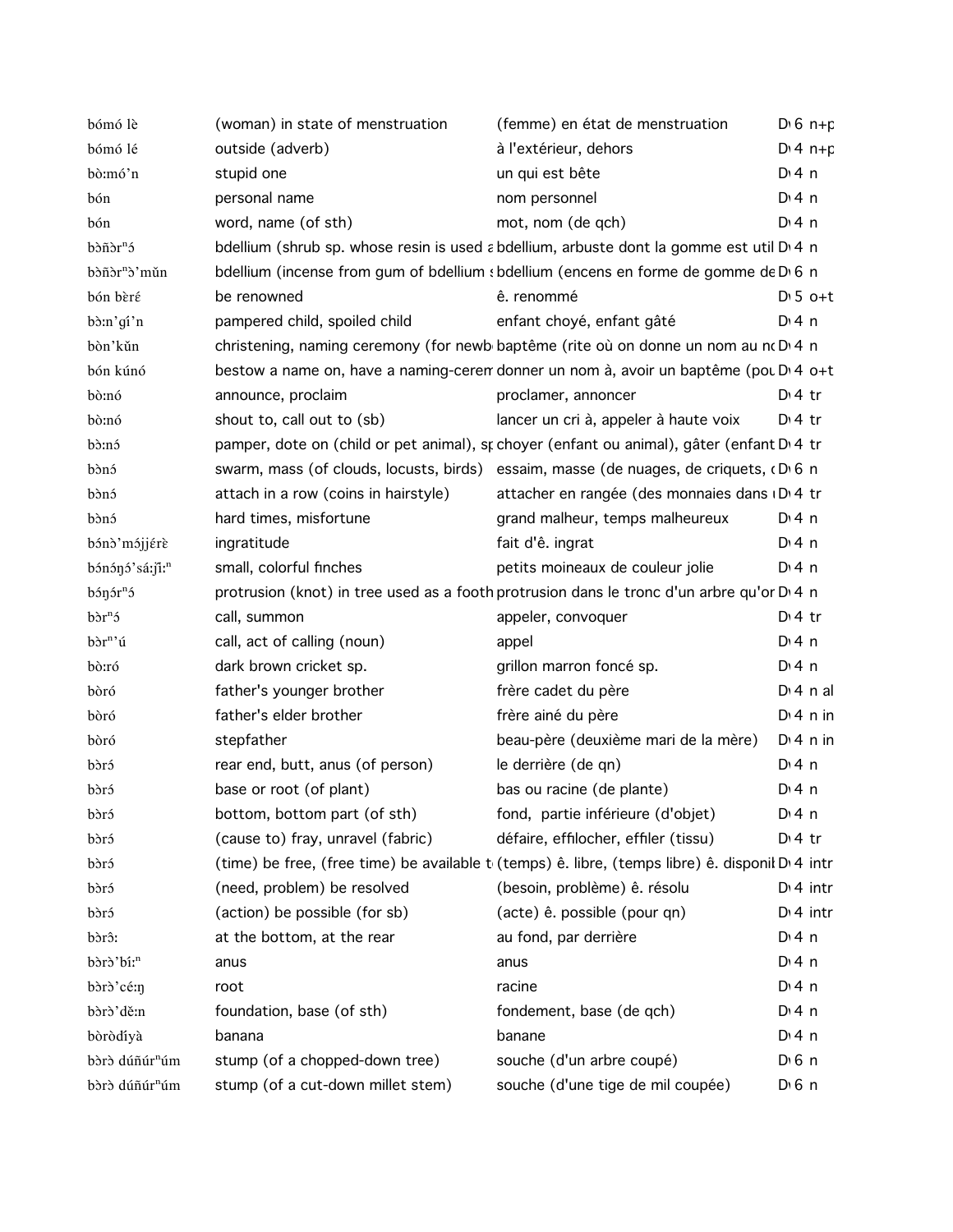| bòrò iré                  | stubborn ("rear.end-hard")                                                 | têtu ("cul-dur")                                                                            | $Di$ 4 n         |
|---------------------------|----------------------------------------------------------------------------|---------------------------------------------------------------------------------------------|------------------|
| bòrò'ká:                  | base (of tree)                                                             | base (d'un arbre)                                                                           | $Di$ 4 n         |
| bòrò'ká:                  | debris (at bottom of tree)                                                 | débris (au bas d'un arbre)                                                                  | $Di$ 4 n         |
| bòrò kòrú                 |                                                                            | rope around donkey's tail (part of overal corde autour de la queue de l'âne (fait p D 6 n   |                  |
| bòrò'wôm                  | naked (at waist), bare-buttocked                                           | nu (au milieu du corps), aux fesses nues D <sub>1</sub> 4 adj                               |                  |
| bórù                      | father's younger brother (possessed)                                       | frère cadet du père (possessif)                                                             | $Di$ 4 n in      |
| bórù                      | stepfather (possessed)                                                     | beau-père (deuxième mari de la mère) (p D 4 n in                                            |                  |
| bòrú                      | (see cir <sup>n</sup> è'bòrú)                                              | (voir cir <sup>n</sup> è'bòrú)                                                              | $Di$ 4 n         |
| bò:tó                     | sack (cloth or burlap)                                                     | sac (en tissu ou en toile)                                                                  | $D \cdot 5$ n    |
| b <sub>o</sub> :tó        | pack (of cigarettes)                                                       | paquet (de cigarettes, etc.)                                                                | $D \cdot 5$ n    |
| bò'túmó                   | buttock                                                                    | fesse                                                                                       | $Di$ 4 n         |
| bòwó                      | (quadruped, bird) lie down on its belly                                    | (quadrupède, oiseau) se coucher sur le vD 4 intr                                            |                  |
| bǒy                       | (see cèm'bǒy)                                                              | (voir cèm'bǒy)                                                                              | $Di$ 4 cpd       |
| bóyri                     | porridge                                                                   | bouillie                                                                                    | $D \n6$ n        |
| bù:"'nà'bú:"              | tall grass sp.                                                             | graminée sp.                                                                                | $Di$ 4 n         |
| bùbûl                     | (a) bruise (from a blow)                                                   | gerçure (dûe à un coup)                                                                     | $Di$ 4 n         |
| bùdó                      | yielding, soft (sand)                                                      | (sable)                                                                                     | $D \cdot 6$ adj  |
| bùdó                      | (sand) become soft                                                         | (sable) s'amollir                                                                           | $D \cdot 6$ intr |
| bú:dù                     | silver sold in the form of coins                                           | argent-métal vendu sous forme de monn D <sub>14</sub> n                                     |                  |
| bú:dù                     | currency unit equal to 5 francs CFA                                        | unité équivalente à 5 francs CFA                                                            | $Di$ 4 n         |
| bú:dù                     | money, currency, cash                                                      | argent, devises                                                                             | $Di$ 4 n         |
| bú:dù                     | valuable colonial coin (riyal)                                             | monnaie coloniale de valeur (riyal)                                                         | $Di$ 4 n         |
| bù:dù'dé:né'n             | treasurer, one who holds money                                             | trésorier, celui qui garde l'argent                                                         | $D \cdot 5$ n    |
| bù:dù'ká:                 | amount of money (that one has on ones quantité d'argent (qu'on a avec soi) |                                                                                             | $Di$ 4 n         |
| bù:dù ùñ "i: <sup>n</sup> | coin (general term)                                                        | monnaie, pièce (mot général)                                                                | $D \n6$ n        |
| búgàm' bùgàm              | lukewarm                                                                   | tiède                                                                                       | $D \cdot 4$ adj  |
| bùgó                      | swim                                                                       | nager                                                                                       | $Dt$ 4 tr        |
| búgù                      | gunpowder                                                                  | poudre à canon                                                                              | $Di$ 4 n         |
| bùgùjó                    |                                                                            | poke (stick) around in a burrow, to make enfoncer (bâton) en donnant des coups, D'4 tr      |                  |
| búgúrú                    | (see tá:'búgúrú)                                                           | (voir ta! - bu!gu!ru!)                                                                      | $Di$ 4 cpd       |
| bùjó                      | flame                                                                      | flamme                                                                                      | $Dt$ 4 n         |
| bùjó                      | pour (esp. water, into a large jar)                                        | verser (surtout eau, dans une jarre)                                                        | $Di4$ tr         |
| bùjú                      | hole, puncture (e.g. in clothing)                                          | trou (dans un vêtement, etc.)                                                               | $Dt$ 4 n         |
| bùkâm                     | lukewarm                                                                   | tiède                                                                                       | $D \cdot 4$ adj  |
| búkúlù                    | earring                                                                    | boucle d'oreille                                                                            | $Di$ 4 n         |
| búló                      | skink; various mid-sized lizards                                           | scinque; plusieurs lézards de taille moyer D 4 n                                            |                  |
| bùlòbúló                  | blue                                                                       | bleu                                                                                        | $D \cdot 4$ adj  |
| bûm                       | a song of girls                                                            | une chanson des filles                                                                      | $Di$ 4 n         |
| bùmó                      |                                                                            | track (of snake or crocodile, or wounded traces (de serpent ou de crocodile, ou d'DI4 n     |                  |
| bùmó                      |                                                                            | drag (sth) on the ground (leaving a trail trainer (qch) à terre (en laissant des tracD'4 tr |                  |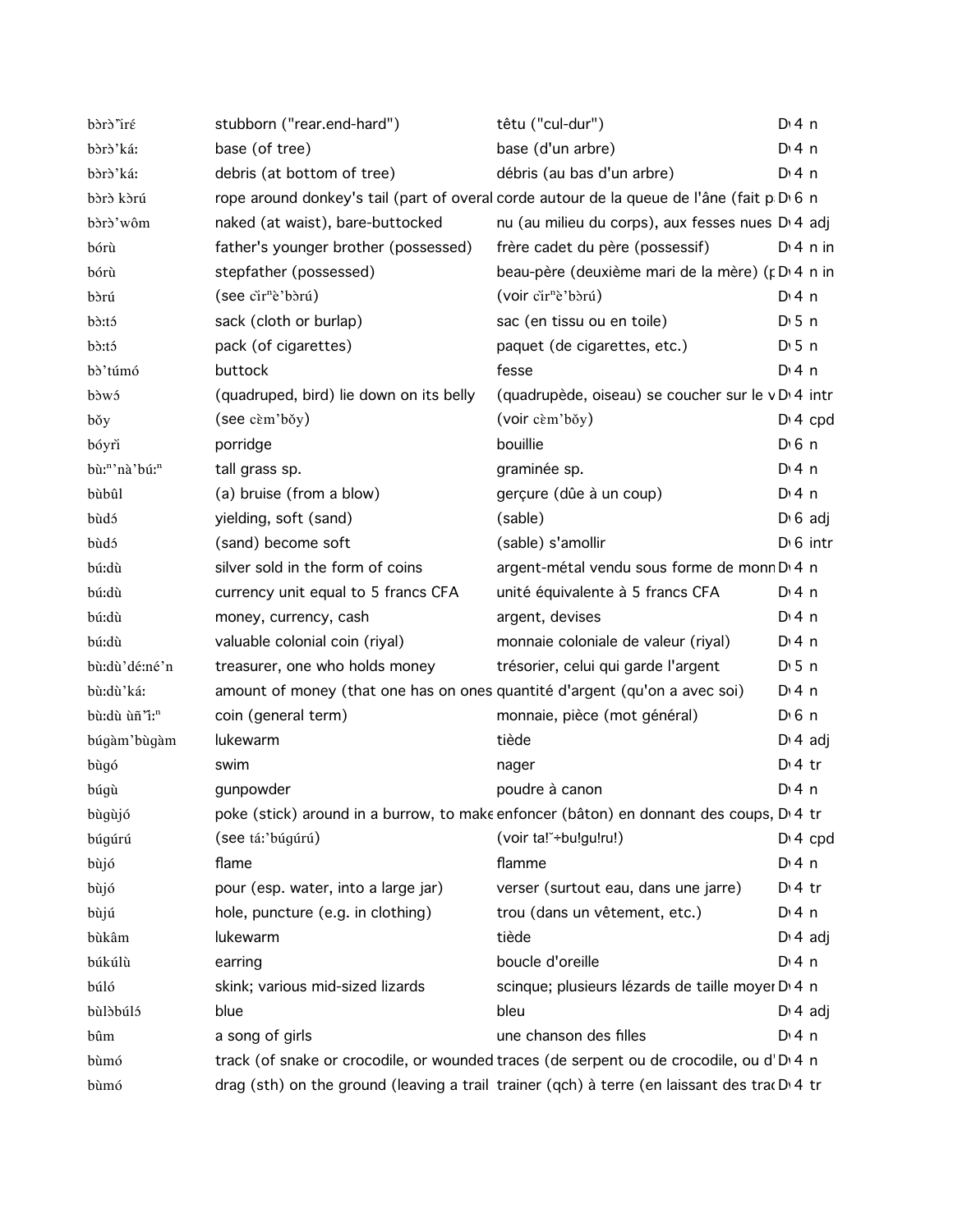| bûn                                |                                                             | a song of girls (they sit and beat cloths june chanson des filles (elles s'assoient e D <sub>14</sub> n |                    |
|------------------------------------|-------------------------------------------------------------|---------------------------------------------------------------------------------------------------------|--------------------|
| búnó                               | small earthenware jar for millet beer                       | petit canari à bière de mil en terre cuite D 6 n                                                        |                    |
| búr'cicèré                         | herb sp. with purple flower                                 | herbe sp. à fleur violet                                                                                | $Di$ 4 n           |
| bùró                               | (sb) be revived                                             | (qn) ê. resuscité                                                                                       | $Di$ 4 intr        |
| bùró                               | (fire) start up again, be rekindled                         | (feu) se ranimer, se rallumer                                                                           | $Di$ 4 intr        |
| búrò                               | in the pond                                                 | dans la mare                                                                                            | $Di$ 4 adv         |
| búró                               | pond                                                        | mare                                                                                                    | $Di$ 4 n           |
| búrð                               | thread (e.g. of cotton), wire                               | fil (de coton, etc.), fil (de métal)                                                                    | $Di$ 4 n           |
| búró árà                           | wild rice                                                   | riz sauvage                                                                                             | $Di$ 4 n           |
| búró némnè                         | water scorpion (large aquatic bug)                          | bélostome, scorpion aquatique (gros ins DD 4 n                                                          |                    |
| búró'pé'dínè                       | herb sp.                                                    | plante herbacée sp.                                                                                     | $Di$ 4 n           |
| búró'pé'dínè                       | herb sp.                                                    | plante herbacée sp.                                                                                     | $F6$ n             |
| búró'séréwè                        | water lettuce                                               | salade aquatique                                                                                        | $Di$ 4 n           |
| bú:rù                              | baguette (long thin bread)                                  | baguette (de pain)                                                                                      | $Di$ 4 n           |
| bú:rù                              | bread                                                       | pain                                                                                                    | $Di$ 4 n           |
| bùrùdà:mé                          |                                                             | clan of Tuareg cattle rustlers (mostly arcclan de voleurs de bovins d'ethnie touard D 4 n               |                    |
| bùrùdá:mè                          |                                                             | clan of Tuareg cattle rustlers (mostly arcclan de voleurs de bovins d'ethnie touard D 4 n               |                    |
| bùrù'gó                            | resuscitate, bring back to life (corpse) réanimer (cadavre) |                                                                                                         | $D \n6$ tr         |
| bùrù'gó                            | rekindle (fire)                                             | rallumer (feu)                                                                                          | $D \n6$ tr         |
| búsâm                              | marrow                                                      | moelle                                                                                                  | $Di$ 4 n           |
| búsôm                              | acacia sp.                                                  | acacia sp.                                                                                              | $Di$ 4 n           |
| bùsòm'dónó                         | acacia sp.                                                  | acacia sp.                                                                                              | $Di$ 4 n           |
| bùsùmó                             | cheek (from cheekbone down)                                 | joue (de la pommette en bas)                                                                            | $D \cdot 5$ n      |
| bùsùmò'kàrú                        |                                                             | short scarifications from nose to cheekb courte scarifications du nez à la pommet D 4 n                 |                    |
| bùtó:                              | tree sp.                                                    | arbre sp.                                                                                               | $Di$ 4 n           |
| bùwó                               | rub (e.g. metal) against a hard surface                     | frotter (fer etc.) contre une surface dure D 5 tr                                                       |                    |
| búy <sup>n</sup> 'búy <sup>n</sup> | very red (intensifier)                                      | très rouge (intensif)                                                                                   | $Di$ 4 inte        |
| bùyà:gú                            | guava                                                       | goyave                                                                                                  | $Di$ 4 n           |
| bùyà:kú                            | guava                                                       | goyave                                                                                                  | $Di$ 4 n           |
| cáf <sub>ô</sub> :                 | breed of goats (thick-haired)                               | race de caprins (à poils denses)                                                                        | D <sub>1</sub> 6 n |
| cámbôl                             |                                                             | a nasal disease (said to eat away nostrils une maladie nasale (on dit qu'il ronge la D 4 n              |                    |
| càmbòl'gí'n                        | one who suffers from cámbôl disease                         | un qui souffre de la maladie cámbôl                                                                     | $Di$ 4 n           |
| cápô:                              | breed of goats (thick-haired)                               | race de caprins (à poils denses)                                                                        | D <sub>1</sub> 6n  |
| cárà                               | silver                                                      | argent (métal)                                                                                          | $Di$ 4 n           |
| cárdù                              | silver                                                      | argent (métal)                                                                                          | $Di$ 4 n           |
| cě:                                | various rainy-season flying insects                         | plusieurs insectes volants de la saison pl D 6 n                                                        |                    |
| cé                                 | possession of (sb)                                          | propriété de (qn)                                                                                       | D:4n               |
| $c\check{\epsilon}$ :              | matter, issue                                               | question, problème, affaire, dossier                                                                    | $Di$ 4 n           |
| $c\check{\epsilon}$ :              | thing, object                                               | chose, objet                                                                                            | D: 4n              |
| $c\check{\epsilon}$ :              |                                                             | whatchamacallit (substitute for a forgoti commen dirai-je, chose (remplace un sul D <sub>14</sub> n     |                    |
|                                    |                                                             |                                                                                                         |                    |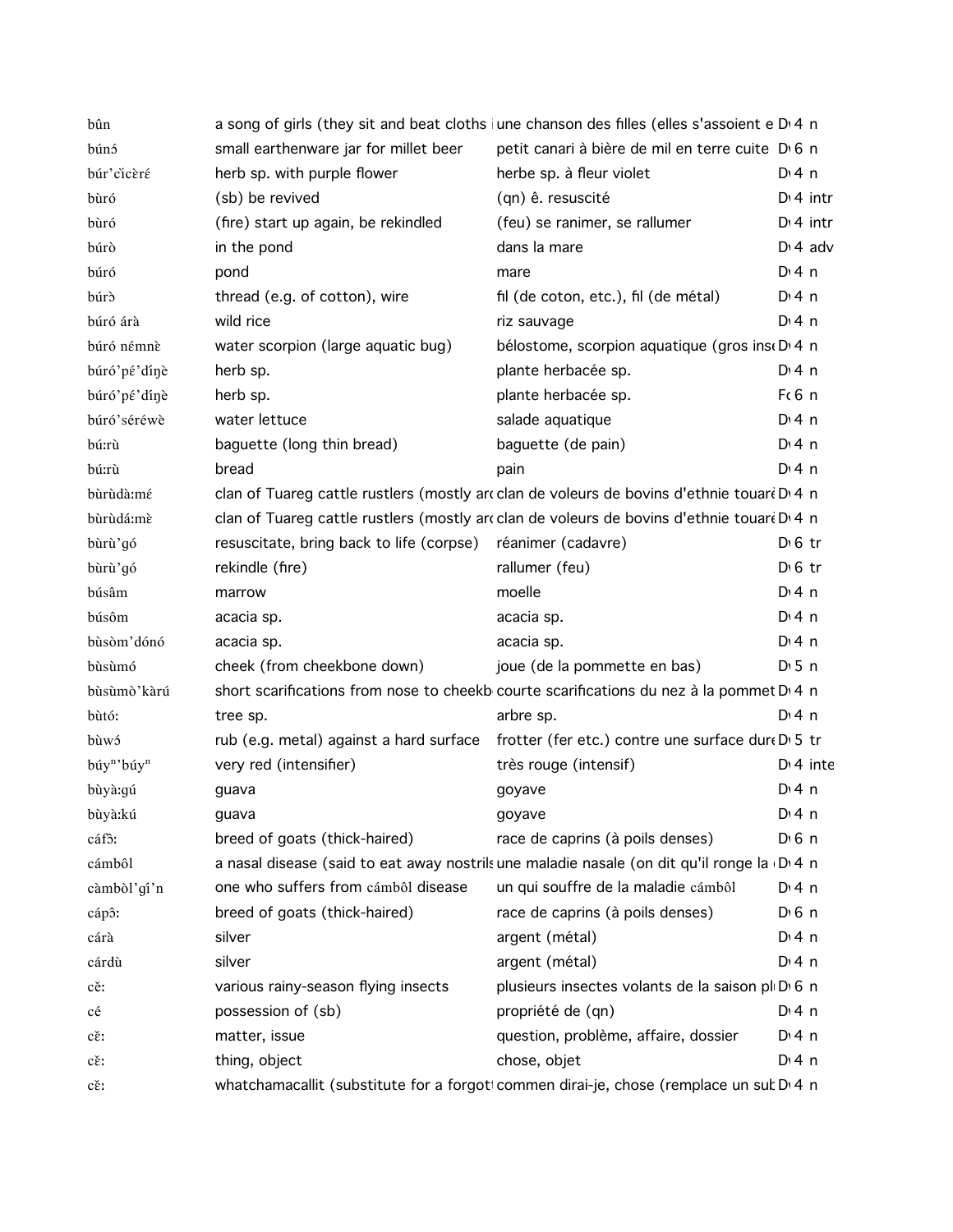| $c\acute{\epsilon}$ :                      |                                                                               | delouse, remove lice from (head or cloth enlever les poux de (tête, vêtement)                                       | $D:4$ tr         |
|--------------------------------------------|-------------------------------------------------------------------------------|---------------------------------------------------------------------------------------------------------------------|------------------|
| $c\hat{\epsilon}$ :                        |                                                                               | scales on skin (due to lack of bathing) écailles sur la peau (de ceux qui ne se la D 4 n                            |                  |
| cε:                                        |                                                                               | woody liana sp. in rocky hills (good for coliane ligneuse sp. dans les collines (bonno D.4 n                        |                  |
| $c\acute{\epsilon}$ <sup>n</sup>           | slaughter, cut the throat of                                                  | égorger (animal)                                                                                                    | $Di4$ tr         |
| $c\acute{\epsilon}$ <sup>n</sup>           |                                                                               | saw (gourd) in half (to make calabashes) scier (gourde) pour faire des calebasses D.4 tr                            |                  |
| $c\acute{\epsilon}$ <sup>n</sup>           |                                                                               | cut out (long sections of leather, for shc couper (cuir, en longues tranches, pour uD 4 tr                          |                  |
| $c\hat{\epsilon}$ : <sup>n</sup>           | inheritance                                                                   | héritage                                                                                                            | $Dt$ 4 n         |
| cê: <sup>n</sup> bèré                      | inherit (worldly goods)                                                       | hériter (des biens)                                                                                                 | $D \nvert 6$ o+t |
| cé: <sup>n</sup> kár <sup>n</sup> á        |                                                                               | (e.g. wooden door) make a creaking sou (porte en bois, etc.) grincer, craquer                                       | D: 4n            |
| cê: <sup>n</sup> yàná                      | inherit (worldly goods)                                                       | hériter (des biens)                                                                                                 | $D:6$ o+t        |
| cèbècébè                                   |                                                                               | gnat (tiny biting fly, in swarms, preys es petite mouche sp. qui pique (surtout les $D \cdot 5$ n                   |                  |
| cébbè'kùmá:si                              | prickly herb sp.                                                              | herbe épineuse sp.                                                                                                  | $Di$ 4 n         |
| cébjé                                      | $($ see k $\delta$ :' $c$ ébjé)                                               | (voir kò:'cébjé)                                                                                                    | $D0$ n           |
| cé:'bòrò'yíyórù                            |                                                                               | tiny insect that flies around in rainy seas insecte minuscule de la saison pluvieuse D 6 n                          |                  |
| cé:fâm                                     | fever                                                                         | fièvre                                                                                                              | $D0$ n           |
| cégè                                       | sth charred                                                                   | qch de carbonisé                                                                                                    | $D \n6$ n        |
| cégé                                       | be charred, overcooked                                                        | ê. carbonisé, trop bien cuit                                                                                        | $Di$ 4 intr      |
| cégéré                                     | listen (to)                                                                   | écouter                                                                                                             | $Di4$ tr         |
| cégéré                                     |                                                                               | (sb) get in the way of, box in, cut off, ac (qn) bloquer activement le passage de, $\mathfrak{c} \mathsf{D}$ 4 tr   |                  |
| cégéré                                     |                                                                               | (e.g. gendarmes) block (road, passage) (gendarmes etc.) bloquer (route, passag D 6 tr                               |                  |
| cégéré                                     |                                                                               | carve (wood) or cut (e.g. paper) into a c tailler (bois) ou couper (du papier, etc.) D.4 tr                         |                  |
| cégé'wé                                    | char (meat), overcook (grain)                                                 | carboniser (viande), trop cuire (céréales D 4 tr                                                                    |                  |
| céjé                                       | adopt (innovation)                                                            | adopter (innovation)                                                                                                | $Di4$ tr         |
| céjé                                       | welcome (guest)                                                               | accueillir (étranger)                                                                                               | $Di4$ tr         |
| céjé                                       | encounter (sb)                                                                | rencontrer (qn)                                                                                                     | $Di4$ tr         |
| céjé                                       |                                                                               | (sb) get in the way of, box in, cut off, ac (qn) bloquer activement le passage de, $\mathfrak{c} \mathsf{D}^1 4$ tr |                  |
| céjé                                       |                                                                               | (e.g. gendarmes) block (road, passage) (gendarmes etc.) bloquer (route, passag D 6 tr                               |                  |
| $c\grave{\varepsilon}j\acute{\varepsilon}$ | tree sp.                                                                      | arbre sp.                                                                                                           | $Dt$ 4 n         |
| céjè                                       | (see $\vec{b}$ rè'céjè)                                                       | (voir bèrè'céjè)                                                                                                    | $D \nvert 6$ cpd |
| céjé                                       | break (one's fast)                                                            | rompre (le jeûne, en Carême)                                                                                        | $Di 4$ tr        |
| céjé                                       | reap, cut off (millet grain spikes)                                           | récolter en coupant (épis de mil)                                                                                   | $Di4$ tr         |
| cέjέ                                       | fix, set (the date of a marriage etc.)                                        | fixer (le jour d'un mariage, etc.)                                                                                  | $Di4$ tr         |
| cέjέ                                       | adjudge, decide (a case)                                                      | juger (un cas)                                                                                                      | $Di4$ tr         |
| $c \epsilon j \epsilon$                    |                                                                               | cut (meat, fabric) with slicing (not chop couper (viande, tissu) en tirant le coute: D.4 tr                         |                  |
| cè:jú                                      | heavy iron wedge (chisel) for piercing moburin lourd en fer à percer le métal |                                                                                                                     | $Di$ 4 n         |
| cè: kâ:"'kâ:"                              | and so forth, etcetera                                                        | et ainsi de suite                                                                                                   | $D \cdot 4$ adv  |
| célbi                                      |                                                                               | muzzle-guard (stick tied across mouth o muselière (bâtonnet attaché à travers la D'4 n                              |                  |
| célbù                                      |                                                                               | muzzle-guard (stick tied across mouth o muselière (bâtonnet attaché à travers la D'4 n                              |                  |
| célbù                                      | grass sp.                                                                     | graminées sp.                                                                                                       | $Di$ 4 n         |
| céllâl                                     | (good) health                                                                 | (bonne) santé                                                                                                       | $Di$ 4 n         |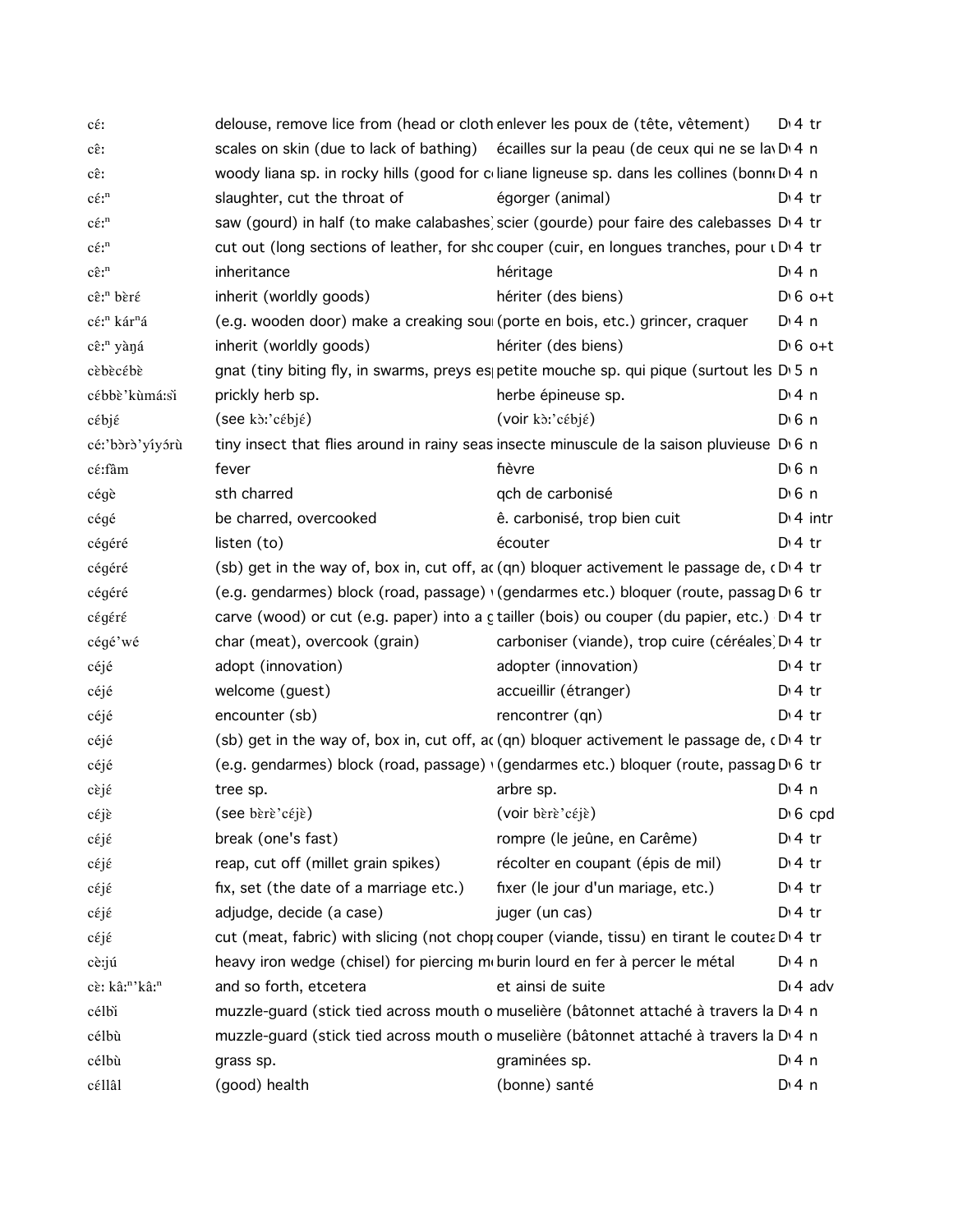| cěm                        | arrow                                                                       | flèche                                                                                                                                 | $Di$ 4 n                 |
|----------------------------|-----------------------------------------------------------------------------|----------------------------------------------------------------------------------------------------------------------------------------|--------------------------|
| cěm                        | sharp-pointed tool (general term)                                           | alêne, poinçon (tout implément pointu) D <sub>14</sub> n                                                                               |                          |
| cěm                        |                                                                             | pointed metal implement for undoing brapoinçon en métal qui sert à défaire les tr D <sub>14</sub> n                                    |                          |
| cèm'bǒy                    |                                                                             | splinter-removing gear (needle, tweezers matériel à échardes (aiguille, pince, petit D'4 n                                             |                          |
| cèm'bùjú                   |                                                                             | skylight, window in roof (formerly in hou lucarne, fenêtre de toit (autrefois dans k D 4 n                                             |                          |
| cèm'cěy                    | child's bow and arrow                                                       | fléche et arc d'enfants                                                                                                                | $Di$ 6 n                 |
| cémé                       |                                                                             | hold (sth) by pinching it (with tweezers, tenir (qch) en le pinçant (avec une pince D'4 tr                                             |                          |
| cèm'kù:"'sǎn               |                                                                             | pointed metal implement for undoing brainstrument à pointe en métal pour défair D <sub>14</sub> n                                      |                          |
| cémñé                      | shrub sp.                                                                   | arbuste sp.                                                                                                                            | D:4n                     |
| cèm'pérñé                  | firefly                                                                     | luciole                                                                                                                                | $Di$ 4 n                 |
| cèm'sèné                   | porcupine                                                                   | porc-épic                                                                                                                              | D:4n                     |
| cèm'séy <sup>n</sup>       |                                                                             | first sprouts of crop plants (about three premières pousses de plantes cultivées (D.4 n                                                |                          |
| cèm'sò:rú                  | awl (for leather)                                                           | alêne (à travailler les peaux)                                                                                                         | $D0$ n                   |
| cèm'sò:rú                  | awl (for broken calabash, etc.)                                             | alêne (à calebasse cassée, etc.)                                                                                                       | $D \nvert 6 \nvert n$    |
| cèm'sújó                   | hunter's flute (for singing)                                                | flûte de chasseur (pour la chanson)                                                                                                    | $Di$ 4 n                 |
| cèm'títógú                 | awl (for wood etc.)                                                         | poinçon (à bois etc.)                                                                                                                  | $D \n6$ n                |
| $c \check{e}$ : $\eta$     | agama lizard                                                                | margouillat                                                                                                                            | $Dt$ 4 n                 |
| cé:ŋ                       | tendon, sinew, nerve                                                        | tendon, nerf                                                                                                                           | $Di$ 4 n                 |
| $c \in \eta$               | root                                                                        | racine                                                                                                                                 |                          |
| cè:'ná:                    | edible insect sp. in rainy season                                           | insecte comestible de la saison pluvieuse D 6 n                                                                                        |                          |
| cè:n'àr <sup>n</sup> à'bân |                                                                             | red- or orange-headed breeding male agamargouillat mâle à tête rouge ou orange Fc 6 n                                                  |                          |
| cèndò:ró                   | house bunting                                                               | bruant cannelle                                                                                                                        | $Di$ 4 n                 |
| cé:nè                      | doing well, making better                                                   | fait de bien faire, d'améliorer                                                                                                        | D:4n                     |
| cé:né                      | (artisan, craftsman) make (e.g. baskets) (artisan) fabriquer (panier, etc.) |                                                                                                                                        | $D \cdot 4$ tr           |
| cé:né                      | (e.g. rainy season) turn out well                                           | (par ex., saison pluvieuse) bien sortir, bie D 4 intr                                                                                  |                          |
| cé:né                      | do or make (sth) well, do a good job mal bien fabriquer ou faire (qch)      |                                                                                                                                        | $D \cdot 4$ tr           |
| cé:né                      | (sth) be well-made, be well constructed (qch) ê. bien fait, bien construit  |                                                                                                                                        | $Di$ 4 intr              |
| cé:né                      | fix, repair (apparatus)                                                     | réparer (appareil)                                                                                                                     | $Dt$ 4 tr                |
| cénè                       | heart, liver                                                                | cœur, foie                                                                                                                             | $Dt$ 4 n                 |
| céné                       |                                                                             | (see gùn'céné, kò:'céné, nùmò'céné, pir <sup>n</sup> è'c (voir gùn'céné, kò:'céné, nùmò'céné, pir <sup>n</sup> è' <sub>'</sub> D'6 cpd |                          |
| cénè                       | (see fi'tèw cé:nè)                                                          | (voir ti'tèw cé:nè)                                                                                                                    | $Di$ 4 cpd               |
| cènè bán                   | anger                                                                       | colère                                                                                                                                 | $Di$ 4 n                 |
| cènè 'bán' dà: 'gó         |                                                                             | darkling beetle sp. (terrestrial, grain-eati petit coléoptère terrestre graminivore sp D 4 n                                           |                          |
| cénè bàr <sup>n</sup> á    | (heart) anger (sb)                                                          | (cœur) énerver (qn)                                                                                                                    | $Di4$ o+t                |
| cénè bàr <sup>n</sup> á    | (heart) anger (sb)                                                          | (cœur) énerver (qn)                                                                                                                    | $Dt$ s+t                 |
| cénè bàr"à'w"á             | make (sb) angry                                                             | fâcher (qn)                                                                                                                            | $D \cdot 6$ o+t          |
| cènè'é: <sup>n</sup>       | mourning                                                                    | deuil                                                                                                                                  | $Di$ 4 n                 |
| cènè'é: <sup>n</sup>       | sadness                                                                     | tristesse                                                                                                                              | $Di$ 4 n                 |
| cènè'érù                   | happiness, joy                                                              | joie, bonheur, fait d. ê. content                                                                                                      | $Dt$ 4 n                 |
| cénè gó:                   | (sb) is discouraged                                                         | (qn) est découragé                                                                                                                     | $D \nvert 6 \nvert$ s+ir |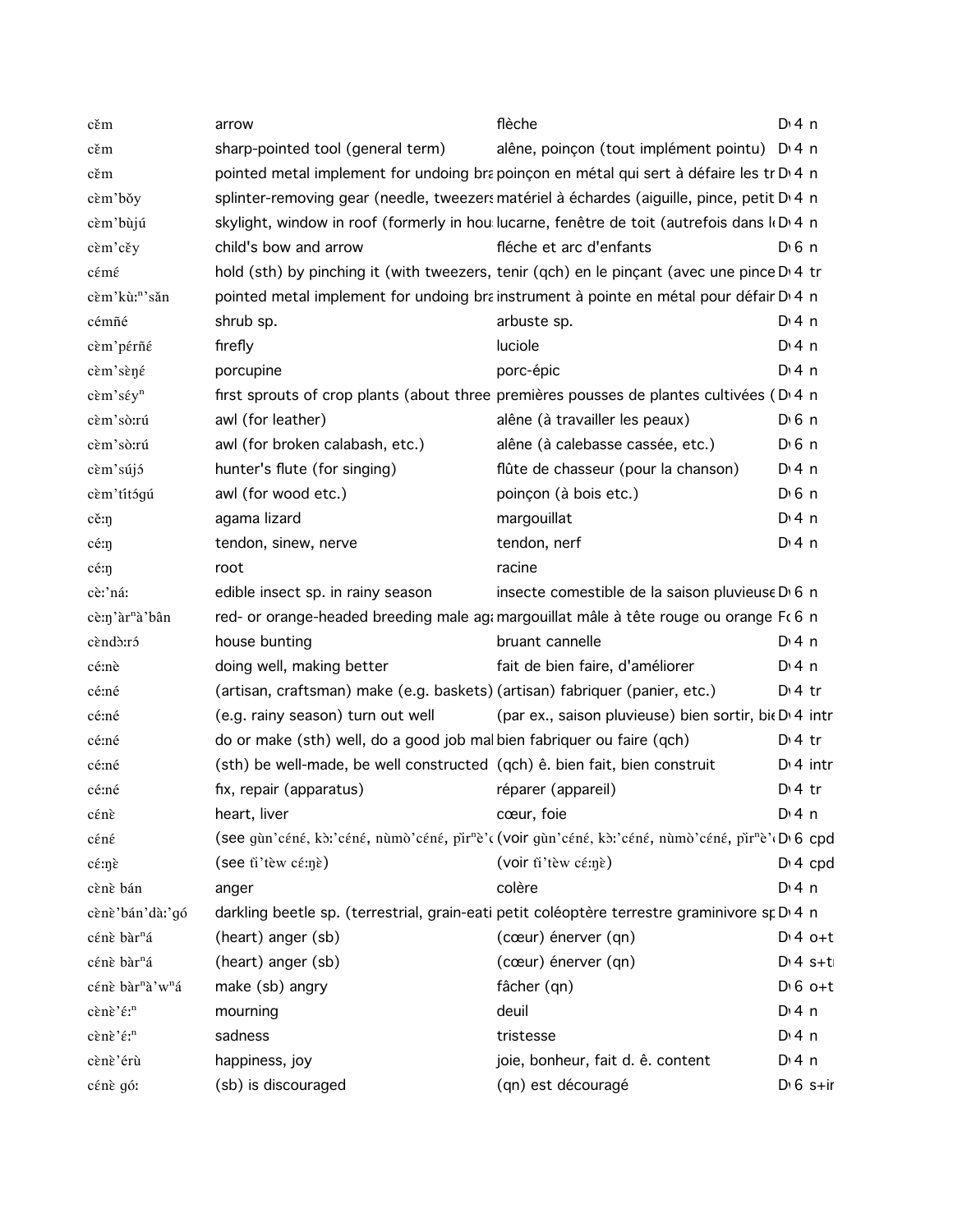| cénè gòr <sup>n</sup> ó                                       | be calm, calm down                                                                                           | ê. calme, se calmer                                                                          | $D \nvert 6$ o+t   |
|---------------------------------------------------------------|--------------------------------------------------------------------------------------------------------------|----------------------------------------------------------------------------------------------|--------------------|
| cènè'gǒ'y                                                     | discouragement                                                                                               | fait d'ê. découragé                                                                          | D <sup>i</sup> 6 n |
| cènè iwé                                                      | person whom one loves                                                                                        | personne qu'on aime                                                                          | D:5n               |
| cènè jé:rù                                                    | bile duct                                                                                                    | canal biliaire                                                                               | D:4n               |
| cènè měn                                                      | liana sp.                                                                                                    | liane sp.                                                                                    | D:4n               |
| cènè méttérè                                                  | sadness                                                                                                      | tristesse                                                                                    | $Dt$ 4 n           |
| cènè pá:làm                                                   | spleen                                                                                                       | rate                                                                                         | D:4n               |
| cénér <sup>n</sup> é                                          | mock, poke fun at, laugh at (sb)                                                                             | se moquer de, rire de (qn)                                                                   | $D \cdot 5$ tr     |
| cěnj'gú'gûn                                                   | wild melon sp.                                                                                               | melon sauvage sp.                                                                            | D:4n               |
| $c$ è:n $\text{Tr}^{\text{n}}$ é                              | vine sp. with thorn-like leaves                                                                              | plante rampante sp. à petites feuilles en D <sub>14</sub> n                                  |                    |
| $c$ è:n $\text{Tr}^{\text{n}}$ é                              | erect herb sp. with long seed spike                                                                          | plante herbacée dressée sp. à long épi F(6 n                                                 |                    |
| cèntègú                                                       | lunch                                                                                                        | repas de midi                                                                                | D:4n               |
| cèn'túm                                                       | anthill, wide concave mound of army ant fourmilière, gros nid concave des fourmis D 4 n                      |                                                                                              |                    |
| cé:pâm                                                        | fever                                                                                                        | fièvre                                                                                       | $D0$ n             |
| cèpêl                                                         | pimento, chili pepper                                                                                        | piment                                                                                       | $Di$ 4 n           |
| $c\grave{\epsilon}r^{n}\grave{\epsilon}$ "i'n                 | boy who has just been circumcised                                                                            | garçon qu'on vient de circoncire                                                             | $Di$ 4 n           |
| cèr <sup>n</sup> é'nénéné                                     | very heavy (intensifier)                                                                                     | très lourd (intensif)                                                                        | $Dt$ 4 inte        |
| $c\grave{\epsilon}r^n\hat{\epsilon}w^n$                       | $($ see $\frac{\partial \ln^n}{\partial \ln^n \cdot \partial x^n}$                                           | $(voir \delta x^n \delta' c \epsilon r^n \hat{\epsilon} w^n)$                                | $Dt 4$ cpd         |
| $c\grave{\epsilon}r^{n}\grave{\epsilon}w^{n}\acute{\epsilon}$ | fun, game, festivity, song and dance                                                                         | jeu, amusement, divertissement, danse $\epsilon$ D 4 n                                       |                    |
| $c\acute{\epsilon}r^{n}\acute{\epsilon}w^{n}\acute{\epsilon}$ | have fun, play, sing and dance                                                                               | s'amuser, se divertir, chanter et danser D <sub>14</sub> tr                                  |                    |
|                                                               | cèr <sup>n</sup> èw <sup>n</sup> é <sup>n</sup> cér <sup>n</sup> éw <sup>n</sup> é have fun (song and dance) | se divertir (en dansant et chantant)                                                         | $D:4$ o+t          |
| céráwà                                                        | white with a darker color (goat)                                                                             | blanc avec une couleur foncée (chèvre) D <sub>14</sub> n                                     |                    |
| cèràwà'bán                                                    | white and brown (goat)                                                                                       | blanc et brun (chèvre)                                                                       | $D \cdot 4$ adj    |
| cèràwà'jém                                                    | white and black (goat)                                                                                       | blanc et noir (chèvre)                                                                       | $D \cdot 4$ adj    |
| cèré                                                          | earthenware flute of herders                                                                                 | flûte en terre cuite des bergers                                                             | D:4n               |
| cèré                                                          | a dark hardwood for clubs                                                                                    | un bois foncé dur pour les gourdins                                                          | D:4n               |
| céré                                                          | (sb, mammal) bite (sb)                                                                                       | (qn, mammifère) mordre (qch, qn)                                                             | $Dt$ 4 tr          |
| céré                                                          | (insect) bite or sting (sb)                                                                                  | (insecte) piquer (qn)                                                                        | $D \cdot 5$ tr     |
| céré                                                          | (snake) bite (sb)                                                                                            | (serpent) piquer (qn)                                                                        | $Di4$ tr           |
|                                                               | céré kònònó è:'wè's colubrid snake with black "X" marks on b couleuvre sp. à taches noirs en forme de D'6 n  |                                                                                              |                    |
| céréw                                                         | (see oju'céréw)                                                                                              | (voir òjù'céréw)                                                                             | $D \nvert 6$ cpd   |
| céréwè                                                        | white with a darker color (goat)                                                                             | blanc avec une couleur foncée (chèvre) D <sub>14</sub> n                                     |                    |
| céréwé                                                        | African eggplant (similar to tomato)                                                                         | aubergine africaine                                                                          | D:4n               |
| céréwé                                                        |                                                                                                              | cut up into small pieces (meat, fruit, wor couper en petits morceaux (viande, fruit D 4 tr   |                    |
| cènú                                                          | stem, stalk (of plant)                                                                                       | tige (de plante)                                                                             | $Di$ 4 n           |
| cérù                                                          | snail                                                                                                        | escargot                                                                                     | $Di$ 4 n           |
| cέ:rù                                                         |                                                                                                              | cowry shells (used as ornament, tossed cauris (utilisés comme ornement, jetés p D 4 n        |                    |
| cέ:rù                                                         | money, currency, cash                                                                                        | argent, devises                                                                              | $Di$ 4 n           |
| cè:rù bè kámâ:                                                | cowry shells for tossing (by fortune-telle cauris à jeter (par le devin)                                     |                                                                                              | $D0$ 6 n           |
| cè:rù'cénè                                                    |                                                                                                              | soft inner layer of stem (of millet, sorghi couche molle intérieure des tiges (de mil Di 4 n |                    |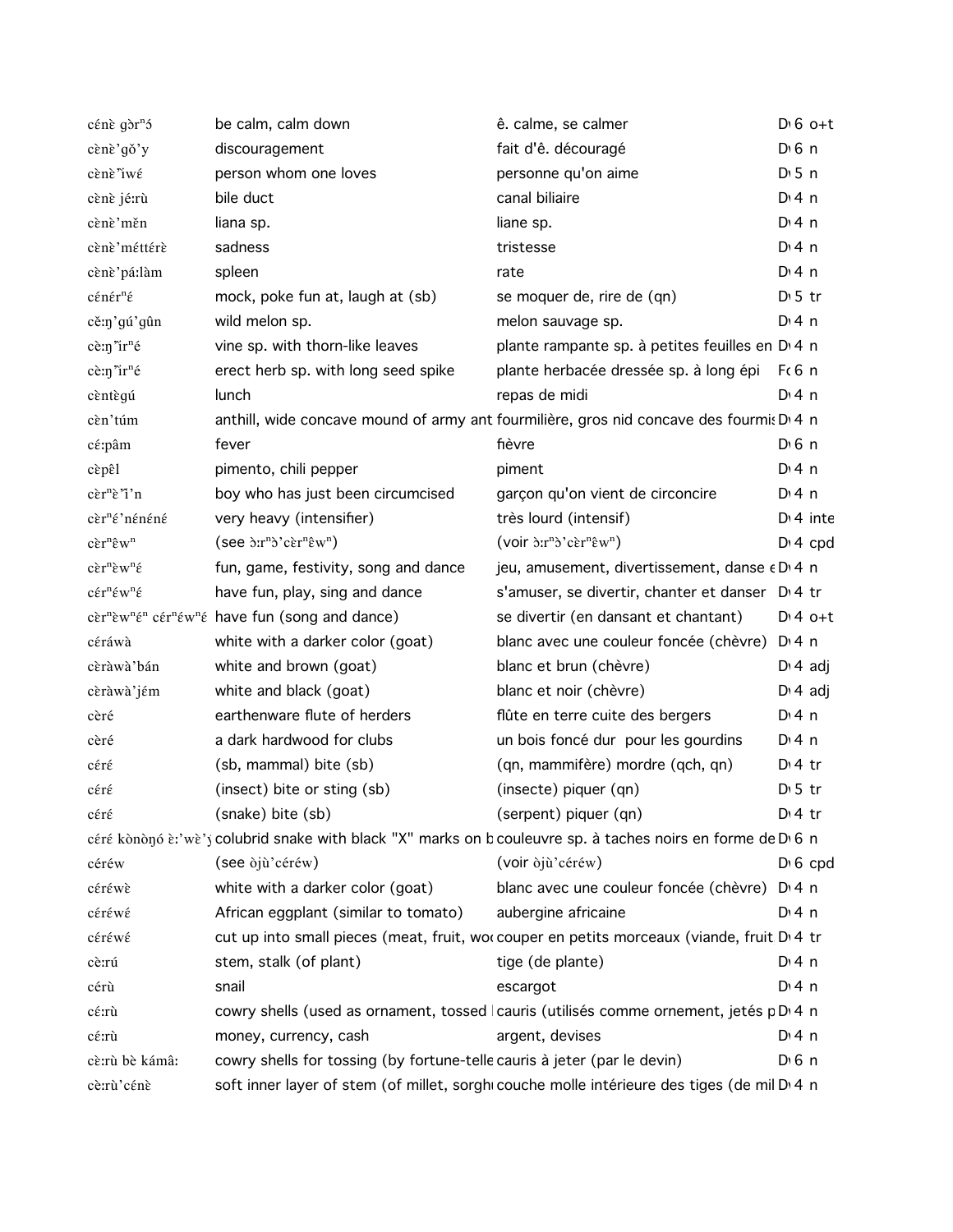| cèrù'cèné                                                                     | tree sp. and its hard wood                                                | arbre sp. et son bois dur                                                                           | $Di$ 4 n          |
|-------------------------------------------------------------------------------|---------------------------------------------------------------------------|-----------------------------------------------------------------------------------------------------|-------------------|
| cè:rù'kǎm                                                                     | divination by tossing cowries                                             | divination d'après les cauris                                                                       | $Di$ 4 n          |
| cé:rù kámá                                                                    | (fortune-teller) toss cowries                                             | (devin) jeter des cauris                                                                            | $D \n6$ o+t       |
| cè:rù'kámá'n                                                                  | fortune-teller who tosses cowry shells voyant (devin) qui jète les cauris |                                                                                                     | $D0$ n            |
| cè:rù'kòró                                                                    |                                                                           | neck (incipient grain spike) of a stem (e. cou (=où l'épi commence à se développe D 6 n             |                   |
| cè:rù'kòró                                                                    |                                                                           | distaff, stick (from an incipient millet gra quenouille, bâtonnet (d'un très jeune épi D 6 n        |                   |
| cé:rù màñá                                                                    | (fortune-teller) toss cowries                                             | (devin) jeter des cauris                                                                            | $D \n6$ o+t       |
| cè:rù'máñá'n                                                                  | fortune-teller who tosses cowry shells voyant (devin) qui jète les cauris |                                                                                                     | D <sub>1</sub> 6n |
| cè:rù'pirù wá:                                                                |                                                                           | necklace with ornaments on both back a collier aux ornements devant et derrière D'4 n               |                   |
| cèté                                                                          |                                                                           | unusually short (animal), runty (person) très court (animal), chétif ou courtaud ( $ D $ 4 adj      |                   |
| cétèrè'cétèrè                                                                 | very short (intensifier)                                                  | très court (intensif)                                                                               | $Di$ 4 inte       |
| céw                                                                           | silent                                                                    | silent                                                                                              | $D \cdot 6$ adv   |
| $c\hat{\epsilon}$ w                                                           | all, entirely                                                             | tout, tous, complètement                                                                            | $D \cdot 4$ adv   |
| $c\hat{\epsilon}$ w                                                           | up to an indicated limit                                                  | jusqu'à la bonne limite                                                                             | $D \cdot 5$ adv   |
| $c\grave{\epsilon}w^n\acute{\gamma}$ :"                                       | key                                                                       | clé                                                                                                 | $Di$ 4 n          |
| céw'céw                                                                       | equally, at the same level                                                | également, au même niveau                                                                           | $D \cdot 4$ adv   |
| céw'céw                                                                       | flat, level (ground, surface)                                             | (terrain, surface) plat, nivelé                                                                     | $D \cdot 6$ adj   |
| céwé                                                                          | take, appropriate (sth, perhaps illicitly)                                | prendre, s'approprier de (qch, peut-être D <sub>0</sub> 6 tr                                        |                   |
| cέwέ                                                                          | door shutter (wooden plank)                                               | battant de porte                                                                                    | D: 4 n            |
| cέwέ                                                                          | $($ see pòrù' $c$ $\epsilon$ w $\epsilon$ $)$                             | (voir pòrù'céwé)                                                                                    | $Di$ 4 cpd        |
| cèwè'sóyó                                                                     | wooden bolt on outside gate                                               | verrou en bois dans une portière à l'exté D <sub>0</sub> n                                          |                   |
| $c \check{\epsilon}$ y                                                        | (see sà:mà'cěy)                                                           | $(voir sa$\text{ma$+cE$y})$                                                                         | $Di$ 4 cpd        |
| ci'cé:                                                                        | beetle                                                                    | coléoptère                                                                                          | $Di$ 4 n          |
| ci'cè:'bè:'bèñùr"ú dung beetle                                                |                                                                           | bousier (coléoptère)                                                                                | D: 4 n            |
| ci'cè: gúmúr <sup>n</sup> ó                                                   | dark house beetle                                                         | coléoptère foncé des maisons                                                                        | D: 4n             |
| $c1'$ céjù                                                                    |                                                                           | wood chips (residue on ground after cho copeaux (éclats) de bois (au sol, après q D 6 n             |                   |
| ci'cěn                                                                        | large black grain-collecting ant sp.                                      | grande fourmi noire sp. qui ramasse les cD 4 n                                                      |                   |
| ci'cénè                                                                       | in the middle                                                             | au milieu                                                                                           | $D \cdot 4$ adv   |
| ci'céné                                                                       | middle, midpoint                                                          | milieu                                                                                              | D: 4 n            |
| ci'céné                                                                       | half                                                                      | moitié                                                                                              | $Dt$ 4 n          |
| $\tilde{\rm ci}' c \tilde{\rm \epsilon} {\rm r}^{\rm n} \tilde{\rm \epsilon}$ | (in phrases and cpds:) circumcision                                       | (dans les phrases et les composés:) circ D'4 n                                                      |                   |
| ci'cér <sup>n</sup> è                                                         | (in phrases and cpds:) excision                                           | (dans les phrases et les composés:) exci D <sub>14</sub> n                                          |                   |
| ci'cér <sup>n</sup> è kúnó                                                    | circumcise (boy)                                                          | circoncire (garçon)                                                                                 | $Di4$ o+t         |
| ci'cér <sup>n</sup> è kúnó                                                    | excise (girl)                                                             | excire (fille)                                                                                      | $Dt 4 0+t$        |
| ci'cer <sup>n</sup> e'i'n                                                     | boy who has just been circumcised                                         | garçon qu'on vient de circoncire                                                                    | $Di$ 4 n          |
| ci'cèr <sup>n</sup> è'kǔn                                                     | male circumcision                                                         | circoncision masculine                                                                              | $Di$ 4 n          |
| ci'cèr <sup>n</sup> è'kǔn                                                     | female excision (cliterodectomy)                                          | excision (circoncision féminine)                                                                    | $Dt$ 4 n          |
| cícéré                                                                        |                                                                           | small cockroach and cricket spp. often ir petits cafard et grillon spp. souvent dan! D' 4 n         |                   |
| cicéré                                                                        |                                                                           | two wood blocks in donkey's harness, or deux bâtons dans le harnais de l'âne, dor D <sub>14</sub> n |                   |
| cicéré                                                                        | saddle (for horse, camel, bicycle)                                        | selle (de cheval, de chameau, de vélo) D <sub>14</sub> n                                            |                   |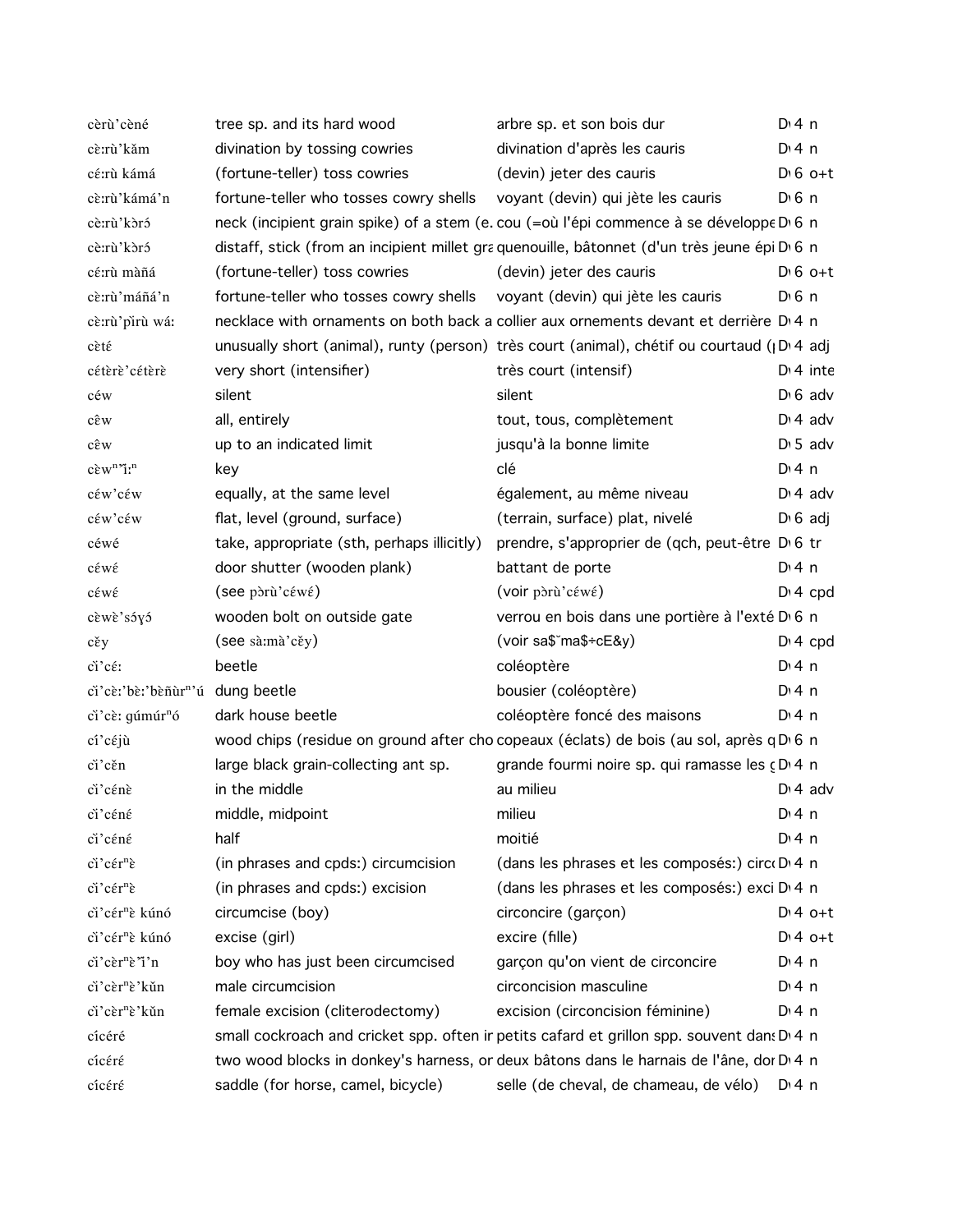| cicère'bán                                                                                    | small reddish cockroach sp. in houses | petit cafard rouge sp. dans les maisons D 5 n                                                      |                   |
|-----------------------------------------------------------------------------------------------|---------------------------------------|----------------------------------------------------------------------------------------------------|-------------------|
| cicère'jém                                                                                    | sand-colored cricket sp.              | grillon sp. de couleur sable                                                                       | $D \cdot 5$ n     |
| ci'cèr <sup>n</sup> êw <sup>n</sup>                                                           | black-headed plover                   | vanneau à tête noire                                                                               | $Di$ 4 n          |
| cícérjù                                                                                       | plant sp.                             | plante sp.                                                                                         | D:4n              |
| ci'cè:rú                                                                                      | stem, stalk (of plant)                | tige (de plante)                                                                                   | $Dt$ 4 n          |
| $c1c$ $\varepsilon$ w                                                                         | same, indistinguishable               | de même, sans distinction                                                                          | $Di$ 4 adv        |
| cí' cέw                                                                                       | sameness                              | fait d'ê. le même                                                                                  | D:4n              |
| $\tilde{\text{ci}}$ ' $\tilde{\text{c}}$ $\tilde{\text{c}}$ w <sup>n</sup> $\tilde{\text{c}}$ | mosquito                              | moustique                                                                                          | D:4n              |
| ci'cí:jú                                                                                      | bat (mammal), swallow, or swift       | chauve-souris, martinet (oiseau), hironde D <sub>1</sub> 4 n                                       |                   |
| ci'ci:jú                                                                                      | small tick (dog or cow)               | petite tique (sur les chiens et les vaches D <sub>1</sub> 4 n                                      |                   |
| ci'ci:jù'dànkê:                                                                               |                                       | insectivorous, crepuscular bat spp. (mou chauve-souris insectivore crépusculaire s D 4 n           |                   |
| ci'ci:jù'wá:jú                                                                                | fruit bat                             | rousette (chauve-souris fruitière)                                                                 | D: 4 n            |
| ci'ciné                                                                                       | (sb's) shadow                         | ombre (de qn)                                                                                      | D:4n              |
| ci'ciné                                                                                       | (sb's) shadow                         | ombre (de qn)                                                                                      | $Di$ 4 n          |
| $\tilde{\text{c}}$ ijé                                                                        | matter, issue                         | question, problème, affaire, dossier                                                               | $Di$ 4 n          |
| $c$ ij $\acute{\epsilon}$                                                                     | thing, object                         | chose, objet                                                                                       | $Di$ 4 n          |
| cijé                                                                                          |                                       | whatchamacallit (substitute for a forgoti comment dirai-je, chose (remplace un su Di 4 n           |                   |
| cijé bánà                                                                                     | owner                                 | propriétaire                                                                                       | D <sup>i</sup> 4n |
| cijè kâ: <sup>n</sup>                                                                         | after negation: (not) anything        | après négatif: (ne) rien                                                                           | $D \cdot 6$ n+c   |
| cillé                                                                                         |                                       | end up (in a situation), end up (doing sth finir (dans une situation), finir par (faire D 4 intr   |                   |
| cillé                                                                                         | (sth) be finished, come to an end     | (qch) finir, terminer (intr)                                                                       | $Di$ 4 intr       |
| cin                                                                                           | shade, shadows                        | ombre                                                                                              | $Di$ 4 n          |
| cin                                                                                           | shade, shadows                        | ombre                                                                                              | $Di$ 4 n          |
| cín                                                                                           | thus                                  | ainsi                                                                                              | $D \cdot 4$ adv   |
| cíñù                                                                                          |                                       | intact spike (ear) of millet or corn, intactépi non décortiqué (de mil, de sorgho, de D 4 n        |                   |
| ciné                                                                                          |                                       | human apparition (thought to be a sign capparition humaine (on pense que c'est $\overline{1D}$ 4 n |                   |
| ciné                                                                                          | image, portrait (of sb)               | image, portrait (de qn)                                                                            | $D0$ n            |
| ciné                                                                                          | silhouette, shape (of sb, at night)   | silhouette (de qn, la nuit)                                                                        | $D0$ 6 n          |
| ciné á:                                                                                       |                                       | thwart, frustrate (sb, not letting him get contrecarrer, frustrer (qn, en l'empêchar D'4 o+t       |                   |
| cinè'góró                                                                                     | shadow that covers                    | ombre qui couvre                                                                                   | $Di$ 4 n          |
| cinè'yǎn                                                                                      | mirror                                | miroir                                                                                             | $Di$ 4 n          |
| $\tilde{\text{cir}}^n$ é                                                                      | bone                                  | <b>OS</b>                                                                                          | $Di$ 4 n          |
| $\operatorname{cir}^n\acute{\mathrm{e}}$                                                      | nose                                  | nez                                                                                                | $Di$ 4 n          |
| cir <sup>n</sup> è'bérùm                                                                      |                                       | soft and pliable bone, cartilage (e.g. in n os mou et pliable, cartilage (du nez, par D 4 n        |                   |
| cir <sup>n</sup> è'béré                                                                       | bridge of nose                        | arête du nez                                                                                       | $Di$ 4 n          |
| cir <sup>n</sup> è'bò:mó                                                                      | head cold                             | rhume de tête                                                                                      | $D0$ n            |
| cir <sup>n</sup> è'bòrú                                                                       | snot                                  | morve                                                                                              | $Di$ 4 n          |
| cir <sup>n</sup> e'bùjú                                                                       | nostril                               | narine                                                                                             | $Di$ 4 n          |
| cir <sup>n</sup> è'mè:n'i: <sup>n</sup>                                                       | nose ring (for woman, camel, ox)      | anneau de nez (de femme, de chameau, DI4 n                                                         |                   |
| $\operatorname{c\acute{a}}\nolimits^{\rm n}$ é pór $\operatorname{r\acute{o}}\nolimits$       | blow one's nose                       | se moucher                                                                                         | $D:4$ o+t         |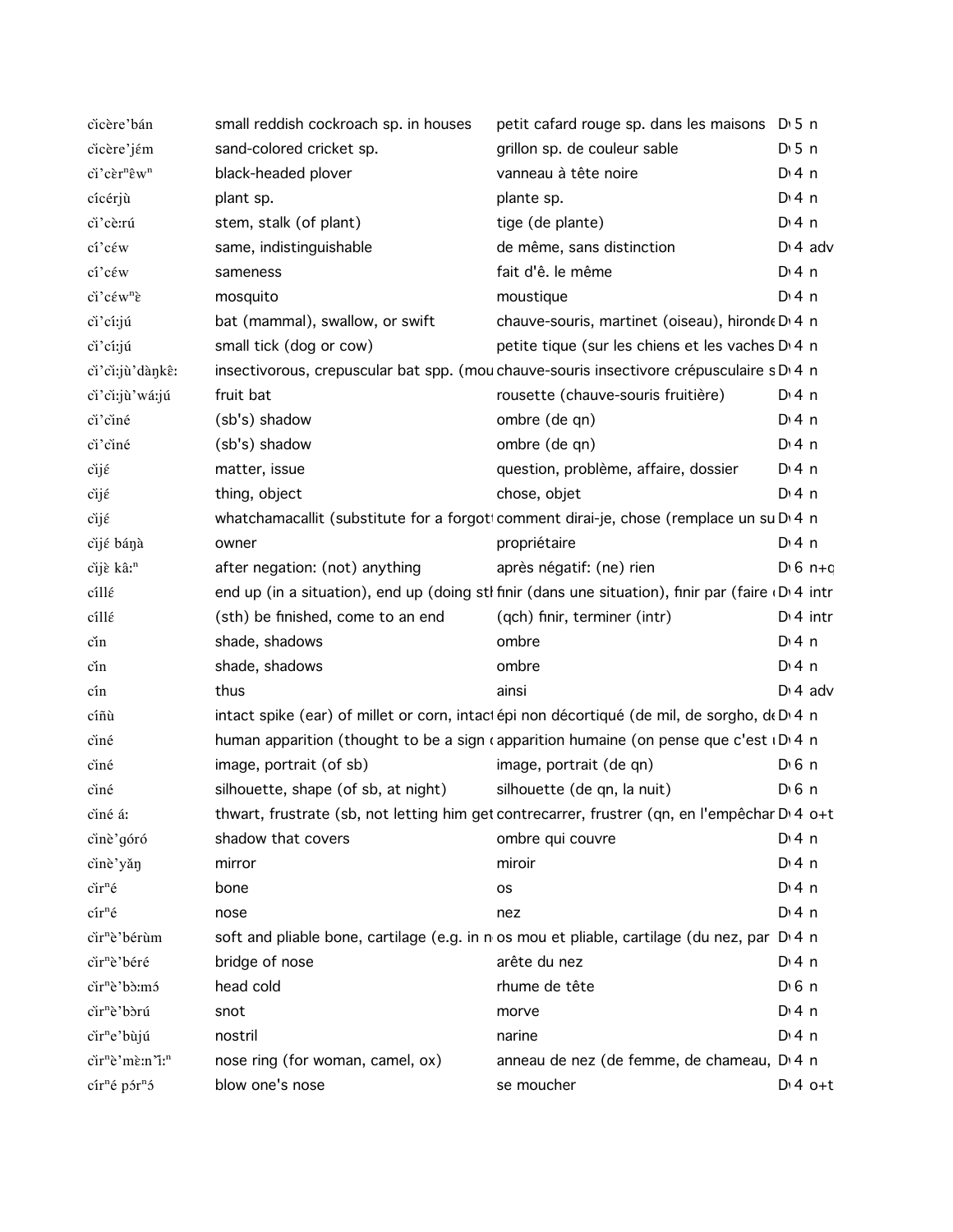| cír <sup>n</sup> é síñé     | sniffle, snort                                                                      | renifler                                                                                               | $D \nvert 6$ o+t      |
|-----------------------------|-------------------------------------------------------------------------------------|--------------------------------------------------------------------------------------------------------|-----------------------|
| cír <sup>n</sup> é súñó     | sniffle, snort                                                                      | renifler                                                                                               | $D \nvert 6$ o+t      |
| cír <sup>n</sup> é'sûn      | nose rope (camel, ox)                                                               | corde de nez (chameau, bœuf)                                                                           | $Di$ 4 n              |
| cí:ré                       |                                                                                     | cut or break off part of (stem or trunk, venlever une partie de (tige ou tronc, dan D <sub>'6</sub> tr |                       |
| círé                        | fly (away)                                                                          | s'envoler                                                                                              | $Di$ 4 intr           |
| ciré                        | a hard wood for blacksmiths' charcoal                                               | un bois dur qui fournit le charbon des for D <sub>1</sub> 4 n                                          |                       |
| círé                        | horn                                                                                | corne                                                                                                  | D:4n                  |
| círé                        | pile up or assemble in disorder                                                     | superposer ou construire dans le désordi Di 4 tr                                                       |                       |
| cirè'ná:                    | tree for ciré wood                                                                  | arbre pour<br>(bois)                                                                                   | $Di$ 4 n              |
| cirgé                       | fork at the end of a stick or pole                                                  | fourche au bout d'un bâton                                                                             | $D \nvert 6 \nvert n$ |
| cirú                        | amulet worn on upper arm                                                            | amulette portée sur le bras                                                                            | $Di$ 4 n              |
| cítánà                      |                                                                                     | year of famine in early 20th century (c. année de famine au début du 20e Siècle D'4 n                  |                       |
| cítúcítú                    | nauseating (intensifier)                                                            | qui provoque la nausée (intensif)                                                                      | $D \cdot 6$ inte      |
| $c1w^n$ é                   | (sb) tremble, be shaking, shiver                                                    | (qn) trembler, frissonner                                                                              | $Di$ 4 intr           |
| ciwé                        | wild grape (tree)                                                                   | raisin sauvage (arbre)                                                                                 | $Di$ 4 n              |
| ciwè'ni:                    | juice of "wild grape" tree                                                          | jus de raisin sauvage                                                                                  | $Di$ 4 n              |
| ciwè'nǔn                    | oil from wild-grape seeds                                                           | huile du raisin sauvage                                                                                | $Di$ 4 n              |
| ciwè'simné                  |                                                                                     | vine sp. with fruit resembling Lannea sp. plante rampante sp. dont le fruit ressem D <sub>1</sub> 4 n  |                       |
| ciwè'tùgújù                 |                                                                                     | mash remaining after pressing oil from w pulpe qui reste après qu'on a pressé l'hu D <sub>'</sub> 4 n  |                       |
| có:                         | (griot's exclamation)                                                               | (exclamation de griot)                                                                                 | $Di$ 4 inte           |
| cóndi                       | (see tèmè cóndi)                                                                    | (voir tèmè cóndi)                                                                                      | $D16$ cpd             |
| cót                         | very straight (intensifier)                                                         | très droit (intensif)                                                                                  | $Di$ 4 inte           |
| cót'cót                     | very straight (intensifier)                                                         | très droit (intensif)                                                                                  | $Di$ 4 inte           |
| dă:                         | spider's web                                                                        | toile d'araignée                                                                                       | $Di$ 4 n              |
| dă:                         | coagulated film on milk                                                             | pellicule coagulée à la surface du lait                                                                | $Di$ 4 n              |
| dă:                         | beeswax                                                                             | cire d'abeille                                                                                         | $Di$ 4 n              |
| dă:                         | (see tàr"i: <sup>n</sup> dǎ:)                                                       | (voir tàr <sup>m</sup> i: <sup>n</sup> dǎ:)                                                            | $D16$ tr              |
| dá:                         |                                                                                     | (film of milk) coagulate (on the surface) (pellicule de lait) se coaguler (à la surfac D 6 tr          |                       |
| dá:                         | endure, be able to stand (heat, cold, etc supporter (la chaleur, le froid, etc.)    |                                                                                                        | $Di$ 4 intr           |
| dâ:                         | (see dâ: píné)                                                                      | (voir dâ: píné)                                                                                        | $D0$ 6 n              |
| $d\tilde{a}$ : <sup>n</sup> | be sitting                                                                          | ê. assis                                                                                               | D <sub>1</sub> 4 stat |
| dá:bù                       |                                                                                     | a song and dance (with tomtom and calaune chanson et danse (avec tam-tam et D.4 n                      |                       |
| dă: dá:                     | (milk) form a film on its surface                                                   | (lait) produire une pellicule à la surface D <sub>'6</sub> n+t                                         |                       |
| dà:yá                       | night                                                                               | nuit                                                                                                   | D:4n                  |
| dàyá                        |                                                                                     | abandon, cease practicing (e.g. a ritual) abandonner, cesser de pratiquer (un rite $D \cdot 4$ tr      |                       |
| dàyá                        | tolerate, leave unpunished (an infraction tolérer, laisser sans punition (un délit) |                                                                                                        | $D \cdot 4$ tr        |
| dàyá                        | leave, abandon (sb, sth)                                                            | abandonner, laisser (qn, qch)                                                                          | $D \cdot 4$ tr        |
| dàyá                        | leave (sth) alone                                                                   | laisser tranquil (qch)                                                                                 | $D \cdot 5$ tr        |
| dáyà:                       | (in) a little while                                                                 | (sous) peu de temps                                                                                    | $Dt$ 4 n              |
| dáyà:                       | a little                                                                            | un peu                                                                                                 | $Di$ 4 n              |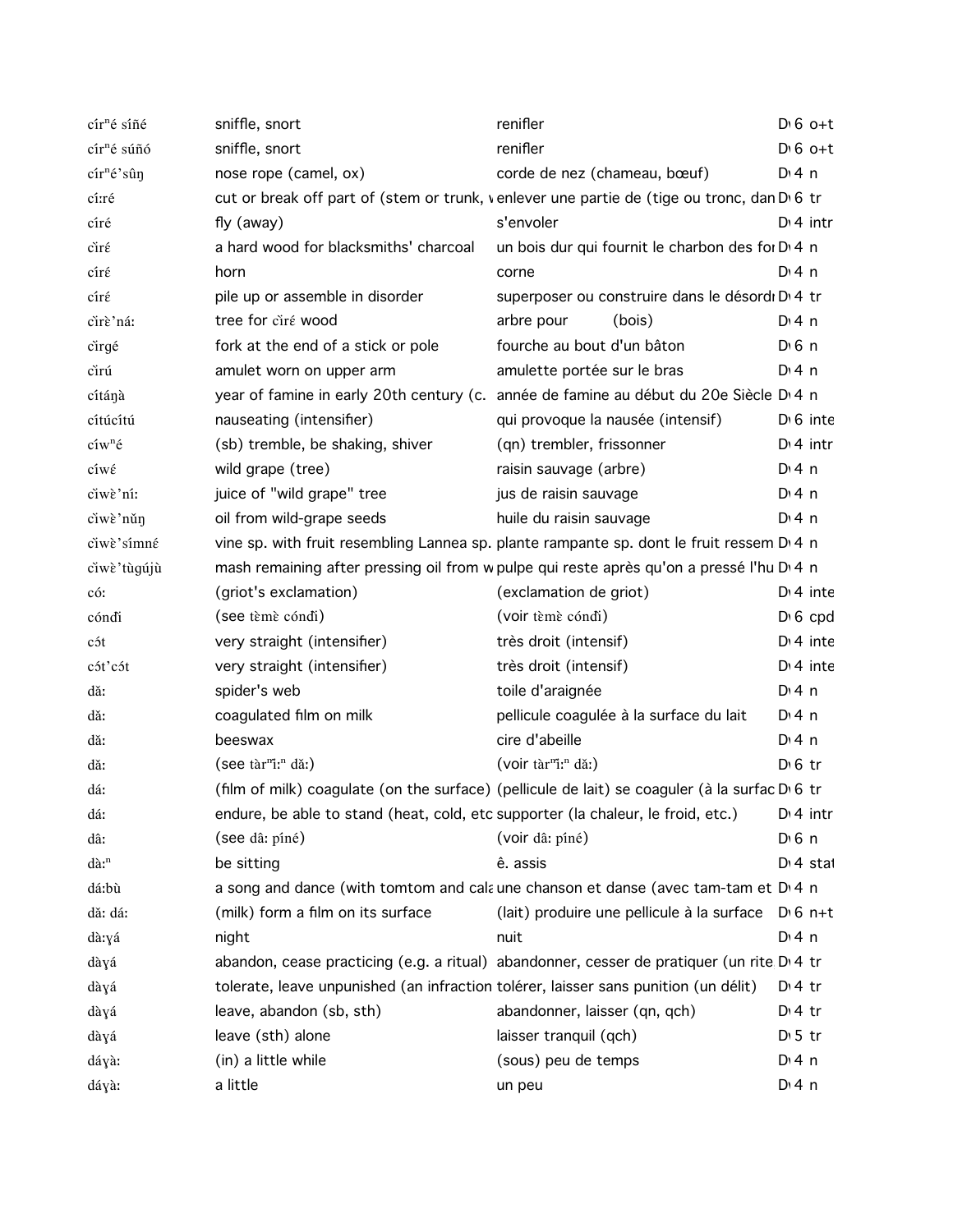| dáyá                     | childhood                                                                       | enfance                                                                                                          | $Dt$ 4 n         |
|--------------------------|---------------------------------------------------------------------------------|------------------------------------------------------------------------------------------------------------------|------------------|
| dáyá                     | young stage                                                                     | stade jeune                                                                                                      | $Dt$ 4 n         |
| dáyá                     | young                                                                           | jeune                                                                                                            | $D \cdot 4$ adj  |
| dáyá                     | (cpd final in cardinal direction terms)                                         | (dans les composés qui désignent les dir D 4 cpd                                                                 |                  |
| dáyá                     | small                                                                           | petit                                                                                                            | $D \cdot 4$ adj  |
| dà:yá dé:                | $night$ fall $(s)$                                                              | $la$ nuit tombe(r)                                                                                               | $Dt$ 4 s+ir      |
| dà:yà'nî:                | late afternoon (3-5 PM)                                                         | après-midi avancé (15-17 h.)                                                                                     | D: 4 n           |
| dà:yà'ni: 5gù            |                                                                                 | early, hot part of afternoon (around 2-3 partie chaude de l'après-midi (vers 12-1 D 6 n+a                        |                  |
| dà:yà'ní: pǒ:            | good afternoon! (late afternoon)                                                | bonsoir! (après-midi avancé)                                                                                     | $Di 4$ gre       |
| dà:yà'ni: tôm            |                                                                                 | late, cool part of afternoon (around 4-5 après-midi avancé (où la chaleur diminue D <sub>16 n+a</sub>            |                  |
| dà:yà'núw <sup>n</sup> ó | night fire                                                                      | feu de nuit                                                                                                      | D: 4 n           |
| dà:yà'núw <sup>n</sup> ó |                                                                                 | leprosy (chronic disease affecting skin, plèpre (maladie chronique qui attaque la pD 4 n                         |                  |
| dà:yá pǒ:                | good evening! (sunset or later)                                                 | bonsoir! (après le coucher du soleil)                                                                            | $DT4$ gre        |
| dà:yà pó:ró              | early evening (after sunset)                                                    | soir (après le coucher du soleil)                                                                                | $D \cdot 6$ n+a  |
| dà:yà tă:n               |                                                                                 | late night (from 11 PM or midnight to 2 nuit avancée (de 11 h. ou minuit jusqu'à D <sub>'6 n+n</sub>             |                  |
| dàyá yàná                | (sb) let (field) lie fallow                                                     | (qn) laisser (un champ) en jachère                                                                               | $D \cdot 6$ tr+1 |
| dágù                     | (see jirè dágù)                                                                 | (voir jirè dágù)                                                                                                 | $Di$ 4 pos       |
| dákâm                    | deliciousness, good taste                                                       | bonne saveur, fait d'ê. délicieux                                                                                | $Dt$ 4 n         |
| dákâm                    | prosperity, good times                                                          | prospérité, bonheur                                                                                              | $D \n6$ n        |
| dálí:di                  | (sb's) situation                                                                | situation, position (de qn)                                                                                      | $D0$ n           |
| dálí:di                  | trick, ruse, stratagem                                                          | ruse, stratagème                                                                                                 | $D0$ n           |
| dâm                      |                                                                                 | tinder (soft vegetable material for flint li amadou (matière végétale molle et sèch D'4 n                        |                  |
| dàmá                     | extend, prolong (a visit)                                                       | prolonger (une visite)                                                                                           | $Di4$ tr         |
| dàmá                     | incite, provoke, egg on (sb, e.g. to fight) inciter (qn, par ex. à une bagarre) |                                                                                                                  | $Di4$ tr         |
| dàmá                     | push (sb, sth)                                                                  | pousser (qn, qch)                                                                                                | $Di4$ tr         |
| dàmá dùnó                |                                                                                 | abandon, cease practicing (e.g. a ritual) abandonner, cesser de pratiquer (un rite D <sub>14</sub> tr+1          |                  |
| dàmá dùnó                | cover up (hole) with earth                                                      | couvrir (trou) avec de la terre                                                                                  | $Di 4$ tr+1      |
| dàmgàrá                  |                                                                                 | room or covered area just inside the doc chambre ou espace couvert juste à l'inté D 6 n                          |                  |
| dàmnó                    | console, give comfort to (sb)                                                   | consoler (qn) and the consoler of the consoler of the consoler of the constant of the constant of the constant o | $D \cdot 6$ tr   |
| dàná                     | go hunting                                                                      | faire la chasse                                                                                                  | $Di$ 4 intr      |
| dàná                     | hunting, (the) hunt                                                             | (la) chasse                                                                                                      | $Dt$ 4 n         |
| dàŋá                     | patch up (garment)                                                              | rapiécer (vêtement)                                                                                              | $Di4$ tr         |
| dá:ŋá                    | earthenware water jar with neck                                                 | canari à col en terre cuite                                                                                      | $Di$ 4 n         |
| dá:ná                    | earthenware cooking pot                                                         | marmite en terre cuite                                                                                           | $Di$ 4 n         |
| dànà' dâm                | herb sp. with kapok                                                             | herbe sp. à kapok                                                                                                | $Dt$ 4 n         |
| dàná dàná                | hunt, do some hunting                                                           | faire la chasse                                                                                                  | $D:4$ o+t        |
| dà:nà' dú:               |                                                                                 | small earthenware jar for carrying water petit canari en terre cuite qui sert à port D 6 n                       |                  |
| dànà'gó:                 |                                                                                 | hunters' song and dance (tomtom, drum chanson et danse des chasseurs (avec ti D 4 n                              |                  |
| dà:nà jém                | earthenware cooking pot                                                         | marmite en terre cuite                                                                                           | D: 4 n           |
| dà:ŋà'jóɣò               | shard from broken earthenware water ja morceau cassé de canari                  |                                                                                                                  | $Di$ 4 n         |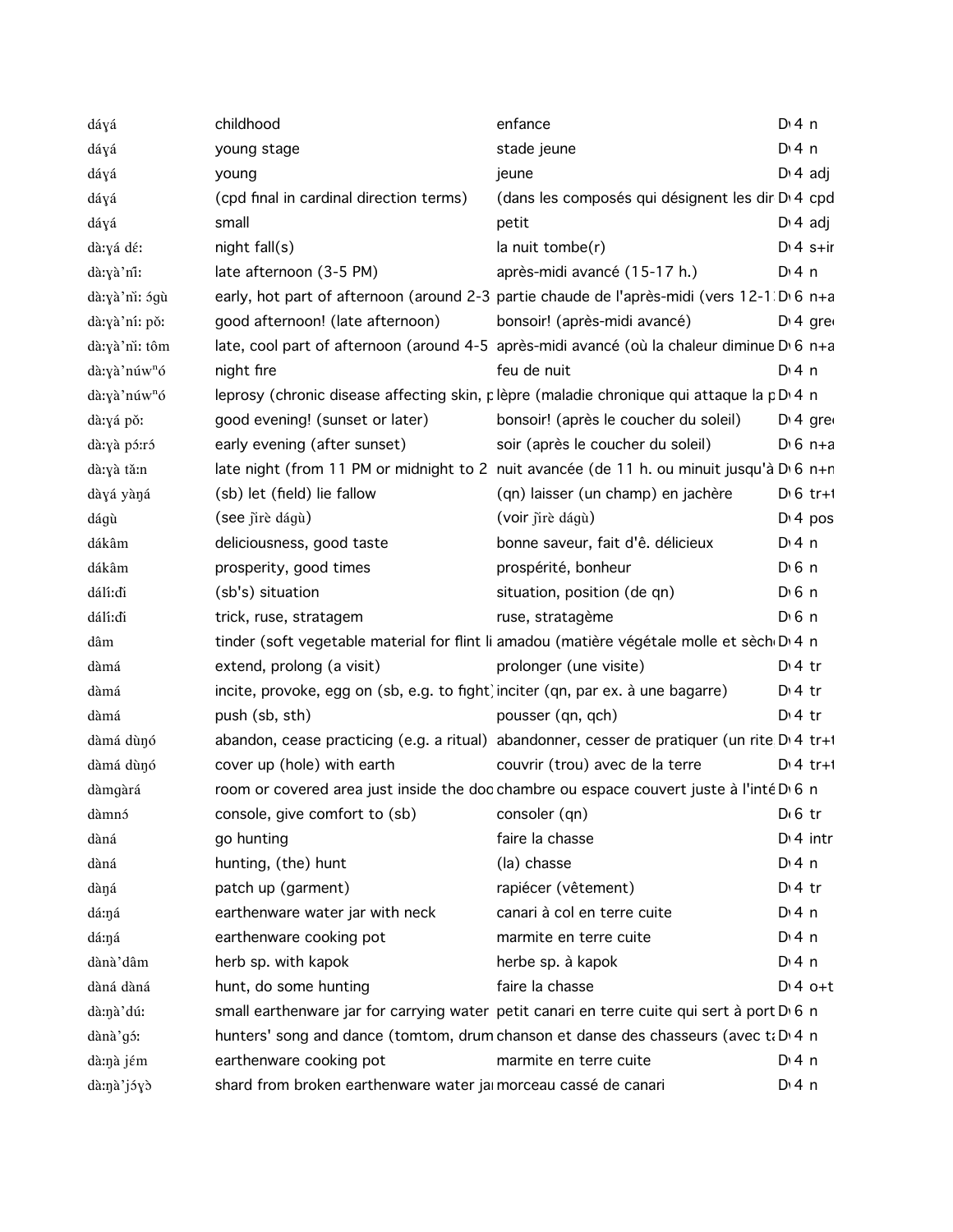| dànà'kù:"'kówó                           |                                                                              | hunter's hat (flops down on both sides) chapeau de chasseur (tombe des deux c D 6 n              |                       |  |
|------------------------------------------|------------------------------------------------------------------------------|--------------------------------------------------------------------------------------------------|-----------------------|--|
| dànâ'n                                   | hunter                                                                       | chasseur                                                                                         | $Di$ 4 n              |  |
| dà:nà ñà:'sìrú                           | earthenware cooking pot                                                      | marmite en terre cuite                                                                           | D <sub>1</sub> 6n     |  |
| dànàná                                   | coincide (with), meet by accident                                            | coïncider (avec), rencontrer par hasard                                                          | $Di4$ tr              |  |
| dànàná                                   | get ready to go                                                              | s'apprêter à aller                                                                               | $Di$ 4 intr           |  |
| dànàná                                   | arrange, organize (baggage)                                                  | arranger (bagages)                                                                               | $D \cdot 4$ tr        |  |
| dànànà'w <sup>n</sup> á                  | prepare (sb), make ready                                                     | préparer (qn)                                                                                    | $D \cdot 4$ tr        |  |
| dà:nà'nǒ:                                | earthenware water jar for drinking                                           | canari à boire en terre cuite                                                                    | $Di$ 4 n              |  |
| dànà' yò' dògú                           | Senegalese kingfisher                                                        | martin-pêcheur du Sénégal                                                                        | $D \cdot 5$ n         |  |
| dà:nà'pógó                               | large water jar                                                              | grand canari                                                                                     | $Dt$ 4 n              |  |
| dànàr <sup>n</sup> á                     | cut (e.g. wood) crosswise, in half                                           | couper (bois etc.) en travers, en deux m D 4 tr                                                  |                       |  |
| dànàr <sup>n</sup> á                     | break cleanly (e.g. brick)                                                   | casser net (brique etc.)                                                                         | $D \n6$ tr            |  |
| dánár <sup>n</sup> á                     | thigh, upper leg (of person)                                                 | cuisse, jambe supérieure (de personne)                                                           | D:4n                  |  |
| dànàr <sup>n</sup> à'sir'i: <sup>n</sup> | dagger (worn on hip)                                                         | poignard (porté sur la hanche)                                                                   | $Di$ 4 n              |  |
| dánár <sup>n</sup> á sír <sup>n</sup> ù  | dagger (worn on hip)                                                         | poignard (porté sur la hanche)                                                                   | $Di$ 4 n              |  |
| dànàr <sup>n</sup> à'sirú                | dagger (worn on hip)                                                         | poignard (porté sur la hanche)                                                                   | $Di$ 4 n              |  |
| dánáwâl                                  | mat woven from millet stems                                                  | natte tissée en tiges de mil                                                                     | $Di$ 4 n              |  |
| dán' dán                                 | very close (kinship or distance)                                             | très proche (parenté ou distance)                                                                | $Di$ 4 inte           |  |
| dán'dán                                  | short and stocky                                                             | court et costaud                                                                                 | $Di$ 4 inte           |  |
| dán'dán                                  | very close kinship                                                           | parenté très proche                                                                              | $Di$ 4 n              |  |
|                                          | dàny"i:"'dàyà'jě:'gò: tea kettle (slang)                                     | théière (argot)                                                                                  | $D \n6$ n             |  |
| dànkê:                                   | (see ci'ci:jù'dànkê:)                                                        | (voir ci'ci:jù'dànkê:)                                                                           | $Di$ 4 n              |  |
| dánúnú                                   | preparation                                                                  | fait de (se) préparer                                                                            | $Di$ 4 n              |  |
| dâ: píné                                 | slam a door noisily                                                          | claquer une porte bruyamment                                                                     | $D \cdot 5$ adv       |  |
| dár <sup>n</sup> á                       | head                                                                         | tête                                                                                             | $Di$ 4 n              |  |
| dà:rá                                    | dare (to do sth)                                                             | oser (faire qch)                                                                                 | $Di$ 4 intr           |  |
| dà:rá                                    | (sb) miss, feel nostalgia for (sth)                                          | (qn) avoir de la nostalgie de (qch)                                                              | $D \cdot 4$ tr        |  |
| dà:rá                                    | crave, have an urge for (sth)                                                | désirer (qch) avec passion, avoir un fort D' 4 tr                                                |                       |  |
| dà:rá                                    | crave, have an urge for (sth)                                                | désirer (qch) avec passion, avoir un fort D 4 intr                                               |                       |  |
| dàrá                                     |                                                                              | carry (bag, rifle) by slinging strap over o porter (sac, fuseil) à l'épaule en bandoul D'4 tr    |                       |  |
| dàrá                                     |                                                                              | carry (child) with its belly on one's shoul porter (enfant) avec son ventre sur l'épa D 6 tr     |                       |  |
| dá:rá                                    | courtyard (enclosed by walls)                                                | cour (entourée de murs)                                                                          | D: 4n                 |  |
| dá:rá                                    | courtyard (enclosed by walls)                                                | cour (entourée de murs)                                                                          | $Di$ 4 n              |  |
| dá:rá                                    | family (household)                                                           | famille (ménage)                                                                                 | $Di$ 4 n              |  |
| dá:rá                                    |                                                                              | clan (descended from one male ancestor fraction (descendance d'un seul ancêtre D <sub>14</sub> n |                       |  |
| dà:rà'céné                               |                                                                              | open area (without walls) outside a hous espace ouvert (sans murs) au dehors d'u D 4 n           |                       |  |
| dà:rà'céné                               |                                                                              | open area (without walls) outside a hous espace ouvert (sans murs) au dehors d'u D 4 n           |                       |  |
| dàr <sup>n</sup> à'céné                  | middle (=crown) of head, pate                                                | milieu (=sommet) de la tête                                                                      | $Di$ 4 n              |  |
| dàràwá                                   | govern, rule over, command (people, lan gouverner, commander (peuple, terre) |                                                                                                  | $D \nvert 6$ tr       |  |
| dàràwá                                   | cast a spell on, bewitch, use black magic jeter un sort à, ensorceler (qn)   |                                                                                                  | $D \nvert 6 \nvert n$ |  |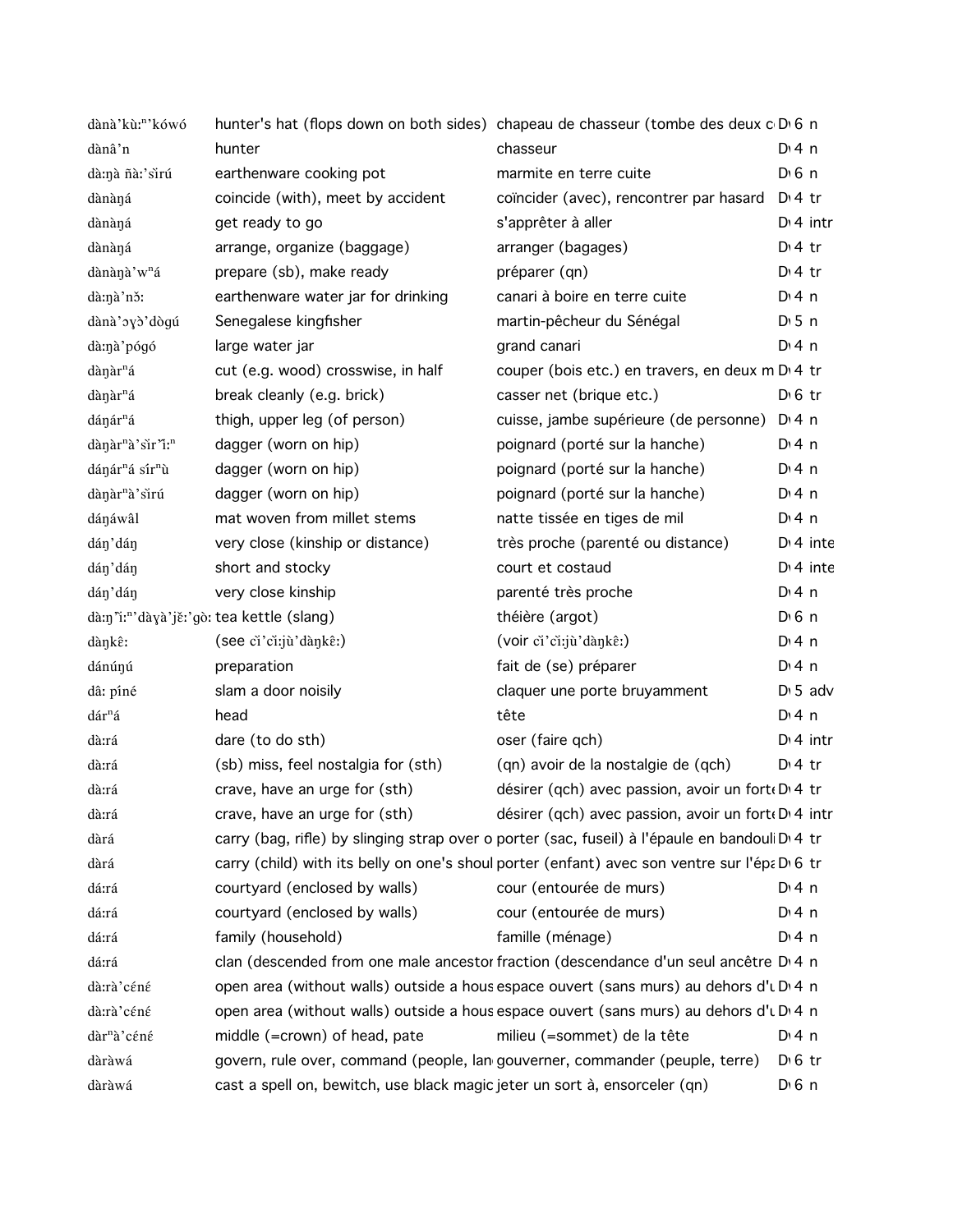| dá:rú                              | missing, nostalgia, wishing (for sth)                                          | nostalgie, envie                                                                              | $Di$ 4 n             |
|------------------------------------|--------------------------------------------------------------------------------|-----------------------------------------------------------------------------------------------|----------------------|
| dárú                               | (see sèwè'dárú)                                                                | (voir sèwè'dárú)                                                                              | $D: 4$ cpd           |
| dá:rú  sà                          | I miss that                                                                    | j'ai la nostalgie de cela                                                                     | $D \setminus 6$ phr. |
| dáwà                               |                                                                                | traditional soluble ink (used by holy men encre soluble traditionelle (utilisée par le D 4 n  |                      |
| dáwà                               | ink (modern)                                                                   | encre (moderne)                                                                               | D: 4n                |
| dáwá                               |                                                                                | (sb, e.g. herder) leave home early in the (qn, par ex. berger) partir de bonne heur D' 4 intr |                      |
| dáwá                               | travel                                                                         | voyager                                                                                       | $Di$ 4 intr          |
| dàwà'ní:                           |                                                                                | traditional soluble ink (used by holy men encre soluble traditionelle (utilisée par le D 4 n  |                      |
| dàwà'ní:                           | ink (modern)                                                                   | encre (moderne)                                                                               | $Di$ 4 n             |
| dáwé                               | (e.g. herder) leave home early in the mo (berger etc.) partir de bonne heure   |                                                                                               | $Dt$ 4 intr          |
| dáwé                               | travel                                                                         | voyager                                                                                       | $Dt$ 4 intr          |
| dáwlà                              | (sb's) renown, good reputation                                                 | renommée, bonne réputation (de qn)                                                            | $Di$ 4 n             |
| dáwlà                              | recognized value (of sth)                                                      | valeur reconnue (de qch)                                                                      | $Di$ 4 n             |
| dáwlè                              | (sb's) renown, good reputation                                                 | renommée, bonne réputation (de qn)                                                            | $Di$ 4 n             |
| dáwlè                              | recognized value (of sth)                                                      | valeur reconnue (de qch)                                                                      | $Di$ 4 n             |
| dăwrù                              | magical solution (to a problem)                                                | solution (magique)                                                                            | $Di$ 4 n             |
| dăwrù                              | trick, ruse, stratagem                                                         | ruse, stratagème                                                                              | $Di$ 4 n             |
| dăwrù kúnó                         | seek or attempt a solution                                                     | chercher ou essayer une solution                                                              | $D:4$ o+t            |
| dàwrù'kúnó'n                       | magician                                                                       | magicien                                                                                      | $Di$ 4 n             |
| dàwrù'kúnó'n                       | fortune-teller                                                                 | charlatan                                                                                     | $Di$ 4 n             |
| dây                                | wealth                                                                         | richesse                                                                                      | $Di$ 4 n             |
| $d\check{a}y^n$                    | since                                                                          | depuis que                                                                                    | $Di$ 4 clau          |
| $d\check{a}y^n$                    | maximum extent, outer bound, limitation maximum, limite                        |                                                                                               | $Di$ 4 n             |
| $d$ ăy <sup>n</sup>                | (one's) best effort, the best one can do (son) mieux, la limite de sa capacité |                                                                                               | $Di$ 4 n             |
| $d\check{a}y^n$ gà:'ná             | go too far, overstep the limit                                                 | aller trop loin, dépasser la Imite                                                            | $Di4$ o+t            |
| dăy <sup>n</sup> gàrá              | overflow, spill over                                                           | déborder                                                                                      | $D:4$ o+t            |
| dày'gí'n                           | rich person                                                                    | richard, personne riche                                                                       | $Di$ 4 n             |
| dày'gú                             | rich person                                                                    | richard, personne                                                                             | $Di$ 4 n             |
| dě:                                | father                                                                         | père                                                                                          | $Di$ 4 n al          |
| dě:                                | father's elder brother                                                         | frère ainé du père                                                                            | $Di$ 4 n al          |
| dé                                 | (clause-final emphatic particle)                                               | (particule d'emphase en fin d'énoncé)                                                         | $Dt$ 4 part          |
| dé:                                | carry (sth, on one's head)                                                     | porter (qch, sur sa tête)                                                                     | $Di4$ tr             |
| dé:                                | carry, transport (sth, e.g. in a cart)                                         | porter, transporter (qch, par ex. dans un D 4 tr                                              |                      |
| dê:                                | father (possessed)                                                             | père (possessif)                                                                              | $Di$ 4 n in          |
| dέ:                                | brand (an animal)                                                              | marquer à feu (animal)                                                                        |                      |
| dέ:                                | be burned                                                                      | ê. brûlé                                                                                      | $D:4$ intr           |
| dέ:                                | burn                                                                           | brûler                                                                                        | $Di4$ tr             |
| dέ:                                | (see dà:yá dé:)                                                                | (voir dà:yá dé:)                                                                              | $Di$ 4 intr          |
| $d\acute{\epsilon}$ : <sup>n</sup> | be tired, weary, suffering (physically)                                        | ê. fatigué, souffrir (physiquement)                                                           | $Dt$ 4 intr          |
| $d\hat{\epsilon}$ : <sup>n</sup>   | weariness, fatigue, physical discomfort fatigue, souffrance physique           |                                                                                               | D: 4 n               |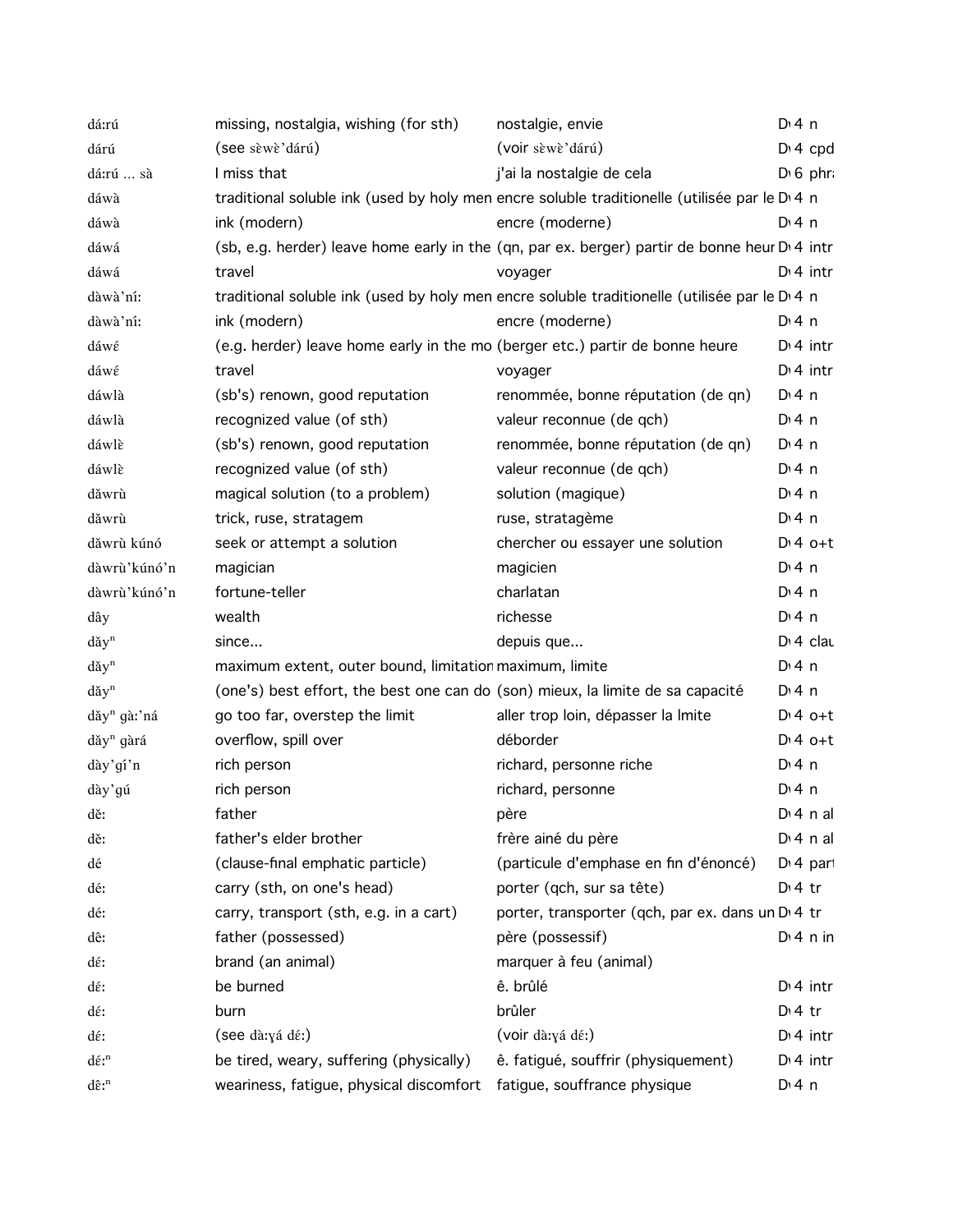| débbàlóbbò                                        | medicinal bush sp.                         | buisson médicinal sp.                                                                                    | $Di$ 4 n              |
|---------------------------------------------------|--------------------------------------------|----------------------------------------------------------------------------------------------------------|-----------------------|
| dé:fè                                             | herb sp.                                   | plante herbacée sp.                                                                                      | F(6 n)                |
| dègé                                              | short, stunted (object or person)          | court, chétif (objet ou personne)                                                                        | $D \cdot 4$ adj       |
| dègé                                              | lick                                       | lécher                                                                                                   | $Di4$ tr              |
| dègé                                              | spend all day                              | passer la journée                                                                                        | $Di$ 4 intr           |
| dégédégé                                          | slowly                                     | lentement                                                                                                | $D \cdot 4$ adv       |
| dègè'wé                                           |                                            | (God) have (sb) spend the day (e.g. in $\mu$ (Dieu) faire passer la journée à (qn, par $\epsilon$ D'4 tr |                       |
| dé: jíné                                          | hold (sth) up, lift and hold               | soutenir, soulever et tenir (qch)                                                                        | $D \cdot 6$ tr+1      |
| dé:kà                                             |                                            | Fulbe-type basket-holder hung from ceili objet suspendu du plafond pour tenir les D 5 n                  |                       |
| $d \epsilon m = >$                                | straight (not crooked) (adverb)            | droit (pas courbé) (adverbe)                                                                             | $D \n4$ adv           |
| [ dê:] mà tóyórò                                  | namesake of (sb's) father                  | homonyme du père (de qn)                                                                                 | $D0$ n                |
| dém'dém                                           | straight (object)                          | (objet) droit                                                                                            | $D \cdot 4$ adv       |
| dèmé                                              | vagina                                     | vagin                                                                                                    | $Di$ 4 n              |
| dèmè'kúró                                         | pubic hair (of woman)                      | pubis (de la femme)                                                                                      | $Di$ 4 n              |
| démér <sup>n</sup> é                              | massive, stout (tree, body)                | (arbre, corps) massif                                                                                    | $D \nmid 4$ adj       |
| démér <sup>n</sup> é                              | size (of sb)                               | taille (de qn)                                                                                           | $Di$ 4 n              |
| démér <sup>n</sup> é                              | roofing (beams and mud etc.)               | toiture (bois, banco, etc.)                                                                              | $D0$ n                |
| dèmèré                                            | become massive, stout                      | devenir massif                                                                                           | $Di$ 4 intr           |
| déméré                                            | massive, stout (tree, body)                | (arbre, corps) massif                                                                                    | $D \cdot 4$ adj       |
| déméré                                            | size (of sb)                               | taille (de qn)                                                                                           | $Di$ 4 n              |
| dèmi: sígúrúm                                     | clitoris                                   | clitoris                                                                                                 | $D0$ n                |
| déŋ                                               | hard, firm, solid, stiff (surface, object) | (surface, objet) dur, raide, rigide, résista D <sub>1</sub> 4 adj                                        |                       |
| dèñé                                              | hold up and throw down or drop (sth)       | tenir en haut puis laisser tomber ou jeter D 6 tr                                                        |                       |
| dè:né                                             | put aside, store                           | mettre de côté, stocker                                                                                  | $Di4$ tr              |
| dè:né                                             | cause (sb) to sit, have (sb) sit           | faire asseoir (qn)                                                                                       | $D:4$ tr              |
| dè:né                                             | set, lay (e.g. saddle on padding)          | poser (par ex., selle sur l'ouate)                                                                       | $Di4$ tr              |
| dèné                                              | want, desire, love (sth)                   | vouloir, désirer, aimer (qch)                                                                            | $D \cdot 4$ tr        |
| dénè                                              | love, wanting, desire (noun)               | désir, amour                                                                                             | D <sub>1</sub> 6n     |
| dèné                                              |                                            | tamp down (e.g. earth, to close hole or f damer (sol etc., pour boucher un trou ou D'4 tr                |                       |
| dèné                                              |                                            | (sth) harden, be or become hard or firm (qch) durcir, ê. ou devenir dur ou ferme D'4 intr                |                       |
| dèné                                              | (see à'dèné, pòn'dèné)                     | (voir à dèné, pòn dèné)                                                                                  | $D \nvert 6 \nvert n$ |
| dénè                                              | grass sp.                                  | graminée sp.                                                                                             | $Di$ 4 n              |
| dèné                                              | anvil (of blacksmith)                      | enclume (de forgeron)                                                                                    | $Di$ 4 n              |
| dénémbé:rè                                        | herb sp.                                   | herb sp.                                                                                                 | D: 4 n                |
| dènè'w <sup>n</sup> é                             |                                            | harden (sth), cause to be hard or firm, fi rendre dur ou résistant, faire durcir (qch D 4 tr             |                       |
| $d\tilde{\varepsilon}$ : $r^n\tilde{\varepsilon}$ | settle down, settle in (sw)                | s'établir, se mettre à l'aise (qp)                                                                       | $Di$ 4 intr           |
| $d\tilde{\epsilon}$ : $r^n\tilde{\epsilon}$       | (sth) stabilize                            | se stabiliser                                                                                            | $Di$ 4 intr           |
| $d\tilde{\epsilon}$ : $r^n\tilde{\epsilon}$       |                                            | long mid-day break (in fields, after lunch longue pause de midi (après le repas de D 6 n                 |                       |
| $d\tilde{\varepsilon}$ : $r^n\tilde{\varepsilon}$ | be calm, calm down                         | ê. calme, se calmer                                                                                      | $Di$ 4 intr           |
| $d\tilde{\epsilon}$ : $r^n\tilde{\epsilon}$       | be silent, be quiet                        | se taire                                                                                                 | $Di$ 4 intr           |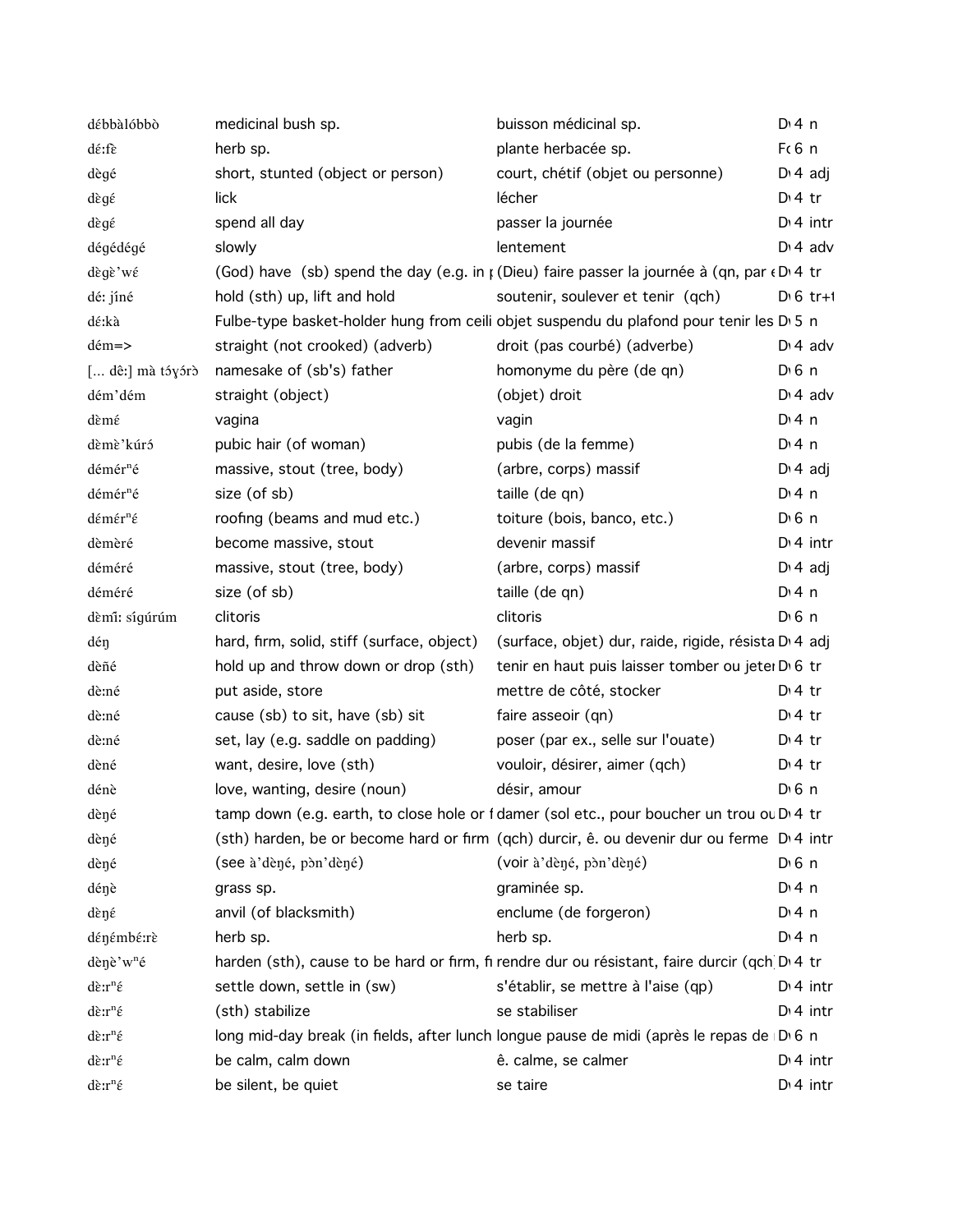| $d\tilde{\varepsilon}$ : $r^n\tilde{\varepsilon}$           | shut up!                                                                           | tais-toi!                                                                                           | $Di$ 4 intr           |
|-------------------------------------------------------------|------------------------------------------------------------------------------------|-----------------------------------------------------------------------------------------------------|-----------------------|
| $d\tilde{\epsilon}r^n\tilde{\epsilon}$                      |                                                                                    | seeds set aside as seedstock for the nex semences réservées pour les semailles d D 5 n              |                       |
| dè:r <sup>n</sup> è'nǔ'y <sup>n</sup>                       |                                                                                    | long mid-day break (in fields, after lunch longue pause de midi (après le repas de D <sub>6</sub> n |                       |
| dèré                                                        | elder same-sex sibling                                                             | frère aîné ou sœur ainée (de même sexe D'4 inal                                                     |                       |
| dérè                                                        | elder same-sex sibling (possessed)                                                 | frère aîné ou sœur ainée (de même sexe D'4 inal                                                     |                       |
| dè:ré                                                       | stretch out, extend (e.g. hand)                                                    | tendre (la main, etc.)                                                                              | $Di$ 4 intr           |
| $d\hat{\epsilon}$ rêw <sup>n</sup>                          | ratel (honey badger)                                                               | ratel                                                                                               | $Di$ 4 n              |
| dèréw <sup>n</sup> è                                        | ratel (honey badger)                                                               | ratel                                                                                               | $Dt$ 4 n              |
| dèrú                                                        | shallow hole, depression (in ground, wall, trou peu profond (au sol, au mur, etc.) |                                                                                                     | $D \n6$ n             |
| $d\tilde{\epsilon}$ :"' $w$ <sup>n</sup> $\tilde{\epsilon}$ | tire out (sb), cause to suffer                                                     | fatiguer, faire souffrir (qn)                                                                       | $Di4$ tr              |
| $d\tilde{\epsilon}$ :"' $w$ <sup>n</sup> $\tilde{\epsilon}$ | fine, assess a fine against (sb)                                                   | amender (qn)                                                                                        | $D \cdot 5$ tr        |
| dèwé                                                        | cover up (e.g. private parts)                                                      | couvrir (par ex., parties génitales)                                                                | $Di4$ tr              |
| dèwé                                                        |                                                                                    | cover the opening of (e.g. jar, with e.g. a couvrir, fermer l'ouverture de (canari, et D.4 tr       |                       |
| déwè                                                        |                                                                                    | iron-ore quarry (proverbial for extreme h carrière de minerai de fer (modèle de ch: D 5 n           |                       |
| dèwè'gà:r <sup>n</sup> á                                    |                                                                                    | heat of blacksmith's forge (proverbial fo chaleur de la forge (proverbiale pour la c D 5 n          |                       |
| dèy                                                         | if, when                                                                           | si, quand                                                                                           | $Di$ 4 clau           |
| déy                                                         | if, when                                                                           | si, quand                                                                                           | D <sub>1</sub> 4 clau |
| $d\check{\epsilon}$ 'y                                      | brand (mark on an animal)                                                          | marque à feu (sur un animal)                                                                        | D:4n                  |
| $d$ ěy <sup>n</sup>                                         | place, location                                                                    | lieu, endroit                                                                                       | $Di$ 4 n              |
| $d$ ěy <sup>n</sup>                                         | situation                                                                          | situation                                                                                           | $Dt$ 4 n              |
| $d$ ěy <sup>n</sup>                                         | manner, way                                                                        | façon, manière                                                                                      | $Di$ 4 n              |
| $d \acute{e} y^n =$                                         | different, separate, apart                                                         | différent, séparé, à part                                                                           | $D \cdot 4$ adv       |
| dèy <sup>n</sup> 'bómó                                      | empty area, open space                                                             | espace, terrain vide                                                                                | $Di$ 4 n              |
| dèy <sup>n</sup> mǎy <sup>n</sup>                           | drought                                                                            | sécheresse, disette                                                                                 | $Di$ 4 n              |
| ďi:                                                         | thorny bush sp.                                                                    | buisson épineux sp.                                                                                 | $Di$ 4 n              |
| $\dim^n$                                                    | where                                                                              | où                                                                                                  | $Di$ 4 n              |
| $\dim^n$                                                    | how                                                                                | comment                                                                                             | $D \cdot 5$ n         |
| $\dim^n$                                                    | in the presence of , in the vicinity of  en présence de , à proximité de           |                                                                                                     | D <sup>t</sup> 4 pos  |
| $\mathbf{d}\hat{\mathbf{n}}$                                | at (sb's) place, at the home of, chez                                              | chez (qn)                                                                                           | $Di$ 4 pos            |
| $\dim^n$                                                    | place, location                                                                    | lieu, endroit                                                                                       | $Di$ 4 n              |
| $\dim^n$                                                    | situation                                                                          | situation                                                                                           | $Di$ 4 n              |
| $\dim^n$                                                    | manner, way                                                                        | façon, manière                                                                                      | $Di$ 4 n              |
| di: <sup>n</sup> 'bómó                                      | empty area, open space                                                             | espace, terrain vide                                                                                | $Di$ 4 n              |
| di:"'din                                                    |                                                                                    | wooden bench in courtyard for sitting an banc en bois dans une cour pour s'asseo D 6 n              |                       |
| di: <sup>n</sup> mǎy <sup>n</sup>                           | drought                                                                            | disette (sécheresse)                                                                                | $Di$ 4 n              |
| di:"'nă'y"                                                  |                                                                                    | night quarters, (animal's or person's) pla endroit ou qn ou un animal passe la nuit D.4 n           |                       |
| di: <sup>n</sup> wóm                                        | empty land, empty lot                                                              | terrain vide                                                                                        | $D \cdot 6$ n+a       |
| díbi                                                        | oven (for roasting meat on wood)                                                   | four (à griller la viande sur du bois)                                                              | $Di$ 4 n              |
| díbù                                                        | oven (for roasting meat on wood)                                                   | four (à griller la viande sur du bois)                                                              | $Di$ 4 n              |
| di'dé:                                                      |                                                                                    | elder same-sex sibling (respectful term) frère aîné ou sœur ainée de même sexe D 4 n                |                       |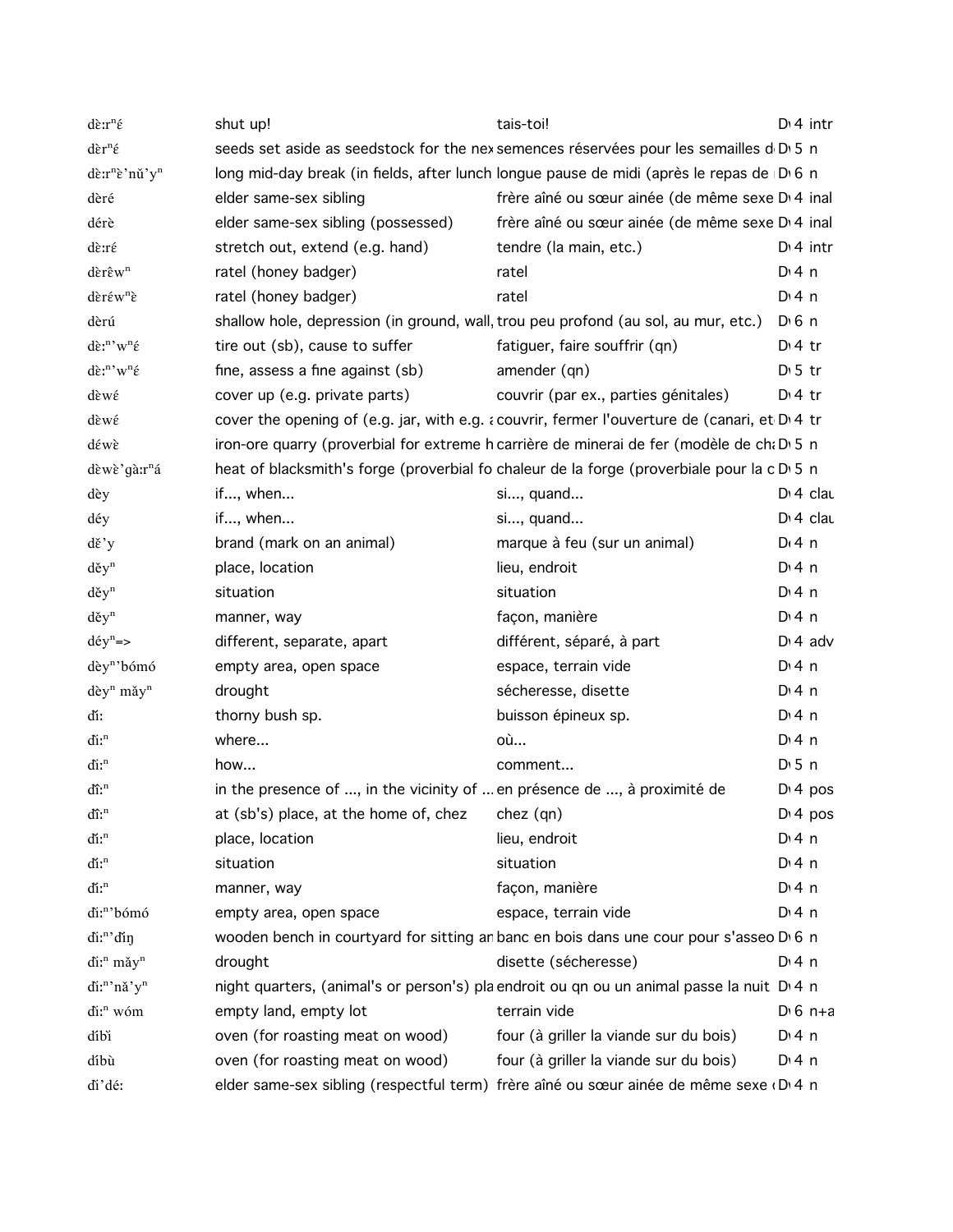| didé:                   | shield                                                                           | bouclier                                                                                                  | $Di$ 4 n              |
|-------------------------|----------------------------------------------------------------------------------|-----------------------------------------------------------------------------------------------------------|-----------------------|
| di'dégè                 | wooden statuette                                                                 | statuette en bois                                                                                         | $Di$ 4 n              |
| di'dégè'n               | dwarf, midgit                                                                    | nain                                                                                                      | $Di$ 4 n              |
| ďi'dó:                  | thorn                                                                            | épine                                                                                                     | $Di$ 4 n              |
| digé                    |                                                                                  | keep up, maintain over time (good relationaintenir au cours du temps (bons rappo D.4 tr                   |                       |
| digé                    | join, link (linear objects, at the ends)                                         | lier (objets linéaires, aux bouts)                                                                        | $D \cdot 4$ tr        |
| digé                    | (linear objects) be joined, connected (at (objets linéaires) ê. liés (aux bouts) |                                                                                                           | $Di$ 4 intr           |
| digé                    | follow (sb, sth)                                                                 | suivre (qch, qn)                                                                                          | $Di4$ tr              |
| digé                    | chase away, drive out                                                            | chasser, faire fuir                                                                                       | $Di4$ tr              |
| digé                    | alignment, row, series                                                           | alignement, rangée, suite                                                                                 | D: 4n                 |
| dígé                    | thigh, upper leg (of person)                                                     | cuisse, jambe supérieure (de personne)                                                                    | $Di$ 4 n              |
| dígé                    | leg, foot (of bird)                                                              | patte (d'oiseau)                                                                                          | $Di$ 4 n              |
| dígé                    | hind leg (of quadruped)                                                          | patte de derrière (de quadrupède)                                                                         | $Di$ 4 n              |
| đigè gănn               | groin                                                                            | aine                                                                                                      | $D \nvert 6 \nvert n$ |
| digè'lá                 | it's not connected                                                               | ce n'est pas lié                                                                                          | $D: 4$ phr.           |
| digè'lá                 | not necessarily                                                                  | pas forcément                                                                                             | $D:5$ phr             |
| digè'lá                 | it doesn't matter, (I) don't care                                                | c'est égal, (je) m'en fous                                                                                | $Di$ 4 phr.           |
| dígídígù                | tickling                                                                         | fait de chatouiller                                                                                       | $Di$ 4 n              |
| digiré                  | make noise (pounding with pestle in mor faire du bruit (en pilant)               |                                                                                                           | $Di$ 4 intr           |
| digiré                  |                                                                                  | (healer) collect (sb's blood, with an anim (guérisseur) faire sortie le sang de (qn, a D 6 tr             |                       |
| digi'ré                 | (objects) be in a row, be lined up                                               | (objets) ê. alignés dans une rangée                                                                       | $Di$ 4 intr           |
| digi'ré                 | cause to follow                                                                  | faire suivre                                                                                              | $Di4$ tr              |
| digi'ré                 |                                                                                  | align, arrange (objects) in a line (one bel aligner (des objets) dans une rangée (l'u D <sub>'</sub> 4 tr |                       |
| đig'ú                   | joint                                                                            | articulation                                                                                              | $Di$ 4 n              |
| dig'ú                   |                                                                                  | act of joining (objects, at the ends) or sifait de lier (des objets, aux bouts) ou de D 4 n               |                       |
| đig'ú                   | act of chasing (away)                                                            | fait de chasser                                                                                           | $Di$ 4 n              |
| dígùdígù                | tickling                                                                         | fait de chatouiller                                                                                       | $Di$ 4 n              |
| di:jé                   | file (sth, with a metal file)                                                    | limer (qch)                                                                                               | $Di 4$ tr             |
| di:j'ú                  | file (tool)                                                                      | lime (instrument)                                                                                         | $Di$ 4 n              |
| di:j'ú                  | act of filing (scraping with a file)                                             | fait de limer                                                                                             | $Di$ 4 n              |
| dimé                    | forehead                                                                         | front                                                                                                     | $Di$ 4 n              |
| dimé                    | follow (after sb)                                                                | suivre (après qn)                                                                                         | $Dt$ 4 intr           |
| dimé                    | luck                                                                             | chance                                                                                                    | D <sub>1</sub> 6n     |
| dimé                    | imitate                                                                          | imiter                                                                                                    | $Di4$ tr              |
| dimè érù                | good luck                                                                        | bonne chance                                                                                              | $Di$ 4 n              |
| dimé gàrá               | pass by (place)                                                                  | passer par (lieu)                                                                                         | $Di 4$ tr+i           |
| dimé ków <sup>n</sup> ó | wrinkle one's forehead (=frown)                                                  | se froncer le front (=le sourcil)                                                                         | $D \nvert 6$ o+t      |
| dimè mòñú               | bad luck                                                                         | mauvaise chance                                                                                           | $Di$ 4 n              |
| dimné                   | (adult) go with, take along (child, dog)                                         | (adulte) aller avec, aller accompagné de D <sub>14</sub> tr                                               |                       |
| dimné                   | (adult) go with (child, dog)                                                     | (adulte) aller avec (enfant, chien)                                                                       | $D:4$ tr              |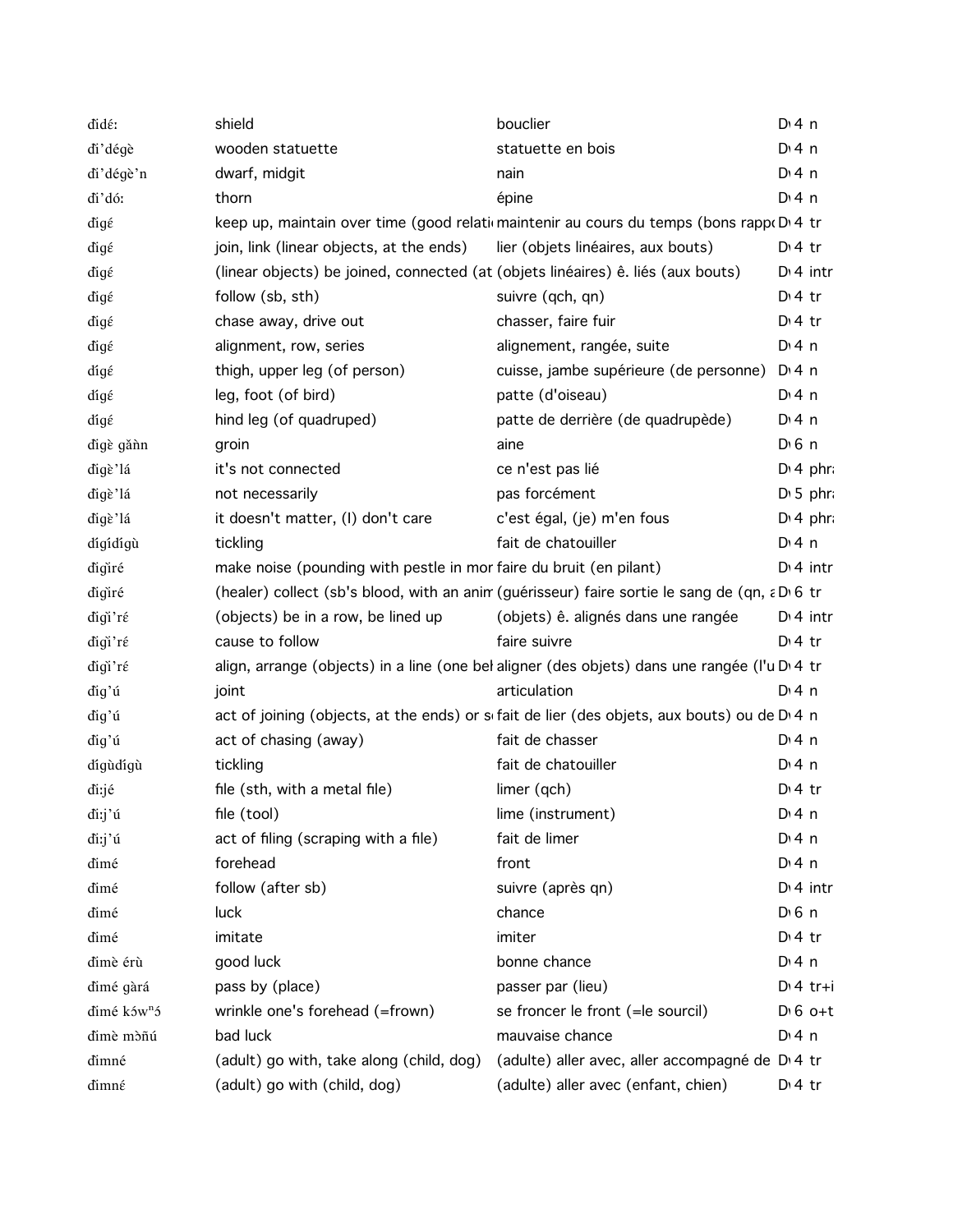| diŋ                       | act of sitting                                                                                  | fait de s'asseoir                                             | $Di$ 4 n              |
|---------------------------|-------------------------------------------------------------------------------------------------|---------------------------------------------------------------|-----------------------|
| diŋ                       | act of settling (sw)                                                                            | fait de s'établir (qp)                                        | $Di$ 4 n              |
| dí:nè                     | religion, Islam                                                                                 | religion, islam                                               | D:4n                  |
| dí:nè                     | Islamic law                                                                                     | charia, droit islamique                                       | D:4n                  |
| dí:nè                     | religion, Islam                                                                                 | religion, islam                                               | $Di$ 4 n              |
| dí:nè                     | Islamic law                                                                                     | charia, droit islamique                                       | $Di$ 4 n              |
| diné                      | sit down                                                                                        | s'asseoir, prendre place                                      | $Di$ 4 intr           |
| diné                      | settle down, settle in (sw)                                                                     | s'établir, se mettre à l'aise (qp)                            | $Di$ 4 intr           |
| diné                      | (rainwater) form puddles (on roof)                                                              | (eau de pluie) faire des flaques (sur le to D'6 intr          |                       |
| dinè'nǎ'y <sup>n</sup>    | night of the 27th day of Ramadan (wher nuit du 27e jour de ramadan (où tout le D <sub>6</sub> n |                                                               |                       |
| $d$ in'i w <sup>n</sup> é | cause (sb) to sit, have (sb) sit                                                                | faire asseoir (qn)                                            | $D \n6$ tr            |
| dipilóngò                 | large earring of cheap metal                                                                    | grande boucle d'oreille en métal bon mar D <sub>14</sub> n    |                       |
| di:rú                     | (see jirè'di:rú)                                                                                | (voir jirè'di:rú)                                             | $Di$ 4 n              |
| dó:                       | arrive at, reach                                                                                | arriver à, atteindre                                          | $Di4$ tr              |
| dô:                       | herb sp. (parasitic on crops)                                                                   | herbe sp. (parasite des céréales)                             | D:4n                  |
| dž:                       | insult (noun)                                                                                   | insulte                                                       | $Di$ 4 n              |
| dž:                       | insult (verb)                                                                                   | insulter                                                      | $Dt$ 4 tr             |
| dó:                       | attain (e.g. the age of adulthood)                                                              | atteindre (par ex., la maturité)                              | $D \cdot 4$ tr        |
| dó:                       | (e.g. season, holiday) arrive, happen                                                           | (saison, fête) arriver, avoir lieu                            | $D \cdot 4$ tr        |
| dó:                       | be as tall as (sb)                                                                              | ê. aussi grand (de taille) que                                | $D \cdot 6$ tr        |
| dó:                       | equal, be at the same level as (sb or sth ê. l'égal de (qn ou qch, par rapport à qcl D 6 tr     |                                                               |                       |
| dó:                       | arrive at, reach                                                                                | arriver à, atteindre                                          | $Dt$ 4 tr             |
| dó:                       | catch up with (sb who went ahead)                                                               | rattraper, rejoindre (qn qui est allé par d D 4 tr            |                       |
| dò:ró                     | (e.g. metallic surface) shine, be shiny                                                         | (surface métallique, etc.) briller, luire, ê. D. 4 intr       |                       |
| dž: dž:                   | insult                                                                                          | insulter                                                      | $Di4$ o+t             |
| dófè                      | being a good-for-nothing adult                                                                  | fait d'ê. un vaurien adulte                                   | $D \nvert 6 \nvert n$ |
| dɔ́fɛ̀'n\\'m              | good-for-nothing adult                                                                          | vaurien adulte                                                | D <sub>1</sub> 6n     |
| dògó                      | (sth) be finished, come to an end                                                               | (qch) finir, terminer (intr)                                  | $Di$ 4 intr           |
| dògó                      | finish (sth)                                                                                    | finir $(qch)$                                                 | $Dt$ 4 tr             |
| dògó                      | (e.g. sugar, money) be used up, be depl (sucre, argent, etc.) ê. fini, ê. épuisé                |                                                               | $Di$ 4 intr           |
| dòyó                      | (animal, person) grow hair                                                                      | (animal, personne) pousser des poils ou D <sub>'</sub> 4 intr |                       |
| dòyó                      | (tree) grow leaves                                                                              | (arbre) pousser des feuilles                                  | $Di$ 4 intr           |
| dòyó                      | Dogon (language)                                                                                | dogon (langue)                                                | $Di$ 4 n              |
| dòyò'báyà'n               | pauper, very poor person, one living in m (un) misérable, personne très pauvre, qn D 4 n        |                                                               |                       |
| dòyò'bàyà'sǎmnà           | small herb sp.                                                                                  | petite plante herbacée sp.                                    | $D \cdot 5$ n         |
| dòyò'kú: <sup>n</sup>     | Dogon-head (women's braiding style)                                                             | tête-dogon (style de tressage féminin)                        | $Di$ 4 n              |
| dòyò'màlpâ: <sup>n</sup>  | musket, old-fashioned rifle                                                                     | mousquet, fusil traditionnel                                  | $D \nvert 6 \nvert n$ |
| dòyǒ'n                    | Dogon (person)                                                                                  | dogon (personne)                                              | $Di$ 4 n              |
| dòyò'sǎmnà                | native soap                                                                                     | savon traditionnel                                            | $D \nvert 6 \nvert n$ |
| dòyò'sǔn                  | eighty ("Dogon hundred")                                                                        | quatre-vingt (« centaine dogon »)                             | $D: 4$ nun            |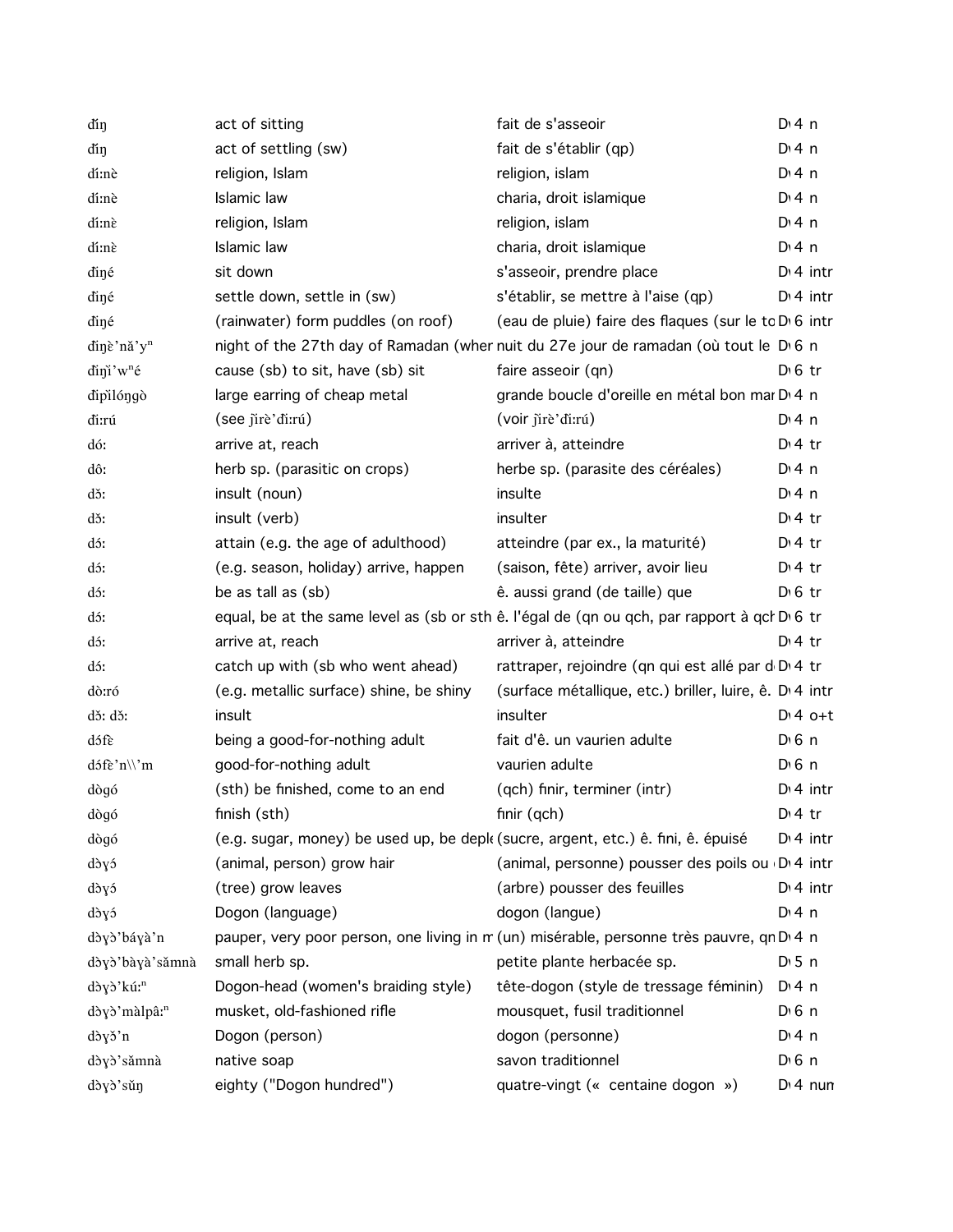| dòyò'tègú               | Dogon language                                                                           | langue dogon                                     | $D0$ n               |
|-------------------------|------------------------------------------------------------------------------------------|--------------------------------------------------|----------------------|
| dòyò'tògú               | Dogon-hood, Dogon nation                                                                 | fait d.ê. dogon, ethnie dogon                    | $Di$ 4 n             |
| dòyòtórò                | doctor                                                                                   | docteur, médecin                                 | $Di$ 4 n             |
| dòyò'úrò                | in Dogon country                                                                         | au pays dogon                                    | $D \cdot 4$ adj      |
| dòyò'úró                | Dogon country                                                                            | pays dogon                                       | $Di$ 4 n             |
| dòyò'yìrú               | Dogon-type woven cotton fabric                                                           | tissu en coton de type dogon                     | $Di$ 4 n             |
| dògú                    | $($ see $\partial y \partial d\partial g$ ú $)$                                          | (voir $\partial y \partial' d \partial g \mu$ )  | $Di$ 4 n             |
| dógú'gú                 | end (of an activity or a time period)                                                    | fin (d'une activité ou d'une période de te D 4 n |                      |
| dógúrú                  | time, moment, era                                                                        | temps, moment, ère                               | D: 4 n               |
| dògùrù kâ: <sup>n</sup> | always, every time                                                                       | chaque fois, toujours                            | $D \cdot 6$ n+c      |
| dògùrù làyá             | soon                                                                                     | bientôt                                          | $D0$ 6 n             |
| dògùrù làyá             | from now on, henceforth                                                                  | dorénavant, désormais                            | $D0$ n               |
| dò:jú                   | grasshopper sp.                                                                          | sauterelle sp.                                   | $Di$ 4 n             |
| dójù                    | beside, next to                                                                          | à côté de, près de                               | D <sup>i</sup> 4 pos |
| dójù                    | below, underneath                                                                        | en bas, par dessous                              | $D \cdot 4$ adv      |
| dójù                    | under                                                                                    | sous                                             | $Di$ 4 pos           |
| dójú                    | bottom, lower part                                                                       | (le) bas, partie inférieure                      | $Di$ 4 n             |
| dò:jù'àr <sup>n</sup> á | grasshopper sp.                                                                          | sauterelle sp.                                   | $Dt$ 4 n             |
| dójú lé                 | down below                                                                               | en bas                                           | $D \cdot 4$ adv      |
| dól'dól                 | clumsily lumbering down a slope (like a c en descendant une pente d'un pas malac D 6 adv |                                                  |                      |
| dòl'gó'dôl              | ostrich (hunters' term)                                                                  | autruche (mot des chasseurs)                     | $Di$ 4 n             |
| dôm                     | still, until now (adverb)                                                                | encore, toujours, jusqu'à présent                | $D \cdot 4$ adv      |
| dôm                     | (not) yet                                                                                | (pas) encore                                     | $Di$ 4 adv           |
| dóm'dóm                 | furious, seething with rage (intensifier) furieux, furibond (intensif)                   |                                                  | $D \cdot 6$ inte     |
| dôm kâ: <sup>n</sup>    | until now, so far                                                                        | jusqu'à présent                                  | $D \cdot 6$ adv      |
| dómlé                   | commune of Dina-Ogourou (mainly Jams commune de Dina-Ogourou (surtout de I M 6 n         |                                                  |                      |
| dòmnó                   | incite, provoke, egg on (sb, e.g. to fight) inciter (qn, par ex. à une bagarre)          |                                                  | $Dt$ 4 tr            |
| dòmnó                   | encourage (sb, to do sth)                                                                | encourager (qn, à faire qch)                     | $Di4$ tr             |
| dòmnó                   | console, give comfort to (sb) consoler (qn)                                              |                                                  | $Dt$ 4 tr            |
| dómnú                   | act of consoling (e.g. weeping child)                                                    | fait de consoler (un enfant qui pleure, et D 5 n |                      |
| dòmó                    | roll (turban, shawl)                                                                     | enrouler (turban, châle)                         | $Dt$ 4 tr            |
| dómò                    | (woman's) head shawl                                                                     | foulard de tête (de femme)                       | $Di$ 4 n             |
| dómò                    | (man's) turban                                                                           | turban (d'homme)                                 | $Di$ 4 n             |
| dò:mó                   | blacksmith's hammer (with wooden hand marteau de forgeron (à manche en bois) D 4 n       |                                                  |                      |
| dómò dòmó               | roll a turban                                                                            | enrouler un turban                               | $Di4$ o+t            |
| dòmò'tě:n               | a woman's hairstyle including a headban une coiffure de femme avec une bande c D 4 n     |                                                  |                      |
| dón                     | price                                                                                    | prix                                             | $Di$ 4 n             |
| děn                     | skinny, emaciated                                                                        | maigre, affamé                                   | $D \cdot 4$ adj      |
| dó:ñè                   | customs official                                                                         | douanier                                         | $D0$ n               |
| dòñó                    | trip, stumble                                                                            | trébucher                                        | $Dt$ 4 intr          |
|                         |                                                                                          |                                                  |                      |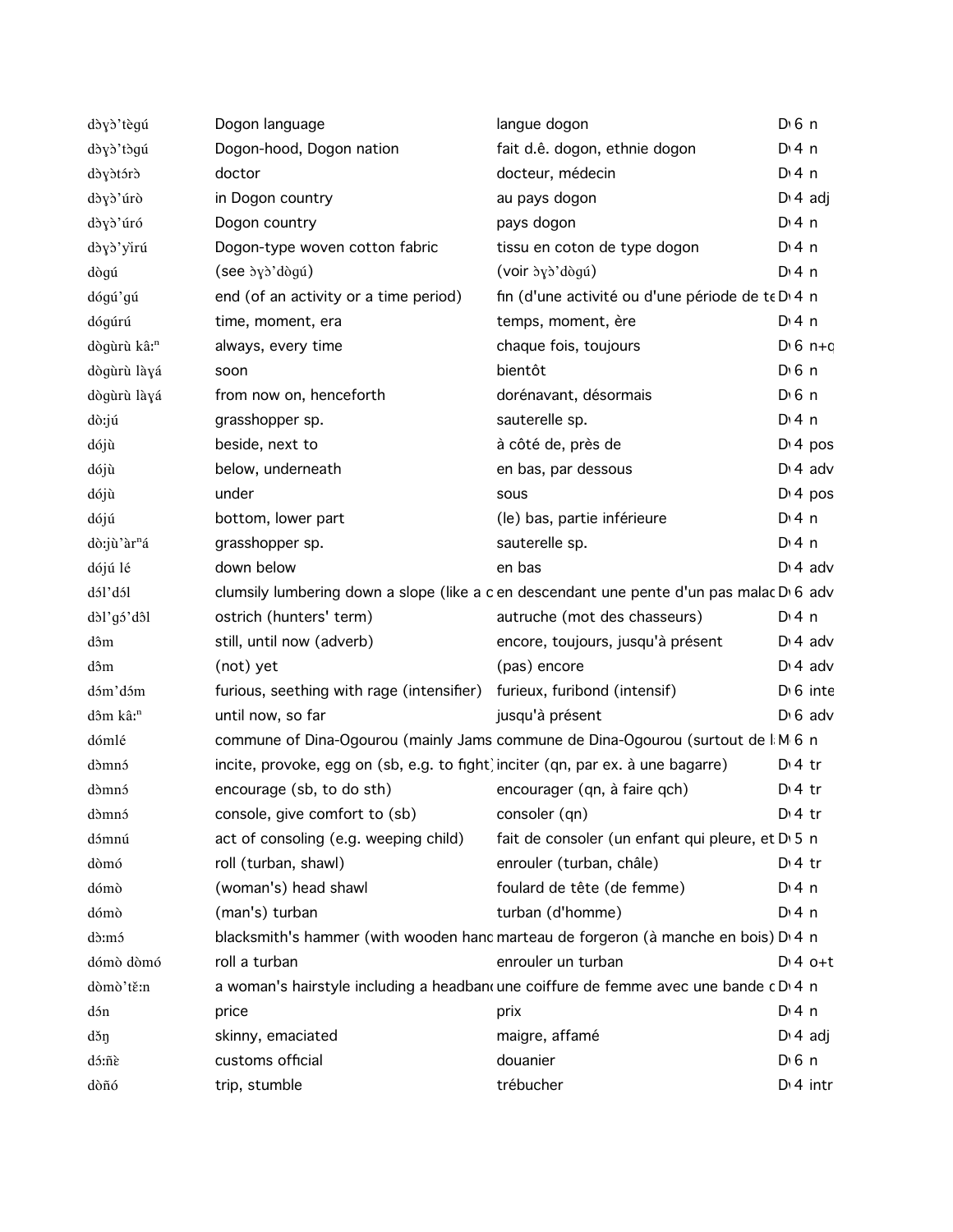| dòñó                      | butt (with head)                                                        | donner un coup de tête à                                                                            | $Dt$ 4 tr        |
|---------------------------|-------------------------------------------------------------------------|-----------------------------------------------------------------------------------------------------|------------------|
| dòñó                      | (see gálárá dàñá)                                                       | (voir gólóró dòñó)                                                                                  | $Di4$ tr         |
| dòn dùmnó                 | final offer (in haggling)                                               | dernier prix (en marchandant)                                                                       | $Di 4 n+a$       |
| dớn gòwó                  | ask the price (of sth, in a market)                                     | demander le prix (de qch, au marché)                                                                | $D:4$ o+t        |
| dòn'nà:'dǒn               | herb sp. with burrs                                                     | plante herbacée sp. à bardanes                                                                      | $Di$ 4 n         |
| dón'ná:r <sup>n</sup> à   | cheap, inexpensive                                                      | à bon marché, pas cher                                                                              | $D \cdot 4$ adj  |
| dònó                      | harness (donkey, to cart)                                               | attacher (âne, à la charrette)                                                                      | $D \n6$ tr       |
| dònó                      |                                                                         | hang (sth) over a linear horizontal object accrocher, suspendre (qch) sur un objet D 6 tr           |                  |
| dónó                      |                                                                         | false (species, said of a natural species s fausse (espèce, dit d'une espèce naturel D 4 adj        |                  |
| dò:'nó                    | take to the endpoint, cause to arrive                                   | mener jusqu'au bout, faire arriver                                                                  | $D:4$ tr         |
| dò:'nó                    | bring (sth) close                                                       | faire approcher (qch)                                                                               | $Dt$ 4 tr        |
| dò:'nó                    | complete (a long job)                                                   | achever (un long travail)                                                                           | $Di4$ tr         |
| dònó                      | become skinny, lean                                                     | maigrir, devenir maigre                                                                             | $Dt$ 4 intr      |
| dònó                      | prop up (sth), reinforce (e.g. wall)                                    | soutenir, renforcer (mur etc.)                                                                      | $D \cdot 5$ n    |
| dánd                      | tiny swarming insect                                                    | petite insecte en essaim                                                                            | $Di$ 4 n         |
| dònò'nó                   | put a stop to (e.g. a fight)                                            | mettre fin à (bagarre, etc.)                                                                        | $D:4$ tr         |
| dònò'nó                   | put a stop to (fight)                                                   | mettre fin à (bagarre)                                                                              | $D:4$ tr         |
| dónór <sup>n</sup> ó      |                                                                         | loincloth of circumcised boy (with no sid culotte, cache-sexe (de garçon circoncis D.4 n            |                  |
| $d$ òn $\delta r^n$       |                                                                         | place (pail) underneath (e.g. under wate placer (seau) en-dessous (par ex., sous i D 6 tr           |                  |
| $d$ òn $\delta r^n$       |                                                                         | prop up (sth that would otherwise fall) soutenir (qch qui tomberaient autrement D <sub>0</sub> 6 tr |                  |
| dònò'sèmèné               | acacia sp.                                                              | acacia sp.                                                                                          | $Di$ 4 n         |
| $d$ ờn s'w <sup>n</sup> s | make skinny, lean                                                       | rendre maigre                                                                                       | $Dt$ 4 tr        |
| dòn pó:ró                 | opening offer (in haggling)                                             | premier prix (en marchandant)                                                                       | $Di 4 n+a$       |
| dón tégé                  | (seller, merchant) say the price                                        | (vendeur, commerçant) dire le prix                                                                  | $Di4$ o+t        |
| $d\delta r^n$             | sale                                                                    | vente                                                                                               | $Dt$ 4 n         |
| $d\delta r^n$             | sell                                                                    | vendre                                                                                              | $Dt$ 4 tr        |
| dó:rá:ji                  | a breed of mid-sized sheep                                              | une race de moutons de taille moyenne D <sub>14</sub> n                                             |                  |
| dò:ró                     | (e.g. lightbulb, star) shine                                            | (ampoule, étoile etc.) briller                                                                      | $D \cdot 6$ intr |
| dòró                      | bump hard, ram                                                          | cogner, heurter avec forc                                                                           | $D \cdot 4$ tr   |
| dòró                      | punch, slug (sb)                                                        | boxer, donner un coup de poign à (qn)                                                               | $D:4$ tr         |
| dòró                      | testicles, scrotum                                                      | testicules                                                                                          | $Di$ 4 n         |
| dòró                      | (see dòró dó:)                                                          | (voir dòró dó:)                                                                                     | $Di$ 4 adv       |
| dòró dó:                  | approach, come close                                                    | s'approcher                                                                                         | $Di$ 4 adv       |
| dòró dò:'nó               | move (sth) near (sth else)                                              | faire approcher (qch, d'une autre chose) D' 4 adv                                                   |                  |
| dòró gó:                  | go backward, back up, retreat                                           | reculer, regresser                                                                                  | $Di$ 4 intr      |
| dòrògó                    | ransom, bail out (a captive)                                            | racheter, payer la rançonne de (un hôtaç D 4 tr                                                     |                  |
| dórówôl                   | whip (strap of animal hide)                                             | fouet (lanière de peau)                                                                             | $Di$ 4 n         |
| dòrú                      | (see dro'dorú)                                                          | (voir <i>dord</i> )                                                                                 | $D \cdot 6$ cpd  |
| $d\delta w^n$             | totem, totemic animal (associated with a totem (associé à une fraction) |                                                                                                     | $Dt$ 4 n         |
| $d\delta w^n$             |                                                                         | avoidance of (e.g. eating) a clan-specific fait d'éviter (par ex., de ne pas manger) D 4 n          |                  |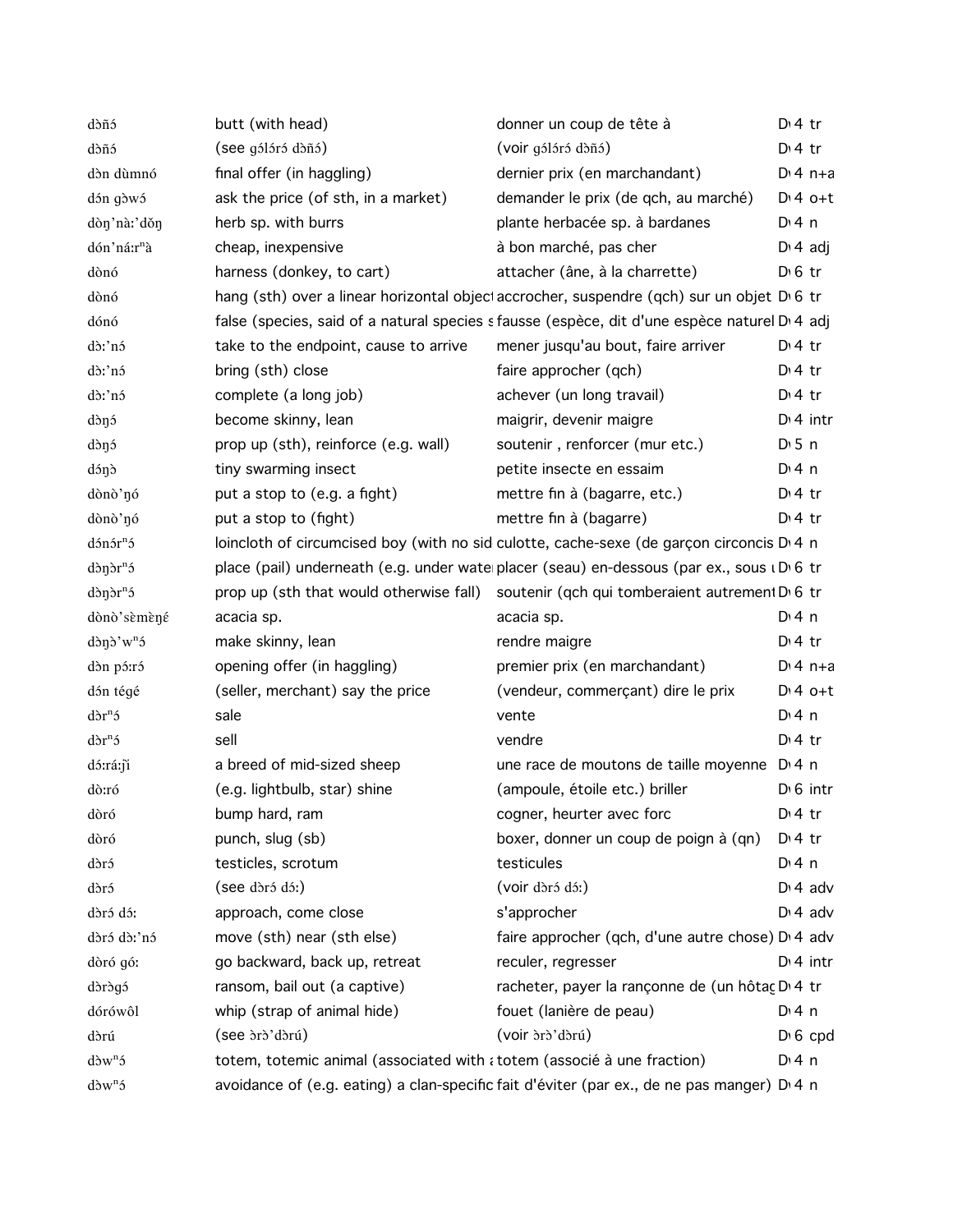| dǒy                                     | very bright (light) (intensifier)                            | (lumière) très brillant (intensif)                                                                         | $D \cdot 6$ inte |
|-----------------------------------------|--------------------------------------------------------------|------------------------------------------------------------------------------------------------------------|------------------|
| $d\check{\sigma}y^n$                    | hip                                                          | hanche                                                                                                     | $Dt$ 4 n         |
| doy <sup>n</sup> dugo                   | girl's ornamental waistband                                  | bandeau de hanche ornamentale des fille D 6 n                                                              |                  |
| dòy <sup>n</sup> 'jin                   | sth attached to the hip                                      | qch attaché à la hanche                                                                                    | $Di$ 4 n         |
| dòy <sup>n</sup> 'jíŋ                   | amulet worn on the hip                                       | amulette portée sur la hanche                                                                              | $Di$ 4 n         |
| $\mathrm{d}\mathfrak{d}y^n\mathfrak{d}$ | ashes                                                        | cendre                                                                                                     | $Di$ 4 n         |
| dòy <sup>n</sup> 'sǔŋ                   | cord around waist                                            | corde autour de la hance                                                                                   | $Di$ 4 n         |
| dú:                                     |                                                              | burden, heavy responsibility (e.g. expens fardeau, lourde responsabilité (par ex., d D 4 n                 |                  |
| dú:                                     | load (on head, on donkey, etc.)                              | charge (sur la tête, sur l'âne, etc.)                                                                      | $Di$ 4 n         |
| dû:                                     | east                                                         | est                                                                                                        | $Di$ 4 n         |
| dù' dáyá                                | east                                                         | est                                                                                                        | $Di$ 4 n         |
| dù' dùgú'n                              |                                                              | sorceror (who casts spells, sucks blood, sorcier (qui jète des sorts, suce le sang, D 4 n                  |                  |
| dù'dŭm                                  |                                                              | raised area in front of door, or just insidelieu élevé devant la porte, ou juste à l'int D <sub>14</sub> n |                  |
| dù'dŭm                                  | man-made mound (in ground)                                   | monticule, élévation du sol fait par les geD 6 n                                                           |                  |
| dúdúr <sup>n</sup> úm                   | trash heap                                                   | tas d'ordures                                                                                              | $Di$ 4 n         |
| dù'dú:rú                                | gourd with small opening and no neck                         | gourde à petite ouverture et sans col                                                                      | $Di$ 4 n         |
| dúdúrúm                                 | trash heap                                                   | tas d'ordures                                                                                              | $Di$ 4 n         |
| dùgó                                    | (sorceror) cast (a spell)                                    | (sorcier) jeter (un sort)                                                                                  | $D:4$ tr         |
| dúgó                                    | sorcery, casting evil spells                                 | sorcellerie, fait de jeter des sorts                                                                       | $Di$ 4 n         |
| dúgó                                    | necklace                                                     | collier                                                                                                    | $Di$ 4 n         |
| dúgó dùgó                               | cast spells, practice sorcery                                | jeter des sorts, pratiquer la sorcellerie                                                                  | $D:4$ o+t        |
| dùgò' dúgú'n                            |                                                              | sorceror (who casts spells, sucks blood, sorcier (qui jète des sorts, suce le sang, D <sub>'4</sub> n      |                  |
| dùgò'i: <sup>n</sup>                    | bead (for necklace)                                          | perle (de collier)                                                                                         | $Di$ 4 n         |
| dùgú                                    | fat (corpulent)                                              | gros (corpulent)                                                                                           | $D \cdot 4$ adj  |
| dùgú                                    | thick (linear object, e.g. tree trunk)                       | (objet linéaire, par ex. arbre) épais                                                                      | $D: 4$ adj       |
| dùgú                                    | thick (planar object, e.g. wall)                             | (plan, par ex. mur) épais                                                                                  | $D \cdot 4$ adj  |
| dùgù'nó                                 | become fat (corpulent)                                       | devenir gros (corpulent)                                                                                   | $D \cdot 6$ intr |
| dùgù'nó                                 | make (sb, sth) fat                                           | rendre corpulent (qn, qch)                                                                                 | $D0$ intr        |
| dùgù'nó                                 | (linear object) become thick                                 | (objet linéaire) devenir épais                                                                             | $Di$ 4 intr      |
| dùgù'nó                                 | make fat or thick                                            | rendre gros ou épais, faire grossir                                                                        | $Di4$ tr         |
| dùjó                                    | dislodge grains from (ear of millet or cor décortiquer (épi) |                                                                                                            | $Dt$ 4 tr        |
| dùjú                                    | heavy                                                        | lourd                                                                                                      | $D \cdot 4$ adj  |
| dùjú                                    | important                                                    | important                                                                                                  | $D: 4$ adj       |
| dùjǔn                                   | honor, high respect or esteem (for sb)                       | estimation, appréciation, haute considéra D 6 n                                                            |                  |
| dùjù'nó                                 | honor, esteem, treat respectfully (sb)                       | honorer, considérer hautement, respecte D <sub>1</sub> 4 tr                                                |                  |
| dùjù'nó                                 | become heavy                                                 | devenir lourd                                                                                              | $Di$ 4 intr      |
| dùjù'nó                                 |                                                              | increase the weight of, cause (sth) to be alourdir, rendre lourd, augmenter le poid: D' 4 tr               |                  |
| dùkúrù                                  | regret (noun), being sorry                                   | regret                                                                                                     | $Di$ 4 n         |
| dùlùwó                                  | (clothing) be inside out                                     | (vêtement etc.) ê. à l'envers                                                                              | $D \cdot 5$ intr |
| dùlùwó                                  |                                                              | modulate, change (rhythm, of tomtoms) moduler, changer (le rythme, des tamtar D'4 tr                       |                  |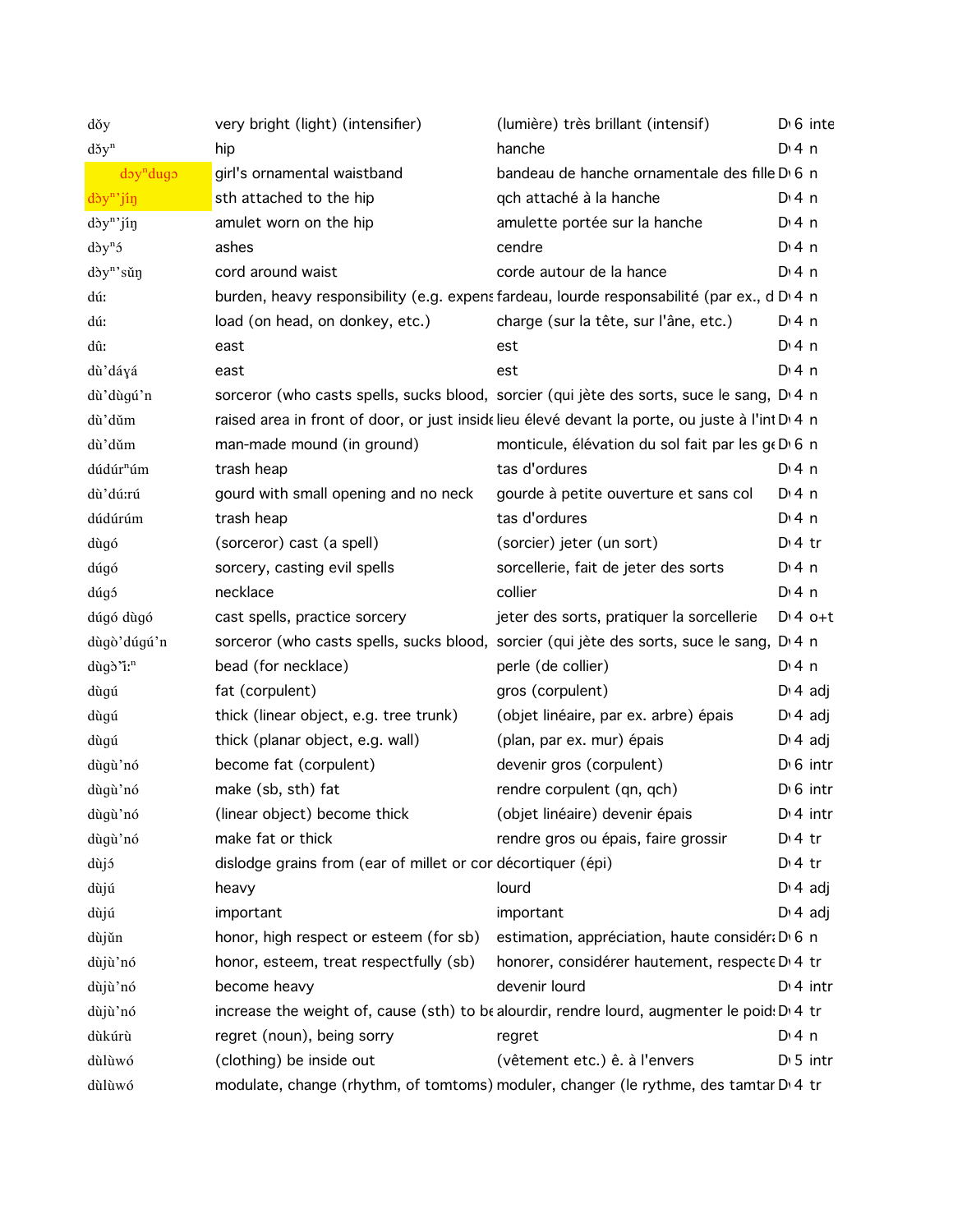| dŭm                                  | raised area in front of door, or just insidelieu élevé devant la porte, ou juste à l'int D <sub>14</sub> n |                                                           |                      |
|--------------------------------------|------------------------------------------------------------------------------------------------------------|-----------------------------------------------------------|----------------------|
| dŭm                                  | man-made mound (in ground)                                                                                 | monticule, élévation du sol fait par les geDG n           |                      |
| dŭm                                  | mentally dumb, slow-witted (person)                                                                        | (personne) bête, obtus                                    | $D \nmid$ adj        |
| dŭm                                  | blunt (blade)                                                                                              | (lame) émoussé                                            | $Di 4$ adj           |
| dùmnó                                | end, limit                                                                                                 | bout, limite                                              | $Di$ 4 n             |
| dùmnó                                | last, final (in a series)                                                                                  | dernier (dans une suite)                                  | $D \nmid 4$ adj      |
| dùmnó                                | (sb's) fate, destiny                                                                                       | le destin (de qn)                                         | $Di$ 4 n             |
| dùmó                                 | (edge) become blunt                                                                                        | (lame) devenir émoussé(e)                                 | $D:4$ intr           |
| dúmò                                 | leprosy                                                                                                    | lèpre                                                     | $Di$ 4 n             |
| dúmò                                 | blunt side (back) of single-edged sword côté non tranchant d'un sabre ou d'un cD 4 n                       |                                                           |                      |
| dùmò'gí'n                            | leper                                                                                                      | lèpreux                                                   | $Di$ 4 n             |
| dúmò'n                               | leper                                                                                                      | lèpreux                                                   | $Di$ 4 n             |
| dùmù'w <sup>n</sup> ó                | make (blade) blunt                                                                                         | rendre (lame) émoussé(e)                                  | $Di4$ tr             |
| dûn                                  | owl spp.                                                                                                   | hibou spp.                                                | $Di$ 4 n             |
| dûn                                  | spotted eagle-owl                                                                                          | grand-duc tacheté (hibou)                                 | $Di$ 4 n             |
| dùn                                  | act of carrying a child on one's back                                                                      | fait de porter un enfant au dos                           | $Di$ 4 n             |
| dùŋ                                  | elephant or lion                                                                                           | éléphant ou lion                                          | $Di$ 4 n             |
| dúŋ                                  | being unclothed                                                                                            | fait d'être sans habits                                   | $Di$ 4 n             |
| dùn'dàná                             | elephant                                                                                                   | éléphant                                                  | $Di$ 4 n             |
| dún gó:                              | (animal) become covered with hair or fur (animal) devenir couvert de poils                                 |                                                           | $D:4$ o+t            |
| dún gó:                              | (sb) get some clothing                                                                                     | (qn) obtenir des habits                                   | $D:4$ o+t            |
| dùngó:                               | garment, clothes                                                                                           | vêtement, habits                                          | $Di$ 4 n             |
| dùn'jiné                             | owl sp. usually in pairs (northern white-fa hibou sp. souvent en paires                                    |                                                           | $Di$ 4 n             |
| dùn'kòr <sup>m</sup> i: <sup>n</sup> | vine sp.                                                                                                   | plante rampante sp.                                       | $Di$ 4 n             |
| dùn némnè                            | dark, dangerous scorpion sp.                                                                               | scorpion sp. dangereux de couleur foncé D <sub>14</sub> n |                      |
| dúnò                                 | (see kú: <sup>n</sup> 'dúnò)                                                                               | (voir kú: <sup>n</sup> 'dúnò)                             | $D \nvert 6$ cpd     |
| dùŋó                                 | dam up (rivulet)                                                                                           | barrer, endiguer (rivière)                                | $D:4$ tr             |
| dùŋó                                 | stop up, stuff (hole, passage, crack)                                                                      | boucher (trou, passage, fissure)                          | $Di4$ tr             |
| dùnó                                 | carry (child) on one's back                                                                                | porter (enfant) au dos                                    | $Di 4$ tr            |
| dùn'péw                              | mid-sized owl sp.                                                                                          | hibou sp. de taille moyenne                               | $Di$ 4 n             |
| dúnúr <sup>n</sup> úm                | (see ñù:'dúnúr <sup>n</sup> úm)                                                                            | (voir ñù:'dúnúr <sup>n</sup> úm)                          | D <sup>i</sup> 4 cpd |
| dùn'yàrá                             | lion                                                                                                       | lion                                                      | $Di$ 4 n             |
| dùr <sup>n</sup> ó                   | track, follow (tracks of animal)                                                                           | suivre (traces d'animal)                                  | $Di4$ tr             |
| dùr <sup>n</sup> ó                   | keep up, maintain over time (good relationaintenir au cours du temps (bons rappo D 4 tr                    |                                                           |                      |
| dùró                                 | reverse side                                                                                               | envers                                                    | $Di$ 4 n             |
| dùró                                 | thunder (verb)                                                                                             | tonner                                                    | $Dt$ 4 intr          |
| dùró                                 | groan, moan (verb)                                                                                         | gémir                                                     | $Di$ 4 intr          |
| dùró                                 | (elephant) trumpete, roar                                                                                  | (éléphant) barrir                                         | $Di$ 4 intr          |
| dù:'ró                               | load (sth)                                                                                                 | charger                                                   | $Di4$ tr             |
| dùró                                 | heave (spear)                                                                                              | lancer (lance)                                            | $Di 4$ tr            |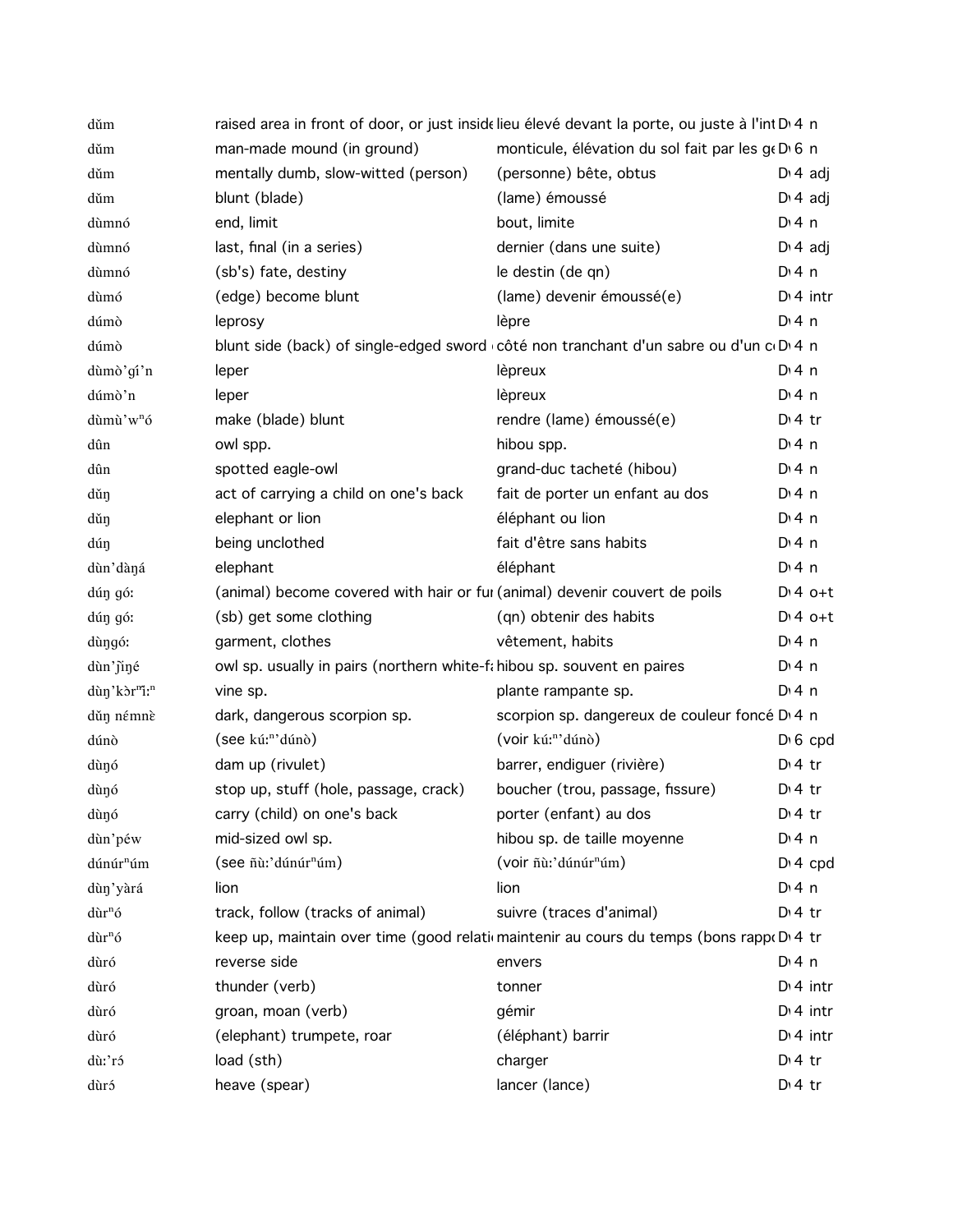| dúró                                          | tail (of dog, sheep, etc.)             | queue (de chien, de mouton, etc.)                                                                    | $Di$ 4 n              |
|-----------------------------------------------|----------------------------------------|------------------------------------------------------------------------------------------------------|-----------------------|
| dúró                                          | tail (of scorpion)                     | queue (de scorpion)                                                                                  | $Dt$ 4 n              |
| dúró'gúrù'ná:'têy <sup>n</sup>                |                                        | whydah (breeding male, with extremely I veuve (oiseau; mâle en plumage nuptial $i$ D'4 n             |                       |
| dùró: kúnó                                    | put in or on backwards                 | mettre or poser d'une façon renversée D <sub>1</sub> 4 o+t                                           |                       |
| dùró: kúnó                                    |                                        | put (shoes) on the wrong feet (left shoe mettre (chaussures) sur le mauvais pied D <sub>14</sub> o+t |                       |
| dùró kúnó                                     | heave and imbed (e.g. spear)           | enfoncer (lance etc.) en lançant                                                                     | $D:4$ $V+V$           |
| dùró: kúr <sup>n</sup> ó                      | wear (garment) backward                | porter (vêtement) à l'envers                                                                         | $D:4$ o+t             |
| dúrù                                          | groaning, groan (noun)                 | gémissement                                                                                          | $Di$ 4 n              |
| dúrù                                          | roar, trumpeting (of elephant)         | barrissement (d'éléphant)                                                                            | $D \cdot 5$ n         |
| dúrù                                          | rumble (of motor vehicle)              | grondement (de voiture)                                                                              | $D \n6$ n             |
| dúrù dùró                                     | make a groan                           | faire un gémissement                                                                                 | $Dt 4 0+t$            |
| $\mathrm{d} \tilde{u} w^n$ ó                  | end, limit                             | bout, limite                                                                                         | $Di$ 4 n              |
| $\mathrm{div}^{\mathrm{n}}\mathrm{\acute{o}}$ | last, final (in a series)              | dernier (dans une suite)                                                                             | $D \cdot 4$ adj       |
| dùw <sup>n</sup> ó                            | be last (in a race), bring up the rear | ê. le dernier (dans une course)                                                                      | $Di$ 4 intr           |
| dùw <sup>n</sup> ó                            | (sb's) fate, destiny                   | le destin (de qn)                                                                                    | $Di$ 4 n              |
| dúwâ:                                         | formal blessing, benediction           | bénédiction                                                                                          | $Di$ 4 n              |
| dúwâ: jàŋá                                    | ask a blessing (from God)              | demander une bénédiction (à Dieu)                                                                    | $Dt 4 0+t$            |
| dúwán                                         | Douentza (city)                        | Douentza (ville)                                                                                     | $Di$ 4 n              |
| dúwánsán                                      | Douentza (city)                        | Douentza (ville)                                                                                     | $Di$ 4 n              |
| dúwâ:w                                        | formal blessing, benediction           | bénédiction                                                                                          | $Di$ 4 n              |
| dúwâ:w kúnó                                   | give a blessing                        | faire une bénédiction                                                                                | $D \cdot 6$ o+t       |
| dùwó                                          | act of forging                         | fait de forger                                                                                       | $D \nvert 6 \nvert n$ |
| dùwó                                          | forge (metal blade) (verb)             | forger (lame en métal)                                                                               | $Di4$ tr              |
| dùwó                                          | (see fi'tew'duwó)                      | (voir ti'tèw'dùwó)                                                                                   | $D \cdot 5$ cpd       |
| dùwó dùwó                                     | forge, do forging                      | forger                                                                                               | $D \cdot 6$ o+t       |
| dùwò'tógù                                     | blacksmith's work shed                 | hangar (atelier) d'un forgeron                                                                       | $Di$ 4 n              |
| dùwò'úró                                      | forge house (of blacksmith)            | maison à forge (de forgeron)                                                                         | $Di$ 4 n              |
| dúy'dúy                                       | very rotten (intensifier)              | très pourri (intensif)                                                                               | $Dt$ 4 inte           |
| è                                             | 2PI                                    | 2PI                                                                                                  | D <sub>1</sub> 4 pro  |
| é                                             | 2PI                                    | 2PI                                                                                                  | D <sub>1</sub> 4 pro  |
| é:                                            | yes!                                   | oui!                                                                                                 | $D \nvert 6$ part     |
| Ě.                                            | moon                                   | lune                                                                                                 | $Di$ 4 n              |
| ě:                                            | month                                  | mois                                                                                                 | $Di$ 4 n              |
| έ:                                            | see                                    | voir                                                                                                 | $Dt$ 4 tr             |
| $\acute{\epsilon}$ : <sup>n</sup>             | (rope) become tight, taut              | (corde) devenir serré                                                                                | $Di$ 4 intr           |
| $\acute{\epsilon}$ : <sup>n</sup>             | tightness                              | fait d'ê. serré                                                                                      | $Di$ 4 n              |
| $\acute{\epsilon}$ : <sup>n</sup>             | (woman) marry (husband)                | (femme) se marier avec (mari)                                                                        | $Dt$ 4 tr             |
| $\acute{\epsilon}$ : <sup>n</sup>             | weeping                                | pleurs                                                                                               | $Di$ 4 n              |
| $\acute{\epsilon}$ : <sup>n</sup>             | weep aloud, bawl                       | pleurer (bruyamment)                                                                                 | $Di$ 4 intr           |
| $\acute{\epsilon}\mathbf{r}^{\mathrm{n}}$     | (sheep, goat) bleat                    | (mouton, chèvre) bêler                                                                               | $D \cdot 5$ intr      |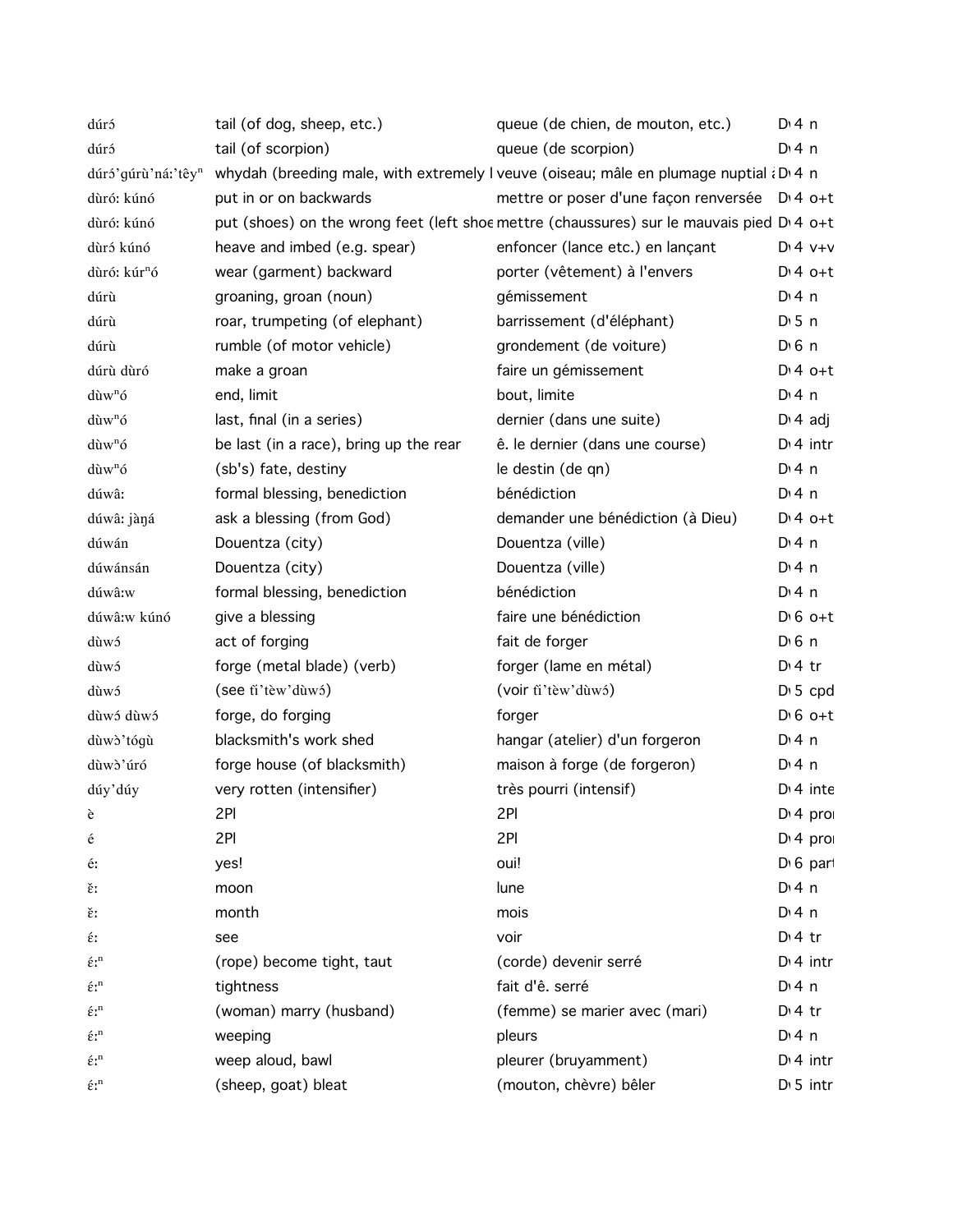| $\acute{\epsilon}\mathrm{r}^{\mathrm{n}}$                          | (donkey) bray                                                         | (âne) braire                                                                                              | $D16$ intr            |
|--------------------------------------------------------------------|-----------------------------------------------------------------------|-----------------------------------------------------------------------------------------------------------|-----------------------|
| έ: <sup>n</sup> 'bà:yàbà:yà                                        | disconsolately weeping                                                | en pleurant inconsolablement                                                                              | $D \cdot 4$ adv       |
| $\acute{\epsilon}$ ;" $\acute{\epsilon}$ ;"                        | weep                                                                  | pleurer                                                                                                   | $D \nvert 6$ o+t      |
| έ: <sup>n</sup> gàrá                                               |                                                                       | (e.g. cold) be excessive, exceed the norr (froid, etc.) ê. excessif, dépasser le norn D <sub>14 o+t</sub> |                       |
| $\tilde{\epsilon}$ <sup>n</sup> 'w <sup>n</sup> $\tilde{\epsilon}$ | cause to weep                                                         | faire pleurer                                                                                             | $Di4$ tr              |
| $\acute{\epsilon} \mathbf{r}^n \mathbf{w}^n \acute{\epsilon}$      | tighten (rope)                                                        | serrer (corde)                                                                                            | $Di4$ tr              |
| ègèsé                                                              | sneeze (noun)                                                         | éternument                                                                                                | $Di$ 4 n              |
| ègèsé sá:                                                          | sneeze, give out a sneeze                                             | éternuer                                                                                                  | $Dt 4 0+t$            |
| έjε                                                                | cleanness                                                             | propreté                                                                                                  | $Di$ 4 n              |
| έjέ                                                                | be or become clean                                                    | ê. ou devenir propre                                                                                      | $Di$ 4 intr           |
| έjέ                                                                | (field) be cleared                                                    | (champ) ê. défriché                                                                                       | $D:4$ intr            |
| εjε'gí'n                                                           | clean                                                                 | propre                                                                                                    | $D \cdot 4$ adj       |
| $\epsilon$ j $\epsilon$ 'n $\epsilon$                              | clean, make clean                                                     | rendre propre                                                                                             | $Di4$ tr              |
| $\tilde{\epsilon}$ jí:"                                            | very much, extremely                                                  | très, beaucoup, excessivement                                                                             | $D \cdot 4$ adv       |
| $\tilde{\epsilon}$ jí: <sup>n</sup>                                | well (adverb)                                                         | bien (adverbe)                                                                                            | $Di$ 4 adv            |
| èjú                                                                |                                                                       | cultivated field (for millet etc.) (general champ cultivé (de mil etc.) (mot général D 4 n                |                       |
| èjú                                                                | the bush, outback (away from settlemer la brousse (hors des villages) |                                                                                                           | $D \nvert 6 \nvert n$ |
| εjú                                                                | good                                                                  | bon                                                                                                       | $D \cdot 4$ adj       |
| εjú                                                                | pretty, beautiful                                                     | joli, beau, belle                                                                                         | $D \cdot 4$ adj       |
| èjù'ǎn                                                             | warrior                                                               | guerrier                                                                                                  | $Di$ 4 n              |
| èjù'bómó                                                           | wilderness, outback                                                   | brousse                                                                                                   | $Di$ 4 n              |
| $e^{\mathrm{i}\hat{\mu} \cdot \hat{\epsilon}r^n \hat{\epsilon}}$   | dama gazelle                                                          | gazelle dama                                                                                              | $Di$ 4 n              |
| èjù ijú                                                            | jackal                                                                | chacal                                                                                                    | $Di$ 4 n              |
| èjú kár <sup>n</sup> á                                             | do (sth) well, do a good job making (sth bien faire (qch)             |                                                                                                           | $D \cdot 6$ adv       |
| èjú lé                                                             |                                                                       | to the bush, to the fields (far from the v en brousse, aux champs (loin du village) D'4 adv               |                       |
| èjù'lè'kó:                                                         | common squirrel (hunters' term)                                       | écureuil commun (most des chasseurs)                                                                      | $Di$ 4 n              |
| èjú mà gàsègé                                                      | animals (wild)                                                        | animaux (sauvages)                                                                                        | $Di$ 4 n              |
| èjú'námñù                                                          | wild sesame (herb)                                                    | sésame sauvage (plante herbacée)                                                                          | D: 4 n                |
| èjù'nàná                                                           | buffalo                                                               | bufle                                                                                                     | $Di$ 4 n              |
| έjú'nέ                                                             | become good, be improved                                              | devenir bon, s'améliorer                                                                                  | $D:4$ intr            |
| έjú'nέ                                                             | make (sth) good                                                       | rendre bon (qch)                                                                                          | $Di4$ tr              |
| έjú'nέ                                                             | become pretty, become beautiful                                       | devenir joli                                                                                              | $Di$ 4 intr           |
| έjú'nέ                                                             | make (sb, sth) pretty                                                 | rendre joli ou beau (qch, qn)                                                                             | $Di4$ tr              |
| èjù'ni:ñé                                                          | bush gear (knife, etc.)                                               | matériel de brousse (couteau, etc.)                                                                       | $Di$ 4 n              |
| èjú'ní'níw <sup>n</sup> è                                          | wild cat                                                              | chat sauvage                                                                                              | $Di$ 4 n              |
| èjù'nòw <sup>n</sup> ó                                             | wild animal                                                           | animal sauvage                                                                                            | $Di$ 4 n              |
| èjú'péllè                                                          | vinaceous dove                                                        | tourterelle vineuse                                                                                       | $Dt$ 4 n              |
| èjú pǒ:                                                            |                                                                       | greeting to sb in a field, or to sb returnir salutation dirigée à qn dans un champ, o D 4 n               |                       |
| èjù'tá:                                                            | hyena                                                                 | hyène                                                                                                     | $Di$ 4 n              |
| È: kàná tóγó kò, è: n next month                                   |                                                                       | le mois prochain                                                                                          | $D \nvert 6$ phr      |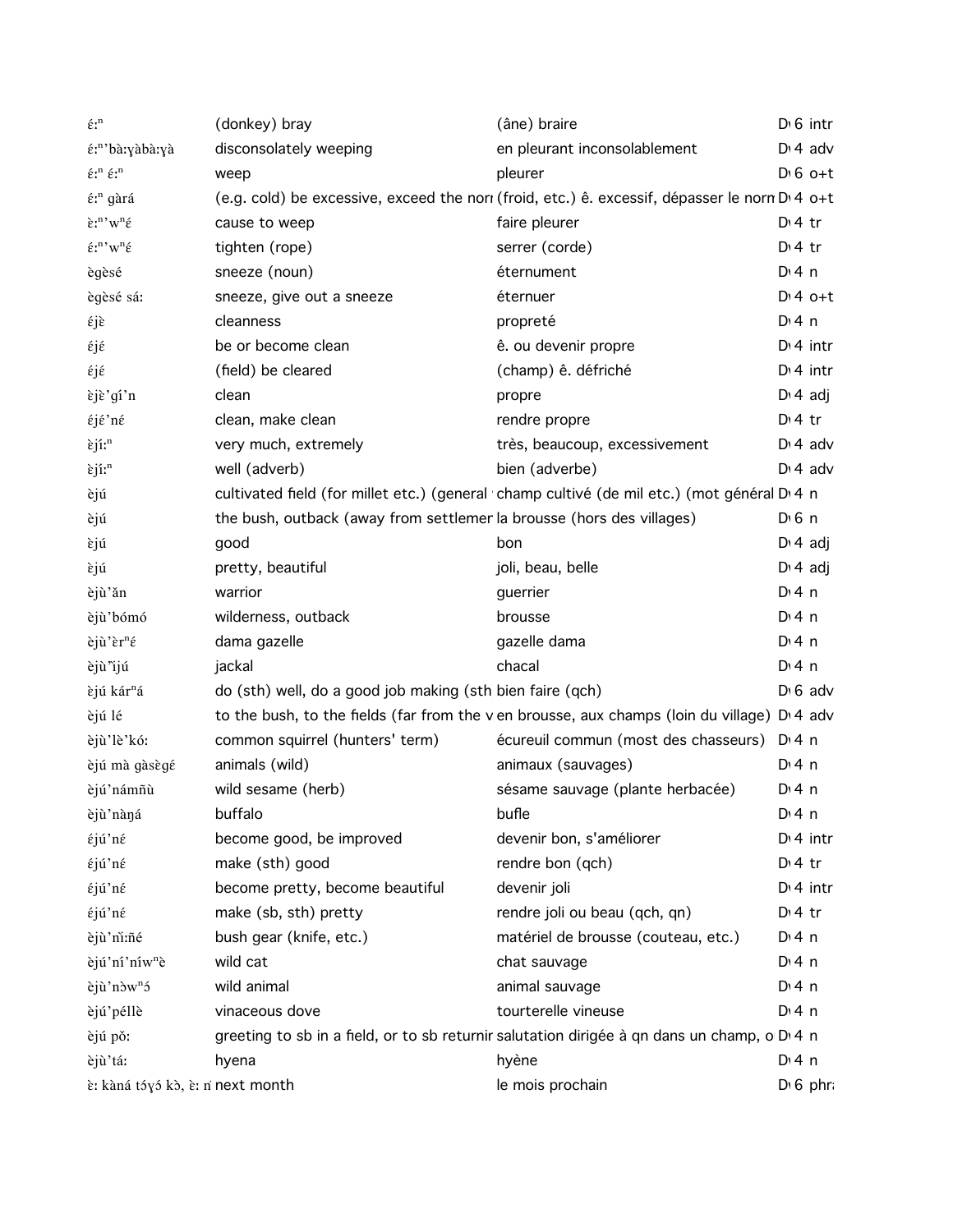| élèm'élèm                                 |                                                                            | lightly (inadequately) sugared or salted légèrement (insuffisament) sucré ou salé D <sub>1</sub> 6 adv       |                       |
|-------------------------------------------|----------------------------------------------------------------------------|--------------------------------------------------------------------------------------------------------------|-----------------------|
| ε:'li'pέ: <sup>n</sup>                    | grey monitor lizard (hunters' word)                                        | varan gris (mot des chasseurs)                                                                               | $Dt$ 4 n              |
| ěm                                        | cramped, confined (space)                                                  | (espace) coincé, resserré, à l'étroit                                                                        | $D \n4$ adj           |
| ěm                                        | narrow (passageway, road)                                                  | (passage, chemin) étroit                                                                                     | $D \n4$ adj           |
| êm                                        | milk                                                                       | lait                                                                                                         | $Di$ 4 n              |
| êm                                        | latex, milky substance                                                     | latex, substance lacteuse                                                                                    | $Di$ 4 n              |
| èm'dǎ:                                    | film that forms on surface of milk                                         | pellicule à la surface du lait                                                                               | $D \n6$ n             |
| êm'dâ:                                    | film that forms on surface of milk                                         | pellicule à la surface du lait                                                                               | $D \nvert 6 \nvert n$ |
| émé                                       | (space) become cramped, narrowly confi (espace) devenir resserré ou coincé |                                                                                                              | $Dt$ 4 intr           |
| émé                                       | (passageway, road) become narrow                                           | (passage, chemin) devenir étroit                                                                             | $Di$ 4 intr           |
| εmε                                       | 1PI                                                                        | 1PI                                                                                                          | $Di$ 4 pro            |
| εmέ                                       | sorghum (grain crop)                                                       | sorgho                                                                                                       | $Di$ 4 n              |
| έmέ                                       |                                                                            | hold (sth) by pinching it (with tweezers, tenir (qch) en le pinçant (avec une pince D'4 tr                   |                       |
| έmέ                                       | 1PI                                                                        | 1PI                                                                                                          | $Di$ 4 pro            |
| èmè'dúmó                                  |                                                                            | a cultivar of sorghum (short stem, erect une variété de sorgho (courte tige, épi d D 4 n                     |                       |
| Èmě'n                                     | 1Pl dative                                                                 | 1Pl dative                                                                                                   | $Di$ 4 pro            |
| èmè'ná:                                   |                                                                            | a cultivar of sorghum (tall, spikes decum une variété de sorgho (de haute taille, é D 4 n                    |                       |
| émé'w <sup>n</sup> é                      | make (a space) cramped, narrowly confir rendre resserré ou coincé (espace) |                                                                                                              | $D:4$ tr              |
| émé'w <sup>n</sup> é                      | make (passageway) narrow                                                   | rendre étroit (passage)                                                                                      | $D:4$ tr              |
| έmέ'w <sup>n</sup> έ                      |                                                                            | have (sb) hold (sth) by pinching it (e.g. ifaire tenir en pinçant (qch, à qn, avec un D'4 tr                 |                       |
| Èm írέ                                    | curdled milk                                                               | lait caillé                                                                                                  | $Di$ 4 n              |
| êm kájù                                   | calabash for milk                                                          | calebasse à lait                                                                                             | $D \n6$ n             |
| èm kòró                                   | fresh milk                                                                 | lait frais                                                                                                   | $Di$ 4 n              |
| êm kórò                                   | milk bucket (Fula type)                                                    | seau de lait (style peul)                                                                                    | $Di$ 4 n              |
| èm màná                                   | cheese balls (in curdled milk)                                             | boules de fromage (dans le lait caillé)                                                                      | $Di$ 4 n              |
| èm màná                                   | hard cheese (from north)                                                   | fromage dur (du Nord)                                                                                        | $Di$ 4 n              |
| $\text{em}'$ těn                          |                                                                            | latex (milky liquid) in half-ripe millet grair latex (liquide laiteux) dans les grains non D <sub>16</sub> n |                       |
| êm tónó                                   |                                                                            | (millet plant) grow "milk" (in young grair (plante de mil) montrer du "lait" (dans le D 4 o+t                |                       |
| én                                        | limb (leg or arm) membre (bras ou jambe)                                   |                                                                                                              | $Dt$ n                |
| én                                        |                                                                            | large section (any of the first 7-8 cuts ir grosse partie (chacune des 7-8 première D'4 n                    |                       |
| é:ŋ                                       | near, close (to sth)                                                       | proche, qui est près (de qch)                                                                                | $D \cdot 4$ adj       |
| é:ŋ                                       | nearby                                                                     | de près                                                                                                      | $D \cdot 4$ adv       |
| ê:ŋ                                       | vicinity (of sth)                                                          | proximité (de qch)                                                                                           | $Di$ 4 n              |
| $\acute{\text{e}}$ :'ñ $\acute{\text{e}}$ | feel shame                                                                 | avoir honte                                                                                                  | $D \cdot 5$ intr      |
| èñέ                                       | chicken                                                                    | poulet                                                                                                       | $Di$ 4 n              |
| èñè'dígé                                  |                                                                            | cock of musket (which sends flint onto p chien de mousquet (qui fait frapper la pc D 6 n                     |                       |
| èñé'kògórò                                | large cetonid beetle larva in old dung                                     | larve de coléoptère cétonide dans les bo D <sub>14</sub> n                                                   |                       |
| é:'ñér <sup>n</sup> é'w <sup>n</sup> é    | humiliate, embarrass, cause to feel sham humilier, faire honte à (qn)      |                                                                                                              | $D \cdot 4$ tr        |
| èñè'tònó                                  |                                                                            | pan, bowl, or concave shard used as a dr petite écuelle, morceau de canari brisé, « D' 4 n                   |                       |
| èñè'tònó'yà:'ni:'kún horned melon         |                                                                            | melon à cornes                                                                                               | $Di$ 4 n              |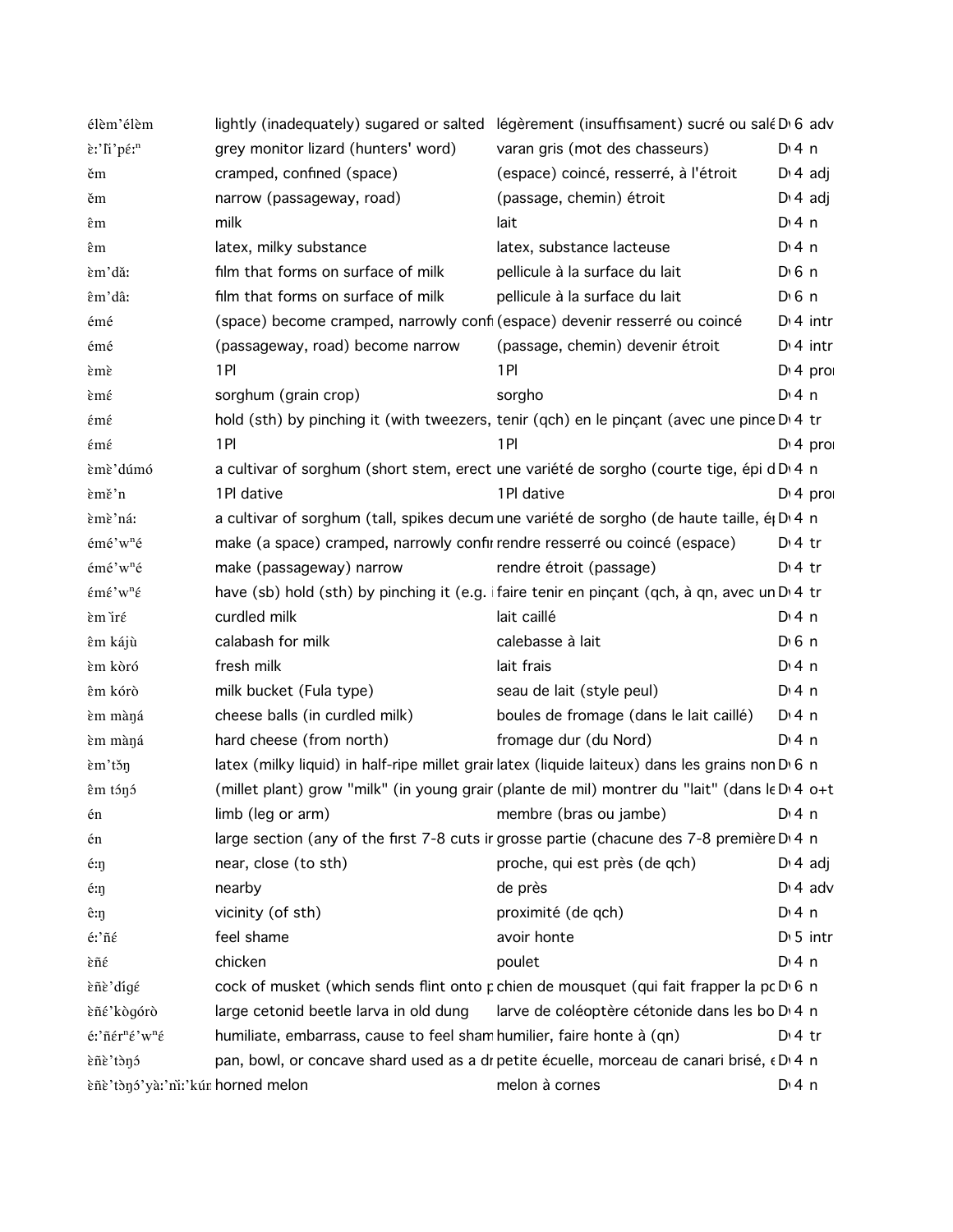| èñè'ùgú                                                                              | chicken coop                       | poulailler                                                                                             | D:4n              |
|--------------------------------------------------------------------------------------|------------------------------------|--------------------------------------------------------------------------------------------------------|-------------------|
| εñ <sup>"</sup> i: <sup>n</sup>                                                      | chick                              | poussin                                                                                                | D <sup>i</sup> 4n |
| é:ñú                                                                                 | shame (noun)                       | honte                                                                                                  | D <sup>i</sup> 4n |
| έndâm                                                                                | kinship (relationship)             | parenté (rapport)                                                                                      | $Di$ 4 n          |
| έndâm                                                                                |                                    | warm and solidary feeling among friends sentiment de fraternité et de solidarité e D 4 n               |                   |
| èndèkónó                                                                             | rock hyrax                         | daman des rochers                                                                                      | D:4n              |
| ènέ                                                                                  | (logophoric singular pronoun)      | (pronom logophorique singulier)                                                                        | $D'$ 4 pro        |
| εnέ                                                                                  |                                    | (third person singular reflexive possessoi (possessif réfléchi de 3e personne singul D' 4 pro          |                   |
| έŋέ                                                                                  |                                    | (objects) become crowded (in a cramper (objets) devenir serrés (dans un espace D'4 tr                  |                   |
| èné bé                                                                               | (reflexive or logophoric pl)       | (pluriel du réfléchi ou du logophorique) D <sub>'</sub> 4 pro                                          |                   |
| εnέ'miméy <sup>n</sup>                                                               | broad-leafed liana sp.             | liane sp. à feuille large                                                                              | D <sup>i</sup> 4n |
| éné'r <sup>n</sup> é                                                                 | please, be pleasing (to sb)        | plaire (à qn)                                                                                          | $Dt$ 4 intr       |
| éné'r <sup>n</sup> é                                                                 | be sweet                           | être doux, avoir bon go§ut                                                                             | $Di$ 4 intr       |
| éné'r <sup>n</sup> é                                                                 |                                    | sweeten (sth), make sweet or good-tast rendre doux, donner un bon goût à (qch) D'4 tr                  |                   |
| éné'r <sup>n</sup> é                                                                 | sharpen, make (blade) sharp        | affiler, rendre tranchant (lame)                                                                       | $Di4$ tr          |
| $\epsilon$ nér <sup>n</sup> é                                                        | separate (fighters)                | séparer (lutteurs)                                                                                     | $Di4$ tr          |
| $\epsilon$ ŋ $\epsilon$ r <sup>n</sup> $\epsilon$                                    | frog, toad                         | grenouille, crapaud                                                                                    | $D \cdot 5$ n     |
| ènèr <sup>n</sup> è'áñù                                                              | wild hibiscus sp. used for cordage | hibiscus sauvage sp. utilisé pour les cord D 6 n                                                       |                   |
| εηετ <sup>η</sup> ε ciré                                                             | tiny toad sp. (after rains)        | petit crapaud sp. (après les pluies)                                                                   | $D \cdot 5$ n     |
| εηετ <sup>η</sup> ε' na:pó:jú                                                        | large frog or toad                 | grande grenouille ou crapaud                                                                           | $D \cdot 5$ n     |
| éné'r <sup>n</sup> é'w <sup>n</sup> e                                                |                                    | sweeten (sth), make (sth) good-tasting, sucrer, adoucir (goût), rendre agréable (D.4 tr                |                   |
| ěn'kò                                                                                | that one (nonhuman)                | celui-là (non humain)                                                                                  | $D \cdot 4$ den   |
| ěn'lé                                                                                | there (logophoric)                 | là (logophorique)                                                                                      | $D \cdot 4$ adv   |
| εn'ni:                                                                               |                                    | liquid potash (potash from ashes, mixed potasse liquide (potasse à base de cendi D 6 n                 |                   |
| $\epsilon$ ŋúr <sup>n</sup> ù                                                        | restraining                        | fait de retenir                                                                                        | D:4n              |
| È: pírú                                                                              | moonlight                          | clair de lune                                                                                          | D <sup>i</sup> 4n |
| $\grave{\epsilon}r^n\acute{\epsilon}$                                                | goat                               | chèvre                                                                                                 | D:4n              |
| $\hat{\epsilon}$ : $r^n\grave{\epsilon}$                                             | potash (all forms)                 | potasse (toutes sortes)                                                                                | D <sup>i</sup> 4n |
| $\hat{\epsilon}$ : $r^n\grave{\epsilon}$                                             |                                    | raw potash (ashes of burnt millet stems) potasse crue (cendre de tiges de mil brû D'4 n                |                   |
| $\mathrm{\acute{e}r}^{\mathrm{n}}\mathrm{\acute{e}}$                                 | be sated (full of food)            | se rassasier                                                                                           | $D \cdot 4$ intr  |
| $\acute{\epsilon}r^n\acute{\epsilon}$                                                | become well-nourished              | devenir bien nourri                                                                                    | $Dt$ 4 intr       |
| $\tilde{\epsilon}$ r <sup>n</sup> $\tilde{\epsilon}$ 'jir'ù'ciwé                     | liana with small red berry         | liane à petite baie rouge                                                                              | $Di$ 4 n          |
| È:r <sup>n</sup> ὲ'kàrùw'ú                                                           | potash (filtered and cooked)       | potasse (filtré et cuit)                                                                               | $Dt$ 4 n          |
| $\epsilon$ : $r^n\epsilon$ 'pir <sup>n</sup> é                                       |                                    | simple potash from ashes of millet stalks potasse simple à base de cendre de tige D 6 n+a              |                   |
| È:r <sup>n</sup> ὲ' pújò                                                             |                                    | discarded sediments from filtering liquid sédiments jetés après le filtrage de la po D <sub>16</sub> n |                   |
| $\epsilon r^n \epsilon w^n \epsilon$                                                 | friendly evening conversation      | causerie de nuit entre amis                                                                            | D:4n              |
| $\mathbf{\acute{e}r}^n\mathbf{\acute{e}w}^n\mathbf{\grave{e}}$                       | tale, story                        | conte, histoire                                                                                        | $Di$ 4 n          |
| $\mathrm{\acute{e}r}^n\mathrm{\acute{e}w}^n\mathrm{\acute{e}}$                       | chat (at night)                    | causer, converser (la nuit)                                                                            | $Dt$ 4 intr       |
| $\mathrm{\acute{e}r}^{\mathrm{n}}\mathrm{\acute{e}w}^{\mathrm{n}}\mathrm{\acute{e}}$ | narrate, tell (story)              | raconter (conte)                                                                                       | $D \cdot 4$ intr  |
|                                                                                      |                                    |                                                                                                        |                   |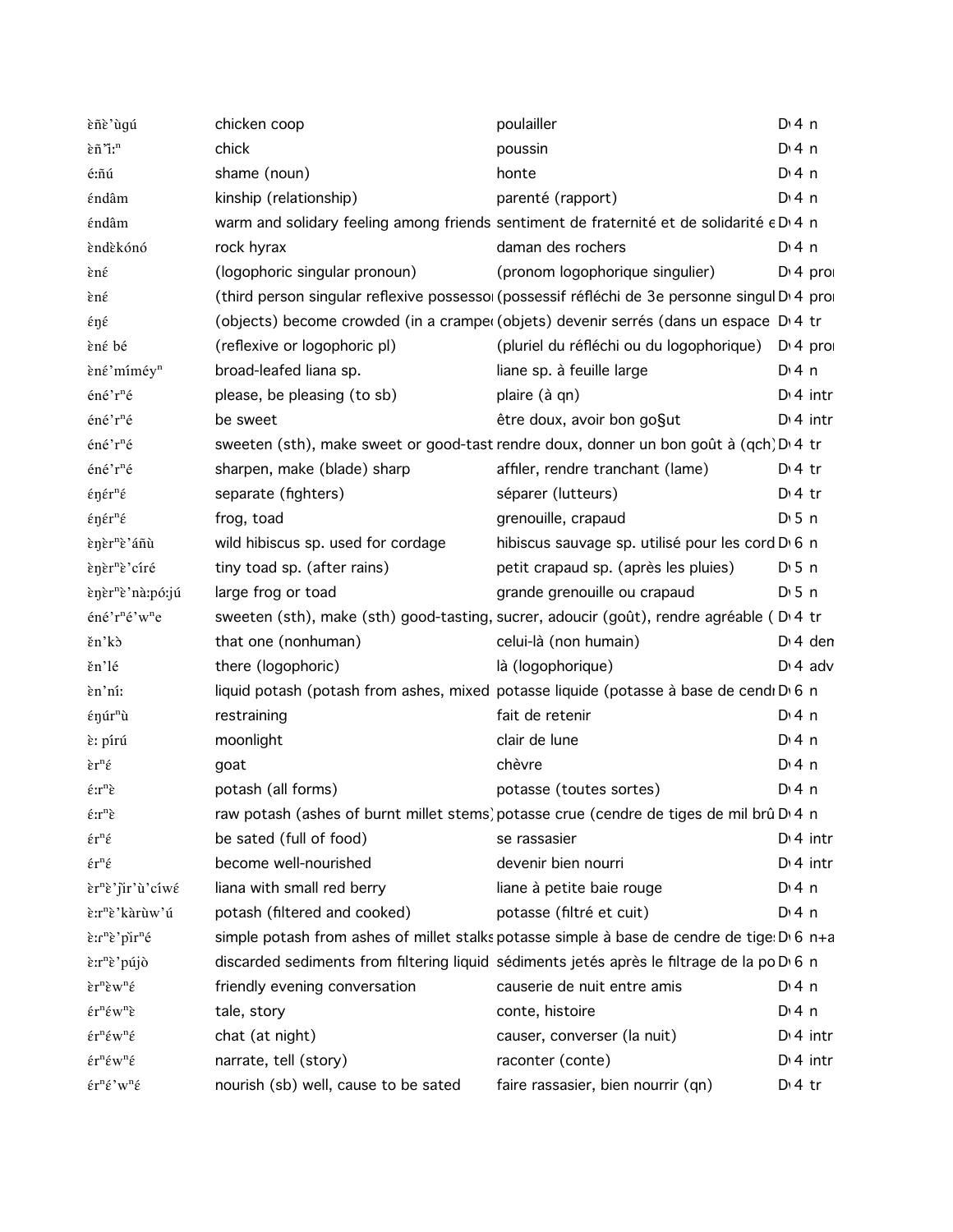| $\mathbf{\hat{\varepsilon}}$ r <sup>n</sup> $\mathbf{\hat{\varepsilon}}$ w <sup>n</sup> $\mathbf{\hat{\varepsilon}}$ bé: | narrator's opening for a story (once upo début d'un conte                   |                                                                                                     |                       | D: 4 phr            |
|--------------------------------------------------------------------------------------------------------------------------|-----------------------------------------------------------------------------|-----------------------------------------------------------------------------------------------------|-----------------------|---------------------|
| ετ <sup>n</sup> εw <sup>n</sup> έ έτ <sup>n</sup> έw <sup>n</sup> έ                                                      | have a chat (at night)                                                      | causer, converser (la nuit)                                                                         |                       | $D \nvert 6$ o+t    |
| $\hat{\epsilon}r^n\hat{\epsilon}w^n\hat{\epsilon}$ $\hat{\epsilon}r^n\hat{\epsilon}w^n\hat{\epsilon}$                    | tell a story                                                                | raconter un conte                                                                                   |                       | $D \n6$ o+t         |
| $\mathrm{e} \mathrm{r}^{\mathrm{n}}$ ú                                                                                   | plump, fattened                                                             | gras                                                                                                |                       | $D \n4$ adj         |
| èré                                                                                                                      |                                                                             | rivalry, jealousy, state of competition (brivalité, concurrence, jalousie (entre deu: D'4 n         |                       |                     |
| éré                                                                                                                      | (see èré éré)                                                               | (voir èré éré)                                                                                      | $Dt$ 4 tr             |                     |
| ε:rέ                                                                                                                     | shrub sp. (wild pea)                                                        | arbuste sp. (pois sauvage)                                                                          | $Di$ 4 n              |                     |
| $\hat{\epsilon}$ :rè                                                                                                     | white, with black spots on side (cow)                                       | blanc, avec des taches noires au flanc (v D 4 adj                                                   |                       |                     |
| έ:rέ                                                                                                                     | peanut or groundnut                                                         | arachide ou arachide de terre                                                                       | $Di$ 4 n              |                     |
| έrέ                                                                                                                      | take (sth) away from (sth), dispossess (déposséder, retirer (qch, à qn)     |                                                                                                     | $Di4$ tr              |                     |
| έrέ                                                                                                                      | escape, get free                                                            | s'évader, s'échapper                                                                                |                       | $Di$ 4 intr         |
| èré éré                                                                                                                  | be rivals                                                                   | rivaliser                                                                                           |                       | $Dt 4 0+t$          |
| è:rè'kúró                                                                                                                | peanut greens (for fodder)                                                  | feuilles (verdure) d'arachide (pour le fou D 6 n                                                    |                       |                     |
| è:rè'ná:                                                                                                                 | groundnut                                                                   | arachide de terre, vouandzou                                                                        | $Di$ 4 n              |                     |
| è:rè niné                                                                                                                | peanut sauce (Bambara style)                                                | sauce arachide (style bambara)                                                                      | $D \n6$ n             |                     |
| ειτε' nǔ η                                                                                                               | peanut oil                                                                  | huile d'arachide                                                                                    | $Di$ 4 n              |                     |
| rê pô:                                                                                                                   | drought and famine of 1926                                                  | disette et famine de 1926                                                                           | $Di$ 4 n              |                     |
| è:ré séréwè                                                                                                              | tree sp.                                                                    | arbre sp.                                                                                           | $Di$ 4 n              |                     |
| è:rè'tùgújù                                                                                                              |                                                                             | mash remaining after pressing oil from p pulpe qui reste après qu'on a pressé l'hu D 4 n            |                       |                     |
| έrgέ                                                                                                                     | allow (sb) to escape                                                        | laisser échapper                                                                                    | $Dt$ 4 tr             |                     |
| έrgέ                                                                                                                     | (God) spare (sb, e.g. from death)                                           | (Dieu) épargner (qn, par ex. de la mort) D <sub>'4</sub> tr                                         |                       |                     |
| εr'gô:                                                                                                                   | being sick and tired, fed up                                                | fait d'avoir marre                                                                                  | $D \n6$ n             |                     |
| èr'màná                                                                                                                  | festivities or fun for large groups                                         | amusement pour de grands groupes                                                                    | $Di$ 4 n              |                     |
| érù                                                                                                                      | happiness, joy                                                              | joie, bonheur, fait d. ê. content                                                                   | $D \nvert 6 \nvert n$ |                     |
| érù                                                                                                                      | sweet, sugary (taste)                                                       | (goût) doux, sucré                                                                                  |                       | $D \cdot 4$ adj     |
| érù                                                                                                                      | delicious (taste)                                                           | (goût) délicieux                                                                                    |                       | $D \cdot 4$ adj     |
| érù                                                                                                                      | pleasing                                                                    | agréable, qui plaît                                                                                 |                       | $D \cdot 5$ adj     |
| érù                                                                                                                      | sharp (blade)                                                               | tranchant (lame)                                                                                    |                       | $D \setminus 6$ adj |
| èrú                                                                                                                      | pleasure (in sth)                                                           | plaisir (en qch)                                                                                    | $D \setminus 6$ n     |                     |
| έ:rú                                                                                                                     | life                                                                        | vie                                                                                                 | $Dt$ 4 n              |                     |
| έ:rú                                                                                                                     | world (of the living)                                                       | monde (des vivants)                                                                                 | $Di$ 4 n              |                     |
| έrù                                                                                                                      | pleasant conversation                                                       | causerie agréable                                                                                   | $Di$ 4 n              |                     |
| έrù                                                                                                                      | joking, kidding (e.g. among cousins)                                        | plaisanterie (par ex., entre cousins)                                                               | D:5n                  |                     |
| èrú  gó:                                                                                                                 |                                                                             | pleasure (of sth) have gone away (for st le plaisir (de qch) quitter (pour qn), (qn) avoii Di 6 phr |                       |                     |
| érù kúnó                                                                                                                 | crack a joke, tell a joke                                                   | dire une blague                                                                                     |                       | $D \nvert 6$ o+t    |
| èrù'kúnó'n                                                                                                               | jokester, funny person                                                      | farceur                                                                                             | $D0$ n                |                     |
| éskálê:                                                                                                                  | external stairway leading to roof                                           | escalier d'extérieur qui mène au toit                                                               | $Di$ 4 n              |                     |
| έt                                                                                                                       | (for ét'térè, etc., see é: 'see')                                           | (pour ét'térè, etc., voir é: 'voir')                                                                | $Dt$ 4 tr             |                     |
| ěw                                                                                                                       | (a) purchase, buying                                                        | achat, fait d'acheter                                                                               | $Di$ 4 n              |                     |
| ěw                                                                                                                       | tongs (blacksmith's large tweezer-like in tenaille (gros pince de forgeron) |                                                                                                     | $Di$ 4 n              |                     |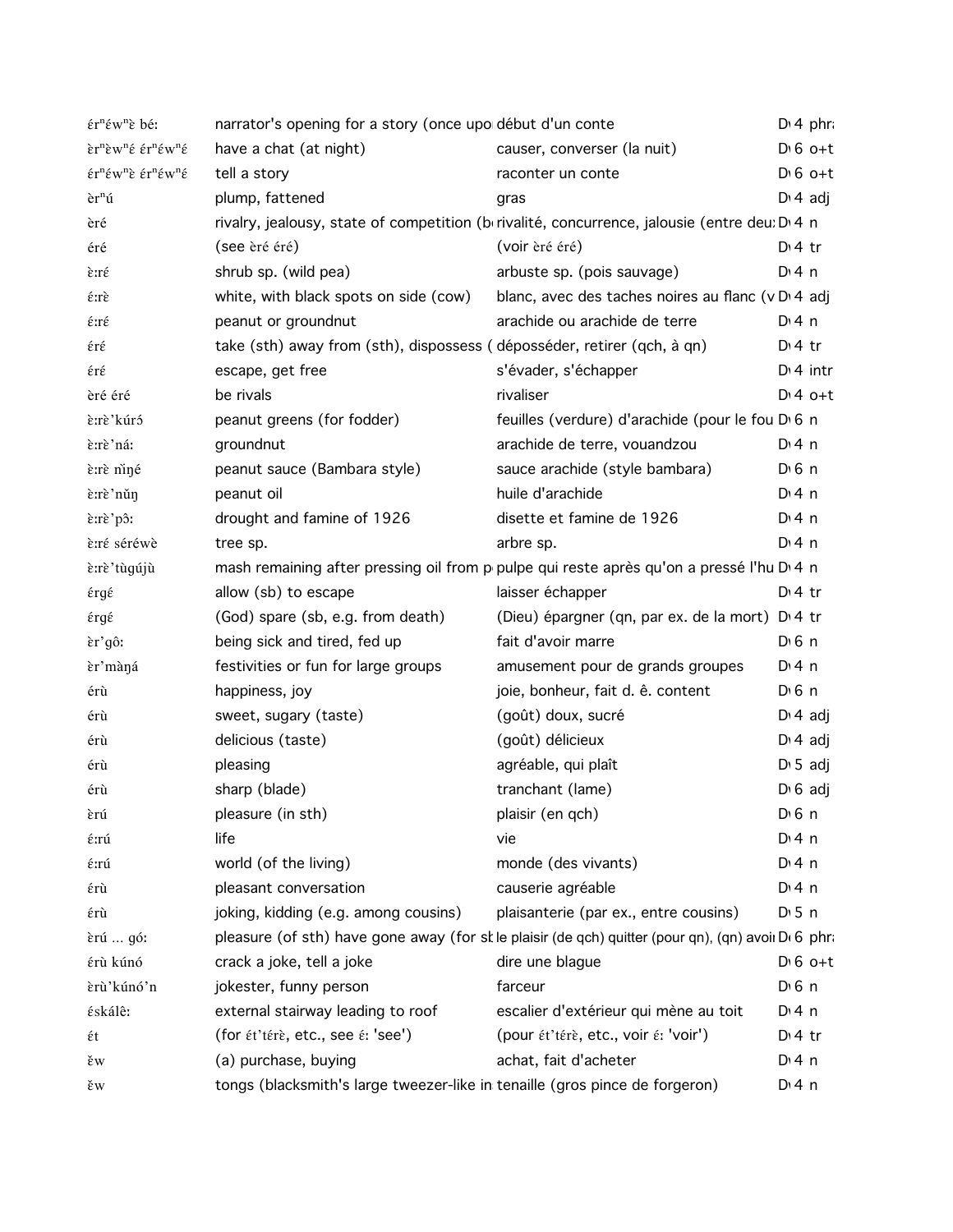| $\tilde{\epsilon} w^n \tilde{\epsilon}$    | jaw (lower)                                                                     | mâchoire (inférieure)                                                                                | $Di$ 4 n              |
|--------------------------------------------|---------------------------------------------------------------------------------|------------------------------------------------------------------------------------------------------|-----------------------|
| $\acute{\epsilon}w^n\acute{\epsilon}$      | milk (verb), draw milk from (cow, goat) traire (vache, chèvre)                  |                                                                                                      | $D \cdot 4$ tr        |
| $\epsilon$ wè                              | $($ see $\epsilon$ we pó: $)$                                                   | (voir éwè pó:)                                                                                       | D <sub>1</sub> 6 gre  |
| έwέ                                        | market                                                                          | marché                                                                                               | $Di$ 4 n              |
| έwέ                                        | buy, purchase                                                                   | acheter                                                                                              | $Dt$ 4 tr             |
| έwε po:                                    |                                                                                 | hello! (to sb in or coming from a market) salutation! (à qn au marché, ou qui revie D 6 gre          |                       |
| éwé sáñá                                   |                                                                                 | (merchant) participate in (a weekly mark (commerçant) faire (un marché hebdom; D'4 o+t               |                       |
| èwè'tà:rá                                  |                                                                                 | an area of bare gravely land west of Diar zone de terrain à gravier sans herbes à l'D <sub>6</sub> n |                       |
| $\xi y^n$                                  | tight, taut (rope)                                                              | (corde) serré                                                                                        | $D \nvert 4$ adj      |
| $\xi y^n$                                  | tight (e.g. screw)                                                              | (vis etc.) serré                                                                                     | $D \cdot 4$ adj       |
| $\xi y^n$                                  | major (expense, undertaking)                                                    | (dépense, projet) majeur, plus important D <sub>1</sub> 4 adj                                        |                       |
| $\xi y^n \xi$                              | (rope) become tight, taut                                                       | (corde) devenir serré                                                                                | $Dt$ 4 intr           |
| $\xi y^n$ 'né                              | tighten (rope)                                                                  | serrer (corde)                                                                                       | $Di4$ tr              |
| $\xi y^n$ 'né                              | pressure, harass (sb)                                                           | harceler (qn)                                                                                        | $Di4$ tr              |
| $\mathrm{E} \mathrm{y}^{\mathrm{n}}$ 'né   | (sb) be firm or steadfast (in a stance)                                         | (qn) ê. ferme (dans une position)                                                                    | $D16$ intr            |
| fájíri                                     | pre-dawn Muslim prayer (5 AM)                                                   | prière musulmane avant l'aube (5 h.)                                                                 | D <sup>i</sup> 6 n    |
| fá:má                                      | understand (abstraction)                                                        | comprendre (une abstraction)                                                                         | $Di4$ tr              |
| fánté                                      | do again, repeat (e.g. an offensive actior répéter (surtout un mauvais acte)    |                                                                                                      | $Di$ 4 intr           |
| fárnî:                                     | fritters (fried in oil)                                                         | beignets (frits dans de l'huile)                                                                     | $Di$ 4 n              |
| fi'fàlá                                    | small square palm-leaf hand fan                                                 | petit éventail carré en feuille de doum                                                              | $Di$ 4 n              |
| filέ                                       | (see ná:file filé)                                                              | (voir ná:filè filé)                                                                                  | $D \n6$ tr            |
| fórcíyà                                    |                                                                                 | boubou (all types that reach more or les boubou (toutes sortes qui atteignent plu D <sub>14</sub> n  |                       |
| fótté                                      | coincide with, run into (encounter) by cr coincider avec, rencontrer par hasard |                                                                                                      | $D:4$ tr              |
| fótté                                      | go and participate                                                              | aller participer                                                                                     | $D \cdot 4$ tr        |
| fú:                                        | all, entirely                                                                   | tout, tout à fait                                                                                    | $Di$ 4 part           |
| fúlónkír <sup>n</sup> íy <sup>n</sup> á:jè |                                                                                 | Fulankirya person (ethnically Fulbe, lingui foulankirya (d'ethnie peule, mais qui parl D 6 n         |                       |
| fútúrð                                     | Muslim prayer at twilight                                                       | prière musulmane au crépuscule                                                                       | $D \n6$ n             |
| fútúrð                                     | twilight, dusk                                                                  | crépuscule                                                                                           | D <sup>i</sup> 6 n    |
| gò:'kûn                                    |                                                                                 | space under a slightly raised granary (to espace sous un grenier élevé (sert à pro D 4 n             |                       |
| gà                                         | say                                                                             | dire                                                                                                 | $D \cdot 4$ tr        |
| gà:                                        | but                                                                             | mais                                                                                                 | D <sub>1</sub> 4 part |
| gă:                                        | (see nà: gǎ:)                                                                   | (voir nà: gǎ:)                                                                                       | 6 D <sub>'</sub> adj  |
| gáː                                        | say                                                                             | dire                                                                                                 | $D \cdot 4$ tr        |
| $g\check{a}$ : <sup>n</sup>                | fig tree sp.                                                                    | figuier sp.                                                                                          | $Di$ 4 n              |
| gá: <sup>n</sup>                           | twist (arm, branch)                                                             | tordre (bras, branche)                                                                               | $D \cdot 4$ tr        |
| gá: <sup>n</sup>                           | twist (end of garment) to wring it out                                          | tordre (bout d'un vêtement, pour l'essor D <sub>14</sub> tr                                          |                       |
| gádá                                       | (see gádù gádá)                                                                 | entraver (quadrupède) en attachant ens D <sub>'6</sub> tr                                            |                       |
| gádù                                       |                                                                                 | hobbles (rope for tying quadruped's fron entrave (corde pour attacher ensemble I D 6 n               |                       |
| gádù gádá                                  |                                                                                 | hobble (quadruped) by tying one front a entraver (quadrupède) en attachant ens D <sub>16</sub> o+t   |                       |
| gá:já:dù                                   | conversation, chat                                                              | causerie                                                                                             | $Di$ 4 n              |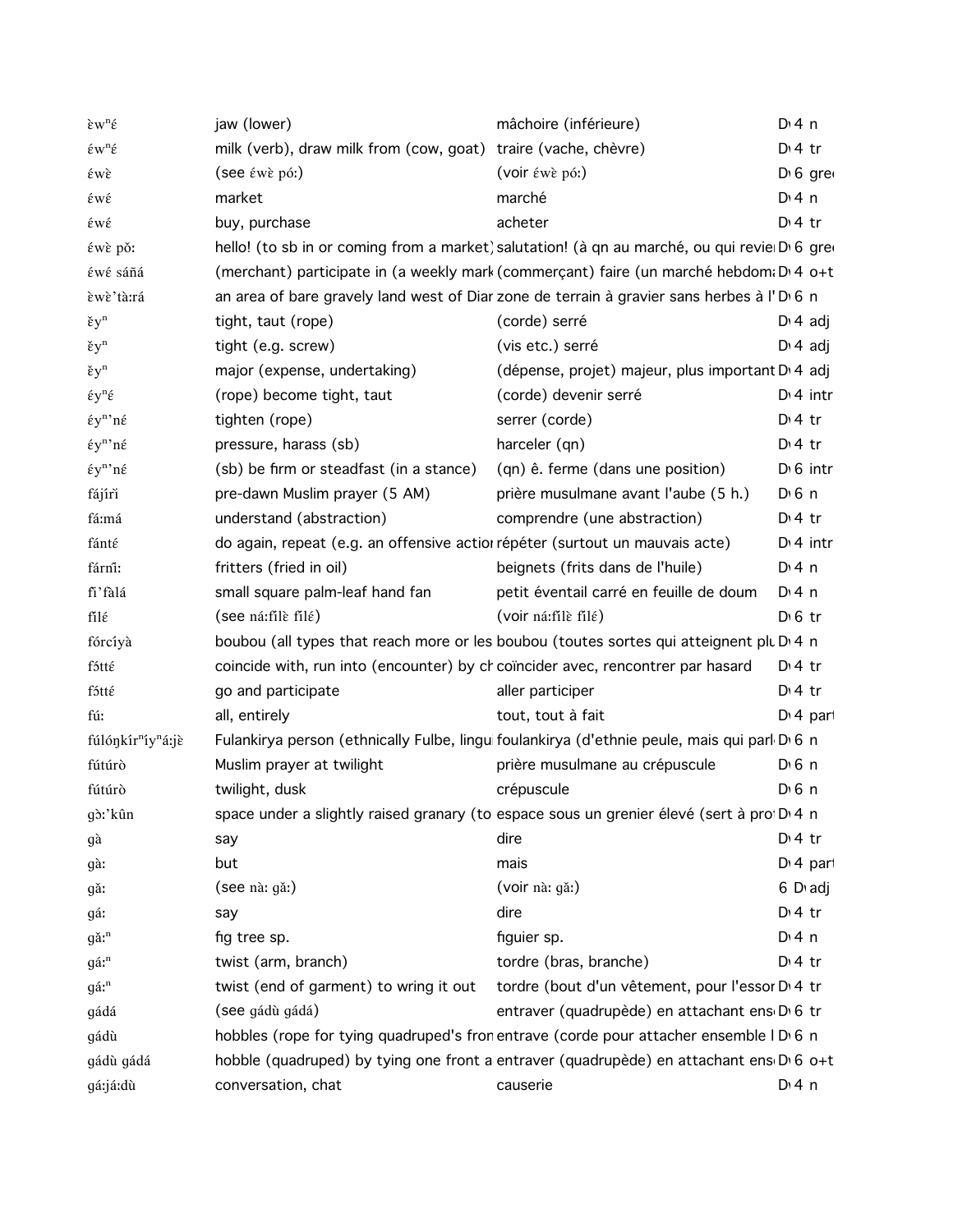| gá:já:dù gá:jé          | have a chat                                                                  | avoir une causerie                                                                                     | $D:4$ o+t             |
|-------------------------|------------------------------------------------------------------------------|--------------------------------------------------------------------------------------------------------|-----------------------|
| gá:jé                   | converse, chat                                                               | causer, parler ensemble                                                                                | $D \cdot 4$ intr      |
| gálábâl                 |                                                                              | animal market (at edge of regular weekly marché des animaux (aux marges d'un m D 6 n                   |                       |
| gállè                   | housing compound (with courtyard)                                            | concessions (apartements avec une coul D 6 n                                                           |                       |
| $gá m =$                | (see qám=> bé:)                                                              | (voir gám=> bé:)                                                                                       | $D \nvert 6$ adv      |
| gàmá                    | a certain (one)                                                              | (un) certain                                                                                           | $D \cdot 4$ adj       |
| gàmá                    | some, certain (times, etc.)                                                  | certains, quelques (moments, etc.)                                                                     | $D \cdot 4$ adj       |
| gàmá                    | be reduced, be lowered                                                       | ê. diminué                                                                                             | $Dt$ 4 intr           |
| gàmá                    | lower (price), reduce (amount)                                               | diminuer (prix, quantité)                                                                              | $D:4$ tr              |
| gàmá                    | maybe                                                                        | peut-être                                                                                              | $D \cdot 4$ adv       |
| gámà                    |                                                                              | painful bone disease especially in cold we maladie douloureuse des os surtout penc D 6 n               |                       |
| gàmà nám                | certain, some (people)                                                       | certains, quelques (personnes)                                                                         | $D \ 4$ adj           |
| gàmà nèné               |                                                                              | genital conditions (testicular hernia for n maladie des parties génitales (hérnie tes D 6 n            |                       |
| gàmàr <sup>n</sup> á    | divide, share (sth)                                                          | diviser, partager (qch)                                                                                | $D:4$ tr              |
| gàmá≡ỳ <sup>n</sup> dèy | maybe                                                                        | peut-être                                                                                              | $D \, 6$ phr.         |
| $gá m = > b \neq$       |                                                                              | be silent for a moment, interrupt one's s se taire un moment, couper sa parole po D <sub>'</sub> 6 adv |                       |
| gámñú                   | wing (of bird)                                                               | aile (d'oiseau)                                                                                        | $D0$ 6 n              |
| găn                     | area, zone                                                                   | zone, région                                                                                           | $Di$ 4 n              |
| gă'n                    | elderly, old (person)                                                        | âgé, vieux (person)                                                                                    | $Di$ 4 n              |
| gănn                    | between, among                                                               | entre, parmi                                                                                           | D <sup>t</sup> 4 pos  |
| găŋ                     | (see sirù'gǎn)                                                               | (voir sirù'gǎn)                                                                                        | D <sub>'6</sub> cpd   |
| gàñá                    | (bird, quadruped) scratch or paw the grc (oiseau, quadrupède) gratter le sol |                                                                                                        | $D \cdot 5$ intr      |
| gáñà                    | enemy                                                                        | ennemi                                                                                                 | $Di$ 4 n              |
| gáñà                    | hero                                                                         | héros                                                                                                  | $Di$ 4 n              |
| gáñà bánà               | enemy                                                                        | ennemi                                                                                                 | $Di$ 4 n              |
| gáñá:di                 | hatred, hostility, enmity                                                    | haine, rancune, hostilité                                                                              | $Di$ 4 n              |
| gà:ná                   | hoarseness                                                                   | êtat d'ê. rauque                                                                                       | $Di$ 4 n              |
| gà:ná                   | prevent (sb, from doing sth)                                                 | empêcher (qn, de faire qch)                                                                            | $D:4$ tr              |
| gà:'ná                  | put (sth) across (e.g. road)                                                 | mettre (qch) à travers (chemin, etc.)                                                                  | $D:4$ tr              |
| gà:'ná                  | make (sth) pass or cross                                                     | faire passer ou traverser                                                                              | $D:4$ tr              |
| gà:'ná                  | go beyond (limit)                                                            | dépasser (limite)                                                                                      | $D:4$ tr              |
| gàná                    | thank you! (for a service)                                                   | merci! (d'un service)                                                                                  | $Di$ 4 n              |
| gáná                    | country, land                                                                | pays, terre                                                                                            | $D \nvert 6 \nvert n$ |
| gàŋá                    | (see jiré gàná)                                                              | (voir jíré gàná)                                                                                       | $D \n6$ tr            |
| gàná                    | $($ see 'ir <sup>n</sup> è' gàna $)$                                         | (voir ir <sup>n</sup> è 'gàná)                                                                         | $Di 4$ cpd            |
| gà:'nà'gó               | maybe                                                                        | peut-être                                                                                              | $D \cdot 4$ phr.      |
| gà:'nà'gó               | it's possible                                                                | c'est possible                                                                                         | D <sup>t</sup> 4 phr  |
| gànà pigù               | tree sp.                                                                     | arbre sp.                                                                                              | $Di$ 4 n              |
| gànà 'r <sup>n</sup> á  | become big, grow up                                                          | grandir                                                                                                | $Di$ 4 intr           |
| gànà 'r <sup>n</sup> á  | enlarge, increase the size of, make big faire grandir, augmenter (qch)       |                                                                                                        | $D:4$ tr              |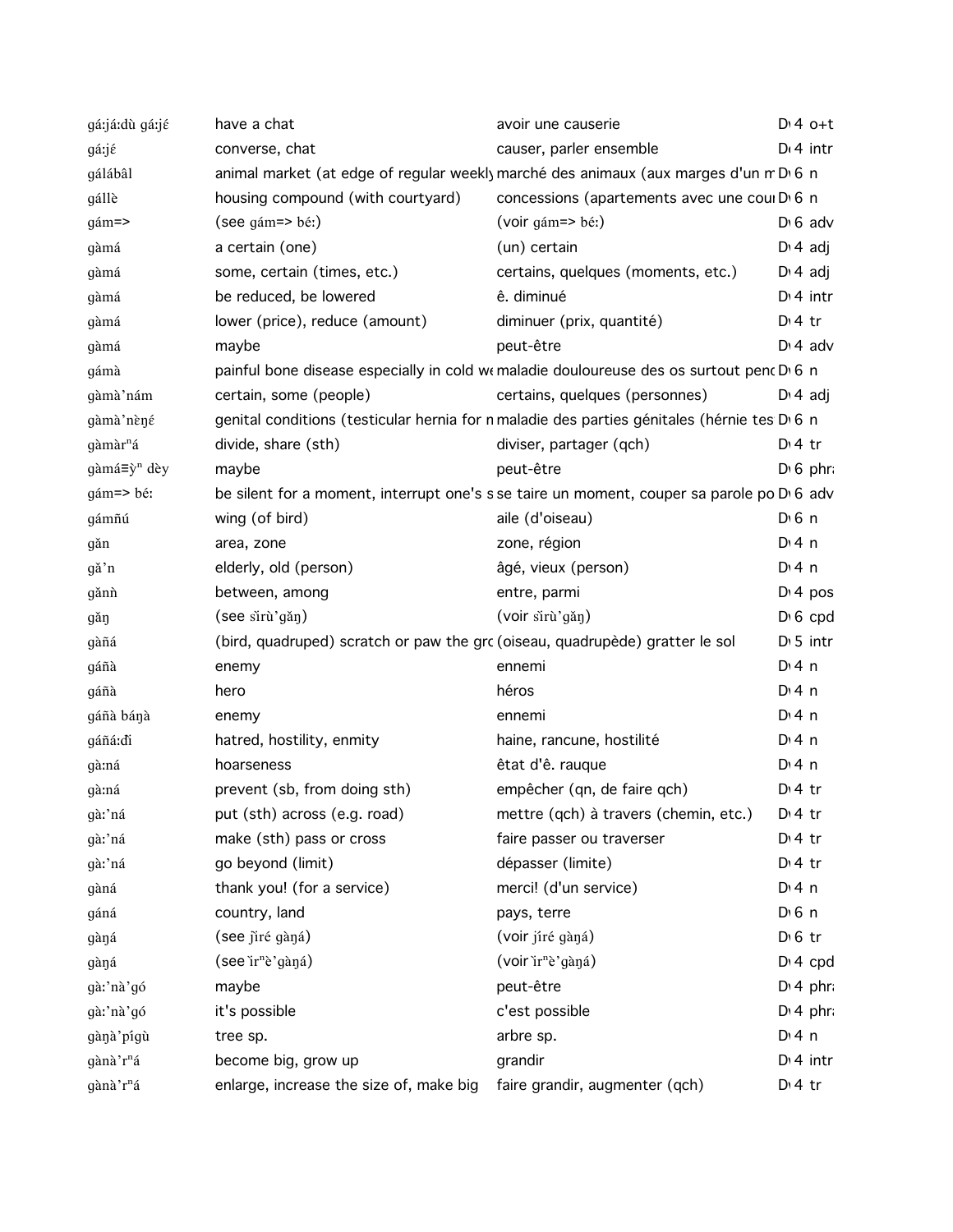| $g$ àn à r $a$           |                                       | (cat, donkey) rub its body (against sth) (chat, âne) se frotter le corps (contre q(D) 4 tr         |                       |  |
|--------------------------|---------------------------------------|----------------------------------------------------------------------------------------------------|-----------------------|--|
| gándé:rè                 | neck ropes (for donkey or ox)         | cordes au cou (de l'âne, du bœuf porteu D <sub>14</sub> n                                          |                       |  |
| gàn'gó:                  |                                       | song and dance style for men and wome style de chanson et de danse pour homn D 4 n                 |                       |  |
| gàn'káyà                 | quandary, dilemma                     | embarras, dilemme                                                                                  | $Di$ 4 n              |  |
| gánkò                    | tree sp.                              | arbre sp.                                                                                          | $Di$ 4 n              |  |
| gántélè                  | (lying) on one's back                 | (couché) sur le dos                                                                                | $D \cdot 4$ adv       |  |
| gàntèlè'kû: <sup>n</sup> | (lying) on one's back                 | (couché) sur le dos                                                                                | $D \cdot 4$ adv       |  |
| gànùr <sup>n</sup> ú     | herb sp.                              | herbe sp.                                                                                          | $Di$ 4 n              |  |
| gà:r <sup>n</sup> á      | mix, combine                          | mélanger, combiner                                                                                 | $Di4$ tr              |  |
| gà:r <sup>n</sup> á      | stir (with a spoon)                   | remuer (avec une cuiller)                                                                          | $Di4$ tr              |  |
| gàrá                     | elderly, old (person)                 | âgé, vieux (person)                                                                                | $D \cdot 6$ adj       |  |
| gàrá                     | older, elder (e.g. sibling)           | plus âgé, (frère etc.) aîné                                                                        | $D \setminus 6$ adj   |  |
| gàrá                     | big, large                            | gros, grand                                                                                        | $D \cdot 4$ adj       |  |
| gàrá                     | dimensions, size                      | dimensions, taille                                                                                 | $Di$ 4 n              |  |
| gàrá                     | defeat, overpower, vanquish           | vaincre, battre                                                                                    | $Di4$ tr              |  |
| gàrá                     | be stronger than, able to defeat (sb) | ê. plus fort que, capable de vaincre (qn) D' 4 tr                                                  |                       |  |
| gàrá                     | pass, go past, continue on one's way  | passer, continuer sur son chemin                                                                   | $Dt$ 4 intr           |  |
| gàrá                     | (time) pass                           | (temps) passer                                                                                     | $D \n6$ tr            |  |
| gàrá                     | dye (any)                             | colorant (tout)                                                                                    | $Di$ 4 n              |  |
| gàrá                     | indigo (plant and dye)                | indigo (plante et colorant)                                                                        | $Di$ 4 n              |  |
| gàrá:                    | a lot, a great deal                   | beaucoup, très                                                                                     | $D \cdot 4$ adv       |  |
| gá:rà                    | eight                                 | huit                                                                                               | $Di$ 4 nun            |  |
| gá:rá                    |                                       | more, most (with adjective or clause plus, le plus (par ex. plus long ou plu: D <sub>1</sub> 4 par |                       |  |
| gárá                     |                                       | joking relationship (Dogon with Bozo or 'cousinage (les dogon avec les bozo ou le D 4 n            |                       |  |
| gàrà' dá:ná              | earthenware indigo jar                | jarre à indigo en terre cuite                                                                      | $D0$ 6 n              |  |
| gàrá'gállà               | bush sp.                              | buisson sp.                                                                                        | $Di$ 4 n              |  |
| gàrà jém                 | black dye (indigo)                    | colorant noir                                                                                      | $Di$ 4 n              |  |
| gàrà'ná:                 | indigo bush                           | indigotier (buisson)                                                                               | $Di$ 4 n              |  |
| gàrá'sá:ji:              | indigo finch                          | combassou (oiseau noir)                                                                            | $D \nvert 6 \nvert n$ |  |
| gàrà'wá                  | let through, allow to go past         | laisser passer                                                                                     | $Dt$ 4 tr             |  |
| gàːrí                    |                                       | Bambara-type cassava- or rice-based cal pâte style bambara à base de riz ou de r D 4 n             |                       |  |
| gàri:bi "i'n             | young koranic-school pupil            | jeune élève d'école coranique                                                                      | $Dt$ 4 n              |  |
| gàrì:bì "ì n             |                                       | child beggar (koranic-school pupil) who senfant mendiant (élève d'école coranique De 4 n           |                       |  |
| gàrí:bù                  | young koranic-school pupil            | jeune élève d'école coranique                                                                      | $Di$ 4 n              |  |
| gàrí:bù                  |                                       | child beggar (koranic-school pupil) who senfant mendiant (élève d'école coranique De 4 n           |                       |  |
| gàrí'n                   | (see gàrá)                            | (voir gàrá)                                                                                        | $D \n4$ adj           |  |
| gà:rú                    | last year                             | l'année passée                                                                                     | $Di$ 4 n              |  |
| gá:rù                    | (train or bus) station                | gare (de chemin de fer ou de cars)                                                                 | $Di$ 4 n              |  |
| gárúmá:rè                |                                       | large gunpowder horn (worn on cord aro gros corne à poudre à canon (porté par i DG n               |                       |  |
| gàsègé                   | domestic animal (esp. livestock)      | animal domestique (surtout bétail)                                                                 | $Di$ 4 n              |  |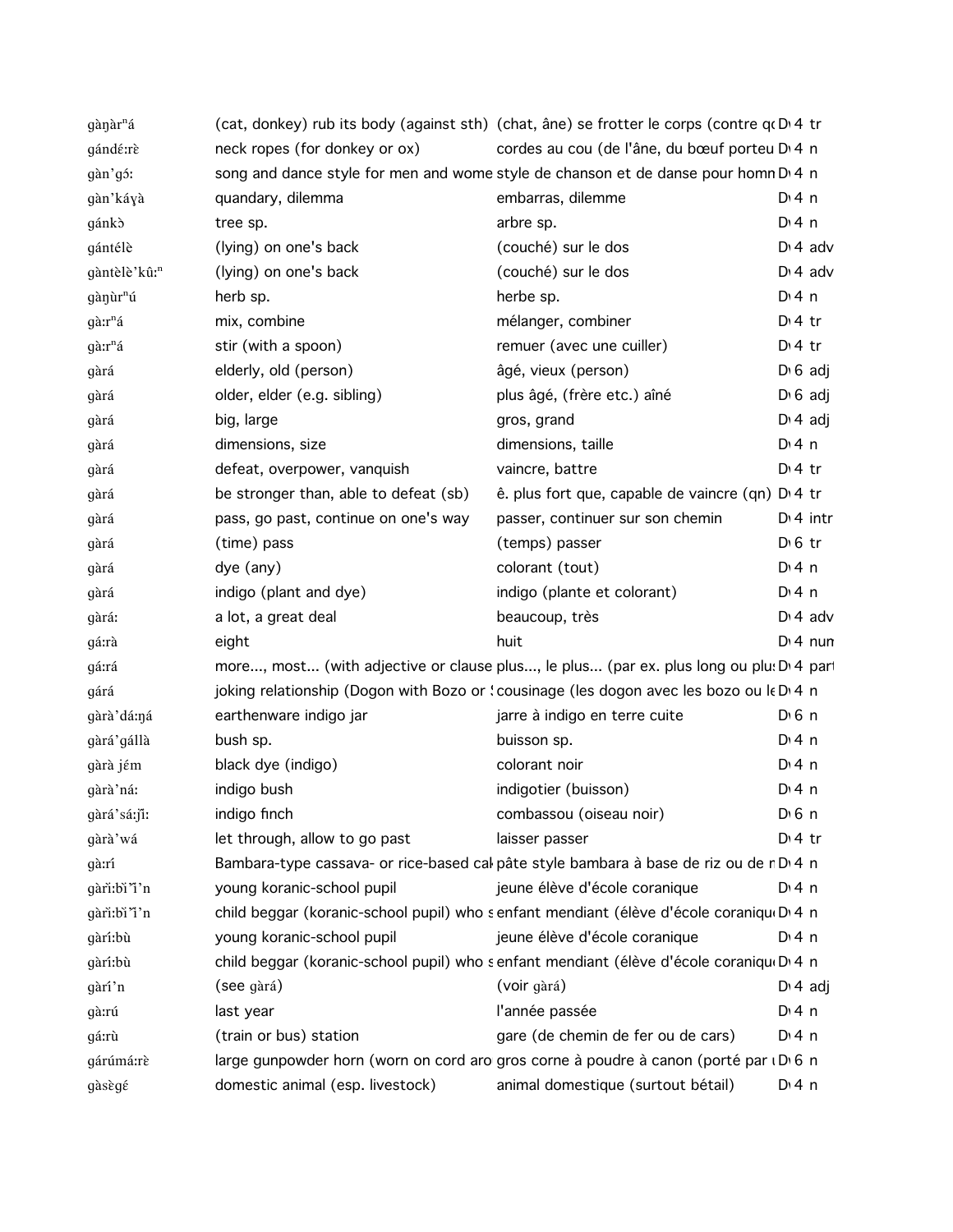| gàsègé                      | (sb's) assets, capital (esp. livestock)                                          | capital (surtout bétail, de qn)                                                                     | $D \nvert 6 \nvert n$ |
|-----------------------------|----------------------------------------------------------------------------------|-----------------------------------------------------------------------------------------------------|-----------------------|
| gàsègè'gònó                 | herd of sheep and goats                                                          | troupeau de moutons et de chèvres                                                                   | $Di$ 4 n              |
| gàsègè'úró                  | herd of sheep and goats                                                          | troupeau de moutons et de chèvres                                                                   | $Di$ 4 n              |
| gàsègè ùrùgó                | (sb's) livestock (collective)                                                    | bétail (l'ensemble des animaux domestiq D 6 n                                                       |                       |
| gàylé                       | young                                                                            | jeune                                                                                               | $D \cdot 4$ adj       |
| gàylé                       | a little                                                                         | un peu                                                                                              | $Di$ 4 adv            |
| géngén                      | very tight (intensifier)                                                         | très serré (intensif)                                                                               | $Di$ 4 inte           |
| gi'gǎn                      | corner (inside, e.g. of a room)                                                  | coin (d'une chambre etc.)                                                                           | $D \nvert 6 \nvert n$ |
| gi'gǎn                      | between, among                                                                   | entre, parmi                                                                                        | D <sup>i</sup> 4 pos  |
| gi'gšn                      | soft spot on underside of knee                                                   | partie molle derrière le genou                                                                      | $Di$ 4 n              |
| gi'gôn                      | honey ant (fast-moving yellow ant that I fourmi jaune rapide (qui aime le sucre) |                                                                                                     | D: 4n                 |
| $\ldots$ 'gi'n              |                                                                                  | sb who has or is characterized by (sth) qn qui a ou qui est caractérisé par (qch) D'4 cpd           |                       |
| gíyàlgó:têl                 | thorny tree sp.                                                                  | arbre épineux sp.                                                                                   | $Di$ 4 n              |
| gó                          | Imperfective Negative suffix                                                     | suffixe de l'inaccompli négatif                                                                     | $D0$ suff             |
| gó:                         | appear, emerge                                                                   | apparaître, surgir                                                                                  | $Dt$ 4 intr           |
| gó:                         | depart, leave, exit, go from (a place)                                           | sortir de, quitter, partir de (un lieu)                                                             | $D:4$ tr              |
| gó:                         | desist from, cease (an activity)                                                 | cesser (une activité)                                                                               | $D \cdot 5$ tr        |
| gó:                         | rely on, depend on (sth)                                                         | dépendre de (qch)                                                                                   | $D \nvert 6$ tr       |
| gó:                         | go out, exit                                                                     | sortir                                                                                              | $Di$ 4 intr           |
| gó:                         | go away, leave                                                                   | partir                                                                                              | $Di$ 4 intr           |
| gó:                         | turn out well                                                                    | bien sortir                                                                                         | $Di$ 4 intr           |
| gš:                         | granary                                                                          | grenier                                                                                             | $Di$ 4 n              |
| gš:                         | dance (verb)                                                                     | danser                                                                                              | $D \cdot 4$ tr        |
| gõ:                         | in the granary                                                                   | dans le grenier                                                                                     | $Di$ 4 adv            |
| gó:                         | dance (noun)                                                                     | danse                                                                                               | $Di$ 4 n              |
| $g\delta$ <sup>n</sup>      | $($ see g $\tilde{S}$ : <sup>n</sup> 'n)                                         | $(voir g\deltan n)$                                                                                 | $Di$ 4 cpd            |
| $g\delta$ : <sup>n</sup>    |                                                                                  | bring or take out (of a container, pocket sortir (qch, d'un récipient ou d'une poch D'4 tr          |                       |
| $g\delta$ : <sup>n</sup>    | remove, take away, get rid of                                                    | emmener, enlever, se débarrasser de                                                                 | $D \cdot 4$ tr        |
| $q\delta$ : <sup>n</sup>    | finish, be done with, free oneself from (a finir, se libérer de (activité)       |                                                                                                     | $D \cdot 4$ tr        |
| $g\delta$ <sup>n</sup> 'běn |                                                                                  | long thin tomtom with tapered waist helitam-tam long et mince au milieu étroit, t D 4 n             |                       |
| $g\tilde{\sigma}^n$ 'm      | $($ see g $\tilde{S}$ : <sup>n</sup> 'n)                                         | $(voir g\delta: n)$                                                                                 | $Di$ 4 n              |
| $g\delta r^n$ 'n            |                                                                                  | member of a caste of griots (specialties membre d'une caste de griots (ils batter D <sub>'4</sub> n |                       |
| gò:'àr <sup>n</sup> á       | large granary (for a man)                                                        | gros grenier (d'homme)                                                                              | $Di$ 4 n              |
| gò:'bòró                    | base of granary                                                                  | bas de grenier                                                                                      | $Di$ 4 n              |
| góddù                       | (see góddù tájá)                                                                 | (voir góddù tájá)                                                                                   | D: 4                  |
| góddù tájá                  |                                                                                  | be frustrated (by being refused sth one ê. frustré (après qu'on lui a refusé ce qu D 4 o+t          |                       |
| góddù tájá                  |                                                                                  | refuse to give (sth) up, be stingy (towar garder (qch) jalousement pour soi, refus D'4 o+t          |                       |
| gò'dó:rú                    |                                                                                  | small earthenware granary in house or copetit grenier en terre cuite dans une mai D 6 n             |                       |
| gódù                        |                                                                                  | sifted millet flour (to be added to cookin farine de mil tamisée (à mettre dans la n D 4 n          |                       |
| gódù léjé                   | add sifted flour (into pot)                                                      | ajouter de la farine tamisée (dans la mar D 4 o+t                                                   |                       |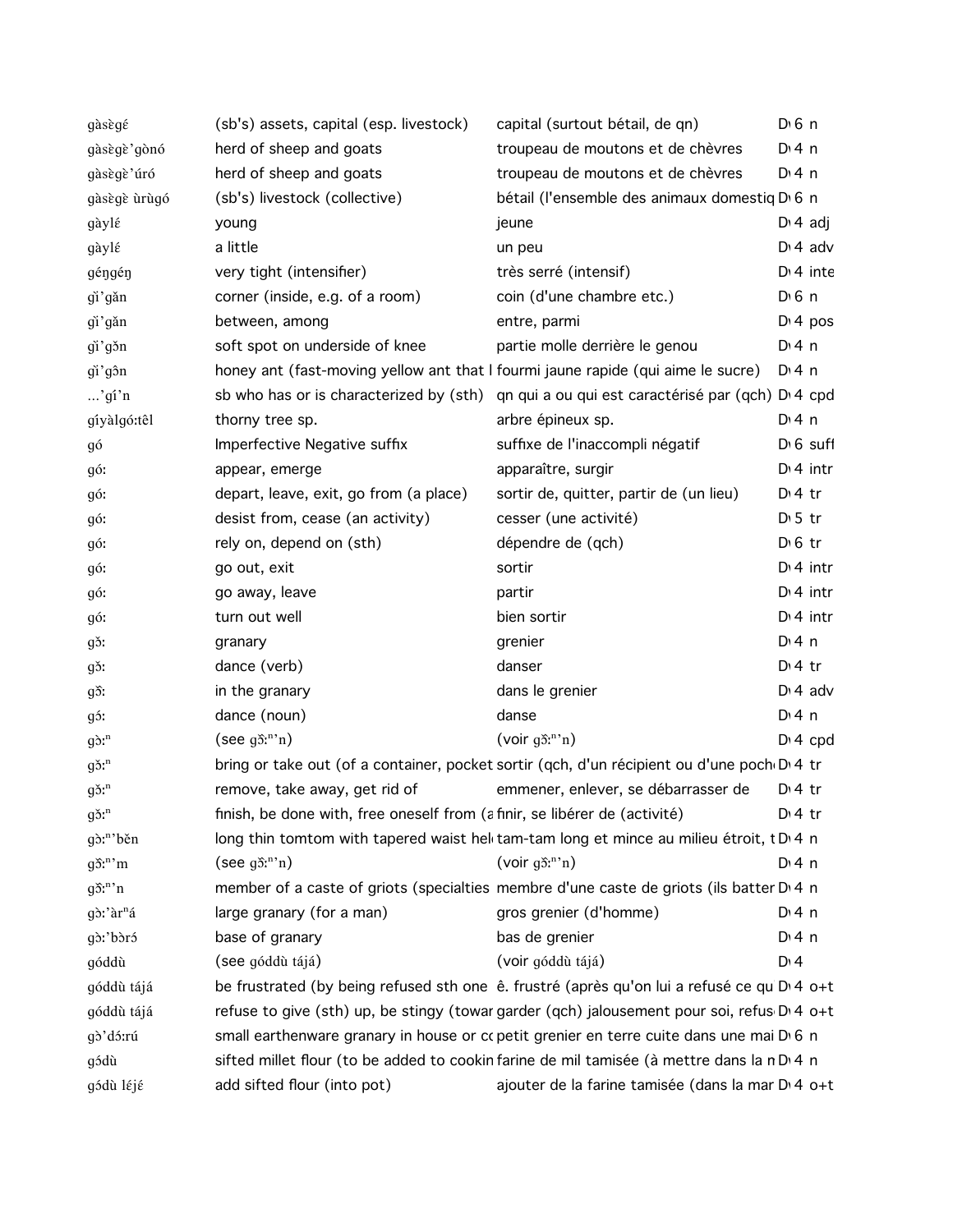| gògó                      |                                                              | (goat) reach up and support oneself on ((chèvres) se soutenir sur (branches d'arl D'5 tr        |                   |
|---------------------------|--------------------------------------------------------------|-------------------------------------------------------------------------------------------------|-------------------|
| gògó                      |                                                              | (sb) hold oneself up against (wall) with $c$ (qn) se soutenir avec les mains contre ( $nD$ 5 tr |                   |
| gó: gǒ:                   | dance (=perform) a dance                                     | danser une dance                                                                                | $D:4$ o+t         |
| gògòró                    | open slightly, leave ajar (door)                             | ouvrir un peu, laisser entrouvert (porte) D <sub>'</sub> 4 tr                                   |                   |
| gógórò                    | padlock                                                      | cadenas                                                                                         | D <sub>1</sub> 6n |
| gògòró                    |                                                              | carry (hoe, ax) with blade resting on one porter (houe, hache) avec la lame sur l'é D 6 tr      |                   |
| gó:'gú                    | act of going or coming out                                   | fait de sortir                                                                                  | $D: 4$ cpd        |
| gògú                      | (see sèy <sup>n</sup> 'gògú)                                 | (voir sèy <sup>n</sup> gògú)                                                                    | $D \nvert 6$ cpd  |
| gòjó                      |                                                              | (large group) break up (into separate sul (gros groupe) se diviser (en sous-groupe D'4 intr     |                   |
| gòjó                      |                                                              | treat (people) differentially (unequally) traiter (des gens) d'une façon différente D'4 tr      |                   |
| gòjó                      |                                                              | divide (sth) into parts (e.g. halves) or pildiviser (qch) en parties (par ex., moitiés) D'4 tr  |                   |
| gójò                      |                                                              | division (of a larger quantity, e.g. one of partie, division (d'une quantité plus gran D 4 n    |                   |
| gòjó gó:                  | separate oneself, be separated (from stl se séparer (de qch) |                                                                                                 | $D \cdot 6$ n+ii  |
| gójò gòjó                 |                                                              | divide (sth) into parts (e.g. halves) or pil diviser (qch) en parties (par ex., moitiés D'4 o+t |                   |
| gójó lé                   | in divisions (e.g. piles)                                    | en divisions (par ex., en tas)                                                                  | $D \cdot 4$ adv   |
| gòj'ú                     | differentiation                                              | différenciation                                                                                 | $Di$ 4 n          |
| gòj'ú                     |                                                              | division (of a larger quantity, e.g. one of partie, division (d'une quantité plus gran D 4 n    |                   |
| gó:jú                     | neem tree                                                    | nîme (arbre)                                                                                    | $Di$ 4 n          |
| $g\delta$ :'k $\delta$ :  | piece of wood for base of granary                            | bois pour le bas d'un grenier                                                                   | $Di$ 4 n          |
| gò:'kònònó                | conical roof of Jamsay-style granary                         | toit conique de grenier style diamsay                                                           | $Di$ 4 n          |
| gò:'kûn                   | space under raised granary                                   | espace soue un grenier élevé                                                                    | $D \n6$ n         |
| gôl                       | $($ see k $\delta$ ró'gôl $)$                                | (voir kòró'gôl)                                                                                 | $D \nvert 6$ cpd  |
| $g\delta$ l' $16$         |                                                              | uncover, remove blanket or sheet from (découvrir, enlever de drap ou la couvertu D'4 tr         |                   |
| gòlòró                    | snore                                                        | ronfler                                                                                         | $Dt$ 4 tr         |
| gólóró                    | snoring                                                      | ronflement                                                                                      | $Di$ 4 n          |
| gólóró dòñó               | snore                                                        | ronfler                                                                                         | $Dt 4 0+t$        |
| gólóró gòlòró             | snore                                                        | ronfler                                                                                         | $Dt 4 0+t$        |
| gólóró gólóró wó          | cause to snore                                               | faire ronfler                                                                                   | $Dt 4 0+t$        |
| góm                       |                                                              | small spot where one or more millet plan point ou une ou plusieurs germes de mil D 4 n          |                   |
| gòmó                      |                                                              | small wooden shuttle (with depression fo petite navette en bois (avec un creux pc D 6 n         |                   |
| gòmó                      | open wide (mouth, door, tweezers)                            | ouvrir (bouche, porte, pince) tout grand D <sub>1</sub> 4 tr                                    |                   |
| gòmòtògú                  | praying mantis                                               | mante religieuse                                                                                | $Di$ 4 n          |
| gšn                       | soft spot on underside of knee                               | partie molle derrière le genou                                                                  | $Di$ 4 n          |
| gšn                       |                                                              | crooked, bent (object), meandering (roa (objet) tordu, (chemin) qui fait zigzag                 | $D \cdot 4$ adj   |
| gòñó                      | turn around (and go back)                                    | se retourner, faire volte-face (et revenir D <sub>'</sub> 4 intr                                |                   |
| gó:ŋgà                    | yes, right                                                   | oui, c'est ça                                                                                   | $Di$ 4 part       |
| góŋgó                     | tin can                                                      | boîte de conserve                                                                               | $Di$ 4 n          |
| gó:ŋgò                    | yes, okay                                                    | oui, okay                                                                                       | $Dt$ 4 part       |
| gò:ni:gà:ni: <sup>n</sup> | one-stringed native violin                                   | monocorde, violon traditionnel à une seu D 6 n                                                  |                   |
| gònó                      | pen (for animals)                                            | parc d'animaux, clôture d'animaux                                                               | $D \cdot 5$ n     |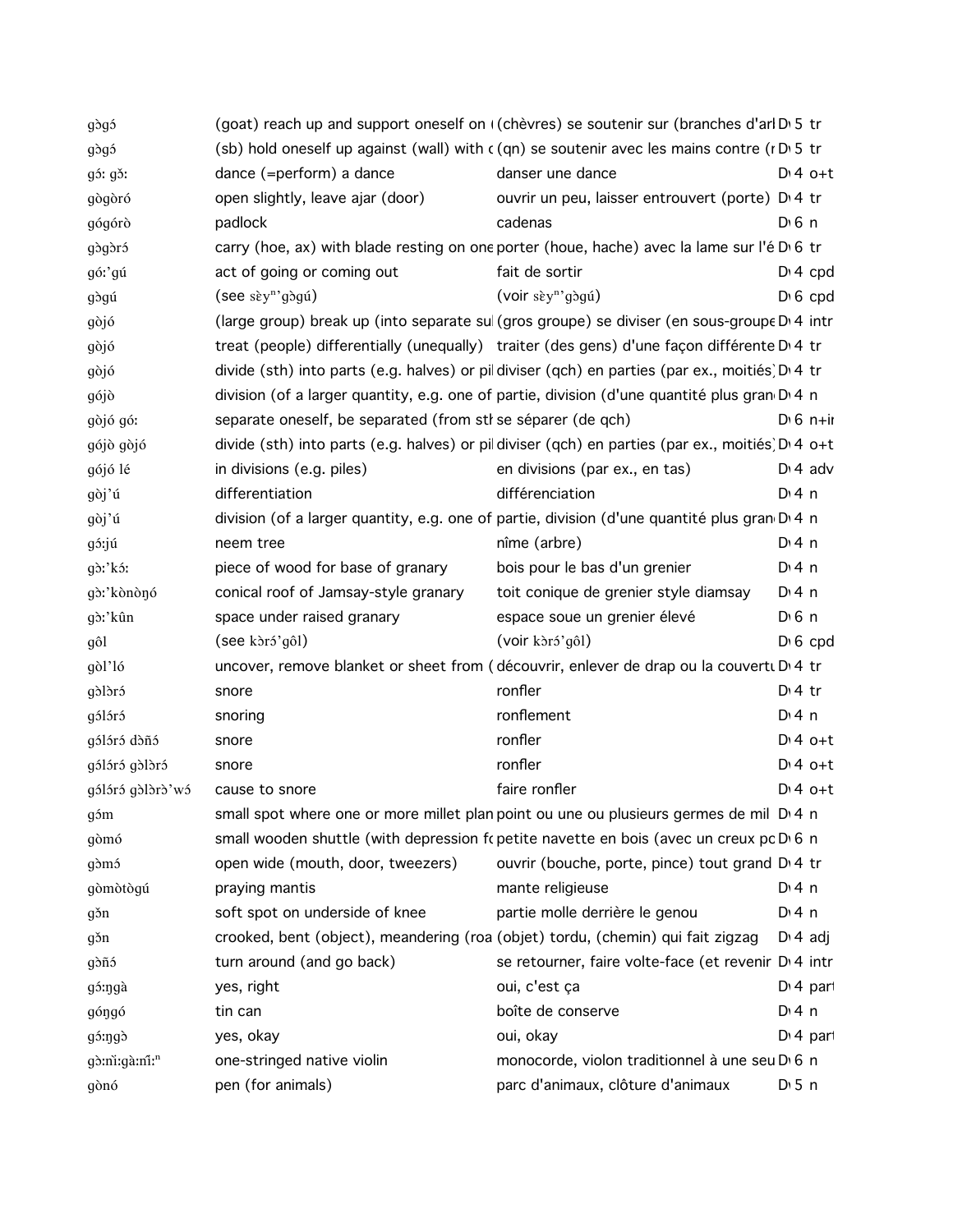| gònó                                                        | pit remaining after earth for mud-bricks   trou qui reste où on a enlevé du banco |                                                                                                         | D:4n                 |
|-------------------------------------------------------------|-----------------------------------------------------------------------------------|---------------------------------------------------------------------------------------------------------|----------------------|
| gònó                                                        | herd (of livestock)                                                               | troupeau (de bétail)                                                                                    | $D0$ 6 n             |
| gònó                                                        | be crooked, bent (not straight)                                                   | ê. tordu (non droit)                                                                                    | $Di$ 4 intr          |
| gònó                                                        | (see gònó yàná)                                                                   | (voir gònó yàná)                                                                                        | $D16$ intr           |
| gònó                                                        | chest (of person)                                                                 | poitrine (de personne)                                                                                  | $Di$ 4 n             |
| gònó                                                        |                                                                                   | entire rib section (in butchery, on one siccôtes (grosse partie dans l'abattage, d'u D <sub>'</sub> 4 n |                      |
| gònó                                                        | build (wall)                                                                      | construire (mur)                                                                                        | $D \n6$ tr           |
| gòŋó                                                        | (sb) circulate (go to various places)                                             | (qn) circuler (aller ici et là)                                                                         | $Di$ 4 intr          |
| gònó                                                        | go around (sth, in a circle)                                                      | faire le tour de, marcher tout autour de D 4 tr                                                         |                      |
| gònó                                                        | turn, spin, rotate                                                                | pivoter, tournoyer                                                                                      | $Di$ 4 intr          |
| gònò'cir <sup>n</sup> é                                     | rib (bone)                                                                        | côte (os)                                                                                               | D:4n                 |
| gònò'cir <sup>n</sup> é                                     |                                                                                   | entire rib section (in butchery, on one sircôtes (grosse partie dans l'abattage, d'u D 4 n              |                      |
| gònó gàrá                                                   |                                                                                   | go around (obstacle) and continue on or contourner (obstacle) et continuer sur s D 6 tr+i               |                      |
| gònó gàrá                                                   |                                                                                   | go around (make a detour) and keep goi contourner (faire un détour) et continue D'6 intr                |                      |
| gònó gàrá                                                   | (sth) rotate, spin                                                                | (qch) pivoter                                                                                           | $D \setminus 6$ intr |
| gònô: gònô:                                                 |                                                                                   | chest to chest (e.g. hand-to-hand comb: poitrine à poitrine (par ex., combat main D' 4 adv              |                      |
| gònò'gòrú                                                   | giant millipede                                                                   | mille-pattes géant                                                                                      | D:4n                 |
| gònò'gòrú                                                   | back of leg                                                                       | derrière de la jambe                                                                                    | $Di$ 4 n             |
| gònò'kúró                                                   | chest hair                                                                        | poils de la poitrine                                                                                    | $Di$ 4 n             |
| $g\delta n\delta' r^n\delta$                                | straighten, unbend (sth)                                                          | redresser, rendre droit, décourber (qch) D 4 tr                                                         |                      |
| $g\delta\eta\delta'$ r <sup>n</sup> $\delta$                | go around (obstacle)                                                              | faire le tour de (un obstacle)                                                                          | $D:4$ tr             |
| $g\delta\eta\delta'$ r <sup>n</sup> $\delta$                | (people) surround, encircle (sb, sth)                                             | (gens) encercler, entourer (qn, qch)                                                                    | $D:4$ tr             |
| $g\delta\eta\delta'$ r <sup>n</sup> $\delta$                | turn, rotate (sth)                                                                | faire tournoyer, faire pivoter                                                                          | $Di4$ tr             |
| $g5 \eta 5$ 'r <sup>n</sup> 5                               | curved tapstick (for drum or tomtom)                                              | bâtonette courbée (pour taper le tambo D 4 n                                                            |                      |
| $g$ on $\sinh$ <sup>n</sup> $\sinh$                         | circle                                                                            | cercle                                                                                                  | $D0$ 6 n             |
| $g\delta n\delta' w^n\delta$                                | make crooked                                                                      | rendre tordu                                                                                            | $D \cdot 4$ tr       |
| $g\delta n\delta' w^n\delta$                                | turn, bend (one's head)                                                           | tourner (la tête)                                                                                       | $Di4$ tr             |
| gònò'wôm                                                    | bare-chested                                                                      | torse nu                                                                                                | $D \cdot 4$ adj      |
| $\text{g}$ óndy <sup>n</sup> ' $\text{g}$ óndy <sup>n</sup> |                                                                                   | (e.g. snake) meandering, (going) in a zig (serpent etc.) en serpentant, (allant) en D <sub>'6</sub> adv |                      |
| gònó yàná                                                   | turn (head) around to look                                                        | se retourner (la tête) pour regarder                                                                    | $Di$ 4 intr          |
| $g\delta r^{m}i^{n}$                                        |                                                                                   | knife with curved blade (for trimming ins couteau à lame courbée (pour la surface D <sub>14</sub> n     |                      |
| $g\delta r^n$                                               | be stronger than, able to defeat (sb)                                             | ê. plus fort que, capable de vaincre (qn) D' 4 tr                                                       |                      |
| $g\delta r^n$                                               | be capable of, be able to afford                                                  | ê. capable de, avoir les moyens pour                                                                    | $Di4$ tr             |
| $g5r^n5$                                                    | squash                                                                            | courge                                                                                                  | $Di$ 4 n             |
| $g5r^n$                                                     |                                                                                   | resources, means, wherewithal, capital (1 moyens, capital (pour faire ou acheter qu D 4 n               |                      |
| gór <sup>n</sup> ò gòr <sup>n</sup> ó                       | be stronger (than sb)                                                             | ê. plus fort (que qn)                                                                                   | $Di4$ o+t            |
| gòró                                                        | back of skull (above nape)                                                        | derrière du crâne (au-dessus de la nuque D <sub>14</sub> n                                              |                      |
| gòró                                                        | cover (sb) with blanket or sheet                                                  | couvrir le corps de (qn) avec une couver D' 4 tr                                                        |                      |
| gòró                                                        | (see gòrú gòró)                                                                   | (voir gòrú gòró)                                                                                        | $D:4$ tr             |
| gòrô:                                                       |                                                                                   | on the lower back of the skull (above na sur le derrière du crâne (au-dessus de la D <sub>1</sub> 4 adv |                      |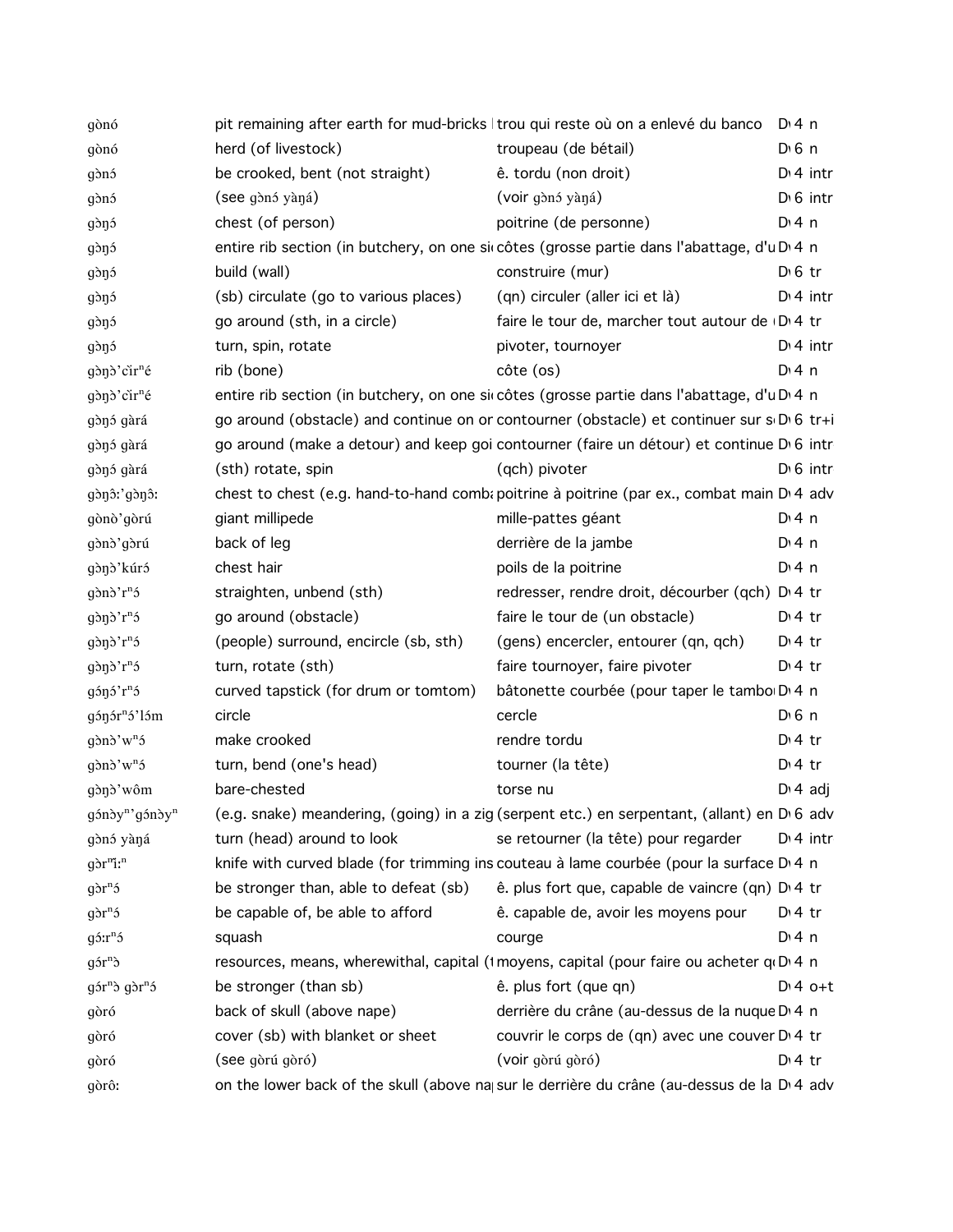| gó:rò                            | kola nut                               | cola                                                                                        | $Dt$ 4 n        |
|----------------------------------|----------------------------------------|---------------------------------------------------------------------------------------------|-----------------|
| góró                             | small water channel (natural or dug)   | petit canal d'eau (naturel ou creusé)                                                       | $Di$ 4 n        |
| góró                             | water current (in a channel)           | courant d'eau (dans un canal)                                                               | $Di$ 4 n        |
| gòró                             | camp (temporary)                       | campement (temporaire)                                                                      | $Di$ 4 n        |
| gòrò'gárá                        | (see yòyò'òjù gòrògárá)                | (voir yòyò'òjù gòrògárá)                                                                    | $Dt 4$ cpd      |
| góró í:jù                        | catfish                                | silure                                                                                      | $D \cdot 5$ n   |
| gò:rò'pújò                       |                                        | mash that one spits out after chewing a pulpe qui reste qu'on expulse en crachan D 5 n      |                 |
| gòrú                             | vertical fracture (cleavage) in cliff  | fracture verticale dans une falaise                                                         | $Di$ 4 n        |
| gòrú                             | ditch                                  | fossé                                                                                       | $Dt$ 4 n        |
| gòrú gòró                        | dig a ditch or channel                 | creuser un fossé                                                                            | $D:4$ o+t       |
| gòrúm'gó:ñó                      | millipede; caterpillar                 | mille-pattes; chenille                                                                      | $Di$ 4 n        |
| gò:'tùmó                         |                                        | stones at base of granary (to keep term pierres au bas d'un grenier (pour empêcl D 4 n      |                 |
| $g_0$ s w <sup>n</sup> s         |                                        | depression in field (furrow after plowing, dépression dans un champ (sillon après cD.4 n    |                 |
| gów <sup>n</sup> ó gân           |                                        | line that one can walk between rows of pligne où on peut marcher entre les rangé D 4 n      |                 |
| gówó                             | wall around courtyard                  | mur autour d'une cour                                                                       | $Di$ 4 n        |
| gówó                             | wall (of house)                        | mur (d'une maison)                                                                          | $Di$ 4 n        |
| gòwó                             | ask (the price)                        | demander (le prix)                                                                          | $Di4$ tr        |
| $g\check{\sigma}y^n$             | short                                  | court                                                                                       | $D \cdot 4$ adj |
| $g\delta y^n$ 'nó                | become short                           | devenir court                                                                               | $Dt$ 4 intr     |
| $g\delta y^n$ 'nó                | shorten                                | raccourcir                                                                                  | $Di4$ tr        |
| $q\delta y^n \delta' w^n \delta$ | shorten                                | raccourcir                                                                                  | $Di4$ tr        |
| gò:'yǎː                          | small granary (for a woman)            | petit grenier (de femme)                                                                    | $Dt$ 4 n        |
| gó: yèré                         | come from, hail from (a place)         | venir de, ê. originaire de (un lieu)                                                        | $Dt 4 v+v$      |
| gú                               |                                        | sth that has or is characterized by (sth) qch qui a ou qui est caractérisé par (qch D'4 cpd |                 |
| $g\check{u}$ : <sup>n</sup>      | tree sp.                               | arbre sp.                                                                                   | $Dt$ 4 n        |
| gùgó                             | (animal) chew cud                      | (animal) ruminer                                                                            | $Dt$ 4 intr     |
| gùgó                             | $(sb)$ spit $(sth)$ up                 | (qn) revomir (qch)                                                                          | $Di$ 4 intr     |
| gù'gûn                           | watermelon                             | pastèque                                                                                    | $Di$ 4 n        |
| gù'gùn cénè bân                  | watermelon (red)                       | pastèque (rouge)                                                                            | $D0$ 6 n        |
| gù'gùn jé:rù                     | colocynth (wild melon)                 | coloquinte (melon sauvage)                                                                  | $Di$ 4 n        |
| gù'gùn'ná:                       | watermelon                             | pastèque                                                                                    | $Di$ 4 n        |
| gù'gùn'tǒ'y                      | cultivated watermelon                  | pastèque cultivée                                                                           | $Di$ 4 n        |
| gù'gùy <sup>n</sup> í'n          | thief                                  | voleur                                                                                      | $Di$ 4 n        |
| gǔj'jêm                          | black-skinned person, African          | (un) peau noire, africain                                                                   | $Di$ 4 n        |
| gùjó                             | (man) elope with (woman)               | (homme) fuir avec (femme, pour l'épous D <sub>'</sub> 4 tr                                  |                 |
| gùjó                             | snatch (sth)                           | happer (qch)                                                                                | $Di4$ tr        |
| gùjó                             |                                        | gin, remove seeds from (cotton, by hancégrener, enlever les graines de (coton, à D 4 tr     |                 |
| gùjó                             | de-feather, pluck feathers from (bird) | éplumer (oiseau)                                                                            | $Dt$ 4 tr       |
| gùjú                             | skin                                   | peau                                                                                        | $Dt$ 4 n        |
| gùjú                             | hide, skin (of animal)                 | peau (d'animal)                                                                             | $Dt$ 4 n        |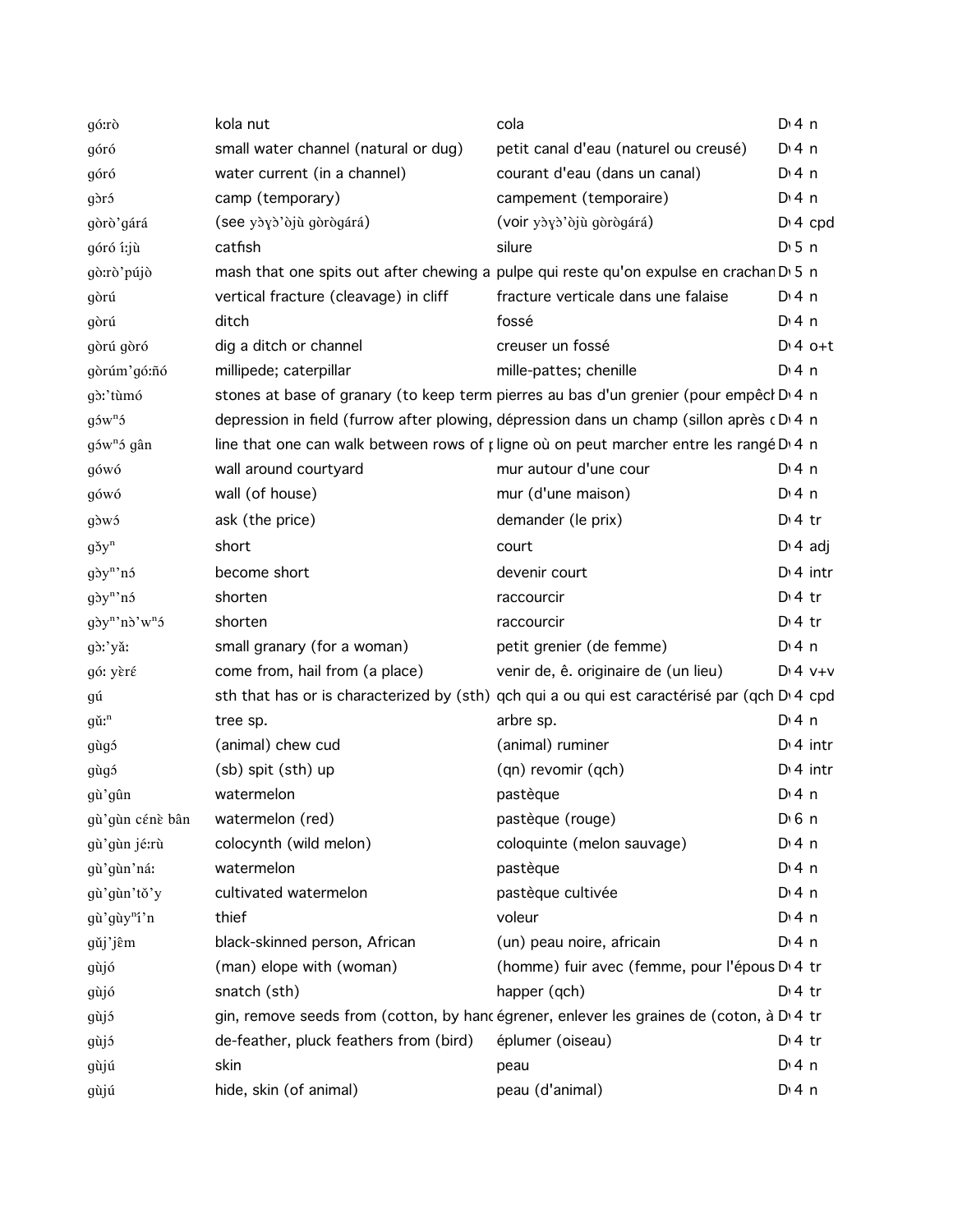| gùjú'jêm                 | black-skinned person, African         | (un) peau noire, africain                                                                  | $Di$ 4 n         |
|--------------------------|---------------------------------------|--------------------------------------------------------------------------------------------|------------------|
| gùjùró                   | (rope) unravel                        | (corde) se découdre, se défaire                                                            | $D1 6$ intr      |
| gùjú'wé:rè               |                                       | large bowl-shaped earthenware basin for grosse bassine large et peu profonde en D 6 n      |                  |
| gúlúm                    | piece (of sth)                        | morceau (de qch)                                                                           | D:4n             |
| gúlúm                    | entire, intact (e.g. melon, kola nut) | entier, intègre (melon, noix de cola, etc. D 6 n                                           |                  |
| gùmó                     | split (e.g. wood)                     | fendre (bois etc.)                                                                         | $Dt$ 4 tr        |
| gùmògúmò                 | (call of speckled pigeon)             | (voix du pigeon de Guinée)                                                                 | $Di$ 4 ond       |
| $g$ úmúr <sup>n</sup> ó  | short, runty (person, animal)         | chétif, courtaud (personne, animal)                                                        | $D \cdot 4$ adj  |
| gŭ:n                     |                                       | flat winnowing van (circular, flat basketw van à vanner (vannerie plate et ronde, lé D 4 n |                  |
| gů:n                     | circular palm-leaf fan                | éventail rond en feuille de doum                                                           | $Dt$ 4 n         |
| gŭn                      | back (of body or object)              | dos, arrière                                                                               | $Di$ 4 n         |
| gùn'céné                 | back                                  | dos                                                                                        | $Di$ 4 n         |
| gùn'cènè'jây             |                                       | necklace with bouncing decoration hangi collier à ornement bondissant au dos               | $Dt$ n           |
| gùn'digé                 | row (of animals, worshippers, etc.)   | rang, rangée (d'animaux, de personnes e D 4 n                                              |                  |
| gùn'digiré               | row (of animals, worshippers, etc.)   | rang, rangée (d'animaux, de personnes e D <sub>'</sub> 4 n                                 |                  |
| gùn'dùró                 | back, rear (of sth)                   | arrière, derrière (de qch)                                                                 | $Dt$ 4 n         |
| gùn'dùrô:                | in the rear, in back                  | à l'arrière                                                                                | $Di$ 4 n         |
| gùn'dùró lé              | behind, at the rear of (sth)          | derrière (qch)                                                                             | $D: 4$ pos       |
| gǔn jènèr <sup>n</sup> é | turn around and look at (sb, sth)     | se retourner et regarder (qn, qch)                                                         | $D:4$ o+t        |
| gǔn lé                   | (going) backward (adverb)             | en arrière                                                                                 | $D: 4 n + p$     |
| gǔn lé                   | outside (adverb)                      | à l'extérieur, dehors                                                                      | $Di 4 n + p$     |
| gǔn lé                   | behind, at the rear of (sth)          | derrière (qch)                                                                             | $Di 4 n + p$     |
| gǔnh                     | after, behind                         | après, derrière                                                                            | $Di$ 4 pos       |
| gǔnh                     | belatedly, late (adverb)              | en retard, tardivement, tard (adverbe)                                                     | $D: 4$ adv       |
| gǔnh                     | soon                                  | bientôt                                                                                    | $Di$ 4 adv       |
| gǔnh pílíwé              | go back to the rear                   | retourner en arrière                                                                       | $D \nvert 6$ adv |
| gùnó                     | being a slave, slavehood              | esclavage, fait d'ê. esclave                                                               | $Dt$ 4 n         |
| gùnó'n                   | slave                                 | esclave                                                                                    | $Di$ 4 n         |
| gǔn tó:                  | turn one's back (to sb)               | se retourner en montrant le dos (à qn)                                                     | $D:4$ o+t        |
| gùnù'r <sup>n</sup> ó    | lengthen                              | allonger                                                                                   | $Dt$ 4 tr        |
| $g$ ùnù' $r^n$ ó         | become long                           | devenir long                                                                               | $Di$ 4 intr      |
| $g$ ú: $r^n\delta$       | tree sp.                              | arbre sp.                                                                                  | $Di$ 4 n         |
| gùr'in                   | tall (human)                          | de haute taille (personne)                                                                 | $D: 4$ adj       |
| gùr'in                   | Gourou person (ethnicity)             | personne Gourou (ethnie)                                                                   | $D \n4$ adj      |
| gùró                     |                                       | young adult female animal (not yet a mo jeune animal adulte femelle (qui n'a pas DA adj    |                  |
| gùró                     | slobber, drool (verb)                 | baver                                                                                      | $Di4$ tr         |
| gùró                     | small axe (iron inserted into wood)   | petite hache                                                                               | $Di$ 4 n         |
| gúrð                     | drool, slobber (noun)                 | bave                                                                                       | $D0$ n           |
| gùrò'àr <sup>n</sup> á   |                                       | large, heavy axe for chopping and splittir grosse hache lourde pour couper et pour D 4 n   |                  |
| gúrð gùró                | slobber, drool                        | baver                                                                                      | $D \nvert 6$ o+t |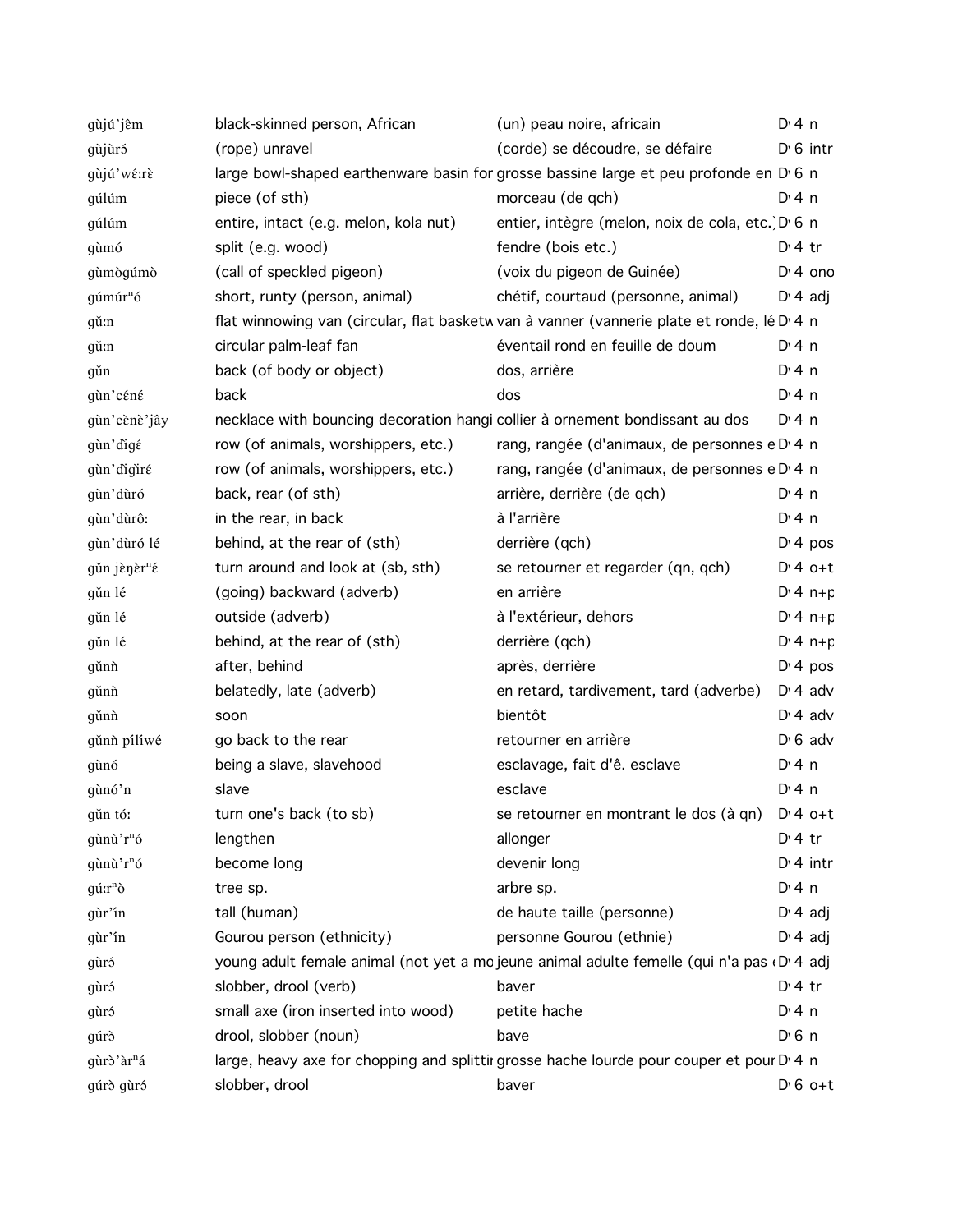| gúrsó:jè                                   | tree sp.                                                                             | arbre sp.                                                                                  | $Di$ 4 n              |
|--------------------------------------------|--------------------------------------------------------------------------------------|--------------------------------------------------------------------------------------------|-----------------------|
| gù:rú                                      | tree sp.                                                                             | arbre sp.                                                                                  | $Di$ 4 n              |
| gùrú                                       | long, tall                                                                           | long, haut                                                                                 | $D: 4$ adj            |
| gùrú                                       | Gourou (zone near Koro where a dialect Gourou (zone près de Koro où on parle u D 4 n |                                                                                            |                       |
| gúrú?á:nà                                  | Koran                                                                                | coran                                                                                      | $Di$ 4 n              |
| gùrú'm                                     | Gourou people (Dogon group near Koro) Gourou (ethnie dogon vers Koro)                |                                                                                            | $Dt$ 4 n              |
| gùrú'n                                     | Gourou person (ethnicity)                                                            | personne Gourou (ethnie)                                                                   | $D: 4$ adj            |
| $g\tilde{u}y^n\tilde{o}$                   | rob (sb), steal (sth)                                                                | voler (qch), dérober (qn)                                                                  | $Di4$ tr              |
| $g\acute{u}y^n\acute{o}$                   | (see $\text{gúy}^n\text{o}$ lè)                                                      | (voir $\text{gúy}^n\text{ó}$ lè)                                                           | $Di$ 4 n              |
| $g\grave{u}y^n\grave{o}$ 'gǔy <sup>n</sup> | thieving (animal)                                                                    | (animal) voleur                                                                            | $D: 4$ adj            |
| $g$ úy <sup>n</sup> ó lè                   | stealthily, in secret, clandestinely                                                 | en cachette, de façon clandestine                                                          | $D \cdot 4$ adv       |
| hǎ: <sup>n</sup>                           | huh?                                                                                 | eh?                                                                                        | $Di$ 4 inte           |
| háccíllè                                   | mind, (level of) intelligence                                                        | esprit, (niveau d')intelligence                                                            | $Di$ 4 n              |
| háccílle kár <sup>n</sup> á                | pay attention                                                                        | faire attention                                                                            | $D \cdot 6$ o+t       |
| háddù                                      | border                                                                               | frontière                                                                                  | D: 4n                 |
| há:dé                                      | stop at, go up to (a boundary)                                                       | s'arrêter à, aller jusqu'à (une limite ou fr D 4 intr                                      |                       |
| há:dé                                      | amount to, add up to (a certain sum)                                                 | atteindre (une certaine somme)                                                             | $Di$ 4 intr           |
| hádé                                       |                                                                                      | (e.g. gendarmes) block (road, passage) (gendarmes etc.) bloquer (route, passag D 6 tr      |                       |
| hádé                                       | impede, block the passage of (sb)                                                    | bloquer le passage de (qn)                                                                 | $D \n6$ tr            |
| há:jè                                      | need (of sth)                                                                        | besoin (de qch)                                                                            | $Di$ 4 n              |
| há:jè                                      | need (sth)                                                                           | avoir besoin de (qch)                                                                      | $D \cdot 6$ tr        |
| hâl                                        | all the way to, as far as (place)                                                    | jusqu'à (lieu)                                                                             | D <sub>1</sub> 4 part |
| hâl                                        | until (time)                                                                         | jusqu'à (temps)                                                                            | $D14$ part            |
| hálâl                                      | legitimate child                                                                     | fils ou fille légitime                                                                     | $Dt$ 4 n              |
| hálâl                                      | legitimate descendant (of ancestor)                                                  | descendant légitime (d'un ancêtre)                                                         | $Dt$ 4 n              |
| hálâl                                      | rightful possession (sth earned)                                                     | propriété légitime, de droit (méritée)                                                     | $Dt$ 4 n              |
| hámpá                                      | chew (tobacco)                                                                       | chiquer (tabac)                                                                            | $D \cdot 6$ tr        |
| hámpé                                      | chew (tobacco)                                                                       | chiquer (tabac)                                                                            | $D \n6$ tr            |
| hámpérè                                    | wad of chewing tobacco                                                               | bouchée de tabac à chiquer                                                                 | $D0$ 6 n              |
| há:râm                                     | christening, naming ceremony (for newb baptême (rite où on donne un nom au no D'4 n  |                                                                                            |                       |
| há:râm                                     |                                                                                      | Muslim holy day associated with cousinh fête musulmane associée avec le cousina D 6 n      |                       |
| hárâm                                      | sacrilege, act forbidden by Islam                                                    | sacrilège, acte condamné par l'islam                                                       | $Dt$ 4 n              |
| hárâm                                      |                                                                                      | bastard, illegitimate child (born out of w bâtard, enfant non légitime (né hors de r D 4 n |                       |
| hármé                                      | (act) be forbidden by Islam                                                          | (acte) ê. interdit pas l'islam                                                             | $D \cdot 6$ intr      |
| hásá                                       | rent                                                                                 | louer                                                                                      | $Dt$ 4 tr             |
| há:sé                                      | card (cotton)                                                                        | carder (coton)                                                                             | $Dt$ 4 tr             |
| hà:sín                                     | indeed                                                                               | effectivement, vraiment                                                                    | $D \cdot 4$ adv       |
| hà:sín                                     | all right, okay                                                                      | bien, okay                                                                                 | $D \cdot 4$ adv       |
| hátté                                      | observe (sth) attentively                                                            | observer (qch) avec soin                                                                   | $Dt$ 4 tr             |
| hátté                                      | keep (sth)                                                                           | garder (qch)                                                                               | $D:4$ tr              |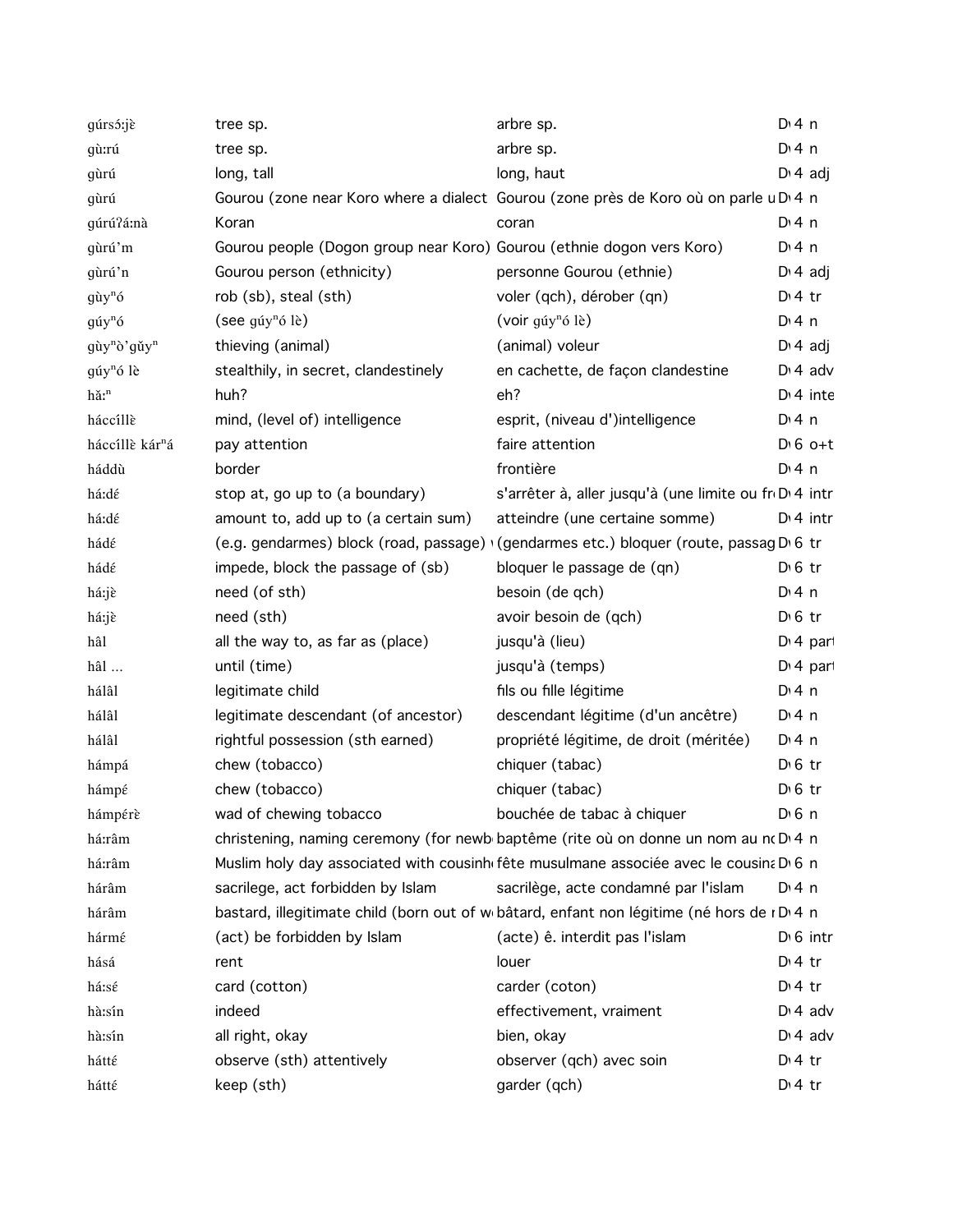| háwré            | come to an agreement, make a deal    | se mettre d'accord, conclure un accord D <sub>14</sub> intr                                |                   |
|------------------|--------------------------------------|--------------------------------------------------------------------------------------------|-------------------|
| hàwsà'nùmò'béré  |                                      | Hausa-style bead armband worn above e bandeau en perles de type haoussa port D 4 n         |                   |
| háybé            | (herder) watch over, tend (flock)    | (berger) surveiller, garder (troupeau)                                                     | $D \n6$ tr        |
| háybé            | observe (sth) attentively            | observer (qch) avec soin                                                                   | $Di4$ tr          |
| háybé            | watch over (children, flock)         | surveiller (enfants, troupeau)                                                             | $Di4$ tr          |
| háyè             | well,                                | bon, $\ldots$                                                                              | $D16$ part        |
| háyndè           | miracle, amazing or surprising thing | miracle, chose étonnante ou surprenante D <sub>'</sub> 4 n                                 |                   |
| háyndè           | amazement, astonishment              | fait d'ê. étonné                                                                           | $Di$ 4 n          |
| háyndíné         | amaze (sb)                           | étonner (qn)                                                                               | $Di4$ tr          |
| háyndíné         | (sb) be amazed                       | (qn) ê. étonné                                                                             | $Di$ 4 intr       |
| héjé             | suffice, be enough for (sb)          | suffire à (qn)                                                                             | $Di4$ tr          |
| héñé             | hurry, rush                          | ê. pressé (de temps)                                                                       | $Di$ 4 intr       |
| héwté            |                                      | recover, recuperate, get back (lost or bc récupérer, retrouver (objet perdu ou prê D 6 tr  |                   |
| héwté            | catch up with (sb who went ahead)    | rattraper, rejoindre (qn qui est allé par d D 6 tr                                         |                   |
| híbbé            | be complete                          | ê. entier, intègre                                                                         | $Di$ 4 intr       |
| híjjé            | perform the pilgrimage to Mecca      | faire le pélerinage à la Mecque                                                            | $Di$ 4 intr       |
| híjjù            | pilgrimage to Mecca                  | le pélerinage à la Mecque                                                                  | $Di$ 4 n          |
| híjjù híjjé      | perform the pilgrimage to Mecca      | faire le pèlerinage à la Mecque                                                            | $D \cdot 6$ o+t   |
| hi:lè            | trick, ruse, stratagem               | ruse, stratagème                                                                           | $Di$ 4 n          |
| hi:lè            | slyness, cleverness                  | astuce, fait d'ê. malin                                                                    | $D \n6$ n         |
| hí:lέ            | dupe, cheat, trick (sb)              | duper, tromper (qn)                                                                        | $Di4$ tr          |
| hínnè            | amount, quantity                     | quantité                                                                                   | $Di$ 4 n          |
| hínné            | be absorbed in (task, work)          | s'absorber dans (tache, travail)                                                           | $D \cdot 5$ intr  |
| hó: <sup>n</sup> | here, take this!                     | tiens!, prends ceci!                                                                       | $D0$ fr           |
| hóggò            | pen (for animals)                    | parc d'animaux, clôture d'animaux                                                          | $Di$ 4 n          |
| hó:lá:rù         | confidence                           | confiance                                                                                  | $Di$ 4 n          |
| hó:lé            | trust                                | avoir confiance en                                                                         | $Di4$ tr          |
| hó:ló            | trust                                | avoir confiance en                                                                         | $Di4$ tr          |
| hóngérè          | dark brown (cow)                     | brun foncé (vache)                                                                         | $D \cdot 4$ adj   |
| hó:rè            | the main one                         | le principal                                                                               | $Di$ 4 n          |
| hóró             | observe (sth) attentively            | observer (qch) avec soin                                                                   | $Di4$ tr          |
| hóró             | (hunter) watch stealthily            | (chasseur) regarder en cachette                                                            | $Di4$ tr          |
| hórsíné          | love (sth, sb) passionately          | aimer (qch, qn) avec passion                                                               | $D \n6$ tr        |
| hórsíné          | love (sth, sb) passionately          | aimer (qch, qn) avec passion                                                               | $D \n6$ tr        |
| hórsó            |                                      | (sth, sb) be loved, (merchandise) be por (qch, qn) ê. aimé avec passion, (marchar D 6 intr |                   |
| hóyyò:hóyyò:     | a song for women's dances            | une chanson pour la danse des femmes D <sub>14</sub> n                                     |                   |
| húkûm            | tent (of Bellas etc.)                | tente (des bella etc.)                                                                     | D <sub>1</sub> 6n |
| húmtó            | (need, problem) be resolved          | (besoin, problème) ê. résolu                                                               | $Di$ 4 intr       |
| húrów            | shrub sp.                            | arbuste sp.                                                                                | $Di$ 4 n          |
| húyâm            | happiness, joy                       | joie, bonheur, fait d. ê. content                                                          | D: 4 n            |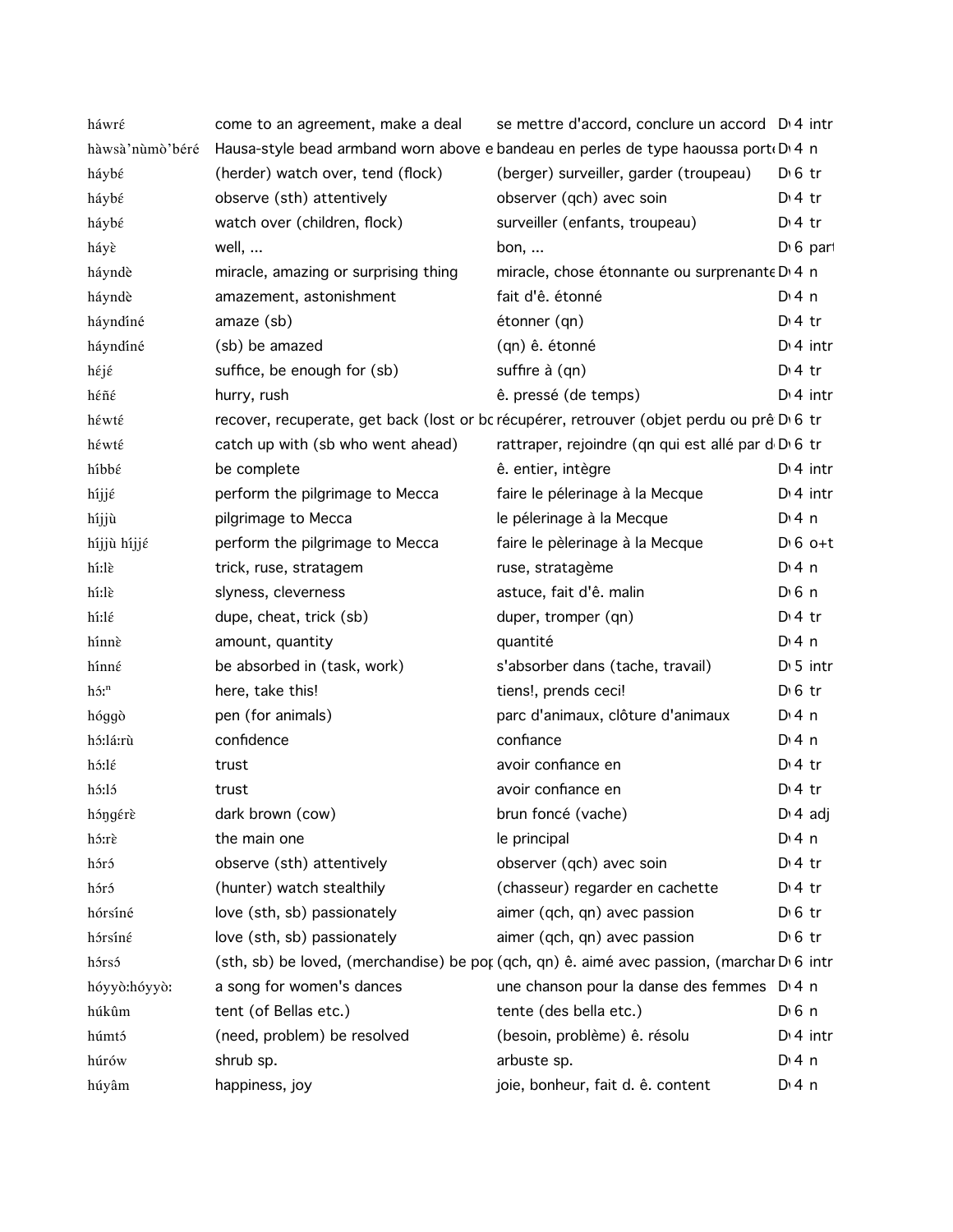| húyé                                                                 | be happy                                         | ê. content, heureux                                                                            | $Di$ 4 intr            |
|----------------------------------------------------------------------|--------------------------------------------------|------------------------------------------------------------------------------------------------|------------------------|
| húyné                                                                | make (sb) happy                                  | rendre content, rendre heureux (qn)                                                            | $D \cdot 4$ tr         |
| $\equiv$ i:                                                          | it is                                            | c'est                                                                                          | D <sub>1</sub> 6 cliti |
| $\equiv$ i:                                                          | Focus clitic                                     | clitique de focalisation (mise en vedette) D 6 cliti                                           |                        |
| $\tilde{1}$ .                                                        | fruit, nut, seed (of plant)                      | fruit, noix, graine (d'une plante)                                                             | $D \cdot 5 n$ (r       |
| $\tilde{1}$ .                                                        | child, young (of an animal)                      | enfant, petit (d'un animal)                                                                    | $D \cdot 5 n$ (f       |
| $\tilde{1}$ .                                                        | product (of work) (cpd final)                    | produit (d'un travail) (fin de composé)                                                        | $D \cdot 5$ cpd        |
| i: <sup>n</sup> bâ:y <sup>n</sup>                                    | newborn baby                                     | bébé nouveau-né                                                                                | $D \cdot 4$ adj        |
| î: <sup>n</sup> nàr <sup>n</sup> à'w <sup>n</sup> á                  |                                                  | (midwife) help (woman) to deliver (child (sage femme) aider (femme) à accouche D'4 o+t         |                        |
| i: <sup>n</sup> 'nár <sup>n</sup> á'w <sup>n</sup> á'n               | midwife                                          | sage femme                                                                                     | $Di$ 4 n               |
| i'àr <sup>n</sup> á                                                  | swagger, walking proudly or elegantly            | démarche hautaine ou élégante                                                                  | $Di$ 4 n               |
| i'àr <sup>n</sup> à'gǒ'y                                             | swagger, walking proudly or elegantly            | démarche hautaine ou élégante                                                                  | $Di$ 4 n               |
| i'àr <sup>n</sup> à'gó:'n                                            |                                                  | dandy, elegant young man with a swagg fanfarron, jeune homme à démarche hau D 4 n              |                        |
| íbílí:sà                                                             |                                                  | chief of the pagan demons (invisible dev chef des démons païens (démon invisible D'4 n         |                        |
|                                                                      | íbílí:sà'hírsi'állà'jál cut-throat weaver (bird) | cou coupé (oiseau)                                                                             | $Di$ 4 n               |
| $i$ ' $\epsilon r$ <sup>n</sup> $\epsilon w$ <sup>n</sup> $\epsilon$ | tree sp.                                         | arbre sp.                                                                                      | $Dt$ 4 n               |
| íjé                                                                  | today                                            | aujourd'hui                                                                                    | $Di$ 4 adv             |
| ìjέ                                                                  | act of standing                                  | fait d'ê. debout, fait de s'arrêter                                                            | $Di$ 4 n               |
| ìjέ                                                                  | act of stopping                                  | fait de s'arrêter                                                                              | $Di$ 4 n               |
| ìjέ                                                                  | position, place (of sb)                          | position, place (de qn)                                                                        | $Di$ 4 n               |
| ìjέ                                                                  | involvement (in an activity)                     | fait d'ê. engagé ou impliqué (dans une a D 4 n                                                 |                        |
| íjέ                                                                  | stand (up), be standing                          | se mettre debout, ê. debout                                                                    | $Di$ 4 intr            |
| íjέ                                                                  |                                                  | (sb) stop, halt, come to a stop (while st. (qn) s'arrêter, faire halte (étant debout) D'4 intr |                        |
| íjέ                                                                  | (festivities) be held, take place                | (manifestation, fête) avoir lieu                                                               | $Di$ 4 intr            |
| ìjέ íjέ                                                              | stand (up), be standing                          | se mettre debout, ê. debout                                                                    | $Dt 4 0+t$             |
| ìjέ íjέ                                                              |                                                  | (sb) stop, halt, come to a stop (while st: (qn) s'arrêter, faire halte (étant debout) D' 4 o+t |                        |
| ìjέ íjέ                                                              | be involved                                      | ê. engagé ou impliqué                                                                          | $Dt 4 0+t$             |
| íjé nè                                                               | again, once more                                 | encore une fois, de nouveau                                                                    | $Di$ 4 adv             |
| íjé nè                                                               | until now, so far                                | jusqu'à présent                                                                                | $Di 4$ adv             |
| íjén'ní:'tǎ:n                                                        | day before yesterday                             | avant-hier                                                                                     | $D \nvert 6 \nvert n$  |
| íjén'tă:n                                                            | day before yesterday                             | avant-hier                                                                                     | $D \nvert 6 \nvert n$  |
| ìjí                                                                  | dog                                              | chien                                                                                          | $Dt$ 4 n               |
| ij'i: <sup>n</sup>                                                   | puppy                                            | chiot                                                                                          | $Dt$ 4 n               |
| ij'i: <sup>n</sup> 'dúrò                                             | succulent plant sp.                              | plante succulents sp.                                                                          | $Di$ 4 n               |
| ijí'kórò                                                             |                                                  | bowl, pan, or concave waterjar shard wh écuelle, ou morceau de canari cassé, où D 4 n          |                        |
| i:ji'niné                                                            | fish sauce                                       | sauce au poisson                                                                               | $D \nvert 6 \nvert n$  |
| íjí'ré                                                               | stop, arrest, detain, block                      | faire arrêter, bloquer                                                                         | $D \cdot 4$ tr         |
| íjí'ré                                                               | cause to stand, erect                            | mettre (qch) debout, ériger                                                                    | $Di4$ tr               |
| íjí'ré                                                               | organize, hold (festivities)                     | organiser (manifestation, fête)                                                                | $D \cdot 4$ tr         |
| íjí'ré                                                               |                                                  | (standing person) walk around, be in mo (personne debout) circuler, se déplacer, D'4 intr      |                        |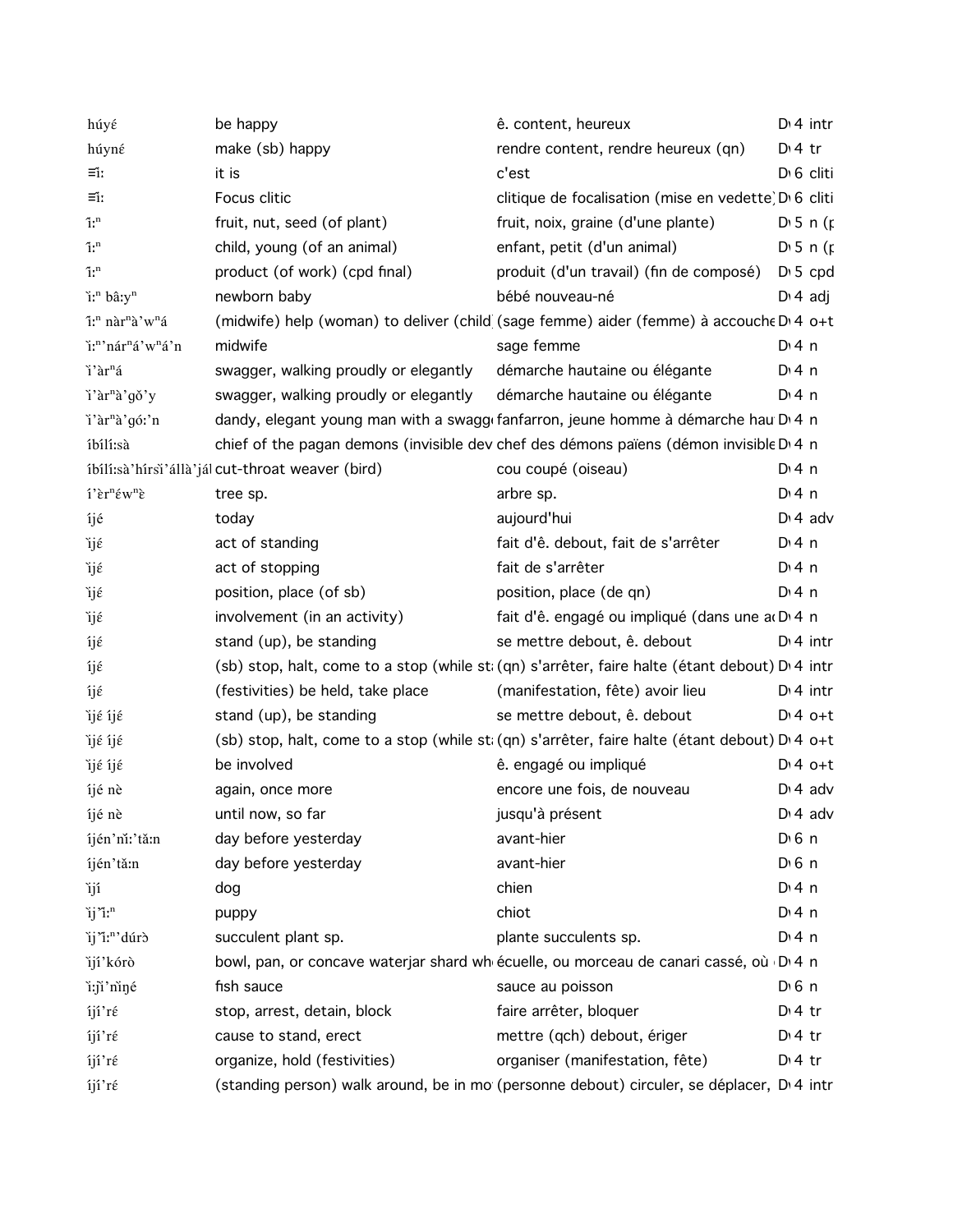| ijirè gšy <sup>n</sup>    |                                       | width (measure of 2- or 3-dimensional ollargeur (mesure de la deuxième dimensic D'4 n        |                       |
|---------------------------|---------------------------------------|----------------------------------------------------------------------------------------------|-----------------------|
| ijirè gùrú                |                                       | length (of object or space, in its longest longueur (la dimension la plus longue d'u D 4 n   |                       |
| ijirè gùrú                | tallness, height                      | taille, hauteur (mesure)                                                                     | $Di$ 4 n              |
| íjí'r'ú                   |                                       | length (of two-dimensional object or spalongueur (d'un objet ou d'un espace en dD 4 n        |                       |
| $1j1'r'$ ú                | tallness, height                      | taille, hauteur (mesure)                                                                     | $Di$ 4 n              |
| ìjú                       | dog                                   | chien                                                                                        | $Di$ 4 n              |
| i:jú                      | fish                                  | poisson                                                                                      | $Di$ 4 n              |
| ijù'àr <sup>n</sup> á     | dog (male)                            | chien (mâle)                                                                                 | $Di$ 4 n              |
| ijùbǎy                    | country, land                         | pays, terre                                                                                  | $Di$ 4 n              |
| ijùbǎy                    | ground                                | sol                                                                                          | $Di$ 4 n              |
| ijùbǎy                    | plain, flat lowland                   | plaine, terrain plat entre les inselbergs                                                    | $D \nvert 6 \nvert n$ |
| ijù "i:"                  | puppy                                 | chiot                                                                                        | $Di$ 4 n              |
| ijù'néné                  | lungfish                              | ??                                                                                           | $D \cdot 5$ n         |
| ijù'yǎ:                   | dog (female)                          | chienne                                                                                      | $Di$ 4 n              |
| ĭláː                      | who?                                  | qui?                                                                                         | $Di$ 4 inte           |
| iliwâl                    | parasol, umbrella                     | parasol, parapluie                                                                           | $Di$ 4 n              |
| iliwâl                    | erect herb sp.                        | herbe érigée sp.                                                                             | $Di$ 4 n              |
| íllé                      |                                       | lift up (heavy stone, wrestling opponent soulever d'en bas (grande pierre, opposa D.4 tr     |                       |
| illè                      | since                                 | depuis                                                                                       | $D \cdot 4$ adv       |
| îm                        | stuttering                            | bégaiement                                                                                   | $Di$ 4 n              |
| ímέ                       | stutter                               | bégayer                                                                                      | $Dt$ 4 tr             |
| îm ímé                    | stutter                               | bégayer                                                                                      | $Dt 4 0+t$            |
| i'n                       | child (young human)                   | enfant (jeune personne)                                                                      | $Di$ 4 n              |
| i'n                       | (sb's) child (son or daughter)        | enfant (fils ou fille, de qn)                                                                | $Di$ 4 n              |
| iñàr <sup>n</sup> á       | swagger, walking proudly or elegantly | démarche hautaine ou élégante                                                                | $Di$ 4 n              |
| iñàr <sup>n</sup> à'gǒ'y  | swagger, walking proudly or elegantly | démarche hautaine ou élégante                                                                | $Di$ 4 n              |
| iñàr <sup>n</sup> à'gó:'n |                                       | dandy, elegant young man with a swagg fanfarron, jeune homme à démarche hau D'4 n            |                       |
| iñàr <sup>n</sup> à'yéy   | swagger, walking proudly or elegantly | démarche hautaine ou élégante                                                                | $Di$ 4 n              |
| ìñé                       | lie down                              | se coucher                                                                                   | $Dt$ 4 intr           |
| ìñé                       | what?                                 | quoi?                                                                                        | $Di$ 4 inte           |
| ìñé                       | why?                                  | pourquoi?                                                                                    | $D \cdot 5$ inte      |
| iñé jέ                    | why?                                  | pourquoi?                                                                                    | $Di$ 4 inte           |
| iñé lè                    | with what?                            | avec quoi?                                                                                   | $Di$ 4 inte           |
| iñé sógò                  | because of what?                      | à cause de quoi?                                                                             | $Di$ 4 inte           |
| iñi'w <sup>n</sup> é      | make (sb) lie down (to sleep)         | faire coucher (qn)                                                                           | $D:4$ tr              |
| i'n'dǔn                   |                                       | large cloth wrapped around body to carr gros tissu pour porter un enfant au dos              | $Di$ 4 n              |
| iné                       | (logophoric singular pronoun)         | (pronom logophorique singulier)                                                              | $Di$ 4 pro            |
| iné                       |                                       | (third person singular reflexive possessoi (possessif réfléchi de 3e personne singul D'4 pro |                       |
| iné                       | take a bath or shower, bathe          | se laver (bain ou douche)                                                                    | $Di$ 4 intr           |
| íné                       | person                                | personne                                                                                     | $Di$ 4 n              |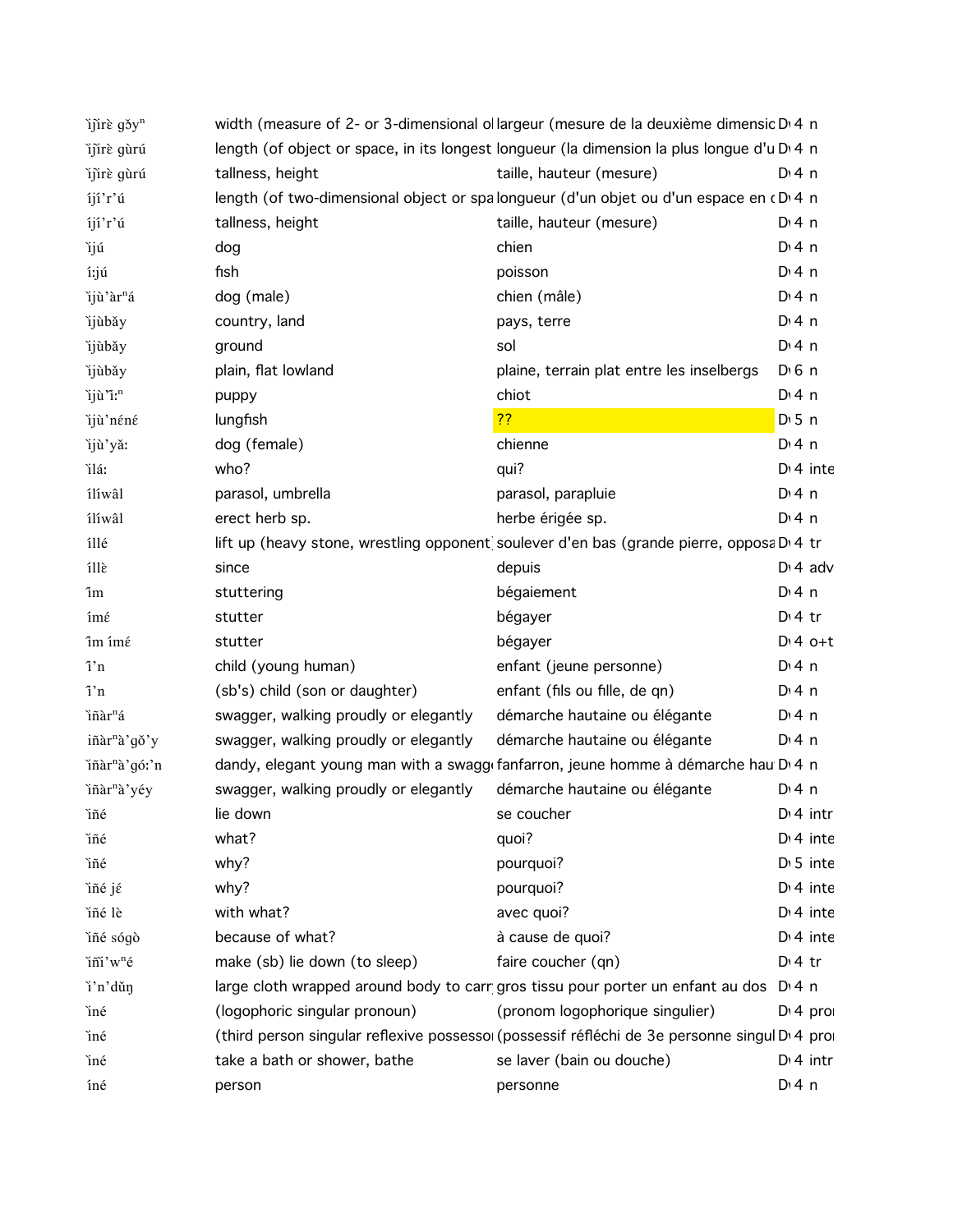| inè'ciné                                                              | phantom, ghost (of person)              | fantôme (d'une personne)                                                                | $Di$ 4 n             |
|-----------------------------------------------------------------------|-----------------------------------------|-----------------------------------------------------------------------------------------|----------------------|
| [inè'cinè]'bè:né                                                      | narcotic bush sp.                       | buisson narcotique sp.                                                                  | $Di$ 4 n             |
| [inè'cinè]'námñú                                                      | wild sesame                             | sésame sauvage                                                                          | D: 4n                |
| inè'gǎn                                                               | oldest noble (freeborn) man in village  | l'homme noble (non escalve) le plus âgé D <sub>'4</sub> n+a                             |                      |
| inè'gǎn                                                               | old person                              | vieille personne                                                                        | $Di 4 n+a$           |
| inè gšy'n                                                             | short person, runt                      | personne de courte taille, courteaud                                                    | $D \cdot 6$ n+a      |
| inè gùrí'n                                                            | tall person                             | personne de haute taille                                                                | $D \cdot 6$ n+a      |
| inè làgí'n                                                            | another person, someone else            | autrui, quelqu'un d'autre                                                               | $D \cdot 6$ n+a      |
| íné'm                                                                 | people                                  | gens                                                                                    | $Di$ 4 n             |
| íné'n                                                                 | person                                  | personne                                                                                | $Di$ 4 n             |
| ini'r <sup>n</sup> é                                                  | bathe, give a bath to (sb)              | baigner, laver (qn)                                                                     | $Dt$ 4 tr            |
| iniw <sup>n</sup> é                                                   | (reflexive object)                      | (complément réfléchi)                                                                   | D <sup>i</sup> 4 pro |
| iniw <sup>n</sup> è pàyá                                              | belt                                    | ceinture                                                                                | $Di$ 4 n             |
| iniw <sup>n</sup> é páyá                                              | attach (one's belt)                     | attacher (sa ceinture), se ceinturer                                                    | D: 4 n               |
| î'n sá:jî: <sup>n</sup>                                               | barn owl                                | effraie africaine (hibou)                                                               | F(6 n)               |
| ir <sup>n</sup> é                                                     | tooth                                   | dent                                                                                    | $Di$ 4 n             |
| $i:\mathbf{r}^n\acute{\mathbf{e}}$                                    | iron, steel, metal                      | fer, acier, métal                                                                       | D:4n                 |
| $ir^n \acute{e}$                                                      | let out (one's stomach)                 | se faire saillir (le ventre)                                                            | $D0$ n               |
| $\mathbf{\hat{i}}\mathbf{.}\mathbf{r}^n\acute{\boldsymbol{\epsilon}}$ | iron, steel, metal                      | fer, acier, métal                                                                       | $Di$ 4 n             |
| ir <sup>n</sup> è'bú:                                                 | chewstick                               | cure-dents                                                                              | D: 4 n               |
| ir <sup>n</sup> è'dójú                                                | lower front teeth                       | dents inférieures de devant                                                             | $Di$ 4 n             |
| ir <sup>n</sup> è'gàná                                                | wisdom tooth                            | dent de sagresse                                                                        | $Di$ 4 n             |
| ir <sup>n</sup> è'gàná                                                | molar                                   | molaire                                                                                 | $D0$ n               |
| $\lim_{n \to \infty}$ i $\lim_{n \to \infty}$                         | dark metals (alloys of tin, lead, etc.) | métaux foncés (alliages de plomb, d'étai D <sub>'6</sub> n+a                            |                      |
| ir <sup>n</sup> è'kú: <sup>n</sup>                                    | upper front teeth                       | dents supérieures de devant                                                             | $Di$ 4 n             |
| ir <sup>n</sup> è'máná                                                | upper teeth                             | dents supérieures                                                                       | D <sub>1</sub> 6n    |
| ir <sup>n</sup> è'nòw <sup>n</sup> ó                                  | gums                                    | gencives                                                                                | $Di$ 4 n             |
| ir <sup>n</sup> e'nùr <sup>n</sup> ó                                  | toothache                               | mal aux dents                                                                           | $Dt$ 4 n             |
| ĭr <sup>n</sup> è'sérù                                                | canine tooth                            | canine (dent)                                                                           | $D0$ 6 n             |
| i:r <sup>n</sup> è'sǒm                                                | bicycle                                 | vélo                                                                                    | $Di$ 4 n             |
| i:r <sup>n</sup> è ùñú                                                | wire (metal)                            | fil (métal)                                                                             | $D16 n+a$            |
| írà                                                                   | light brown (goat)                      | brun clair (chèvre)                                                                     | $D \cdot 4$ adj      |
| írà bán                                                               |                                         | light brown mixed with dark brown (goat brun clair mélangé avec brun foncé (chè D 4 adj |                      |
| irà jém                                                               | light brown with black                  | brun clair avec noir                                                                    | $D: 4$ adj           |
| irà pírú                                                              | grey (goat)                             | gris (chèvre)                                                                           | $D \cdot 4$ adj      |
| iré                                                                   | be better (than)                        | ê. meilleur (que), mieux valoir (que)                                                   | $Di$ 4 intr          |
| iré:                                                                  | (see `iré: kár <sup>n</sup> á)          | (voir `iré: kár <sup>n</sup> á)                                                         | $Di$ 4 n             |
| ìrέ                                                                   | cooked (grain, meat)                    | cuit (céréales, viande)                                                                 | $D \cdot 4$ adj      |
| ìrέ                                                                   | ripe (fruit)                            | mûr (fruit)                                                                             | $D \cdot 4$ adj      |
| ìrέ                                                                   | hard, firm (buttocks)                   | (fesses) dur                                                                            | $D \cdot 4$ adj      |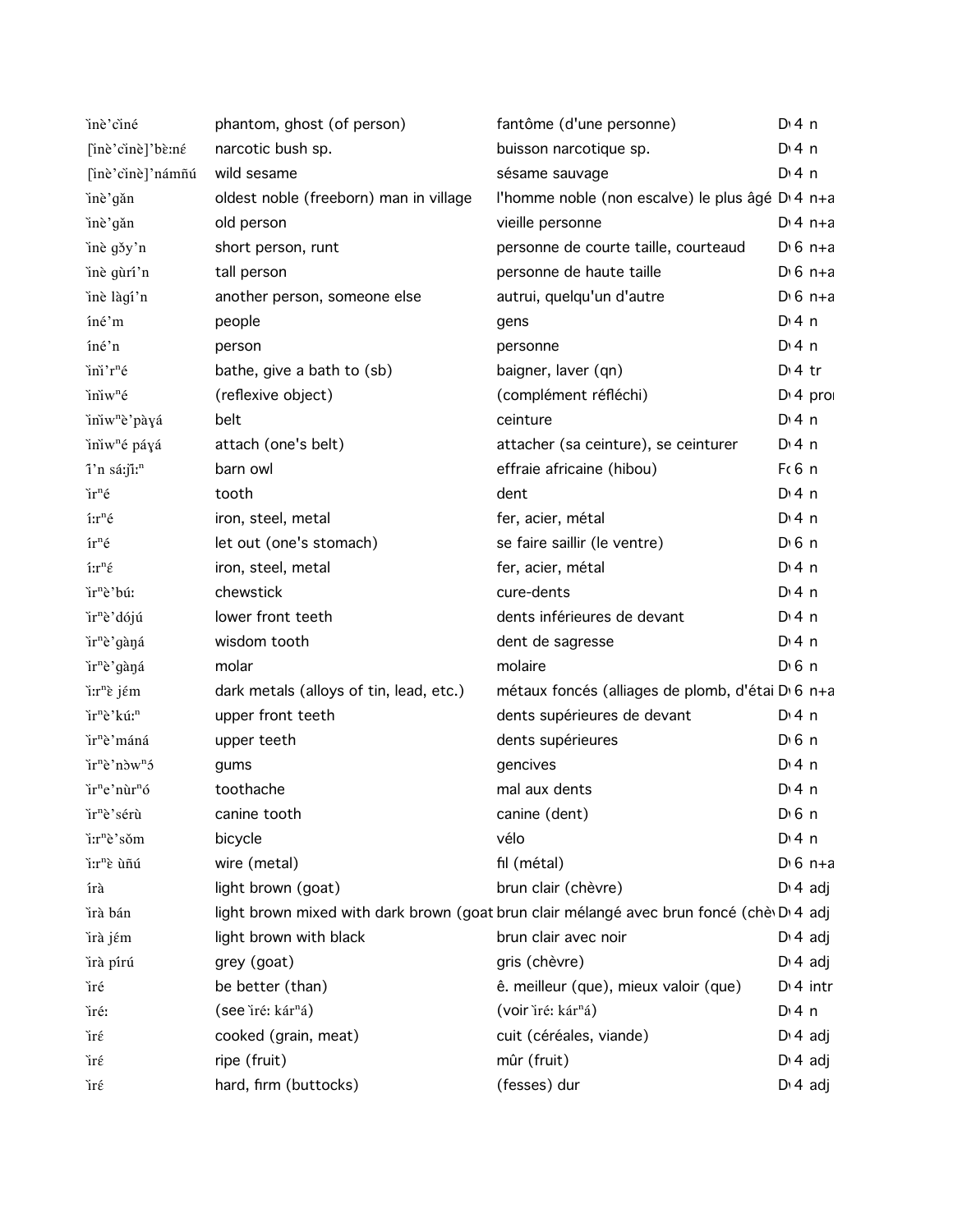| írέ                      | (meal) be cooked, be done                                                       | (repas) devenir cuit                                                                        | $Di$ 4 intr           |
|--------------------------|---------------------------------------------------------------------------------|---------------------------------------------------------------------------------------------|-----------------------|
| írέ                      | (beer, milk) be fully fermented                                                 | (bière, lait) ê. bien fermenté                                                              | $Di$ 4 intr           |
| írέ                      | (fruit) ripen, become ripe                                                      | (fruit) mûrir                                                                               | $Di$ 4 intr           |
| iré: kár <sup>n</sup> á  | improvement happen                                                              | amélioration avoir lieu                                                                     | $Di 4 s+0$            |
| iré'kò                   | it (=illness) is getting better                                                 | il y a du mieux (après une maladie)                                                         | $Di$ 4 intr           |
| iri'wέ                   | cook (food) well                                                                | bien cuire (nourriture)                                                                     | $Dt$ 4 tr             |
| iri'wέ                   | make (fruit) ripe                                                               | faire mûrir (fruit)                                                                         | $Di$ 4 tr             |
| írù                      | breast (female)                                                                 | sein (de femme)                                                                             | $Di$ 4 n              |
| irù'děn                  | bra, woman's breast support                                                     | soutien (de seins de femme)                                                                 | $Di$ 4 n              |
| irù'ká:                  | nipple                                                                          | mamelon                                                                                     | $Di$ 4 n              |
| ìwέ                      | like, be fond of (sb)                                                           | aimer (qn)                                                                                  | $Di4$ tr              |
| jă:                      |                                                                                 | convey, deliver, take (sth, somewhere) faire arriver, emmener, livrer (qch, quelq D 4 tr    |                       |
| já:                      | always                                                                          | toujours                                                                                    | $Di$ 4 adv            |
| jă: <sup>n</sup>         | dig (sth)                                                                       | creuser (qch)                                                                               | $Di4$ tr              |
| já: <sup>n</sup>         | normal, right, in conformity to social nor normal, correct, conforme aux normes |                                                                                             | $D \cdot 4$ adv       |
| já: <sup>n</sup>         | appropriate, necessary (equipment)                                              | (matériel) approprié, nécessaire                                                            | $D \n4$ adv           |
| jâ: <sup>n</sup>         | (one's) just deserts, what one deserves ce qu'on mérite                         |                                                                                             | $D \n6$ n             |
| jâ: <sup>n</sup>         | normal, right, in conformity to social nor normal, correct, conforme aux normes |                                                                                             | $D \cdot 4$ adv       |
| jâ: <sup>n</sup>         | appropriate, necessary (equipment)                                              | (matériel) approprié, nécessaire                                                            | $Di$ 4 adv            |
| jàyá                     |                                                                                 | take (quantity of dirt, etc.) in both hand prendre (quantité de banco, etc.) dans k D 4 tr  |                       |
| jàgú                     | mane, back of neck (of donkey)                                                  | crinière, derrière du cou (d'un âne)                                                        | D: 4n                 |
| jágù                     |                                                                                 | amount (e.g. of earth) taken in both han quantité (de banco etc.) prix dans les de D 4 n    |                       |
| jàgù'kúró                | mane hair                                                                       | poil de la crinière                                                                         | D: 4n                 |
| já:jé                    |                                                                                 | (herder) come back with livestock (in the (berger) revenir avec le bétail (tard dans D.4 tr |                       |
| já:jé                    | (animal) come home (for the night)                                              | (animal) revenir au village (le soir)                                                       | $Di$ 4 intr           |
| já:jé                    | (traveler) return home after a trip                                             | (voyageur) revenir à son village après un D <sub>'</sub> 4 intr                             |                       |
| já:jíné                  |                                                                                 | (herder) come back with livestock (in the (berger) revenir avec le bétail (tard dans De6 tr |                       |
| jàká:                    | lo,                                                                             | voilà que                                                                                   | $Di$ 4 part           |
| jákà'jákà                | lo,                                                                             | voilà que                                                                                   | D <sub>1</sub> 4 part |
| jákkà                    | zakat, Islamic charitable tithe                                                 | zakat, dîme islamique                                                                       | D: 4n                 |
| jálásárù                 | (modern) plow                                                                   | charrue (moderne                                                                            | $Di$ 4 n              |
| já:lé                    | defeat, overpower, vanquish                                                     | vaincre, battre                                                                             | $Di4$ tr              |
| jàllá                    | grab (sth) suddenly                                                             | saisir (qch) brusquement                                                                    | $D \n6$ tr            |
| jállù kár <sup>n</sup> á | grab (sth) suddenly                                                             | saisir (qch) brusquement                                                                    | $D \n6$ o+t           |
| jǎm                      | leatherworkers, tanners (caste)                                                 | cordonniers (caste)                                                                         | $Di$ 4 n              |
| jâm                      | being well, being fine (in greetings)                                           | bien-être, fait de se bien porter (dans le: D <sub>14</sub> n                               |                       |
| jâm                      | peace, tranquility (in greetings)                                               | paix, tranquillité (dans les salutations)                                                   | $Di$ 4 n              |
| jàmá                     | take by surprise, sneak up on (sb)                                              | surprendre (qn)                                                                             | $Di4$ tr              |
| jàmá                     |                                                                                 | betrayal, reneging on a promise to, missi fait de trahir, de revenir sur une promess D 5 tr |                       |
| jàmá                     |                                                                                 | betray, renege on a promise to, miss a retrahir, revenir sur une promesse à, rater D'4 tr   |                       |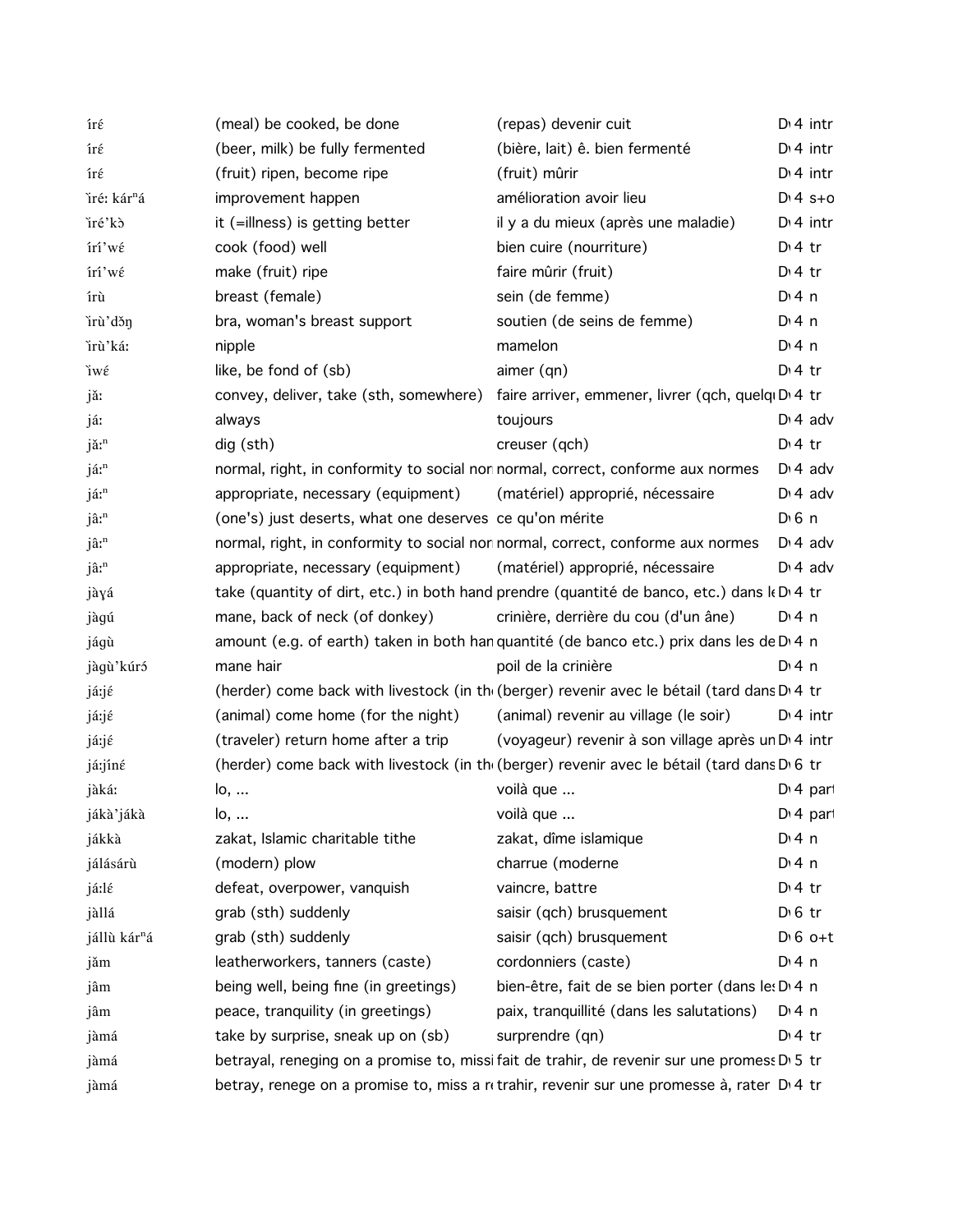| jámâ:                | community (gathered on a holy day)                                        | communauté (rassemblée les jours de fê D <sub>14</sub> n                                                |                  |
|----------------------|---------------------------------------------------------------------------|---------------------------------------------------------------------------------------------------------|------------------|
| jámâ:                | crowd, large gathering                                                    | foule, gros rassemblement                                                                               | $Di$ 4 n         |
| já: mà já:           | always                                                                    | toujours                                                                                                | $Di$ 4 adv       |
| jàmá jàmá            | betray, act treacherously                                                 | trahir                                                                                                  | $D:4$ o+t        |
| jámâ:n               | era                                                                       | ère                                                                                                     | $Di$ 4 n         |
| jàmbé                | (see màlpà:'jàmbé)                                                        | (voir màlpà:'jàmbé)                                                                                     | $D \nvert 6$ cpd |
| já:mdè               |                                                                           | period following rainy season just before période qui suit l'hivernage, juste avant ID <sup>1</sup> 4 n |                  |
| jám'dè:ñé            | lemon grass sp.                                                           | citronelle sp. (graminée)                                                                               | $Di$ 4 n         |
| jàmdúrú              | donkey                                                                    | âne                                                                                                     | $Di$ 4 n         |
| jàmdúrú              |                                                                           | main roof beams in granary (and their pr poutres principales de toiture de grenier D 6 n                |                  |
| jàmdùrù'sûn          | herb sp.                                                                  | herbe sp.                                                                                               | $Di$ 4 n         |
| jámgâl               |                                                                           | act of wooing a much-sought-after wom fait de faire la cour à une femme élégant D 5 n                   |                  |
| jámgâl nú:           | engage in wooing a much-sought-after w faire la cour d'une femme élégante |                                                                                                         | $D:5$ o+r        |
| jámi                 | (see jámi sǎy)                                                            | (voir jámi sǎy)                                                                                         | $D \cdot 6$ phr  |
| jàm'ín               | member of Jam caste (leatherworkers)                                      | membre de la caste Jam (cordonniers)                                                                    | $Di$ 4 n         |
| jámi sǎy             | good health only                                                          | bonne santé seulement                                                                                   | $Di$ 4 phr.      |
| jàmlàrú              | single-edged sword                                                        | épée à un seul tranchant                                                                                | $Di$ 4 n         |
| jâm ná:              | sleep well (overnight)                                                    | bien dormir (la nuit)                                                                                   | $Di$ 4 adv       |
| jâm sâ'n             | (sb) feeling well, fine                                                   | (qn) qui se porte bien                                                                                  | $D \n4$ adj      |
| jàmsǎy               | Jamsay language                                                           | langue jamsay                                                                                           | $Di$ 4 n         |
| jâm săy              | feeling well, fine                                                        | se portant bien                                                                                         | $Di$ 4 adv       |
| jâm săy              | good health only                                                          | bonne santé seulement                                                                                   | $Di$ 4 phr.      |
| jàmsày'ín            | Jamsay person                                                             | personne jamsay                                                                                         | $Di$ 4 n         |
| jǎŋ                  |                                                                           | uncastrated animal (bull, ram, billygoat) animal non castré (taureau, bélier, bouc) D' 4 adj            |                  |
| jǎŋ                  | (cpd final, see pir <sup>n</sup> è'jǎŋ, wǎːm'jǎŋ)                         | (dans les composés, voir pir <sup>n</sup> è'jǎn, wǎːm' D 6 cpd                                          |                  |
| jáŋ                  | act of begging                                                            | fait de mendier, mendicité                                                                              | $Dt$ 4 n         |
| jà:ŋá                | (see wèrèwèrè'jà:na)                                                      | (voir wèrèwèrè'jà:ná)                                                                                   | $Dt$ 4 n         |
| jàŋá                 |                                                                           | pound (grain, in mortar, with some waterpiler (mil, dans un mortier, avec de l'eau) D 4 tr              |                  |
| jàná                 | request, ask for (sth)                                                    | demander (qch, en tant que requête)                                                                     | $D:4$ tr         |
| jàŋá                 | beg for, plead for (sb, sth)                                              | quémander (qn, qch)                                                                                     | $Di4$ tr         |
| jànàjàrú             | vine sp.                                                                  | plante rampante sp.                                                                                     | $Dt$ 4 n         |
| jà:nà'kù:"'ká'y"     | ant lion                                                                  | fourmilion                                                                                              | $Dt$ 4 n         |
| jànàw <sup>n</sup> á | (plant) branch out                                                        | (plante) se ramifier                                                                                    | $Di$ 4 intr      |
| jàndúrú              | donkey                                                                    | âne                                                                                                     | $D0$ n           |
| jángé                | read, study, go to school                                                 | lire, étudier, faire l'école                                                                            | $Dt$ 4 tr        |
| jángé                | read (sth)                                                                | lire (qch)                                                                                              | $D \cdot 5$ tr   |
| jángíné              | teach (students, subject matter)                                          | enseigner (élèves, matière)                                                                             | $Di4$ tr         |
| jángù                | studies (noun), schooling                                                 | étude(s), fait d'étudier                                                                                | $Di$ 4 n         |
| jángù jángé          | engage in studies, be a student, go to scê. étudiant, faire des études    |                                                                                                         | $D:5$ o+t        |
| ján jàná             | beg, plead                                                                | quémander                                                                                               | $Dt 4 0+t$       |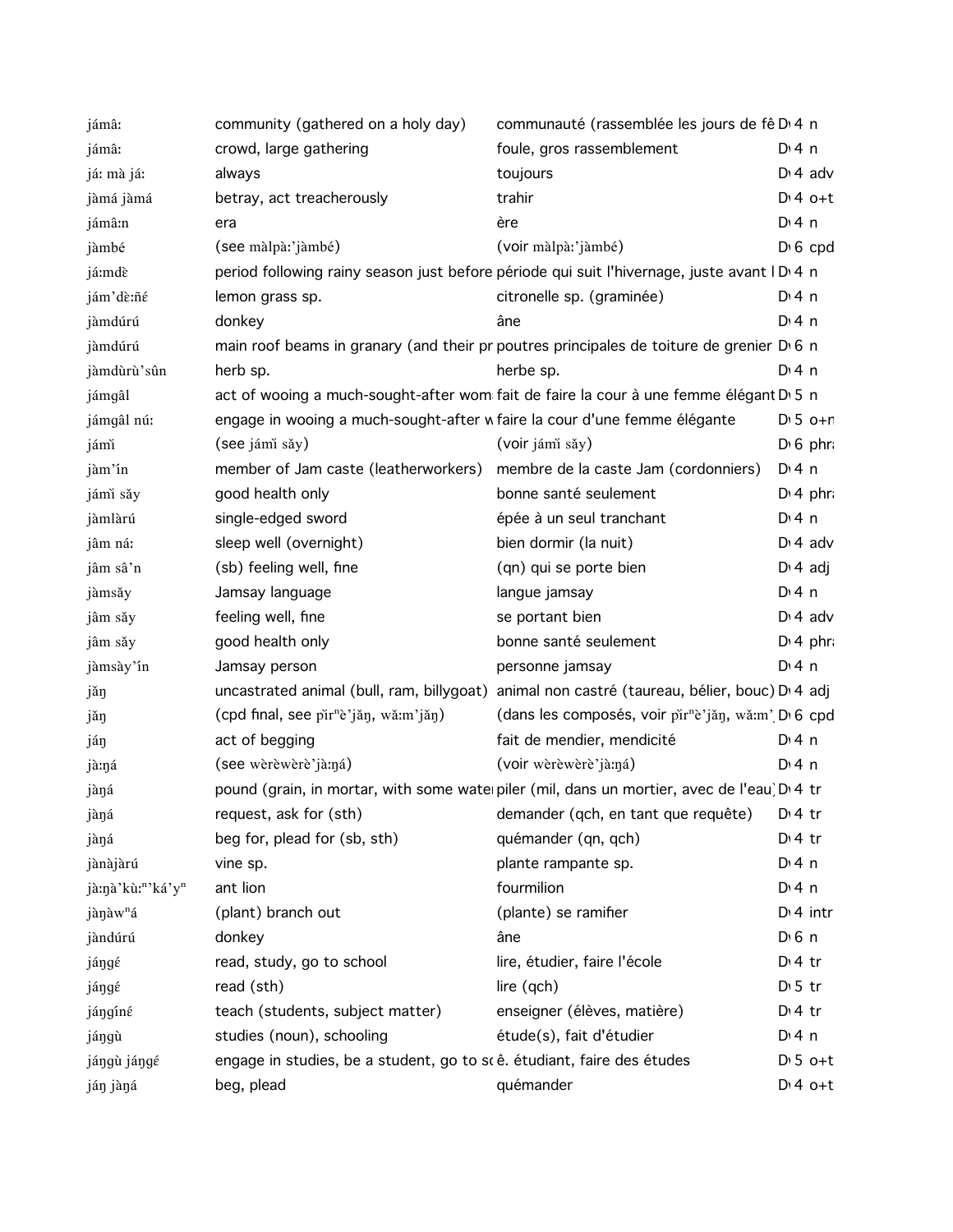| jàn'jáná'n              | one who begs or pleads                                                          | un qui quémande                                                                               | D:4n               |
|-------------------------|---------------------------------------------------------------------------------|-----------------------------------------------------------------------------------------------|--------------------|
| jáppè                   | donkey's back padding (under load)                                              | ouate (coussin) d'âne (sous la charge)                                                        | $Di$ 4 n           |
| jáppè                   | camel's back padding (under load)                                               | ouate (coussin) de chameau (sous la cha D 4 n                                                 |                    |
| jáppérè                 | donkey's back padding (under load)                                              | ouate (coussin) d'âne (sous la charge) D 4 n                                                  |                    |
| jáppérè                 | camel's back padding (under load)                                               | ouate (coussin) de chameau (sous la cha D 4 n                                                 |                    |
| jà:rá                   | incite, provoke, egg on (sb, e.g. to fight) inciter (qn, par ex. à une bagarre) |                                                                                               | $D:4$ tr           |
| jà:rá                   | swindle                                                                         | escroquer                                                                                     | $Di4$ tr           |
| jàrá                    | demolish (house)                                                                | démolir (maison)                                                                              | $Di4$ tr           |
| jàrá                    | fell (tree)                                                                     | abattre, faire tomber (arbre)                                                                 | $Di4$ tr           |
| jàrá                    | knock (sb) down                                                                 | terrasser (qn)                                                                                | $Di4$ tr           |
| já:rà                   | act of inciting                                                                 | fait d'inciter                                                                                | D <sup>i</sup> 6 n |
| járà                    | loss (in business)                                                              | perte (dans les affaires)                                                                     | D <sup>i</sup> 6 n |
| já:rà jà:rá             | incite, provoke, egg on (sb, e.g. to fight) inciter (qn, par ex. à une bagarre) |                                                                                               | $D:6$ o+t          |
| járáwá                  |                                                                                 | hoe with long handle that is inserted into pioche à long manche dont le bout s'intr D'4 n     |                    |
| jàràwà' dèné            |                                                                                 | short-handled hoe (with somewhat worn pioche à court manche (souvent avec un D 6 n            |                    |
| jàràwà "i: <sup>n</sup> | blade of long-handled hoe                                                       | lame de pioche                                                                                | $Di$ 4 n           |
| jàràwà'ná:              |                                                                                 | type of long-handled hoe (with one end (sorte de pioche (à un bout courbé, utilis D 4 n       |                    |
| jà:sé                   |                                                                                 | being shiftless or weak, doing poor work fait d'ê un vaurien, de faire du mauvais t D 6 n     |                    |
| já:sé                   | (sb) do poor work                                                               | (qn) faire du mauvais travail                                                                 | $Di$ 4 intr        |
| jà:sè'gí'n              | sb who does poor work                                                           | qn qui fait du mauvais travail                                                                | D <sup>i</sup> 6 n |
| já:sérè'n\\'m           | poor worker (weak or shiftless)                                                 | mauvais ouvrier (faible ou vaurien)                                                           | D <sup>i</sup> 6 n |
| jà:sí'n\\jà:sú'm        | poor worker (weak or shiftless)                                                 | mauvais ouvrier (faible ou vaurien)                                                           | $D0$ 6 n           |
| játè                    | calculation                                                                     | calcul                                                                                        | $D0$ n             |
| játé                    | calculate                                                                       | calculer                                                                                      | $Di4$ tr           |
| játè játé               | do a calculation                                                                | faire un calcul                                                                               | $D:4$ o+t          |
| já:ti                   | exactly                                                                         | exactement                                                                                    | $D \cdot 4$ adv    |
| jàwá                    | put (sth) up against (a surface)                                                | coller (qch) légèrement (à une surface) D <sub>1</sub> 4 tr                                   |                    |
| jáwdi                   | (sb's) livestock (collective)                                                   | bétail (l'ensemble des animaux domestiq D <sub>0</sub> 6 n                                    |                    |
| jáwé                    | beset, pressure (sb)                                                            | affliger, exercer pression sur (qn)                                                           | $D \cdot 4$ tr     |
| jáw'jáw                 | very hot (intensifier)                                                          | très chaud (intensif)                                                                         | $Di$ 4 inte        |
| jây                     | (see jây kár <sup>n</sup> á)                                                    | (voir jây kár <sup>n</sup> á)                                                                 | $Dt$ 4 n           |
| jǎy <sup>n</sup>        | bark fiber                                                                      | fibres d'écorce                                                                               | $Di$ 4 n           |
| jây kár <sup>n</sup> á  |                                                                                 | (e.g. loose necklace) keep bouncing off I (collier lâche, etc.) faire des bonds, rebo D 4 o+t |                    |
| jáyrè                   | act of mocking (sb)                                                             | moquerie, fait de se moquer (de qn)                                                           | D:4n               |
| jáyré                   | poke fun at, ridicule, mock                                                     | saboter, ridiculiser, se moquer de                                                            | $Di4$ tr           |
| jáyrè jáyré             | mock, ridicule, poke fun at                                                     | saboter, ridiculiser, se moquer de                                                            | $D \nvert 6$ o+t   |
| jε                      | (I/we/you) said                                                                 | (j'ai, nous avons, tu as, vous avez) dit                                                      | $Di 4$ quo         |
| jě:                     | hunger                                                                          | faim                                                                                          | $Di$ 4 n           |
| jě:                     | fight, squabble                                                                 | se quereller                                                                                  | $Di4$ tr           |
| jέ                      | because of, due to                                                              | à cause de                                                                                    | $D: 4$ pos         |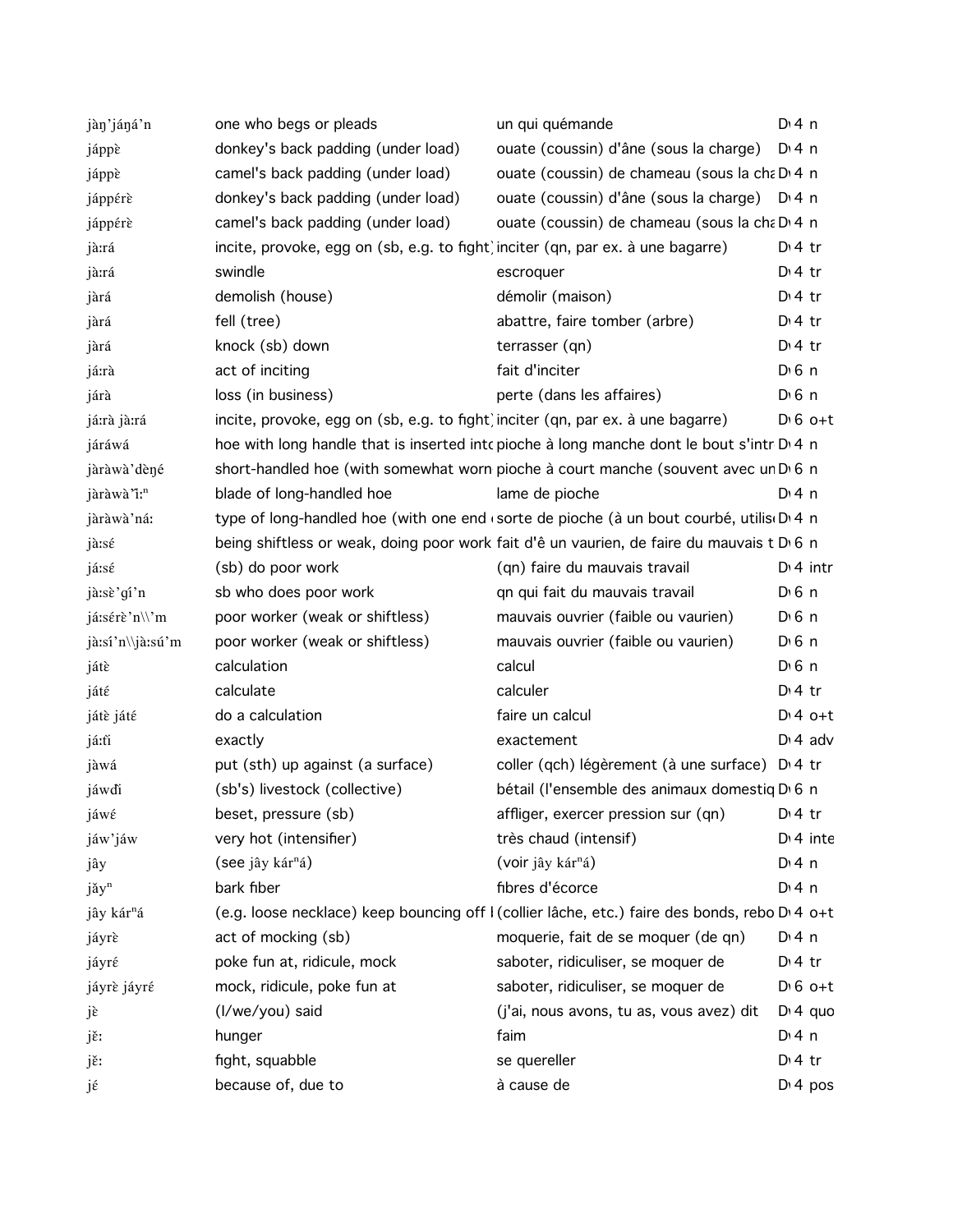| jέ                                    | for (purpose)                                                                | pour (but)                                                                                               | D <sup>t</sup> 4 pos |
|---------------------------------------|------------------------------------------------------------------------------|----------------------------------------------------------------------------------------------------------|----------------------|
| jέ                                    | for the sake of, out of respect for (sb)                                     | pour l'amour de, par égard pour (qn)                                                                     | D <sup>i</sup> 4 pos |
| jé:                                   | take (handful of food) in hand                                               | prendre (tartine de nourriture) dans la mD <sub>1</sub> 4 tr                                             |                      |
| jé:                                   | (man) marry (woman)                                                          | (homme) épouser (femme)                                                                                  | $Di4$ tr             |
| jê:                                   | act of swaying side to side                                                  | fait de se balancer d'un côté à l'autre                                                                  | D:4n                 |
| $j$ $\acute{\epsilon}$ ; <sup>n</sup> | pinch (skin)                                                                 | pincer (la peau)                                                                                         | $Dt$ 4 tr            |
| jê: <sup>n</sup>                      | gizzard                                                                      | gésier                                                                                                   | $Di$ 4 n             |
| jě:  á:                               | hunger afflict X (X is hungry)                                               | faim attraper X (X a faim)                                                                               | $D \cdot 6$ s+t      |
| jègé                                  |                                                                              | (sth) be bent, tilt, be tilted (not straight (qch) se pencher, s'incliner, ê. tordu (pa: D: 4 intr       |                      |
| jégé:                                 | atilt, tilting (adverb)                                                      | en se penchant (adverbe)                                                                                 | $D \cdot 4$ adv      |
| jègè'ré                               | cause to tilt (e.g. calabash)                                                | faire pencher (calebasse etc.)                                                                           | $D:4$ tr             |
| jègè'ré                               | delay, put off (an action)                                                   | reporter (une action)                                                                                    | $Di4$ tr             |
| jè:jé                                 | thin cotton thread                                                           | fil mince de coton                                                                                       | D:4n                 |
| jèjú                                  | body                                                                         | corps                                                                                                    | $Di$ 4 n             |
| jèjù'gùjú                             | skin of body                                                                 | peau du corps                                                                                            | $Di$ 4 n             |
| jèjù'gùjú                             | body                                                                         | corps                                                                                                    | D:4n                 |
| jèjù'nòw <sup>n</sup> ó               | flesh (of body)                                                              | chair (du corps)                                                                                         | $Dt$ 4 n             |
| jélé:jù                               | doum palm                                                                    | doumier (palmier)                                                                                        | $Di$ 4 n             |
| jélgé=>                               | dangling, waving, swinging back and fort en se balançant ici et là (adverbe) |                                                                                                          | $D \cdot 4$ adv      |
| jélgé=> kár <sup>n</sup> á            |                                                                              | (sth hanging) dangle, wave, swing back : (objet suspendu) se balancer ici et là dai D <sub>1</sub> 4 adv |                      |
| jélgé'jélgé                           | dangling, waving, swinging back and fort en se balançant ici et là (adverbe) |                                                                                                          | $D \cdot 4$ adv      |
| jélgé'jélgé kár <sup>n</sup> á        |                                                                              | (sth hanging) dangle, wave, swing back : (objet suspendu) se balancer ici et là dai D' 4 adv             |                      |
| jéllé:jù                              | doum palm                                                                    | doumier (palmier)                                                                                        | $Di$ 4 n             |
| jém                                   | black, dark                                                                  | noir, foncé                                                                                              | $D \cdot 4$ adj      |
| jêm                                   | $($ see $ñ\`u$ :' $j\hat{\epsilon}$ m $)$                                    | (voir ñù:'jêm)                                                                                           | $D16$ cpd            |
| jè:mé                                 | shard from broken earthenware water jamorceau de canari                      |                                                                                                          | D <sup>i</sup> 6 n   |
| jèmé                                  | pull in (one's stomach)                                                      | se contracter (le ventre)                                                                                | $D \nvert 6$ tr      |
| jémè                                  | blacksmith (as cpd initial)                                                  | forgeron (dans les composés)                                                                             | $D \nvert 6$ cpd     |
| jémé                                  | bag (general term)                                                           | sac (mot genérique)                                                                                      | $Dt$ 4 n             |
| jémé                                  |                                                                              | fairly wide animal-hide bag with shoulder gibecière assez large en peau (pour les c D 4 n                |                      |
| jèmè'cě:                              |                                                                              | winged termites that swarm in early rain termite ailée en essaim après les premièr D 4 n                 |                      |
| jèmècicél                             | rock martin (swallow)                                                        | hirondelle                                                                                               | D <sup>i</sup> 6 n   |
| jèmè <sup>n</sup> 'n                  | young member of blacksmith caste                                             | jeune forgeron                                                                                           | $Di$ 4 n             |
| jèmè'kómó                             | kite (hawk)                                                                  | milan noir (rapace)                                                                                      | $Di$ 4 n             |
| jémè'n                                |                                                                              | blacksmith, member of blacksmith caste forgeron, membre de la caste des forger D 4 n                     |                      |
| jèmè'tògú                             | caste (nation) of blacksmiths                                                | caste (=race) des forgerons                                                                              | D:4n                 |
| jèm'né                                | become black or dark                                                         | devenir noir ou foncé                                                                                    | $Di$ 4 intr          |
| jèm'né                                | make black, darken (sth)                                                     | rendre (qch) noir ou foncé                                                                               | $Di$ 4 tr            |
| jé:n                                  | baggage, portable possessions                                                | bagages, biens portables                                                                                 | $Di$ 4 n             |
| jé:n                                  | gear                                                                         | matériel                                                                                                 | $Di$ 4 n             |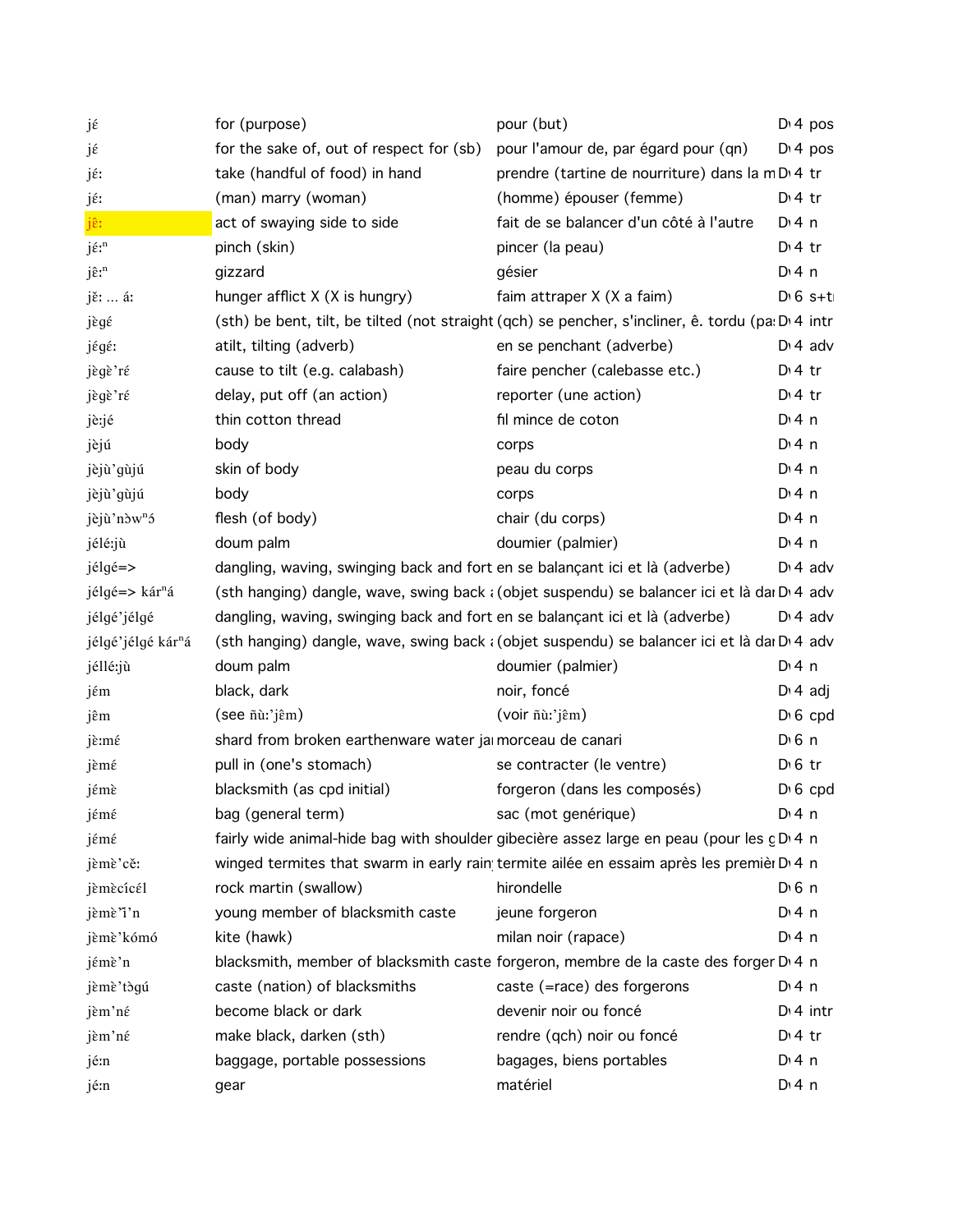| jé:n                                                | wares, merchandise for sale                                                                | marchandises à vendre                                                                                  | D <sup>i</sup> 6 n |
|-----------------------------------------------------|--------------------------------------------------------------------------------------------|--------------------------------------------------------------------------------------------------------|--------------------|
| jěn                                                 | soft part above breastbone                                                                 | partie molle au-dessus du sternum                                                                      | $Di$ 4 n           |
| jèñé                                                | lift, pick up (sth) in one's hands                                                         | soulever, prendre et lever (qch) dans la i DI4 tr                                                      |                    |
| jèné                                                | knead (with flat stick)                                                                    | malaxer (avec un bâton plat)                                                                           | $D:4$ tr           |
| jèné                                                | twin (object), one of a pair                                                               | (objet) jumelé, l'un d'une paire                                                                       | $Dt$ n             |
| jènè bán                                            | immature millet grain spike covered with épi non mûr de mil couvert d'un duvet rc D' 4 n   |                                                                                                        |                    |
| jènè'jú:rò                                          | pair (set) of twins                                                                        | paire de jumeaux                                                                                       | $Di$ 4 n           |
| jènè'kárá                                           |                                                                                            | cotton-spinning stick turned with an eart bâtonnet à filer le coton tourné avec un D <sub>14</sub> n   |                    |
| jénéné                                              | trap with metal teeth (for animals)                                                        | piège à dents en fer (pour les animaux) D <sub>14</sub> n                                              |                    |
| jènè'r <sup>n</sup> é                               | become bitter-tasting                                                                      | devenir amer                                                                                           | $Dt$ 4 intr        |
| jènè'r <sup>n</sup> é                               | make bitter                                                                                | rendre amer                                                                                            | $D:4$ tr           |
| jènè'r <sup>n</sup> é                               | become pungent, become hot and spicy devenir piquant, devenir épicé                        |                                                                                                        | $Di$ 4 intr        |
| jènè'r <sup>n</sup> é                               | make pungent, make hot and spicy                                                           | rendre piquant, épicer                                                                                 | $D:4$ tr           |
| $j$ $\epsilon$ n $\epsilon$ <sup>n</sup> $\epsilon$ | look at, review, consider (situation)                                                      | regarder, repasser, réfléchir sur (situatio D 4 tr                                                     |                    |
| jènér <sup>n</sup> è                                | tamarind seed                                                                              | graine de tamarin                                                                                      | $Dt$ 4 n           |
| jenere jém                                          | charcoal                                                                                   | charbon                                                                                                | $Di$ 4 n           |
| jènèr <sup>n</sup> é yàná                           | look at, review, consider (situation)                                                      | regarder, repasser, réfléchir sur (situatio D 4 tr+1                                                   |                    |
| jèn "i: <sup>n</sup>                                |                                                                                            | earthenware whorl (small earthenware w poids en terre cuite (petit objet troué qu D 4 n                |                    |
| jèní'n                                              | twin (person)                                                                              | jumeau (personne)                                                                                      | $Dt$ n             |
| jèré                                                | have (sth, on oneself, at a given time)                                                    | avoir (qch, avec soi, à un moment donné D <sub>14</sub> tr                                             |                    |
| jèré                                                | hold, hold on to                                                                           | tenir                                                                                                  | $Dt$ + tr          |
| jèré                                                | keep (sth) for oneself                                                                     | garder, retenir (qch) pour soi                                                                         | $D:4$ tr           |
| jè:ré                                               | criticise                                                                                  | critiquer                                                                                              | $D:4$ tr           |
| jè:ré                                               | bring (sth)                                                                                | ammener, apporter (qch)                                                                                | $Di4$ tr           |
| $j\hat{\epsilon}$ :r $\hat{\epsilon}$               | cause, bring about (e.g. dirtiness causes ê. la cause de, entraîner, provoquer (par D 4 tr |                                                                                                        |                    |
| jèré                                                | harvest (verb)                                                                             | récolter                                                                                               | $Dt$ + tr          |
| jé:rè                                               | criticism                                                                                  | critique                                                                                               | $Di$ 4 n           |
| jé:rè jè:ré                                         | make a criticism                                                                           | faire une critique                                                                                     | $Dt 4 0+t$         |
| jérè                                                | side (of sth)                                                                              | côté (de qch)                                                                                          | $Di$ 4 n           |
| jérè                                                | (sb's) zone, area                                                                          | zone, région (de qn)                                                                                   | $Di$ 4 n           |
| jérè lè                                             | on one side of (e.g. a hide)                                                               | d'un côté de (une peau, etc.)                                                                          | $Di$ 4 adv         |
| jere' óyó                                           | erect herb sp.                                                                             | plante herbacée dressée sp.                                                                            | $F6$ n             |
| jéréwé                                              | protrusion, knot (on stem of plant)                                                        | protrusion, bouton (sur la tige d'une plar D 4 n                                                       |                    |
| jéréwé                                              | sore (protruding usually from hand)                                                        | bouton, plaie (surtout sur la main)                                                                    | $Di$ 4 n           |
| jé:rù                                               | bitter (like quinine)                                                                      | amer (comme la quinine)                                                                                | $D \cdot 4$ adj    |
| jé:rù                                               | salty-tasting                                                                              | (goût) salé                                                                                            | $D \cdot 4$ adj    |
| jèrú                                                | harvest (noun)                                                                             | récolte                                                                                                | $Di$ 4 n           |
| jèrù'dógú'gú                                        |                                                                                            | period when grain harvest is nearly finish période où la récolte des céréales est en D <sub>14</sub> n |                    |
| jèrù'gó:'gú                                         |                                                                                            | period when grain harvest has just begur période où la récolte des céréales vient (DI4 n               |                    |
| jèrú jèré                                           | do the harvest, harvest the crops                                                          | effectuer la récolte                                                                                   | $D \nvert 6$ o+t   |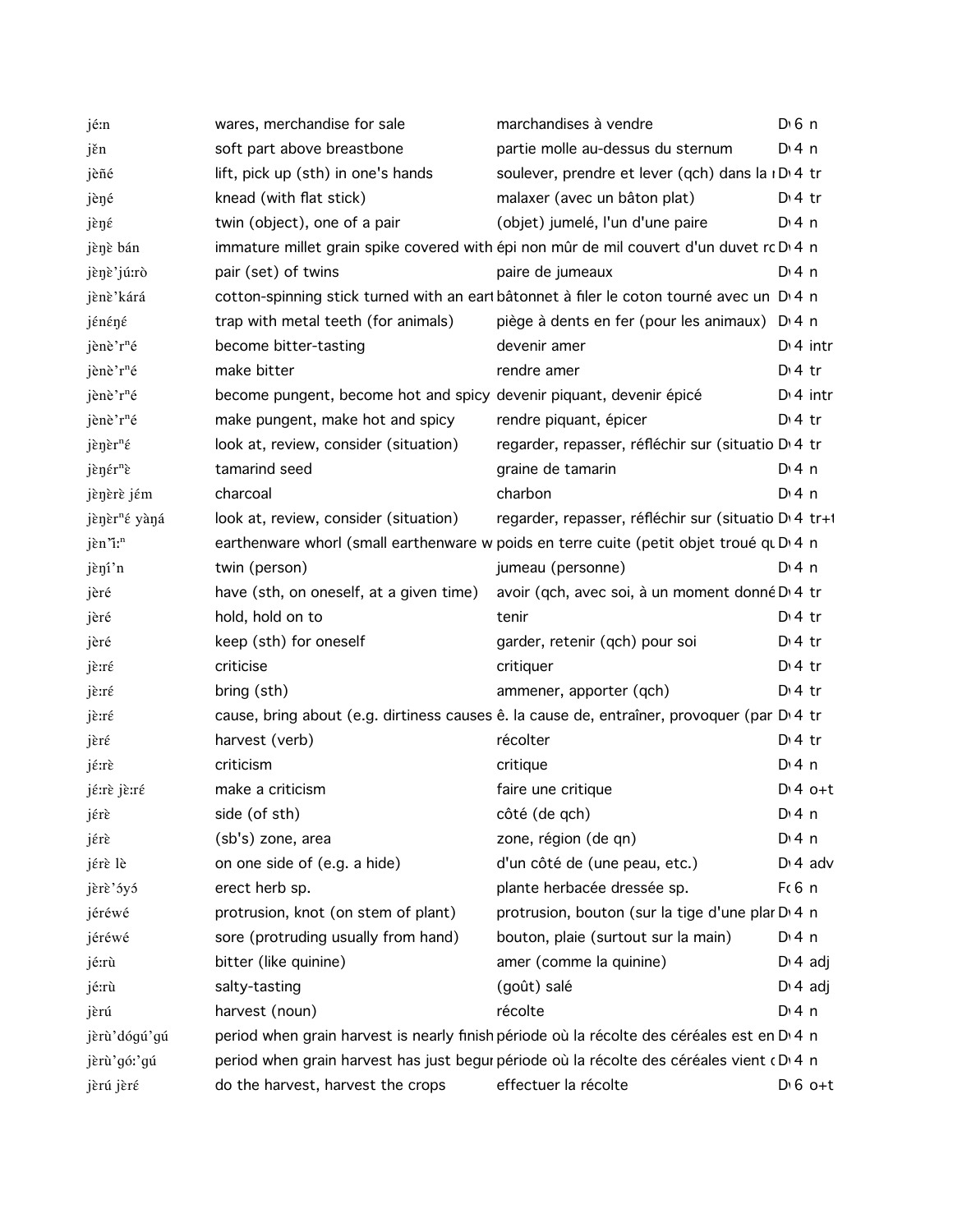| jèrù'jéré'n                            | harvester, one who assists at the harves récolteur, celui qui donne son aide à la ré D 4 n |                                                                                             |                 |
|----------------------------------------|--------------------------------------------------------------------------------------------|---------------------------------------------------------------------------------------------|-----------------|
| jèrú sá:                               | harvest (millet or sorghum) by uprooting récolter (mil, sorgho) en déracinant la tig D 4 n |                                                                                             |                 |
| jèrù'sáː'n                             | one who harvests (millet or sorghum) by celui qui récole (mil, sorgho) en déracina D 4 n   |                                                                                             |                 |
| jèrùsí:sù                              | military training exercises                                                                | exercices militaires                                                                        | D: 4 n          |
| jèrwî: <sup>n</sup>                    |                                                                                            | short-handled hoe (for uprooting millet) pioche à court manche (sert à déraciner D 6 n      |                 |
| jě:  sà                                | hunger have X (X is hungry)                                                                | faim avoir X (X a faim)                                                                     | $D \cdot 6$ s+t |
| jétè                                   | calculation                                                                                | calcul                                                                                      | $Di$ 4 n        |
| jété                                   | calculate                                                                                  | calculer                                                                                    | $D \n6$ tr      |
| jέw                                    | curse (noun), malediction                                                                  | malédiction                                                                                 | $Di$ 4 n        |
| $j\tilde{\epsilon}w^n\tilde{\epsilon}$ |                                                                                            | take a pinch of, pick out a small amount enlever un peu de (farine, banco etc.) er D 6 tr   |                 |
| jèwé                                   | peek at, look furtively at (sth)                                                           | jeter un coup d'œil furtif à (qch)                                                          | $D \cdot 4$ tr  |
| jèwé                                   |                                                                                            | stretch on tiptoes to look at, strain to los'étendre sur les pointes du pied pour re D'4 tr |                 |
| jèwé                                   | $curse$ $(sb)$                                                                             | maudire (qn)                                                                                | $D \cdot 4$ tr  |
| jéw jèwé                               | curse, make a curse                                                                        | maudire, faire une malédiction                                                              | $Dt 4 0+t$      |
| jêy                                    | tree bark                                                                                  | écorce d'arbre                                                                              | $Di$ 4 n        |
| jêy                                    | green inner layer of tree bark                                                             | couche intérieure verte d'écorce                                                            | $Di$ 4 n        |
| jέy                                    | quarrel, fight                                                                             | bagarre                                                                                     | $Di$ 4 n        |
| jéy <sup>n</sup>                       |                                                                                            | forked stick for roof support (in house o bois fourchu pour soulever le plafond (d' D 4 n   |                 |
| jèy <sup>n</sup> 'gá'jèy <sup>n</sup>  | ratel (hunters' term))                                                                     | ratel (mot des chasseurs)                                                                   | $Di$ 4 n        |
| jèyé                                   | fight, squabble                                                                            | se quereller                                                                                | $D \cdot 4$ tr  |
| jéy jě:                                | fight, have a fight or squabble                                                            | se quereller, monter une bagarre                                                            | $Dt 4 0+t$      |
| jéy jèyé                               | fight, have a fight or squabble                                                            | se quereller, monter une bagarre                                                            | $Dt 4 0+t$      |
| jí:                                    | discussion, debate                                                                         | discussion, débat                                                                           | $Di$ 4 n        |
| $j$ i: $n$                             | in the past (postverbal morpheme)                                                          | dans le passé (morphème post-verbal)                                                        | $Di$ 4 part     |
| $\tilde{\mu}^n$                        | fart                                                                                       | péter                                                                                       | $Di$ 4 intr     |
| jî: <sup>n</sup>                       | fart                                                                                       | pet                                                                                         | $Di$ 4 n        |
| ji:" ji:"                              | fart, let out a fart                                                                       | péter, faire un pet                                                                         | $D:4$ o+t       |
| $j$ i:" $l$                            | small                                                                                      | petit                                                                                       | $D \cdot 4$ adj |
| $j$ i:" $l \in$                        | a little                                                                                   | un peu                                                                                      | $D \cdot 4$ adv |
| jídè'állà                              | friend of God (good person)                                                                | amateur de D .eu (bonne personne)                                                           | D: 4 n          |
| jídò'állà                              | friend of God (good person)                                                                | amateur de D .eu (bonne personne)                                                           | $Dt$ 4 n        |
| jigiré                                 | (sth) evolve, change                                                                       | (qch) évoluer, se changer                                                                   | $D:4$ intr      |
| jigiré                                 | shake (sth)                                                                                | secouer (qch)                                                                               | $D \n6$ tr      |
| jigiré                                 | (sth) vibrate, be shaking                                                                  | (qch) vibrer, trembler                                                                      | $D:4$ intr      |
| jigiré                                 | cause (sth) to vibrate                                                                     | faire vibrer (qch)                                                                          | $Di4$ tr        |
| jigiré                                 | turn (sth) around                                                                          | retourner, tourner (qch) dans l'autre sen D <sub>1</sub> 4 tr                               |                 |
| jigiré                                 | (sb, sth) turn around                                                                      | (qn, qch) se retourner                                                                      | $Di$ 4 intr     |
| ji:jáː                                 | balsam-spurge (shrub)                                                                      | euphorbe (arbuste)                                                                          | $Di$ 4 n        |
| ji'jàmá                                | breeze                                                                                     | brise                                                                                       | $Di$ 4 n        |
| ji'jàmá                                | air (e.g. in tire), atmosphere                                                             | air (dans un pneu, etc.), atmosphère                                                        | $Di$ 4 n        |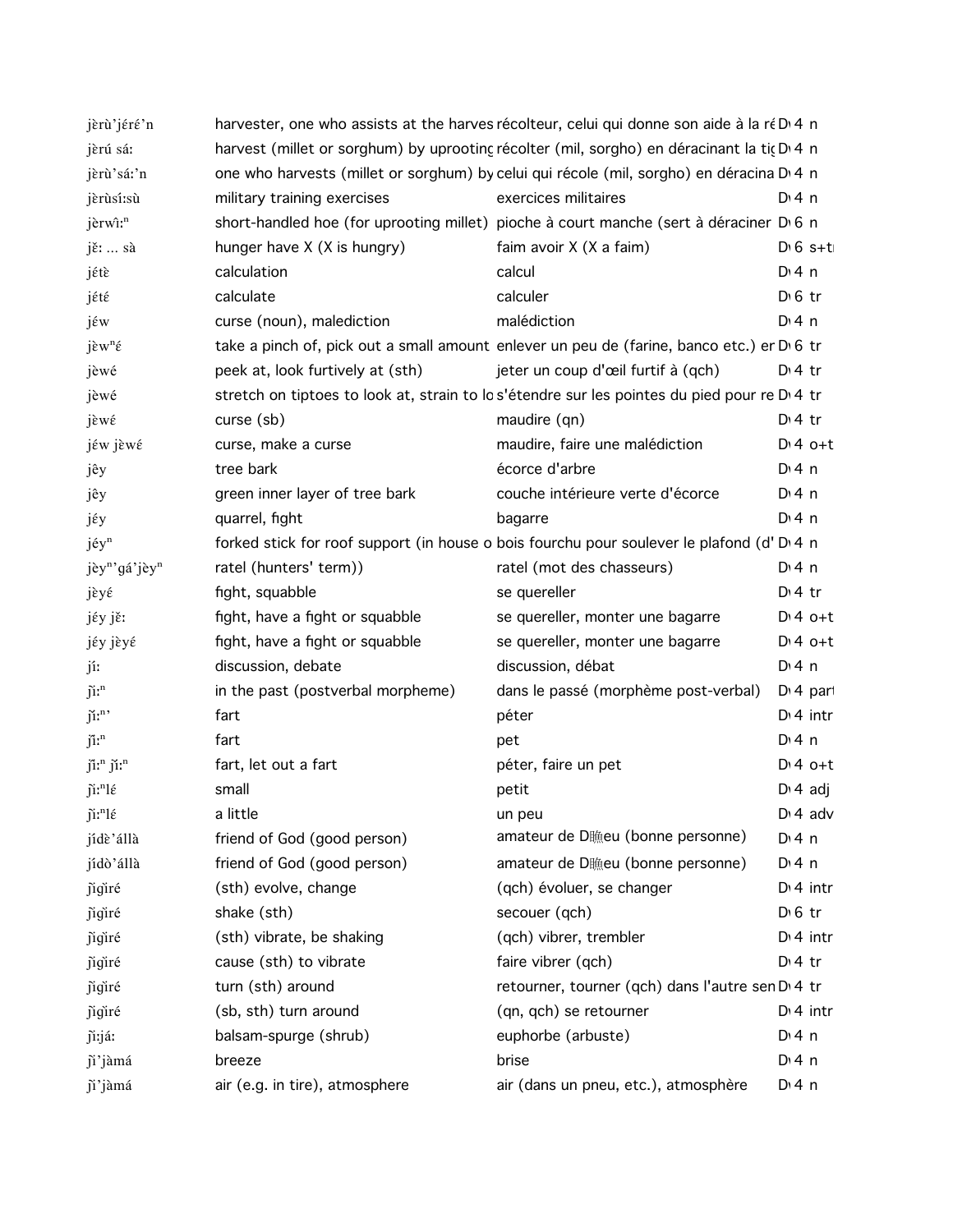| jíjè                         |                                                                           | taking (sth) with oneself, going with (stl en portant (qch) avec soi, en allant avec D'4 adv             |                  |
|------------------------------|---------------------------------------------------------------------------|----------------------------------------------------------------------------------------------------------|------------------|
| jíjè                         | continuing with (activity)                                                | en continuant avec (une activité)                                                                        | $D: 4$ adv       |
| jíjéw <sup>n</sup> é         | paper wasp, mud-dauber                                                    | guêpe-maçonne                                                                                            | $Di$ 4 n         |
| jíjè yǎ:                     |                                                                           | go away with (sth), take (sth) away frons'en aller avec (qch), emmener (qch) d'i D 6 adv                 |                  |
| jí: ji:ré                    | dispute, challenge, contradict (sb, in a decontredire (qn, dans un débat) |                                                                                                          | $D \nvert 6$ o+t |
| ji'jùw <sup>n</sup> ó        | mouse (wild or house)                                                     | souris (sauvage ou dans les maisons)                                                                     | $Di$ 4 n         |
| ji'jùw <sup>n</sup> ó jénénè | mousetrap                                                                 | piège de souris                                                                                          | $D \n6$ n        |
|                              | ji'jùw <sup>n</sup> ò sèñù'sàñú white-toothed shrew sp.                   | petite «souris» sauvage                                                                                  | Fc6n             |
| jí:lŭm                       | leech                                                                     | sang-sue                                                                                                 | $Di$ 4 n         |
| jím                          | tree sp.                                                                  | fromager (arbre)                                                                                         | $Di$ 4 n         |
| jím'búrò                     | Ceiba-tree pond                                                           | mare à fromagers (arbres)                                                                                | $Di$ 4 n         |
| $\lim_{\epsilon}$            | act of putting on top of each other                                       | fait de superposer                                                                                       | $Di$ 4 n         |
| jimé                         |                                                                           | double (sth), put one (garment, mattres doubler, poser un (vêtement, matelas, e D 4 tr                   |                  |
| jimé jimé                    |                                                                           | put (one or more) on top of each other, superposer, poser les uns sur les autres D <sub>1</sub> 4 o+t    |                  |
| jimé jimé                    |                                                                           | double (sth), put one (garment, mattres doubler, poser un (vêtement, matelas, e D 4 o+t                  |                  |
| jimé lè                      | doubling up, having two                                                   | en doublant, en ayant deux                                                                               | $D \cdot 4$ adv  |
| jimné                        | become blind                                                              | devenir aveugle                                                                                          | $Di$ 4 intr      |
| jimní'n                      | blind person                                                              | (un) aveugle                                                                                             | $Di$ 4 n         |
| $\limsup^n w^n \in$          | blind (sb), make blind                                                    | rendre aveugle                                                                                           | $D \cdot 4$ tr   |
| jimnú                        | blind                                                                     | aveugle                                                                                                  | $D: 4$ adj       |
| jín                          | like, similar to                                                          | comme , pareil à                                                                                         | $Di$ 4 part      |
| jiñé                         | emit an odor, stink                                                       | avoir une odeur, puer                                                                                    | $Di$ 4 intr      |
| jiñé                         | sniff, smell (an odor)                                                    | flairer, sentir (une odeur)                                                                              | $Di4$ tr         |
| jíñù                         | odor, smell (noun)                                                        | odeur                                                                                                    | $Di$ 4 n         |
| jíñù kár <sup>n</sup> á      | smell bad, stink (verb)                                                   | puer, avoir une mauvaise odeur                                                                           | $D \cdot 6$ o+t  |
| jíñù sámá                    | sniff, smell an odor                                                      | flairer, sentir une odeur                                                                                | $D \cdot 6$ o+t  |
| jiné                         | have (sth, on oneself)                                                    | avoir (qch, avec soi)                                                                                    | $Di4$ tr         |
| jiné                         | hold, hold on to                                                          | tenir                                                                                                    | $Dt$ 4 tr        |
| jiné                         | keep (sth) for oneself                                                    | garder (qch) pour soi                                                                                    | $Di 4$ tr        |
| jí:nè                        | (see byš'n jí:nè)                                                         | (voir <i>by</i> <sup>3</sup> 'n jí:nè)                                                                   | $Di$ 4 n         |
| jiné                         |                                                                           | (two or more parts of an object) be tigh (deux ou plusieurs parties d'un objet) êt D <sub>'</sub> 4 intr |                  |
| jíngè                        |                                                                           | act of taking sides, of being one-sided oi fait de prendre parti, de ne pas ê. neutre D'4 n              |                  |
| jíngé                        |                                                                           | take sides, support one side, be one-side appuyer un parti, prendre parti (dans une D'4 tr               |                  |
| ji'ni:                       | sleep (noun)                                                              | sommeil                                                                                                  | $Di$ 4 n         |
| ji'ni:                       | sleepiness, being sleepy                                                  | fait d'avoir sommeil                                                                                     | $D \n6$ n        |
| $ji'$ ni:  á:                | sleep overtake $X (=X$ be sleepy)                                         | sommeil prendre X (=X a sommeil)                                                                         | $D \nvert 6 s+t$ |
| ji'ni: jùnó                  | doze                                                                      | somnoler                                                                                                 | $Di4$ o+t        |
| jininé                       |                                                                           | drive (e.g. animals) forward ahead of on chasser (animaux, etc.) tout droit devan D 4 tr                 |                  |
| ji'ni: ní:                   | sleep                                                                     | dormir                                                                                                   | $D:4$ o+t        |
| jínná:jò                     | djinn, sprite                                                             | djinn, diable                                                                                            | $Dt$ 4 n         |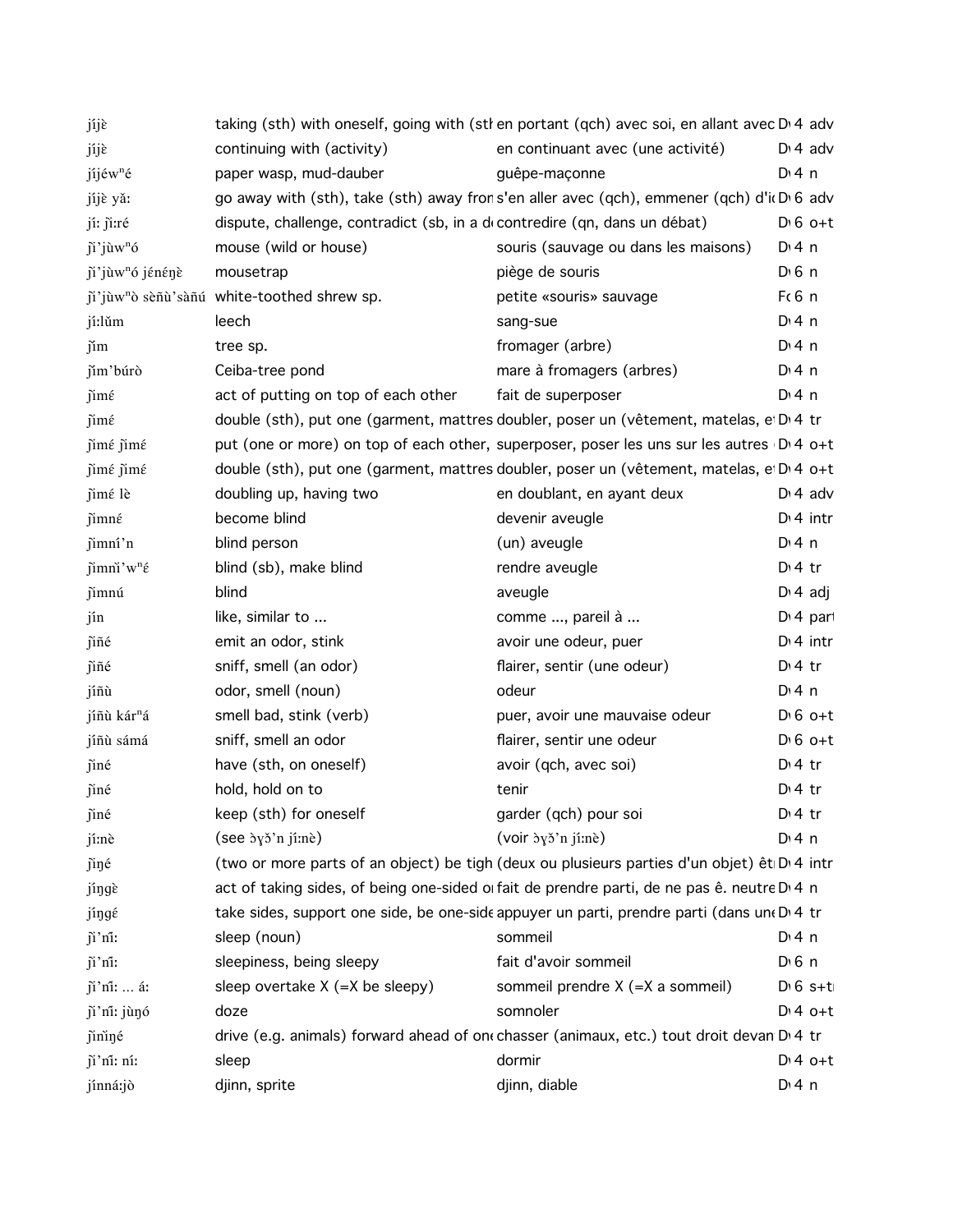| jípî: <sup>n</sup>                    | tree sp.                                                               | arbre sp.                                                                                                 | $Di$ 4 n              |
|---------------------------------------|------------------------------------------------------------------------|-----------------------------------------------------------------------------------------------------------|-----------------------|
| $\tilde{\text{I}}$ ir <sup>n</sup> é  | rainy season, wet season                                               | hivernage, saison des pluies                                                                              | $Di$ 4 n              |
| $\tilde{\text{I}}$ ir <sup>n</sup> ê: | in the rainy season                                                    | dans la saison des pluies                                                                                 | $D \cdot 4$ adv       |
| jir <sup>n</sup> è'biré               | rainy-season work (millet farming)                                     | travail de saison pluvieuse (culture du mi D <sub>14</sub> n                                              |                       |
| jir <sup>n</sup> e'bònó               | mist, fog                                                              | brouillard, brume                                                                                         | $Di$ 4 n              |
| jir <sup>n</sup> é súgó               | rainy season happen                                                    | l'hivernage avoir lieu                                                                                    | $D \cdot 6$ s+ir      |
| jir <sup>n</sup> è'wárú               | rainy-season farming (millet etc.)                                     | culture de saison pluvieuse (mil, etc.)                                                                   | $Di$ 4 n              |
| ji:ré                                 | contradict, express disagreement with (scontredire (qn, dans un débat) |                                                                                                           | $Di4$ tr              |
| jiré                                  | eye                                                                    | œil                                                                                                       | $Di$ 4 n              |
| jírè                                  | in front, ahead                                                        | par devant                                                                                                | $D \cdot 4$ adv       |
| jírè                                  | in front of                                                            | devant                                                                                                    | $Di$ 4 pos            |
| jíré                                  | (see jíré lé)                                                          | (voir jíré lé)                                                                                            | $Di$ 4 n              |
| jíré                                  | front (in cpds)                                                        | de devant (dans les composés)                                                                             | $Dt$ 4 n              |
| jiré                                  | (livestock) graze, feed on vegetation                                  | (bétail) brouter de l'herbe, pâturer                                                                      | $Di$ 4 intr           |
| jirέ                                  | take (animals) to pasture                                              | faire pâturer (les animaux)                                                                               | $Di4$ tr              |
| jirè'bán'jò:nò:                       | village weaver (bird)                                                  | tisserin gendarme                                                                                         | $D \cdot 5$ n         |
| jirè'dágù                             | in front of                                                            | devant                                                                                                    | $Di$ 4 pos            |
| jirè'dágú lé                          | in front                                                               | par devant                                                                                                | $D \cdot 4$ adv       |
| jirè'di:rú                            |                                                                        | half of the grain for one type of cream o moitié du mil pour une sorte de crème qu D 4 n                  |                       |
| jirè'dóró                             | lower eyelid (under eye)                                               | cil inférieur (sous l'œil)                                                                                | $Di$ 4 n              |
| jiré gàná                             | rub one's eyes with forearm                                            | se frotter l'œil avec le bras                                                                             | $D \cdot 6$ o+t       |
| $\tilde{\text{I}}$ irè "i:"           | eyeball                                                                | globe oculaire, globe de l'œil                                                                            | $Di$ 4 n              |
| jirè'kámñá                            | blinking (noun)                                                        | clin d'œil (substantif)                                                                                   | $D \n6$ n             |
| jirè'kàrú                             |                                                                        | short scarification on temple beside eyes courte scarification à la tempe à côté de D 6 n                 |                       |
| jirè ki'kǒw                           | eyelid                                                                 | paupière                                                                                                  | $D \n6$ n             |
| jirè'kimñé                            | blinking (noun)                                                        | clin d'œil (substantif)                                                                                   | $D \nvert 6 \nvert n$ |
| jiré ków <sup>n</sup> ó               | wrinkle one's eyes (=frown)                                            | se froncer les yeux (= le sourcil)                                                                        | $D \cdot 6$ $0+t$     |
| jirè'kú: <sup>n</sup>                 |                                                                        | brow (including bone, hair, and upper eye sourcil (os, poils, et cil au-dessus de lœil D 4 n              |                       |
| jirè'kùró                             | twilight, early evening example and the crépuscule, début du soir      |                                                                                                           | $Di$ 4 n              |
| jirè'kùrô:                            | at twilight                                                            | au crépuscule                                                                                             | $D \cdot 4$ adv       |
| jirè'kúró                             | eyelash (hair of eyelid)                                               | cil (poil de la paupière)                                                                                 | $Dt$ 4 n              |
| jirè'kúró                             | eyebrow hair                                                           | poils du sourcil                                                                                          | $Di$ 4 n              |
| jírélám                               |                                                                        | strand of carded cotton pulled off of cot brin de coton cardé qu'on enlève en tirar D 6 n                 |                       |
| jírélám                               |                                                                        | act of waving (sth, with a sweeping motifait d'agiter (qch, d'un côté à l'autre, en D 6 n                 |                       |
| jírélám kár <sup>n</sup> á            |                                                                        | wave (sth, with a sweeping motion of on agiter (gch, en gesticulant largement ave D 6 n                   |                       |
| jíré lé                               | (going) forward, ahead                                                 | ) allant) par devant, en avant                                                                            | $D: 4$ adv            |
| jíré lé                               | (position) in front (locative adverb)                                  | (position) en tête, par devant (adverbe ID <sup>1</sup> 4 adv                                             |                       |
| jiré lígíjé                           |                                                                        | rub one's eye (lightly, with fingers, to re se frotter l'œil (légèrement, avec les doi D <sub>140+t</sub> |                       |
| jiré'ligíjù                           | bush spp. (eye medicine)                                               | buisson spp. (médicament des yeux)                                                                        | D:4n                  |
| jiré'ligíjù                           |                                                                        | malegueta nut (sold in markets as eye m malegueta (noix vendue dans les marché D'4 n                      |                       |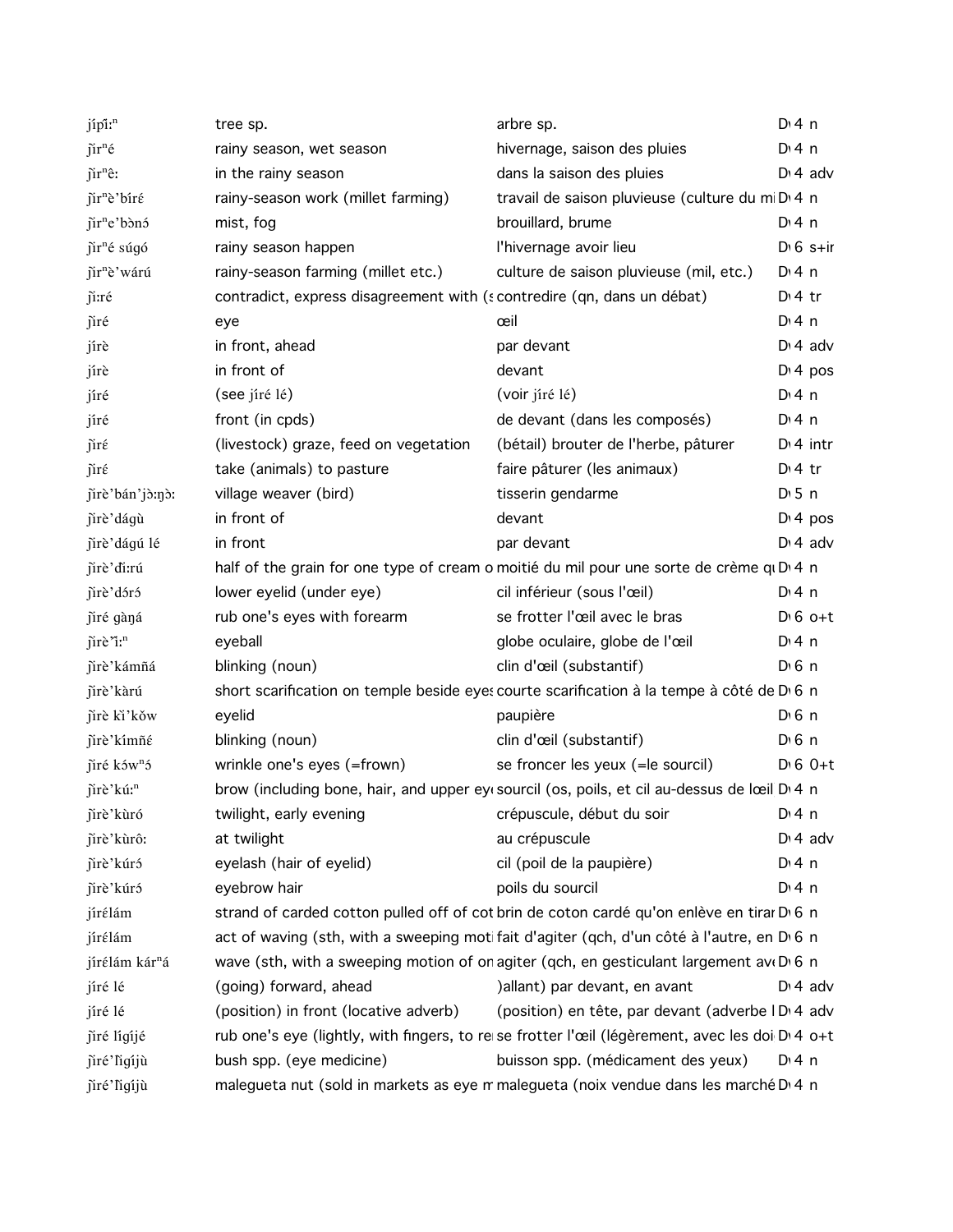| jírè nú:                                         | go forward, advance (to a place)                                          | avancer (à un endroit)                                                                      | $D \cdot 4$ adv       |
|--------------------------------------------------|---------------------------------------------------------------------------|---------------------------------------------------------------------------------------------|-----------------------|
| jírè nú:                                         | precede, go ahead of (sb, to a place)                                     | devancer (qn, à un endroit)                                                                 | $D \cdot 4$ adv       |
| jirè'pàr <sup>n</sup> á                          | face                                                                      | visage, figure                                                                              | $Di$ 4 n              |
| jirè'pèné                                        | temple, side of eye                                                       | tempe, côté de l'œil                                                                        | $Di$ 4 n              |
| jirè'pipèrú                                      | stubborn ("eye-hardened")                                                 | têtu ("œil-durci")                                                                          | $Di 4$ adj            |
| jirè'pirú                                        | bustard spp.                                                              | outarde spp.                                                                                | $Di$ 4 n              |
| jirè'pirù'jém                                    | small bustard sp.                                                         | petite outarde sp.                                                                          | $Di$ 4 n              |
| jirè'pirù'súgù                                   | Arabian bustard                                                           | grande outarde arabe                                                                        | $Di$ 4 n              |
| jirè'púñúr <sup>n</sup> úm                       | thorny bush sp.                                                           | buisson épineux sp.                                                                         | $Di$ 4 n              |
| jirè'si: <sup>n</sup>                            | early                                                                     | tôt                                                                                         | $D \cdot 4$ adv       |
| jiré tí:                                         | face (sth), be broadside to (sth)                                         | faire face à (qch)                                                                          | $Dt 4 0+t$            |
| jiré'túri'n                                      | one-eyed person                                                           | borgne                                                                                      | $Di$ 4 n              |
| jiré'túrù                                        | one-eyed (adjective)                                                      | borgne (adjectif)                                                                           | $Di$ 4 n              |
| jírè yǎ:                                         | go forward, advance                                                       | avancer                                                                                     | $Di$ 4 adv            |
| jírè yǎ:                                         | go in front, take the lead                                                | aller en tête                                                                               | $Di$ 4 adv            |
| jirè'yá:tù                                       | eyeglasses                                                                | lunettes                                                                                    | $D \n6$ n             |
| ji:rú                                            |                                                                           | stirring stick operated like eggbeater (he bâtonnet à remuer (tenu verticalement, D.4 n     |                       |
| jí:rú                                            |                                                                           | act of disputing, challenging (what sb els fait de contredire, de contester (ce qu'u D 4 n  |                       |
| jírù                                             | pasture, grazing                                                          | pâturage, fait de brouter                                                                   | $Di$ 4 n              |
| jí:rú ji:ré                                      | dispute, challenge, contradict (sb, in a decontredire (qn, dans un débat) |                                                                                             | $Dt 4 0+t$            |
| jírù jiré                                        | (herder) take animals to pasture                                          | (berger) faire pâturer les animaux                                                          | $Dt 4 0+t$            |
| ji:rù'ná:                                        | shrub sp.                                                                 | arbuste sp.                                                                                 | $Di$ 4 n              |
| jírù yǎ:                                         | (livestock) go to graze in pasture                                        | (bétail) aller au pâturage                                                                  | $D \cdot 6$ adv       |
| jírù yǎ:                                         | (herder) go to pasture with livestock                                     | (berger) aller au pâturage avec le bétail D 6 adv                                           |                       |
| jí:wôl                                           |                                                                           | thin wooden rod inside loom shuttle on v bâtonnet mince dans la navette du métie D 6 n      |                       |
| jó:                                              | be much, be numerous, abound                                              | ê. beaucoup, ê. nombreux, abonder                                                           | $Di$ 4 intr           |
| jó:                                              | many, much                                                                | beaucoup, nombreux                                                                          | $Di$ 4 qua            |
| jó:                                              | (container) be full                                                       | (récipient) ê. plein                                                                        | $Di$ 4 intr           |
| jó:                                              | full (container)                                                          | (récipient) plein                                                                           | $Di$ 4 qua            |
| $j\delta$ <sup>n</sup> $\gamma$ <sup>n</sup> $n$ | young Songhay                                                             | jeune Songhay                                                                               | $Di$ 4 n              |
| $j5r^n$                                          | Songhay                                                                   | songhay                                                                                     | $Di 4$ cpd            |
| jò: <sup>n</sup> 'mùnó                           | dates (from date palm)                                                    | dattes                                                                                      | $D \nvert 6 \nvert n$ |
| $j$ $\mathfrak{I}$ : $n$ $\mathfrak{I}$          | Songhay (person)                                                          | (un) songhay                                                                                | $Di$ 4 n              |
| jò:"'tègú                                        | Songhay language                                                          | langue songhay                                                                              | $D \nvert 6 \nvert n$ |
| jò: <sup>n</sup> 'tògú                           | being a Songhay                                                           | qualité d'ê. un songhay                                                                     | $Di$ 4 n              |
| jóbù                                             | very wet (intensifier)                                                    | très mouillé (intensif)                                                                     | $Di$ 4 inte           |
| jòyó                                             |                                                                           | first layer of millet grain spikes in a bask première couche d'épis de mil dans un p. D 6 n |                       |
| jòyó                                             | break up (object, e.g. stone)                                             | casser (objet, par ex. pierre)                                                              | $D:4$ tr              |
| jòyó                                             | (e.g. glass) shatter, become shattered o (verre etc.) se briser           |                                                                                             | $Di$ 4 intr           |
| jòyó                                             | shatter, smash (sth)                                                      | briser (qch)                                                                                | $Di4$ tr              |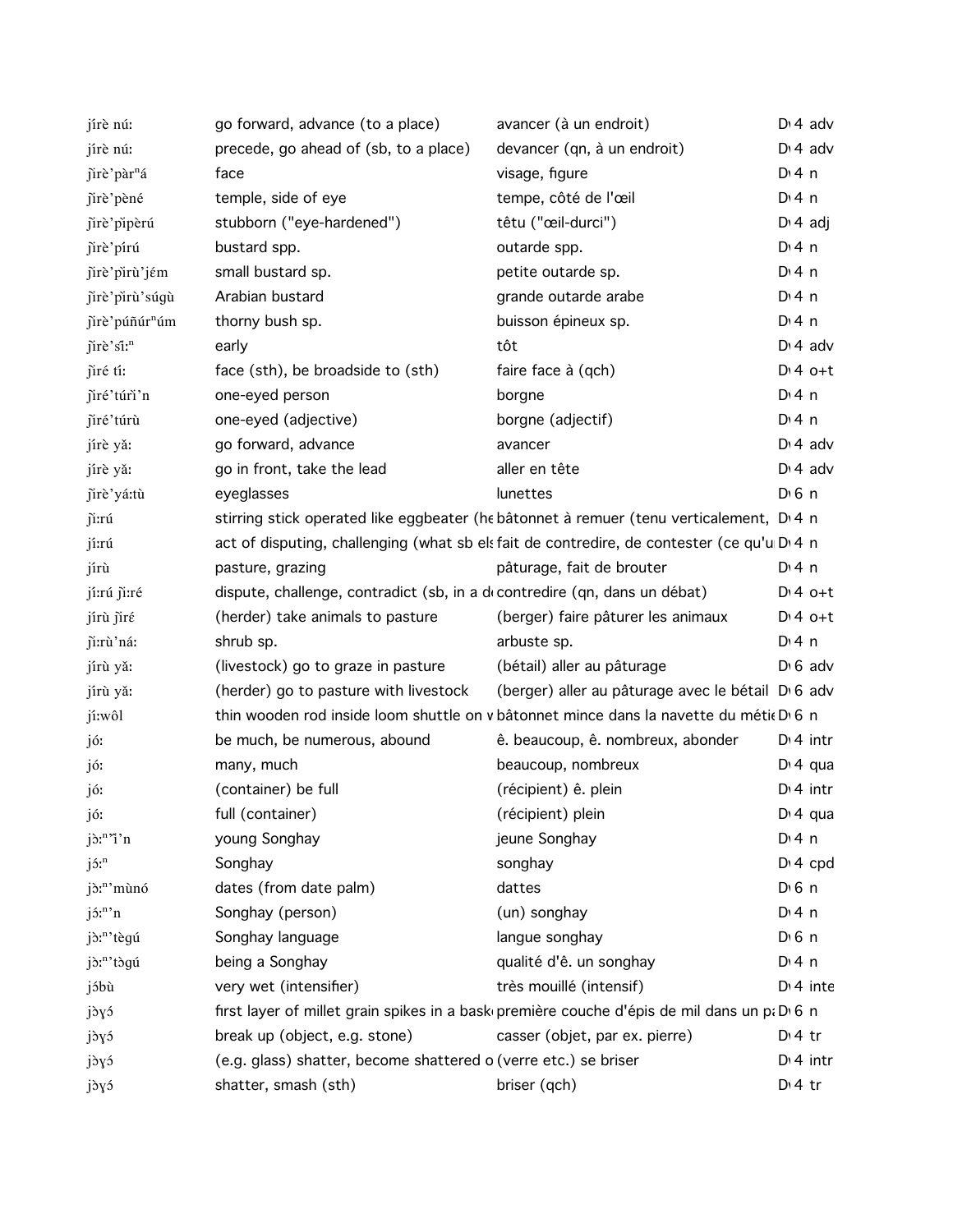| jòyó                               | demolish (house)                       | démolir (maison)                                                                                       | D <sup>i</sup> 4 tr |
|------------------------------------|----------------------------------------|--------------------------------------------------------------------------------------------------------|---------------------|
| jóyò                               |                                        | shard (of earthenware water jar or of cal morceau cassé (de canari en terre cuite, D 6 n               |                     |
| jókkóllè                           | young man (from around 17 to 40)       | jeune homme (de 17 à 40 ans, environ) D <sub>14</sub> n                                                |                     |
| jókkóllè'sé:nè                     | bird sp.                               | oiseau sp.                                                                                             | D:4n                |
| jókkólló                           | young man (from around 17 to 40)       | jeune homme (de 17 à 40 ans, environ) D <sub>1</sub> 4 n                                               |                     |
| jš:m                               | trip around (a circuit)                | circuit                                                                                                | D:4n                |
| jš:m                               |                                        | adding one layer of brick on entire circur circuit du mur en ajoutant une couche de D 4 n              |                     |
| $j\$ {cm}                          | drive (vehicle)                        | conduire (voiture)                                                                                     | $D:4$ tr            |
| j <sub>o</sub> m <sub>5</sub>      | ride (donkey, horse, camel)            | conduire (âne, cheval, chameau)                                                                        | $D \cdot 4$ tr      |
| j <sub>o</sub> m <sub>5</sub>      |                                        | (e.g. child) roll (wheel etc.) on the grour (enfant etc.) faire rouler à terre (roue) D.4 tr           |                     |
| jóŋ                                | act of (medically) treating or healing | fait de soigner (au sens médical) ou de c D 4 tr                                                       |                     |
| jòní'n                             | healer                                 | guérisseur                                                                                             | D:4n                |
| jón jònó                           | (doctor, healer) treat (sick person)   | (docteur, guérisseur) soigner (un malade D' 4 o+t                                                      |                     |
| jòn'jónó'n                         | healer                                 | guérisseur                                                                                             | D: 4n               |
| jònkóró                            | elongated calabash (for drawing water) | calebasse allongée (sert à puiser l'eau)                                                               | $D0$ n              |
| jón'ná:'jórù                       | blister beetle (meloid beetle)         | cantharide (coléoptère méloide)                                                                        | $Di$ 4 n            |
| jò:'nó                             | do (sth) a lot                         | faire (qch) beaucoup                                                                                   | $D \cdot 4$ tr      |
| jò:'nó                             | fill, cram, stuff (sth)                | remplir, bourrer (qch)                                                                                 | $D \cdot 4$ tr      |
| jòŋó                               | (doctor, healer) treat (sick person)   | (docteur, guérisseur) soigner (un malade D 4 tr                                                        |                     |
| jòŋó                               | (doctor, healer) treat (disease)       | (docteur, guérisseur) soigner (maladie) D 4 tr                                                         |                     |
| jòŋó                               | hare                                   | lièvre                                                                                                 | $Di$ 4 n            |
| jòn<br>d'in                        | young hare                             | levreau, jeune lièvre                                                                                  | $Di$ 4 n            |
| jònò jém                           | cape hare                              | lièvre du Cap                                                                                          | D:4n                |
| jònò'nim                           |                                        | wild cow-pea (from stray seeds of cultivi haricot sauvage (de semences égarées cDG n                   |                     |
| jònò pir"i: <sup>n</sup>           | scrub hare                             | lièvre des arbustes                                                                                    | D:4n                |
| jòrú                               |                                        | blister (from walking, from blister beetle ampoule de la peau (de trop marcher, d'IDI4 n               |                     |
| jótù'jótù                          | (child's nose) leaking lots of snot    | (nez d'enfant) qui laisse sortir beaucoup D 6 adj                                                      |                     |
| jótù'jótù                          |                                        | (poor-quality meat) of the consistency c (viande de mauvaise qualité) de la consis D <sub>'6</sub> adj |                     |
| jów                                | act of running                         | fait de courir                                                                                         | D:4n                |
| jów                                | (a) race                               | course (compétition)                                                                                   | $Dt$ 4 n            |
| jów <sup>n</sup> lè                | Dianwely (village)                     | Dianwely (village)                                                                                     | $Di$ 4 n            |
| $j\partial w^n$ lè pěyn            | Old Dianwely                           | <b>Vieux Dianwely</b>                                                                                  | $Di$ 4 n            |
| $j$ 5 $w$ <sup>n</sup> 5           | Songhay                                | songhay                                                                                                | $Di$ 4 cpd          |
| jòw <sup>n</sup> ò' ε: ré          |                                        | (true) peanut (as opposed to groundnut (vraie) arachide (qui n'est pas l'arachide D.4 n                |                     |
| jòw <sup>n</sup> ò'i: <sup>n</sup> | onion                                  | oignon                                                                                                 | $Di$ 4 n            |
| jòw <sup>n</sup> ò'i'n             | young Songhay                          | jeune Songhay                                                                                          | $Dt$ 4 n            |
| $j$ own $5$ 'n                     | Songhay (person)                       | (un) songhay                                                                                           | $Di$ 4 n            |
| jòw <sup>n</sup> ò'tògú            | being a Songhay                        | fait d'ê. un songhay                                                                                   | $Di$ 4 n            |
| jów jòwó                           | run                                    | courir                                                                                                 | $Dt 4 0+t$          |
| jòwó                               | (water) flow                           | (eau) couler                                                                                           | $D:4$ intr          |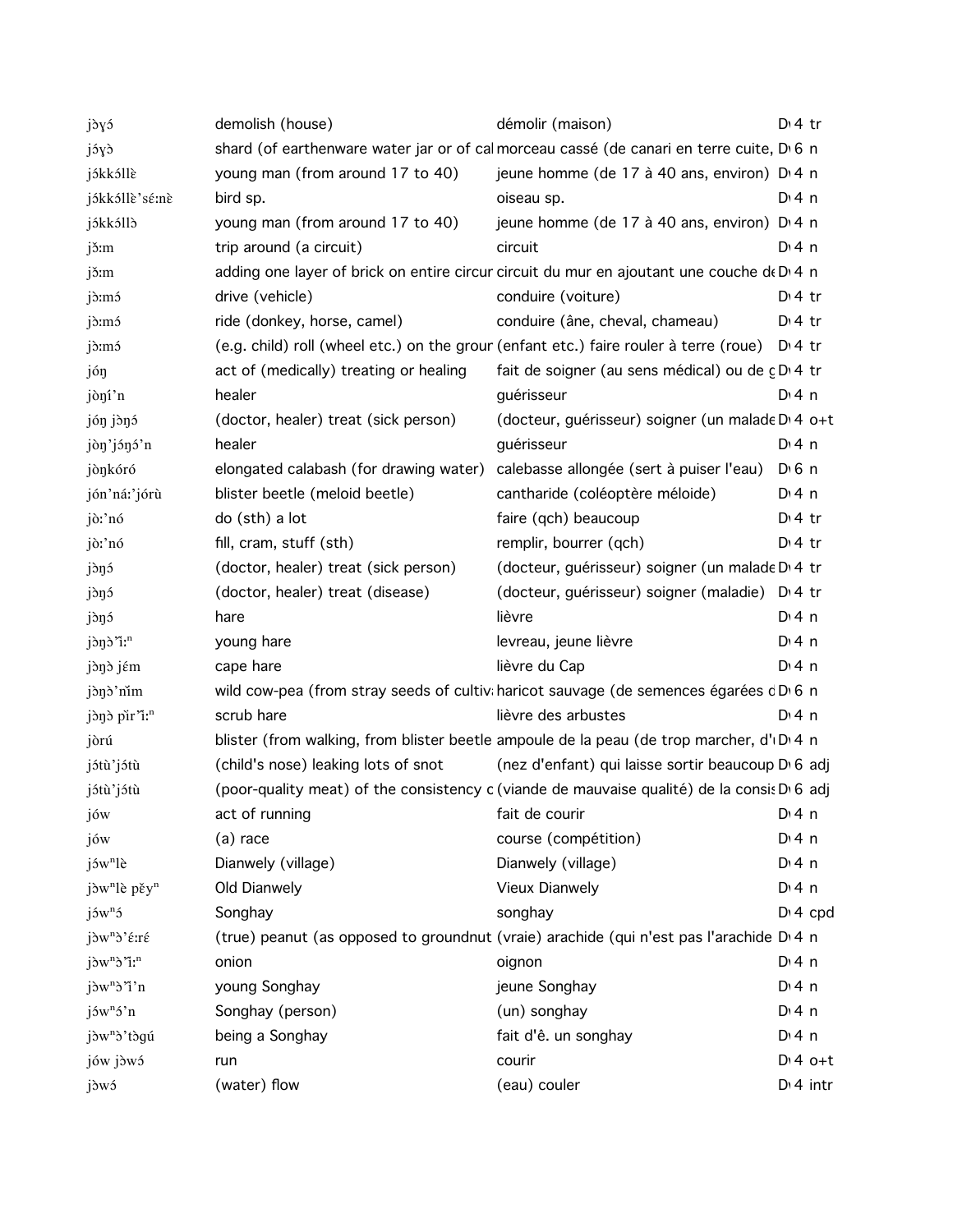| jòwó                         | run                                 | courir                                                                                          | $Di$ 4 intr           |
|------------------------------|-------------------------------------|-------------------------------------------------------------------------------------------------|-----------------------|
| jû:                          | sibling (any)                       | frère ou sœur (tout)                                                                            | $Dt$ 4 n              |
| jû:                          | twin sibling                        | frère jumeau ou sœur jumelle (de qn)                                                            | $Di$ 4 n              |
| jû:                          | close friend, buddy                 | bon ami, camarade                                                                               | $Di$ 4 n              |
| júdá:ni                      |                                     | id el fitr, Muslim holiday at the end of Ra aïd el fitr, fête musulmane à la fin de Car D 6 n   |                       |
| júdò                         | friend                              | ami                                                                                             | $Di$ 4 n              |
| jùdùgó                       | churn (butter)                      | baratter (beurre)                                                                               | $D \n6$ tr            |
| júdúgôl                      | (see kàrà'júdúgôl)                  | (voir kàrà'júdúgôl)                                                                             | $D \nvert 6$ cpd      |
| júggá:rè                     | small vulture spp.                  | petit charognard (vautour) spp.                                                                 | $Di$ 4 n              |
| jùggà:rè jém                 |                                     | dark vulture spp. (esp. hooded, also lapp vautours de couleur foncé (surtout perci D 4 n        |                       |
| jùggà:rè pírú                | Egyptian vulture                    | vautour d'Égypte                                                                                | $Di$ 4 n              |
| jùgó                         | know (a fact)                       | savoir (une proposition)                                                                        | $Di4$ tr              |
| júgð                         | knowledge                           | connaissance, (le) savoir                                                                       | $Di$ 4 n              |
| júgú                         | week                                | semaine                                                                                         | $D \cdot 5$ n         |
| jùgùró                       | churn (butter)                      | baratter (beurre)                                                                               | $Dt$ 4 tr             |
| jùgùró                       | shake                               | secouer                                                                                         | $Dt$ 4 tr             |
| jùgùrùjágùrù                 |                                     | (person) struggling to carry too much b: (personne) comblé de bagages (adverbe D 6 adj          |                       |
| jùgù'wó                      | let know, inform (sb, of sth)       | renseigner, faire savoir (qch, à qn)                                                            | $Di4$ tr              |
| jùgù'wó                      | introduce, present (sb, to sb else) | présenter, faire connaître (qn, à qn)                                                           | $D:4$ tr              |
| jùjó                         | (rope) rub against (sth)            | (corde) frotter (qch)                                                                           | $Di4$ tr              |
| jùjó                         |                                     | rub (animal hide, to remove hairs, before frotter (peau d'animal, pour enlever les p D 4 tr     |                       |
| jù'jùw <sup>n</sup> ó        | mouse (wild or house)               | souris (sauvage ou dans les maisons)                                                            | $Di$ 4 n              |
| jù'jùw <sup>n</sup> ó jénénè | mousetrap                           | piège de souris                                                                                 | $D0$ 6 n              |
| júkká:rè                     | fine (punishment)                   | amende                                                                                          | $Di$ 4 n              |
| júkké                        | fine, assess a fine against (sb)    | amender (qn)                                                                                    | $Di4$ tr              |
| júldâ:n                      |                                     | id el fitr, Muslim holiday at the end of Ra aïd el fitr, fête musulmane à la fin de Car D 4 n   |                       |
| júldá:nù                     |                                     | id el fitr, Muslim holiday at the end of Ra aïd el fitr, fête musulmane à la fin de Car D 4 n   |                       |
| júmmó                        |                                     | Friday prayer (main collective prayer of t prière de vendredi (prière communautair D 6 n        |                       |
| jûŋ                          | hump (of animal)                    | bosse (d'animal)                                                                                | D:4n                  |
| jûŋ                          | pillar, post (in house)             | pilier (dans une maison)                                                                        | $D \nvert 6 \nvert n$ |
| jûŋ                          |                                     | small humplike vertical projections in buil petites bosses verticales en banco au bc D 6 n      |                       |
| jûŋ                          |                                     | corner of granary (solidly built, supportir coin du grenier (solidement construit, so D 6 n     |                       |
| júnná:jò                     | djinn, sprite                       | djinn, diable                                                                                   | $Di$ 4 n              |
| jùŋó                         |                                     | bob (head) up and down (like agama liza se hocher (la tête, comme un margouilla D.4 tr          |                       |
| jùŋó                         |                                     | (e.g. insects) being one on top of the ot (insectes, etc.) qualité d'ê. un sur l'autre D 4 n    |                       |
| jùŋó                         |                                     | (e.g. insects) be one on top of the other (insectes, etc.) ê. posé l'un sur l'autre D'4 intr    |                       |
| jùŋó                         |                                     | (sleeping person) shake one's head irreg (personne endormie) secouer sa tête ici D 5 tr         |                       |
| jùnó jùnó                    |                                     | (e.g. insects) be one on top of the other (insectes, etc.) ê. posé l'un sur l'autre (p D 4 o+t) |                       |
| jú:rò                        | twin sibling (possessed)            | frère jumeau ou sœur jumelle (possessif) D 4 n                                                  |                       |
| jùró                         |                                     | large pile of just-harvested crop (millet, gros tas de céréales etc. récoltées (mil, D 4 n      |                       |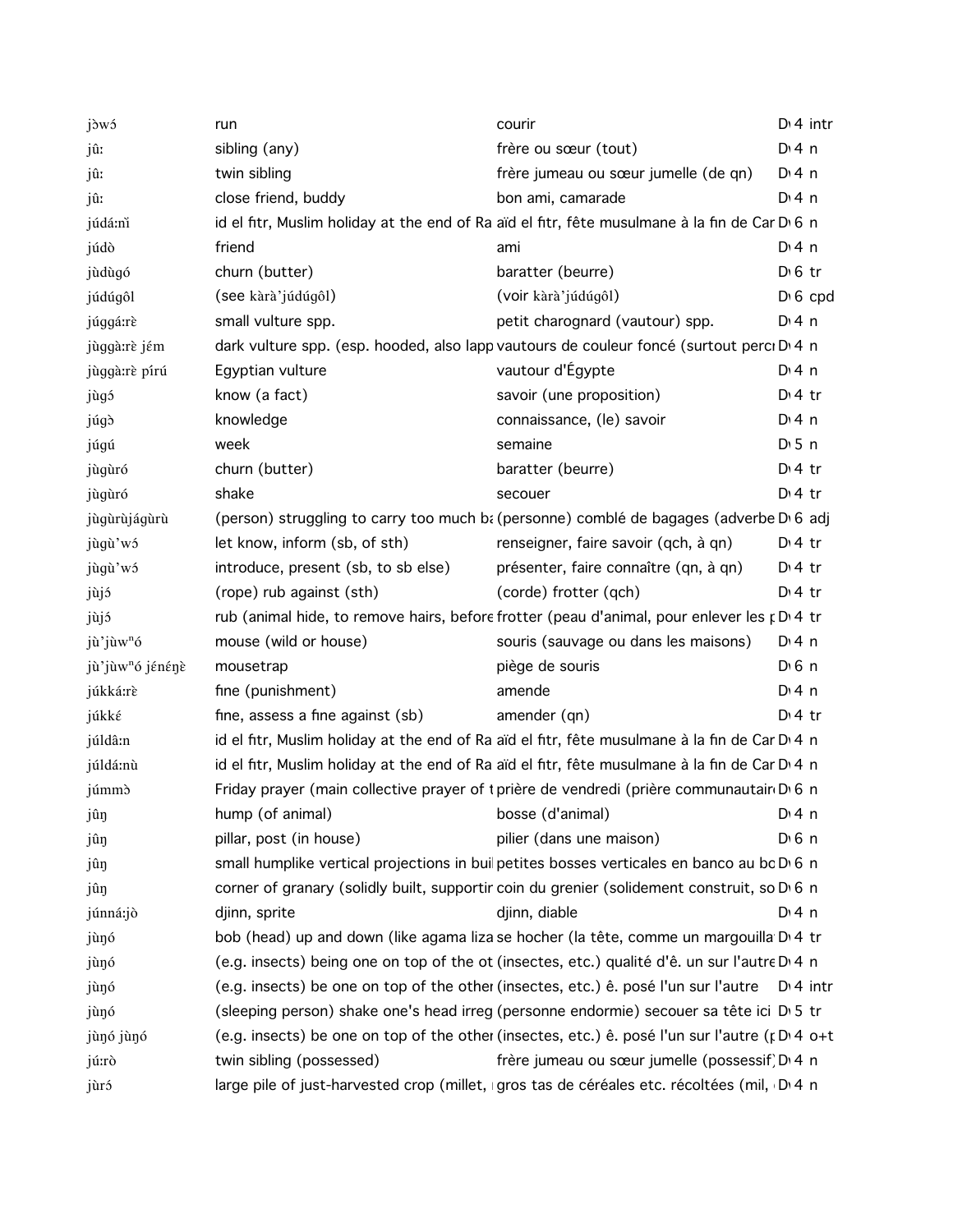| jùwó                               | lash, whip (sb, with a branch or a strap) fouetter, chicoter (qn, avec une branche $D14$ tr         |                                                |                       |
|------------------------------------|-----------------------------------------------------------------------------------------------------|------------------------------------------------|-----------------------|
| jùwó                               | make whipping gestures (with a branch c faire des coups de fouet dans l'air ou sur D 4 tr           |                                                |                       |
| jùwó                               | whip (with a branch or strap) in the air o faire des coups de fouet dans l'air ou sur $D14$ tr      |                                                |                       |
| jùwó                               | $fan$ (sb)                                                                                          | éventer, ventiler (qn, avec éventail)          | $D:4$ tr              |
| júwò                               | pocket                                                                                              | poche                                          | $Dt$ 4 n              |
| kà:                                | but                                                                                                 | mais                                           | $Dt$ 4 part           |
| kǎ:                                | (see kàrùm'kǎ:)                                                                                     | (voir kàrùm'kǎ:)                               | $D \ 6$               |
| ká:                                | mouth                                                                                               | bouche                                         | $Di$ 4 n              |
| ká:                                | rim (of bowl)                                                                                       | bord (d'écuelle)                               | $Di$ 4 n              |
| ká:                                | edge, circumference (of well)                                                                       | bord, circonférence (de puits)                 | $Di$ 4 n              |
| ká:                                | but                                                                                                 | mais                                           | D <sub>1</sub> 4 part |
| ká:                                | grasshopper                                                                                         | sauterelle                                     | $D \nvert 6$ cpd      |
| kâ:                                | at the mouth (or door) of, in front of (h à la bouche (porte) de, devant (maison) D 4 adv           |                                                |                       |
| kâ:                                | at the rim of (well)                                                                                | au bord de (puits)                             | $D \cdot 4$ adv       |
| ká: <sup>n</sup>                   | shave (oneself)                                                                                     | se raser                                       | $Dt$ 4 intr           |
| ká: <sup>n</sup>                   | shave (sb, sth)                                                                                     | raser (qn, qch)                                | $D:4$ tr              |
| kâ: <sup>n</sup>                   | each, every (single)                                                                                | chaque, chacun                                 | $Di$ 4 qua            |
| kâ: <sup>n</sup>                   | also, too                                                                                           | aussi                                          | $D \cdot 4$ adv       |
| kâ:"                               | even                                                                                                | même (si)                                      | $Dt$ 4 part           |
| kâ: <sup>n</sup>                   | even if                                                                                             | même si                                        | $D \nvert 6$ part     |
| kâ: <sup>n</sup> 'kâ: <sup>n</sup> | $($ see cè: kâ: <sup>n</sup> 'kâ: <sup>n</sup> )                                                    | (voir cè: kâ: <sup>n</sup> 'kâ: <sup>n</sup> ) | $D \cdot 4$ adv       |
| kábálóllò                          | shoe (man's, hard rubber or plastic, cove chaussure (d'homme, en caoutchouc ou D 6 n                |                                                |                       |
| ká:'bân                            | red-billed quelea                                                                                   | mange-mil, quelea (oiseau à bec rouge) D 4 n   |                       |
| kàdàyá                             | peer group, generation (set of persons c pairs, génération (de personnes d'âge pa D 4 n             |                                                |                       |
| kàdàyá                             | club, association (of friends)                                                                      | association (d'amis)                           | $Di$ 4 n              |
| kàdàyá'n                           | agemate, peer, contemporary (of sb, e.g contemporain, camarade du même âge (DI4 n                   |                                                |                       |
| kà:'dójú                           | lip (lower)                                                                                         | lèvre (inférieure)                             | $Di$ 4 n              |
| kà:'dùmnó                          | stage where a full-grown plant stops gro étape où une plante déjà grandie cesse (D <sup>1</sup> 4 n |                                                |                       |
| kà:'dùmnó á:                       | (e.g. millet plant) cease growing leaves (plante de mil, etc.) cesser de pousser d D 4 o+t          |                                                |                       |
| kàfé                               | coffee                                                                                              | café                                           | $Di$ 4 n              |
| káyá                               | be up close to or against (sth)                                                                     | se serrer contre ou près de (qch)              | $Dt$ 4 tr             |
| kàyàjá                             | act of clearing one's throat (hawking) be fait de se racler la gorge avant de crache D 6 n          |                                                |                       |
| káyájá                             | clear one's throat (hawk) before spitting se racler la gorge avant de cracher                       |                                                | $D:4$ tr              |
| káyájá                             | sear and scratch the skin of (small animabrûler légèrement et gratter la peau de (D 6 tr            |                                                |                       |
| kàyàjá káyájá                      | clear one's throat (hawk) before spitting se racler la gorge avant de cracher                       |                                                | $D:6$ o+t             |
| káyá'káyá                          | rough, coarse (intensifier)                                                                         | rugueux, coriace (intensif)                    | $D \cdot 6$ inte      |
| kàyàrà'káy                         | open bare land with some gravel                                                                     | terrain vide ouvert avec du gravier            | $D \nvert 6 \nvert n$ |
| ká:gé                              | shout (verb)                                                                                        | crier                                          | $Dt$ 4 intr           |
| ká:gíné                            | cause to shout                                                                                      | faire crier                                    | $Di4$ tr              |
| ká:gíné                            | shout (verb)                                                                                        | crier                                          | $Dt$ 4 intr           |
|                                    |                                                                                                     |                                                |                       |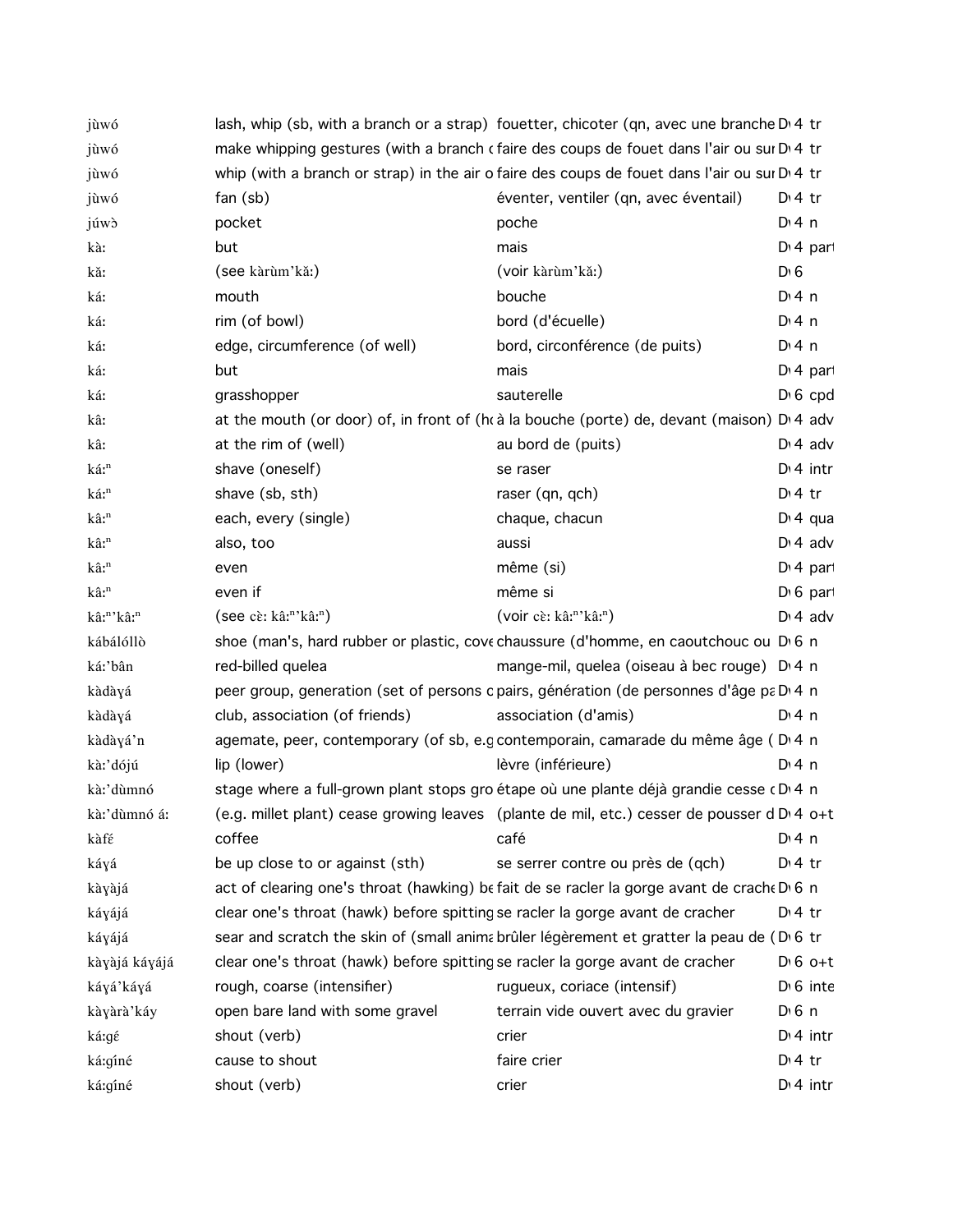| ká:gù                        | shout (noun)                                                                   | cri                                                                                               | $Dt$ 4 n              |
|------------------------------|--------------------------------------------------------------------------------|---------------------------------------------------------------------------------------------------|-----------------------|
| kàjá                         | wool                                                                           | laine                                                                                             | $Di$ 4 n              |
| kàjà'àràkòrú                 | wool boubou                                                                    | boubou en laine                                                                                   | $D \nvert 6 \nvert n$ |
| kàjà'gòró                    | nape (lower)                                                                   | nuque (inférieure)                                                                                | $Dt$ 4 n              |
| kájárá                       |                                                                                | cleared but low-quality field that is not c champ défriché de mauvais qualité qu'on D'4 n         |                       |
| kájáwá                       | observe, examine                                                               | bien observer, examiner en regardant                                                              | $D \, 6 \,$ tr        |
| kàj''i: <sup>n</sup> pégérém |                                                                                | small round calabash with light-colored ir petite calebasse ronde à intérieur blanch D 6 n        |                       |
| kàjú                         | calabash                                                                       | calebasse                                                                                         | $Di$ 4 n              |
| kàjú                         | (see àr <sup>n</sup> à'kàjú)                                                   | (voir àr <sup>n</sup> à' kàjú)                                                                    | $Di$ 4 n              |
| kájù                         | (see àr <sup>n</sup> á'kájù)                                                   | (voir àr <sup>n</sup> á'kájù)                                                                     | $D \cdot 4$ adj       |
| kàjù'cé:"'n                  |                                                                                | calabash-cutter (man who saws gourds i coupeur de calebasses (homme qui scie D 6 n                |                       |
| kàjú'gô:                     | dance and music involving calabash-drun danse et musique à calebasses          |                                                                                                   | $Di$ 4 n              |
| kàjù'jóyò                    | shard of calabash                                                              | morceau de calebasse                                                                              | $Di$ 4 n              |
| kàjù'nǒ:                     |                                                                                | calabash for liquids (milk, water, cream) calebasse pour les liquides (eau, lait, crè D 4 n       |                       |
| kàjù'pégérém                 |                                                                                | small round calabash (for water or for cr petite calebasse ronde (à eau ou à crèm D 4 n           |                       |
| kàjù'pírú                    |                                                                                | calabash with light-colored interior for wicalebasse à intérieur blanchâtre pour var D 4 n        |                       |
| kàjù'pòtó                    | small calabash with pointed protrusions (petite calebasse à pointes saillantes |                                                                                                   | $D0$ 6 n              |
| kàjù'tí'tógóró               | large calabash (for cream of millet)                                           | grosse calebasse (pour la crème de mil) D <sub>0</sub> n                                          |                       |
| kàjù'tí'tógóró               |                                                                                | large neckless wide-mouthed gourd (for grosse gourde sans col à large trou (pou D <sub>16</sub> n |                       |
| kàjù'tòmòr <sup>n</sup> ó    | large calabash (for cream of millet)                                           | grosse calebasse (pour la crème de mil) D <sub>0</sub> n                                          |                       |
| kàjù'tòmòr <sup>n</sup> ó    |                                                                                | large neckless wide-mouthed gourd (for grosse gourde sans col à large trou (pou D <sub>16</sub> n |                       |
| kàká:díri                    | ginger                                                                         | gingembre                                                                                         | $D \n6$ n             |
| kàká:dúrù                    | ginger                                                                         | gingembre                                                                                         | $Di$ 4 n              |
| kà:'kô'y                     | yawn (noun)                                                                    | bâillement                                                                                        | $Di$ 4 n              |
| kà:'kô'y kó:                 | yawn (verb)                                                                    | bâiller                                                                                           | $Di4$ tr              |
| kà:'kú: <sup>n</sup>         | upper lip                                                                      | lèvre supérieure                                                                                  | $Di$ 4 n              |
| ká: kúnó                     | intervene (in a discussion)                                                    | intervenir (dans une discussion)                                                                  | $D:4$ o+t             |
| kà:'kúró                     | moustache                                                                      | moustaches                                                                                        | $Dt$ 4 n              |
| kàlá                         | baguette (long thin bread)                                                     | baguette (de pain)                                                                                | $Di$ 4 n              |
| kálá                         | immobilize, park (e.g. vehicle)                                                | immobiliser, stationner (voiture, etc.)                                                           | $Di4$ tr              |
| kálán'kálán                  | very dry (intensifier)                                                         | très sec (intensif)                                                                               | $Dt$ 4 inte           |
| káláwá                       | (God) reveal (sth)                                                             | (Dieu) révéler (qch)                                                                              | $Dt$ 4 tr             |
| kálê:                        |                                                                                | kohl (black, antimony-based compound f khol (maquillage noir à base d'antimoine D 6 n             |                       |
| ká:'lè'iré'm                 | warbler sp.                                                                    | fauvette sp.                                                                                      | $Di$ 4 n              |
| ká:'lè'rǔm                   | warbler sp.                                                                    | fauvette sp.                                                                                      | $Di$ 4 n              |
| ká:'lè'sóyóy'gòró'lè hoopoe  |                                                                                | huppe (oiseau)                                                                                    | $Di$ 4 n              |
| ká:límôl                     |                                                                                | thin stick used by koranic school pupils a bâtonnet mince utilisé par les élèves d'éd D 6 n       |                       |
| ká:lísi                      | money, currency, cash                                                          | argent, devises                                                                                   | D: 4n                 |
| ká:lísi                      | silver coin                                                                    | monnaie en argent-métal                                                                           | $Di$ 4 n              |
| ká:lísù                      | money, currency, cash                                                          | argent, devises                                                                                   | $Di$ 4 n              |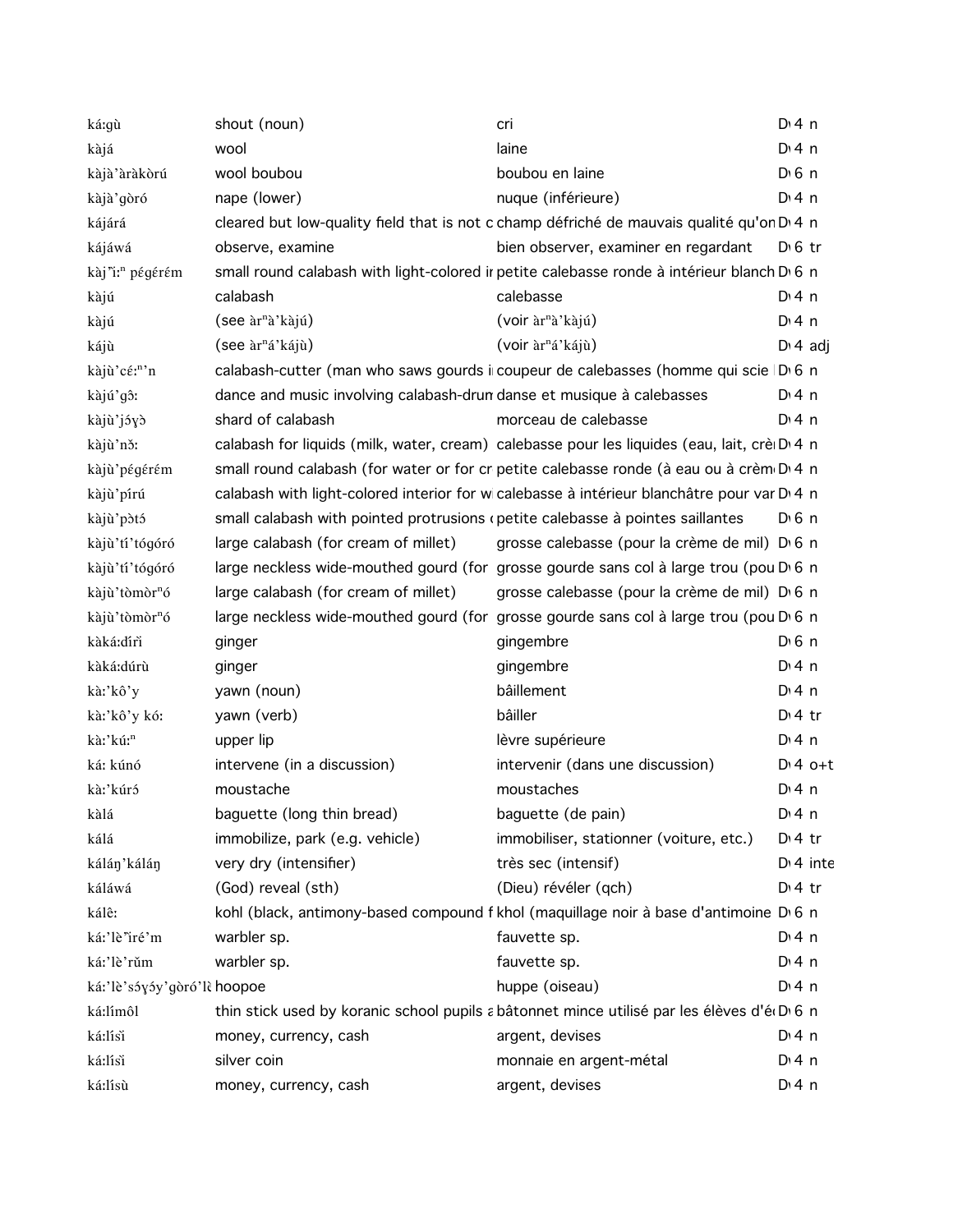| ká:lísù                | silver coin                                                                                      | monnaie en argent-métal                                                                                | $Di$ 4 n         |
|------------------------|--------------------------------------------------------------------------------------------------|--------------------------------------------------------------------------------------------------------|------------------|
| kállá                  | needle (sewing)                                                                                  | aiguille (à coudre)                                                                                    | $Dt$ 4 n         |
| ká: lúgó               | rinse out one's mouth                                                                            | se rincer la bouche                                                                                    | $Dt 4 0+t$       |
| kámá                   | (fortune-teller) toss (cowries)                                                                  | (charlatan) jeter (les cauris)                                                                         | $Di4$ tr         |
| kámá                   | strike (sb) with sth thrown                                                                      | atteindre (qn) d'un projectile                                                                         | $Di4$ tr         |
| kámá                   | throw, toss, pick up and throw                                                                   | jeter, prendre et jeter (qch)                                                                          | $Di4$ tr         |
| kámá dàyá              | throw away, discard (e.g. trash)                                                                 | jeter (ordures, etc.) pour s'en débarrass D <sub>1</sub> 4 tr+1                                        |                  |
| ká:mbè                 | zaban (woody liana)                                                                              | zaban (liane ligneuse)                                                                                 | $Di$ 4 n         |
| kámbé                  | herb sp.                                                                                         | herb sp.                                                                                               | $Di$ 4 n         |
| kámñá                  | blink (one's eyes)                                                                               | cligner (l'œil)                                                                                        | $Dt$ 4 tr        |
| kámsêl                 | boubou (woman's, dress-like)                                                                     | boubou (de femme, en forme de robe)                                                                    | $D \n6$ n        |
| kân                    | after , when                                                                                     | après que , lorsque                                                                                    | $Di4$ tr         |
| kán                    | (a surface form of kár <sup>n</sup> á)                                                           | (une forme de kár <sup>n</sup> á)                                                                      | $Di4$ tr         |
| káñá                   | feeling well, fine                                                                               | se portant bien                                                                                        | $Di$ 4 adv       |
| kà:'ñiy <sup>n</sup>   | food                                                                                             | nourriture                                                                                             | $Di$ 4 n         |
| kà:ná                  | now                                                                                              | maintenant                                                                                             | $Di$ 4 adv       |
| kàná                   | new                                                                                              | nouveau                                                                                                | $D \cdot 4$ adj  |
| ká:ŋà                  | pied crow                                                                                        | corbeau-pie                                                                                            | $Di$ 4 n         |
| kà:ŋà'é:ré             | leguminous herb sp.                                                                              | plante herbacée légumineuse sp.                                                                        | $Di$ 4 n         |
| kà:nà jém              | black crow                                                                                       | corbeau noir                                                                                           | $Di$ 4 n         |
| kánár <sup>n</sup> á   |                                                                                                  | room or covered area just inside the doc chambre ou espace couvert juste à l'inté D <sub>14</sub> n    |                  |
| kánár <sup>n</sup> á   |                                                                                                  | (hen, guinea-fowl) coo or squawk lightly (poule, pintade) pousser des roucoulade D'4 intr              |                  |
| kánár <sup>n</sup> á   | (e.g. metallic surface) shine, be shiny                                                          | (surface métallique, etc.) briller, luire, ê. D. 4 intr                                                |                  |
| kànà'yérè              | new arrival                                                                                      | nouvel arrivé                                                                                          | $Dt$ 4 n         |
| kà:'ní:                | saliva                                                                                           | salive                                                                                                 | $Di$ 4 n         |
| kân'kân                | scattered, here and there                                                                        | éparpillé, çà et là                                                                                    | $Di$ 4 don       |
| kán'kòkò pírú          | egret                                                                                            | aigrette                                                                                               | $Di$ 4 n         |
| káŋŋà                  | gold                                                                                             | or (métal)                                                                                             | $Dt$ 4 n         |
| kánnè                  | gold                                                                                             | or (métal)                                                                                             | $Di$ 4 n         |
| kà:'nòw <sup>n</sup> ó | lip (of mouth)                                                                                   | lèvres (de la bouche)                                                                                  | D: 4 n           |
| kà:'òrú                |                                                                                                  | spells (e.g. Koranic verses) with magical versets (du coran etc.) à force magique D'4 n                |                  |
| kà:'òrú óró            |                                                                                                  | (griot, holy man, sorceror) utter magical (griot, marabout, sorcier) prononcer des D <sub>16</sub> o+t |                  |
| ká: páyá               | be fasting (e.g. in Ramadan), fast (verb) jeûner, faire le jeûne (de Carême)                     |                                                                                                        | $D \nvert 6$ o+t |
| kà:'pàg'ú              | (act of) fasting                                                                                 | jeûne                                                                                                  | D: 4 n           |
| kà:'pàg'ú              | Ramadan, Muslim fasting month                                                                    | Ramadan (Carême musulman), mois de ji D 4 n                                                            |                  |
| kà:'pàg'ú céjé         | break one's fast                                                                                 | rompre son jeûne                                                                                       | $D \nvert 6$ o+t |
| kà:'pàg'ù cèj'ú        | (act of) breaking one's fast                                                                     | fait de rompre son jeûne                                                                               | $D \cdot 6$ vblr |
|                        | kà:'pàg'ù'cèj'ú mà early-evening meal to break fast in Rama repas pour rompre le jeûne en Carême |                                                                                                        | D: 4 n           |
| kà:'pàg'ú mà ñǎː       | pre-dawn meal during Ramadan                                                                     | repas avant l'aube en Carême                                                                           | $Di$ 4 n         |
| kà:'pàná               | sustenance, staple food                                                                          | nourriture de base                                                                                     | $Di$ 4 n         |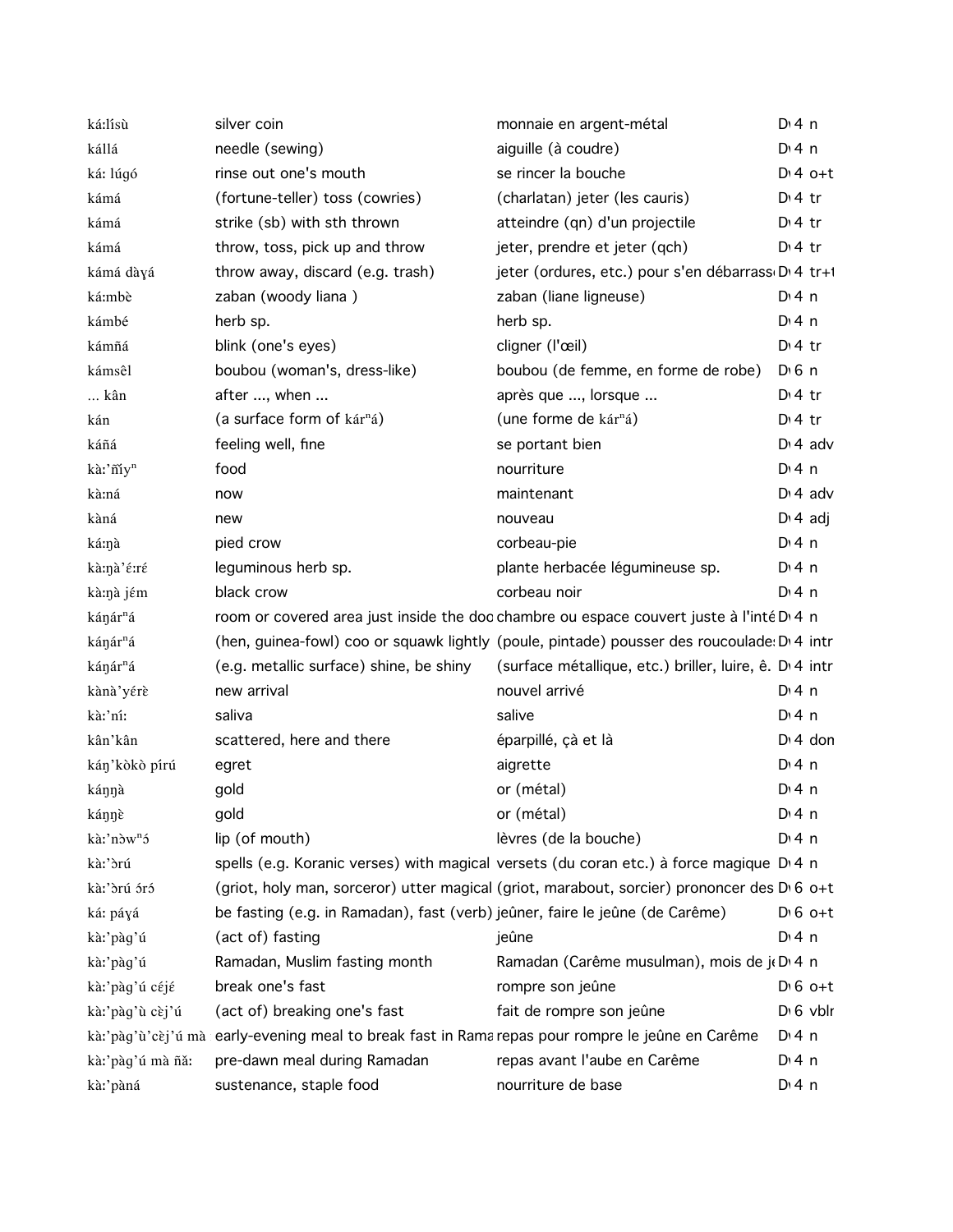| kàpàráli                            | corporal                                                            | caporal                                                                                             | $Di$ 4 n    |
|-------------------------------------|---------------------------------------------------------------------|-----------------------------------------------------------------------------------------------------|-------------|
| ká:pây                              | large double-edged saber (of Tuaregs)                               | gros sabre à lame double (des touaregs) D <sub>14</sub> n                                           |             |
| ká:pây                              | sword, saber (any type)                                             | épée, sabre (de toute sorte)                                                                        | $Di$ 4 n    |
| kàpé                                | coffee                                                              | café                                                                                                | $D \n6$ n   |
| kár <sup>n</sup> à                  | also, too                                                           | aussi                                                                                               | $Dt$ adv    |
| kár <sup>n</sup> á                  | be done, happen                                                     | ê. fait, avoir lieu                                                                                 | $Di$ 4 intr |
| kár <sup>n</sup> á                  | do, make                                                            | faire                                                                                               | $Di4$ tr    |
| kár <sup>n</sup> á'w <sup>n</sup> á | let do, cause to do                                                 | faire faire, laisser faire                                                                          | $D:4$ tr    |
| kàr <sup>m</sup> i: <sup>n</sup>    | bamboo                                                              | bambou                                                                                              | $Di$ 4 n    |
| kàrá                                | mat (woven from palm frond)                                         | natte (de feuille de doum)                                                                          | $Di$ 4 n    |
| ká:rá                               | rip, tear                                                           | déchirer                                                                                            | $Di4$ tr    |
| kárá                                | scarify (sb), cut decorative scars on (sb) balafrer, scarifier (qn) |                                                                                                     | $D \n6$ tr  |
| kárá                                |                                                                     | incise, cut open, make a long incision in (inciser, ouvrir en coupant (en chirurgie, p D 4 tr       |             |
| kárá                                | compel                                                              | contraindre                                                                                         | $Di4$ tr    |
| kárá                                | type of larva (harmful to millet)                                   | sorte de larve (nuisible au mil)                                                                    | $Di$ 4 n    |
| kàrà'júdúgôl                        |                                                                     | small prayer mat woven from palm-leaf petite natte de prière tissée en feuille de D <sub>16</sub> n |             |
| kàràkǎm                             | sideburns                                                           | favori (cheveux)                                                                                    | $D0$ n      |
| kárákâw                             | wooden bed                                                          | lit en bois                                                                                         | $Di$ 4 n    |
| kàrà'kùngó                          |                                                                     | black-dyed border (hem) of doum-frond bord (ourlet) teinté de noir d'une natte « D 6 n              |             |
| kàrà'[sàl'sǎl]                      | prayer mat                                                          | natte (de prière)                                                                                   | $D \n6$ n   |
| kàràwá                              | act of entrusting (sth to sb)                                       | fait de confier (qch à qn)                                                                          | $Dt$ 4 n    |
| kàràwá                              | (see yùn'kàràwá)                                                    | (voir yùn'kàràwá)                                                                                   | $Di$ 4 cpd  |
| káráwà                              | half (of a split peanut etc.)                                       | moitié (d'une noix fendue d'arachide etc D 6 n                                                      |             |
| káráwà                              |                                                                     | part, fraction of an object (half, third, et partie, division d'un objet (moitié, tiers, D 6 n      |             |
| káráwá                              | split (e.g. a peanut)                                               | fendre (une noix d'arachide etc.) en deu: D <sub>1</sub> 4 tr                                       |             |
| káráwá                              | cut (e.g. watermelon) in half                                       | couper (pastèque etc.) en deux                                                                      | $Dt$ 4 tr   |
| káráwá                              |                                                                     | break off a piece of (hard object such as enlever en morceau de (un objet dur tel DI4 tr            |             |
| kárá'wá                             | compel                                                              | contraindre, obliger                                                                                | $Di4$ tr    |
| kàràwá kúnó                         | entrust (sth, to sb)                                                | confier (qch, à qn)                                                                                 | $D:4$ o+t   |
| káráwâl                             |                                                                     | wooden milking bucket (carved from a si laitière (en forme de seau, taillé d'un seu D'6 n           |             |
| ká:rê:                              | fact of being separated                                             | fait d'ê. séparés                                                                                   | $Di$ 4 n    |
| kárgù                               | mud-bricks (collective)                                             | briques de banco (collectif)                                                                        | $Di$ 4 n    |
| kàrgù "i: <sup>n</sup>              | (a) mud brick                                                       | (une) brique de banco                                                                               | $Di$ 4 n    |
| kárgù téwé                          |                                                                     | make mud-bricks (in a mold, with some t fabriquer des briques de banco (dans un D 4 o+t             |             |
| ká:rì                               | bus (intercity coach)                                               | car (véhicule)                                                                                      | $Di$ 4 n    |
| kà:r'ú                              | crack, fracture (in a surface)                                      | fissure ou fracture dans une surface                                                                | $D0$ 6 n    |
| kàrú                                |                                                                     | scarification (decorative facial scars, gen balafre, scarification (cicatrices décorative) 4 n      |             |
| kàrúm                               | mouth bit (for horse etc.)                                          | mors (de cheval etc.)                                                                               | $Di$ 4 n    |
| kàrùm'kǎ:                           | louse (on human or animal)                                          | pou (sur une personne ou un animal)                                                                 | $Di$ 4 n    |
| [kàrùm'kà:]'tárú                    | louse egg, nit                                                      | lente                                                                                               | $Di$ 4 n    |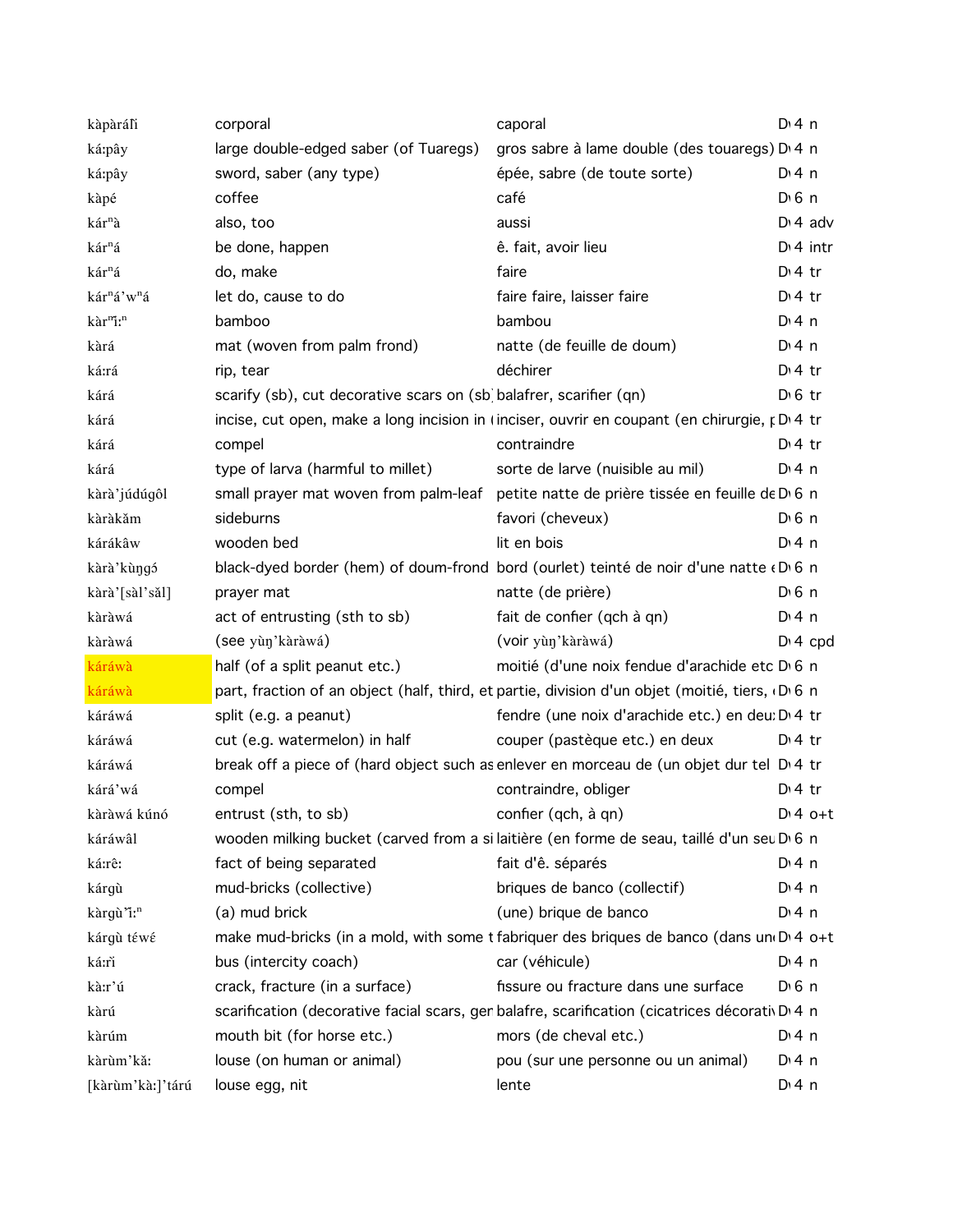| kàrwá                            | act of entrusting (sth to sb)        | fait de confier (qch à qn)                                                                     | $Di$ 4 n              |  |
|----------------------------------|--------------------------------------|------------------------------------------------------------------------------------------------|-----------------------|--|
| kárwà                            | half (of a split peanut etc.)        | moitié (d'une noix fendue d'arachide etc D 6 n                                                 |                       |  |
| kárwà                            |                                      | part, fraction of an object (half, third, et partie, division d'un objet (moitié, tiers, D 6 n |                       |  |
| kàrwá kúnó                       | entrust (sth, to sb)                 | confier (qch, à qn)                                                                            | $D:4$ o+t             |  |
| ká: sá:                          | reply to (sb)                        | répondre à (qn)                                                                                | $Dt 4 0+t$            |  |
| kàsérè                           | (see nùmò' kàsérè)                   | (voir nùmò' kàsérè)                                                                            | $D16$ cpd             |  |
| ká:'sô:n                         | having a somewhat pointed snout      | qui a le museau un peu pointu                                                                  | $D \cdot 4$ adj       |  |
| kásù                             | jail, prison                         | prison                                                                                         | $Di$ 4 n              |  |
| ká:'sûŋ                          |                                      | reins, mouth-rope (of horse, donkey etc. corde de bouche, reines (de cheval, d'ân D'4 n        |                       |  |
| ká:'súŋù                         |                                      | reins, mouth-rope (of horse, donkey etc. corde de bouche, reines (de cheval, d'ân D'6 n        |                       |  |
| kà:'tím                          | lid (e.g. for water jar)             | couvercle (de canari, etc.)                                                                    | D <sub>1</sub> 6n     |  |
| ká: tímné                        | shut one's mouth                     | se fermer la bouche                                                                            | $D \cdot 6$ o+t       |  |
| kà:'tímnú                        | lid (e.g. for water jar)             | couvercle (de canari, etc.)                                                                    | $D \nvert 6 \nvert n$ |  |
| kátú'kátú                        | very bitter (intensifier)            | très amer (intensif)                                                                           | $D \cdot 6$ inte      |  |
| kăw                              | different, distinct                  | différent, distinct                                                                            | $D \cdot 4$ adj       |  |
| káwá                             |                                      | (individual) separate oneself (from sth o (individu) se séparer (de qch ou de qn) D'4 intr     |                       |  |
| káwá                             |                                      | (individuals) become separated from eac (individuels) se séparer les uns des autre D'4 intr    |                       |  |
| káw'gá                           | separate, put space between (things) | séparer (des objets)                                                                           | $Di4$ tr              |  |
| káwrù                            | excuse me!                           | pardonnez-moi!                                                                                 | $D \nvert 6$ gre      |  |
| kǎy <sup>n</sup>                 | antelope sp.                         | antilope sp.                                                                                   | $Di$ 4 n              |  |
| $k\check{a}y^n = \gt$            | wide open (eyes) (adverb)            | (yeux) grand ouvert (adverbe)                                                                  | $D \cdot 6$ adv       |  |
| $k\check{a}y^n = \succ$          | bared, sticking out (teeth, thorns)  | (dents, épines) nu, saillant                                                                   | $D \cdot 6$ adv       |  |
| $k\check{a}y^n = \succ$          | blazing (sun)                        | (soleil) éclatant, ardent                                                                      | $D \cdot 6$ adv       |  |
| ká: yéw∴ kár <sup>n</sup> á      | open slightly one's mouth            | entrouvrir (la bouche)                                                                         | $D \nvert 6$ adv      |  |
| kà:'yó:rù                        | whispering                           | chuchotement                                                                                   | $Di$ 4 n              |  |
| kà:'yó:rù yò:ró                  | whisper                              | chuchoter                                                                                      | $D:4$ o+t             |  |
| kâytó:                           | response to griot's praises          | réponse aux louanges d'un griot                                                                | D <sup>t</sup> 4 par  |  |
| kâytó:                           | bravo!, good job!                    | bravo!                                                                                         | $D14$ part            |  |
| ké                               | as for  (topic)                      | quant à                                                                                        | $D \nvert 6$ phr      |  |
| kènkèlèbâ:                       | kinkéliba tree                       | kinkéliba (arbre)                                                                              | $Dt$ 4 n              |  |
| képê:                            | cap (baseball-type)                  | képi, casquette                                                                                | D <sub>1</sub> 6n     |  |
| ki'ká:                           | grasshopper                          | sauterelle                                                                                     | $Di$ 4 n              |  |
| ki'kájà                          | pigeon (domestic)                    | pigeon (domestic)                                                                              | $Di$ 4 n              |  |
| ki'kàjà'gùmògúmò speckled pigeon |                                      | pigeon de Guinée                                                                               | $Di$ 4 n              |  |
| ki'kàjà jém                      | rock pigeon                          | pigeon des rochers                                                                             | $Di$ 4 n              |  |
| kí'kájárá                        |                                      | cleared but low-quality field that is not c champ défriché de mauvais qualité qu'on D 4 n      |                       |  |
| ki'kàjà'ùgú                      | pigeon coop, dovecot                 | pigeonnier, poulailler pour les pigeons                                                        | $Di$ 4 n              |  |
| ki'kàrá                          | armpit                               | aisselle                                                                                       | $Di$ 4 n              |  |
| ki'kàrâw                         | bustard sp.                          | outarde sp. (poule de pharaon)                                                                 | $Di$ 4 n              |  |
| kikíri                           | epilepsy, fainting fit               | épilepsie                                                                                      | D <sub>1</sub> 6n     |  |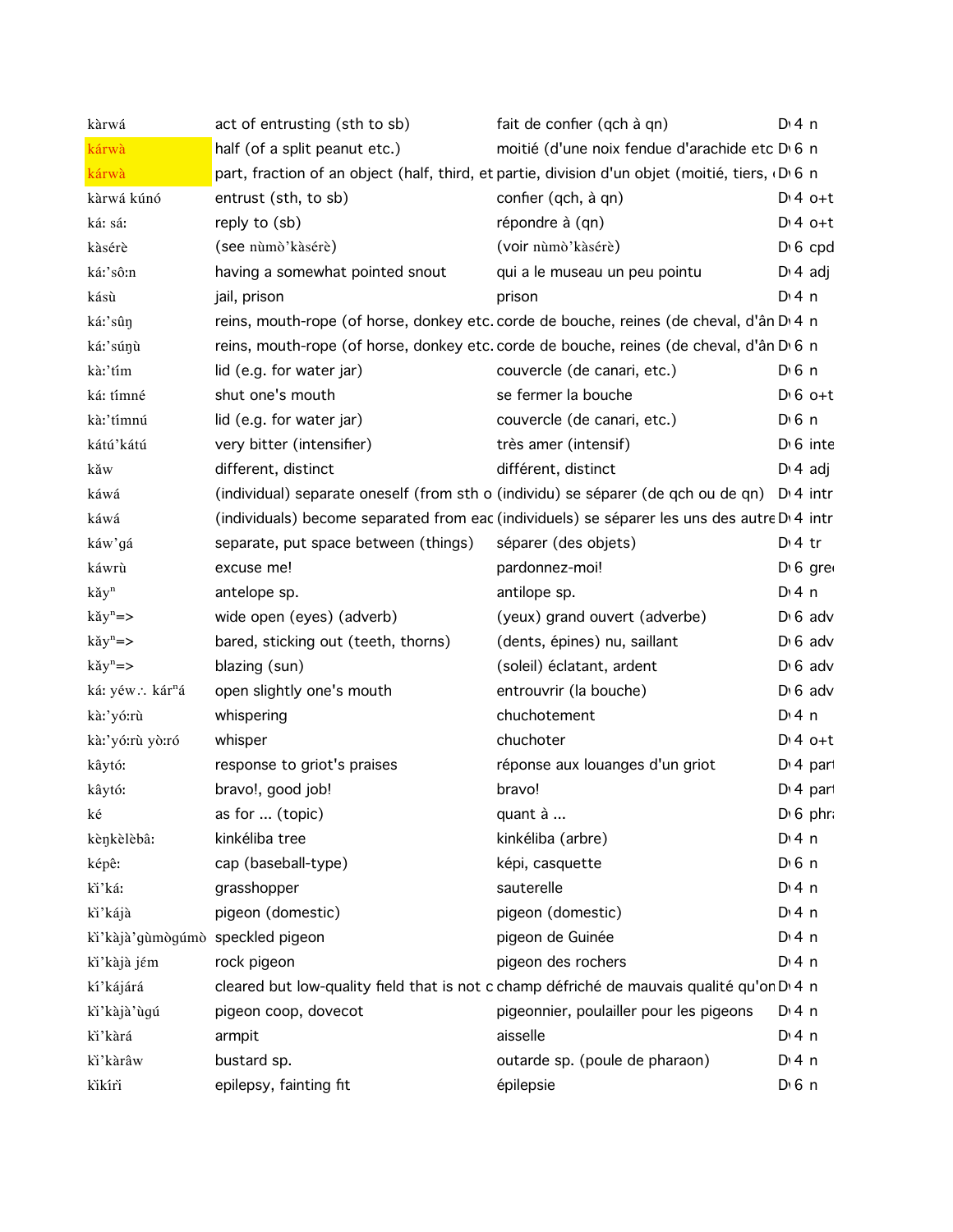| ki'kòjú                             | viper sp.                               | vipère sp.                                                                                                      | $Di$ 4 n            |
|-------------------------------------|-----------------------------------------|-----------------------------------------------------------------------------------------------------------------|---------------------|
|                                     |                                         | ki'kòjú'nâ: yèbíndé large root-eating sphingid-moth caterpill: grande larve de papillon sphingide sp., br D 5 n |                     |
| kíkôm                               | mistletoe                               | plante hémiparasite                                                                                             | D:4n                |
| kikònó                              |                                         | tiny basket woven from doum-palm from panier minuscule tissé à base de feuille dD 6 n                           |                     |
| ki'kòr <sup>n</sup> ôw <sup>n</sup> | tree sp.                                | arbre sp.                                                                                                       | $Di$ 4 n            |
| ki'kòró                             |                                         | bobbin and its rod in the shuttle of a we bobine et son bâtonnet dans la navette (D 4 n                         |                     |
| ki'kòrò'i: <sup>n</sup>             |                                         | bobbin (cylindrical spindle) in the shuttle bobine (fuseau cylindrique dans la navet D 4 n                      |                     |
| ki'kŏw                              | nail (of finger or toe)                 | ongle (du doigt ou de l'orteil)                                                                                 | $D0$ 6 n            |
| ki'kŏw                              | scale (of fish or snake)                | écaille (de poisson ou de serpent)                                                                              | $D \n6$ n           |
| ki'kŏw                              | carapace, shell (of tortoise)           | carapace (coque de tortue)                                                                                      | $D0$ 6 n            |
| ki'kŏw                              | sheathe (of knife or sword)             | fourreau (de couteau ou de sabre)                                                                               | $Di$ 4 n            |
| ki'kǒw                              | outer layer of tree bark or millet stem | couche extérieure d'écorce ou de tige de D <sub>14</sub> n                                                      |                     |
| kilòmé:térè                         | kilometer                               | kilomètre                                                                                                       | $Di$ 4 n            |
| kímñé                               | (see jirè'kímñé)                        | (voir jirè'kímñé)                                                                                               | $D \ 6$             |
| kò                                  | 3Sg nonhuman                            | 3sg non-humain                                                                                                  | $Di$ 4 pro          |
| kò                                  | that (definite)                         | ce (défini)                                                                                                     | $D: 4$ den          |
| kó                                  | 3sg nonhuman                            | 3sg non-humain                                                                                                  | $Di$ 4 pro          |
| kó:                                 | yawn (verb)                             | bâiller                                                                                                         | $D \cdot 4$ tr      |
| kó:                                 | eat (meat)                              | manger (viande)                                                                                                 | $D \cdot 4$ tr      |
| kò                                  | $(sth)$ be $(sw)$                       | (qch) être (qq part)                                                                                            | $Di$ 4 qua          |
| kó:                                 | raise, bring up (child, animal)         | élever (enfant, animal)                                                                                         | D <sup>i</sup> 4 tr |
| kó:                                 | raise (birds)                           | élever (oiseaux)                                                                                                | $Di4$ tr            |
| kó:                                 | grow (plants)                           | élever (garden or house plants)                                                                                 | $D \cdot 4$ tr      |
| kó:                                 | foot, leg                               | pied, jambe                                                                                                     | $Di$ 4 n            |
| kó:                                 | times (with quantifier)                 | fois (avec quantificateur)                                                                                      | $D \n6$ n           |
| $k5$ : $n$                          | eat (crushed millet, cream of millet)   | manger (mil écrasé, crème de mil)                                                                               | $D \cdot 4$ tr      |
| kó: áː                              |                                         | beg forgiveness of, throw oneself at the demander pardon de, se jeter aux pieds D 4 o+t                         |                     |
| kò:'àr <sup>n</sup> á               | big toe                                 | gros orteil                                                                                                     | $D \n6$ n           |
| kò'bâ: <sup>n</sup>                 | that (same) one (human)                 | le (même) type (personne)                                                                                       | $Di$ 4 den          |
| kò:bó                               |                                         | bronze elbow-ring (worn just above elbo anneau de coude en bronze (porté juste D <sub>1</sub> 4                 |                     |
| kò:bó: pípáy <sup>n</sup> :         |                                         | two-piece elbow-ring set worn above elb ensemble de deux anneaux portés au-de D'6                               |                     |
| kò:'cébjé                           | toenail (of quadruped's hoof)           | ongle d'orteil (de sabot de quadrupède) D 6 n                                                                   |                     |
| kò:'cé:n                            | hamstring, Achilles' tendon             | tendon d'Achilles                                                                                               | $Di$ 4 n            |
| kò:'céné                            | sole                                    | plante du pied                                                                                                  | $Di$ 4 n            |
| kófórð                              | smallest colonial coin (centime)        | moindre monnaie coloniale (centime)                                                                             | $Di$ 4 n            |
| kògó                                | scab (congealed blood from cut)         | croûte (sang séché d'une plaie)                                                                                 | $Di$ 4 cpd          |
| kògó                                | insect gall or other bulge on tree bark | galle d'insecte ou autre protubérance su D 5 cpd                                                                |                     |
| kógó                                |                                         | form scabs, (e.g. drying clay) contract to produire des croïtes, (argile séchée) se c D 6 tr                    |                     |
| kòyó                                | tree sp.                                | arbre sp.                                                                                                       | $Di$ 4 n            |
| kògòjó                              | coughing, cough (noun)                  | toux                                                                                                            | $Di$ 4 n            |
|                                     |                                         |                                                                                                                 |                     |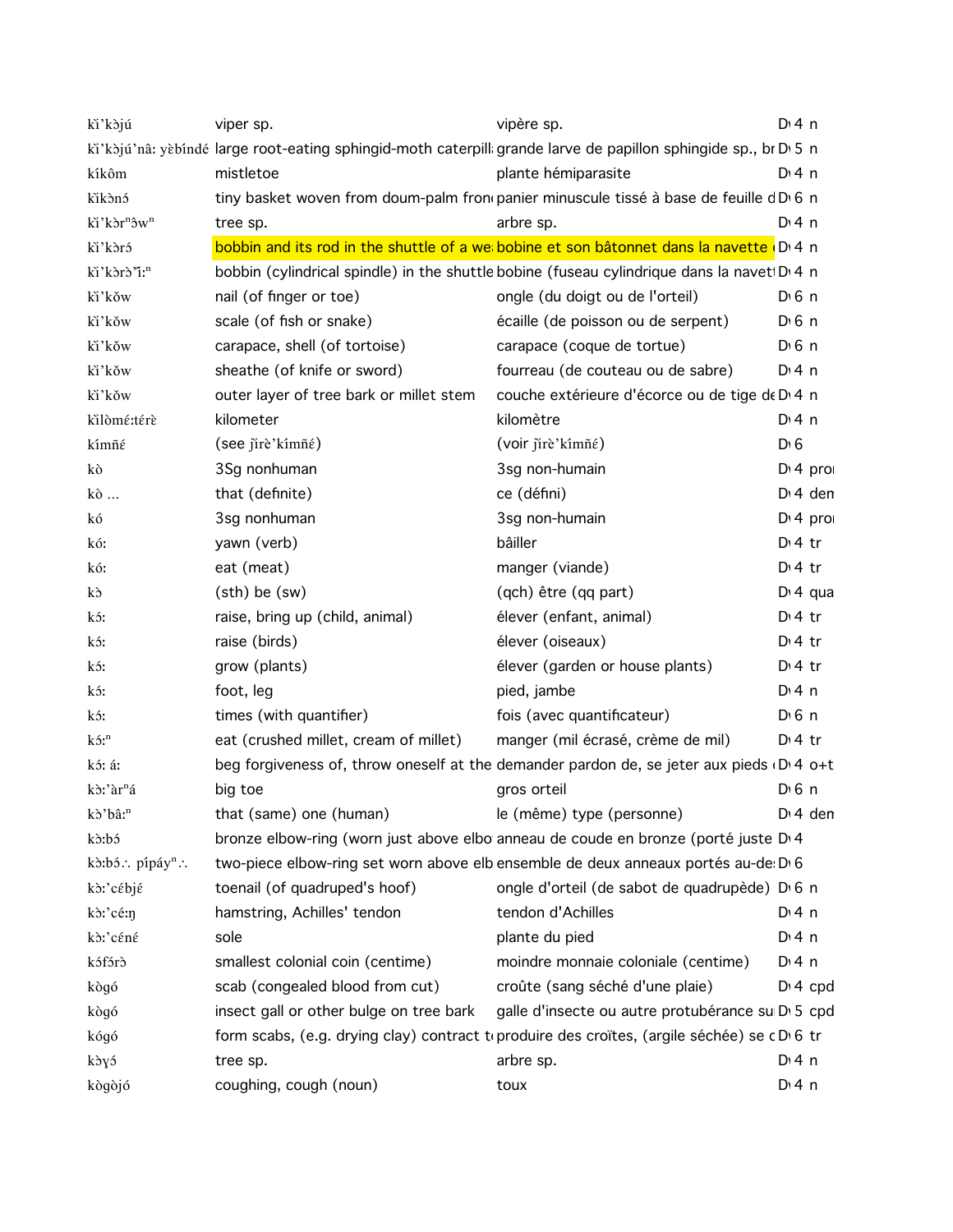| kògòjó                   | whooping cough                         | coqueluche                                                                                                     | $Dt$ 4 n              |  |
|--------------------------|----------------------------------------|----------------------------------------------------------------------------------------------------------------|-----------------------|--|
| kógójó                   | cough (verb)                           | tousser                                                                                                        | $Dt$ 4 tr             |  |
| kògòjó kógójó            | cough, emit a cough                    | tousser, émettre une toux                                                                                      | $Dt 4 0+t$            |  |
| kògó kógó                | (e.g. drying clay) form crusts         | (argile séchée) produire des croûtes                                                                           | $D \cdot 6$ o+t       |  |
| kó:'gón'in               | bowlegged one                          | aux jambes arquées                                                                                             | $Di$ 4 n              |  |
| kò:'gòró                 | heel                                   | talon                                                                                                          | $Di$ 4 n              |  |
| kò:'gǔn                  | hind leg (of animal)                   | patte (jambe) de derrière (d'animal)                                                                           | $D \nvert 6 \nvert n$ |  |
| kò:"i:"                  | toe                                    | orteil                                                                                                         | $Di$ 4 n              |  |
| kó jé                    | so, therefore, because of that         | donc, à cause de cela                                                                                          | $D \cdot 6$ phr:      |  |
| kò:'jíré                 | front foot (of quadruped)              | patte (pied) de devant (de quadrupède) D <sub>'6</sub> n                                                       |                       |  |
| kó:jò                    | breakfast                              | petit déjeuner                                                                                                 | $Di$ 4 n              |  |
| kó:jó                    | scale, scrape scales off (fish)        | écailler (poisson) en raclant                                                                                  | $Di4$ tr              |  |
| kó:jó                    | scour, scrape (pot etc.)               | récurer, racler (marmite etc.)                                                                                 | $D:4$ tr              |  |
| kò:jú                    |                                        | trigger-guard (metal band enclosing trig(garde-gâchette (bande en métal qui con D 6 n                          |                       |  |
| kó:'kàː                  | grey heron spp.                        | héron gris spp.                                                                                                | D:4n                  |  |
| kò ké                    | truly,                                 | vraiment,                                                                                                      | $D:5$ phr             |  |
| kò ké                    | that (topic)                           | ça quant même                                                                                                  | $D \cdot 5$ phr.      |  |
| kò:'kì'kǒw               | toenail                                | ongle du pied                                                                                                  | $Di$ 4 n              |  |
| kò:'ki'kǒw               | hoof                                   | sabot                                                                                                          | $Di$ 4 n              |  |
| kò:'kòr"i:"              | claw, talon (of bird or cat)           | griffe (d'oiseau ou de chat)                                                                                   | $Di$ 4 n              |  |
| kò: kòró                 | ankle                                  | cheville                                                                                                       | $D \n6$ n             |  |
| kó:'kórò'n               | dynamic one (in sports, labor)         | personne dynamique (dans le sport, dans D 4 n                                                                  |                       |  |
| kôl                      | tree sp.                               | arbre sp.                                                                                                      | $Di$ 4 n              |  |
| kó:lí                    | tree hole (song word)                  | trou d'arbre (mot de chanson)                                                                                  | $Di$ 4 n              |  |
| kólló                    | take off, doff (garment)               | ôter (vêtement)                                                                                                | $Di4$ tr              |  |
| kól'ló                   | analyse                                | faire l'analyse de                                                                                             | $D:4$ tr              |  |
| kól'ló                   | unhook, take down (sth hanging)        | décrocher, enlever (objet accroché)                                                                            | $D:4$ tr              |  |
| kóm                      |                                        | cave (hole or horizontal fracture in cliff) grotte (trou ou fracture horizontale dans D 4 n                    |                       |  |
| kóm                      | tree hole                              | trou d'arbre qui province de la province de la provincia de la provincia de la provincia de la provincia de la | D: 4 n                |  |
| kò:'mén                  |                                        | anklet, ankle ring (with ends that can be anneau de cheville (à bouts qu'on peut s D'4 n                       |                       |  |
| kò:'mè:n'i: <sup>n</sup> | toe-ring (woman's)                     | anneau d'orteil (de femme)                                                                                     | D: 4 n                |  |
| kómnó                    | burrgrass                              | cram-cram                                                                                                      | $Di$ 4 n              |  |
| kòmnó                    | tree sp.                               | arbre sp.                                                                                                      | $Di$ 4 n              |  |
| kòmó                     | haunch, lowest part of back behind hip | partie inférieure du dos derrière la hanch D <sub>14</sub> n                                                   |                       |  |
| kòmó                     |                                        | loin/rump section (upper back and tail, ir aloyau/culotte, derrière du dos avec la q D <sub>14</sub> n         |                       |  |
| kómó                     | wrinkle (forehead), frown              | plisser (le front), froncer (sourcil)                                                                          | $Di4$ tr              |  |
| kómó                     | (sb) curl up (in fetal position)       | (qn) se recroqueviller                                                                                         | $Di$ 4 intr           |  |
| kómó                     | crumple (paper or clothing)            | froisser (papier ou vêtement)                                                                                  | $D0$ tr               |  |
| kómó                     |                                        | hug, hold (sb) in a bear-hug (in wrestling embrasser, serrer le corps de (qn) dans IDG tr                      |                       |  |
| kómó                     |                                        | cling to, hold on tightly to (e.g. tree brai s'accrocher à, tenir bon à (par ex. une bi D'4 tr                 |                       |  |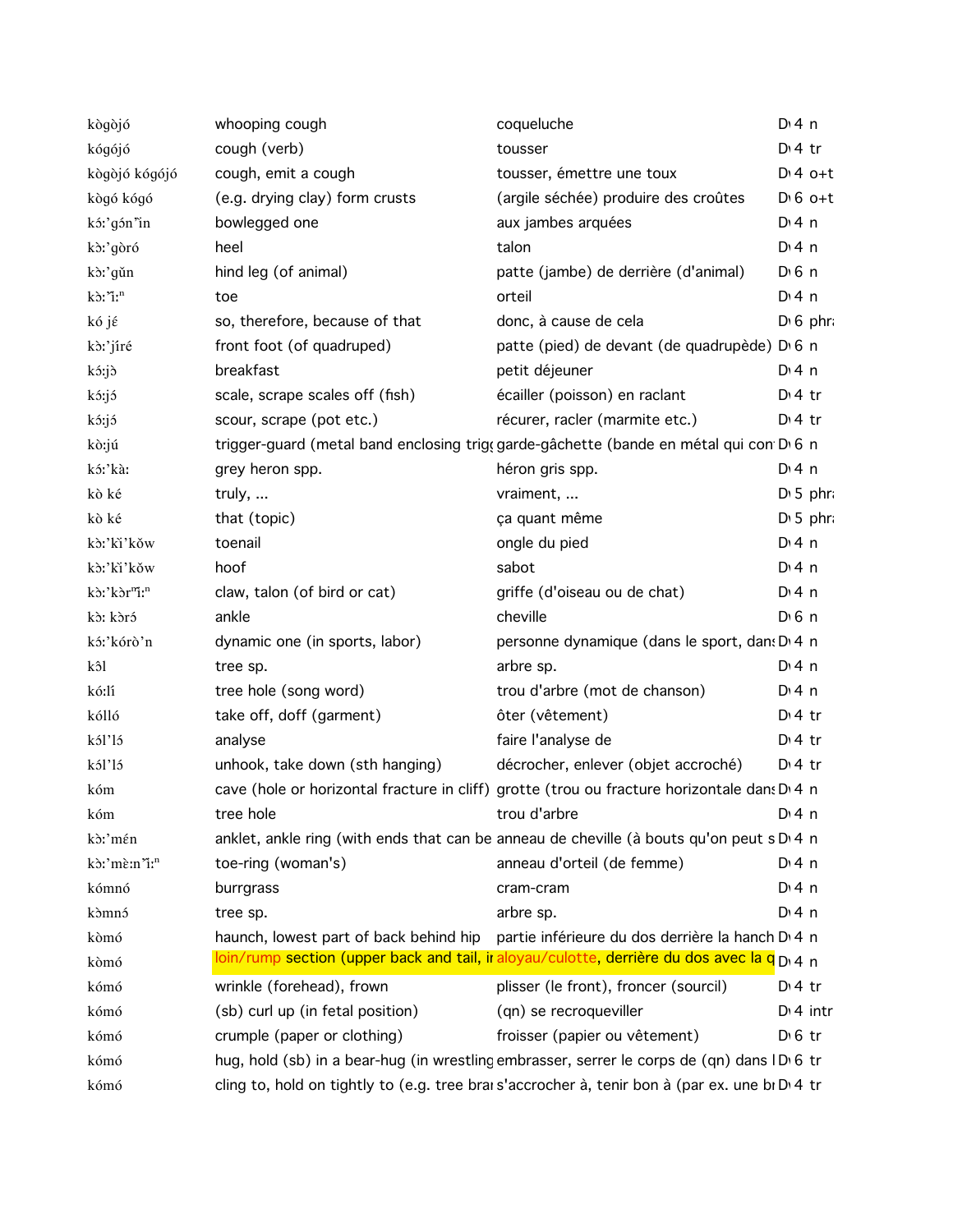| kómó                      | (leaf) shrivel (as it dries)                                                 | (feuille) flétrir, se faner (en se séchant) D <sub>'</sub> 4 intr                               |                       |
|---------------------------|------------------------------------------------------------------------------|-------------------------------------------------------------------------------------------------|-----------------------|
| kómó                      | (animal hide, leaf) curl up (as it dries)                                    | (peau d'animal, feuille) se courber (en se D'4 intr                                             |                       |
| kómó                      | (see jèmè'kómó)                                                              | (voir jèmè'kómó)                                                                                | $D: 4$ cpd            |
| kòmó                      | war, combat                                                                  | guerre, combat                                                                                  | $Dt$ 4 n              |
| kómóñó                    | become wrinkled                                                              | devenir ridé                                                                                    | $Di$ 4 intr           |
| kómóñó                    | wrinkle (forehead), frown                                                    | plisser (le front), froncer (sourcil)                                                           | $Di4$ tr              |
| kómóñó                    | crumple (paper or clothing)                                                  | froisser (papier ou vêtement)                                                                   | $D \, 6$ tr           |
| kómóñó                    | curl (sth)                                                                   | faire courber (qch)                                                                             | $D \cdot 6$ tr        |
| kòmó tá: <sup>n</sup>     | make war, fight a war                                                        | faire la guerre                                                                                 | $D \nvert 6$ o+t      |
| kòmó'tí'têw               | white stork; wood ibis                                                       | cigogne blanche; tantale ibis                                                                   | D:4n                  |
| kómpílê:                  | outfit, set of clothes                                                       | complet (de vêtements)                                                                          | D:4n                  |
| kóm' titógù               | woodpecker                                                                   | pic                                                                                             | $Di$ 4 n              |
| kón                       | navel                                                                        | nombril                                                                                         | D:4n                  |
| kòː'ñǎː                   | right foot                                                                   | pied droit                                                                                      | D <sup>i</sup> 6 n    |
| kòñó                      | (any) alcoholic beverage                                                     | (toute) boisson alcoolique                                                                      | $Di$ 4 n              |
| kòñó                      | millet beer                                                                  | bière de mil                                                                                    | $Di$ 4 n              |
| kòñò'dá:ná                | earthenware jar for millet beer                                              | canari pour la bière de mil                                                                     | D:4n                  |
| kò:'námá'r <sup>n</sup> á | tracks, trail (of paw prints, e.g. of animal traces (des pattes d'un animal) |                                                                                                 | $Di$ 4 n              |
| kò:'námá'r <sup>n</sup> á | footprint                                                                    | traces (de pied)                                                                                | D:4n                  |
| kòni: <sup>n</sup>        | guitar (instrument with 1-3 strings)                                         | guitare, monocorde, instrument à 1-3 cc D 4 n                                                   |                       |
| kòni: <sup>n</sup> 'sǔn   | guitar string                                                                | corde de guitare                                                                                | $D0$ n                |
| kóŋkó                     | knock, bang (objects together)                                               | claquer (des objets ensemble) bruyamm D' 4 tr                                                   |                       |
| kóŋkó                     | rap (sb) with one's knuckled                                                 | taper (qn) des articulations des doigts D.4 tr                                                  |                       |
| kóŋkótò                   | man's hat (high top falls to side)                                           | bonnet d'homme (le haut est penché d'u D 6 n                                                    |                       |
| kóŋkótò                   |                                                                              | man's skullcap without pointed top (now calotte (bonnet d'homme) sans pointe e D <sub>1</sub> n |                       |
| kónð                      | dust                                                                         | poussière                                                                                       | $Di$ 4 n              |
| kóŋó                      |                                                                              | collect (last bit of food in pot) with hancenlever (ce qui reste dans la marmite) av D.4 tr     |                       |
| kóŋó                      | wipe off (sweat, mud)                                                        | essuyer (sueur, boue)                                                                           | $Di4$ tr              |
| kònònó                    |                                                                              | conical roof of Jamsay-style granary toit conique de grenier style diamsay                      | $Di$ 4 n              |
| kónónó                    | (see kònònó kónónó)                                                          | (voir kònònó kónónó)                                                                            | $D:4$ tr              |
| kònònó kónónó             |                                                                              | build a Jamsay-style conical roof for a gr construire un toit conique style diamsay D'4 o+t     |                       |
| kóŋór <sup>n</sup> ó      |                                                                              | eat scrapings or wipings from (e.g. a platmanger ce qu'on enlève en essuyant ou D.4 tr          |                       |
| kóŋór <sup>n</sup> ó      | gnaw at (bones)                                                              | ronger (des os)                                                                                 | $D:4$ tr              |
| kòn'sǔŋ                   | umbilical cord (at birth)                                                    | cordon ombilical (à la naissance)                                                               | $Di$ 4 n              |
| kóntónónó                 | Gambian sun squirrel (arboreal)                                              | écureuil sp. (arboricole)                                                                       | $D \nvert 6 \nvert n$ |
| kò:'pègérè                | anklebone                                                                    | astragale                                                                                       | D:4n                  |
| kó:'pírígi'n              | knock-kneed                                                                  | aux genoux cagneux                                                                              | $D: 4$ adj            |
| kó:'pógómèy <sup>n</sup>  | knock-kneed                                                                  | aux genoux cagneux                                                                              | $D \nvert 6$ adj      |
| kópórò                    | smallest colonial coin (centime)                                             | moindre monnaie coloniale (centime)                                                             | $Dt$ 4 n              |
| kòr <sup>m</sup> i:       |                                                                              | abomasum (long, elastic fourth stomach caillotte, abomasum (long quatrième est D 6 n            |                       |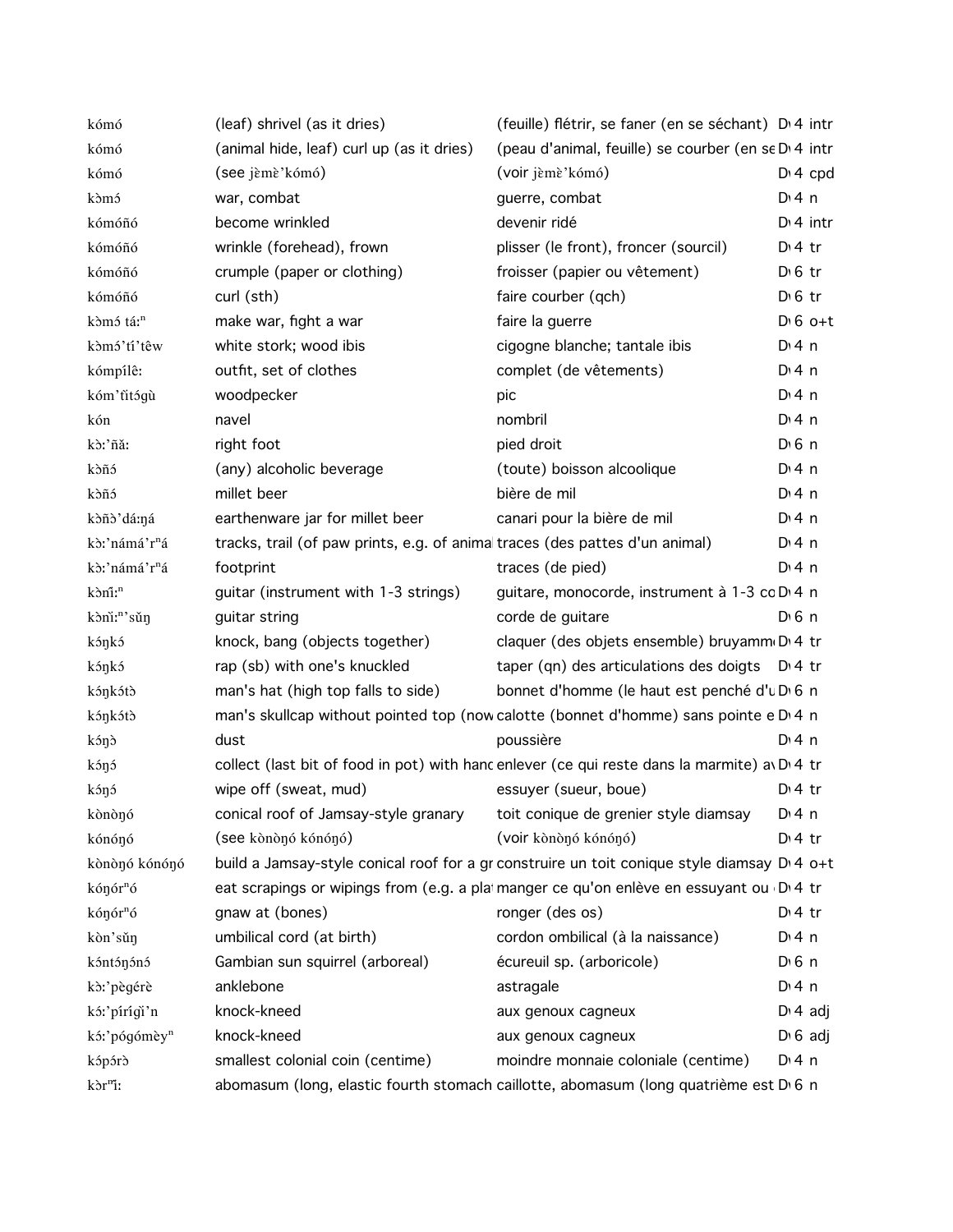| kòr <sup>m</sup> i: <sup>n</sup>                       | intestines (big and small)                                                      | intestin (gros et grêle)                                                                    | $Di$ 4 n              |
|--------------------------------------------------------|---------------------------------------------------------------------------------|---------------------------------------------------------------------------------------------|-----------------------|
| kòr <sup>m</sup> i: <sup>n</sup>                       | small intestine                                                                 | intestin grêle                                                                              | $Di$ 4 n              |
| kòr <sup>m</sup> i: <sup>n</sup>                       | entrails (in butchery)                                                          | entrailles (dans l'abattage)                                                                | $Dt$ 4 n              |
| kòr <sup>n</sup> i: <sup>n</sup> dùgú                  | colon, big intestine                                                            | gros intestin, côlon                                                                        | $D \cdot 6$ n+a       |
| kò:r <sup>m</sup> i:'kà:r <sup>m</sup> i: <sup>n</sup> | long-tailed glossy starling                                                     | étourneau métallique à longue queue                                                         | $Dt$ 4 n              |
| kòr≡i:                                                 | it's false (untrue)                                                             | c'est faux                                                                                  | $Di$ 4 pre            |
| kòr'kóró'n                                             | liar, teller of falsehoods                                                      | menteur, celui qui dit du faux                                                              | $D \nvert 6 \nvert n$ |
| kòrò bè bàr <sup>n</sup> â:                            |                                                                                 | wooden trough beaten for percussion (d abreuvoir en bois qu'on bat comme tam! D'6 phr       |                       |
| kòró                                                   | fresh (milk)                                                                    | frais (lait)                                                                                | $D \cdot 4$ adj       |
| kòró                                                   | raw, uncooked (meat)                                                            | (viande) cru, non cuit                                                                      | $D \cdot 4$ adj       |
| kòró                                                   | unripe (fruit, grain)                                                           | (fruit, céréales) cru                                                                       | $D \cdot 4$ adj       |
| kó:ró                                                  | fence (sth) in                                                                  | clôturer (qch)                                                                              | $Dt$ 4 tr             |
| kó:ró                                                  | useless, idle (talk)                                                            | (parole) inutile, sans importance                                                           | $D \cdot 4$ adj       |
| kó:ró                                                  | (people) surround, encircle (sb, sth)                                           | (gens) encercler, entourer (qn, qch)                                                        | $Dt$ 4 tr             |
| kó:ró                                                  | deserted (village)                                                              | (village) désert, vide                                                                      | $D \cdot 4$ adj       |
| kó:ró                                                  | useless, good-for-nothing (person)                                              | (personne) vaurien, fainéant                                                                | $D \cdot 4$ adj       |
| kóró                                                   |                                                                                 | large wooden trough (for water or millet gros abreuvoir en bois (pour l'eau ou pot D'4 n    |                       |
| kóró                                                   | large box, chest                                                                | grosse caisse                                                                               | D:4n                  |
| kóró                                                   | brush away (trash, e.g. with shoe)                                              | écarter (ordures, avec une chaussure et DI 4 tr                                             |                       |
| kóró                                                   | (well, pond) dry up                                                             | (puits, mare) tarir                                                                         | $Di$ 4 intr           |
| kò:'ró                                                 | (sth) not be (sw)                                                               | (qch) ne pas être (qq part)                                                                 | $Di$ 4 qua            |
| kòró                                                   | neck (of body)                                                                  | cou (du corps)                                                                              | $Di$ 4 n              |
| kòró                                                   |                                                                                 | small wooden shuttle (with hole) in weav petite navette en bois dans un fuseau de D 4 n     |                       |
| kòrô:                                                  | on the neck of, at the expense of (sb) sur le cou de, au compte de (qn)         |                                                                                             | $Di$ 4 adv            |
| kórð                                                   | meaning (e.g. of a word)                                                        | signification, sens (d'un mot, etc.)                                                        | $Di$ 4 n              |
| kóró                                                   |                                                                                 | say sth false (lie, exaggeration, or hones dire du faux (mensonge, exagération, ou D'4 intr |                       |
| kóró                                                   |                                                                                 | (e.g. clothes) be hung up, be suspended (habits, etc.) ê. suspendu, ê. accroché             | $Dt$ 4 intr           |
| kóró                                                   | hang up, hang on hook (e.g. clothes)                                            | suspendre (habits etc.)                                                                     | $Dt$ 4 tr             |
| kòró'bân                                               | white-necked (sheep) (mouton) à cou blanc                                       |                                                                                             | $D \cdot 4$ adj       |
| kòrò'círé                                              | airplane                                                                        | avion                                                                                       | $Di$ 4 n              |
| kòró'círè                                              | small gunpowder horn                                                            | petit corne à poudre à canon                                                                | $D0$ n                |
| kòrò'dày'tě:n                                          | tight-fitting necklace type (with three cc collier serré (à trois couleurs)     |                                                                                             | $Di$ 4 n              |
| kòró'dúgò                                              | necklace                                                                        | collier                                                                                     | $Dt$ 4 n              |
| kòrò'gǎ'y <sup>n</sup>                                 | meningitis (painful to neck)                                                    | méningite (fait mal au cou)                                                                 | $D0$ n                |
| kòró'gôl                                               |                                                                                 | neck harness for donkey or ox (attached harnais de cou d'âne ou de bœuf porteur D'4 n       |                       |
| kòrò "i: <sup>n</sup>                                  |                                                                                 | bobbin (cylindrical spindle) in the shuttle bobine (fuseau cylindrique dans la navet D 4 n  |                       |
| kòró'jêm                                               | black-necked (sheep)                                                            | (mouton) à cou noir                                                                         | $D \cdot 4$ adj       |
| kòró'kàrà'kòró                                         | noise, hubbub                                                                   | bruit, vacarme                                                                              | $Di$ 4 n              |
| kòrò'mǎy <sup>n</sup>                                  | stubborn ("neck-hardened")                                                      | têtu ("cou-durci")                                                                          | $Di$ 4 n              |
| kòrò'mé:ñé                                             | colorful buprestid beetle (wood-boring) joli coléoptère buprestide (arboricole) |                                                                                             | $Di$ 4 n              |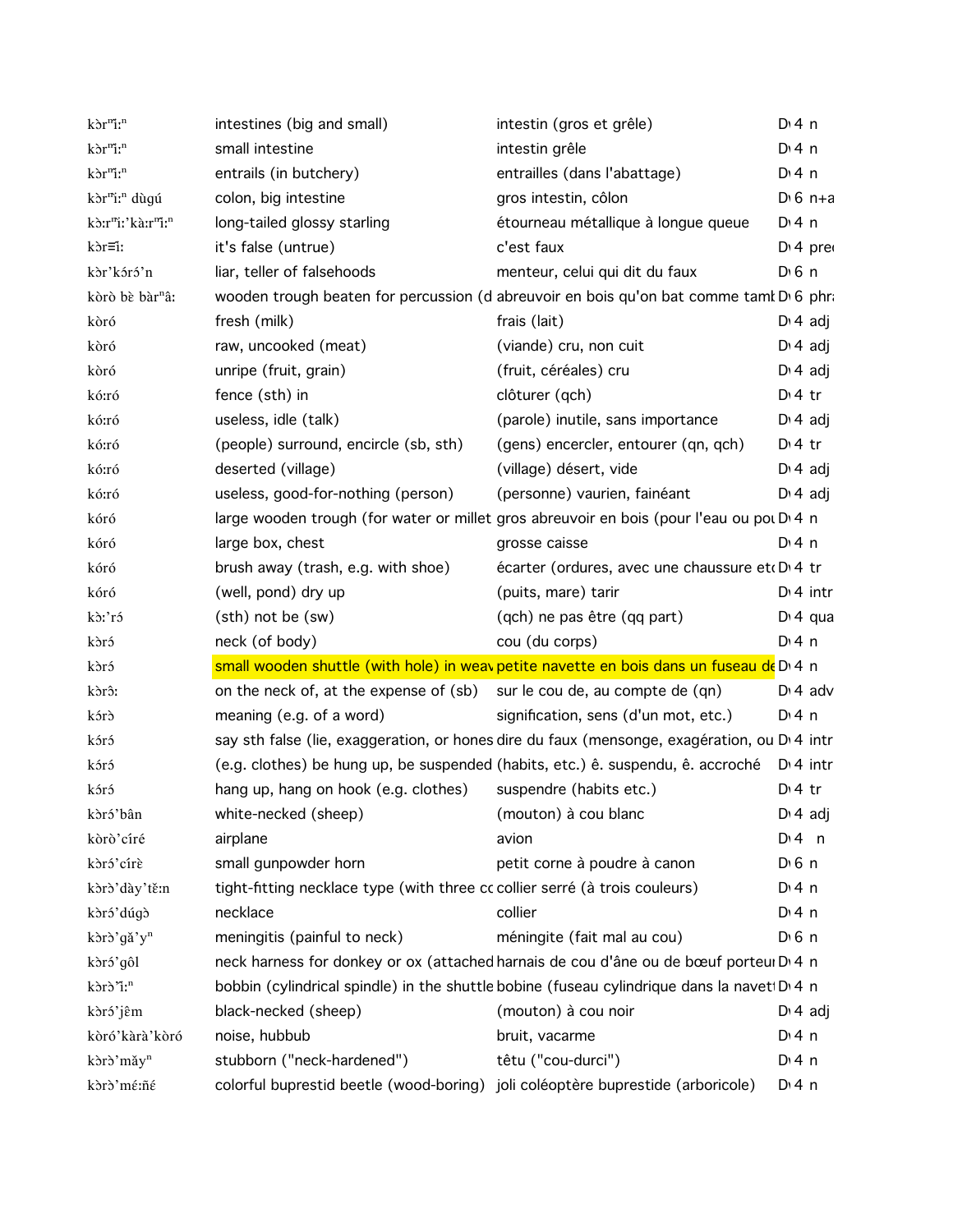| kórón'kórón              | fit, in good physical shape                                                                      | en bonne forme physique                                      | $D \nvert 6$ adv  |
|--------------------------|--------------------------------------------------------------------------------------------------|--------------------------------------------------------------|-------------------|
| kòró'séwè                | amulet worn on tight cord around neck amulette portée sur une corde étroite at D <sub>14</sub> n |                                                              |                   |
| kòrò'sònònó              | (see kòrò'sònònó ná:ná)                                                                          | (voir kòrò'sònònó ná:ná)                                     | $D \nvert 6$ adv  |
| kòrò'sònònó ná:ná        | carry (child) on both shoulders                                                                  | porter (enfant) sur les deux épaules                         | $D \nvert 6$ adv  |
| kòrò'wǎ'y                | sickle (for cutting grass, or cutting stem faucille (pour couper l'herbe, ou pour cou D 4 n      |                                                              |                   |
| kórówó                   | break (e.g. brick) in half                                                                       | casser en deux (brique, etc.)                                | $D:4$ tr          |
| kórówó                   | (bark) be removed, be stripped off                                                               | (écorce) ê. enlevé                                           | $D \cdot 4$ intr  |
| kórówó                   | remove bark from, strip off bark from (ti écorcer, enlever l'écorce de (arbre)                   |                                                              | $Dt$ tr           |
| kórówó                   | shell, remove shells from (peanuts, by ha écosser, enlever les gousses de (arachid D 4 tr        |                                                              |                   |
| kórsó                    | (rifle) jam, fail to fire                                                                        | (fusil) manquer d'éclater                                    | $D:4$ intr        |
| kò'rú                    | 3Sg nonhuman dative or instrumental (fc 3Sg non-humain datif ou instrumental (p D 4 pro          |                                                              |                   |
| kòrú                     | untruth, false statement (lie, exaggeratic du faux (mensonge, exagération, ou erre D 4 n         |                                                              |                   |
| kórúgó                   | loose-fitting (e.g. outsized garment)                                                            | (vêtement etc.) ample, non serré                             | $D \cdot 4$ adj   |
| kórúgó                   | make (e.g. garment) loose-fitting                                                                | rendre ample (vêtement etc.)                                 | $D:4$ tr          |
| kórúkàjà                 | tree locust                                                                                      | criquet arboricole                                           | D:4n              |
| kòrú kóró                | tell a lie, speak an untruth                                                                     | mentir, dire un mensonge, dire qch de fa D 4 o+t             |                   |
| kó:'sámnà                | erect herb sp.                                                                                   | herbe dressée sp.                                            | D:4n              |
| kó: séwé                 | stand on tiptoes                                                                                 | se mettre sur la pointe des pieds                            | $Dt 4 0+t$        |
| kò sógò                  | so, therefore, because of that                                                                   | donc, à cause de cela                                        | $D \nvert 6$ phr. |
| kò:'tàyá                 | main part of foot (part put into shoe)                                                           | partie principale du pied (ce qui s'introdu D 6 n            |                   |
| kò:'tàgú                 | main part of foot (part put into shoe)                                                           | partie principale du pied (ce qui s'introdu D 4 n            |                   |
| kò:'tàná                 | (a) step, footstep, stride                                                                       | (un) pas                                                     | D:4n              |
| kó: tégé                 | limp, walk with a limp                                                                           | boiter                                                       | $D:4$ o+t         |
| kó:'tégi'n               | one who limps                                                                                    | un qui boîte                                                 | $Di$ 4 n          |
| kòtó                     | type of ax (with sharp bend in handle at sorte de hache (à manche tordu, a lame D 6 n            |                                                              |                   |
| $k$ ów <sup>n</sup> ó    | wring out (e.g. wet garment)                                                                     | essorer (vêtement mouillé, etc.) en serra D 4 tr             |                   |
| $k$ ów <sup>n</sup> ó    | wring out (e.g. wet garment)                                                                     | essorer (vêtement mouillé, etc.) en serra D' 4 tr            |                   |
| $k\delta w^n$            | macari (black spice made with seeds of r macari (épice noire à base de graines de D 4 n          |                                                              |                   |
| $k$ ów <sup>n</sup> ó    | squeeze (e.g. arm) with one's hand serrer (bras etc.) avec le bras D.4 tr                        |                                                              |                   |
| kòw <sup>n</sup> ó'mánâ: | small mortar for crushing macari (spice) petit mortier qui sert à écraser le macari D 6 n        |                                                              |                   |
| kòw <sup>n</sup> ò'ní:   | liquid macari (macari crumbled and mixe macari liquide (du macari émietté et mél D 4 n           |                                                              |                   |
| kó:'wó                   | give meat to, feed (sb) with meat                                                                | donner de la viande à, nourrir avec de la D <sub>14</sub> tr |                   |
| kówó                     | hat (in cpds)                                                                                    | chapeau (dans les composés)                                  | $D \nvert 6$ cpd  |
| kówó                     | put on, wear (hat)                                                                               | mettre ou porter (chapeau), se coiffer (D 4 tr               |                   |
| kówó                     | put a hat on (sb)                                                                                | mettre un chapeau sur, coiffer (qn)                          | $Dt$ tr           |
| kówó                     | cover (calabash) with animal hide (to ma couvrir (calebasse) d'une peau d'animal D 4 tr          |                                                              |                   |
| kówó                     | sheathe (knife, saber)                                                                           | introduire (couteau, sabre) dans son fou D <sub>1</sub> 4 tr |                   |
| kówó                     | scoop out (water, sauce from pot) with enlever (eau, sauce dans une marmite) a D 4 tr            |                                                              |                   |
| kówó                     | go fetch (water) at well or pond                                                                 | aller puiser (eau) au puits ou à la mare D 4 tr              |                   |
| kò:'wôm                  | barefoot                                                                                         | pieds nus                                                    | $D \cdot 4$ adj   |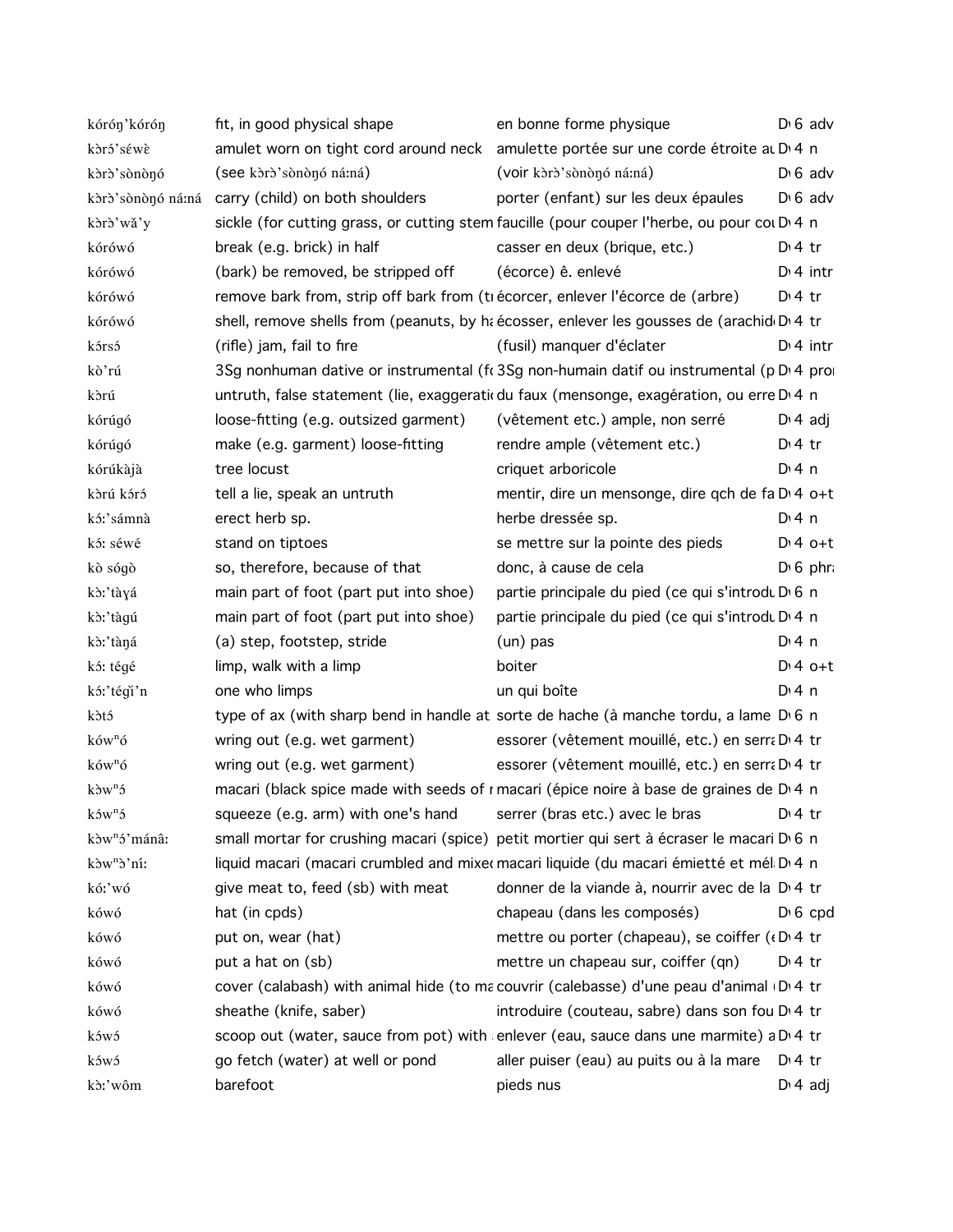| kòy                                        | (clause-final emphatic particle)                     | (particule d'emphase en fin d'énoncé)                                                                        | D <sub>'</sub> 4 part |
|--------------------------------------------|------------------------------------------------------|--------------------------------------------------------------------------------------------------------------|-----------------------|
| kô'y                                       | $($ see kà:'kô'y $)$                                 | (voir ka: kô'y)                                                                                              | $D \cdot 6$ cpd       |
| $k\delta y^n$                              |                                                      | daba (hoe-like tool for weeding, using a j daba (instrument à manche pour désherl D 4 n                      |                       |
| $k\delta y^n$                              | (modern) plow                                        | charrue (moderne                                                                                             | D:4n                  |
| kòy <sup>n</sup> 'dèné                     | short daba (especially for mixing mud)               | daba court (surtout pour pétrir le banco, D <sub>'6</sub> n                                                  |                       |
| $k\partial y^n$ "i:                        | daba blade                                           | lame de daba                                                                                                 | $D \nvert 6 \nvert n$ |
| kû:                                        | yam                                                  | igname                                                                                                       | $Di$ 4 n              |
| kú: <sup>n</sup>                           | head                                                 | tête                                                                                                         | $Di$ 4 n              |
| kú: <sup>n</sup>                           | the main one                                         | le principal                                                                                                 | $Di$ 4 n              |
| kû: <sup>n</sup>                           | on (sth, sb), on the head of (sb)                    | sur (qch, qn), sur la tête de (qn)                                                                           | D <sup>i</sup> 4 pos  |
| kû: <sup>n</sup>                           | about, concerning                                    | au sujet de, concernant                                                                                      | D <sup>i</sup> 4 pos  |
| kú: <sup>n</sup> bâ: <sup>n</sup>          | leader, head (of a group)                            | chef (d'un groupe)                                                                                           | $Di$ 4 n              |
| kù:"'báná                                  | (one's) self                                         | (soi-)même                                                                                                   | $Di$ 4 n              |
| kù:"'béré                                  | braiding (without ornaments)                         | tresse (sans ornements)                                                                                      | $Di$ 4 n              |
| kù: <sup>n</sup> 'bònó                     | hairstyle with rows of coins                         | coiffure avec des rangées de monnaies                                                                        | D:4n                  |
| kù <sup>n</sup> bó:nùm                     | brain (tissue)                                       | cervelle                                                                                                     | $D \nvert 6 \nvert n$ |
| kù: <sup>n</sup> 'cěm                      |                                                      | pointed part of rifle cock that comes do pointe de chien de fusil qui descend sur ID 6 n                     |                       |
| kù: <sup>n</sup> 'cénè                     | amidst, in the middle of                             | parmi, au milieu de                                                                                          | $D \cdot 4$ adv       |
| kù: <sup>n</sup> 'céné                     | middle (=crown) of head, pate                        | milieu (=sommet) de la tête                                                                                  | $Di$ 4 n              |
| kù:"'dàyá                                  |                                                      | set of persons of the same generation p ensemble de personnes de la même gén(D) 4 n                          |                       |
| kú: <sup>n</sup> 'dû:                      | load carried on head                                 | charge portée sur la tête                                                                                    | $Di$ 4 n              |
| kú: <sup>n</sup> 'dúnò                     |                                                      | thick knobbed end (of a stick, formed by pommeau à un bout d'un bâton (constitu D 6 n                        |                       |
| kù: <sup>n</sup> érù                       | good luck                                            | bonne chance                                                                                                 | D:4n                  |
| kù:"'gòr'ú                                 |                                                      | white head covering (mostly for women) couverture de tête blanche (portée surto D 4 n                        |                       |
| kù: <sup>n</sup> 'jógú                     | splitting headache, migraine                         | migraine                                                                                                     | $D \nvert 6 \nvert n$ |
| kú: <sup>n</sup> ká: <sup>n</sup>          | shave the head (of sb)                               | raser la tête (à qn)                                                                                         | $D:4$ o+t             |
| kú: <sup>n</sup> 'kòw <sup>n</sup> ò'sénè  | scaly-fronted weaver (bird)                          | moineau quadrillé                                                                                            | $Di$ 4 n              |
| kù: <sup>n</sup> 'kówó                     | hat (any type)                                       | chapeau (toute sorte)                                                                                        | $Dt$ 4 n              |
| kù: <sup>n</sup> 'kòwò bán                 |                                                      | brown hat (of holy man or horseman) chapeau brun (de marabout ou de cheva D <sub>16</sub> n+a                |                       |
| kù: <sup>n</sup> 'kúró                     | head hair                                            | cheveux (de tête)                                                                                            | $Dt$ 4 n              |
| kù: <sup>n</sup> 'lùgó                     |                                                      | head count, a certain number (of units) comptage (de têtes), un certain nombre D'4 n                         |                       |
| kú: <sup>n</sup> mà ni'nò:r <sup>n</sup> ó | fontanel, soft spot on top of baby's skul fontanelle |                                                                                                              | $Di$ 4 n              |
| kù:"'mǎy"                                  | stubborn ("head-hardened")                           | têtu ("tête-durcie")                                                                                         | $D0$ n                |
| kù: <sup>n</sup> 'mǔn                      | braids, hairstyle                                    | tresses, coiffure de femme                                                                                   | $D0$ n                |
| kú: <sup>n</sup> mùnó                      |                                                      | (sb) braid the hair of, do the hair of (a $w$ (qn) tresser les cheveux de, coiffer (une D $\overline{4}$ o+t |                       |
| kú: <sup>n</sup> mùnó                      | (woman) get one's (hair) braided                     | (femme) se faire tresser (les cheveux)                                                                       | $Dt 4 0+t$            |
| kú: <sup>n</sup> mùnó                      | (woman) be braided                                   | (femme) ê. tressé                                                                                            | $Dt 4 0+t$            |
| kù: <sup>n</sup> 'múnó'n                   | braiding lady, (female) hairdresser                  | tresseuse                                                                                                    | $Di$ 4 n              |
| kù: <sup>n</sup> 'nò:r <sup>n</sup> ó      | fontanel, soft spot on top of baby's skul fontanelle |                                                                                                              | $Dt$ 4 n              |
| kù:"'nùr"ó                                 | light headache                                       | mal de tête léger                                                                                            | $Dt$ 4 n              |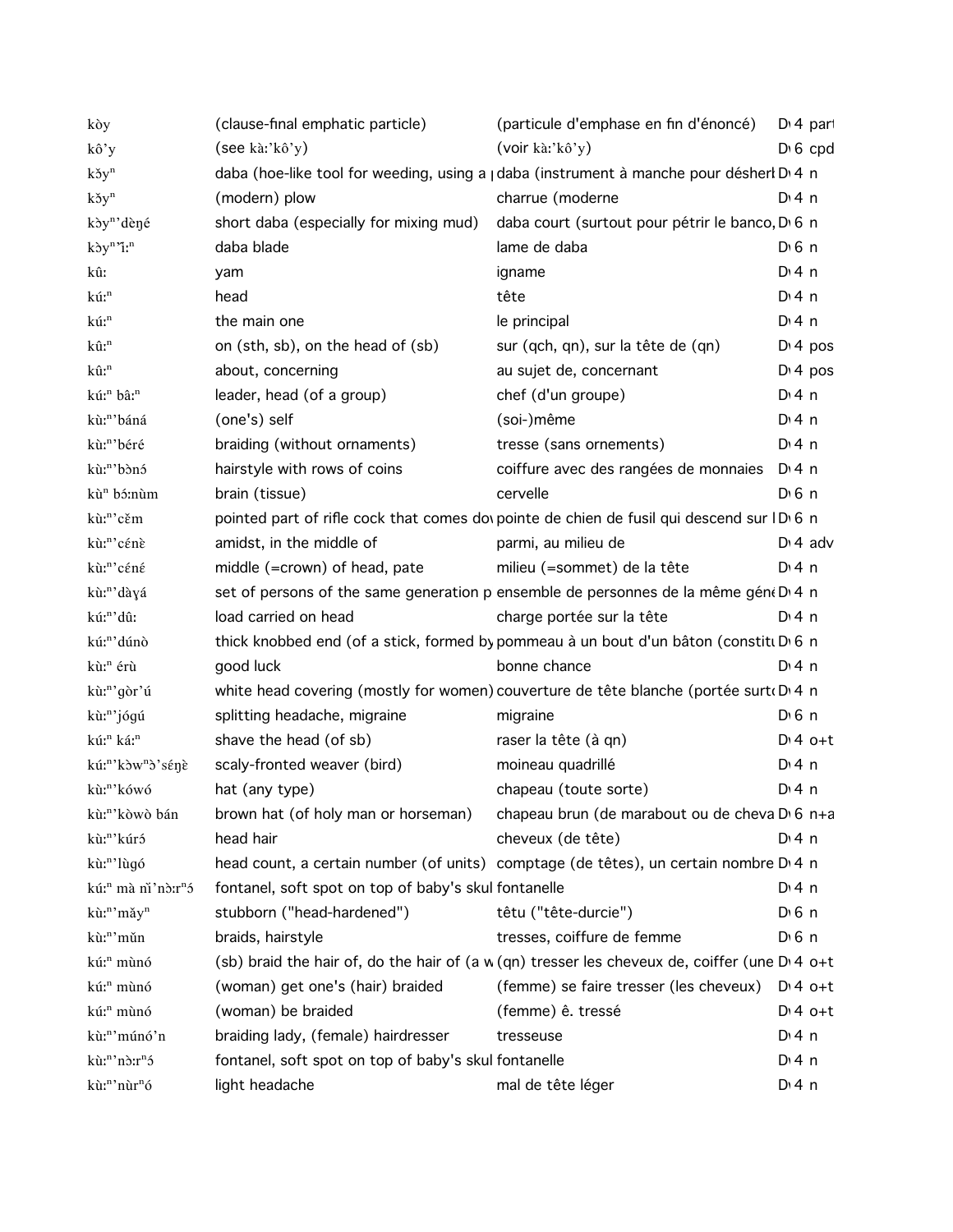| $[$ kú:] <sup>n</sup> páyá    | put  in a quandary                    | mettre  dans un dilemme                                                                   | $D \cdot 6$ o+t       |
|-------------------------------|---------------------------------------|-------------------------------------------------------------------------------------------|-----------------------|
| kù:"'páyà                     | quandary, dilemma                     | embarras, dilemme                                                                         | $D \nvert 6 \nvert n$ |
| kù:"'pàg'ú                    | woman's head shawl                    | châle (de femme)                                                                          | $Di$ 4 n              |
| kù:"'pàg'ú                    | sth confusing and disturbing          | qch qui provoque la confusion et l'inquié D <sub>14</sub> n                               |                       |
| kú: <sup>n</sup> pá:sé        | comb one's head (hair)                | se peigner (les cheveux de) la tête                                                       | $D \nvert 6$ o+t      |
| kú:"'pírù                     | herb spp. with whitish flowers on top | herbes spp. à fleur blanchâtre en haut                                                    | $Di$ 4 n              |
| kù:"'pirù jirè'nùr"ò herb sp. |                                       | herbe sp.                                                                                 | $Di$ 4 n              |
| kù:"'ségéwêl                  | crest (of rooster)                    | crête (de coq)                                                                            | $Di$ 4 n              |
| kù: <sup>n</sup> 'sègí'n      |                                       | aboriginal, old-stock, member of the villa autochtone, personne d'ancienne souche D'4 n   |                       |
| kú: <sup>n</sup> 'sóyórò      | finch-lark                            | alouette-moineau                                                                          | $Di$ 4 n              |
| kù:"'sógó'tóró                | skull                                 | crâne                                                                                     | $D \nvert 6 \nvert n$ |
| kù:"'ti:"'bàj'ú               |                                       | a woman's hairstyle with several braid lir coiffure de femme où plusieurs lignes de D 6 n |                       |
| kù:"'ti:"'dómò                |                                       | woman's hairstyle with one tuft on top coiffure de femme à une touffe au somm D'6 n       |                       |
| kù:"'tùnùr"ú                  | pillow (of rags)                      | oreiller (en chiffons)                                                                    | $Di$ 4 n              |
| kù:"'ùñ'ï:"                   | thin-head (hairstyle for women)       | tête-mince (style de tresse féminine)                                                     | $Dt$ 4 n              |
| kù: <sup>n</sup> 'wóm         | hatless, bare-headed                  | sans chapeau, tête nue                                                                    | $D \cdot 6$ n+a       |
| kùbùkúbù                      | machete blade without handle          | coupe-coupe                                                                               | $Di$ 4 n              |
| kúdáy                         | stock, hoard (of grain)               | stock, réserves (de céréales)                                                             | $Di$ 4 n              |
| kújó                          | fit handle on (blade, e.g. ax or hoe) | emmancher, mettre le manche sur (une ID 4 tr                                              |                       |
| kújó                          | (e.g. millet) grow (a stem)           | (mil etc.) développer (une tige)                                                          | $D \cdot 4$ tr        |
| kújó                          | cover (foot) with a shoe              | couvrir (pied) d'une chaussure                                                            | $D:4$ tr              |
| kújú                          | handle, shaft (of knife, hoe, etc.)   | manche (de couteau, de daba, etc.)                                                        | $Di$ 4 n              |
| kújú                          | (see àr <sup>n</sup> à'kújú)          | $($ voir àr <sup>n</sup> à' kújú)                                                         | $D \cdot 6$ cpd       |
| kújú'kújú                     | very black (intensifier)              | très noir (intensif)                                                                      | $Di$ 4 inte           |
| kù'kǒw                        | (see ki'kǒw)                          | (voir ki'kǒw)                                                                             | $Di$ 4 n              |
| kù'kùmó                       | smoke                                 | fumée                                                                                     | $Di$ 4 n              |
| kù'kùmó                       | steam                                 | vapeur                                                                                    | $Di$ 4 n              |
| kúkúrù                        | (see lù:rò'kúkúrù)                    | (voir lù:rò'kúkúrù)                                                                       | $Di 4$ cpd            |
| kŭm                           | fig tree sp.                          | figuier sp.                                                                               | $Di$ 4 n              |
| kùmàndâ: <sup>n</sup>         | local military commander, Major       | commandant                                                                                | $Di$ 4 n              |
| kům'jèréwè                    | broad-leafed mountain fig tree sp.    | figuier sp. à larges feuilles, des collines                                               | $Di$ 4 n              |
| kúmò                          | (see nùmò kúmò)                       | (voir nùmò kúmò)                                                                          | $D \nvert 6$ adj      |
| kúmó                          | clench, make (hand) into a fist       | serrer, faire un poing de (la main);                                                      | $Di4$ tr              |
| kúmó                          | hold, hold on to                      | tenir                                                                                     | $Di4$ tr              |
| kúmó jiné                     | grip (sth) with one's hand            | tenir fort (qch, avec la main)                                                            | $Di 4$ tr+1           |
| kúmpâm                        | anxiety (while waiting for news)      | soucis (en attendant une nouvelle)                                                        | $Di$ 4 n              |
| kùmúr <sup>n</sup> ù          | baobab seed                           | grain de baobab                                                                           | $Di$ 4 n              |
| kùn                           | be part of, be included in (sth)      | faire partie de, ê. inclus dans (qch)                                                     | $Di$ 4 intr           |
| kùn                           | be in (sth)                           | ê. dans (qch)                                                                             | $Dt$ 4 intr           |
| kùn                           | be put in (sth)                       | ê. mis dans (qch)                                                                         | $Di$ 4 intr           |
|                               |                                       |                                                                                           |                       |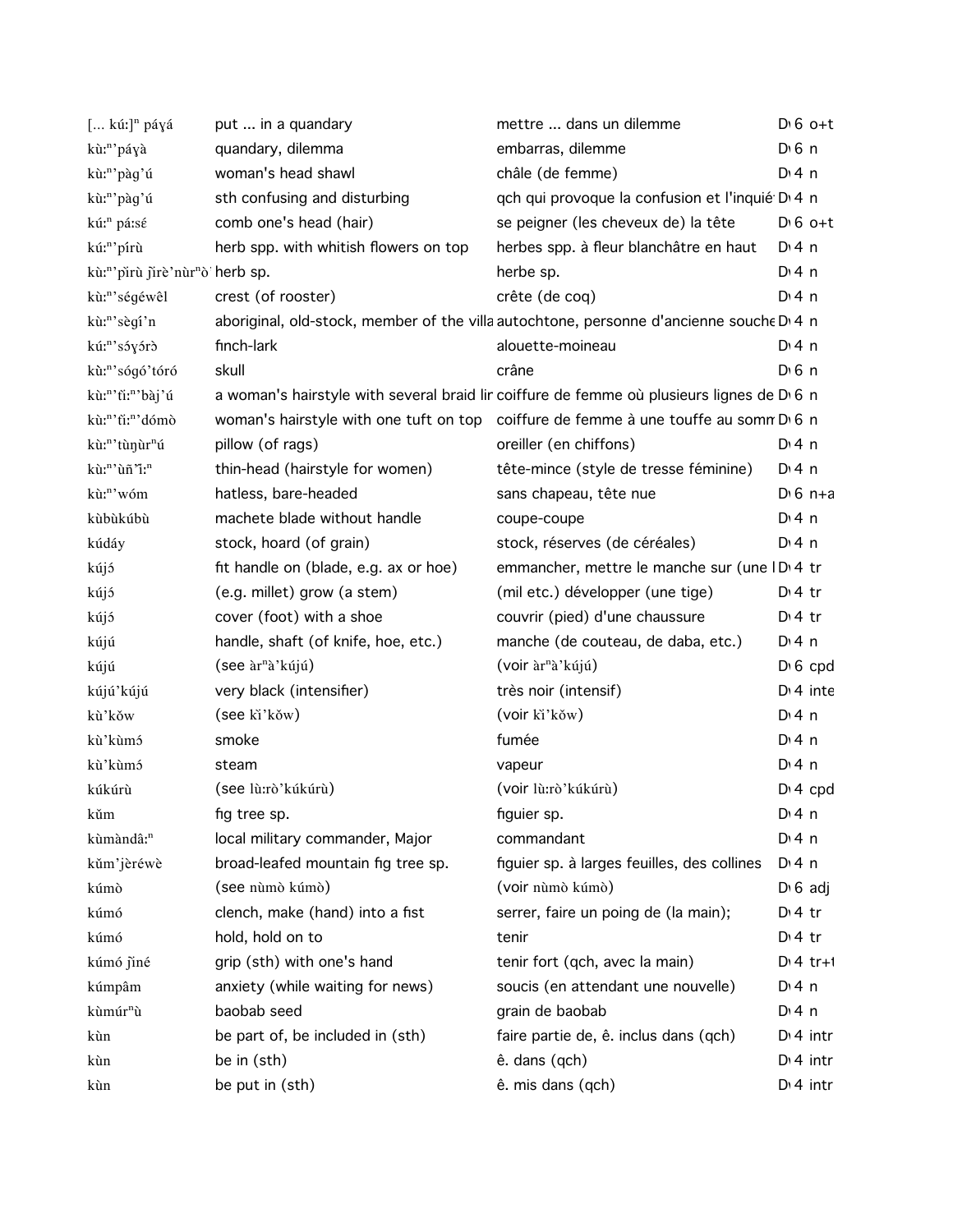| kǔn                              | water lily root tuber                                                     | tubercule de nénuphar                                                                                      | $Dt$ 4 n              |
|----------------------------------|---------------------------------------------------------------------------|------------------------------------------------------------------------------------------------------------|-----------------------|
| kŭn                              | (cpd final) shoe                                                          | (dans les composés) chaussure                                                                              | $D \nvert 6$ cpd      |
| kún                              | (see kúnó and kúr <sup>n</sup> ó)                                         | (voir kúnó et kúr <sup>n</sup> ó)                                                                          | $Di4$ tr              |
| kû:n                             | unmarried (young man or woman)                                            | célibataire (jeune homme ou femme)                                                                         | $D \cdot 4$ adj       |
| kúñó                             | become rough, coarse                                                      | devenir rugueux, coriace                                                                                   | $Dt$ 4 intr           |
| kùñú                             |                                                                           | middle-aged (human, around age 40), mi (personne) adulte entre deux âges (vers D 4 adj                     |                       |
| kùñú                             | rough, brutal (sport)                                                     | (sport) dur, brutal                                                                                        | $D \cdot 4$ adj       |
| kùñú                             | rough, coarse (texture)                                                   | (surface) rugueux, coriace                                                                                 | $D \nmid 4$ adj       |
| kúñú'w <sup>n</sup> ó            | make coarse, roughen                                                      | rendre rugueux                                                                                             | D <sup>i</sup> 4 tr   |
| kúndôw                           | (see pè:jù'kúndôw)                                                        | (voir pè:jù'kúndôw)                                                                                        | $D \nvert 6$ cpd      |
| kùŋgó                            |                                                                           | black-dyed border (hem) of doum-frond bordure (ourlet) teintée de noir d'une na D 6 n                      |                       |
| kùn'i: <sup>n</sup>              | water lily fruit                                                          | fruit de nénuphar                                                                                          | $Di 6 n+v$            |
| kùn'ná:                          | water lily (plant)                                                        | nénuphar (plante)                                                                                          | $Dt$ 4 n              |
| kùn'ó                            | not be in                                                                 | ne pas ê. dans                                                                                             | $Di$ 4 intr           |
| kúnó                             | put (sth, somewhere)                                                      | mettre (qch, quelque part)                                                                                 | $D:4$ tr              |
| kúnó                             | put (sth) in (sth)                                                        | introduire, mettre (qch) dans (qch)                                                                        | $Di4$ tr              |
| kúnó                             | establish (sth)                                                           | établir (qch)                                                                                              | $Dt$ 4 tr             |
| kúnú'w <sup>n</sup> ó            | make or let put (sth, sw)                                                 | faire ou laisser mettre (qch, qp)                                                                          | $Dt$ 4 tr             |
| kùr <sup>m</sup> i: <sup>n</sup> | prayer beads, rosary (of Muslims)                                         | chapelet de prière (des musulmans)                                                                         | $Di$ 4 n              |
| kúr <sup>n</sup> ó               | wear, put on (clothing)                                                   | porter, mettre (habit)                                                                                     | $Di4$ tr              |
| kùrgú                            | muddied (water)                                                           | (eau) boueux                                                                                               | $D \nmid 4$ adj       |
| kùrgú                            | dense (forest, millet field)                                              | dense (forêt, champ de mil, etc.)                                                                          | $D \cdot 4$ adj       |
| kúrkùtù                          | (call of laughing dove)                                                   | (voix de la tourterelle maillée)                                                                           | $D16$ one             |
| kùró                             | (see jirè'kùró)                                                           | (voir jirè'kùró)                                                                                           | $Di$ 4 cpd            |
| kúró                             | (e.g. milk) be pure, full-strength, undilut (lait etc.) ê. pur, non dilué |                                                                                                            | $Dt$ 4 intr           |
| kúró                             | hair                                                                      | poil, cheveu                                                                                               | $Di$ 4 n              |
| kúró                             | feather                                                                   | plume                                                                                                      | $Di$ 4 n              |
| kúró                             | leaf (of plant)                                                           | feuille (de plante)                                                                                        | $Dt$ 4 n              |
| kúró                             | sheet of paper                                                            | feuille de papier                                                                                          | $Di$ 4 n              |
| kùrò'gí'n                        | hairy person                                                              | personne poileuse (couvert de poils)                                                                       | D:4n                  |
| kúró léréwé                      |                                                                           | (animal) skim off leaves while grazing (le (animal) broutter les feuilles (en laissant D <sub>14</sub> o+t |                       |
| kúróy                            | six                                                                       | six                                                                                                        | $Di$ 4 nun            |
| kùrú                             | pure, full-strength, undiluted (milk)                                     | (lait) pur, non dilué                                                                                      | $D \cdot 4$ adj       |
| kùrú                             |                                                                           | viscous, thick (liquid, e.g. baobab sauce, visqueux (liquide épais, par ex. la sauce l D 4 adj             |                       |
| kùrú                             | (sb's) turn (in a rotation)                                               | le tour (de qn)                                                                                            | $Di$ 4 n              |
| kùrú                             | (sb's) portion, share                                                     | part (de qn)                                                                                               | $Dt$ 4 n              |
| kúrù                             | hut (Fulbe style, made with stems)                                        | case (style peul, à tiges)                                                                                 | $D \nvert 6 \nvert n$ |
| kúrúgó                           | (foliage) become thick (dense)                                            | (feuillage) devenir dense                                                                                  | $D \n6$ tr            |
| kùrùgú                           | muddied (water)                                                           | (eau) boueux                                                                                               | $D \cdot 4$ adj       |
| kùrùgú                           | dense (forest, millet field)                                              | dense (forêt, champ de mil, etc.)                                                                          | $D \cdot 4$ adj       |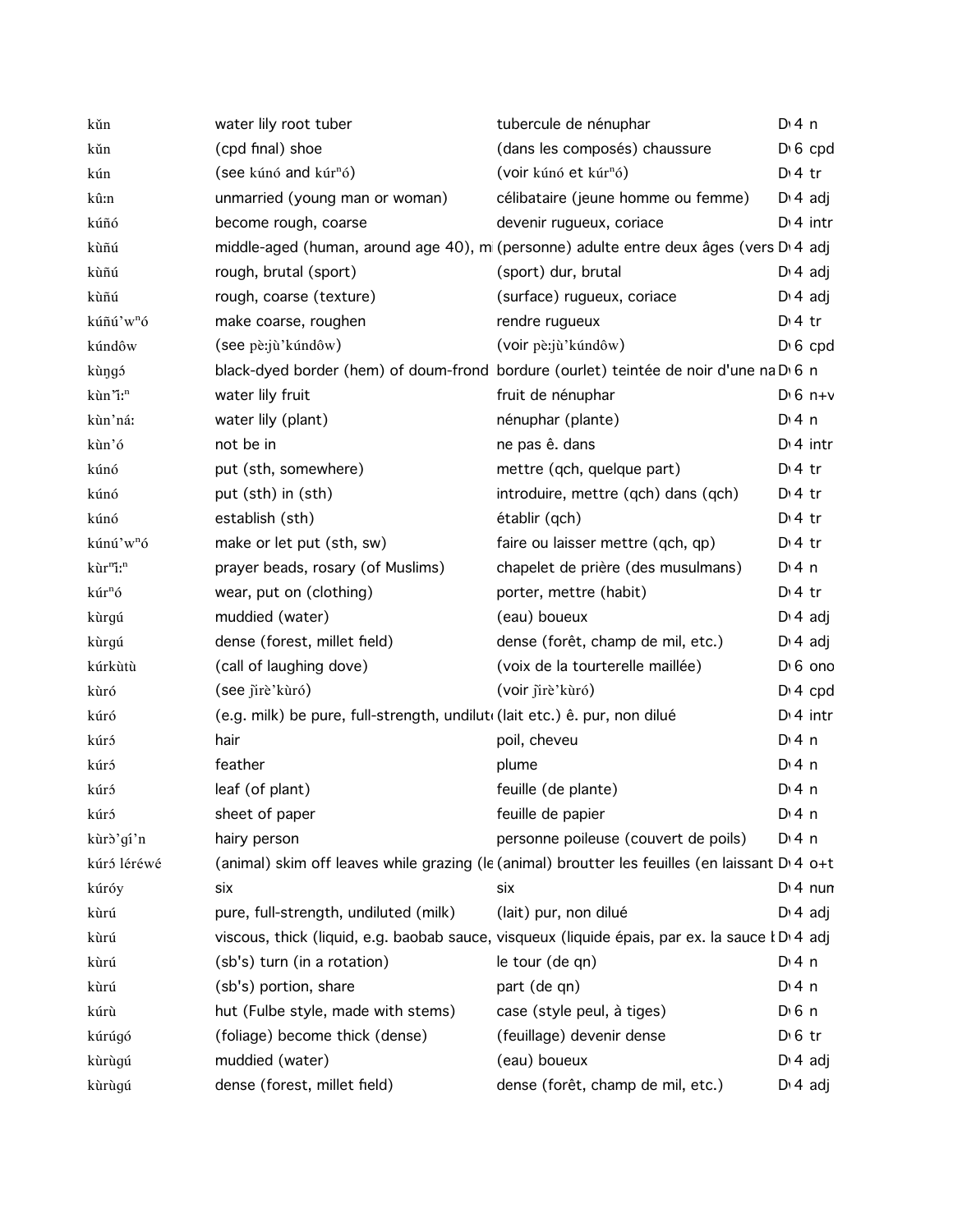| kúrúgú'wó          | cause (foliage) to be dense                                                | rendre dense (feuillage)                                                                             | $D \n6$ tr      |
|--------------------|----------------------------------------------------------------------------|------------------------------------------------------------------------------------------------------|-----------------|
| kúrú'wó            | make (e.g. milk) full-strength                                             | concentrer (lait etc.)                                                                               | $Di4$ tr        |
| kùrùwó             | cloud                                                                      | nuage                                                                                                | $Di$ 4 n        |
| kúsêl              | small piece (of meat)                                                      | petit morceau (de viande)                                                                            | $Di$ 4 n        |
| kútúbà             |                                                                            | fixed part of a Muslim sermon (Koranic v partie fixe d'une prédication musulmane D 6 n               |                 |
| kútúbà jángé       |                                                                            | (imam) read the fixed part of a sermon (imam) lire la partie fixe d'une prédicatio $D \cdot 6$ o+t   |                 |
| kùw <sup>n</sup> á | crowned crane                                                              | grue couronnée                                                                                       | $Di$ 4 n        |
| kúw <sup>n</sup> ó | shut (eye)                                                                 | fermer (œil)                                                                                         | $Di4$ tr        |
| kúy <sup>n</sup> ó | common squirrel                                                            | écureuil commun                                                                                      | $Di$ 4 n        |
| kúy'kúy            | very hard (intensifier)                                                    | très dur (intensif)                                                                                  | $Di$ 4 inte     |
| là:                |                                                                            | Negative morpheme after 'it is' clitic morphème négatif après enclitique 'c'est D <sub>'</sub> 4 par |                 |
| lá                 |                                                                            | Negative suffix after predicative adjectiv suffixe négatif après adjectif prédicatif D 4 suff        |                 |
| láː                |                                                                            | at first, initially, first (adv), to begin with d'abord, en première position, pour comi D'4 adv     |                 |
| láː                | (man) choose (woman to marry)                                              | (homme) choisir (femme à épouser)                                                                    | $Dt$ + tr       |
| láː                | choose, select, reserve (sth) for oneself choisir, réserver (qch) pour soi |                                                                                                      | $D:4$ tr        |
| láː                |                                                                            | step in or on (sth slimy, e.g. manure or r marcher sur (qch de mouillé, comme le c D 4 tr            |                 |
| lácíri             | couscous                                                                   | couscous                                                                                             | $Di$ 4 n        |
| lácírù             | couscous                                                                   | couscous                                                                                             | $Di$ 4 n        |
| làcirù'cě:n        | couscous steamer                                                           | couscoussière                                                                                        | $Di$ 4 n        |
| lá:fà              | man's cloth hat                                                            | chapeau d'homme en tissu                                                                             | $Di$ 4 n        |
| làyá               | (not) so much                                                              | (pas) tellement                                                                                      | $D14$ suff      |
| làyá               | other, (something) else                                                    | autre                                                                                                | $D \cdot 4$ adj |
| láyá               | beat (with stick)                                                          | battre (avec un bois)                                                                                | $Di4$ tr        |
| láyá               | hit, strike                                                                | frapper, donner un coup à                                                                            | $D \cdot 4$ tr  |
| láyá               |                                                                            | slap (wet clothing, against a stone, to dr frapper (vêtement mouillé contre une pieD 6 tr            |                 |
| lá:kárà            |                                                                            | the world beyond (death), afterworld, th l'Au-Delà, le monde prochain (au-delà de D <sub>'4</sub> n  |                 |
| lá:kárà já:jé      | return to the world beyond (=die)                                          | retourner à l'Au-Delà (=mourir)                                                                      | $D:4$ o+t       |
| lá:'lá:            | before, previously, in the past                                            | avant, auparavant, dans le passé                                                                     | $D \cdot 4$ adv |
| lá:'lá:            | long ago, in the old days                                                  | jadis, il y a longtemps, dans le temps                                                               | $Di 4$ adv      |
| làlgi'n            | jokester, funny person                                                     | farceur                                                                                              | $Di$ 4 n        |
| lálgú              | joking, kidding (e.g. among cousins)                                       | plaisanterie (par ex., entre cousins)                                                                | $Di$ 4 n        |
| lâ:m               | district (governmental unit)                                               | district (zone gouvernementale)                                                                      | $Di$ 4 n        |
| lámpò              | tax (especially annual head tax)                                           | impôt                                                                                                | $Di$ 4 n        |
| là:rá              | fields very close to the village                                           | champs très proches du village                                                                       | D: 4n           |
| là:rá              | area at edge of village for defecating                                     | lieu au bord du village pour déféquer                                                                | D: 4n           |
| lá:rá              | go out to defecate                                                         | sortir pour déféquer                                                                                 | $Di$ 4 intr     |
| là:rá lá:rá        | go behind village (to defecate)                                            | aller derrière le village (pour faire ses be: D 4 o+t                                                |                 |
| láráwá             | search through, ransack (house, baggag fouiller (maison, bagages)          |                                                                                                      | $Di4$ tr        |
| lármé              | (colonial) army                                                            | armée (coloniale)                                                                                    | D: 4n           |
| làrmè'à'ý          | conscription into army                                                     | conscription militaire                                                                               | $Di$ 4 n        |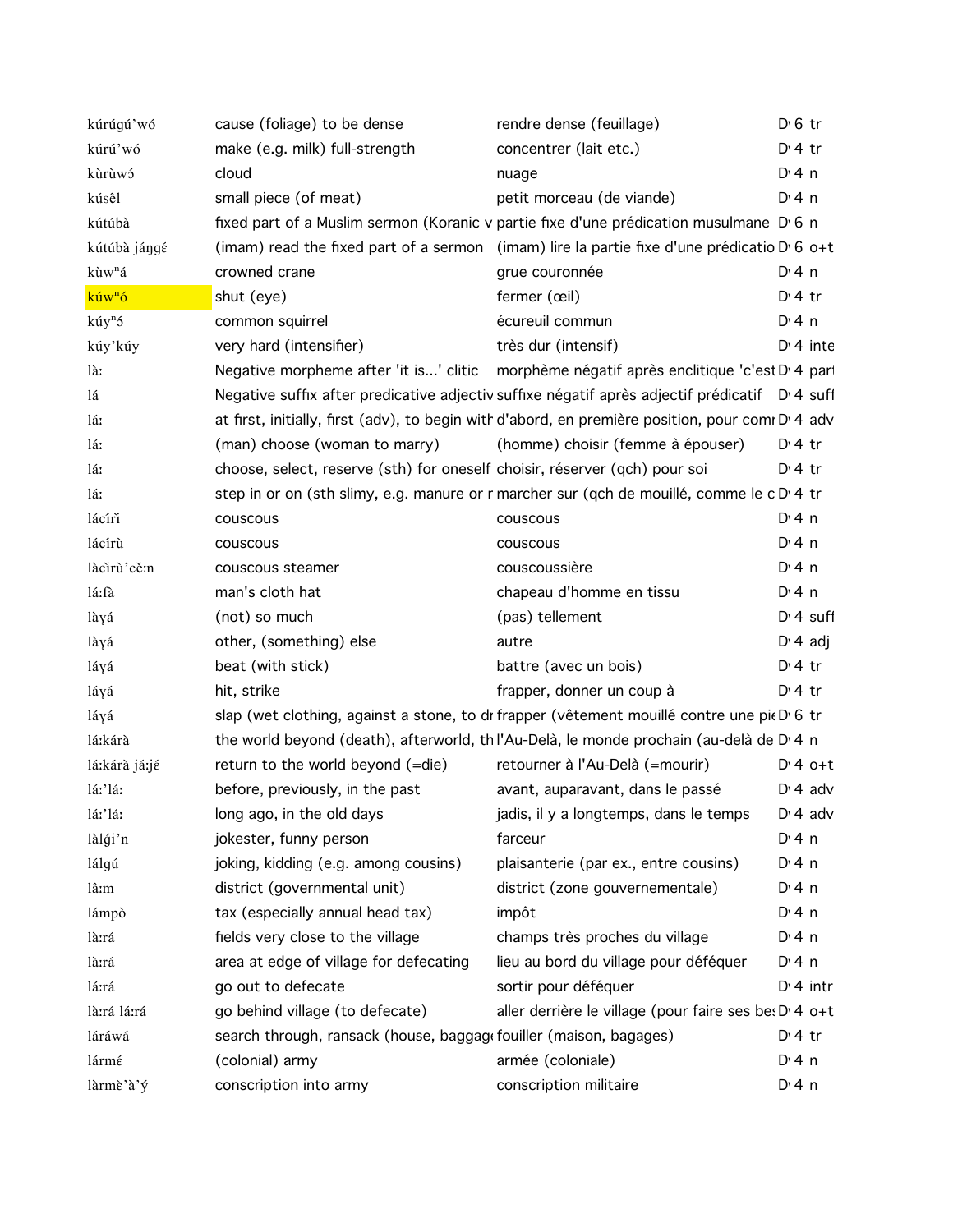| lá:rúwà              | nine                                                         | neuf (numéro)                                                                                           | $Di$ 4 nun            |
|----------------------|--------------------------------------------------------------|---------------------------------------------------------------------------------------------------------|-----------------------|
| lárvá                | (see lárvêl lárvá)                                           | (voir lárvêl lárvá)                                                                                     | $D \cdot 4$ tr        |
| lárvêl               | (modern) weaponry, armaments                                 | armements, armes de guerre (modernes D 4 n                                                              |                       |
| lárvêl lárvá         | (soldier) use (modern) weapons                               | (soldat) utiliser armes de guerre (moderi D <sub>1</sub> 4 n+v                                          |                       |
| lá:sárà              | 4 PM Muslim prayer                                           | prière de 16 h.                                                                                         | $Di$ 4 n              |
| làsá:sù              |                                                              | modern rifle (which uses no gunpowder) fusil moderne (qui n'utilise pas la poudre D 6 n                 |                       |
| làsidá: <sup>n</sup> | adjutant (military rank)                                     | adjutant (grade militaire)                                                                              | $Di$ 4 n              |
| látikóró             | perfume                                                      | parfum                                                                                                  | $Di$ 4 n              |
| látùkórð             | perfume                                                      | parfum                                                                                                  | $Di$ 4 n              |
| là:wá                | orphanhood                                                   | fait d'être orphelin                                                                                    | $Di$ 4 n              |
| là:wà'gí'n           | orphan (missing at least one parent)                         | orphelin (qui a perdu au moins un de ses D 4 n                                                          |                       |
| là:wá'n              | orphan (missing at least one parent)                         | orphelin (qui a perdu au moins un de ses D 4 n                                                          |                       |
| lăy                  | garlic                                                       | aïl                                                                                                     | $D \nvert 6 \nvert n$ |
| láynè                | trailing vine spp.                                           | plante rampante spp.                                                                                    | $Di$ 4 n              |
| láyni                | trailing vine spp.                                           | plante rampante spp.                                                                                    | $F6$ n                |
| láyyá:rù             | Feast of the Ram (Muslim holy day)                           | fête de tabaski                                                                                         | $Di$ 4 n              |
| láyyá:rù             | sacrificial ram (for the Feast of the Ram) bélier de tabaski |                                                                                                         | $Di$ 4 n              |
| lé                   | with, by means of (instrument)                               | avec (instrument)                                                                                       | $D \nvert 6$ pos      |
| lé                   | with, by means of (instrument)                               | avec (instrument)                                                                                       | $D \nvert 6$ pos      |
| lè                   | to, for (dative or purposive)                                | pour, à (datif ou but)                                                                                  | $Di$ 4 pos            |
| lè                   | in, at, to, from                                             | dans, (allant) à, (venant) de                                                                           | $Di$ 4 pos            |
| lé                   | in, at, to                                                   | dans, (allant) à, (venant) de                                                                           | $Di$ 4 pos            |
| lé:                  |                                                              | gird oneself with, tie around one's body attacher autour du corps (pagne de fem D'4 tr                  |                       |
| lé:                  | shut (door)                                                  | fermer (porte)                                                                                          | $D \ 8 \ tr$          |
| lέ:                  | fear, be afraid of (sb, sth)                                 | avoir peur de (qn, qch)                                                                                 | $Di$ 4 intr           |
| légé                 | cheek                                                        | joue                                                                                                    | $Di$ 4 n              |
| légé                 | side of face                                                 | côté du visage                                                                                          | $Di$ 4 n              |
| lègè                 | (see lègè'tùmó and lègè'i: <sup>n</sup> )                    | (voir lègè tùmó et lègè "i:")                                                                           | $Di$ 4 cpd            |
| lègé                 | tease (e.g. a child)                                         | taquiner, provoquer (un enfant etc.)                                                                    | $D \cdot 5$ tr        |
| lègè <sup>n</sup> :" |                                                              | iron rolling pin used to gin cotton on a fli rouleau (barre) en fer à égrener le coton D'6 n            |                       |
| lègè'kàrú            |                                                              | scarification from temple to cheeks (Ton scarification de la tempe aux joues (style D 6 n               |                       |
| [légé] láyá          | slap (sb) on the cheek                                       | gifler (qn) à la joue                                                                                   | $D \cdot 6$ o+t       |
| légé'légé            | sharply pointed (intensifier)                                | pointu (intensif)                                                                                       | $D \cdot 6$ inte      |
| légéré               | (see sùn'légéré)                                             | (voir sùn'légéré)                                                                                       | $Di$ 4 cpd            |
| légéré               |                                                              | slide in (long thin object, into a hole or o introduire (objet long et mince, dans un D.4 tr            |                       |
| légéré               |                                                              | attach (front and rear parts of circumcis attacher (les parties de devant et de dei D <sub>16</sub> tr  |                       |
| lègè'tùmó            |                                                              | small, flat, smooth grindstone on which (petite pierre plate et lisse, sur laquelle o D 4 n             |                       |
| $l$ $\gtrsim$ $q^r$  |                                                              | iron rolling pin used to gin cotton or to c rouleau (barre) en fer à égrener le coton D <sub>16</sub> n |                       |
| lègú                 | earth (as brick mix or to repair walls)                      | banco, terre (pour faire des briques ou p D 4 n                                                         |                       |
| lègù bán             | brown earth                                                  | terre (banco) brune                                                                                     | $Dt$ 4 n              |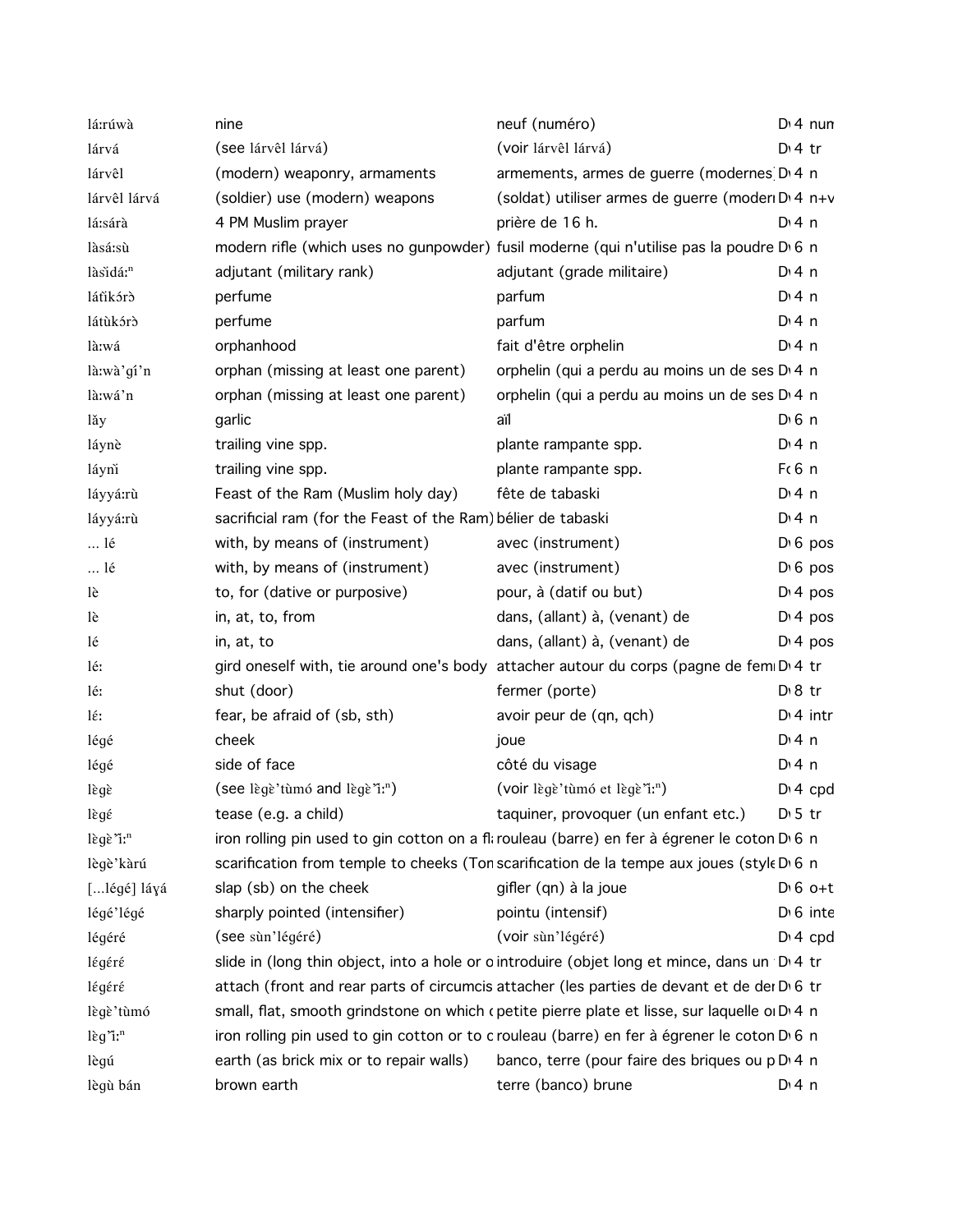| lègú bàrá ná:ná                     | gather and lay earth (on roof)                                                             | ramasser et déposer du banco (sur le toi D <sub>10</sub> o+t                                              |                  |
|-------------------------------------|--------------------------------------------------------------------------------------------|-----------------------------------------------------------------------------------------------------------|------------------|
| lègù màná                           |                                                                                            | ball of wet earth (for Jamsay-style granaboule de banco (pour un grenier style jar D 4 n                  |                  |
| lègù'mènùr <sup>n</sup> úm          |                                                                                            | ball of wet earth (for slapping on externa boule de banco (à crépir un mur externe D'4 n                  |                  |
| lègù'mùnó                           | clayey soil, loam (good for replastering v terre argileuse, banco argileux (bonne pc D 6 n |                                                                                                           |                  |
| lègù pírú                           | light-colored earth                                                                        | terre (banco) blanchâtre                                                                                  | $Di$ 4 n         |
| lègùrúm                             |                                                                                            | prop (rock, etc., used to hold up sth tha soutien, appui (pierre, etc., qui soutient D 6 n                |                  |
| lèjé                                | mother's brother, maternal uncle                                                           | oncle maternel                                                                                            | $Di$ 4 n         |
| léjé                                | apply wet earth to (a surface)                                                             | appliquer du banco sur (une surface)                                                                      | $D:4$ tr         |
| $l$ éjé                             | build a roof (for a house)                                                                 | construire le toit (d'une maison)                                                                         | $Di4$ tr         |
| léjé                                | press, push down on                                                                        | appuyer sur                                                                                               | $Di4$ tr         |
| lèjè "i: <sup>n</sup>               | cross-cousin (mother's brother's child)                                                    | cousin ou cousine croisé(e) (enfant de l'DG n                                                             |                  |
| léjéré                              | roofing (beams and mud etc.)                                                               | toiture (bois, banco, etc.)                                                                               | $D0$ n           |
| léjéwèn                             | sister's child (nephew or niece)                                                           | enfant de la sœur (neveu, nièce)                                                                          | $Di$ 4 n         |
| léjéwén                             | sister's child (nephew or niece)                                                           | enfant de la sœur (neveu, nièce)                                                                          | $Di$ 4 n         |
| léjù                                | mother's brother, maternal uncle                                                           | oncle maternel                                                                                            | $Dt$ 4 n in      |
| lé:là                               |                                                                                            | night of the 27th day of Ramadan (wher nuit du 27e jour de ramadan (où tout le D 6 n                      |                  |
| lé:lá:                              | mental daze, state of confusion                                                            | état de confusion psychologique                                                                           | $D \cdot 4$ adv  |
| lém                                 | dripping                                                                                   | en gouttant                                                                                               | $D \nvert 6$ adv |
| lè:mbúrù                            | citrus fruits                                                                              | agrumes                                                                                                   | $Di$ 4 n         |
| lè:mbùrù bâ:                        | orange (fruit)                                                                             | orange (fruit)                                                                                            | $Di$ 4 n         |
| lè:mbùrù dùgú                       | orange (fruit)                                                                             | orange (fruit)                                                                                            | $Di$ 4 n         |
| lè:mbùrù nôm                        | lemon                                                                                      | citron                                                                                                    | $Di$ 4 n         |
| lém kár <sup>n</sup> á              | (drop, grain of sand, etc.) fall on (sb)                                                   | (goutte, grain de sable, etc.) tomber sur DG adv                                                          |                  |
| lém'lém                             | (dripping) one drop at a time                                                              | goutte par goutte                                                                                         | $D \nvert 6$ adv |
| lém'lém bàyá                        | (liquid) drip (one drop at a time)                                                         | (liquide) goutter (goutte par goutte)                                                                     | $D \nvert 6$ adv |
| léngíri                             | bell (for animals)                                                                         | cloche (pour animal)                                                                                      | $D0$ n           |
| $l$ éngír $l$ : <sup>n</sup>        | bell (for animals)                                                                         | cloche (pour animal)                                                                                      | $Di$ 4 n         |
| lé:'ré                              | ungird oneself of, take off (woman's wra détacher, enlever (pagne de femme)                |                                                                                                           | $Di4$ tr         |
| léré                                | miss (target, with a shot)                                                                 | rater, louper (cible, avec un tir)                                                                        | $D \cdot 5$ tr   |
| léré                                |                                                                                            | err, be in error, make a mistake, be wron avoir tort, commettre une erreur, se tror D' 5 intr             |                  |
| léréwé                              |                                                                                            | trim (branch) of its twigs with a knife coiffer (branche) de ses tiges avec un $\alpha$ D 4 tr            |                  |
| léréwé                              |                                                                                            | (animal) skim off (leaves, from a branch) (animal) broutter (feuilles, en laissant les D <sub>'6</sub> tr |                  |
| lèrú                                | error, mistake                                                                             | faute, erreur                                                                                             | $D \n6$ n        |
| lèrwi: <sup>n</sup>                 | $($ see sɛ̀y <sup>n</sup> 'lèrwîː <sup>n</sup> $)$                                         | $(voir sèyn)$ lèrwî: <sup>n</sup> )                                                                       | $D \nvert 6$ cpd |
| lé:térè                             | letter (written communication)                                                             | lettre (communication écrite)                                                                             | $D \n6$ n        |
| $\hat{\epsilon}$ w $\hat{\epsilon}$ | (animist) sacrificial altar                                                                | autel des sacrifices (animiste)                                                                           | $Di$ 4 n         |
| lèwé bánà                           |                                                                                            | owner of sacrificial altar (=member of a propriétaire de l'autel de sacrifices (mem D 4 n                 |                  |
| lèw pá:                             | lie low, stay out of sight, lurk                                                           | se blottir, rester hors de vue                                                                            | $Dt$ 4 intr      |
| lěy                                 | two                                                                                        | deux                                                                                                      | $Di$ 4 nun       |
| lèy'lêy tóró                        |                                                                                            | (two women) pound with alternate pestl (deux femmes) piler ensemble dans un s D <sub>1</sub> 6 adv        |                  |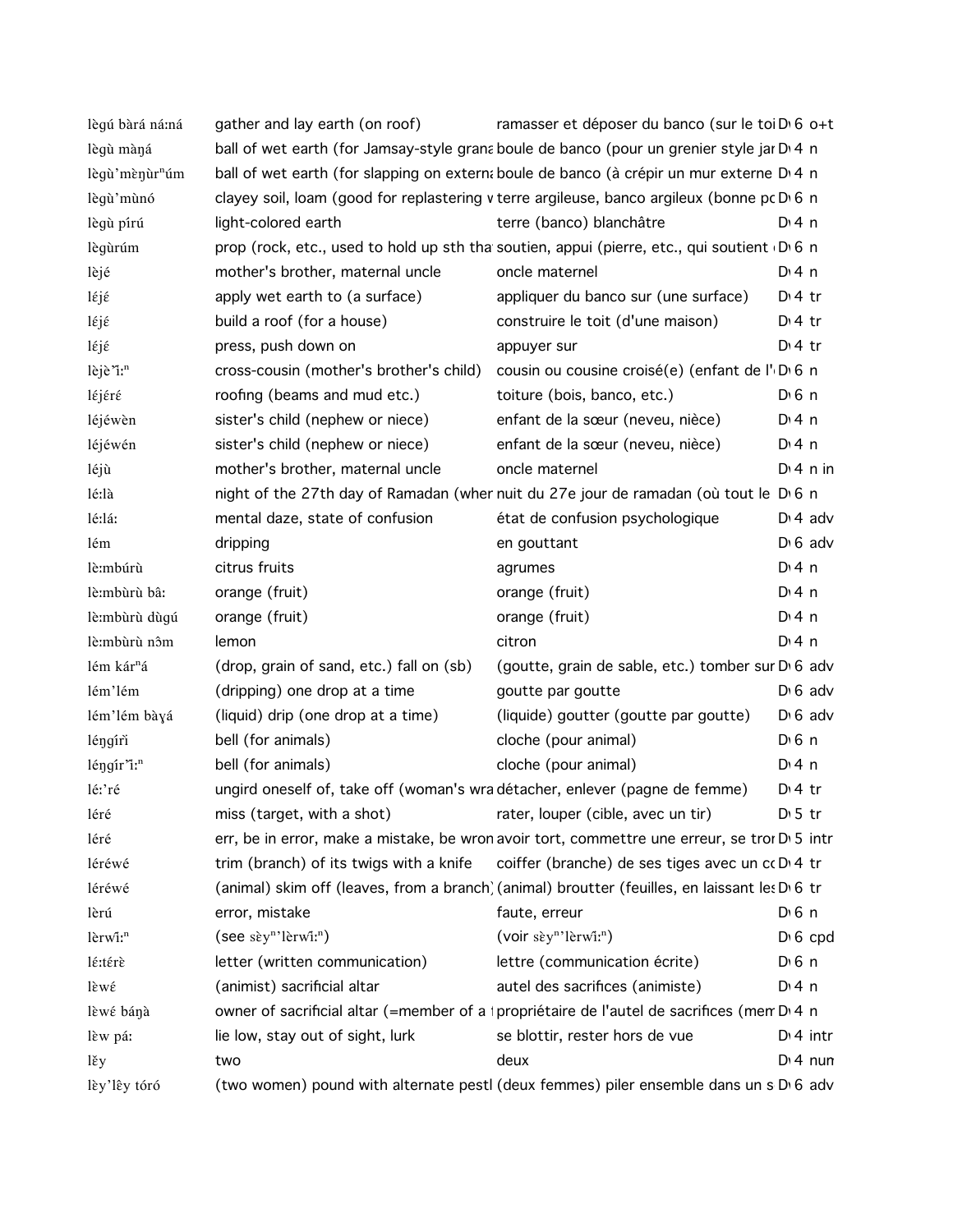| lèy'né        | once more, a second time                                                                      | encore une fois, une deuxième fois                           | $D \cdot 4$ adv       |
|---------------|-----------------------------------------------------------------------------------------------|--------------------------------------------------------------|-----------------------|
| lèy'né        | second (ordinal)                                                                              | deuxième                                                     | D <sub>1</sub> 4 ordi |
| lígé          | mix well together (wet earth and manure bien mélanger ensemble (banco mouillé (D) 4 tr        |                                                              |                       |
| lígíjé        | rub (one's eye, lightly, with fingers, to rese frotter (l'œil, légèrement, avec les do D'4 tr |                                                              |                       |
| lígíjé        | (people) mix it up, have a dispute                                                            | (gens) se mêler, avoir une dispute                           | $Di$ 4 intr           |
| lígíjé        | be mixed                                                                                      | se mélanger                                                  | $D \cdot 4$ intr      |
| lígíjé        | mix (things)                                                                                  | mélanger (des choses)                                        | $Di4$ tr              |
| ligíjù        | (see jiré ligijù)                                                                             | (voir jiré ligijù)                                           | $Di$ 4 pos            |
| li'lě:        | fear                                                                                          | peur                                                         | $Dt$ 4 n              |
| líl'lé        | open (door)                                                                                   | ouvrir (porte)                                               | $D0$ fr               |
| lilôm         | grey-headed sparrow                                                                           | moineau à tête grise                                         | $Dt$ 4 n              |
| líló:ró       | cowardice, fearfulness                                                                        | lâcheté                                                      | $Dt$ 4 n              |
| lípέ          | (woman) help another woman pound (in (femme) aider (une autre femme) à piler D'4 intr         |                                                              |                       |
| lírí'wé       | threaten (attempt to scare)                                                                   | menacer (essayer de faire peur à)                            | $D \n6$ tr            |
| lírí'wé       | frighten, scare, startle                                                                      | faire peur à, effrayer, épouvanter                           | $D:4$ tr              |
| líwé          | transplant (young shoots of millet, rice) transplanter (des poussed de mil, de riz) D 6 tr    |                                                              |                       |
| líwé          | implant, plant (e.g. stick, in ground)                                                        | planter (un bois, etc., dans le sol)                         | $D \cdot 4$ tr        |
| líwndù        | stick (staff) for herder with one curved (bâton de berger avec un bout courbé po D 4 n        |                                                              |                       |
| 15y           | portion of the harvest or of a herd that a partie de la récolte ou du troupeau qu'ur D 4 n    |                                                              |                       |
| lóyð          | trash, garbage                                                                                | ordures                                                      | $D \nvert 6 \nvert n$ |
| lóyð          | filth, dirtiness                                                                              | saleté                                                       | $Dt$ 4 n              |
| lóyó          | overflow, spill over                                                                          | déborder                                                     | $Di$ 4 intr           |
| lóyó          | very (added to adjectives)                                                                    | très (ajouté aux adjectifs)                                  | $Dt$ suff             |
| lóyó          | be too much, be excessive                                                                     | ê. trop, ê. excessif                                         | $Di$ 4 intr           |
| 15y5          | be much, be numerous, abound                                                                  | ê. beaucoup, ê. nombreux, abonder                            | $D \cdot 5$ intr      |
| lòyò'bàr'ú    | act of gathering trash                                                                        | fait de ramasser les ordures                                 | $Di$ 4 n              |
| lòyò'bàr'ú    | basket for scooped-up trash                                                                   | panier à ordures                                             | $Di$ 4 n              |
| lòyò'gí'n     | dirty                                                                                         | sale                                                         | $D \cdot 4$ adj       |
| lòyò'gí'n     | dirty one                                                                                     | celui qui est sale                                           | $D \nvert 6 \nvert n$ |
| lògòjó        | corner (inside, e.g. of a room)                                                               | coin (d'une chambre etc.)                                    | $D \nvert 6 \nvert n$ |
| lògòjó        | toilet area (near house)                                                                      | toilette (près de la maison)                                 | $Dt$ 4 n              |
| lóyó'jó       | become dirty                                                                                  | devenir sale                                                 | $D14$ intr            |
| 15y5'j5       | make dirty                                                                                    | rendre sale                                                  | $Di4$ tr              |
| lògòjò'gǎn    | street, alley (outside a house)                                                               | rue, ruelle (au-dehors d'une maison)                         | $Dt$ 4 n              |
| lóyó'wó       | make (sth) overflow                                                                           | faire déborder (qch)                                         | $D:4$ tr              |
| lóyó'wó       | do excessively, do too much                                                                   | faire excessivement                                          | $D:4$ tr              |
| lóyó'wó gà:ná | do excessively, do too much                                                                   | faire excessivement                                          | $Dt$ 4 tr+1           |
| lògú          | (see àr <sup>n</sup> à'lògú, yà:'lògú)                                                        | (voir àr <sup>n</sup> à'lògú, yà:'lògú)                      | $Di 4$ cpd            |
| lògùjím       | niche, recess in interior wall (for storage niche dans un mur intérieur (pour les baç D 4 n   |                                                              |                       |
| lògùjím       | cavity in well shaft used as a foothold                                                       | niche dans un puits qu'on utilise pour gri D <sub>14</sub> n |                       |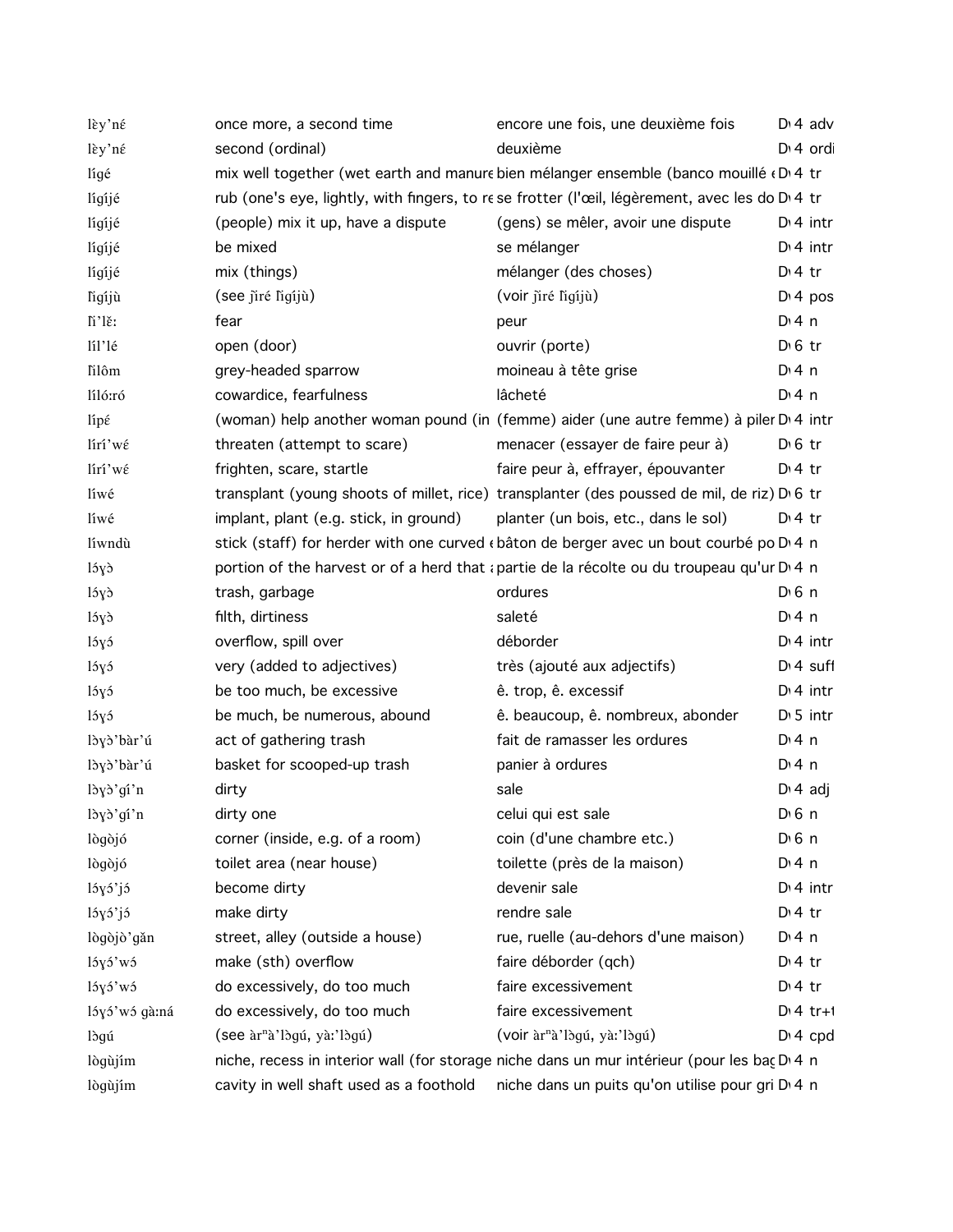| lògùjúm     | niche, recess in interior wall (for storage niche dans un mur intérieur (pour les bac D 4 n                                                                                                                                                                                                                                                                                                             |                                                                                                  |                       |
|-------------|---------------------------------------------------------------------------------------------------------------------------------------------------------------------------------------------------------------------------------------------------------------------------------------------------------------------------------------------------------------------------------------------------------|--------------------------------------------------------------------------------------------------|-----------------------|
| lògùjúm     | cavity in well shaft used as a foothold                                                                                                                                                                                                                                                                                                                                                                 | niche dans un puits qu'on utilise pour gri D <sub>14</sub> n                                     |                       |
| 15:j5       | (cooked grain) be soggy, doughy                                                                                                                                                                                                                                                                                                                                                                         | (céréales cuites) ê. pâteux, trop humide D <sub>'</sub> 4 intr                                   |                       |
| ló:jú       | bush duiker                                                                                                                                                                                                                                                                                                                                                                                             | petite antilope sp.                                                                              | $Di$ 4 n              |
| lójù        | (see úró'lójù)                                                                                                                                                                                                                                                                                                                                                                                          | (voir úró'lójù)                                                                                  | $Di 4$ cpd            |
| lók         | sole (intensifier for 'one')                                                                                                                                                                                                                                                                                                                                                                            | seul (intensif pour 'un')                                                                        | $Di$ 4 inte           |
| lóm         | $(see g\text{in}^n\text{S'}\text{lim})$                                                                                                                                                                                                                                                                                                                                                                 | (voir gśnśr <sup>n</sup> ś'lśm)                                                                  | D <sub>0</sub>        |
| lóngérè     | handful (of food)                                                                                                                                                                                                                                                                                                                                                                                       | tartine, poignée (de nourriture)                                                                 | $Di$ 4 n              |
| lór'in      | pregnant                                                                                                                                                                                                                                                                                                                                                                                                | enceinte                                                                                         | $D \cdot 4$ adj       |
| ló:ró       | worthless, gutless (person)                                                                                                                                                                                                                                                                                                                                                                             | vaurien, (personne) lâche                                                                        | $D \cdot 5$ adj       |
| lóró        |                                                                                                                                                                                                                                                                                                                                                                                                         | (woman, female animal) become pregnar (femme, animal femelle) devenir enceint D'4 intr           |                       |
| lóró        | (millet) begin to form a grain spike                                                                                                                                                                                                                                                                                                                                                                    | (mil) commencer a pousser un épi                                                                 | $Dt$ 4 intr           |
| ló:rò       | motor vehicle (truck, bus, car)                                                                                                                                                                                                                                                                                                                                                                         | véhicule, voiture (camion, car, voiture)                                                         | D:4n                  |
| ló:ró       |                                                                                                                                                                                                                                                                                                                                                                                                         | mix (sth dry, e.g. earth or flour) with wa mélanger (qch de sec, par ex. du banco (DI4 tr        |                       |
| lóró        | stick (long object) into sth                                                                                                                                                                                                                                                                                                                                                                            | enfoncer (objet long) dans qch                                                                   | $Di4$ tr              |
| lò:rò'gí'n  | sb who is useless at work                                                                                                                                                                                                                                                                                                                                                                               | qn qui ne vaut rien au travail                                                                   | $D0$ n                |
| lórú        |                                                                                                                                                                                                                                                                                                                                                                                                         | (state of) pregnancy (of woman or fema (état de) grossesse, fait d'ê. enceinte (f D 4 n          |                       |
| ló:sôl      | barrel of rifle                                                                                                                                                                                                                                                                                                                                                                                         | canon de fusil                                                                                   | $D \nvert 6 \nvert n$ |
| ló:tôl      |                                                                                                                                                                                                                                                                                                                                                                                                         | reticulum (small second stomach of cud-réticulum (petit deuxième estomac d'ani D 6 n             |                       |
| ló:tórù     |                                                                                                                                                                                                                                                                                                                                                                                                         | reticulum (small second stomach of cud-réticulum (petit deuxième estomac d'ani D 6 n             |                       |
| lŏw         | $(\text{see m\tilde{\iota}t\tilde{\iota}n\tilde{\iota}m\tilde{\iota}m\tilde{\iota}m\tilde{\iota}m\tilde{\iota}m\tilde{\iota}m\tilde{\iota}m\tilde{\iota}m\tilde{\iota}m\tilde{\iota}m\tilde{\iota}m\tilde{\iota}m\tilde{\iota}m\tilde{\iota}m\tilde{\iota}m\tilde{\iota}m\tilde{\iota}m\tilde{\iota}m\tilde{\iota}m\tilde{\iota}m\tilde{\iota}m\tilde{\iota}m\tilde{\iota}m\tilde{\iota}m\tilde{\iota}$ | $(voir mòt'i'n [kòwnò'lõw])$                                                                     | $D \cdot 6$ cpd       |
| lówó        |                                                                                                                                                                                                                                                                                                                                                                                                         | pound (meat, onions, spices, wild grapes piler (viande, oignons, épices, raisin sauv D 4 tr      |                       |
| lòwó        | (see <i>nà</i> : 'lòw <sub>5</sub> )                                                                                                                                                                                                                                                                                                                                                                    | (voir nà.'lòw'()                                                                                 | $Di$ 4 cpd            |
| ló:wó       | load (gun)                                                                                                                                                                                                                                                                                                                                                                                              | charger (fusil)                                                                                  | $Di4$ tr              |
| lówó        | carve (wood)                                                                                                                                                                                                                                                                                                                                                                                            | tailler (bois)                                                                                   | $Dt$ 4 tr             |
| lŏy         | medication, remedy                                                                                                                                                                                                                                                                                                                                                                                      | médicament, remède                                                                               | $Di$ 4 n              |
| lóyó        |                                                                                                                                                                                                                                                                                                                                                                                                         | aromatic tubers of the sedge Cyperus ar tubercules aromatiques de la cypéracée                   | $Dt$ 4 n              |
| lúbâl       | loaned object (e.g. a tool)                                                                                                                                                                                                                                                                                                                                                                             | objet prêté (par ex. un outil)                                                                   | $Dt$ 4 n              |
| lú:bò       | (sb's) turn                                                                                                                                                                                                                                                                                                                                                                                             | le tour (de qn)                                                                                  | $Dt$ 4 n              |
| lúbó        | lend (an object, to sb)                                                                                                                                                                                                                                                                                                                                                                                 | prêter (un objet, à qn)                                                                          | $Di4$ tr              |
| lú:bò'lú:bò | by turns, in a rotation                                                                                                                                                                                                                                                                                                                                                                                 | tour à tour                                                                                      | $Di$ 4 adv            |
| lùgó        | count (noun), counting                                                                                                                                                                                                                                                                                                                                                                                  | compte, fait de compter                                                                          | $Di$ 4 n              |
| lúgó        | rinse out (mouth)                                                                                                                                                                                                                                                                                                                                                                                       | se rincer (la bouche)                                                                            | $Dt$ 4 tr             |
| lúgó        | count (things), recite (numbers)                                                                                                                                                                                                                                                                                                                                                                        | compter (des objets), réciter (numéros) D <sub>'</sub> 4 tr                                      |                       |
| lùgó lúgó   | count, do the counting                                                                                                                                                                                                                                                                                                                                                                                  | faire le compte, compter                                                                         | $D:4$ o+t             |
| lùgó lúgó   | engage in studies, be a student, go to scê. étudiant, faire des études                                                                                                                                                                                                                                                                                                                                  |                                                                                                  | $D:4$ o+t             |
| lúgù        |                                                                                                                                                                                                                                                                                                                                                                                                         | manure (sometimes mixed with garbage) fumier (parfois mélangé d'ordures) en ta D <sub>14</sub> n |                       |
| lúgúró      | look for, seek                                                                                                                                                                                                                                                                                                                                                                                          | chercher                                                                                         | $Dt$ + tr             |
| lúgúrú      | (a) search                                                                                                                                                                                                                                                                                                                                                                                              | fait de chercher                                                                                 | $Di$ 4 n              |
| lúkké       | elbow (sb), hit (sb) with one's elbow                                                                                                                                                                                                                                                                                                                                                                   | donner un coup de coude à (qn)                                                                   | $D \n6$ tr            |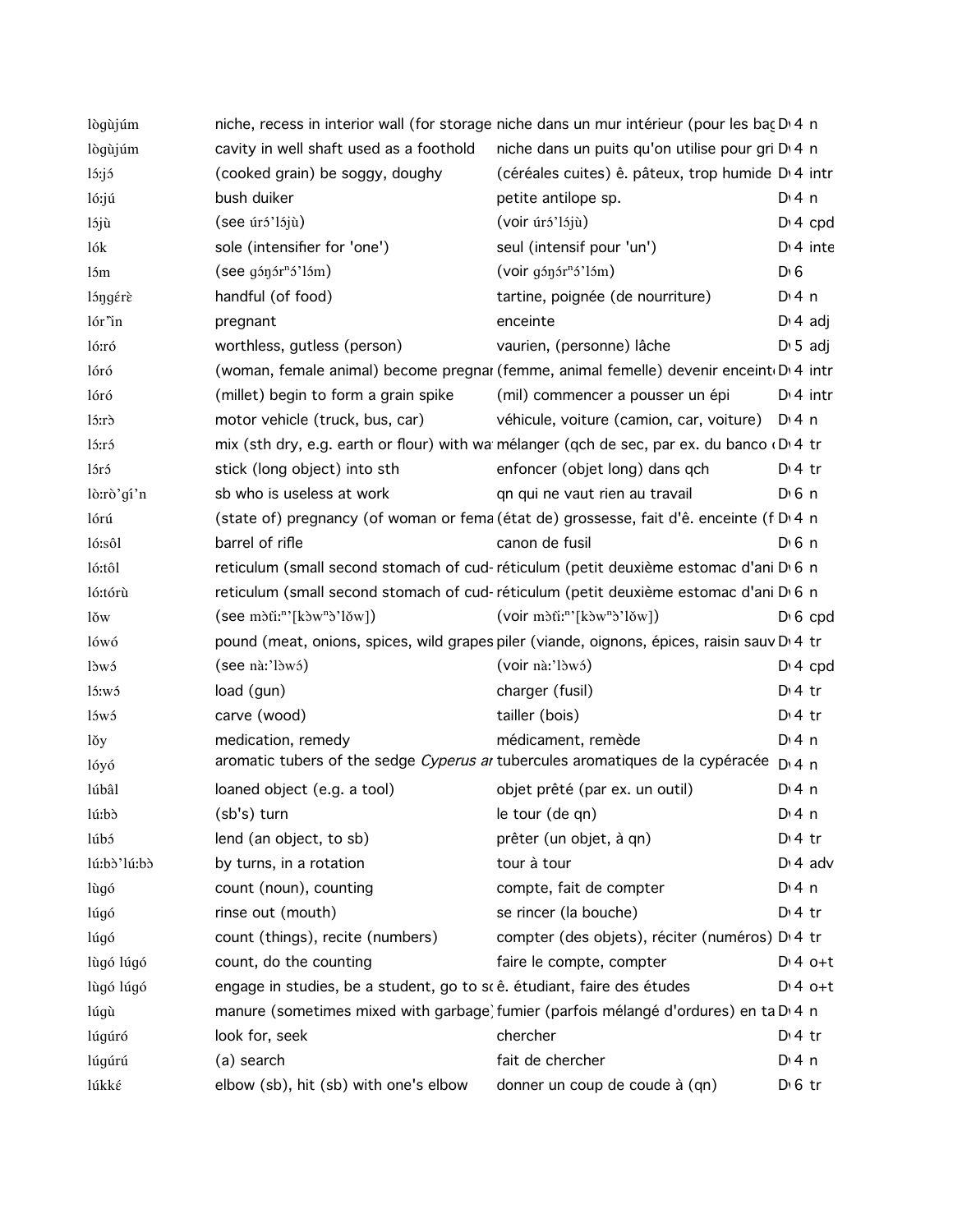| lùngùr <sup>m</sup> i: <sup>n</sup>         | short, shirt-like boubou, down to hips (caboubou court qui ressemble aux chemise D'4 n                |                                                 |                       |
|---------------------------------------------|-------------------------------------------------------------------------------------------------------|-------------------------------------------------|-----------------------|
| lù:ró                                       | snake (any)                                                                                           | serpent (tout)                                  | $Di$ 4 n              |
| lú:ró                                       | oversow, re-sow (millet that hasn't sprouresemer (là où le mil n'a pas poussé)                        |                                                 | $Di4$ tr              |
| lù:rò'ki'kòjú                               | viper sp.                                                                                             | vipère sp.                                      | $Di$ 4 n              |
| lù:rò'kíkúrù                                | thick-bodied viper sp.                                                                                | vipère sp. à corps épais                        | $Di$ 4 n              |
| lù:rò'kúkúrù                                | thick-bodied viper sp.                                                                                | vipère sp. à corps épais                        | $Di$ 4 n              |
| lù:rò'lǒy                                   | liana sp.                                                                                             | liane sp.                                       | $Di$ 4 n              |
| lù:rò'lǒy                                   | snake medicine (antidote for bite)                                                                    | médicament de serpent (antivénin);              | $Di$ 4 n              |
| lù:rò'ná:                                   | python                                                                                                | python, boa                                     | $Di$ 4 n              |
| lù:rò'púpûn                                 | unstriped harmless snake sp.                                                                          | serpent non-rayé non-dangereux                  | $Di$ 4 n              |
| lù:rò'[jù'jùw <sup>n</sup> ó]               | spitting cobra                                                                                        | cobra cracheur                                  | $Di$ 4 n              |
| $\hat{\mu}$ : rò'[ù'jùw <sup>n</sup> ó]     | spitting cobra                                                                                        | cobra cracheur                                  | $Di$ 4 n              |
| lùwó                                        | edible leaves (of certain plants) plus ligh feuilles comestibles (de certaines plante: D'4 n          |                                                 |                       |
| lùwó                                        | herb sp.                                                                                              | herbe sp.                                       | $Di$ 4 n              |
| lùwò'ná:                                    | tree sp.                                                                                              | arbre sp.                                       | $Di$ 4 n              |
| lùwò'tó:                                    | vine sp.                                                                                              | plante rampante sp.                             | $Di$ 4 n              |
| m                                           | (human plural suffix)                                                                                 | (suffixe pluriel humain)                        | $Dt 4$ suff           |
| m                                           | 1Sg subject suffix                                                                                    | suffixe de 1Sg sujet                            | $Di$ 4 suff           |
| m                                           | so that (suffix on verb)                                                                              | pour que (suffixe verbal)                       | $Dt 4$ suff           |
| m                                           | Hortative suffix (let's)                                                                              | suffixe du hortatif                             | $Dt 4$ suff           |
| ma                                          | or                                                                                                    | ou                                              | $Di$ 4 part           |
| ma                                          | (interrogative particle)                                                                              | (particule d'interrogation)                     | $Di$ 4 inte           |
| mà                                          | of, belonging to                                                                                      | de, appartenant à                               | D <sup>i</sup> 4 pos  |
| mă:                                         | build (house, etc.)                                                                                   | construire (maison, etc.)                       | D <sup>i</sup> 4 tr   |
| má                                          | my                                                                                                    | mon                                             | $Di$ 4 pro            |
| màbil                                       | motor vehicle (truck, bus, car)                                                                       | véhicule, voiture (camion, car, voiture)        | $Dt$ 4 n              |
| [má cénè] éné'r <sup>n</sup> 'â: l am happy |                                                                                                       | je suis content, heureux                        | $D \cdot 4$ phr:      |
| mà:'káː                                     | doorway (passage)                                                                                     | porte (passage)                                 | $Di$ 4 n              |
| mà:'ká:                                     | household (family)                                                                                    | ménage, maisonnée (famille)                     | $Di$ 4 n              |
| málé:kà                                     | angel                                                                                                 | ange                                            | D <sup>i</sup> 6 n    |
| màlfâ: <sup>n</sup>                         | rifle                                                                                                 | fusil                                           | $Di$ 4 n              |
| màlfà:"'é:r"è                               | type of potash used in gunpowder                                                                      | sorte de potasse pour la poudre à canon D 6 n   |                       |
| màlfà:"'gó:                                 | rifle dance (tomtom, drum, metal percus danse à fusils (avec tam-tam, tambour, (D.4 n                 |                                                 |                       |
| màlfà: <sup>n</sup> "i: <sup>n</sup>        | bullet                                                                                                | balle (de fusil)                                | $Di$ 4 n              |
| màlfà:"'úr"'ùm                              | young men, youth (collective) ("rifle chil jeunes hommes, jeunesse (collectif) ("er D <sub>'4</sub> n |                                                 |                       |
| mállè                                       | brown, with black and white spots (cow) brun, avec des taches noires et blanches D 4 adj              |                                                 |                       |
| màlpâ: <sup>n</sup>                         | rifle                                                                                                 | fusil                                           | $Di$ 4 n              |
| màlpà:"'cěm                                 | ramrod (inserted into gun barrel)                                                                     | baguette de fusil (introduite dans le can D 6 n |                       |
| màlpà:"'gó:                                 | hunters' song and dance (tomtom, drum chanson et danse des chasseurs (avec ti D 4 n                   |                                                 |                       |
| màlpà: <sup>n</sup> jàmbé                   | pistol, revolver                                                                                      | pistolet                                        | $D \nvert 6 \nvert n$ |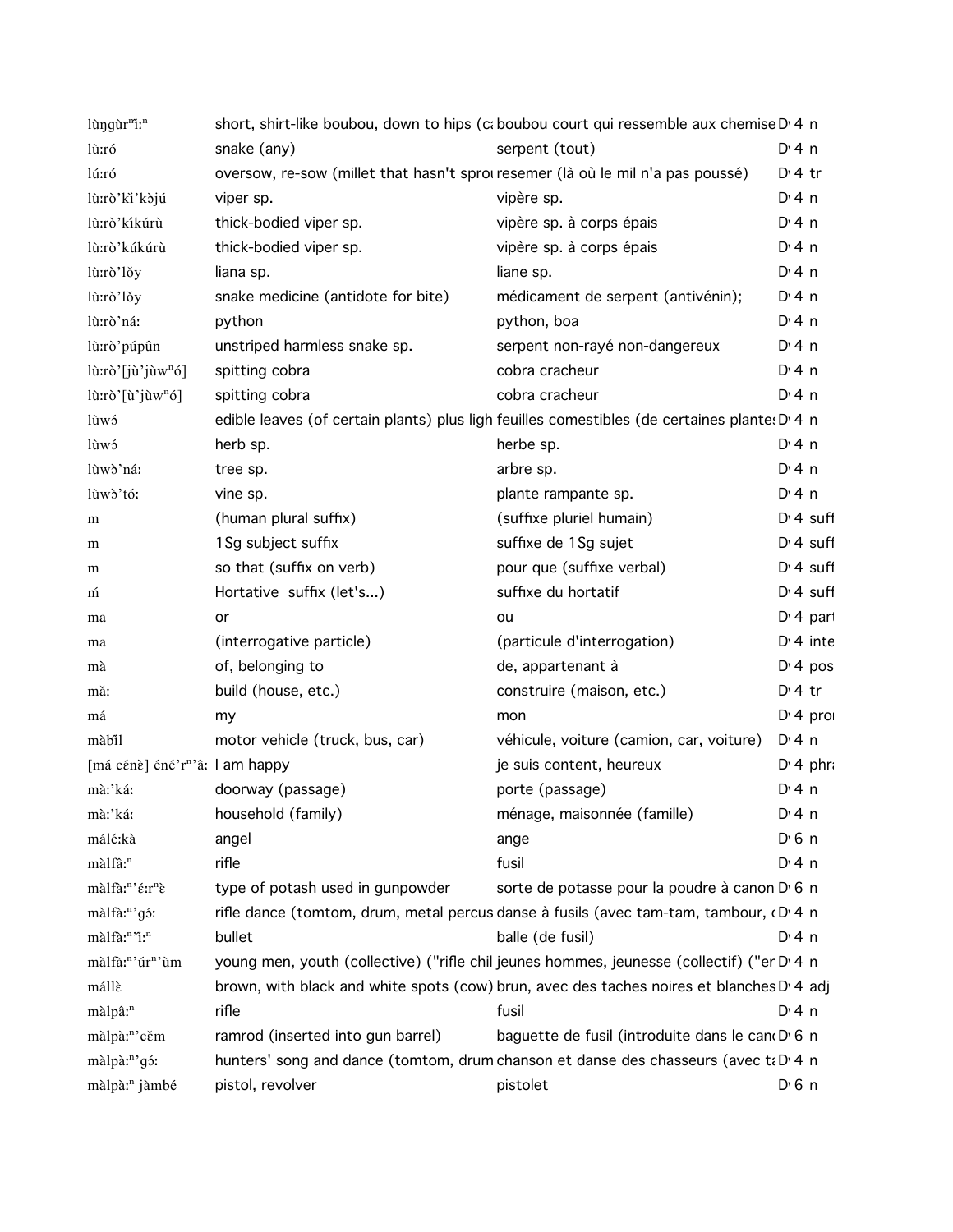| màlpà: <sup>n</sup> ' kújú   | butt end of rifle                                                             | crosse (=bout) de fusil                                                                       | D <sup>i</sup> 6 n   |
|------------------------------|-------------------------------------------------------------------------------|-----------------------------------------------------------------------------------------------|----------------------|
| măn                          | sand dune                                                                     | dune de sable                                                                                 | $Di$ 4 n             |
| má:n                         | thought (noun)                                                                | pensée                                                                                        | $Di$ 4 n             |
| má:n                         | belief, what one believes                                                     | croyance, qch qu'on croit                                                                     | $Di$ 4 n             |
| má:n                         | regret (noun), being sorry                                                    | regret                                                                                        | $D0$ 6 n             |
| mâ:n                         | So-and-so, such-and-such (substitute for un tel, tel ou tel (remplace un nom) |                                                                                               | $Dt$ 4 n             |
| mǎŋ                          | creation                                                                      | création                                                                                      | $D0$ 6 n             |
| mân                          | (see mân màná)                                                                | (voir mân màná)                                                                               | $Di$ 4 n             |
| màñá                         | (fortune-teller) toss (cowries)                                               | (charlatan) jeter (cauris)                                                                    |                      |
| màñá                         |                                                                               | toss, sprinkle (grain, sand, cowries) with jeter, asperger (grains, sable, cauris) ave D.4 tr |                      |
| màñá                         |                                                                               | (quadruped) buck (to throw off rider) (quadrupède) donner une ruade (pour fa D 6 tr           |                      |
| má:ñá'n                      |                                                                               | member of the Maniam clan (Jamsay-spemembre de la fraction diamsay des mani D 4 n             |                      |
| mà:ná                        | think over, reflect on                                                        | réfléchir sur                                                                                 | $D \cdot 6$ intr     |
| mà:ná                        | believe, think (that )                                                        | croire $(que \dots)$                                                                          | $D:4$ tr             |
| mà:ná                        | be worried or anxious, fret                                                   | ê. préoccupé ou inquiet                                                                       | $D16$ intr           |
| mà:ná                        | regret (verb), be sorry                                                       | regretter                                                                                     | $D \cdot 6$ tr       |
| màná:                        | pounding mortar (any kind)                                                    | mortier à piler (toute sorte)                                                                 | $Di$ 4 n             |
| mànâ:                        | in the mortar                                                                 | dans le mortier                                                                               | $D \cdot 4$ adv      |
| mánà                         | thin plastic bag (used in markets)                                            | sac mince en plastique, caoutchouc (dan D <sub>1</sub> 4 n                                    |                      |
| mánà                         | up                                                                            | en haut                                                                                       | $D \cdot 4$ adv      |
| mánà                         | on, on top of                                                                 | sur                                                                                           | D <sup>t</sup> 4 pos |
| mánà                         | slingshot                                                                     | lance-pierres                                                                                 | D: 4n                |
| máná                         | (see máná lé)                                                                 | (voir máná lé)                                                                                | $Di$ 4 n             |
| máná                         | a child's fever                                                               | une fièvre d'enfants                                                                          | $Di$ 4 n             |
| màná                         | raise (livestock)                                                             | élever (bétail)                                                                               | $Dt$ 4 tr            |
| màná                         | (water, liquid butter) freeze, become sol (eau, beurre liquide) se gêler      |                                                                                               | $D16$ intr           |
| màná                         | (God) create (world)                                                          | (Dieu) créer (le monde)                                                                       | $Dt$ tr              |
| màná                         | provide (e.g. clothing, to sb)                                                | fournir (vêtements etc., à qn)                                                                | $D:4$ tr             |
| màná                         |                                                                               | save up, accumulate, husband (funds, fo économiser, épargner, accumuler (des m D' 4 tr        |                      |
| màná                         |                                                                               | swarm, form a crowd (birds, locusts, pec faire essaim, faire une foule (oiseaux, loc D'4 intr |                      |
| màná                         |                                                                               | squeeze (food) into a ball-shaped handfu serrer (nourriture) en tartine, en forme c D 4 tr    |                      |
| màná                         | roughly ball-shaped, in solid form                                            | plus ou moins en forme de boule, en forr D 4 adj                                              |                      |
| mànà 'bè'tâ: <sup>n</sup>    | slingshot                                                                     | lance-pierres                                                                                 | $Di$ 4 n             |
| mànà: "i: <sup>n</sup>       |                                                                               | small mortar for crushing baobab leaves petit mortier qui sert à écraser les épice: D'6 n     |                      |
| máná lé                      | above, on top                                                                 | par dessus, en haut                                                                           | $D \n4$ adv          |
| máná lé nám                  | people from up above                                                          | gens d'en haut                                                                                | $Di$ 4 n             |
| máná mà sà:j'i: <sup>n</sup> | pearl-spotted owlet                                                           | chevêchette perlée                                                                            | $Di$ 4 n             |
| màná'niña:                   | tawny eagle                                                                   | aigle ravisseur                                                                               | $Di$ 4 n             |
| mànà:'[ñùː'dùj'ú]            |                                                                               | large mortar for pounding millet ears (to gros mortier qui sert à piler les épis (pou D 6 n   |                      |
| mànà'ná                      | believe, think (that )                                                        | croire (que )                                                                                 | $Dt$ 4 tr            |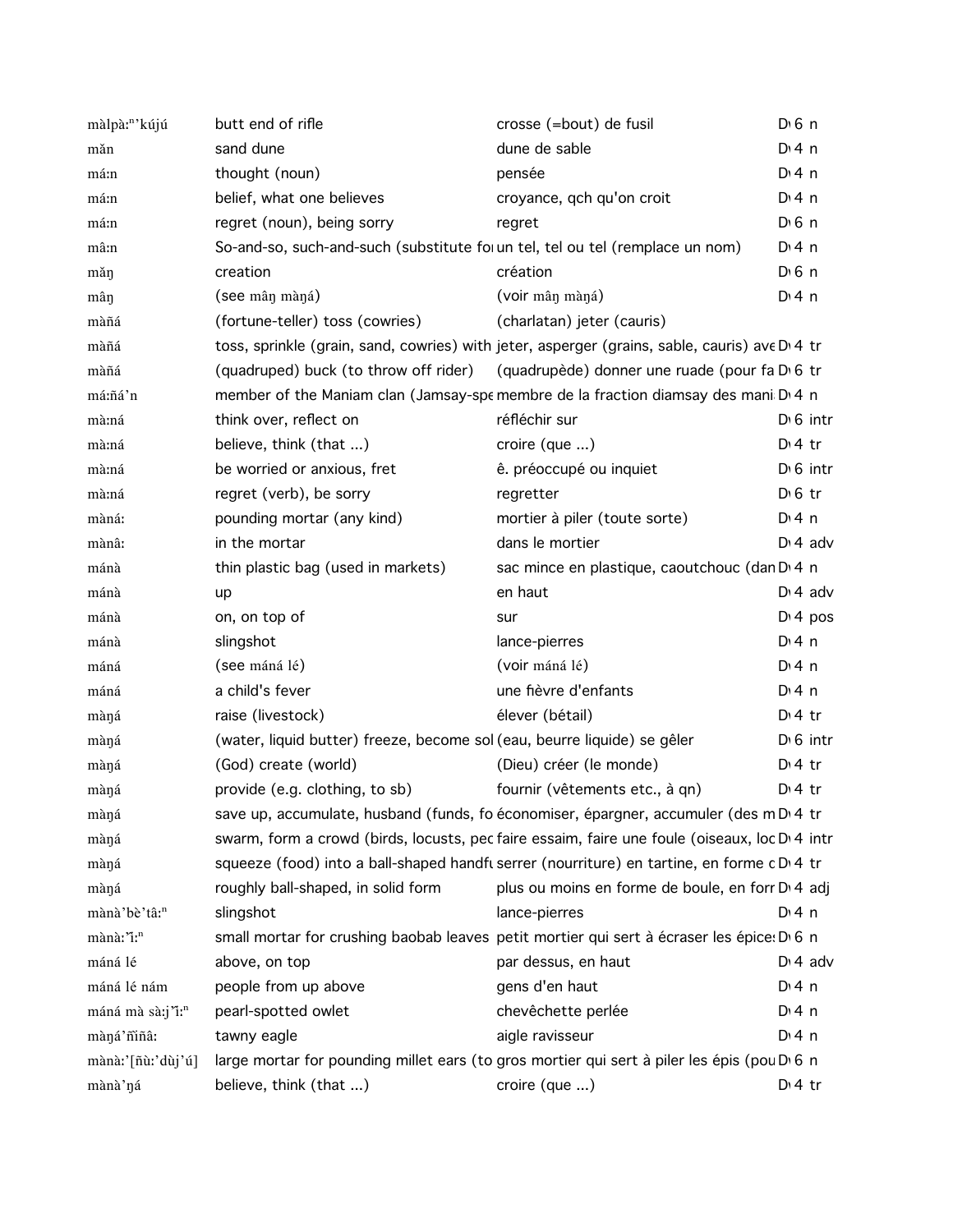| máná'tégù                            | allusive gossip (e.g. about a co-wife)                                     | critique allusive (dirigée vers une co-épo D <sub>14</sub> n                                               |                   |
|--------------------------------------|----------------------------------------------------------------------------|------------------------------------------------------------------------------------------------------------|-------------------|
| máná'tégù tégé                       | speak allusive gossip                                                      | faire une critique allusive                                                                                | $Di4$ o+t         |
| mànà:'tòr'ú                          |                                                                            | area near house or in courtyard for poun lieu près de la maison ou dans la cour où D 4 n                   |                   |
| máné                                 | (sb) flatter (sb)                                                          | (qn) flatter (qn)                                                                                          | $D:4$ tr          |
| $m$ áné                              | (griot) flatter (sb)                                                       | (griot) flatter (qn)                                                                                       | $Di4$ tr          |
| mángòlò                              | mango                                                                      | mangue                                                                                                     | $Di$ 4 n          |
| mángòrò                              | mango                                                                      | mangue                                                                                                     | $Di$ 4 n          |
| mân màná                             | roll (food) into balls                                                     | rouler (aliment) en boulettes                                                                              | $D:4$ o+t         |
| màr <sup>n</sup> á                   |                                                                            | be out of sight, be lost to view, be hidde ê. hors de vue, ê. perdu de vue, ê. caché D <sub>'</sub> 6 intr |                   |
| màr <sup>n</sup> á                   |                                                                            | (species) become locally extinct, disappe (espèce naturelle) s'extirper, disparaître D <sub>'6</sub> intr  |                   |
| màr <sup>n</sup> á                   | (sb) become lost, go astray, lose one's v (qn) s'égarer, perdre son chemin |                                                                                                            | $D \ 4$ intr      |
| má:r <sup>n</sup> á                  | wall (of house) under construction                                         | mur (de maison) qu'on est en train de cc D 4 n                                                             |                   |
| másákû:                              | sweet potato                                                               | patate (douce)                                                                                             | D <sub>1</sub> 6n |
| máwlûd                               | Muslim holy day (Prophet's birthday)                                       | maouloud, fête de l'anniversaire du Propl D 6 n                                                            |                   |
| máwlûld                              | Muslim holy day (Prophet's birthday)                                       | maouloud, fête de l'anniversaire du Propl D 4 n                                                            |                   |
| máwlúldè                             | Muslim holy day (Prophet's birthday)                                       | maouloud, fête de l'anniversaire du Propl D <sub>1</sub> 4 n                                               |                   |
| $m\grave{a}y^n$                      | particle linking verb phrases                                              | particule qui lie des phrases verbales                                                                     | $Di$ 4 clau       |
| $m\check{a}y^n$                      | dead, dry (wood)                                                           | (bois) mort, sec                                                                                           | $D \n4$ adj       |
| $m\check{a}y^n$                      | (sb) absorbed (e.g. in work)                                               | (qn) absorbé (dans son travail, etc.)                                                                      | $D \nvert 4$ adj  |
| $m\check{a}y^n$                      | hardened (e.g. by drying)                                                  | durci (par ex., ayant séché)                                                                               | $D \cdot 4$ adj   |
| $m\check{a}y^n$                      | wiry (body)                                                                | mince et dur (corps)                                                                                       | $D \cdot 4$ adj   |
| $m\check{a}y^n$                      | dry (adjective)                                                            | sec                                                                                                        | $D \cdot 4$ adj   |
| $m\check{a}y^n$                      | kindly, kind (person)                                                      | gentil (personne)                                                                                          | $D \cdot 4$ adj   |
| $m\hat{a}y^n$                        | Hortative suffix (let's )                                                  | suffixe du hortatif                                                                                        | $D \n6$ n         |
| mày <sup>n</sup> á                   |                                                                            | (sth) harden, be or become hard or firm (qch) durcir, ê. ou devenir dur ou ferme D'4 intr                  |                   |
| mày <sup>n</sup> á                   | be dry, (sth wet) dry out                                                  | ê. sec, (objet mouillé) devenir sec, se sé D <sub>1</sub> 4 intr                                           |                   |
| mày <sup>n</sup> à'w <sup>n</sup> á  |                                                                            | harden (sth), cause to be hard or firm, fi rendre dur ou résistant, faire durcir (qch D'4 tr               |                   |
| mày <sup>n</sup> à'w <sup>n</sup> á  | dry (sth) out                                                              | rendre sec, faire sécher (qch)                                                                             | $D:4$ tr          |
| mǎy <sup>n</sup> 'kórò               | airplane                                                                   | avion                                                                                                      | D:5n              |
| mǎy <sup>n</sup> 'mày <sup>n</sup>   | reluctantly                                                                | à contre-cœur                                                                                              | $Di$ 4 adv        |
| [ lè] mày'ná                         | (sb) be kind to (sb)                                                       | (qn) ê. gentil avec (qn)                                                                                   | $Di$ 4 intr       |
| mày'ná                               |                                                                            | watch out, be alert, be wary of (e.g. sna faire attention à, se méfier de (serpents D'4 intr               |                   |
| mày'ná                               | take heart, be courageous                                                  | avoir du courage, reprendre courage                                                                        | $Di$ 4 intr       |
| $m\acute{\epsilon}$ <sup>n</sup>     | be ground into powder                                                      | ê. écrasé en poudre                                                                                        | $Di$ 4 intr       |
| $m\tilde{\epsilon}$ <sup>n</sup> 'né | crush or grind into fine powder (flour)                                    | écraser ou piler en poudre (farine) fine                                                                   | $D:4$ tr          |
| měn                                  | cut, small wound                                                           | plaie                                                                                                      | $Di$ 4 n          |
| mén                                  | bracelet                                                                   | bracelet                                                                                                   | $Di$ 4 n          |
| mé:ñé                                | (see kòrò'mé:ñé)                                                           | (voir kòrò'mé:ñé)                                                                                          | $Di$ 4 cpd        |
| mèn bán                              |                                                                            | reddish metals, copper and its alloys (brametal rougatre, cuivre et ses alliages (lai D 4 n                |                   |
| mè:'né                               | (see $m\grave{\epsilon}$ <sup>n</sup> 'n $\acute{\epsilon}$ )              | (voir $m\tilde{\epsilon}$ <sup>n</sup> 'né)                                                                | $Di$ 4 tr         |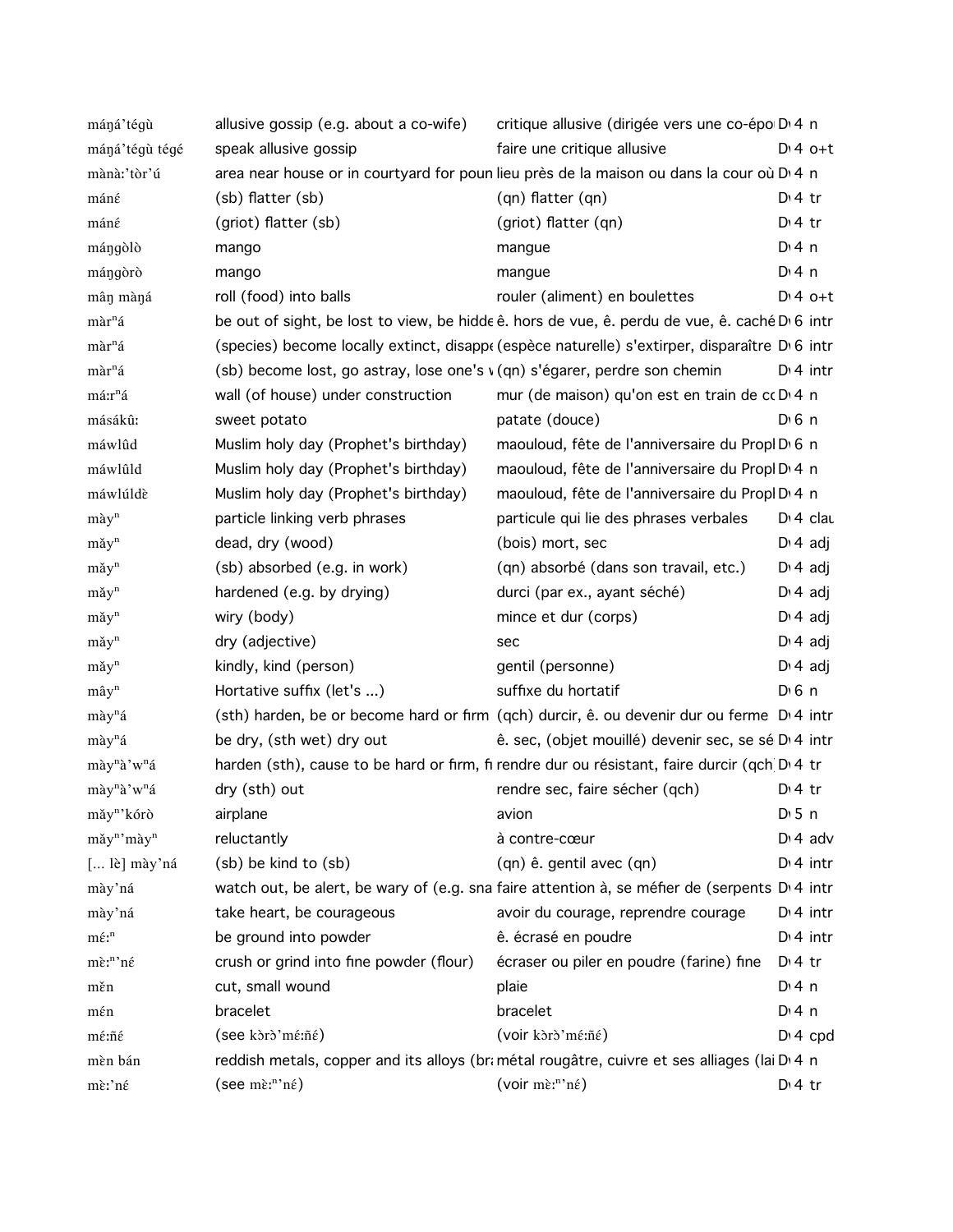| $m$ ền ề $r^n$ ế                                               |                                                                                      | roll or rub (clay, wet earth) into a ball be rouler ou frotter (argile, banco mouillé) $\epsilon$ D 6 tr |                       |  |
|----------------------------------------------------------------|--------------------------------------------------------------------------------------|----------------------------------------------------------------------------------------------------------|-----------------------|--|
| ménér <sup>n</sup> ém                                          | ball, globe, spherical object                                                        | boule, ballon, globe, objet sphérique                                                                    | $Di$ 4 n              |  |
| mèn "i: <sup>n</sup>                                           | small bracelet                                                                       | petit bracelet                                                                                           | $Di$ 4 n              |  |
| mè:n'i: <sup>n</sup>                                           | $(\text{see }k$ ; 'mề:n'i: <sup>n</sup> , cir <sup>n</sup> è 'mề:n'i: <sup>n</sup> ) | $(voir kð: mè: n'in, cirnè'mè: n'in)$                                                                    | $Di$ 4 cpd            |  |
| mén'kíkâ:                                                      | colorful grasshopper sp.                                                             | belle sauterelle sp.                                                                                     | $D \nvert 6 \nvert n$ |  |
| mèn'kògó                                                       | scab (congealed blood from cut)                                                      | croûte (sang séché d'une plaie)                                                                          | $Di$ 4 n              |  |
| mèn pírú                                                       |                                                                                      | light-colored metal, aluminum and similar métal blanchâtre, aluminium et alliages p D 4 n                |                       |  |
| mènur <sup>n</sup> úm                                          |                                                                                      | ball of wet earth (for slapping on externa boule de banco (à crépir un mur externe D.4 n                 |                       |  |
| $m\grave{\epsilon}r^n\acute{\epsilon}$                         | kinsman, relative                                                                    | parent, qn lié par la parenté                                                                            | D: 4n                 |  |
| $m\grave{\epsilon}r^n\acute{\epsilon}$                         | kinship (relationship)                                                               | parenté (rapport)                                                                                        | $Dt$ 4 n              |  |
| $m\grave{\epsilon}r^n\acute{\epsilon}$                         |                                                                                      | warm and solidary feeling among friends sentiment de fraternité et de solidarité e D 4 n                 |                       |  |
| mé:térè                                                        | meter                                                                                | mètre                                                                                                    | $Di$ 4 n              |  |
| métté                                                          | be sad                                                                               | être triste                                                                                              | $Di$ 4 intr           |  |
| méttérè                                                        | sadness                                                                              | tristesse                                                                                                | D: 4 n                |  |
| $m\grave{\epsilon}w^n\acute{\epsilon}$                         |                                                                                      | roll or rub (e.g. dough or tobacco) back rouler ou frotter (par ex., pâte ou tabac) D 6 tr               |                       |  |
| mì                                                             | 1Sg                                                                                  | $1$ Sg                                                                                                   | $Di$ 4 pro            |  |
| mí                                                             | 1Sg                                                                                  | $1$ Sg                                                                                                   | $Di$ 4 pro            |  |
| mi'měn                                                         | ant, esp. stinging black ant sp.                                                     | fourmi, surtout la fourmi noire sp. qui pic D <sub>1</sub> 4 n                                           |                       |  |
| mi'mèn círé                                                    | winged form of stinging black ant                                                    | forme ailée de la fourmi noire qui pique D 4 n                                                           |                       |  |
| mi'mèn jém                                                     | stinging black ant sp.                                                               | fourmi noire sp. qui pique                                                                               | $Di$ 4 n              |  |
| miñé                                                           | sprinkle (water) by shaking one's hand                                               | asperger (eau) en secouant la main                                                                       | $Di4$ tr              |  |
| miñé                                                           | sprinkle (water) by shaking one's hand                                               | asperger (eau) en secouant la main                                                                       | M <sub>6</sub> tr     |  |
| miñú                                                           | karité (tree)                                                                        | karité (arbre)                                                                                           | $Di$ 4 n              |  |
| miñù'nǔn                                                       | shea-butter                                                                          | beurre de karité                                                                                         | $Di$ 4 n              |  |
| miné                                                           | roll up (pants, to wade in water)                                                    | retrousser (le pantalon, en le roulant en D <sub>1</sub> 4 tr                                            |                       |  |
| miné                                                           | fold up (rope, in lengths)                                                           | plier (corde, en morceaux)                                                                               | D <sup>i</sup> 4 tr   |  |
| miné                                                           | roll up (mat)                                                                        | enrouler (natte)                                                                                         | $Di4$ tr              |  |
| miné                                                           | (mat) be rolled up                                                                   | (natte) ê. enroulé                                                                                       | $D:4$ intr            |  |
| miné                                                           | (rope) be folded up in lengths                                                       | (corde) ê. plié en longueurs                                                                             | $Di$ 4 intr           |  |
| mi'n éné'r <sup>n</sup> 'â:                                    | I am happy                                                                           | je suis content, heureux                                                                                 | $D \cdot 4$ phr.      |  |
| $\text{mir}^{\text{n}}\hat{\text{e}}$                          | spin (cotton)                                                                        | filer (coton)                                                                                            | $Di4$ tr              |  |
| mir <sup>n</sup> é                                             | swallow (food, drink)                                                                | avaler (nourriture, boisson)                                                                             | $Dt$ 4 tr             |  |
| mir <sup>n</sup> é                                             | (rain) fall                                                                          | (pluie) tomber                                                                                           | $Di$ 4 intr           |  |
| mir <sup>n</sup> é                                             |                                                                                      | (hole, well, water) be deeper than the he (puits, eau, trou) ê. plus profond que la 1D 4 tr              |                       |  |
| mir <sup>n</sup> é                                             | (sb) frustrate (sb, by not giving sth)                                               | (qn) frustrer (qn, en ne pas lui donnant (DI4 tr                                                         |                       |  |
| mir <sup>n</sup> é                                             | sign, indicator                                                                      | signe, indication                                                                                        | $D \n6$ n             |  |
| $m\hat{i}r^n\hat{e}$                                           | voice                                                                                | voix                                                                                                     | $Dt$ 4 n              |  |
| [mí'sày≡lá]'ár <sup>n</sup> à                                  | drought and famine of 1948                                                           | disette et famine de 1948                                                                                | $Dt$ 4 n              |  |
| $\lceil \text{mi's\`{a}y \equiv l\`{a}'} \rceil \`{a}r^n\`{a}$ | drought and famine of 1973                                                           | disette et famine de 1973                                                                                | $Di$ 4 n              |  |
| mísí:dè                                                        | mosque                                                                               | mosquée                                                                                                  | $Di$ 4 n              |  |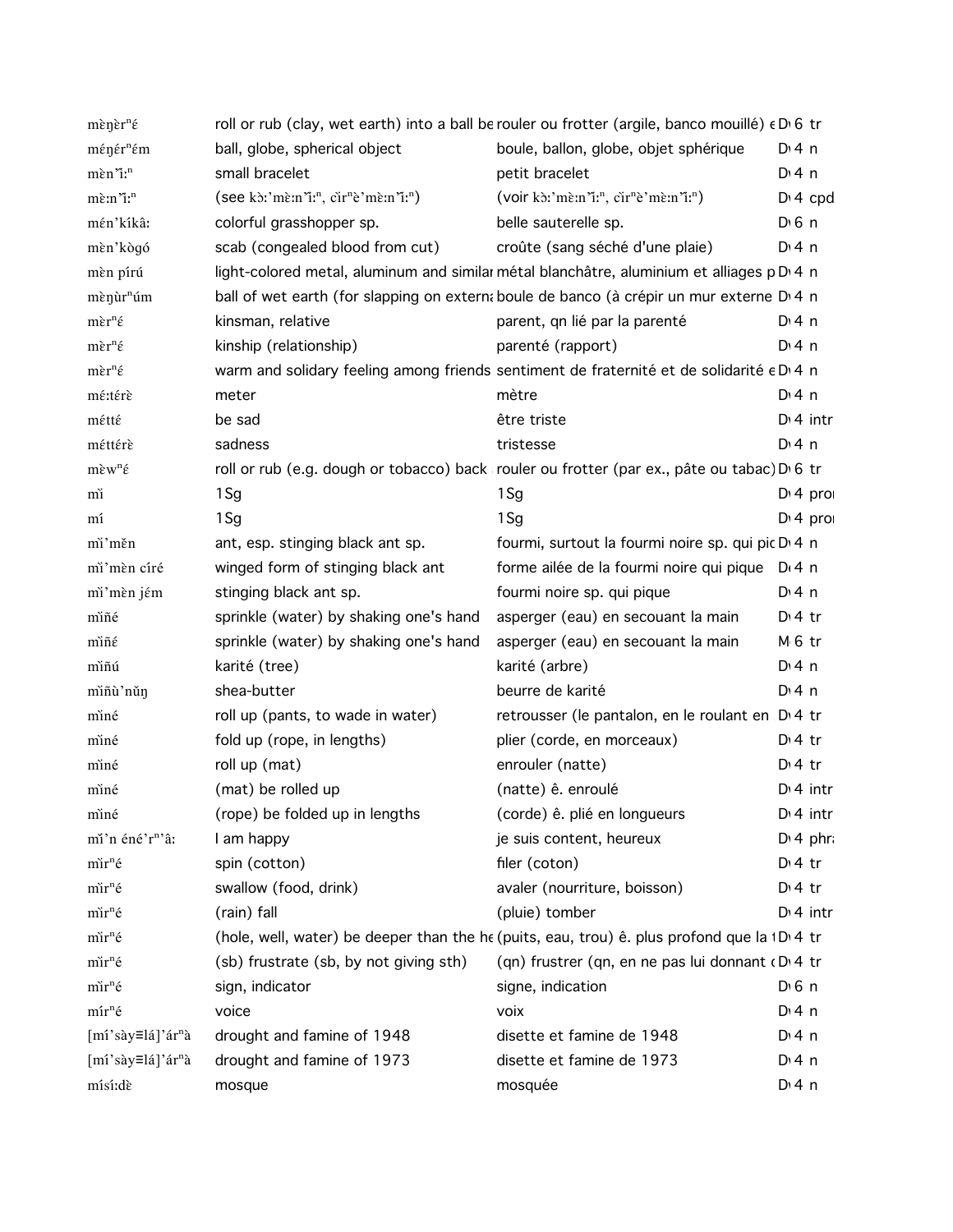| mó:bé                             | protect, keep                                                                                           | protéger, garder                                                 | $Di4$ tr              |
|-----------------------------------|---------------------------------------------------------------------------------------------------------|------------------------------------------------------------------|-----------------------|
| mòbil                             | motor vehicle (truck, bus, car)                                                                         | véhicule (camion, car, voiture)                                  | $Di$ 4 n              |
| mò'dòjú                           | area at edge of village where women pot lieu au bord du village où les femmes pile D'4 n                |                                                                  |                       |
| mò:'káː                           | doorway (passage)                                                                                       | porte (passage)                                                  | $Di$ 4 n              |
| mò:'ká:                           | household (family)                                                                                      | ménage, maisonnée (famille)                                      | $Di$ 4 n              |
| mòlló                             | be punctured, have a hole                                                                               | ê. troué                                                         | $Dt$ 4 intr           |
| mòlló                             | (tire) be punctured, have a flat                                                                        | (pneu) crever                                                    | $Dt$ 4 intr           |
| mòlló                             | puncture (sth), put a hole in                                                                           | trouer (qch)                                                     | $D \n6$ tr            |
| sǔŋ                               | metal wire                                                                                              | fil de métal                                                     | $D \cdot 5$ n         |
| mó:n                              | in common, collectively owned or used                                                                   | collectif, en commun                                             | $D \cdot 4$ adj       |
| mó:n                              | crowd, large gathering                                                                                  | foule, gros rassemblement                                        | $Di$ 4 n              |
| mòñú                              | bad, no good                                                                                            | mauvais                                                          | $D \cdot 4$ adj       |
| mòñú                              | evil, nasty, mean (person)                                                                              | (personne) malfaisant, méchant                                   | $D \n4$ adj           |
| mòñú                              | ugly                                                                                                    | vilain, laid                                                     | $D \cdot 4$ adj       |
| mòñú                              | hard times, misfortune                                                                                  | grand malheur, temps malheureux                                  | $Di$ 4 n              |
| mòñù'nó                           | make (sth) bad                                                                                          | rendre mauvais (qch)                                             | $Di4$ tr              |
| mòñù'nó                           | be bad, nasty                                                                                           | être mauvais, méchant                                            | $Dt$ 4 intr           |
| mòñú tégé                         | denigrate, discredit, speak ill of (sb)                                                                 | discréditer, parler mal de (qn)                                  | $D \n6$ tr            |
| môn'nám                           | Muslim holy men, marabous (collective)                                                                  | marabouts musulmans (collectif)                                  | $Di$ 4 n              |
| $m\delta$ :'ns                    | bring together, assemble                                                                                | réunir, rassembler                                               | $Di4$ tr              |
| $m\delta$ :'ns                    | form a pact or agreement (with)                                                                         | se joindre à un pacte (avec qn)                                  | $Di4$ tr              |
| mònó                              | wild date tree                                                                                          | dattier sauvage                                                  | $Di$ 4 n              |
| mònó                              | rub (leather, macari spice) between one' frotter (cuir, macari) entre les mains (po D <sub>1</sub> 4 tr |                                                                  |                       |
| mònó                              | massage deeply (sb, stimulating muscles masser profondément (qn, pour stimuler D <sub>1</sub> 4 tr      |                                                                  |                       |
| mònó                              | massage lightly (old person, to improve masser légèrement (un vieux, pour stimu D'4 tr                  |                                                                  |                       |
| mónd                              | bilharzia, schistosomiasis (parasitic worn bilharziose (maladie parasitaire qui provc D 6 n             |                                                                  |                       |
| mónd                              | red stain (e.g. in plant stalk, or blood in upartie teintée de rouge (dans une tige, dD 4 n             |                                                                  |                       |
| mónd                              | tiny grub sp. (in millet and sorghum sten larve minuscule sp. (dans les tiges de so D 6 n               |                                                                  |                       |
| mònò'nǔn                          | oil from wild-date pits huile du dattier sauvage                                                        |                                                                  | $Di$ 4 n              |
| mò:'nó'óró'm                      | traditional meeting                                                                                     | réunion traditionnelle                                           | D <sub>1</sub> 5n     |
| $m\delta n\delta r^n$             | clean (pounded millet) by immersing in w nettoyer (mil pilé) en le trempant dans dD 4 tr                |                                                                  |                       |
| mònòr <sup>n</sup> ò'ní:          | swill (water with grain residue, given to seaux grasses, eau de pilage (contenant D <sub>0</sub> 6 n    |                                                                  |                       |
| mònò'tùgújù                       | mash remaining after pressing oil from w pulpe qui reste après qu'on a pressé l'hu D <sub>14</sub> n    |                                                                  |                       |
| mór <sup>n</sup> i'n              | Muslim holy man, marabou                                                                                | marabout musulman                                                | $Di$ 4 n              |
| $m\delta r^n$                     | crevice (in flat rocky terrain)                                                                         | crevasse, fissure (dans un terrain rocheu D 6 n                  |                       |
| $m\delta r^n$                     | (individuals) come together, assemble, g (individus) se rassembler, se réunir                           |                                                                  | $Dt$ 4 intr           |
| $m\delta r^n$                     | (sb) join with (one or more others)                                                                     | (qn) se joindre à (un ou plusieurs autres) D <sub>'</sub> 4 intr |                       |
| $m\delta r^n$                     | (individuals) do sth together                                                                           | (individus) faire qch ensemble                                   | $Dt$ 4 intr           |
| $m\rightarrow r^n\rightarrow r^n$ | bullet                                                                                                  | balle (de fusil)                                                 | $D \nvert 6 \nvert n$ |
| mórù'nám                          | Muslim holy men, marabous (collective) marabouts musulmans (collectif)                                  |                                                                  | $Di$ 4 n              |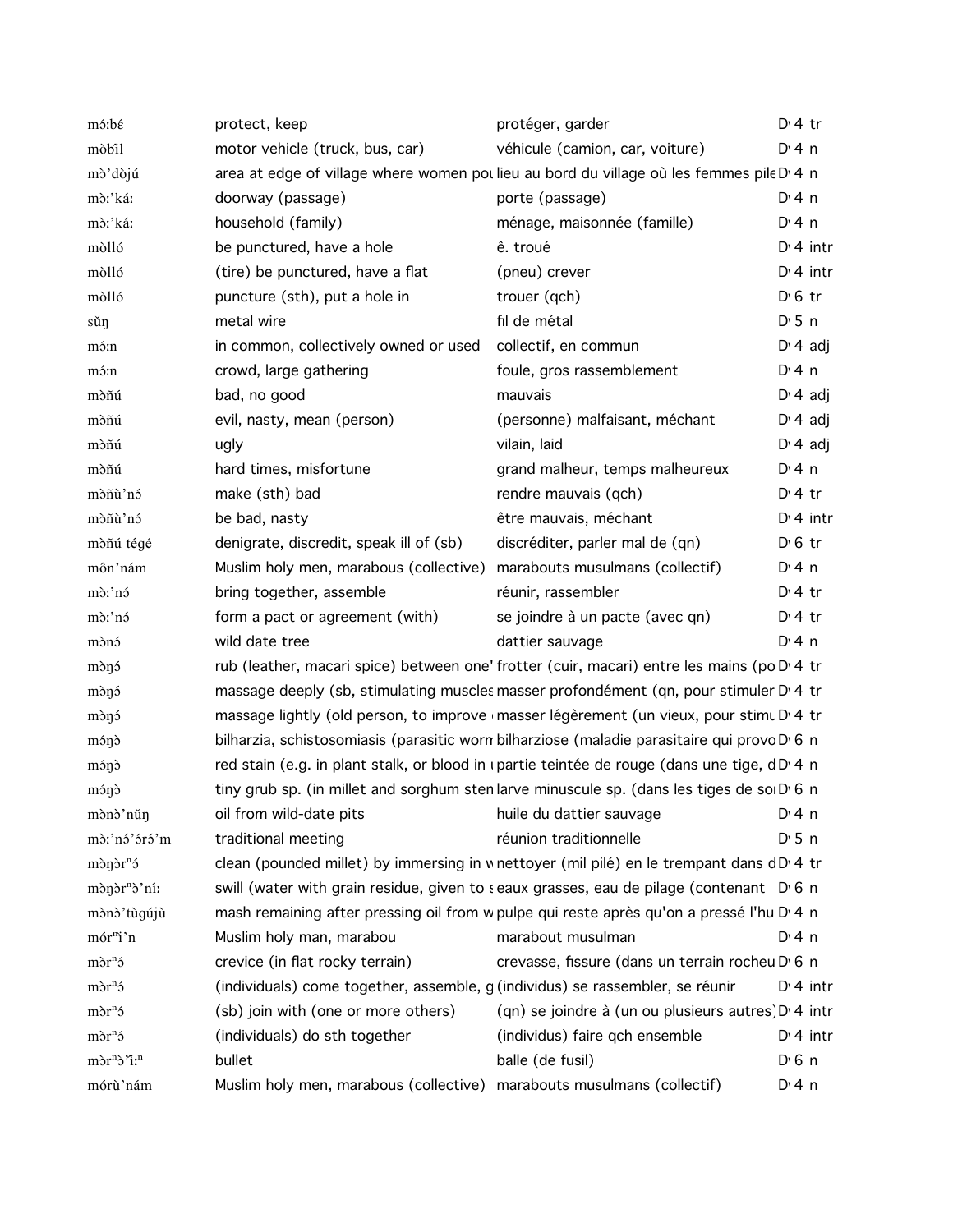| mórù'bâː <sup>n</sup>                     | Muslim holy man, marabou                                                                                        | marabout musulman                                                                                                      | $Di$ 4 n           |                 |
|-------------------------------------------|-----------------------------------------------------------------------------------------------------------------|------------------------------------------------------------------------------------------------------------------------|--------------------|-----------------|
| mòtê:r                                    | motorcyle                                                                                                       | motociclette                                                                                                           | $D0$ n             |                 |
| mòfi: <sup>n</sup>                        | pestle (for pounding in a mortar)                                                                               | pilon (à piler dans un mortier)                                                                                        | $Di$ 4 n           |                 |
|                                           | mòti:"'[kòw"b'lǒw] small pestle for macari                                                                      | petit pilon à macari                                                                                                   | D <sup>i</sup> 6 n |                 |
|                                           | mòti:"'[ñù:'dùj'ú] pestle with very thick business end for p pilon à bout gonflé qui sert à piler les épi D'6 n |                                                                                                                        |                    |                 |
|                                           | mòti:"'[sòmòy"'tòr': small pestle for baobab leaves and spice petit pilon à feuilles de baobab et aux ép D'6 n  |                                                                                                                        |                    |                 |
| mòtó                                      | motorcyle                                                                                                       | motociclette                                                                                                           | D <sup>i</sup> 6 n |                 |
| $m$ s  w <sup>n</sup>                     | laughter, (a) laugh                                                                                             | rire (le)                                                                                                              | $Dt$ 4 n           |                 |
| $m$ $\mathbf{w}^n$                        | act of mocking (sb)                                                                                             | moquerie, fait de se moquer (de qn)                                                                                    | $Di$ 4 n           |                 |
| $m$ 5w <sup>n</sup> $m$ 3w <sup>n</sup> 5 | laugh, give out a laugh                                                                                         | rire, émettre un rire                                                                                                  |                    | $Dt 4 0+t$      |
| $m$ 5w <sup>n</sup> $m$ 3w <sup>n</sup> 5 | laugh at, mock (sb)                                                                                             | rire de, se moquer de (qn)                                                                                             |                    | $Di4$ o+t       |
| $m\delta w^n$                             | laugh                                                                                                           | rire                                                                                                                   | $Di4$ tr           |                 |
| mû:                                       | (sound of goat bleating)                                                                                        | (bêlement d'une chèvre)                                                                                                |                    | $Di$ 4 one      |
| mú:mò                                     | deaf-mute                                                                                                       | sourd-muet                                                                                                             | $D14$ adj          |                 |
| mú:mò'n                                   | deaf-mute                                                                                                       | sourd-muet                                                                                                             | $Di$ 4 n           |                 |
| mú:mò'n táná                              | become a deaf-mute                                                                                              | devenir sourd-muet                                                                                                     |                    | $D \cdot 6$ n+t |
| mǔn                                       | gum arabic                                                                                                      | gomme arabique                                                                                                         | $Dt$ 4 n           |                 |
| mǔn                                       | gum, resin (of any tree)                                                                                        | gomme, résine (de tout arbre)                                                                                          | $D0$ n             |                 |
| mǔŋ                                       | sprain (e.g. of ankle)                                                                                          | entorse (de cheville etc.)                                                                                             | D:4n               |                 |
| mǔŋ                                       | knot                                                                                                            | nœud                                                                                                                   | $Dt$ 4 n           |                 |
| múñâl                                     | patience                                                                                                        | patience                                                                                                               | $Dt$ 4 n           |                 |
| múñé                                      | wait, be patient                                                                                                | attendre, patienter                                                                                                    |                    | $Di$ 4 intr     |
| mùñó                                      | stop up, stuff (hole, passage, crack)                                                                           | boucher (trou, passage, fissure)                                                                                       | $Di4$ tr           |                 |
| mùñó                                      | (see yànà'mùñó mùñó)                                                                                            | (voir yànà 'mùñó mùñó)                                                                                                 | $Di4$ tr           |                 |
| múñó                                      | wait, be patient                                                                                                | attendre, patienter                                                                                                    |                    | $D:4$ intr      |
| mùñú                                      | Mossi                                                                                                           | Mossi                                                                                                                  |                    | $Di$ 4 cpd      |
| mùñú                                      | thousand                                                                                                        | mille                                                                                                                  |                    | $Di$ 4 nun      |
| múñù                                      | (see yànà'múñù)                                                                                                 | (voir yànà'múñù)                                                                                                       |                    | $D16$ cpd       |
| mùñù'cěm                                  | bow and arrow                                                                                                   | flèche et arc                                                                                                          | $Di$ 4 n           |                 |
| mùñù'é:ré                                 |                                                                                                                 | (true) peanut (as opposed to groundnut (vraie) arachide (qui n'est pas l'arachide D <sub>'</sub> 4 n                   |                    |                 |
| mùñú'm                                    | Mossi (people)                                                                                                  | Mossi (gens)                                                                                                           | $Dt$ 4 n           |                 |
| mùñú'n                                    | Mossi (person)                                                                                                  | Mossi (personne)                                                                                                       | $Dt$ 4 n           |                 |
| mùñúr <sup>n</sup> ò                      | south                                                                                                           | sud                                                                                                                    | $Di$ 4 n           |                 |
| mùñúr <sup>n</sup> ò                      | Mossi land (Burkina)                                                                                            | terre mossi (Burkina)                                                                                                  | $Di$ 4 n           |                 |
| mùñùr <sup>n</sup> ò dáyá                 | south                                                                                                           | sud                                                                                                                    | $Dt$ 4 n           |                 |
| múná:rè                                   | light brown with dark stripes (cow)                                                                             | brun clair avec des traits brun foncé (va D 4 adj                                                                      |                    |                 |
| mǔn mùnó                                  | tie (knot)                                                                                                      | faire (nœud)                                                                                                           |                    | $D \cdot 6$ o+t |
| mùnó                                      | braid (hair)                                                                                                    | tresser (cheveux)                                                                                                      | $Di$ 4 tr          |                 |
| mùnó                                      | (see j'o <sup>n</sup> 'munó)                                                                                    | (voir jò: <sup>n</sup> 'mùnó)                                                                                          |                    | $D \cdot 6$ cpd |
| mùnó                                      |                                                                                                                 | rumple, squeeze into a clump (e.g. rag, v friper, froisser (par ex., une feuille de pa <sub>l</sub> D <sub>'6</sub> tr |                    |                 |
| mùŋó                                      | (joint) be sprained                                                                                             | (articulation) avoir une entorse                                                                                       |                    | $Di$ 4 intr     |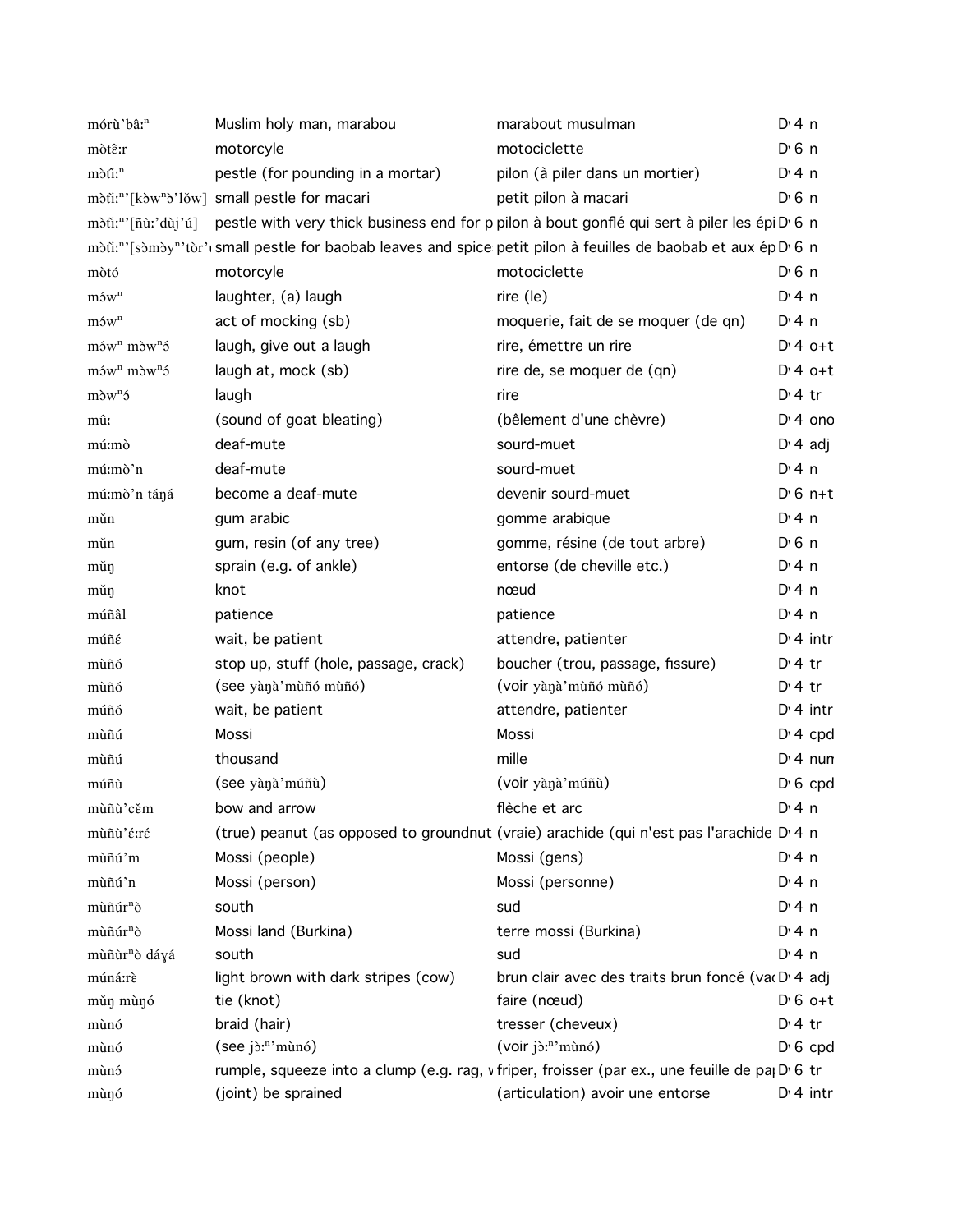| mùnó                   | tie (with a knot)                                                                       | nouer, attacher (avec un nœud)                                                                 | $Di4$ tr              |
|------------------------|-----------------------------------------------------------------------------------------|------------------------------------------------------------------------------------------------|-----------------------|
| mùn'ú                  | sprain                                                                                  | entorse                                                                                        | $Di$ 4 n              |
| mùnù'r <sup>n</sup> ó  | untie, undo, loosen (knot)                                                              | dénouer, défaire (nœud)                                                                        | $D \n6$ n             |
| múrté                  | rebel, revolt (verb)                                                                    | se révolter                                                                                    | $D:4$ intr            |
| músó:rò                | woman's head shawl                                                                      | foulard de tête de femme                                                                       | $Di$ 4 n              |
| n                      | (human singular suffix)                                                                 | (suffixe singulier humain)                                                                     | $Dt$ 4 suff           |
| ñă:                    | meal (cooked)                                                                           | repas (cuit)                                                                                   | $Di$ 4 n              |
| ñă:                    | right (hand, etc.)                                                                      | (main etc.) droit                                                                              | $Di$ 4 n              |
| ñá∴                    | comparability, being comparable                                                         | comparabilité, fait d'ê.                                                                       | $D \cdot 6$ adv       |
| ñǎ: χ bǎ:              | food be enough for $X$ (=X be full, after e repas suffire $\lambda$ X (=X est rassasié) |                                                                                                | $D \nvert 6$ phr.     |
| ñà:'bà:ñá              | wooden eating bowl                                                                      | écuelle à manger en bois                                                                       | $Dt$ 4 n              |
| ñă: bá:ñà              | wooden eating bowl                                                                      | écuelle à manger en bois                                                                       | $Di$ 4 n              |
| ñá:jè                  | elegance, showing off, being a dandy                                                    | galanterie, élégance, fait d'ê. fanfarron                                                      | $Di$ 4 n              |
| ñá:jè'dúgò             | elegant necklace type                                                                   | sorte de collier élégant                                                                       | $Di$ 4 n              |
| ñà:'jě'y               | handful (of food)                                                                       | tartine, poignée (de nourriture)                                                               | $Di$ 4 n              |
| ñáká                   | be missing sth, be incomplete                                                           | manquer qch, ne pas ê. complet                                                                 | $Dt$ 4 intr           |
| ñâːl                   |                                                                                         | bastard, illegitimate child (born out of w bâtard, enfant non légitime (né hors de rD 4 n      |                       |
| ñálá:ndè               | wealth                                                                                  | richesse                                                                                       | $Di$ 4 n              |
| ñállè                  | conversation during the daytime                                                         | conversation (causerie) pendant la journ D 4 n                                                 |                       |
| ñállè dà: <sup>n</sup> |                                                                                         | sit conversing (in daytime, esp. with mix ê. assis pour causer pendant la journée (D'4 o+t     |                       |
| ñállè kùn              | be conversing during the daytime                                                        | converser (causer) pendant la journée D <sub>16</sub> o+t                                      |                       |
| ñáló:mò                | day, daytime                                                                            | jour (non la nuit)                                                                             | $Di$ 4 n              |
| ñâ:m                   | guinea-fowl                                                                             | pintade                                                                                        | $Di$ 4 n              |
| ñàmàkû:                | ginger                                                                                  | gingembre                                                                                      | $Di$ 4 n              |
| ñá:mbíbárá             | viper sp.                                                                               | vipère sp.                                                                                     | $Di$ 4 n              |
| ñà:'mènùrúm            | handful (of food) in ball shape                                                         | tartine (poignée) de nourriture en forme D 5 n                                                 |                       |
| ñàmñàm                 | (see pútò'ñàmñàm)                                                                       | (voir pútò'ñàmñàm)                                                                             | $D \cdot 6$ cpd       |
| ñă: ñé:                | eat a meal                                                                              | manger un repas                                                                                | $Dt 4 0+t$            |
| ñà: pírú               | meal involving balls of cooked flour                                                    | repas à boulettes de farine cuite                                                              | $Di$ 4 n              |
| [ñà: pírú] píré        | cook the meal ñà: pírú                                                                  | préparer le repas ñà: pirú                                                                     | $Dt 4 0+t$            |
| ñà:r <sup>n</sup> á    |                                                                                         | hold or place (e.g. chicken, squirrel) over tenir ou poser (poulet, écureuil, etc.) au-D. 4 tr |                       |
| ñà:r <sup>n</sup> á    | hold (garment) to the fire (to dry it)                                                  | tenir (vêtement) près du feu (pour le sé D'4 tr                                                |                       |
| ñă: síré               | cook a meal                                                                             | cuire un repas                                                                                 | $D \cdot 6$ o+t       |
| ñà:'síré'n             | cook, chef (one who cooks)                                                              | cuisinier                                                                                      | $D \nvert 6 \nvert n$ |
| [ñàː'sir'ú]'úrò        | kitchen, cooking area                                                                   | cuisine, lieu où on prépare les repas                                                          | $Di$ 4 n              |
| ñé:                    | eat (meal)                                                                              | manger (repas)                                                                                 | $Di4$ tr              |
| ñé:                    | eat (fruits)                                                                            | manger (fruits)                                                                                | $Di4$ tr              |
| ñé:                    | fine $(sb)$                                                                             | amender (qn)                                                                                   | $Di4$ tr              |
| ñéccè                  | (see tèmè néccè)                                                                        | (voir tèmè ñéccè)                                                                              | $D \nvert 6$ cpd      |
| ñè'in                  | girl                                                                                    | fille (jeune femelle)                                                                          | $Di$ 4 n              |
| ñè'in                  | daughter                                                                                | fille (parenté)                                                                                | $Di$ 4 n              |
|                        |                                                                                         |                                                                                                |                       |

ñè "in yà: súŋúr<sup>n</sup>í 'n young woman (who is not yet a mother) jeune femme (qui n'a pas encore accouc D<sup>,</sup> 4 n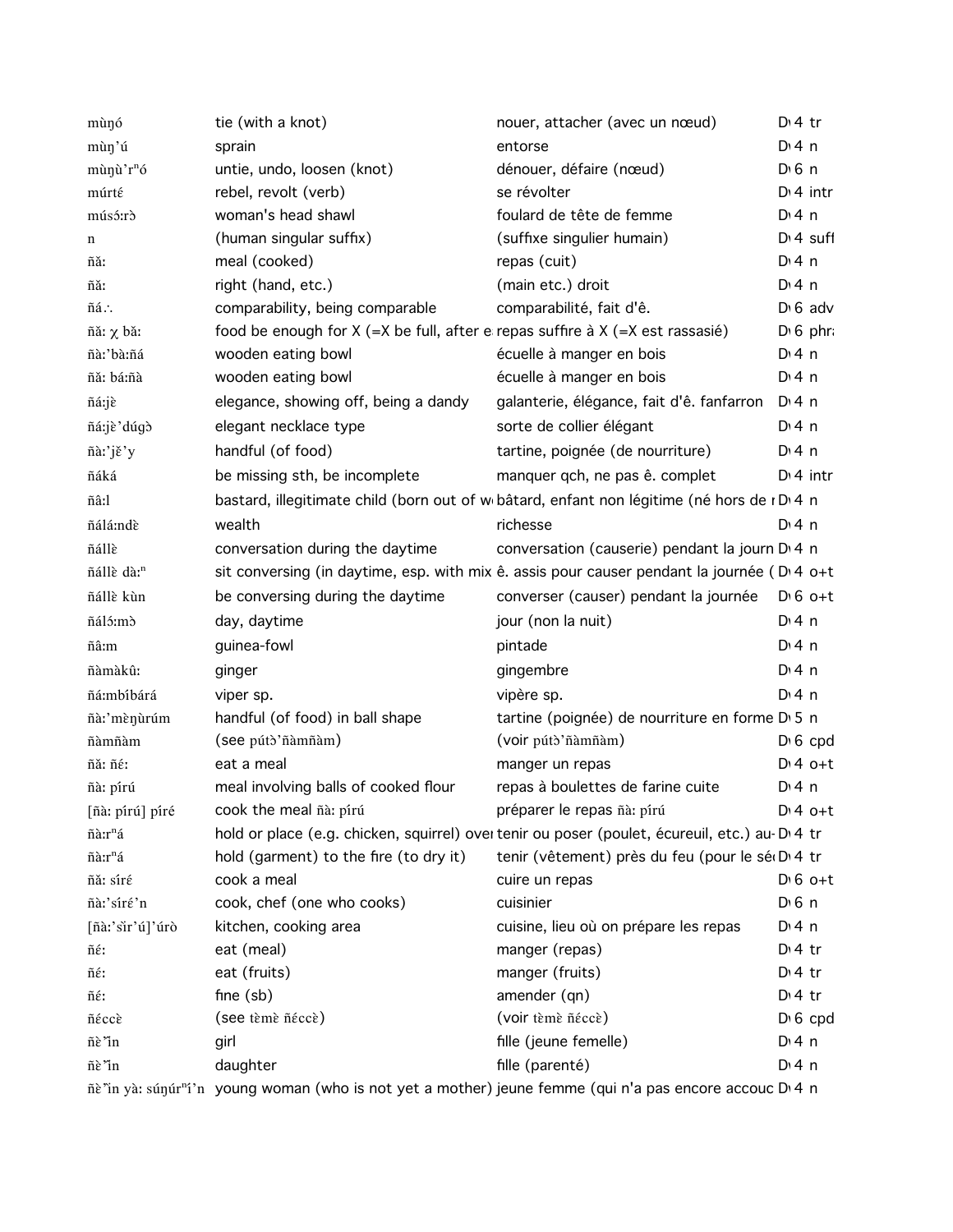| ñě'm                                                                           | women                                          | femmes                                                                                          | $Di$ 4 n         |
|--------------------------------------------------------------------------------|------------------------------------------------|-------------------------------------------------------------------------------------------------|------------------|
| ñèmé                                                                           |                                                | clean (grains, by removing sand particles nettoyer (céréales, en enlevant les grain D'4 tr      |                  |
| ñèmé                                                                           | (sb) judge (who is right, in a dispute)        | (qn) juger (qui a raison, dans une disput D 4 tr                                                |                  |
| ñèmé                                                                           | choose, select (sth)                           | choisir, sélectionner (qch)                                                                     | $D:4$ tr         |
| ñèm'èjúm'cícê:                                                                 |                                                | bad-smelling green carabid beetle sp. (ne coléoptère carabide vert puant sp. (près D'5 n        |                  |
| ñěm'sísêy <sup>n</sup>                                                         | duck sp.                                       | canard sp.                                                                                      | $Di$ 4 n         |
| ñě'n                                                                           | woman                                          | femme                                                                                           | $Di$ 4 n in      |
| ñě'n                                                                           | wife                                           | épouse                                                                                          | $Di$ 4 n in      |
| ñě'n                                                                           | wife's brother or sister                       | frère ou sœur de l'épouse                                                                       | $Di$ 4 n in      |
| ñén                                                                            | lightweight                                    | léger                                                                                           | $D \cdot 4$ adj  |
| ñènéñè                                                                         | dominant (color)                               | (couleur) dominante                                                                             | $D: 4$ cpd       |
| ñè'n gǎ'n                                                                      | old woman                                      | vieille femme                                                                                   | $D \cdot 6$ n+a  |
| ñèn'né                                                                         | treat (sb) disrespectfully                     | traiter (qn) avec peu de respect                                                                | $Di4$ tr         |
| ñèn'né                                                                         | become lightweight                             | devenir léger                                                                                   | $D1$ 4 intr      |
| ñèn'né                                                                         | lighten, make (sth) lightweight                | alléger, rendre léger (qch)                                                                     | $D:4$ tr         |
| $[\tilde{n}\tilde{\varepsilon}^n][\tilde{\varepsilon}^n\tilde{n}\tilde{n}^n]\$ |                                                | procession taking bride to husband's hor défilé qui fait déménager la mariée à la n D 6 n       |                  |
| ñě'n tégé                                                                      | court, woo (a woman) for marriage              | faire la cour à (une femme, pour le maria D' 5 o+t                                              |                  |
| ñě:'r <sup>n</sup> 'ùm                                                         | girls                                          | filles, jeunes filles                                                                           | D: 4n            |
| ñě:'r <sup>n</sup> 'ùm                                                         | daughters                                      | filles (parenté)                                                                                | $Dt$ 4 n         |
| ñéri'céllè                                                                     |                                                | ornament worn on top of ear, paired witl ornement porté au haut de l'oreille, jume D'4 n        |                  |
| $\tilde{n}\grave{\epsilon}w^n\acute{\epsilon}$                                 | (sweat) drip                                   | (sueur) tomber par gouttes                                                                      | $D \cdot 6$ intr |
| $\tilde{n}\grave{\epsilon}w^n\acute{\epsilon}$                                 | (rain) drizzle                                 | (pluie) tomber légèrement                                                                       | $Di$ 4 intr      |
| $\ \hat{\epsilon}$ :' $w$ <sup>n</sup> $\hat{\epsilon}$                        | (herder) have (livestock) graze                | (berger) faire pâturer (bétail)                                                                 | $D \n6$ tr       |
| $\ \hat{\epsilon}$ :'w" $\hat{\epsilon}$                                       | feed, nourish, cause to eat                    | faire manger, nourrir                                                                           | $D:4$ tr         |
| ñé:'wé wǒ:                                                                     |                                                | poison (sb, chemically), kill (sb) with poi: empoisonner (qn), tuer (qn) avec un poi: D' 4 tr+1 |                  |
| $n$ éy <sup>n</sup>                                                            | living, alive                                  | vivant                                                                                          | $D \cdot 4$ adj  |
| ñíñémé                                                                         |                                                | nonsense, blathering (e.g. spoken by a frparole sans signification, non-sens (parlé D 6 n       |                  |
| ñíñém                                                                          | blinders (for horse)                           | œillère (de cheval)                                                                             | $Di$ 4 n         |
| ñíñém                                                                          |                                                | fine, elegant thing (e.g. a good purchase chose élégante, bien choisie (par ex., un D 5 n       |                  |
| ñíñêm                                                                          | $($ see $\ar{n}$ à' ñin $\hat{\epsilon}$ m $)$ | (voir àr <sup>n</sup> à'ñíñêm)                                                                  | D: 4n            |
| ñíñémé                                                                         |                                                | nonsense, blathering (e.g. spoken by a frnon-sens (parlé par un fou, par qn qui dc D 4 n        |                  |
| ñíñémé tégé                                                                    |                                                | speak nonsense, blather, rave (like a focdire du non-sens, divaguer (comme un fc D $6$ o+t      |                  |
| ñiñèmè'tèg'ú                                                                   |                                                | speaking nonsense (like a fool, or one slefait de dire du non-sens (comme un fou, D'4 n         |                  |
| ñiñèmè'tèg'ú tégé                                                              |                                                | speak nonsense (like a fool, or one sleet dire du non-sens (comme un fou, ou qn (D) 6 o+t       |                  |
| ñi'ñùw <sup>n</sup> ó                                                          | cold weather, (the) cold                       | temps froid, (le) froid                                                                         | $Di$ 4 n         |
| ñi'ñùw"ò'děy"                                                                  | cold season                                    | saison froide                                                                                   | $Di$ 4 n         |
| ñi'ñùw <sup>n</sup> ò'děy <sup>n</sup> nú:                                     | cold season                                    | saison froide                                                                                   | $D \cdot 6$ s+ir |
| ñir <sup>n</sup> é                                                             |                                                | winnow (pounded grain) in the wind (whi vanner (céréales pilées) au vent (qui em $D^1$ 4 tr     |                  |
| ñí:rè'n                                                                        | evil, invisible dwarf                          | nain invisible malfaisant                                                                       | $Di$ 4 n         |
| ñô:m                                                                           | edible sedge tubers                            | pois sucré (tubercules comestibles de cy D <sub>14</sub> n                                      |                  |
| $ñ\delta w^n\delta$                                                            | (apparatus) malfunction, not work              | (appareil) ne pas marcher, ê. gâté                                                              | $Di$ 4 intr      |
| $ñ5w^n$                                                                        | damage, waste, malfunction, disaster           | gaspillage, panne, catastrophe                                                                  | $Di$ 4 n         |
| ñów <sup>n</sup> ò téwé                                                        | be wasteful, inflict damage                    | faire du gaspillage, faire dommage                                                              | $dG$ 6 $o+t$     |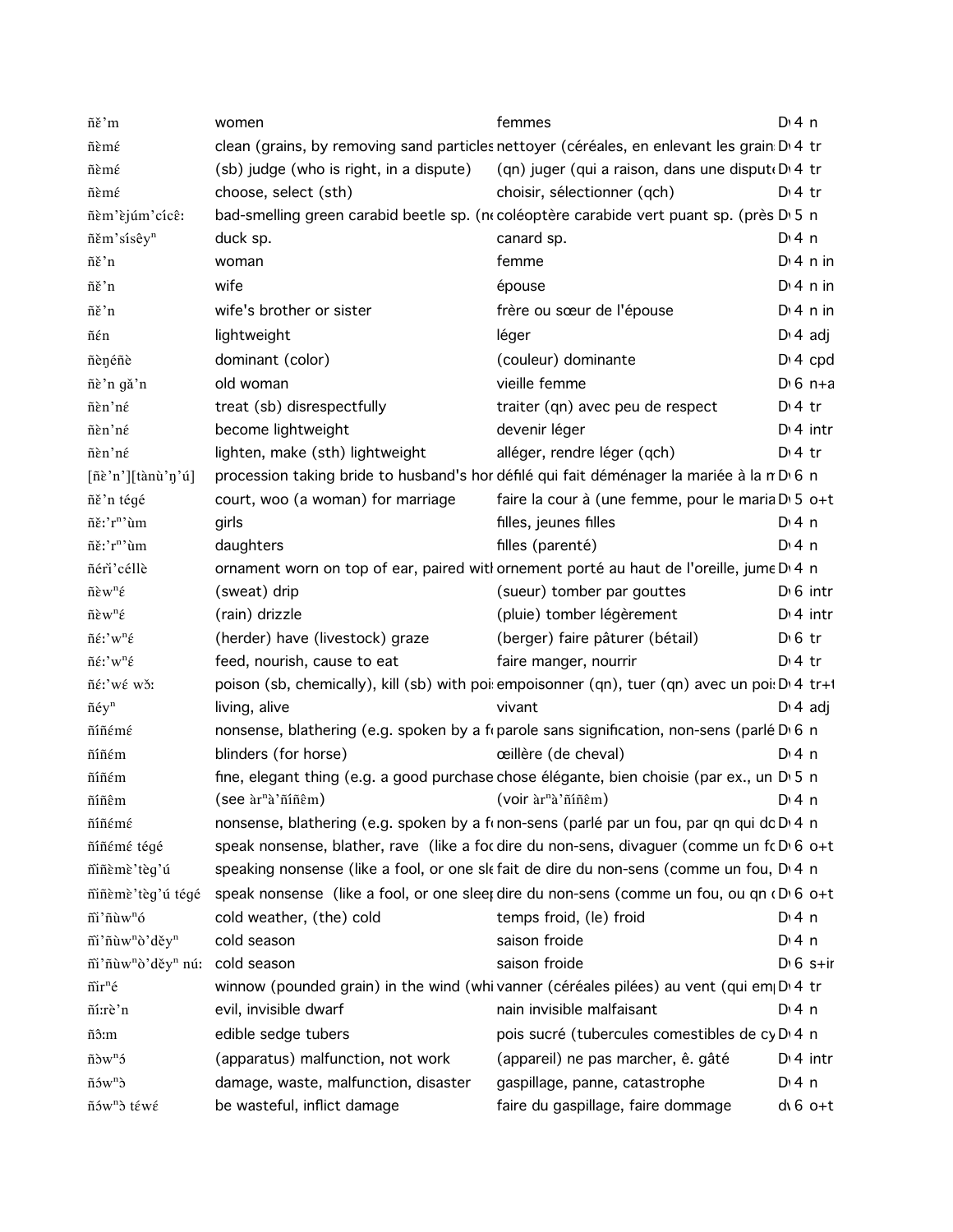| ñúː                               | millet                                                                               | mil                                                                                                     | $Di$ 4 n              |
|-----------------------------------|--------------------------------------------------------------------------------------|---------------------------------------------------------------------------------------------------------|-----------------------|
| ñù:'[bò:'dě'y]                    |                                                                                      | millet plant at the stage where its spike pied de mil au moment où son épi a pous D 6 n                 |                       |
| ñù:'cíñù                          | millet ear (with grain)                                                              | épi de mil (avec ses grains)                                                                            | $Dt$ 4 n              |
| ñú: dé:                           |                                                                                      | carry harvested millet grain spikes (in ba porter les épis de mil récoltés (à la tête D 4 n             |                       |
| ñù:'dǒy <sup>n</sup>              | early-ripening cultivar of millet                                                    | variété de mil qui mûrit tôt                                                                            | $Dt$ 4 n              |
| ñù:'dúnúr <sup>n</sup> úm         |                                                                                      | small bundle of millet ears (often as a sn petit fagot d'épis de mil (souvent donné D <sub>'</sub> 4 n  |                       |
| ñù:'[ɛ̀m'tɔ̌ŋ]                    |                                                                                      | millet plant at the stage where its soft g plante de mil au moment où les graines r D 6 n               |                       |
| ñùgú                              | cultivated vegetable                                                                 | légume cultivée                                                                                         | $Di$ 4 n              |
| ñù:'jêm                           | fly (insect)                                                                         | mouche                                                                                                  | $Di$ 4 n              |
| ñù:'jèm bò:mó                     | sarcophagid fly sp. (large lethargic fly)                                            | moucheron sarcophagide paresseux sp.                                                                    | D:4n                  |
|                                   | ñù:'jêm nâ: mà dùn tiny meliponid bee sp.                                            | abeille méliponide minuscule sp.                                                                        | D <sub>1</sub> 5n     |
| ñù:'[kàː'ǎ'y]                     |                                                                                      | millet plant at the stage where it has stc plante de mil au moment où il a cessé de D'6 n               |                       |
| ñù:'kòñó                          | millet beer                                                                          | bière de mil                                                                                            | $D \n6$ n             |
| ñù: kòró                          | unripe millet                                                                        | mil cru, mil non encore mûr                                                                             | $Di$ 4 n              |
| ñù:'lórú                          |                                                                                      | millet plant at the stage where it has a s plante de mil au moment où elle a une g(D) 6 n               |                       |
| ñù'ñùw <sup>n</sup> ó             | coldness                                                                             | (le) froid                                                                                              | $Di$ 4 n              |
| ñù'ñùw"ò'děy"                     | cold season                                                                          | saison froide                                                                                           | $Di$ 4 n              |
| ñù:'ná:                           | ordinary millet, primary cultivar of millet mil ordinaire, variété principale du mil |                                                                                                         | $Di$ 4 n              |
| ñú:'nâ:                           | large beetle sp.                                                                     | grand coléoptère                                                                                        | $Di$ 4 n              |
| ñù:'nàr <sup>n</sup> ú            |                                                                                      | millet plant that has grown a substantial plante de mil qui a poussé un épi (sur lec D'6 n              |                       |
| ñùŋó                              | (see byb'nunó)                                                                       | (voir $\gamma$ ) nunó)                                                                                  | $Di$ 4 cpd            |
| ñù:'nǔm                           |                                                                                      | grain spike and stem of millet that has faépi de mil (avec sa tige) qui est tombé d D 6 n               |                       |
| ñùnù'nó                           |                                                                                      | (woman) destroy (belly, i.e. have a volur (femme) abîmer (ventre, c'est à dire avc D'4 tr               |                       |
| ñùnù'nó                           | waste, ruin (sth)                                                                    | gaspiller, abîmer (qch)                                                                                 | $D \cdot 4$ tr        |
| ñùnù'nó                           | cause (apparatus) to malfunction                                                     | gâter, faire mal marcher (appareil)                                                                     | $D \n6$ tr            |
| ñùnù'nó                           | waste, ruin (sth)                                                                    | gaspiller, abîmer (qch)                                                                                 | D <sup>i</sup> 4 tr   |
| ñùnù'nó                           | cause (apparatus) to malfunction                                                     | gâter, faire mal marcher (appareil)                                                                     | $D \n6$ tr            |
| ñù:'pàyá                          | bundle of millet grain spikes                                                        | fagot d'épis de mil                                                                                     | $Di$ 4 n              |
| ñù:'pírú                          |                                                                                      | nearly ripe millet with grains developed k mil presque mûr à graines développées n D 4 n                |                       |
| ñù:'pírú'sá:jî:"                  | red bishop (bird)                                                                    | tisserin rouge (oiseau)                                                                                 | $Di$ 4 n              |
| ñù:'pó:                           |                                                                                      | initial small pile of millet grain spikes in fi premier petit tas d'épis de mil au champ D 4 n          |                       |
| ñù:'pórú                          |                                                                                      | millet plant at the stage where it has devplante de mil au moment où il commence Dv 6 n                 |                       |
| $\tilde{n}$ ùr $\tilde{n}$ ó      | (see fi'tà:'ñùr <sup>n</sup> ó)                                                      | (voir ti'tà:'ñùr <sup>n</sup> ó)                                                                        | $Di$ 4 n              |
| ñù:'séy <sup>n</sup>              | grain of millet                                                                      | graine de mil                                                                                           | $D: 4$ cpd            |
| $\tilde{n}$ u: tèw <sup>n</sup> é |                                                                                      | half-ripe millet ear with soft grains, harveépi presque mûr de mil récolté pour mas D <sub>16</sub> n+a |                       |
| ñù:'tèwé                          |                                                                                      | stray millet plant (growing wild outside c mil qui pousse à l'état sauvage hors des D'4 n               |                       |
| ñù:'tòyó                          | millet sprout                                                                        | pousse (germe) de mil                                                                                   | $D \nvert 6 \nvert n$ |
| ñù:'tǒy                           | millet seedstock                                                                     | semence de mil                                                                                          | $D \n6$ n             |
| $\tilde{n}$ ùw <sup>n</sup> ó     | wake up                                                                              | se réveiller                                                                                            | $Di$ 4 intr           |
| $\tilde{n}$ ùw <sup>n</sup> ó     | $(\text{see } \ \text{uw}^n\text{ò'}\text{d\check{e}}\text{y}^n)$                    |                                                                                                         | $Di$ 4 cpd            |
| ñùw"ò'děy"                        | cold season                                                                          | saison froide                                                                                           | $Di$ 4 n              |
|                                   |                                                                                      |                                                                                                         |                       |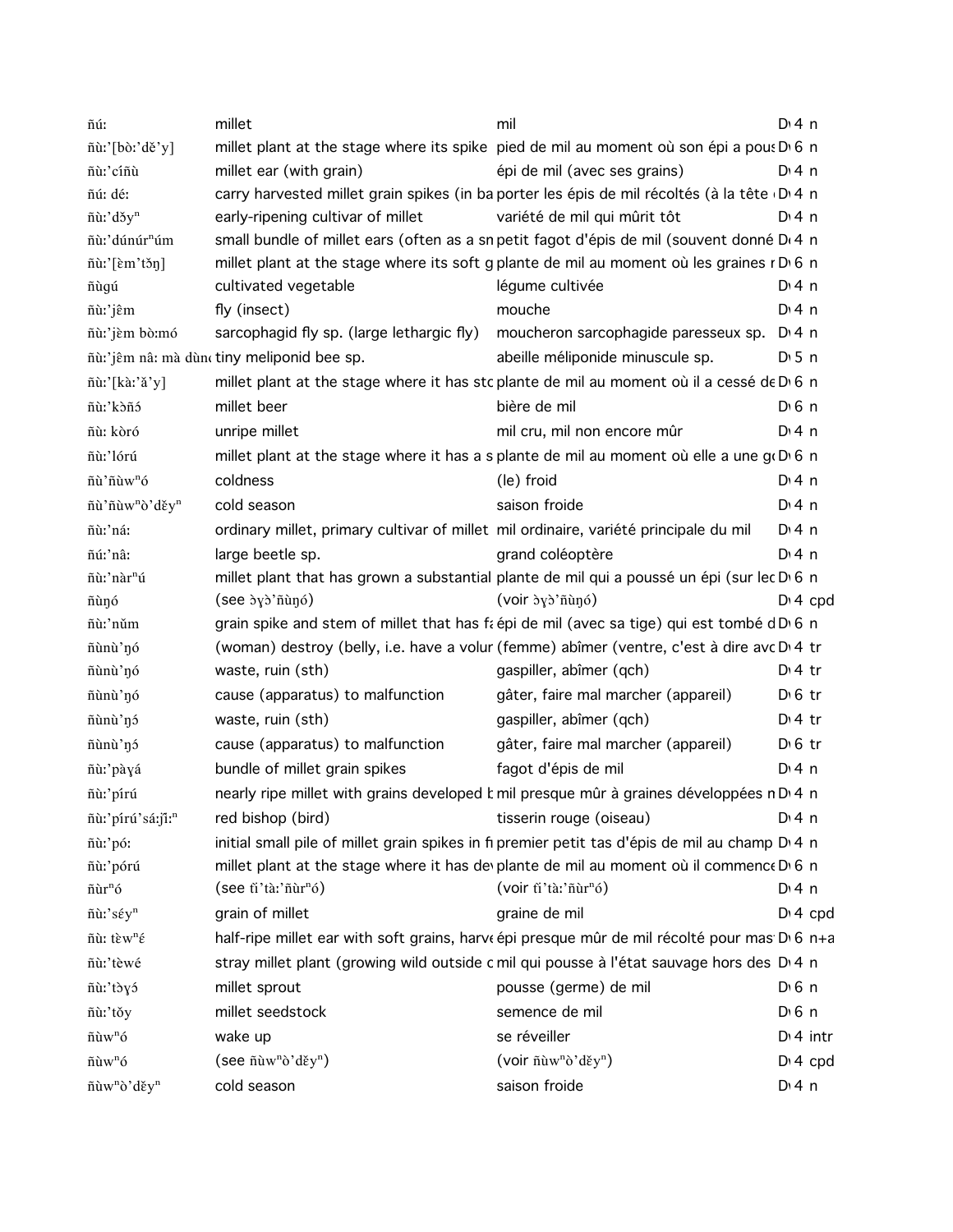| nă:                                                   | mother                                                                       | mère                                                                                                 | $Dt$ 4 n              |
|-------------------------------------------------------|------------------------------------------------------------------------------|------------------------------------------------------------------------------------------------------|-----------------------|
| nă:                                                   | mother's elder sister                                                        | sœur ainée de la mère                                                                                | $Di$ 4 n              |
| nă:                                                   | make (rope)                                                                  | fabriquer (corde)                                                                                    | $D:4$ tr              |
| ná:                                                   | entire body (of animal)                                                      | corps entier (d'animal)                                                                              | $Dt 4$ cpd            |
| ná:                                                   | entire plant (e.g. tree)                                                     | plante (arbre sp.) entier                                                                            | $Dt 4$ cpd            |
| ná:                                                   | stay up at night                                                             | veiller la nuit                                                                                      | $Dt$ 4 intr           |
| ná:                                                   | spend the night (sw, or doing sth)                                           | passer la nuit (qp, ou à faire qch)                                                                  | $D \cdot 5$ intr      |
| ná:                                                   | primary, ordinary, true (species, type)                                      | (espèce) ordinaire, principal, véritable                                                             | $D: 4$ cpd            |
| ná:                                                   |                                                                              | go or extend beyond (a point), outgrow ê. ou aller au-delà de (un point), dépasse D'4 tr             |                       |
| ná:                                                   |                                                                              | (medial element between reduplicated el (morphème entre deux éléments réduplic D 6 cpd               |                       |
| nâ:                                                   | mother (possessed)                                                           | mère (possessif)                                                                                     | $Di$ 4 n              |
| nàfà:                                                 | usefulness, value (of sth)                                                   | utilité, valeur (de qch)                                                                             | D <sub>0</sub> 6 n    |
| ná:figù                                               | trouble-maker                                                                | cataliseur (de bagarres)                                                                             | $Di$ 4 n              |
| ná:filè                                               |                                                                              | individual devotional (surerogatory) Musl prière individuelle (surerogatoire) musulr D 6 n           |                       |
| ná:filè filé                                          |                                                                              | (Muslim) perform an individual devotiona (musulman) faire une prière surerogatoir D <sub>'60+t</sub> |                       |
| nà: gǎ:                                               | mother's elder sister                                                        | sœur ainée de la mère                                                                                | $D \cdot 6$ n+a       |
| nà: gàrá                                              | mother's elder sister                                                        | sœur ainée de la mère                                                                                | $D16n+a$              |
| ná:'kò                                                | reply to ná:m 'good morning'                                                 | réponse à ná:m 'bonjour'                                                                             | $Dt$ 4 gre            |
| nà:'lòwó                                              | stepmother, co-wife of one's mother                                          | marâtre, co-épouse de la mère                                                                        | $Di$ 4 n              |
| nám                                                   | relatives, kin of (sb)                                                       | parents de (qn)                                                                                      | $Di$ 4 n              |
| nám                                                   | owners                                                                       | propriétaires                                                                                        | $DT$ 4 cpd            |
| nám                                                   |                                                                              | residents, natives of (a place) (suppletiv résidents de (un lieu) (pluriel supplétif)                | $Di$ 4 n              |
| nă:m                                                  | cotton                                                                       | coton                                                                                                | $Di$ 4 n              |
| năm                                                   | expensive                                                                    | cher (couteux)                                                                                       | $D \cdot 4$ adj       |
| năm                                                   | poverty                                                                      | pauvreté                                                                                             | $Di$ 4 n              |
| năm                                                   |                                                                              | disagreeable, difficult to get along with ((personne) désagréable, difficile à vivre D'4 adj         |                       |
| năm                                                   | difficult (work)                                                             | (travail) difficile                                                                                  | $D \cdot 4$ adj       |
| ná:m                                                  | good morning!                                                                | bonjour!                                                                                             | D <sub>1</sub> 4 verl |
| námá                                                  | tread on, step on, trampler                                                  | marcher sur, piétiner                                                                                | $Di4$ tr              |
| námá                                                  | stomp on (hide, in tanning)                                                  | piétiner, marcher sur (peau, pendant le t D <sub>'6</sub> tr                                         |                       |
| námá'r <sup>n</sup> á                                 | tracks, trail (of paw prints, e.g. of animal traces (des pattes d'un animal) |                                                                                                      | $Di$ 4 n              |
| námá'r <sup>n</sup> á                                 |                                                                              | remove foot from (sth that one has put enlever le pied de (qch sur lequel on avai D.4 tr             |                       |
| nàmàsá                                                | banana                                                                       | banane                                                                                               | D:4n                  |
| nàmà'súgó                                             |                                                                              | dance troupe (esp. from the central Dog troupe de danseurs (surtout du pays dot $D4$ n               |                       |
| $\left[\dots$ nâ: mà tóyớrò                           | namesake of (sb's) mother                                                    | homonyme de la mère (de qn)                                                                          | $D \n6$ n             |
| ná:'mây <sup>n</sup>                                  | good morning! (plural addressee)                                             | bonjour! (à un groupe)                                                                               | $D14$ gre             |
| nàm'gí'n                                              | poor person, pauper                                                          | (un) pauvre                                                                                          | $Di$ 4 n              |
| nà:m'hà:s'ú                                           | cotton card (comb-like metal implement carde (pour carder le coton)          |                                                                                                      | $D \nvert 6 \nvert n$ |
| nà:m'i: <sup>n</sup>                                  | cottom seed(s)                                                               | graine(s) de coton                                                                                   | D:4n                  |
| $[n\text{à}:\text{m}\text{'i}:$ <sup>n</sup> ] mà nǔn | cottonseed oil (for cooking)                                                 | huile de coton (pour la cuisine)                                                                     | $D \nvert 6 \nvert n$ |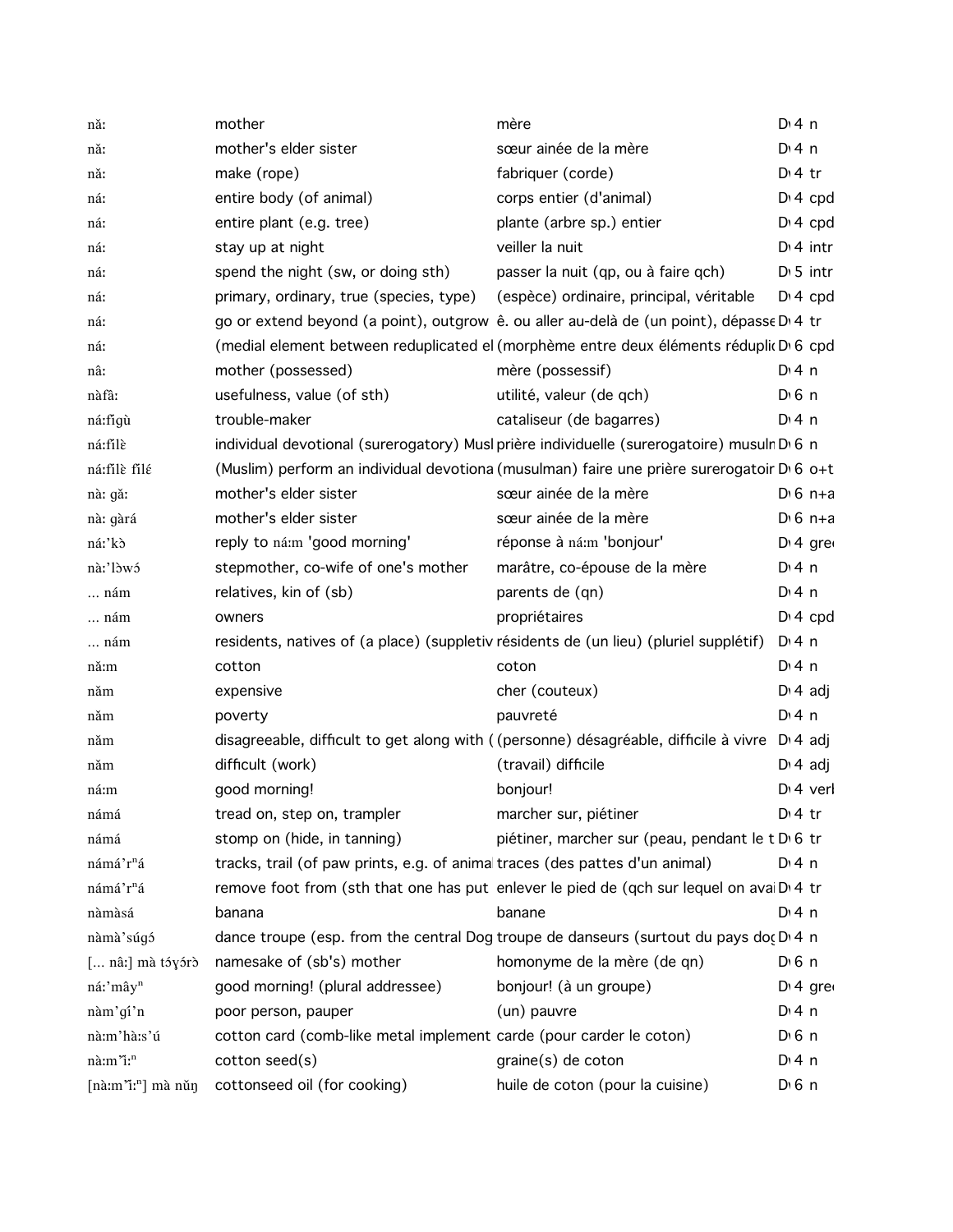| námñú                     | sesame (plant and seed)                                                     | sésame (plante et semence)                                                                             | $Di$ 4 n              |
|---------------------------|-----------------------------------------------------------------------------|--------------------------------------------------------------------------------------------------------|-----------------------|
| nàmñ'i: <sup>n</sup>      | sesame seed(s)                                                              | grain(s) de sésame                                                                                     | D:4n                  |
| nàmñù'nǔn                 | sesame oil (for cooking)                                                    | huile de sésame (pour la cuisine)                                                                      | D <sup>i</sup> 4n     |
| nàmñù'tùgújù              |                                                                             | mash remaining after pressing oil from supulpe qui reste après qu'on a pressé l'hu D <sub>14</sub> n   |                       |
| nà:m'pir <sup>n</sup> é   |                                                                             | ginned cotton (cotton after seeds are recoton égrené (coton dont les graines on D 4 n                  |                       |
| námségè                   | grasshopper sp.                                                             | sauterelle sp.                                                                                         | $Di$ 4 n              |
| nàmsègè'àr <sup>n</sup> á | grasshopper sp.                                                             | sauterelle sp.                                                                                         | D <sup>i</sup> 4 n    |
| nàmsègè'gùnó              | grasshopper sp.                                                             | sauterelle sp.                                                                                         | D <sup>i</sup> 6 n    |
| nàmsègè'gùnó              | grasshopper sp.                                                             | sauterelle sp.                                                                                         | D <sup>i</sup> 6 n    |
| nàmsègè'yǎ:               | grasshopper sp.                                                             | sauterelle sp.                                                                                         | D:4n                  |
| nà:m'tàj'i:               | large basket for cotton, woven from gra: gros panier à coton (carré en bas) |                                                                                                        | D <sup>i</sup> 6 n    |
| năn                       | forgetting                                                                  | oubli                                                                                                  | D <sup>i</sup> 6 n    |
| náñá:di                   | hatred, hostility, enmity                                                   | haine, rancune, hostilité                                                                              | D <sup>i</sup> 4 n    |
| ná:ñúm                    | wasp sp. in trees                                                           | guêpe arboricole sp.                                                                                   | D <sup>i</sup> 6 n    |
| nàná                      | chase away, drive away                                                      | chasser                                                                                                | $Dt$ 4 tr             |
| ná:ná                     | put (sth) up on (sth)                                                       | poser (qch) sur (qch)                                                                                  | $Dt$ 4 tr             |
| nàná                      | cow, bull (any bovine)                                                      | bovin (vache ou taureau)                                                                               | D:4n                  |
| náŋá                      | forget                                                                      | oublier                                                                                                | $Dt$ 4 tr             |
| nànà' dúró                | fly-swatter (cow's tail)                                                    | tapette (queue de vache)                                                                               | D <sup>i</sup> 6 n    |
| nàná'[gú'gûn]             | edible wild melon                                                           | melon sauvage comestible                                                                               | D <sup>i</sup> 4 n    |
| nànà gùró                 | heifer, young cow (not yet a mother)                                        | génisse, jeune vache (qui n'a pas encore D <sub>14</sub> n                                             |                       |
| nànà jăn                  | bull (uncastrated)                                                          | taureau (non castré)                                                                                   | $D0$ n                |
| nànà jíré 'n              | cattle herder, cowherd                                                      | berger de vaches                                                                                       | $Di$ 4 n              |
| nánàm'ji:                 | grasshopper sp.                                                             | sauterelle sp.                                                                                         | $D0$ n                |
| nàná'mû:                  |                                                                             | small red, caterpillar-like centipede (abur petit mille-pattes rouge (ressemblant au D <sub>14</sub> n |                       |
| nà:nàná:                  | terrible drought (and famine)                                               | disette (et famine) terrible                                                                           | $Di$ 4 n              |
| nànà'ná:                  | cow (female)                                                                | vache                                                                                                  | D <sup>i</sup> 6 n    |
| nànà nà:r <sup>n</sup> ú  | butter                                                                      | beurre                                                                                                 | $Di$ 4 n              |
| nànà pòrú                 | bull (castrated)                                                            | taureau (castré)                                                                                       | $D \nvert 6 \nvert n$ |
| náná'r <sup>n</sup> á     | remember                                                                    | se rappeler, se souvenir                                                                               | D <sup>i</sup> 4 tr   |
| nàná'sá:ji: <sup>n</sup>  | oxpecker (bird)                                                             | pique-bœuf                                                                                             | D:4n                  |
| nànà'úró                  | herd of cows                                                                | troupeau de vaches                                                                                     | $Di$ 4 n              |
| nàn "i:n                  | calf                                                                        | veau                                                                                                   | D:4n                  |
| nànúr <sup>n</sup> ù      | (see yògó nànúr <sup>n</sup> ù <sup>n</sup> )                               | (voir yògó nànúr <sup>n</sup> ù <sup>n</sup> )                                                         | $D: 4$ cpd            |
| nà:r <sup>n</sup> á       | cheap, inexpensive                                                          | à bon marché, pas cher                                                                                 | $D \cdot 6$ adj       |
| nà:r <sup>n</sup> á       | easy (work)                                                                 | (travail) facile                                                                                       | $D \cdot 4$ adj       |
| nà:r <sup>n</sup> á       | ordinary, routine, easily obtained                                          | banal, facile à obtenir                                                                                | $D \cdot 4$ adj       |
| nàr <sup>n</sup> á        | (female) give birth to (baby)                                               | (femelle) accoucher (bébé)                                                                             | $Dt$ 4 tr             |
| nàr <sup>n</sup> á        | (plant) bear fruit or grain                                                 | (plante) pousser un fruit ou des graines D.4 tr                                                        |                       |
| $n$ á:<br><br>r $\hat{a}$ |                                                                             | impose on, take advantage of (e.g. a you imposer sa volonté sur (par ex., son cad(D) 4 tr              |                       |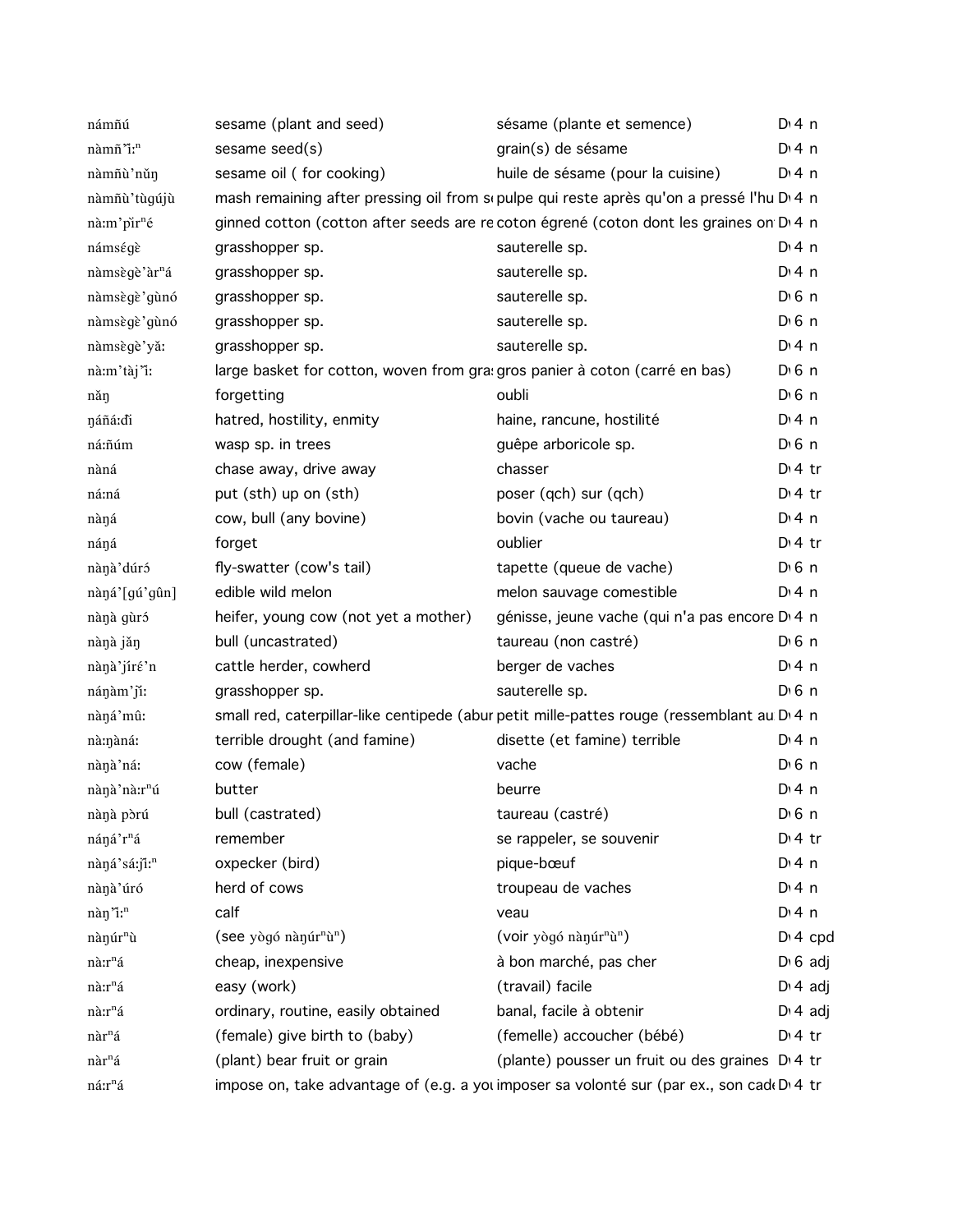| nàr <sup>n</sup> àw <sup>n</sup> á    | straighten, unbend (sth)                                                      | redresser, rendre droit, décourber (qch) D' 4 tr                                                          |                       |
|---------------------------------------|-------------------------------------------------------------------------------|-----------------------------------------------------------------------------------------------------------|-----------------------|
| $n\grave{a}r^n\grave{a}w^n\acute{a}$  |                                                                               | become straight, be stretched out straig devenir droit, ê. étiré d'une façon droite D <sub>'</sub> 4 intr |                       |
| $n\grave{a}r^n\grave{a}w^n\acute{a}$  | stretch (sth) out                                                             | étirer (qch)                                                                                              | $Di4$ tr              |
| nàr <sup>n</sup> à'w <sup>n</sup> á   |                                                                               | have (sb) give birth, (e.g. midwife) help faire accoucher, (sage femme etc.) aider D'4 tr                 |                       |
| nár <sup>n</sup> áw <sup>n</sup> á    | scar (from a wound)                                                           | cicatrice (d'une blessure)                                                                                | $Di$ 4 n              |
| nár <sup>n</sup> á'w <sup>n</sup> á'n | midwife                                                                       | sage femme                                                                                                | $Di$ 4 n              |
| nàr <sup>n</sup> á wǒ:                | miscarry                                                                      | avoir une fausse couche                                                                                   | $Dt$ 4 tr+1           |
| nàr <sup>n</sup> à'wǒ'y               | miscarriage                                                                   | fausse couche, avortement                                                                                 | $D0$ 6 n              |
| nàr <sup>m</sup> i:                   | kidney                                                                        | rein, rognon                                                                                              | $Di$ 4 n              |
| nàr <sup>m</sup> i:                   |                                                                               | kidney section (large meat section, in bupartie de viande qui contient les reins (e D 6 n                 |                       |
| nà:r <sup>n</sup> ú                   | (see nànà nà:r <sup>n</sup> ú)                                                | (voir nàna'na:r <sup>n</sup> ú)                                                                           | $Di$ 4 cpd            |
| nátà                                  | crocodile (esp. large)                                                        | crocodile (surtout grand)                                                                                 | $Di$ 4 n              |
| nà: téy <sup>n</sup>                  | mother's younger sister                                                       | sœur cadette de la mère                                                                                   | $D \nvert 6 \nvert n$ |
| nà:'tògú                              | kin on mother's side                                                          | parents du côté maternel                                                                                  | $Di$ 4 n              |
| ná:'w <sup>n</sup> á                  | greet (sb) in the morning, say good mor saluer (qn) le matin, dire bonjour à  |                                                                                                           | $D:4$ tr              |
| nă'y <sup>n</sup>                     | act of spending the night                                                     | fait de passer la nuit                                                                                    | $Di$ 4 n              |
| nǎy <sup>n</sup>                      | four                                                                          | quatre                                                                                                    | $Di$ 4 nun            |
| náy <sup>n</sup>                      | mountain, tall inselberg                                                      | montagne, grand inselberg                                                                                 | D: 4n                 |
| náy <sup>n</sup> náy <sup>n</sup>     | (see yèyjè: náy <sup>n</sup> náy <sup>n</sup> )                               | (voir yèyjè: náy <sup>n</sup> náy <sup>n</sup> )                                                          | $Di$ 4 adv            |
| này <sup>n</sup> 'né                  | fourth (ordinal)                                                              | quatrième                                                                                                 | $Di$ 4 ordi           |
| $\ldots$ nè                           | now (topicalizing)                                                            | maintenant (topic)                                                                                        | $D16$ part            |
| né:di                                 |                                                                               | mild or even temperament (of sb who dc tempérament doux (de qn qui ne se fâch D 4 n                       |                       |
| né:di bâ: <sup>n</sup>                | mild-mannered person (of even temperal personne de tempérament modéré         |                                                                                                           | $D0$ 6 n              |
| něm                                   | salt                                                                          | sel                                                                                                       | $Di$ 4 n              |
| né:mà                                 | pleasant (cool) weather                                                       | beau temps (climat un peu frais)                                                                          | $Di$ 4 n              |
| né:mè                                 | welfare, good times                                                           | bonheur, conjoncture favorable                                                                            | $D0$ 6 n              |
| né:míné                               | be pleasant (cool) weather                                                    | faire un temps agréable, faire agréablem D <sub>'</sub> 4 intr                                            |                       |
| nèm'ná:                               | bar of clear crystalline salt                                                 | barre de sel crystallin clair                                                                             | $Di$ 4 n              |
| nèmné                                 | trigger (of gun)                                                              | détente, gâchette (de fusil)                                                                              | $Di$ 4 n              |
| nèmné                                 | scorpion                                                                      | scorpion                                                                                                  | $Di$ 4 n              |
| nèmné á:                              | put one's finger on the trigger                                               | poser son doigt sur la gâchette du fusil D <sub>1</sub> 4 o+t                                             |                       |
| némné'n                               | griot (caste, esp. in other Dogon areas)                                      | griot (caste, surtout ailleurs au pays dog D 4 n                                                          |                       |
| némné'n                               | slave (euphemism)                                                             | esclave (euphémisme)                                                                                      | $Dt$ 4 n              |
| nèmnè só:nó                           | scolopender (large biting centipede)                                          | scolopendre (mille-pattes sp. qui mord)                                                                   | $Di$ 4 n              |
| nèm sórò                              | granulated salt                                                               | sel en grains (pas en barres)                                                                             | $D \n6$ n             |
| nèm'tùmó                              | salt bar (large slab of Saharan salt)                                         | barre de sel                                                                                              | $Di$ 4 n              |
| $n \in \mathbb{R}$                    | tongue                                                                        | langue (corps)                                                                                            | $Di$ 4 n              |
| $n \epsilon$                          | knee                                                                          | genou                                                                                                     | $Di$ 4 n              |
| nènè'béré                             | knee                                                                          | genou                                                                                                     | $Di$ 4 n              |
| nènè'cèj'ú                            | wild onion sp. with smallish bulb (like leel oignon sauvage sp. à petit bulbe |                                                                                                           | $Di$ 4 n              |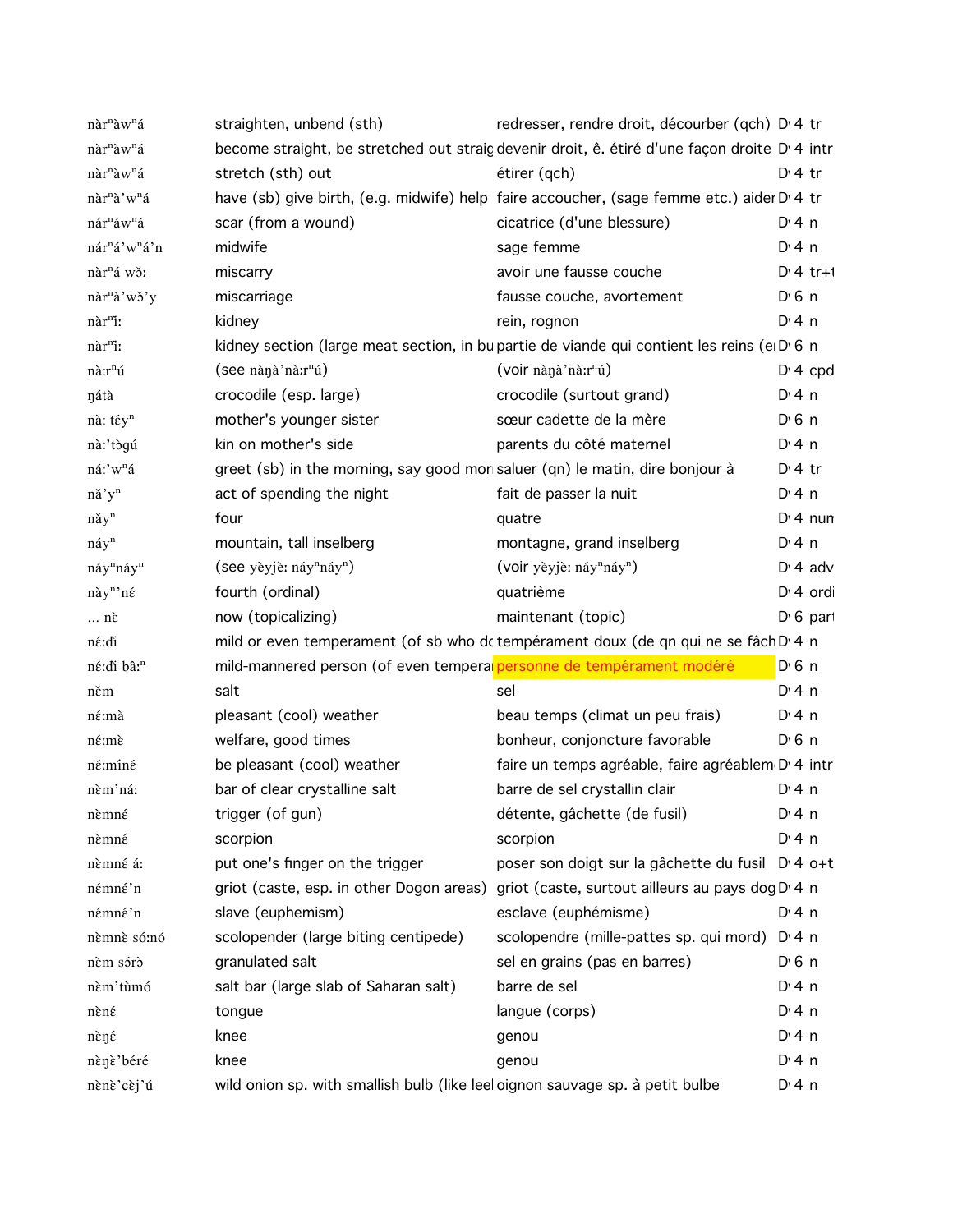| nèné'pógómèy <sup>n</sup>                                                  | knock-kneed                             | aux genoux cagneux                                                                                         | $D \cdot 6$ adj  |
|----------------------------------------------------------------------------|-----------------------------------------|------------------------------------------------------------------------------------------------------------|------------------|
| $n$ ền ề $r^n$ ế                                                           | (e.g. pebble under a mat) hurt (sb)     | (caillou sous une natte, etc.) faire mal à D <sub>'6</sub> tr                                              |                  |
| $n\grave{\epsilon}$ n $\grave{\epsilon}$ r <sup>n</sup> $\acute{\epsilon}$ |                                         | shift (dislocated bone) back into its joint remettre (os luxé) dans son articulation D 6 tr                |                  |
| $n\grave{\epsilon}$ n $\grave{\epsilon}$ r <sup>n</sup> $\acute{\epsilon}$ |                                         | balance or carry (e.g. jar) on one's head tenir en équilibre ou porter (jarre etc.) si D <sub>1</sub> 6 tr |                  |
| nénér <sup>n</sup> é                                                       | (e.g. pebble under a mat) hurt (sb)     | (caillou sous une natte, etc.) faire mal à D <sub>1</sub> 6 tr                                             |                  |
| $n \epsilon \eta \epsilon r^n \epsilon$                                    |                                         | shift (dislocated bone) back into its joint remettre (os luxé) dans son articulation D 6 tr                |                  |
| nénér <sup>n</sup> é                                                       |                                         | balance or carry (e.g. jar) on one's head tenir en équilibre ou porter (jarre etc.) su D 6 tr              |                  |
| nènèsô:                                                                    | bicycle                                 | vélo                                                                                                       | D: 4 n           |
| nènè'tárú                                                                  | ganglion                                | ganglion                                                                                                   | $Di$ 4 n         |
| $n\grave{\epsilon}r^n\acute{\epsilon}$                                     | father's sister, aunt                   | tante, sœur de la mère                                                                                     | D: 4 n           |
| $n\grave{\epsilon}r^n\acute{\epsilon}$                                     | rub (sth) forcefully (against st. else) | frotter (qch) avec force (contre qch)                                                                      | $Di4$ tr         |
| $n\grave{\epsilon}r^n\acute{\epsilon}$                                     | (blade) be sharpened, honed             | (lame) ê. affilé                                                                                           | $Di$ 4 intr      |
| $n\grave{\epsilon}r^n\acute{\epsilon}$                                     | hone (e.g. razor blade) on one's palm   | affiler (lame de rasoir, etc.) sur la paume D <sub>1</sub> 4 tr                                            |                  |
| $n\grave{\epsilon}r^n\acute{\epsilon}$                                     |                                         | whet or hone (knife blade) against a storaffûter (lame de couteau) de sorte que l                          |                  |
| $n \hat{\epsilon} r^n \hat{\epsilon}$                                      | father's sister, aunt                   | tante, sœur de la mère                                                                                     | $Di$ 4 n in      |
| nèr <sup>n</sup> è "i: <sup>n</sup>                                        | cross-cousin (father's sister's child)  | cousin ou cousine croisé(e) (enfant de la D'6 n                                                            |                  |
| $n\grave{\epsilon}w^n\acute{\epsilon}$                                     | usefulness, value (of sth)              | utilité, valeur (de qch)                                                                                   | D:4n             |
| nèw <sup>n</sup> é sà                                                      | be useful, be valuable                  | ê. utile, avoir une valeur                                                                                 | $D:4$ o+t        |
| $n \in W^n \gtrsim$                                                        |                                         | leprosy (chronic disease affecting skin, plèpre (maladie chronique qui attaque la pD 4 n                   |                  |
| $n \in W^{n} \in$                                                          | strike, hit (target)                    | atteindre (cible)                                                                                          | $Di4$ tr         |
| $n \in W^{n} \in$                                                          | experience, get a taste of (sth new)    | faire l'expérience de, goûter de (qch, poi Di 6 tr                                                         |                  |
| $n \acute{\epsilon} w^n \acute{\epsilon}$                                  | taste (a food, etc.)                    | goûter, goûter à (un aliment, etc.)                                                                        | $Di4$ tr         |
| $n \in y^n$                                                                | now                                     | maintenant                                                                                                 | $Di$ 4 adv       |
| $n\hat{\epsilon}y^n$                                                       | blood                                   | sang                                                                                                       | $Di$ 4 n         |
| $n \hat{\epsilon} y^n$ ójù                                                 | vein, blood vessel                      | veine, vaisseau sanguin                                                                                    | D: 4 n           |
| nèy <sup>n</sup> pírú                                                      | pus                                     | pus                                                                                                        | $Di$ 4 n         |
| nı:                                                                        | day (as unit of time)                   | jour (unité de temps)                                                                                      | $Di$ 4 n         |
| ní                                                                         | here                                    | here                                                                                                       | $Di$ 4 adv       |
| ní:                                                                        | juice, liquid                           | jus, liquide                                                                                               | $Dt 4$ cpd       |
| ní:                                                                        | water                                   | eau                                                                                                        | $Dt$ 4 n         |
| ní:                                                                        | sleep                                   | dormir                                                                                                     | $Di$ 4 intr      |
| nî:                                                                        | (see dà:yà'nî:)                         | (voir dà:yà'nî:)                                                                                           | $D: 4$ cpd       |
| ni:'báː                                                                    | large river                             | gros fleuve                                                                                                | $Di$ 4 n         |
| ni:'bá:                                                                    | ocean, sea                              | océan, mer                                                                                                 | $Dt$ 4 n         |
| ni'bâ: <sup>n</sup>                                                        | this one (human)                        | celui-ci (humain)                                                                                          | $Di$ 4 den       |
| ní: bàjá                                                                   | draw water (at well)                    | puiser de l'eau (au puits)                                                                                 | $D \nvert 6$ o+t |
| ni'bánà                                                                    | this one (human)                        | celui-ci (humain)                                                                                          | $Di$ 4 den       |
| ni'bár <sup>n</sup> à                                                      | in the hot season                       | en saison chaude                                                                                           | $D \cdot 4$ adv  |
| ni'bár <sup>n</sup> á                                                      | hot season (April-June)                 | saison chaude (avril-juin)                                                                                 | $Dt$ 4 n         |
| ní: bàr <sup>n</sup> á                                                     | be the hot season                       | faire saison chaude                                                                                        | $D: 4 s + ir$    |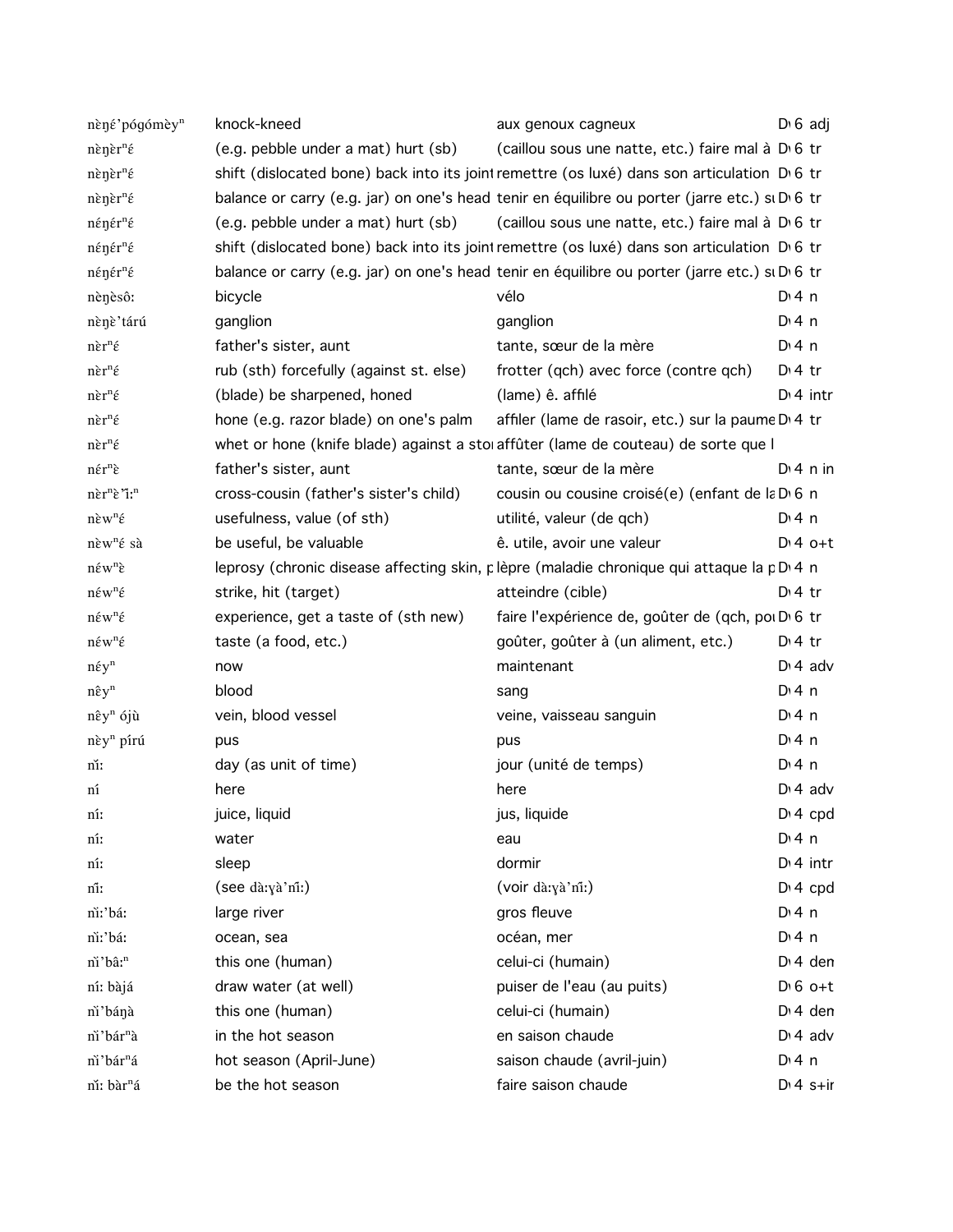| [ni'bàr <sup>n</sup> à]'bíré | hot-season work (clearing fields)                                                          | travail de la saison chaude (défrichemen D 4 n                                                |                   |  |  |  |  |
|------------------------------|--------------------------------------------------------------------------------------------|-----------------------------------------------------------------------------------------------|-------------------|--|--|--|--|
| ni:'bá: sá:ji:"              | flock birds (including millet pests)                                                       | oiseaux en volée (mange-mil, etc.)                                                            | D:4n              |  |  |  |  |
| ní: bùgó                     |                                                                                            | go to water (river or pond, e.g. to bathe aller à l'eau (fleuve ou mare, par ex. poul D 6 o+t |                   |  |  |  |  |
| ní:'bújù                     | water channel (dug in courtyard after a I canal d'eau (creusé dans la cour après ui Di 4 n |                                                                                               |                   |  |  |  |  |
| ní:'bújù                     | toilet drain (depression from toilet to str canal de la toilette à la rue                  |                                                                                               | D:4n              |  |  |  |  |
| ni'di: <sup>n</sup>          | here                                                                                       | ici                                                                                           | $D: 4$ adv        |  |  |  |  |
| ní'di: <sup>n</sup>          | here                                                                                       | ici                                                                                           | $Di$ 4 adv        |  |  |  |  |
| ní: iné                      | take a bath or shower, bathe                                                               | se laver (bain ou douche)                                                                     | $D:4$ o+t         |  |  |  |  |
| $ni'$ jin                    | like this                                                                                  | comme ça (ceci)                                                                               | $Di$ 4 adv        |  |  |  |  |
| ní:'kórò                     | water trough                                                                               | abreuvoir à eau                                                                               | $D \n6$ n         |  |  |  |  |
| ní:'kórò                     | boat (skiff)                                                                               | pirogue                                                                                       | $D \cdot 5$ n     |  |  |  |  |
| ní: kówó                     | go fetch water (at well or pond)                                                           | aller puiser et ramener de l'eau (du puits D <sub>'60+t</sub>                                 |                   |  |  |  |  |
| ni:'kówó'n                   | water-carrier                                                                              | porteur d'eau                                                                                 | D <sub>1</sub> 6n |  |  |  |  |
| nım                          | cow-pea                                                                                    | haricot                                                                                       | $Di$ 4 n          |  |  |  |  |
| nîm                          | now                                                                                        | maintenant                                                                                    | $Di$ 4 adv        |  |  |  |  |
| nim bán                      | red cow-pea                                                                                | haricot rouge                                                                                 | $Di$ 4 n          |  |  |  |  |
| nîm cêw                      | right now                                                                                  | tout de suite                                                                                 | $D \nvert 6$ adv  |  |  |  |  |
| nîm cêw'cêw                  | right now                                                                                  | tout de suite                                                                                 | $D \cdot 6$ adv   |  |  |  |  |
| nímísé                       | regret (verb), be sorry                                                                    | regretter                                                                                     | $D \n6$ tr        |  |  |  |  |
| nimis'ú                      | regret (noun), being sorry                                                                 | regret                                                                                        | D <sub>1</sub> 6n |  |  |  |  |
| nim jém                      | black cow-pea                                                                              | haricot noir                                                                                  | $Di$ 4 n          |  |  |  |  |
| nim'ki'kǒw                   |                                                                                            | empty shells of cow-pea pods (for fodde gousses (cosses) vides de haricot (pour D 6 n         |                   |  |  |  |  |
| nim'kúró                     | cow-pea greens                                                                             | feuilles de haricot                                                                           | $Di$ 4 n          |  |  |  |  |
| nim pírú                     | white cow-pea                                                                              | haricot blanc                                                                                 | $Di$ 4 n          |  |  |  |  |
| nim'tèwé                     |                                                                                            | stray cow-pea (growing wild outside of f haricot qui pousse à l'état sauvage hors D'4 n       |                   |  |  |  |  |
| niŋ                          | now                                                                                        | maintenant                                                                                    | $D \n4$ adv       |  |  |  |  |
| ni:ñé                        | baggage, portable possessions                                                              | bagages, biens portables                                                                      | $Di$ 4 n          |  |  |  |  |
| ni:ñé                        | gear                                                                                       | matériel                                                                                      | $Dt$ 4 n          |  |  |  |  |
| ni:ñé                        | wares, merchandise for sale                                                                | marchandises à vendre                                                                         | $Dt$ 4 n          |  |  |  |  |
| ni:ñé                        | baggage, portable possessions                                                              | bagages, biens portables                                                                      | M 6 n             |  |  |  |  |
| ni:ñé                        | gear                                                                                       | matériel                                                                                      | M 6 n             |  |  |  |  |
| ni:ñé                        | wares, merchandise for sale                                                                | marchandises à vendre                                                                         | M 6 n             |  |  |  |  |
| níñù                         |                                                                                            | hearth for cooking formed by three large foyer de cuisine constitué par trois gross D 4 n     |                   |  |  |  |  |
| ni'nám                       | these (human)                                                                              | ceux-ci (humains)                                                                             | $Di$ 4 den        |  |  |  |  |
| nínáy <sup>n</sup>           | respectable, trustworthy (person)                                                          | (personne) respectueux, fiable                                                                | $D \n4$ adj       |  |  |  |  |
| nínáy <sup>n</sup>           | valuable (thing)                                                                           | (chose) utile                                                                                 | $D \n4$ adj       |  |  |  |  |
| ní:né                        | accompany (sb, to the door or street)                                                      | raccompagner, «pousser» (qn, à la porte D'4 tr                                                |                   |  |  |  |  |
| niné                         | sauce (any)                                                                                | (toute) sauce                                                                                 | $Di$ 4 n          |  |  |  |  |
| niné                         | cook (sauce)                                                                               | cuire (sauce)                                                                                 | $D:4$ tr          |  |  |  |  |
| níné                         | (e.g. rope) be or become tangled                                                           | (corde, etc.) ê. ou devenir enchevêtré                                                        | $Di$ 4 intr       |  |  |  |  |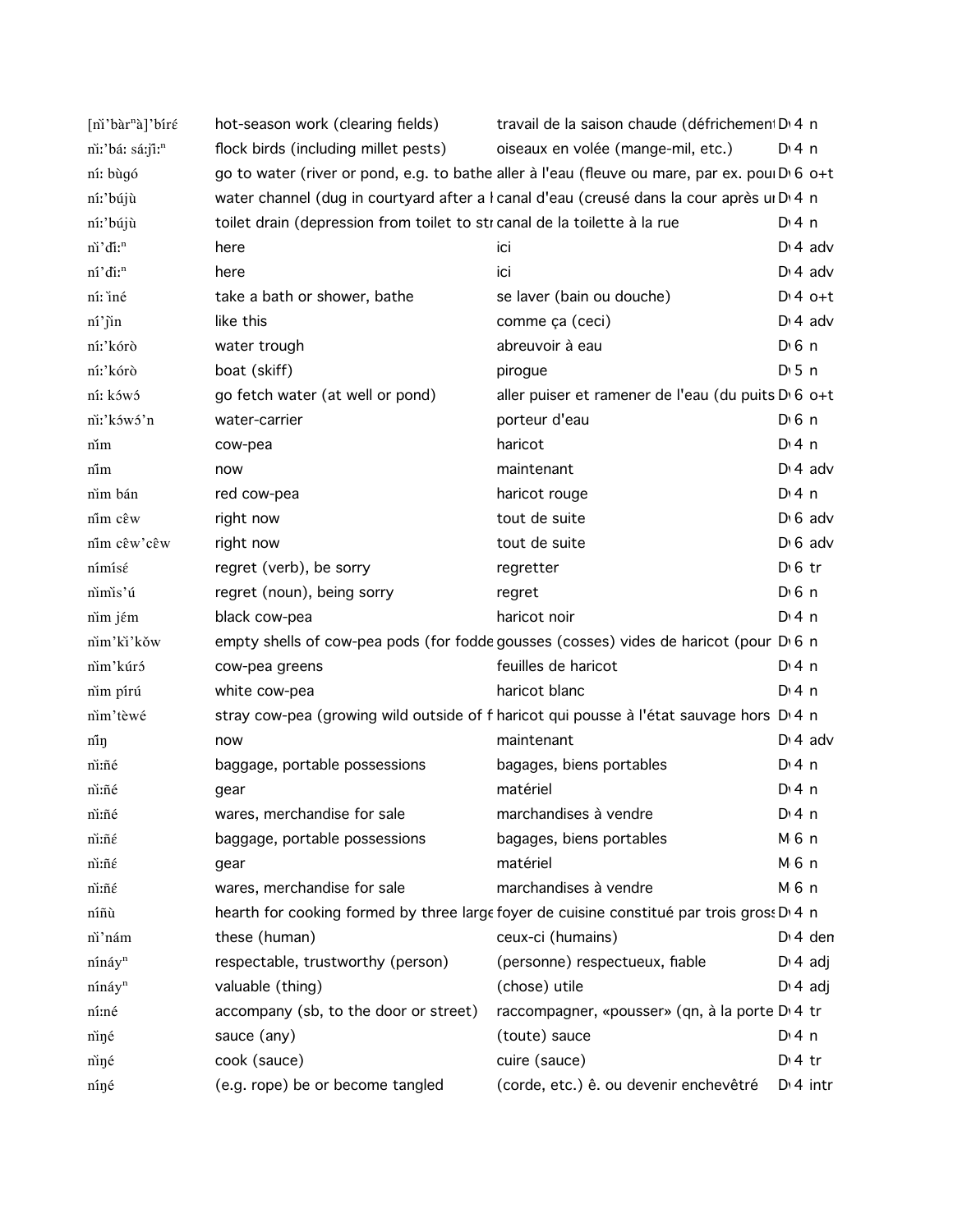| níné                                            | tangle (e.g. rope)                      | enchevêtrer, mélanger dans le désordre D 4 tr                                                |                      |
|-------------------------------------------------|-----------------------------------------|----------------------------------------------------------------------------------------------|----------------------|
| níné                                            | (vine) twist itself (around sth)        | (liane) se tordre (autour de qch)                                                            | $D \nvert 6$ intr    |
| niné                                            | sauce (any)                             | (toute) sauce                                                                                | M 6 n                |
| niné                                            | cook (sauce)                            | cuire (sauce)                                                                                | M 6 tr               |
| ninè'dá:ná                                      | earthenware sauce pot                   | marmite à sauce en terre cuite                                                               | $Di$ 4 n             |
| ní:nêm                                          | tree sp                                 | arbre sp.                                                                                    | D:4n                 |
| nínén                                           |                                         | old-fashioned wooden calabash holder m support traditionnel en bois fourchus poi D 5 n       |                      |
| niné niné                                       | cook the sauce                          | cuire la sauce                                                                               | $D \cdot 6$ o+t      |
| niné niné                                       | cook the sauce                          | cuire la sauce                                                                               | $M_6$ o+t            |
| niné ně:                                        |                                         | drink sauce (i.e. skim off sauce from the boire la sauce (en l'enlevant d'en-dessus D' 4 o+t |                      |
| ni'ni:                                          | sun                                     | soleil                                                                                       | $Dt$ 4 n             |
| ni'ni: dàrà'cénè                                | mid-day                                 | milieu de la journée                                                                         | $Di$ 4 n             |
| ni'ni: dó:rò                                    |                                         | rays of sun bringing warmth in early mor rayons de soleil qui amènent la chaleur la D 6 n    |                      |
| $[ni'ni']$ [góː'gú]                             | dawn, sunrise                           | aube, lever du soleil                                                                        | $Di$ 4 n             |
| [ni'ni!]'nâ:                                    | cicada (insect that "sings" in mid-day) | cigale                                                                                       | $Di$ 4 n             |
| $[ni'ni']$ [númú'ŋú]                            | sunset                                  | coucher du soleil                                                                            | $Di$ 4 n             |
| $n'_1$ ' $n'_1$ ' $n'_2$                        | (a certain) day                         | (un certain) jour                                                                            | $Di$ 4 n             |
| $n'$ inj' $r^n$ é                               | untangle (sth tangled or disordered)    | désenchevêtrer (objet enchevêtré ou mé D 4 tr                                                |                      |
| $n'$ inj' $r^n$ é                               | untwist                                 | détordre                                                                                     | $D$ 6 tr             |
| $[ni'ni!]$ 's $\acute{\epsilon}$ r <sup>n</sup> | herb sp.                                | herbe sp.                                                                                    | $Di$ 4 n             |
| ni'ni: sòm'nó:n                                 | (time for) letting horses drink         | (heure de) faire abreuver les chevaux                                                        | D:4n                 |
| $[ni'ni']$ [tɔ́gú'gú]                           | dawn, sunrise                           | aube, lever du soleil                                                                        | $Di$ 4 n             |
| ni'niw <sup>n</sup> é                           | cat                                     | chat                                                                                         | $Di$ 4 n             |
| ni:'něn                                         | thirst                                  | soif                                                                                         | $Di$ 4 n             |
| ni:'něn mí yé sà, ni: l am thirsty              |                                         | j'ai soif                                                                                    | D <sup>t</sup> 4 phr |
| ni:'něn  sà                                     | be thirsty                              | avoir soif                                                                                   | $Dt$ 4 phr           |
| ni'nd:r <sup>n</sup> 5                          | spider                                  | araignée                                                                                     | $Di$ 4 n             |
| ni'núw <sup>n</sup> ò                           | in the daytime                          | pendant la journée                                                                           | $D \cdot 4$ adv      |
| ni'núw <sup>n</sup> ó                           | daytime (not night)                     | journée (non la nuit)                                                                        | D:4n                 |
| ni'núw <sup>n</sup> ó                           | (sb's) big day (of success)             | le jour de succès (de qn)                                                                    | $Di$ 4 n             |
| $n$ 'núw <sup>n</sup> ó                         | mid-day (10 AM-2 PM)                    | milieu de la journée (10 h. à 14 h.)                                                         | D <sub>0</sub>       |
| ni:'pùjó                                        | geyser, jet of water (at a spring)      | geyser, eau (d'une source) qui jaillit                                                       | $D \cdot 5$ n        |
| $n\ddot{i}r^n\acute{\epsilon}$                  | remove outer covering (of grain)        | enlever la couche extérieure (enveloppe, D <sub>'4</sub> tr                                  |                      |
| ní:'sá:jî:"                                     | water birds                             | oiseaux d'eau                                                                                | $Di$ 4 n             |
| ni:'si:"                                        | the next (=following) morning           | le lendemain matin, le matin suivant                                                         | $Di$ 4 n             |
| ni: sí: <sup>n</sup>                            | (day) break                             | (jour) poindre                                                                               | $Dt 4 s+ir$          |
| ni:'si:r <sup>n</sup> 'ú                        | daybreak, first light                   | point du jour                                                                                | $Di$ 4 n             |
| ni:'si:r <sup>n</sup> 'û:                       | at daybreak                             | au point du jour                                                                             | $D \cdot 4$ adv      |
| ni:'si:r <sup>n</sup> 'ù'tóró                   | morning star (Venus)                    | étoile du mati (Vénus)                                                                       | $Di$ 4 n             |
| ni:'si:r"'u wàyâ:                               | early morning just before daybreak      | matin juste avantle point du jour                                                            | $D \nvert 6$ adv     |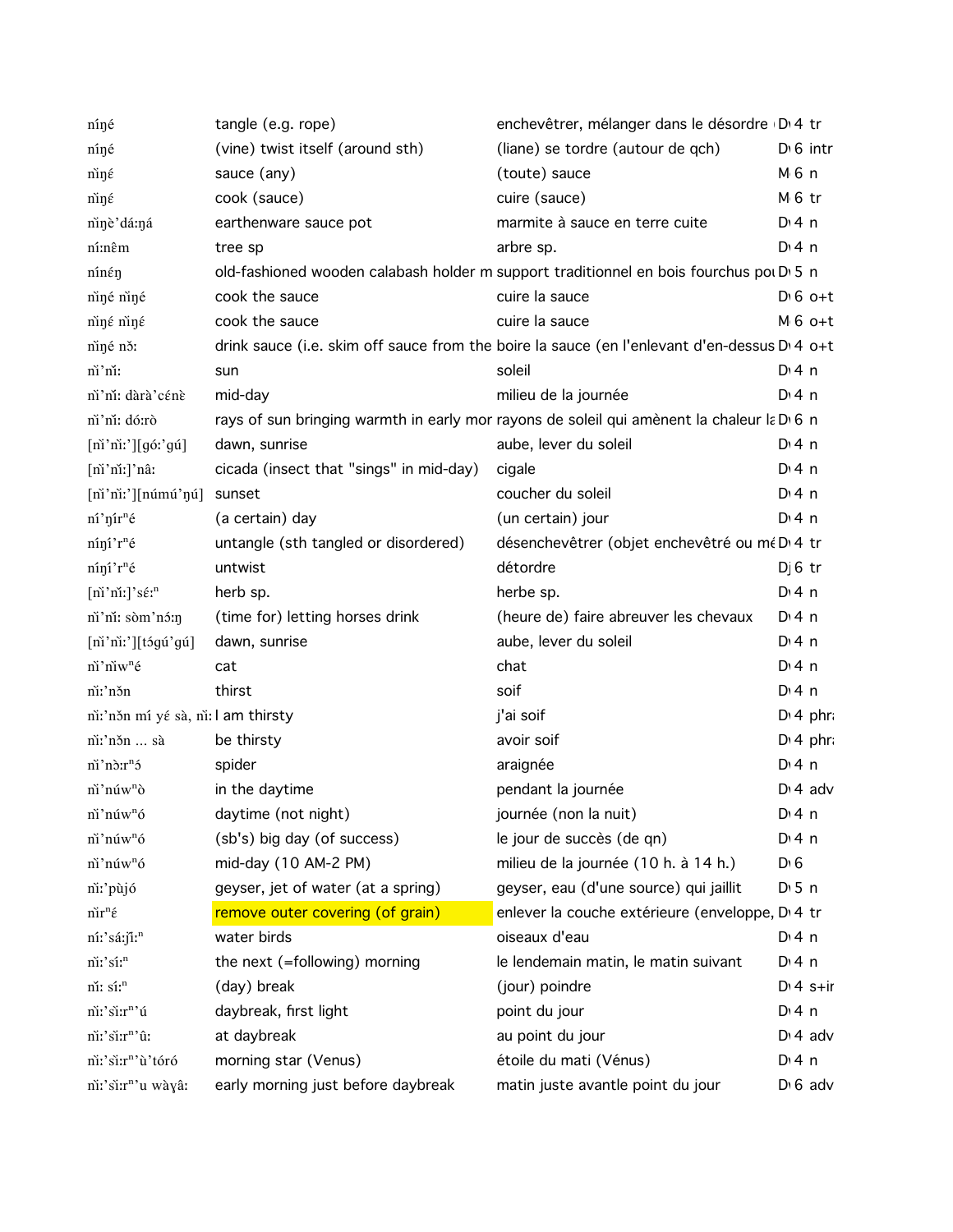| $n'i'$ só: $r^n\delta$                 | aquatic herb spp.                                                           | plante aquatique spp.                                                                                   | $Di$ 4 n              |
|----------------------------------------|-----------------------------------------------------------------------------|---------------------------------------------------------------------------------------------------------|-----------------------|
| ní:'w <sup>n</sup> é                   | put (sb) to sleep, make or let sleep                                        | faire ou laisser dormir (qn)                                                                            | $Di4$ tr              |
| níwôl                                  |                                                                             | thin wooden rod inside loom shuttle on v bâtonnet mince dans la navette du métie D 6 n                  |                       |
| ní:'yêy                                | (see ní:'yêy yá:)                                                           | (voir ní:'yêy yá:)                                                                                      | $D \nvert 6 \nvert n$ |
| ní:'yêy yǎ:                            | swim, go swimming                                                           | nager, aller nager                                                                                      | $Di$ 6 n+ii           |
| ni:'yèy'yǎ'y                           | swimming (noun)                                                             | natation                                                                                                | $D \nvert 6 \nvert n$ |
| <i>njâ:l</i>                           |                                                                             | bastard, illegitimate child (born out of w bâtard, enfant non légitime (né hors de i D 4 n              |                       |
| nš:                                    | drink                                                                       | boire                                                                                                   | $Di4$ tr              |
| nš:                                    | smoke (tobacco)                                                             | fumer (tabac)                                                                                           | $Di4$ tr              |
| nš:                                    | (pond) make (sb) drown                                                      | (mare) faire noyer (qn)                                                                                 | $D \cdot 4$ tr        |
| nš:                                    | absorb (liquid)                                                             | absorber (liquide)                                                                                      | $Dt$ 4 tr             |
| nó:                                    | this year                                                                   | cette année                                                                                             | $Di$ 4 n              |
| nõ: mí bá:'yè                          | I have slaked my thirst (after drinking)                                    | je suis désaltéré                                                                                       | $Di$ 4 phr.           |
| nôm                                    | spicy, pungent, salty (food)                                                | piquant, épicé, salé (aliment)                                                                          | $D \cdot 4$ adj       |
| nôm                                    | sour (taste, of milk)                                                       | (goût) aigre (de lait)                                                                                  | $D \nmid 4$ adj       |
| nôm                                    | sour, acidic, acrid (taste, e.g. of tamarin (goût) aigre (de tamarin, etc.) |                                                                                                         | $D \cdot 4$ adj       |
| nóm'nó                                 | become sour                                                                 | devenir aigre                                                                                           | $Di$ 4 intr           |
| nóm'nó                                 | make sour                                                                   | rendre aigre                                                                                            | $Di4$ tr              |
| n <sub>3</sub> :m <sub>5</sub>         | rainbow                                                                     | arc-en-ciel                                                                                             | $Di$ 4 n              |
| n <sub>3</sub> :m <sub>5</sub>         | rainbow                                                                     | arc-en-ciel                                                                                             | $Di$ 4 n              |
| nòmó                                   | rainbow god (Nommo)                                                         | rainbow                                                                                                 | $Di$ 4 n              |
| nòmó                                   | rainbow god (Nommo)                                                         | dieu de l'arc-en-ciel (Nommo)                                                                           | $Dt$ 4 n              |
| nómó                                   |                                                                             | (e.g. mattress, metal support, tires) sag (matelas, support, pneu, etc.) fléchir ou D 6 intr            |                       |
| nòmò'bèrú                              | trailing vine sp.                                                           | rainbow god (Nommo)                                                                                     | $Di$ 4 n              |
| nómó'r <sup>n</sup> ó                  |                                                                             | (e.g. rim around antmound) crumble due (bord d'une fourmilière etc.) s'effondrer D 6 intr               |                       |
| námá'r <sup>n</sup> á gó:              |                                                                             | (e.g. mattress) spring or bounce back to (matelas etc.) rebondir en place après a D 6 intr              |                       |
| nómó'r <sup>n</sup> ó'w <sup>n</sup> ó |                                                                             | cause (e.g. rim around antmound) to cru faire effondrer (par ex., bord d'une fourn D <sub>1</sub> 6 tr  |                       |
| nómó'w <sup>n</sup> ó                  | cause (sth) to sag slightly under a weigh faire fléchir (qch) sous un poids |                                                                                                         | $D \, 6 \, tr$        |
| něn                                    |                                                                             | neighborhood, quarter (section of a villa quartier (partie d'un village ou d'une ville D 4 n            |                       |
| nó:ŋ                                   | $($ see sòm'n $5:$ n $)$                                                    | $($ see sòm'nó:n $)$                                                                                    | $Di$ 4 n              |
| ŋóːñò                                  | fried round flat rice or millet cake                                        | galette frite ronde de riz ou de mil                                                                    | $Di$ 4 n              |
| nònó                                   | Guinea worm (human parasite)                                                | ver de Guinée                                                                                           | $Di$ 4 n              |
| nónó                                   | spur (verb), prod (horse) with spurs                                        | éperonner                                                                                               | $Di4$ tr              |
| nónó                                   |                                                                             | be hooked or caught (e.g. in tree branch ê. accroché ou pris (dans les branches d'D <sup>1</sup> 4 intr |                       |
| $n \delta \eta \delta r^n \delta$      | (e.g. ice, butter) melt, (iron) become mc (glace, beurre, fer) fondre       |                                                                                                         | $Di$ 4 intr           |
| nónór <sup>n</sup> ó                   | (sb) melt (e.g. ice, butter)                                                | (qn) faire fondre (glace, beurre, etc.)                                                                 | $D \cdot 4$ tr        |
| $n5n5$ ' $rn5$                         | unhook (sth caught, e.g. in tree)                                           | décrocher, libérere (qch accroché par ac D'4 tr                                                         |                       |
| $n\delta r^n$                          | (sb's) fate, destiny                                                        | destin, sort (de qn)                                                                                    | $Di$ 4 n              |
| nò:r <sup>n</sup> ò'dǎ:                | spider's web                                                                | toile d'araignée                                                                                        | $Di$ 4 n              |
| nd:r <sup>n</sup> d'èjú                | lucky (person)                                                              | chanceux (personne)                                                                                     | $D \cdot 4$ adj       |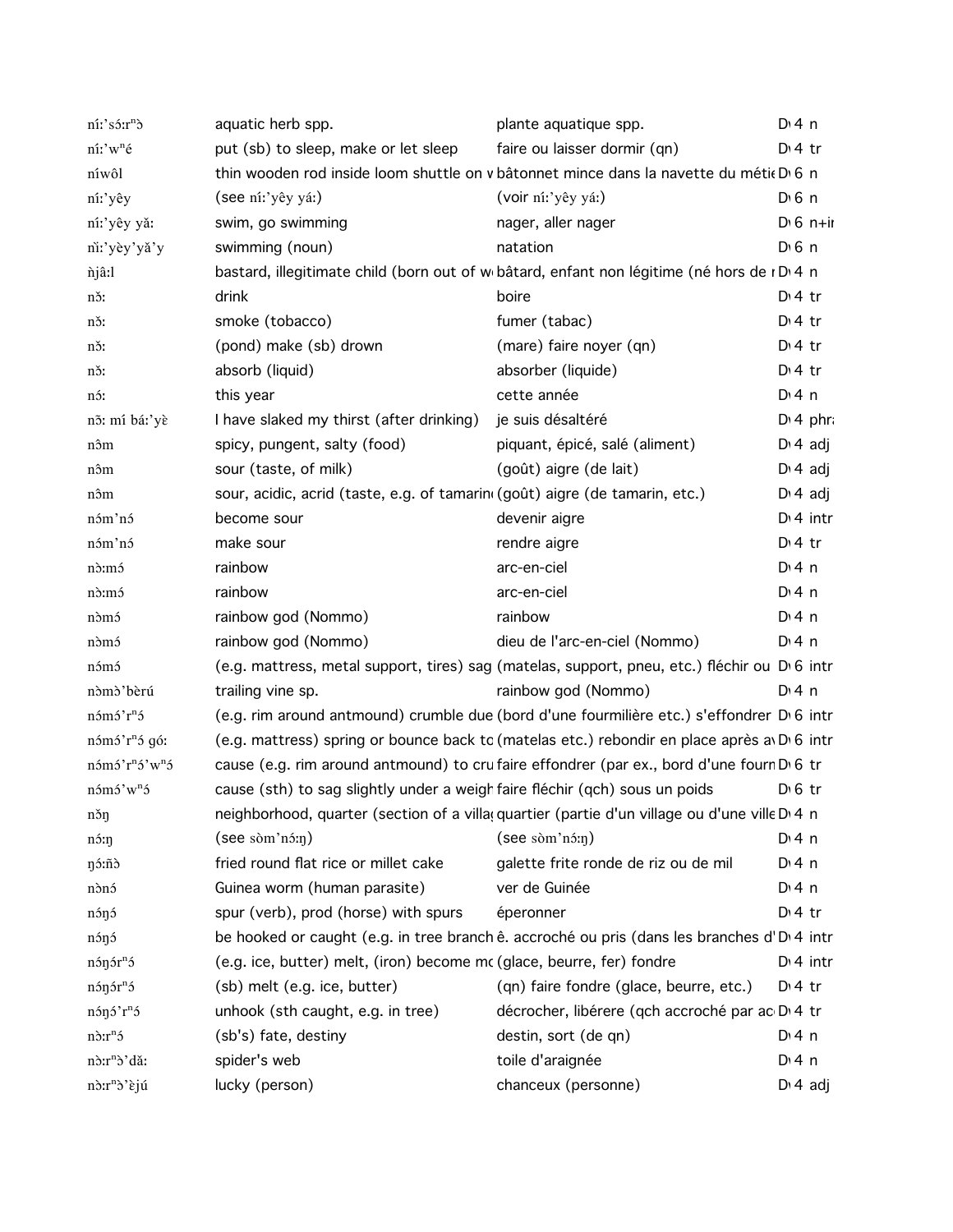| nò:r <sup>n</sup> ò'mòñú             | unlucky (person)                                                                               | malchanceux (personne)                                                                                          | $D: 4$ adj         |                  |
|--------------------------------------|------------------------------------------------------------------------------------------------|-----------------------------------------------------------------------------------------------------------------|--------------------|------------------|
| nó:rè                                | black with white spots over ribs (cow)                                                         | noir avec des taches blanches vers les c(D) 4 adj                                                               |                    |                  |
| $n\delta$ :' $w^n\delta$             | (herder) have (livestock) drink                                                                | (berger) abreuver (bétail)                                                                                      | $Di4$ tr           |                  |
| $n\delta$ :' $w^n\delta$             | give a drink to (sb), have (sb, animals) d faire boire (qn), faire abreuver (bétail)           |                                                                                                                 | $D:4$ tr           |                  |
| $n\delta$ :' $w^n\delta$             | take good care of (pet animal)                                                                 | bien traiter (animal favori)                                                                                    | $D \, 6$ tr        |                  |
| $n\delta w^n$                        | wild game animal(s)                                                                            | gibier, animaux sauvages (comestibles) D 4 n or                                                                 |                    |                  |
| $n\delta w^n$                        | gin, remove seeds from (cotton, by crus égrener, enlever les graines de (coton, e D 4 tr       |                                                                                                                 |                    |                  |
| $n\delta w^n$                        | meat, flesh                                                                                    | viande, chair                                                                                                   | D: 4 n             |                  |
| $n\delta w^n$                        | grind up, crush well (e.g. millet grains, fo bien écraser (mil, etc.) avec deux pierres D 4 tr |                                                                                                                 |                    |                  |
| nòw <sup>n</sup> ò'cé:'n             | butcher (tradesman)                                                                            | boucher (personne)                                                                                              | D <sup>i</sup> 6 n |                  |
| nòwò' dígé                           | upper hind leg section (in butchery)                                                           | gigot (grosse partie contenant la patte cDG n                                                                   |                    |                  |
| $n\delta w^n\delta$ mǎy <sup>n</sup> | dried meat                                                                                     | viande séchée                                                                                                   |                    | $D \cdot 6$ n+a  |
| nòw <sup>n</sup> ò mó:n              | slaughtered animal (e.g. a cow following animal égorgé (par ex., une vache blessé D'4 n        |                                                                                                                 |                    |                  |
| nòw <sup>n</sup> ò mó:n              | shared (collective) meat                                                                       | viande collective                                                                                               | $Di$ 4 n           |                  |
| nòw <sup>n</sup> ò'ní:               | juice from meat                                                                                | jus de viande                                                                                                   | D <sup>i</sup> 6 n |                  |
| nòw <sup>n</sup> ò'nìné              | meat sauce                                                                                     | sauce à viande                                                                                                  | $Di$ 4 n           |                  |
| nòw <sup>n</sup> ō sim               | roasted (grilled) meat                                                                         | viande grillée                                                                                                  | D <sup>i</sup> 6 n |                  |
| nòw <sup>n</sup> ò'tòwó              | front leg section (in butchery)                                                                | patte de devant (dans l'abattage)                                                                               | D <sup>i</sup> 6 n |                  |
| nú:                                  |                                                                                                | (e.g. hunt, marriage) be carried out, tak (chasse, mariage, etc.) s'accomplir, avoi D 6 intr                    |                    |                  |
| nú:                                  | (season of year) begin                                                                         | (saison de l'année) commencer                                                                                   |                    | $D \cdot 6$ intr |
| nú:                                  |                                                                                                | (sb) get involved in (activity), go into (e (qn) s'engager ou s'impliquer dans (une D <sub>'6</sub> intr        |                    |                  |
| nú:                                  | enter, go inside (sth)                                                                         | entrer dans (qch)                                                                                               |                    | $Di$ 4 intr      |
| nú:                                  | (e.g. knife) penetrate                                                                         | (couteau, etc.) pénétrer                                                                                        |                    | $Di$ 4 intr      |
| nú:                                  | (liquid) be absorbed (in sth)                                                                  | (liquide) ê. imbibé (dans qch)                                                                                  |                    | $Di$ 4 intr      |
| nùkǒy                                | here/there (it is!)                                                                            | (le) voilà/voici!                                                                                               |                    | $Di$ 4 den       |
| nŭm                                  | loss (in business)                                                                             | perte (dans les affaires)                                                                                       | $D0$ n             |                  |
| nùm'ná:                              | wide, flat, slightly concave grindstone or pierre large, plate et légèrement creuse : D 4 n    |                                                                                                                 |                    |                  |
| nùm'nà:"i:"                          | small round grindstone held in hand with petite pierre ronde tenue dans la main av D.4 n       |                                                                                                                 |                    |                  |
| nùmó                                 | hand, arm                                                                                      | main, brase and the main, brase and the main state of the main state of the main state of the main state of the | $Di$ 4 n           |                  |
| nùmó                                 | band (of cloth)                                                                                | bande (de tissu)                                                                                                | $Di$ 4 n           |                  |
| nùmó                                 | (sun) set                                                                                      | (soleil) coucher                                                                                                |                    | $Di$ 4 intr      |
| nùmó                                 |                                                                                                | (moon) fail to rise before dawn (at end c (lune) ne pas se montrer avant l'aube (à D 4 intr                     |                    |                  |
| nùmó                                 | fall (on), attack                                                                              | tomber (sur), attaquer                                                                                          |                    | $Di$ 4 intr      |
| nùmó                                 | lose out, lose money (in a deal or ventur avoir des pertes (dans un marché)                    |                                                                                                                 |                    | $Di$ 4 intr      |
| nùmó                                 | fall                                                                                           | tomber                                                                                                          |                    | $Dt$ 4 intr      |
| nùmó ámáná                           | cross one's arms (against one's chest)                                                         | se croiser les bras (contre la poitrine)                                                                        |                    | $D \cdot 6$ o+t  |
| nùmò'àr <sup>n</sup> á               | thumb                                                                                          | pouce                                                                                                           | $Di$ 4 n           |                  |
| nùmò'bàná                            | left hand                                                                                      | main gauche                                                                                                     | $Di$ 4 n           |                  |
| nùmò'bànà'mǔn                        | bush sp.                                                                                       | buisson sp.                                                                                                     | $Di$ 4 n           |                  |
| nùmò'bíré                            | manual work, manual trade                                                                      | travail manuel, métier manuel                                                                                   | $Dt$ 4 n           |                  |
|                                      |                                                                                                |                                                                                                                 |                    |                  |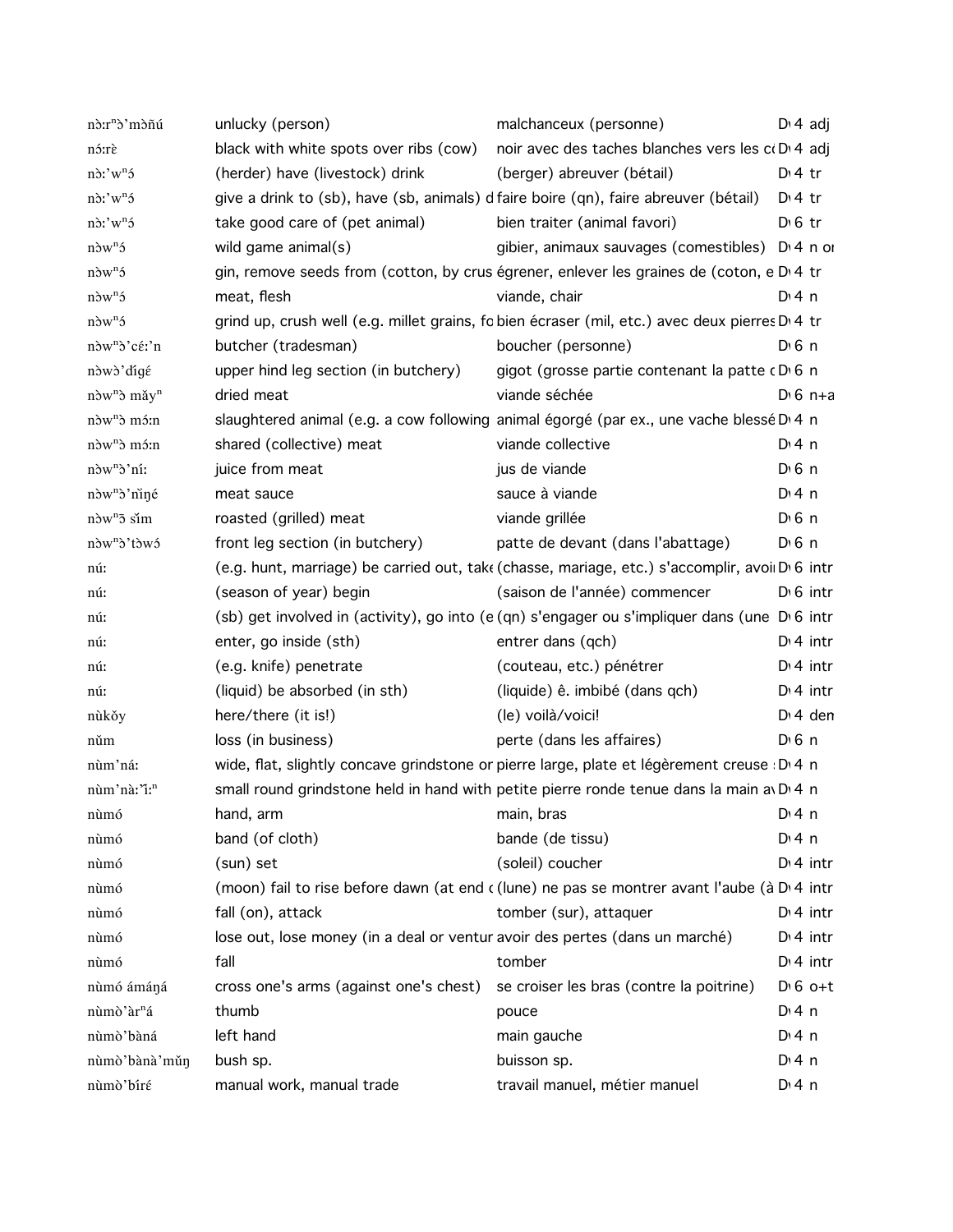| nùmò'céné                               | palm of hand                                                                                                  | paume de la main                                                                                        | $Dt$ 4 n          |
|-----------------------------------------|---------------------------------------------------------------------------------------------------------------|---------------------------------------------------------------------------------------------------------|-------------------|
|                                         | [nùmò'cènè]'yáná'r palmist, palm-reader, fortune-teller who chiromancien, devin qui regarde les paun D'4 n    |                                                                                                         |                   |
| nùmò'cirú                               | amulet worn on upper arm                                                                                      | amulette portée sur le bras                                                                             | D:4n              |
| nùmò'èñ'i: <sup>n</sup>                 | upper arm, biceps                                                                                             | bras supérieur, biceps                                                                                  | D:4n              |
| nùmò'i: <sup>n</sup>                    | finger                                                                                                        | doigt                                                                                                   | D:4n              |
| nùmò "i: <sup>n</sup>                   | branch (of tree)                                                                                              | branche (d'arbre)                                                                                       | $Dt$ 4 n          |
| nùmò"i: <sup>n</sup> dùw <sup>n</sup> ó | pinky (finger)                                                                                                | petit doigt, auriculaire                                                                                | D:4n              |
| nùmò'jágù                               |                                                                                                               | amount (e.g. of earth) taken in both han quantité (de banco etc.) prix dans les de D 4 n                |                   |
| nùmò'kàsérè                             | index finger, forefinger                                                                                      | index                                                                                                   | $D \n6$ n         |
| nùmò'ki'kǒw                             | fingernail                                                                                                    | ongle de la main                                                                                        | D:4n              |
| nùmò'kòró                               | wrist                                                                                                         | poignet                                                                                                 | $Di$ 4 n          |
| nùmò'kòró'mên                           | bracelet                                                                                                      | bracelet                                                                                                | $Di$ 4 n          |
| nùmò kúmò                               | fist                                                                                                          | poign                                                                                                   | $D0$ n            |
| nùmó kúmó                               | clench (hand) into a fist                                                                                     | serrer le poing                                                                                         | $D:4$ o+t         |
| nùmò'[làg'ú]                            |                                                                                                               | span, length measure (elbow to finger) empan, mesure de longueur (du coude a D 4 n                      |                   |
| nùmò'ñă:                                | right hand                                                                                                    | main droite                                                                                             | $Dt$ 4 n          |
| nùmó∴ nùmó∴                             |                                                                                                               | hand to hand (e.g. giving sth in person t main à main (par ex., donner qch en pers D <sub>1</sub> 4 adv |                   |
| nùmò'pèrú                               | traditional flint lighter (fire-making devic briquet à silex traditionnel                                     |                                                                                                         | $Di$ 3 n          |
| [nùmò'pèrù]'tùmó flint for lighter      |                                                                                                               | silex de briquet                                                                                        | D <sup>i</sup> 3n |
| nùmò'sàyá                               | ring (on finger)                                                                                              | bague, anneau (de doigt)                                                                                | $Di$ 4 n          |
| nùmò'sijé                               | line drawn by hand (in the sand)                                                                              | ligne tracée par la main (dans le sable) DG n                                                           |                   |
| nùmò'sijé síjé                          | draw lines by hand (in the sand)                                                                              | tracer des lignes avec la main (dans le sa D 6 0+t                                                      |                   |
|                                         | [nùmò'sijè]'síjé'n fortune-teller who draws lines in the sand devin qui traces des lignes dans le sable D'6 n |                                                                                                         |                   |
| nùmò'sù:r <sup>n</sup> ó                |                                                                                                               | short mid-day break (in the fields, a few courte pause de midi (quelques minutes, D 6 n                 |                   |
| nùmò' titěn                             | elbow                                                                                                         | coude                                                                                                   | D:4n              |
| nùmò'wôm                                | empty-handed (without anything)                                                                               | les mains vides (sans rien avoir)                                                                       | $D \cdot 6$ n+a   |
| nùmò'yáná'n                             |                                                                                                               | palmist, palm-reader, fortune-teller who chiromancien, devin qui regarde les paun D 6 n                 |                   |
| nùm'pèrú                                | traditional flint lighter (fire-making devic briquet traditionnel                                             |                                                                                                         | $Di$ 3 n          |
| númú'nú                                 | (see [ni'ni:'][númú'ŋú]) (voir [ni'ni:'][númú'ŋú])                                                            |                                                                                                         | $Dt$ 4 n          |
| nùmù'w <sup>n</sup> ó                   | cause to fall                                                                                                 | faire tomber                                                                                            | $Di4$ tr          |
| nǔŋ                                     | butter                                                                                                        | beurre                                                                                                  | $D0$ n            |
| nǔŋ                                     | oil (vegetable, liquid or buttery)                                                                            | huile (végétale, liquide ou en forme de b n n n                                                         |                   |
| nǔŋ                                     | motor oil                                                                                                     | huile de graissage                                                                                      | $Di$ 4 n          |
| nûŋ                                     | song                                                                                                          | chanson                                                                                                 | $Dt$ 4 n          |
| nûn nùnó                                | sing a song                                                                                                   | chanter une chanson                                                                                     | $Dt 4 0+t$        |
| nùn'núnó'n                              | singer                                                                                                        | chanteur                                                                                                | $Di$ 4 n          |
| nùnó                                    | sing                                                                                                          | chanter                                                                                                 | $Di4$ tr          |
| núnò                                    | that (nonhuman)                                                                                               | cela, ce (non humain)                                                                                   | $Di$ 4 den        |
| núŋò                                    | this (nonhuman)                                                                                               | ceci, ce (non-humain)                                                                                   | $Di$ 4 den        |
| nùnò'bâ: <sup>n</sup>                   | that one (human)                                                                                              | celui-là (humain)                                                                                       | $D: 4$ den        |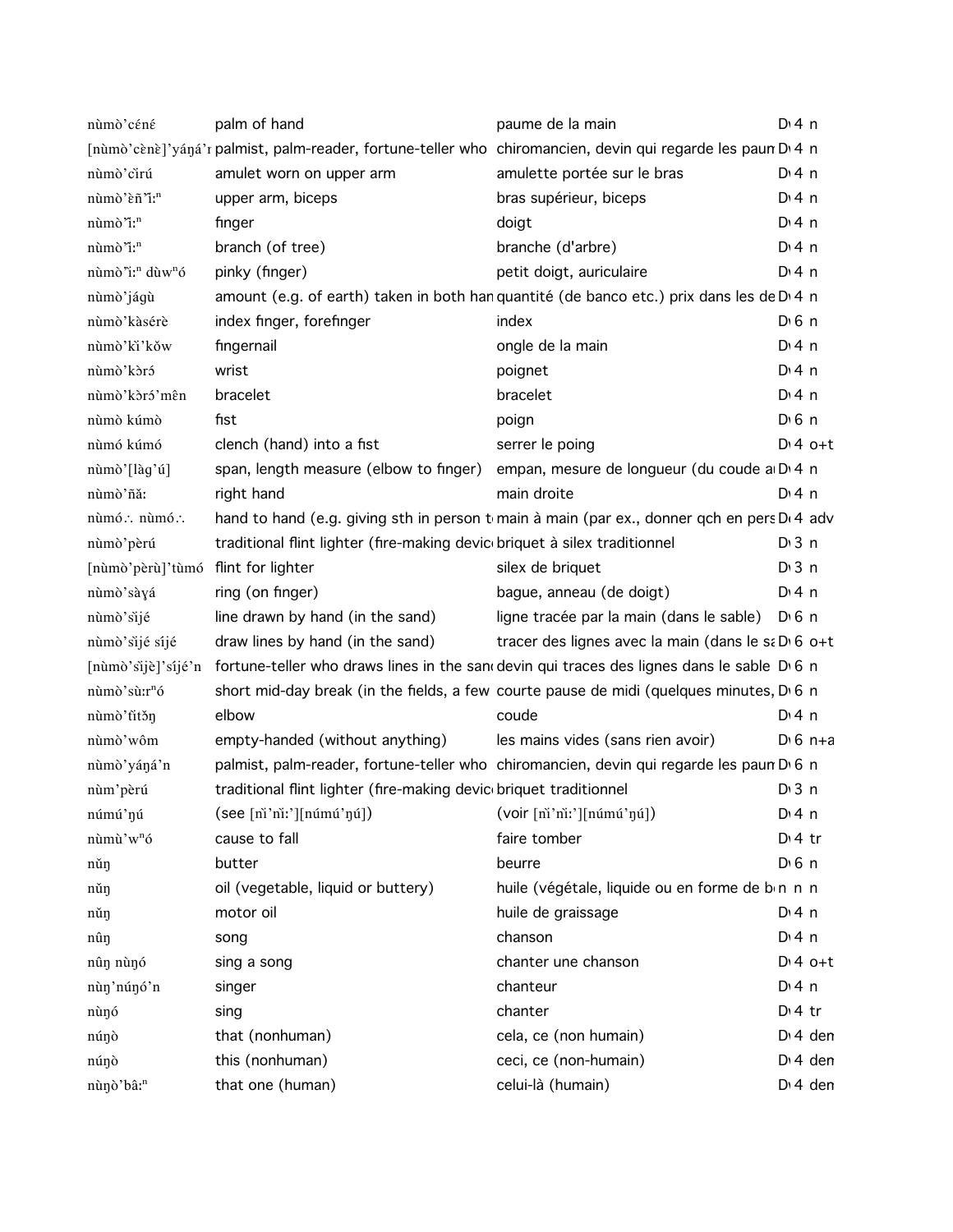| nùnò'bánà                                                | that one (human)                                                               | celui-là (humain)                                                                                   | $Dt$ 4 den            |
|----------------------------------------------------------|--------------------------------------------------------------------------------|-----------------------------------------------------------------------------------------------------|-----------------------|
| nùnò jín                                                 | like that                                                                      | comme ça                                                                                            | $D \cdot 6$ adv       |
| nùnò'nám                                                 | those (humain)                                                                 | ceux-là (humains)                                                                                   | $Di$ 4 den            |
| nùn sèré                                                 | liquid oil (not buttery)                                                       | huile en forme liquide (pas en forme de k D <sub>14</sub> n                                         |                       |
| nùnù'miñú                                                | shea-butter                                                                    | beurre de karité                                                                                    | D: 4n                 |
| núnúr <sup>n</sup> ú                                     |                                                                                | the world beyond (death), afterworld, th l'Au-Delà, le monde prochain (au-delà de D <sub>'4</sub> n |                       |
| núnúr <sup>n</sup> ú'kí'kâ:                              | toad grasshopper                                                               | sauterelle sp.                                                                                      | $Di$ 4 n              |
| nù'núw <sup>n</sup> ó                                    | daytime (not night)                                                            | journée (non la nuit)                                                                               | $Di$ 4 n              |
| nù'núw <sup>n</sup> ó                                    | (sb's) big day (of success)                                                    | le jour de succès (de qn)                                                                           | $Di$ 4 n              |
| nù'núw <sup>n</sup> ó                                    | mid-day (10 AM-2 PM)                                                           | milieu de la journée (10 h. à 14 h.)                                                                | $Di$ 4 n              |
| nù'núw <sup>n</sup> ó                                    | daytime (not night)                                                            | journée (non la nuit)                                                                               | M 6 n                 |
| nù'núw <sup>n</sup> ó                                    | (sb's) big day (of success)                                                    | le jour de succès (de qn)                                                                           | M 6 n                 |
| $n\hat{u}r^n$ ó                                          | pain, painful injury                                                           | douleur, blessure douloureuse                                                                       | $Di$ 4 n              |
| $n\tilde{u}r^n$                                          | pain, painful injury                                                           | douleur, blessure douloureuse                                                                       | M 6 n                 |
| nùr <sup>n</sup> ù'nó                                    | be wounded, injured                                                            | ê. blessé                                                                                           | $Di$ 4 intr           |
| nùr <sup>n</sup> ù'nó                                    | injure (sb)                                                                    | blesser (qn)                                                                                        | $Di4$ tr              |
| nùr <sup>n</sup> ù'nó                                    | be wounded, injured                                                            | ê. blessé                                                                                           | M 6 intr              |
| nú:rê:                                                   | livelihood (of sb)                                                             | moyens d'existence (de qn)                                                                          | $Di$ 4 n              |
| $n\grave{u}w^n\acute{o}$                                 | death                                                                          | (la) mort, décès                                                                                    | $Di$ 4 n              |
| $n\grave{u}w^n\acute{o}$                                 | dead person, corpse                                                            | (un) mort, (le) décédé, cadavre                                                                     | $Dt$ 4 n              |
| nú:'w <sup>n</sup> ó                                     | cause to enter, put inside                                                     | faire entrer, introduire                                                                            | $Di4$ tr              |
| $n$ úw <sup>n</sup> ò                                    | previous, last (month, etc.)                                                   | (mois etc.) dernier, passé                                                                          | $D \cdot 6$ adj       |
| $n$ úw <sup>n</sup> ó                                    | die                                                                            | mourir                                                                                              | $Di$ 4 intr           |
| $n$ úw <sup>n</sup> ó                                    | fire                                                                           | feu                                                                                                 | $Di$ 4 n              |
| $n$ úw <sup>n</sup> ó                                    | hell                                                                           | enfer                                                                                               | D <sup>i</sup> 6 n    |
| $n$ úw <sup>n</sup> ó                                    | fire                                                                           | feu                                                                                                 | M 6 n                 |
| nùw <sup>n</sup> ò'ciré                                  | ember, hot coal                                                                | braise                                                                                              | $Dt$ 4 n              |
| nùw <sup>n</sup> ò'é: <sup>n</sup>                       | weeping at a death                                                             | lamentation après un décès                                                                          | $Di$ 4 n              |
| $n\grave{u}w^n\grave{o}'\acute{\epsilon}$ : <sup>n</sup> |                                                                                | memorial feast for the death of a chief cs d'un chef ou de l'homme le plus âgé du D 4 n             |                       |
| nùw <sup>n</sup> ó núw <sup>n</sup> ó                    | (a) death take place                                                           | (un) décès avoir lieu                                                                               | $Dt 4 s+ir$           |
| $n$ úw <sup>n</sup> ó' $5w^n$ $\delta$                   | bush sp.                                                                       | buisson sp.                                                                                         | $Dt$ 4 n              |
| nùw <sup>n</sup> ò'pǒ:                                   | condolences (to the bereaved family, aft condoléances (à la famille du décédé) |                                                                                                     | $D0$ n                |
| nùw <sup>n</sup> ó pó:'nó                                | offer condolences (to the bereaved)                                            | présenter ses condoléances (à la famille D'6 o+t                                                    |                       |
| núw <sup>n</sup> ó tánáná                                | light a fire, set a fire                                                       | allumer un feu                                                                                      | $Dt 4 0+t$            |
| núw <sup>n</sup> ó tór <sup>n</sup> ó                    | set (torch) on fire                                                            | mettre feu à (flambeau)                                                                             | $Dt 4 0+t$            |
| nùw <sup>n</sup> ò'ùrò'din                               |                                                                                | week (or similar period) of mourning for semaine (ou autre période) de deuil pour D 6 n             |                       |
| $n\check{u}$ :y <sup>n</sup>                             | five                                                                           | cing                                                                                                | $Di$ 4 nun            |
| nù:y <sup>n</sup> 'né                                    | fifth (ordinal)                                                                | cinquième                                                                                           | D <sub>1</sub> 4 ordi |
| ó:                                                       | give                                                                           | donner                                                                                              | $Di4$ tr              |
| $6$ :                                                    | reply to any greeting containing pǒ:                                           | réponse à toute salutation qui contient r D 4 gre                                                   |                       |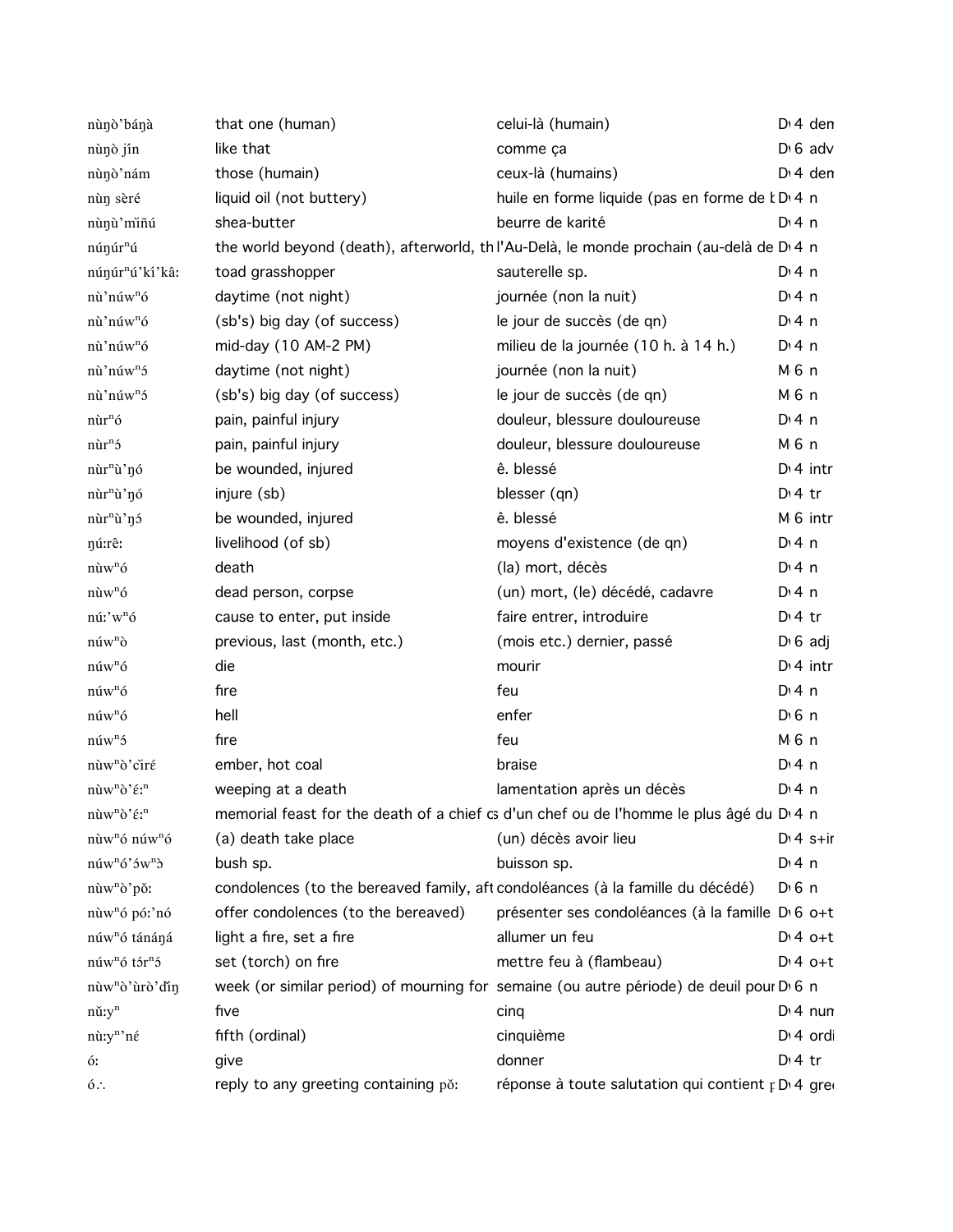| ó:                                                                 | all right, okay                                                 | d'accord                                                                                    | $Di$ 4 part      |
|--------------------------------------------------------------------|-----------------------------------------------------------------|---------------------------------------------------------------------------------------------|------------------|
| $\delta^n h \delta^n$                                              | yes!                                                            | oui!                                                                                        | $Di 4$ part      |
| $5^n$ ? $\mathfrak{d}^n$                                           | no!                                                             | non!                                                                                        | $Di$ 4 part      |
| òyó                                                                |                                                                 | chiefhood, status of being (traditional) c chefferie, fait d'ê. le chef (traditionnel)      | D:4n             |
| òyó                                                                |                                                                 | (nonhuman) leader (e.g. of a herd of anii chef (non humain, par ex. dans un troup(D) 4 n    |                  |
| ógó                                                                | (liquid) boil, come to a boil                                   | (liquide) bouillir                                                                          | $D \cdot 6$ intr |
| ógó                                                                | become hot                                                      | devenir chaud                                                                               | $Di$ 4 intr      |
| òyò'béré                                                           | tree sp.                                                        | arbre sp.                                                                                   | $Di$ 4 n         |
| dyd'dogú                                                           | hornbill                                                        | calao                                                                                       | $Di$ 4 n         |
| dyd'dogù jém                                                       | grey hornbill                                                   | calao à bec noir                                                                            | $Di$ 4 n         |
| dyd'dogù pírú                                                      | red-billed hornbill                                             | calao à bec rouge                                                                           | $Di$ 4 n         |
| $[\partial y \partial' d\partial g \hat{u}]'$ tón $\partial r^n$ ó |                                                                 | black and white tiger beetle larva in hole larve noire et blanche de papillon sp. ave D 4 n |                  |
| $\partial y \partial^n i^n$                                        | nobility, high class, dignity                                   | noblesse, dignité                                                                           | $Di$ 4 n         |
| dyd i'n                                                            | freeborn person, noble                                          | noble                                                                                       | $Di$ 4 n         |
| dyd'jimné                                                          | Ogojimne (a Jamsay clan)                                        | ogojimne (fraction diamsay)                                                                 | $Di$ 4 n         |
| òyò'lùwó                                                           | tree sp.                                                        | arbre sp.                                                                                   | $Di$ 4 n         |
| òγš'n                                                              | traditional chief, Hogon                                        | chef traditionnel, hogon                                                                    | $Di$ 4 n         |
| byš'n                                                              | leader, head (of any group)                                     | chef, président(e) (d'un groupe)                                                            | $Di$ 4 n         |
| òγò'ñùŋó                                                           | camel                                                           | chameau                                                                                     | $Di$ 4 n         |
| òyǒ'n jí:nè                                                        | chameleon                                                       | caméléon                                                                                    | $Di$ 4 n         |
| ógó'ró                                                             | (liquid) boil, come to a boil                                   | (liquide) bouillir                                                                          | $D \cdot 6$ intr |
| ógó'ró                                                             | boil (liquid), bring to a boil                                  | faire bouillir (liquide)                                                                    | $D0$ fr          |
| ógó'ró                                                             | do (sth) fast                                                   | faire (qch) vite                                                                            | $Di4$ tr         |
| ógó'ró                                                             | be fast (rapid)                                                 | ê. rapide                                                                                   | $Di$ 4 intr      |
| ógó'ró                                                             | (sth) become hot, warm up                                       | (qch) se chauffer, devenir chaud                                                            | $Di$ 4 intr      |
| ógó'ró                                                             | heat (sth), make hot                                            | (ré)chauffer (qch)                                                                          | $Di4$ tr         |
| dyd'săy <sup>n</sup>                                               | cemetery                                                        | cimetière                                                                                   | $Di$ 4 n         |
| òγó'sé:rùm                                                         | roller (bird)                                                   | rollier (oiseau)                                                                            | $Di$ 4 n         |
| òγò' téné                                                          | zorilla (polecat)                                               | zorille (renard)                                                                            | $Di$ 4 n         |
| òγò'úr <sup>n</sup> 'ù'm                                           | nobles (plural)                                                 | nobles (pluriel)                                                                            | $Di$ 4 n         |
|                                                                    | δγδ' úr <sup>n</sup> ' ùm mà bàdi lunar halo (ring around moon) | halo lunaire                                                                                | $D \n6$ n        |
| dyd'yàrá                                                           | Ogoyara (a Jamsay clan)                                         | ogoyara (fraction diamsay)                                                                  | $Di$ 4 n         |
| òγò'yógó                                                           | ostrich                                                         | autruche                                                                                    | $Di$ 4 n         |
| ò:gú                                                               | sweat (noun), perspiration                                      | sueur                                                                                       | $Di$ 4 n         |
| ógù                                                                | quick, rapid, fast (adjective)                                  | rapide                                                                                      | $D \cdot 4$ adj  |
| ógù                                                                | hot weather, heat (temperature)                                 | chaleur (température)                                                                       | $Di$ 4 n         |
| ógù                                                                | hot (object, water)                                             | chaud (objet, eau, etc.)                                                                    | $D \cdot 4$ adj  |
| ò:gú gó:                                                           | sweat, perspire                                                 | suer                                                                                        | $Dt 4 0+t$       |
| ò:gù'jǔw                                                           | small square palm-leaf hand fan                                 | petit éventail carré en feuille de doum                                                     | $Di$ 4 n         |
| ò:gú júwó                                                          | fan oneself (fan one's sweat)                                   | s'éventer (éventer sa sueur)                                                                | $D \nvert 6$ o+t |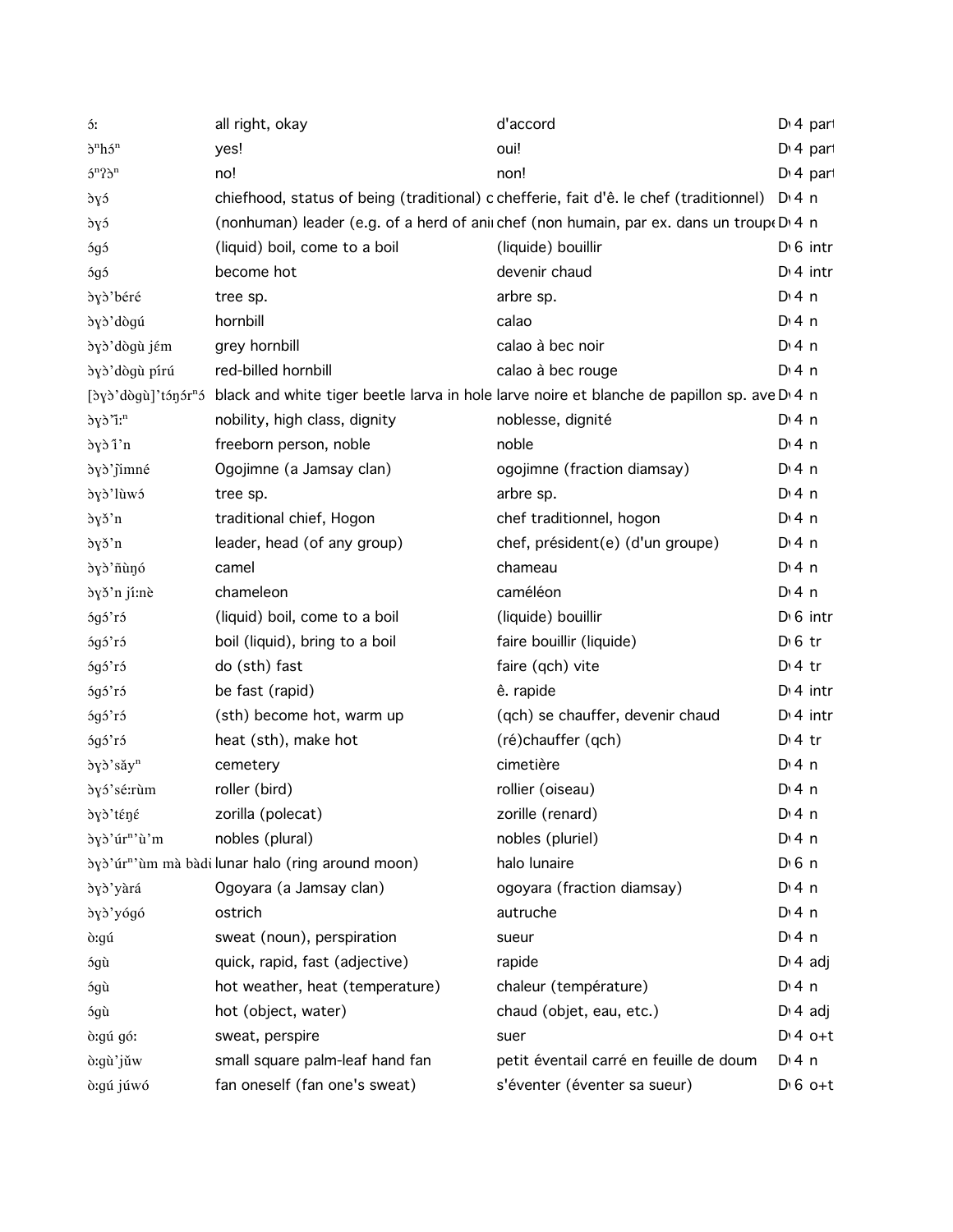| ò:gú kár <sup>n</sup> á                     | (weather) be hot                                                       | (temps) faire chaud                                                                                  | $Di$ 4 n        |                   |
|---------------------------------------------|------------------------------------------------------------------------|------------------------------------------------------------------------------------------------------|-----------------|-------------------|
| ógù kár <sup>n</sup> á                      | do (sth) fast, hurry up (and do sth)                                   | faire (qch) vite                                                                                     |                 | $D \cdot 6$ adj-  |
| ò: qú kónó                                  | wipe off sweat                                                         | s'essuyer la sueur                                                                                   |                 | $D \cdot 6$ o+t   |
| <i>sj</i> 'in                               | younger same-sex sibling (possessed)                                   | frère cadet ou sœur cadette (de même : D 4 inal                                                      |                 |                   |
| <sub>dj</sub> ó                             | younger same-sex sibling                                               | frère cadet ou sœur cadette (de même : D' 4 inal                                                     |                 |                   |
| <i>ó:jó</i>                                 | tree sp.                                                               | arbre sp.                                                                                            | $Di$ 4 n        |                   |
| d:jd'gòrògárá                               | shrub sp.                                                              | arbuste sp.                                                                                          | $Di$ 4 n        |                   |
| ójù                                         | on the road                                                            | sur le chemin                                                                                        |                 | $D \cdot 4$ adv   |
| ójú                                         | road, path                                                             | chemin, route, piste                                                                                 | $Di$ 4 n        |                   |
| òjù'céréw                                   | intersection, fork (in road0                                           | croisement, carrefour, fourche (dans un DG n                                                         |                 |                   |
| òjù'ká:                                     | road, path                                                             | chemin, route, piste                                                                                 | $Di$ 4 n        |                   |
| òjù'ká:                                     | method, process, technique, system                                     | méthode, processus, procédure                                                                        | $Di$ 4 n        |                   |
| òjù'kâ:                                     | on the road                                                            | sur le chemin                                                                                        | $Di$ 4 n        |                   |
| ójú [ lè] ó:                                | authorize (sb, to do sth)                                              | autoriser (qn, à faire qch)                                                                          |                 | $D \nvert 6$ phr. |
| ó:là                                        | dark brown (goat)                                                      | brun foncé (chèvre)                                                                                  |                 | $D \cdot 4$ adj   |
| эm                                          |                                                                        | good-sized, not skinny (animal, person) (animal, qn) en bonne forme, pas maigre D 6 adj              |                 |                   |
| эm                                          | tall grass sp.                                                         | grande graminée sp.                                                                                  | $Di$ 4 n        |                   |
| эm                                          | straw                                                                  | paille                                                                                               |                 |                   |
| òmnò'ní:                                    | dew                                                                    | rosée                                                                                                | $Di$ 4 n        |                   |
| <i>omoj</i> om                              | low spot, depression in ground                                         | bas-fond, dépression dans le sol                                                                     | $Di$ 4 n        |                   |
| ómónó                                       | fill up one's mouth (with food or drink)                               | se remplir la bouche (avec nourriture ou DG tr                                                       |                 |                   |
| ómónó                                       | puff up one's cheek (with air)                                         | s'enfler la joue (avec de l'air)                                                                     | $Di4$ tr        |                   |
| ómónó                                       | (cheek) be puffed up                                                   | (joue) ê. gonflé                                                                                     |                 | $Di$ 4 intr       |
| $\delta$ m $\delta$ r <sup>n</sup> $\delta$ | hard times, misfortune                                                 | grand malheur, temps malheureux                                                                      | $Di$ 4 n        |                   |
| ŏŋ                                          | tree sp.                                                               | arbre sp.                                                                                            | $Di$ 4 n        |                   |
| ðn                                          |                                                                        | enema, solution injected into anus for pulavement, solution médicinale injecté par D <sub>14</sub> n |                 |                   |
| ó:ñó                                        | wind (airflow)                                                         | vent                                                                                                 | $Di$ 4 n        |                   |
| óñó                                         |                                                                        | suck (candy, wild date, tamarind, zaban) sucer (bonbons, dattes sauvages, tamar D 4 tr               |                 |                   |
| ò:ñò bán                                    | dust storm (with darkened sky) vent de poussière (qui noircit le ciel) |                                                                                                      |                 | $D \cdot 6$ n+a   |
| ò:ñò'bàn'kórò                               |                                                                        | duststorm with red sky (often before a svent rouge, vent poussiéreux à ciel roug D 4 n               |                 |                   |
| ó:ñó kúnó                                   | pump air                                                               | pomper de l'air                                                                                      |                 | $D \cdot 5$ o+t   |
| ò:ñò ógù                                    | hot wind (from north), harmattan                                       | vent chaud, l'harmattan                                                                              |                 | $D \cdot 6$ n+a   |
| ò:ñò'púpûn                                  | whirlwind, twister                                                     | tourbillon                                                                                           | $Di$ 4 n        |                   |
| ò:ñò tôm                                    | cold wind                                                              | vent froid                                                                                           |                 | $D \cdot 6$ n+a   |
| òndògòrò'jè:mé                              | hogweed                                                                | plante herbacée sp. (adventice)                                                                      | $Di$ 4 n        |                   |
| šn'kò                                       | that one (nonhuman)                                                    | celui-là (non humain)                                                                                |                 | $Di$ 4 den        |
| δη'k <sub>δ</sub>                           | that one (nonhuman)                                                    | celui-là (non humain)                                                                                |                 | $Di$ 4 den        |
| δn' ñέηέτ <sup>n</sup> έ                    | herb sp.                                                               | plante herbacée sp.                                                                                  | Fc <sub>6</sub> |                   |
| ðn'ñù:'sěy <sup>n</sup>                     | herb sp.                                                               | plante herbacée sp.                                                                                  | $F6$ n          |                   |
| ó:nó                                        | skink; (any) small lizard                                              | scinque; (tout) petit lézard                                                                         | $Di$ 4 n        |                   |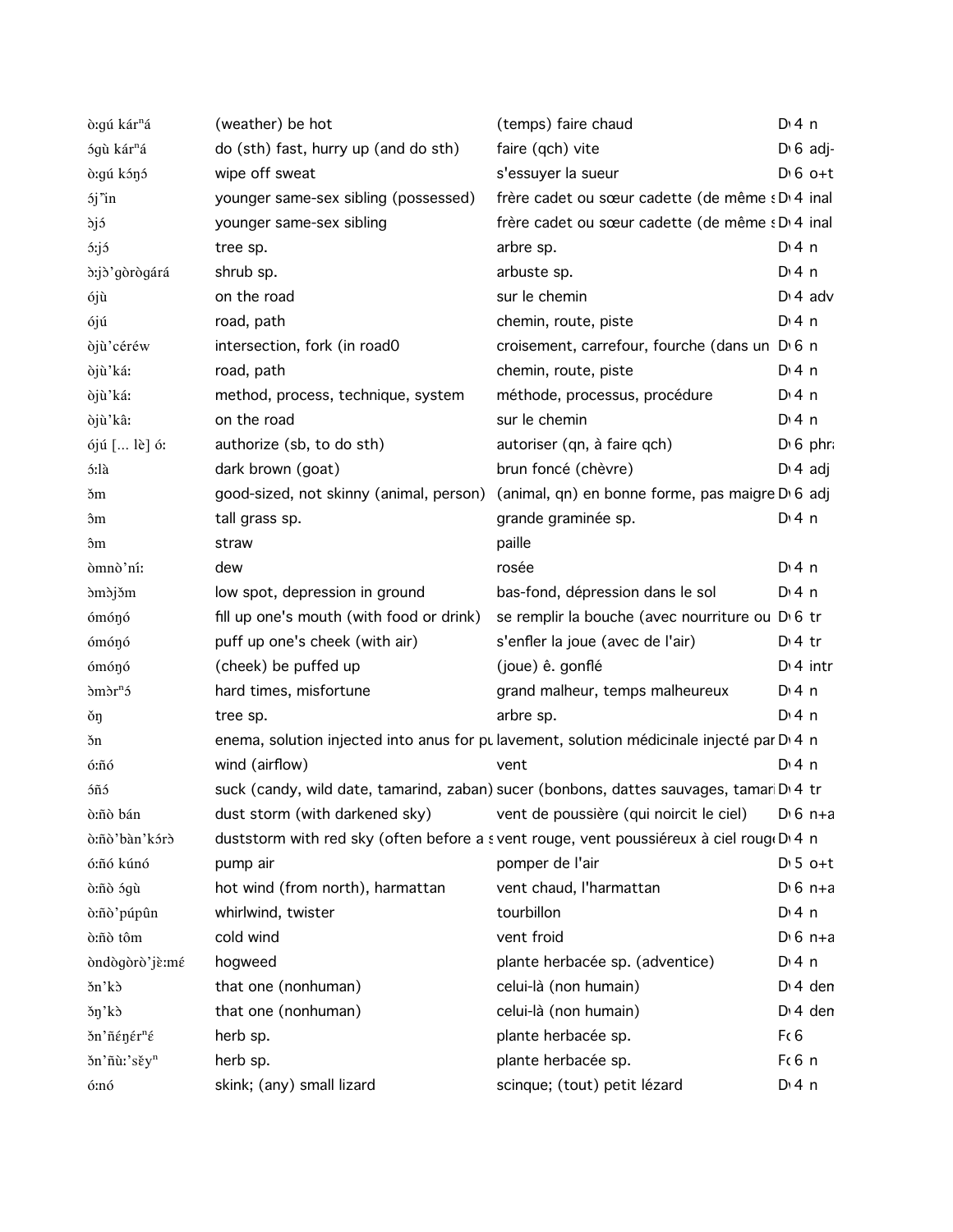| <i><b>óŋó</b></i>                                   | crumple (e.g. tin can)                                                                        | froisser (boîte de conserve, etc.)                           | $D:4$ tr              |
|-----------------------------------------------------|-----------------------------------------------------------------------------------------------|--------------------------------------------------------------|-----------------------|
| ò:nò'bàn'dúló                                       | large unstriped skink sp.                                                                     | grande scinque non-rayée sp.                                 | $Di$ 4 n              |
| ò:nò'búló                                           | slender skinks with relatively long legs                                                      | scinques minces à pattes relativement lc Fc 6 n              |                       |
| <i><b>ónóñó</b></i>                                 | (calabash) shrivel, contract                                                                  | (calebasse) se flétrir, se contracter                        | $D \nvert 6$ intr     |
| ónó'r <sup>n</sup> ó                                | become smooth                                                                                 | devenir lisse                                                | $D:4$ intr            |
| ónó'r <sup>n</sup> ó                                | make smooth                                                                                   | rendre lisse                                                 | $Di4$ tr              |
| $5n5$ ' $rn5$                                       | (hide) become supple                                                                          | (peau) devenir souple                                        | $Di$ 4 intr           |
| $5n5$ ' $rn5$                                       | (e.g. garment) become soft and moist                                                          | (vêtement, etc.) devenir mou et humide D <sub>'</sub> 4 intr |                       |
| $5n5$ ' $rn5$                                       | make soft and moist                                                                           | rendre mou et humide                                         | $D:4$ tr              |
| $5\eta 5'r^n5$                                      | uncrumple (sth)                                                                               | défroisser (qch)                                             | $D:4$ tr              |
| ò:nò'sè:mérù                                        | striped skink sp.                                                                             | scinque rayée sp.                                            | $Di$ 4 n              |
| ònùr <sup>n</sup> ú                                 | smooth, sleek                                                                                 | lisse                                                        | $D \cdot 4$ adj       |
| $\mathbin{\dot{\mathfrak{M}}}$ 'wár"<br>á           | herb sp.                                                                                      | plante herbacée sp.                                          | F(6 n)                |
| d:r"ibà:r"i:"                                       | tree sp.                                                                                      | arbre sp.                                                    | $Di$ 4 n              |
| $\delta$ : $r^n$ $\delta$                           | monkey, primate                                                                               | singe                                                        | $Di$ 4 n              |
| $\delta r^n$                                        | waterskin (entire goatskin, for carrying v outre (peau entière de chèvre, pour port D 4 n     |                                                              |                       |
| $5r^{n}5$                                           | give an enema (purgative liquid) to (sb) donner un lavement (liquide purgatif) à (D.4 tr      |                                                              |                       |
| ò:r <sup>n</sup> ò bán                              | patas monkey                                                                                  | singe patas                                                  | $Di$ 4 n              |
| d:r <sup>n</sup> d'bè:né                            | small waterskin with wide mouth                                                               | petite outre à bouche large                                  | $Dt$ n                |
| d:r <sup>n</sup> d'cèr <sup>n</sup> êw <sup>n</sup> | green monkey                                                                                  | singe vert                                                   | $Di$ 4 n              |
| $\delta x^n \delta d\epsilon g \epsilon$            | baboon                                                                                        | babouin                                                      | $Di$ 4 n              |
| ò:r <sup>n</sup> ò'[káː'pêw]                        | large waterskin with tiny, sewn opening grosse outre à petite ouverture cousue D.4 n          |                                                              |                       |
| $5:\Gamma\acute{\epsilon}$                          | (herder) take herd from village to pastur (berger) conduire (animaux) du village at D'4 tr    |                                                              |                       |
| òr kó:ró                                            | stupid act, act of idiocy                                                                     | bêtise (acte)                                                | $D \cdot 6$ n+a       |
| òr ñàmár <sup>n</sup> à                             | crime, terrible act, outrage                                                                  | délit, acte terrible                                         | D <sup>i</sup> 6 n    |
| òr ñàmár <sup>n</sup> à                             | stupid act, act of idiocy                                                                     | bêtise (acte)                                                | $D0$ 6 n              |
| òró                                                 | baobab (tree)                                                                                 | baobab                                                       | $Di$ 4 n              |
| 5:15                                                | (herder) take herd from village to pastur (berger) conduire (animaux) du village at D'4 tr    |                                                              |                       |
| ó:ró                                                | (military force) go en masse (force militaire) aller en masse D'4 intr                        |                                                              |                       |
| $\delta$ rð                                         | placenta, afterbith                                                                           | placenta                                                     | $D \nvert 6 \nvert n$ |
| $\delta$ ró                                         | recite (magical spells or verses)                                                             | réciter (versets magiques)                                   | $Dt$ 4 tr             |
| ó:ró dàyá                                           | (herder) let (livestock) graze on its own (berger) laisser pâturer (bétail) indépenc D'6 tr+1 |                                                              |                       |
| òrò'dòrú                                            | sweet baobab-leaf sauce without meat f sauce rouge sans viande pour le tô (à ba D 6 n         |                                                              |                       |
| òrò'jǎy <sup>n</sup>                                | baobab bark                                                                                   | écorce de baobab                                             | D: 4n                 |
| òrò'kúró                                            | baobab leaves (for green sauce)                                                               | feuilles de baobab (pour la sauce verte) D <sub>14</sub> n   |                       |
| òrò'ñǎ:                                             | millet cakes (served with baobab-leaf sartô, pâte de mil (servi avec la sauce baob D 4 n      |                                                              |                       |
| òrò'ná:                                             | baobab tree                                                                                   | arbre de baobab                                              | $Di$ 4 n              |
| òrò'niné                                            | green baobab-leaf sauce (the common s sauce verte aux feuilles de baobab (la sa D 4 n         |                                                              |                       |
| òròwó                                               | jujube                                                                                        | jujube                                                       | $Dt$ 4 n              |
| drowó                                               | pond scum (algae)                                                                             | algues                                                       | $Dt$ 4 n              |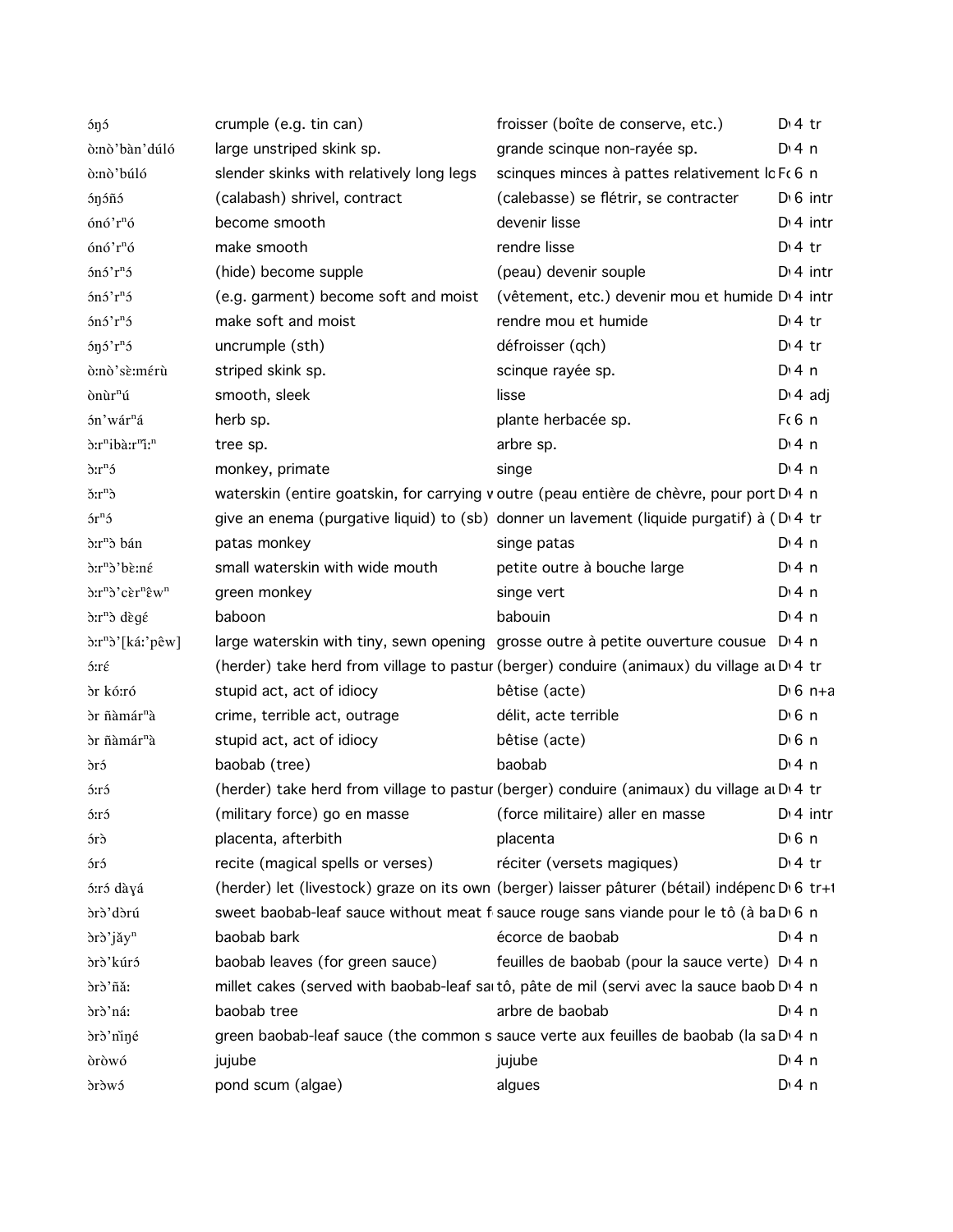| dróyèbònó                     | herb sp.                                | herbe sp.                                                                                          | $Di$ 4 n              |
|-------------------------------|-----------------------------------------|----------------------------------------------------------------------------------------------------|-----------------------|
| òròyèbònò ár <sup>n</sup> à   | herb sp.                                | herbe sp.                                                                                          | $Di$ 4 n              |
| drú                           | fresh (produce)                         | (fruits, légumes) frais                                                                            | $D \cdot 4$ adj       |
| drú                           | green (wood)                            | (bois) vert (non sec)                                                                              | $D \cdot 4$ adj       |
| drú                           | matter, issue                           | question, problème, affaire, dossier                                                               | $Di$ 4 n              |
| ðrú                           | magical spell (euphemistic)             | verset magique (euphémisme)                                                                        | $Di$ 4 n              |
| drú                           | soft and moist                          | mou et humecté                                                                                     | $D \n4$ adj           |
| ðrú                           | soft-skinned (person)                   | (personne) à peau molle                                                                            | $D \cdot 4$ adj       |
| òrù báná                      | hidden thing, secret                    | chose cachée, secret                                                                               | $Di$ 4 n+a            |
| drú jùgó                      |                                         | (child that has grown up somewhat) und (enfant qui a grandi un peu) comprendre D <sub>14</sub> o+t |                       |
| òrù mòñú                      | crime, terrible act, outrage            | délit, acte terrible                                                                               | $Dt$ 4 n              |
| ósfórè                        | forestry official                       | agent des Eaux et Forêts                                                                           | $D \nvert 6 \nvert n$ |
| $\delta w^n$                  | (initial in cpds about burial pits)     | (dans des composés qui désignent des t D 4 cpd                                                     |                       |
| $\delta w^n$                  | in-law, affine (parent, sibling, child) | beau-parent (parent, frère, sœur, enfant D <sub>'</sub> 4 inal                                     |                       |
| $\delta w^n$                  | aardvark                                | oryctérope, « taupe »                                                                              | $Di$ 4 n              |
| $5w^n$                        |                                         | in-law, affine (parent, sibling, child) (pos: beau-parent (parent, frère, sœur, enfant D'4 inal    |                       |
| $5w^n5$                       |                                         | (person or animal) put on some weight (personne ou animal) augmenter son poi D 6 intr              |                       |
| $\partial w^n \partial^n l^n$ |                                         | small pit dug for corpse inside larger fun petit trou creusé pour le cadavre dans u D 4 n          |                       |
| òw <sup>n</sup> ò' ñú:        |                                         | gift of millet by a man to his parents-in-I don de mil par un homme à ses beaux-pa D'4 n           |                       |
| dw <sup>n</sup> d'ná:         | chiefs' (Hogons') cemetery              | cimetière des chefs (hogons)                                                                       | D:4n                  |
| dw"d'săy"                     | graves, cemetery                        | tombeaux, cimetière                                                                                | $Di$ 4 n              |
| dw"d'săy"                     |                                         | large burial pit, enclosing a smaller pit fo gros fossé qui contient un trou plus peti D 4 n       |                       |
| òw <sup>n</sup> ò'túm         |                                         | mound of excavated earth from digging monticule de banco où on a creusé le 3w D' 4 n               |                       |
| ówó                           | (hen, bird) brood (on eggs)             | (poule, oiseau) couver (sur ses œufs)                                                              | $D:4$ intr            |
| 5w5                           | (quadruped) be lying down on its belly  | (quadrupède) ê. couché sur son ventre D <sub>'</sub> 4 intr                                        |                       |
| $\check{y}$                   | rotten, bad-smelling                    | pourri, qui pue                                                                                    | $D \n4$ adj           |
| $\check{\sigma}y^n$           | crag chestnut-winged starling           | étourneau roupenne d'Alexander                                                                     | $Di$ 4 n              |
| òyó                           | grass, herbs                            | herbe, plantes herbacées                                                                           | $Dt$ 4 n              |
| dyó                           | fodder (grass or greens, for livestock) | fourrage (de l'herbe ou autre végétation D <sub>14</sub> n                                         |                       |
| óyó                           | (sth) rot, be or become rotten, spoil   | (qch) pourrir, ê. pourri                                                                           | $Di$ 4 intr           |
| òyò'gò'ý                      |                                         | teething, growing one's first teeth (of ycpoussée des premières dents (de jeune « D' 4 n           |                       |
| òyò kú: <sup>n</sup> 'pírù    | herb sp.                                | plante herbacée sp.                                                                                | $F6$ n                |
| dyd drú                       | fresh (green) grass                     | herbe fraîche (verte)                                                                              | $D \cdot 4$ adj       |
| dyd drú                       | green (color)                           | vert (couleur)                                                                                     | $D \cdot 4$ adj       |
| dyd pírú                      | grass sp.                               | graminée sp.                                                                                       | $Di$ 4 n              |
| óyó'wó                        | make rotten                             | rendre pourri                                                                                      | $Di4$ tr              |
| pá:                           | (e.g. gecko lizard) be on (wall)        | (gecko etc.) ê. sur (mur)                                                                          | $Di$ 4 intr           |
| pá:                           | come up beside (sth)                    | venir se mettre à côté de (qch)                                                                    | $Di$ 4 intr           |
| pá:                           |                                         | (sb) be up against or close to (e.g. wall) (qn) se mettre contre ou à côté de (mur D'4 intr        |                       |
| pá:                           | lie low, stay out of sight, lurk        | se blottir, rester hors de vue                                                                     | $D:4$ intr            |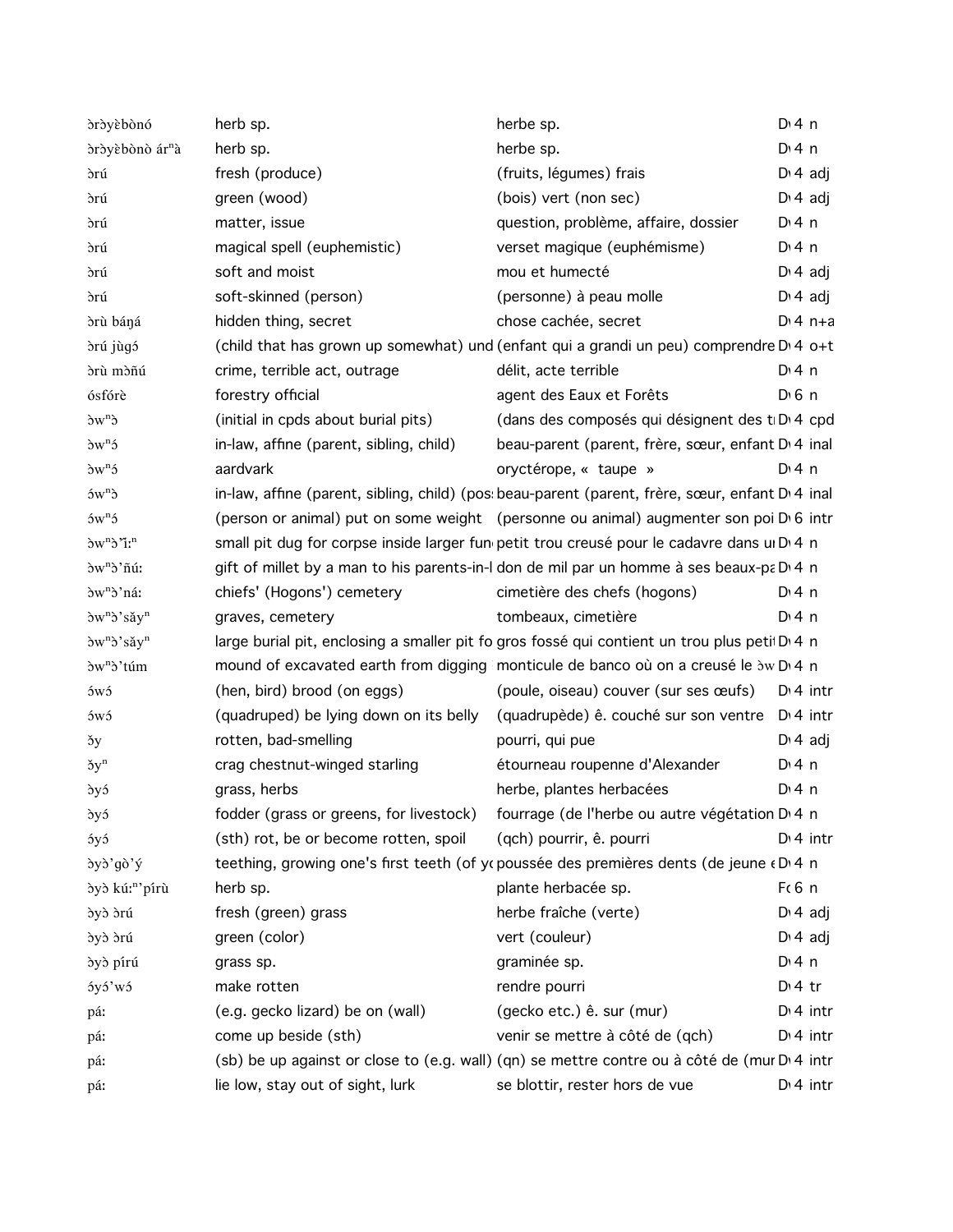| pá:                     | (Emphatic particle)                                                      | (particule d'emphase)                                                                          | D <sub>1</sub> 4 part |
|-------------------------|--------------------------------------------------------------------------|------------------------------------------------------------------------------------------------|-----------------------|
| $pán = > píní'rné$      | open (doorway) wide                                                      | ouvrir (passage) tout grand                                                                    | $D \cdot 6$ adv       |
| $pán =$                 | wide open, gaping (doorway) (intensifier (porte) grand'ouvert (intensif) |                                                                                                | $D \cdot 6$ adv       |
| pàyá                    | bundle (tied together)                                                   | fagot (attaché)                                                                                | $D: 4$ cpd            |
| páyà                    | (see kù: <sup>n</sup> 'páyà)                                             | (voir kù: <sup>n</sup> 'páyà)                                                                  | $D \setminus 6$ cpd   |
| páyá                    | attach (belt-cord)                                                       | attacher (ceinture)                                                                            | $Di4$ tr              |
| páyá                    | contract (a marriage)                                                    | contracter (un mariage)                                                                        | $Di4$ tr              |
| páyá                    | tie, tie up (sth or sb, with a rope)                                     | attacher (qch ou qn, avec corde)                                                               | $Di4$ tr              |
| páyá'rá                 | untie, set loose (e.g. animal)                                           | délier, lâcher (animal etc.)                                                                   | $Di4$ tr              |
| pájápájá                | very cold (intensifier)                                                  | très froid (emphatique)                                                                        | $Di$ 4 inte           |
| pàkê:                   | pack (of sugar, tea, cigarettes, etc.)                                   | paquet (de sucre, de thé, de cigarettes, D.4 n                                                 |                       |
| pálá                    | (see à'pàlá pálá)                                                        | (voir à'pàlá pálá)                                                                             | $Di4$ tr              |
| pá:làm                  | (see cènè'pá:làm)                                                        | (voir cènè'pá:làm)                                                                             | $Di 4$ cpd            |
| pàlgú                   |                                                                          | water channel (dug in courtyard after a l canal d'eau (creusé dans la cour après un D 4 n      |                       |
| pállá                   | yank off or rip off (sth) forcefully                                     | arracher ou enlever (qch) en tirant avec D 4 tr                                                |                       |
| pá:má                   | understand (abstraction)                                                 | comprendre (une abstraction)                                                                   | $D:4$ tr              |
| pá:mé                   | understand (abstraction)                                                 | comprendre (une abstraction)                                                                   | $D \cdot 4$ tr        |
| pá:mírâl                |                                                                          | mutual understanding, getting along well compréhension, bon rapport (entre deux D 4 n          |                       |
| pá:mírâl                | understanding                                                            | compréhension                                                                                  | $Di$ 4 n              |
| păn                     |                                                                          | (in cpds:) widowhood, being a widow or (dans les composés:) fait d'ê. veuve ou · D·4 n         |                       |
| páñá                    | (wall, cliff) be cracked, fissured                                       | (mur, falaise) ê. fissuré                                                                      | $D \cdot 6$ intr      |
| pàná                    | supper                                                                   | repas du soir                                                                                  | $Di$ 4 n              |
| páná                    | skin and butcher (slaughtered animal)                                    | dépouiller                                                                                     | $Di4$ tr              |
| pàŋá                    | strength, power                                                          | force, puissance                                                                               | $Dt$ 4 n              |
| pàŋá                    | strong point, main activity                                              | point fort, activité principale                                                                | $Di$ 4 n              |
| pàŋá                    |                                                                          | political power, the authorities, governm (le) Pouvoir, (les) autorités, gouverneme D'4 n      |                       |
| páná                    |                                                                          | intersperse, mingle (e.g. roselle and mille intercaler (par ex., des pieds de mil et de D 4 tr |                       |
| pàná bâ: <sup>n</sup>   | strong or powerful person                                                | personne forte ou puissante                                                                    | $Di$ 4 n              |
| pàná bâ: <sup>n</sup>   | authorities, government                                                  | (le) Pouvoir, (les) autorités, gouverneme D 6 n                                                |                       |
| pànà'gí'n               | strong or powerful person                                                | personne forte ou puissante                                                                    | $D \n6$ n             |
| pàná'jérè               | strong, powerful                                                         | fort, puissant                                                                                 | $D \cdot 4$ adj       |
| pàná lè                 | by force, forcibly                                                       | par la force                                                                                   | $D \cdot 4$ adv       |
| pánáná                  |                                                                          | immobilize (sth, e.g. a vehicle on a slope immobiliser (qch, par ex. une voiture sur D 4 tr    |                       |
| pàná  sà                | be strong                                                                | avoir de la force, ê. fort                                                                     | $Dt 4 0+t$            |
| pàná'sâ:                | strong, powerful                                                         | fort, puissant                                                                                 | $D \cdot 4$ adj       |
| pàná sà:'rá'n           | lacking strength, weak                                                   | qui manque de force, faible                                                                    | $D \cdot 4$ adj       |
| pàná'táji: <sup>n</sup> |                                                                          | very small basket woven from grass ster panier minuscule tissé en paille (sert par D 6 n       |                       |
| pànà'tè:r'ú             | act of showing force                                                     | fait de montrer de la force                                                                    | $D \nvert 6 \nvert n$ |
| pànà'těy <sup>n</sup>   | weak (person)                                                            | (personne) faible                                                                              | $D \cdot 6$ adj       |
| pànà'w <sup>n</sup> á   | strong, powerful                                                         | fort, puissant                                                                                 | $D \cdot 4$ adj       |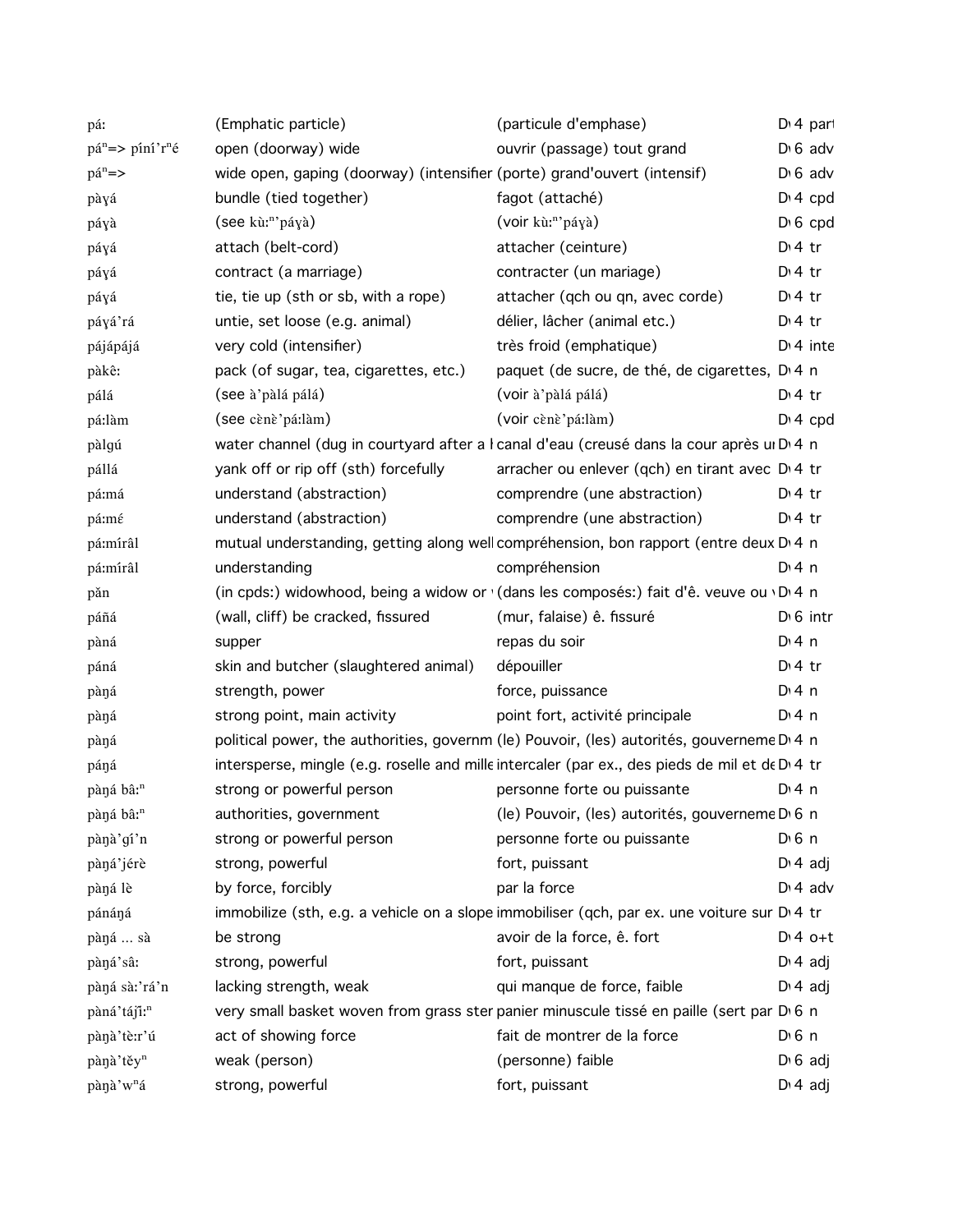| páná'w <sup>n</sup> á                                                       | strengthen                                                                        | fortifier                                                                                  | $D \cdot 4$ tr        |
|-----------------------------------------------------------------------------|-----------------------------------------------------------------------------------|--------------------------------------------------------------------------------------------|-----------------------|
| pànà'w <sup>n</sup> à'gí'n                                                  | powerful (person)                                                                 | fort, puissant (être humain)                                                               | $D \cdot 4$ adj       |
| păn dà: <sup>n</sup>                                                        | (esp. widow) be in mourning                                                       | (surtout veuve) ê. en deuil                                                                | $D \cdot 6$ n+ir      |
| păn'dâ: <sup>n</sup> 'n                                                     | (see à'n păn'dâ:"'n)                                                              | (voir à'n păn'dâ: <sup>n</sup> 'n)                                                         | $D \cdot 4$ adj       |
| pà:ndé                                                                      | thick cotton thread                                                               | fil épais de coton                                                                         | $Di$ 4 n              |
| păn dé:                                                                     | (man) marry (widow)                                                               | (homme) épouser (veune)                                                                    | $D \cdot 6$ o+t       |
| pàn' din                                                                    | mourning                                                                          | deuil                                                                                      | $Di$ 4 n              |
| pàn' din                                                                    |                                                                                   | widow's seclusion during 40 days after h quarantaine de la veuve (pendant 40 jou D 4 n     |                       |
| păn diné                                                                    | (esp. widow) be in mourning                                                       | (surtout veuve) ê. en deuil                                                                | $D \cdot 4$ adv       |
| pàn'din'ú                                                                   | mourning                                                                          | deuil                                                                                      | $Di$ 4 n              |
| pàní'n                                                                      | (see yà:'pàní'n)                                                                  | (voir yà:'pàní'n)                                                                          | $D \n4$ adj           |
| pánté                                                                       | repeat (esp. a foolish or bad action)                                             | répéter (surtout un acte méchant ou de D <sub>'4</sub> intr                                |                       |
| pàpăy                                                                       | papaya                                                                            | papaye                                                                                     | $D \nvert 6 \nvert n$ |
| pàr <sup>n</sup> á                                                          | (see jirè'pàr <sup>n</sup> á)                                                     | (voir jirè' pair <sup>n</sup> á)                                                           | $Di$ 4 cpd            |
| pàr <sup>n</sup> á'pàr <sup>n</sup> á                                       | shiny new (adverb)                                                                | flambant neuf (adverbe)                                                                    | $D \cdot 6$ adv       |
| pàr <sup>n</sup> á'pàr <sup>n</sup> á                                       | shining, gleaming (blade, etc.) (adverb) (lame, etc.) brillant, luisant (adverbe) |                                                                                            | $D \cdot 4$ adv       |
| párá                                                                        | rub (with oil or lotion)                                                          | enduire (d'huile ou de pommade)                                                            | $D \cdot 4$ tr        |
| párápárá                                                                    | very white (intensifier)                                                          | très blanc (intensif)                                                                      | $Di$ 4 inte           |
| pàrà'sé: <sup>n</sup>                                                       |                                                                                   | autumn, post-harvest period (November automne, saison après la récolte (novem D'4 n        |                       |
| pàrá sé: <sup>n</sup>                                                       |                                                                                   | be autumn, post-harvest season (Novem faire automne, ê. la saison après la récol DI 4 s+ir |                       |
| pàrá sé: <sup>n</sup>                                                       | (sb) be in the post-harvest season                                                | (qn) se trouver dans la saison après la ré D <sub>14</sub> s+ir                            |                       |
| pàrà'sé:r <sup>n</sup> è                                                    |                                                                                   | in autumn, in the post-harvest season (N en automne, dans la saison juste après la D 4 n   |                       |
| pàrà'sé:r <sup>n</sup> é                                                    |                                                                                   | autumn, post-harvest period (November automne, saison après la récolte (novem D'4 n        |                       |
| pà:rú                                                                       | flat kneading stick                                                               | bâton plat à malaxer                                                                       | D: 4n                 |
| pá:sé                                                                       | comb (hair)                                                                       | peigner (cheveux)                                                                          | $D \, 6$ tr           |
| pátà:                                                                       | wide and flat (e.g. rock, palm of hand)                                           | large et plat (par ex. rocher, paume de la D 4 adj                                         |                       |
| pátá                                                                        | wide and flat (e.g. rock, palm of hand)                                           | large et plat (par ex. rocher, paume de la D 4 adj                                         |                       |
| pâw                                                                         | deafness                                                                          | surdité                                                                                    | $D \n6$ n             |
| pá:'wá                                                                      | put (sth) beside (sth)                                                            | mettre (qch) à côté (d'une autre chose) D <sub>14</sub> tr                                 |                       |
| pá:'wá                                                                      | put (two objects) side by side                                                    | mettre (deux objets) côte à côte                                                           | $D \cdot 4$ tr        |
| pàw'gí'n                                                                    | deaf person                                                                       | personne sourde                                                                            | $Dt$ 4 n              |
| pàyà:sú                                                                     |                                                                                   | mattress (traditional with straw, or mode matelas (traditionnel à paille, ou modern D 6 n  |                       |
| páyáw                                                                       | well-lit (space)                                                                  | (espace) bien illuminé                                                                     | $D \nvert 6$ adj      |
| pé:                                                                         | shout, cry (noun)                                                                 | cri                                                                                        | $Di$ 4 n              |
| pé:                                                                         | (see pé: pé:)                                                                     | (voir pé: pé:)                                                                             | $Di$ 4 intr           |
| pé:                                                                         | (see pé: pé:)                                                                     | (voir pé: pé:)                                                                             | $Dt$ 4 n              |
| $p\acute{\varepsilon}$ : <sup>n</sup>                                       | get old, age (verb)                                                               | vieillir, ê. ou devenir vieux                                                              | $Di$ 4 intr           |
| $p\acute{\varepsilon}$ : <sup>n</sup> 'w <sup>n</sup> $\acute{\varepsilon}$ | age (verb), cause (sb, sth) to get old                                            | faire vieillir                                                                             | $Dt$ 4 tr             |
| pè'diné                                                                     | clove (spice for cream of millet)                                                 | clou de girofle (épice pour la crème de n D 4 n                                            |                       |
| pégé                                                                        |                                                                                   | insert (e.g. ax or hoe blade) into a hole i emmancher (lame de daba ou de hache) D 4 tr    |                       |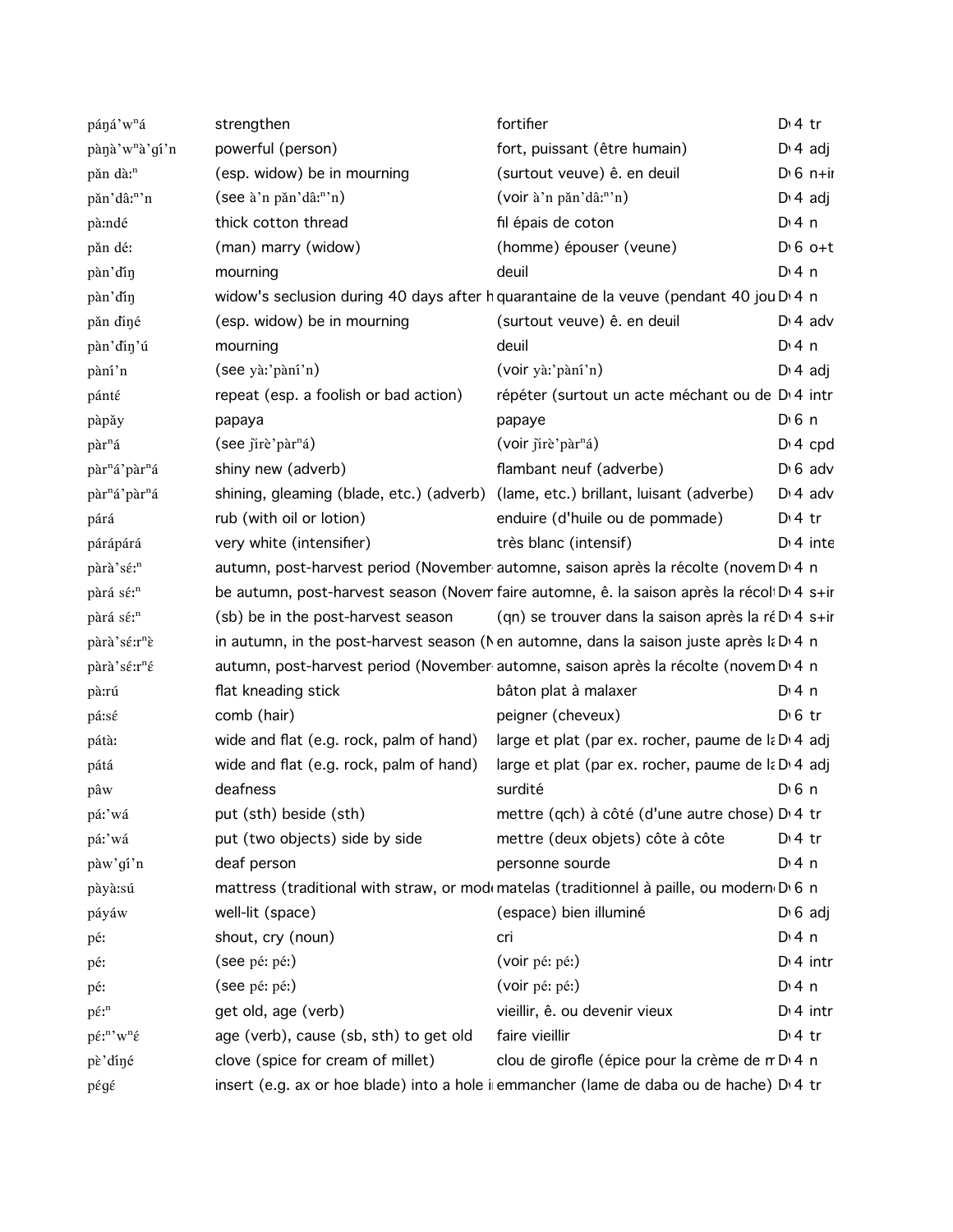| pégé                      | make (heap of millet ears)             | faire (tas d'épis de mil au bord du cham D 4 tr                                                          |                    |
|---------------------------|----------------------------------------|----------------------------------------------------------------------------------------------------------|--------------------|
| pégé                      | nail (sth), drive in (nail)            | clouer (qch), enfoncer (clou)                                                                            | $D:4$ tr           |
| pègérè                    | (see tin'pègérè, kò:'pègérè)           | (voir tin'pègérè, kò:'pègérè)                                                                            | $Dt 4$ cpd         |
| pégéré                    |                                        | slide handle over (metal part of daba, kn emmancher, mettre le manche sur (le m( $D$ ) 4 tr              |                    |
| pégéré                    | drive in (nail)                        | clouer (clou)                                                                                            | $D:4$ tr           |
| pégérém                   | (see kàjù'pégérém)                     | (voir kàjù'pégérém)                                                                                      | $Di$ 4 cpd         |
| pègú                      |                                        | overnight place (for domestic animal, e.c lieu pour passer la nuit (d'un animal dom D 6 n                |                    |
| pègú                      |                                        | low hitching post with bulge at top, plan petit bois planté dans le sol, à bout gon D'4 n                |                    |
| pègú                      | (see bèrè'pègú)                        | (voir bèrè'pègú)                                                                                         | $D: 4$ cpd         |
| pégù                      | (see sùm'pégù)                         | (voir sùm'pégù)                                                                                          | $Dt 4$ cpd         |
| péjé                      |                                        | pound (grain, in mortar, with a little wat ppiler (céréales, dans un mortier, avec un D'4 tr             |                    |
| pè:jé                     | tall, clumpy grass sp.                 | haute graminée sp.                                                                                       | $Di$ 4 n           |
| pè:j'i: <sup>n</sup>      | lamb                                   | agneau                                                                                                   | D <sup>i</sup> 6 n |
| pè:j'i: <sup>n</sup> dúrò | grass sp. with one long spike per stem | graminée sp.                                                                                             | $Di$ 4 n           |
| pé:jú                     | sheep                                  | mouton                                                                                                   | $Di$ 4 n           |
| pè:jù'àjíː                | ram (uncastrated)                      | bélier (non castré)                                                                                      | D <sup>i</sup> 6 n |
| pè:jù'àr <sup>n</sup> á   | ram (male sheep)                       | bélier                                                                                                   | D <sup>i</sup> 6 n |
| pè:jù'bá:lbâ:l            | a breed of sheep with big ears         | une race de moutons à grandes oreilles D <sub>14</sub> n                                                 |                    |
| pè:jù cèté                | a breed of small sheep                 | une race de petits moutons                                                                               | $D \cdot 4$ n+a    |
| pè:jù'dó:rá:ji            | a breed of mid-sized sheep             | une race de moutons de taille moyenne D <sub>14</sub> n                                                  |                    |
| pè:jù gùró                | young adult ewe (not yet a mother)     | jeune brebis (qui n'a pas encore mis bas D 4 n+a                                                         |                    |
| pè:jù'kúndôw              | breed of sheep (with abundant wool)    | race d'ovins (à laine abondante)                                                                         | $D \n6$ n          |
| pè:jù'ná:                 | ewe                                    | brebis                                                                                                   | $D0$ n             |
| pè:jù pòrú                | ram (castrated)                        | bélier (castré)                                                                                          | $D \cdot 6$ n+a    |
| pélépêw                   | grasshopper sp.                        | sauterelle sp.                                                                                           | $Di$ 4 n           |
| pélgé                     |                                        | shake lightly (pounded grain on a winnov secouer légèrement (céréales pilées dan D 6 tr                  |                    |
| pélgé                     |                                        | sift (grains, in one's hand, to remove sar tamiser (graines, dans la main, pour enle D <sub>1</sub> 4 tr |                    |
| pèl'lá:rwà                | ninety                                 | quatre-vingt dix                                                                                         | $Di$ 4 nun         |
| péllè                     | dove, esp. laughing dove               | tourterelle, surtout tourterelle maillée D <sub>14</sub> n                                               |                    |
| péllé                     | cut off, sever (head, finger, branch)  | couper (tête, doigt, branche)                                                                            | $Dt$ 4 tr          |
| péllé                     | cut off end of (object) to trim it     | couper le bout de (objet) pour le raccou D'6 tr                                                          |                    |
| péllé                     | break or cut off (a piece of sth flat) | enlever (un morceau de qch de plat)                                                                      | $D:4$ tr           |
| péllé                     |                                        | pick off, pull or break off (e.g. a leaf, a ficueillir avec la main (une feuille, un fruit DG tr         |                    |
| pèllè'irù                 | herb sp. with latex                    | plante herbacée sp. à latex                                                                              | $Di$ 4 n           |
| pèllè pírú                | vinaceous dove                         | tourterelle vineuse                                                                                      | D: 4 n             |
| pèllè'sûn'dûn             | long-tailed pigeon                     | tourterelle du Cap                                                                                       | $Di$ 4 n           |
| pél'lèy                   | twenty                                 | vingt                                                                                                    | $Di$ 4 nun         |
| pémé                      |                                        | pick off or pull out (grains from a grain s cueillir (graines d'un épi, pousses de plar D'4 tr           |                    |
| pěn                       |                                        | horizontal beams running through granar poutres horizontales qui traversent un g D 6 n                   |                    |
| péñé                      |                                        | immobilize (sth, e.g. a vehicle on a slope immobiliser (qch, par ex. une voiture sur D 6 tr              |                    |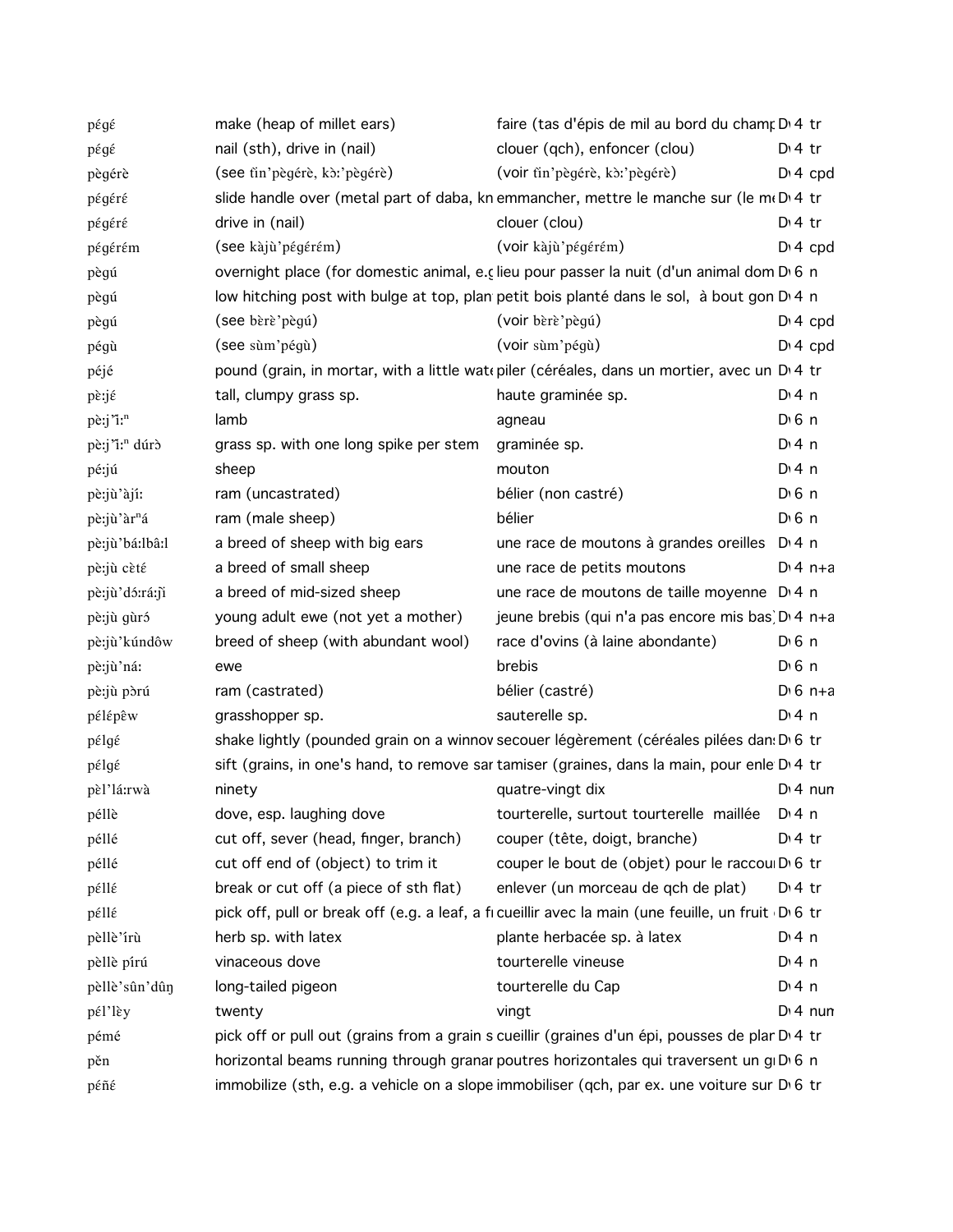| pèné                        | side (of house, box, etc.)                | côté (d'une maison, d'une boîte, etc.)                                                               | $Di$ 4 n            |
|-----------------------------|-------------------------------------------|------------------------------------------------------------------------------------------------------|---------------------|
| pènê:                       | beside                                    | à côté de                                                                                            | $Di$ 4 pos          |
| pénè                        | beside                                    | à côté de                                                                                            | $Di$ 4 pos          |
| pènè'kû: <sup>n</sup>       | side by side                              | côte à côte                                                                                          | $D \cdot 4$ adv     |
| pènè'kû: <sup>n</sup>       | beside, at the side of                    | à côté de                                                                                            | $Di$ 4 pos          |
| pén'này <sup>n</sup>        | forty                                     | quarante                                                                                             | $Dt$ 4 nun          |
| pèn'né                      | tenth (ordinarl)                          | dixième                                                                                              | $D \cdot 6$ adj     |
| pén'nù:y <sup>n</sup>       | fifty                                     | cinquante                                                                                            | $Dt$ 4 nun          |
| pènùnú                      |                                           | horizontal beams running through granar poutres horizontales qui traversent un g D 4 n               |                     |
| pé: pé:                     | (sb) give out a shout, cry out            | (qn) lancer un cri                                                                                   | $D:4$ o+t           |
| pé: pé:                     | weep aloud, bawl                          | pleurer bruyamment                                                                                   | $D \nvert 6$ o+t    |
| pé: pé:                     | (sheep, goat) bleat                       | (mouton, chèvre) bêler                                                                               | $D \nvert 6$ o+t    |
| pé: pé:                     | (donkey) bray                             | (âne) braire                                                                                         | $D \nvert 6$ o+t    |
| pé: pé:                     | (cow) moo, low                            | (vache) meugler                                                                                      | $D \nvert 6$ o+t    |
| pé: pé:                     | (hyena, lion) roar                        | (hyène, lion) rugir                                                                                  | $D \nvert 6$ o+t    |
| pèré                        | jump (noun), (a) leap                     | saut                                                                                                 | $Di$ 4 n            |
| pé:ré                       | not involved, not included                | non impliqué                                                                                         | $D \cdot 4$ adj     |
| pé:ré                       | nothing                                   | rien                                                                                                 | $Di$ 4 qua          |
| pé:ré                       | for nothing, in vain, uselessly, for free | pour rien, en vain, gratuitement                                                                     | $D \cdot 4$ adv     |
| pé:ré                       | simply, with nothing special              | simplement, sans rien de spécial                                                                     | $D \cdot 4$ adv     |
| péré                        | clap, applaud                             | applaudir                                                                                            | $D:4$ tr            |
| péré                        | jump (verb)                               | sauter                                                                                               | $Dt$ tr             |
| pé:rè                       |                                           | small earthenware bowl with water for al petite écuelle d'eau en terre cuite pour l <sub>0</sub> 4 n |                     |
| pé:ré                       | (bone) break                              | (os) se casser                                                                                       | $D \n 6$ intr       |
| pé:ré                       |                                           | break in half (long object, e.g. stick, bon casser en deux (objet long, par ex. bâtor D' 4 tr        |                     |
| péré                        | strike (match, flint) to make fire        | frapper (allumette contre son paquet, pi D <sub>1</sub> 4 tr                                         |                     |
| péré                        |                                           | pamper, dote on (child or pet animal), st choyer (enfant ou animal), gâter (enfant D'4 tr            |                     |
| péré                        |                                           | strike (e.g. brick against the flat side of frapper (par ex. une brique contre le côt D 4 tr         |                     |
| pèrè'bèré                   |                                           | state of being pampered or spoiled (chilc fait d'être choyé ou gâté (enfant) D'4 n                   |                     |
| péré bèré                   |                                           | (child, pet animal) be pampered or spoile (enfant, animal favori) ê. choyé ou gâté DI4 o+t           |                     |
| péré bèrè'wé                |                                           | pamper, dote on (child or pet animal), st choyer (enfant ou animal), gâter (enfant D'4 o+t           |                     |
| péré lěy sáyà               | twelve                                    | douze                                                                                                | $D \setminus 6$ nun |
| péré nǔ:y <sup>n</sup> sáyà | fifteen                                   | quinze                                                                                               | $D \setminus 6$ nun |
| pèré péré                   | make a jump                               | faire un saut, sauter                                                                                | $D:4$ o+t           |
| péré tă:n sáyà              | thirteen                                  | treize                                                                                               | $D \setminus 6$ nun |
| péré túrú sáyà              | eleven                                    | onze                                                                                                 | $D \setminus 6$ nun |
| péré'wé                     | brandish (weapon)                         | brandir (arme)                                                                                       | $D:4$ tr            |
| péré'wé                     | cause to jump                             | faire sauter                                                                                         | $D \cdot 4$ tr      |
| pèr'gá:rà                   | eighty                                    | quatre-vingt                                                                                         | $Di$ 4 nun          |
| pèr'kúróy                   | sixty                                     | soixante                                                                                             | $Di$ 4 nun          |
|                             |                                           |                                                                                                      |                     |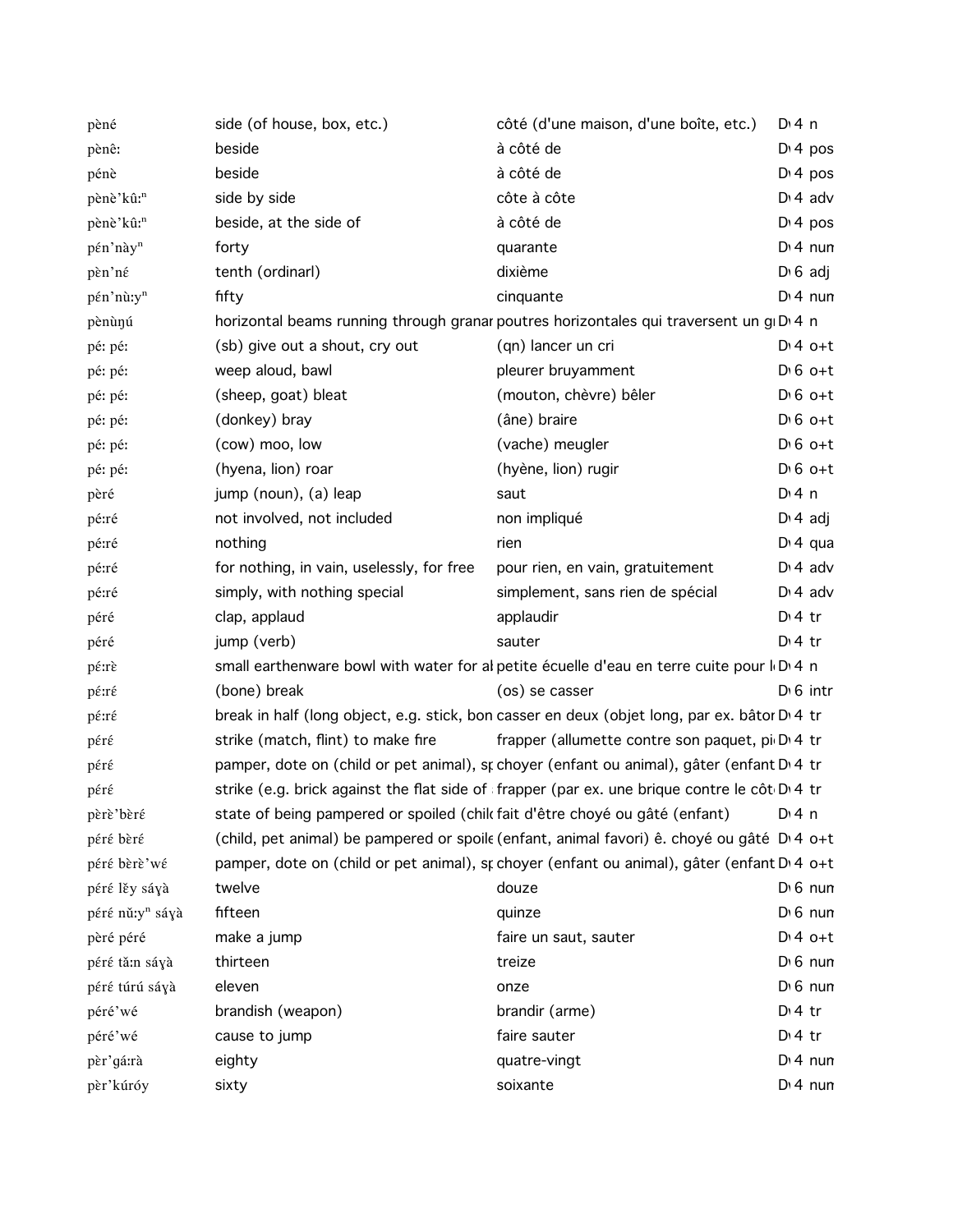| pérñé                     | brush against, graze (sth)                                      | effleurer, frôler (qch)                                                                     | $Di4$ tr         |
|---------------------------|-----------------------------------------------------------------|---------------------------------------------------------------------------------------------|------------------|
| pèr'sûy <sup>n</sup>      | seventy                                                         | soixante-dix                                                                                | $Di$ 4 nun       |
| pèrú                      | (see nùmò'pèrú)                                                 | (voir nùmò'pèrú)                                                                            | $D \nvert 6$ cpd |
| pérù                      | applause, clapping                                              | applaudissement                                                                             | $Di$ 4 n         |
| pèrú                      | tree sp.                                                        | caïlcédrat (arbre)                                                                          | $Di$ 4 n         |
| pérú                      | ten                                                             | dix                                                                                         | $Di$ 4 nun       |
| pérù péré                 | clap hands, applaud                                             | battre (des mains), applaudir                                                               | $Di4$ tr         |
| pé:sé                     | assess, evaluate                                                | évaluer                                                                                     | $D \cdot 4$ tr   |
| pétè:                     | flat and small (forehead, nose)                                 | plat et petit (front, nez)                                                                  | $D \cdot 6$ adj  |
| pété                      | flat and small (forehead, nose)                                 | plat et petit (front, nez)                                                                  | $D \cdot 4$ adj  |
| pét'tà:n                  | thirty                                                          | trente                                                                                      | $Di$ 4 nun       |
| pêw                       | $(\text{see } \text{`or} \text{`s'}[\text{k\'a'} \text{`pêw}])$ | $(voir \n\delta x^n \delta'[ká'] \n\delta w])$                                              | $D \nvert 6$ cpd |
| pěw                       | accusation                                                      | accusation, plainte                                                                         | $Di$ 4 n         |
| pé:'wé                    | cause to weep                                                   | faire pleurer                                                                               | $Di4$ tr         |
| péwé                      | accuse, describe the damage done by                             | accuser, décrire le mal fait par                                                            | $D \cdot 4$ tr   |
| pěw péwé                  | accuse, describe the damage done by                             | accuser, décrire le mal fait par                                                            | $D:4$ o+t        |
| pέy                       | (not) at all!                                                   | (pas) du tout!                                                                              | $Di$ 4 part      |
| $p \check{\epsilon} y^n$  | old (thing, animal)                                             | vieux (objet, animal)                                                                       | $D \cdot 4$ adj  |
| $p \check{\epsilon} y^n$  | elderly, old (person)                                           | âgé, vieux (person)                                                                         | $D \cdot 4$ adj  |
| $p \check{\epsilon} y^n$  | worn out, old, no longer useful (object)                        | (objet) vétuste, usé, qui n'est plus utile D <sub>'6</sub> adj                              |                  |
| péy'péy                   | completely used up, depleted                                    | complètement fini, épuisé                                                                   | $D:4$ inte       |
| pídâ:w                    |                                                                 | memorial feast (often 40 days after dea festin commémoratif (souvent 40 jours : D 4 n       |                  |
| pígé                      | stir (milk, sauce) with stirring-stick                          | remuer (lait, sauce) avec un bâtonnet à D <sub>1</sub> 4 tr                                 |                  |
| pígé                      |                                                                 | turn (egg-beater-like stirring stick) by ru faire tourner (bâtonnet à remuer) en frc D'6 tr |                  |
| pígé                      | roll (dough) between hands                                      | rouler (pâtes) entre les mains                                                              | $D \cdot 4$ tr   |
| pi:gú                     | rancid (meat)                                                   | (viande) légèrement pourrie                                                                 | $D \nvert 4$ adj |
| pí:gù                     | rancidness (meat)                                               | qualité d'être légèrement pourri (viande) D <sub>14</sub> n                                 |                  |
| pí:gù                     | carelessness, sloppiness                                        | nonchalance, manque de sériosité                                                            | $Dt$ 4 n         |
| pi:gù'gí'n                | careless, sloppy (person)                                       | nonchalant, non sérieux (personne)                                                          | $D \cdot 4$ adj  |
| pílíwé                    | again, once more                                                | encore une fois, de nouveau                                                                 | $D \cdot 4$ adv  |
| pílíwé                    | hold back, detain                                               | retenir, retarder                                                                           | $Di4$ tr         |
| pílíwé                    | go back, return                                                 | retourner                                                                                   | $Di$ 4 intr      |
| pílíwé kár <sup>n</sup> á | do again (from the start)                                       | répéter, reprendre (dès le début)                                                           | $D \cdot 6$ tr+1 |
| pílíwé tégé               | say again, repeat (word)                                        | dire encore une fois, répéter (mot)                                                         | $D \cdot 6$ tr+1 |
| píl'lé                    |                                                                 | (sth bogged in mud) get unstuck, be ext (qch) se désembourber, s'extraire après D'4 intr    |                  |
| pille                     | narrating, (act of) telling a story                             | fait de raconter                                                                            | $Di$ 4 n         |
| píllé                     | narrate, tell (story)                                           | raconter (conte)                                                                            | $Di4$ tr         |
| píl'lé gó:                |                                                                 | (sth bogged in mud) get unstuck, be ext (qch) se désembourber, s'extraire après D'4 intr    |                  |
| pillè pillé               | tell a story                                                    | raconter un conte                                                                           | $Dt 4 0+t$       |
| píllé únó                 | state one's case, present one's version présenter son cas       |                                                                                             | $Di 4 tr+1$      |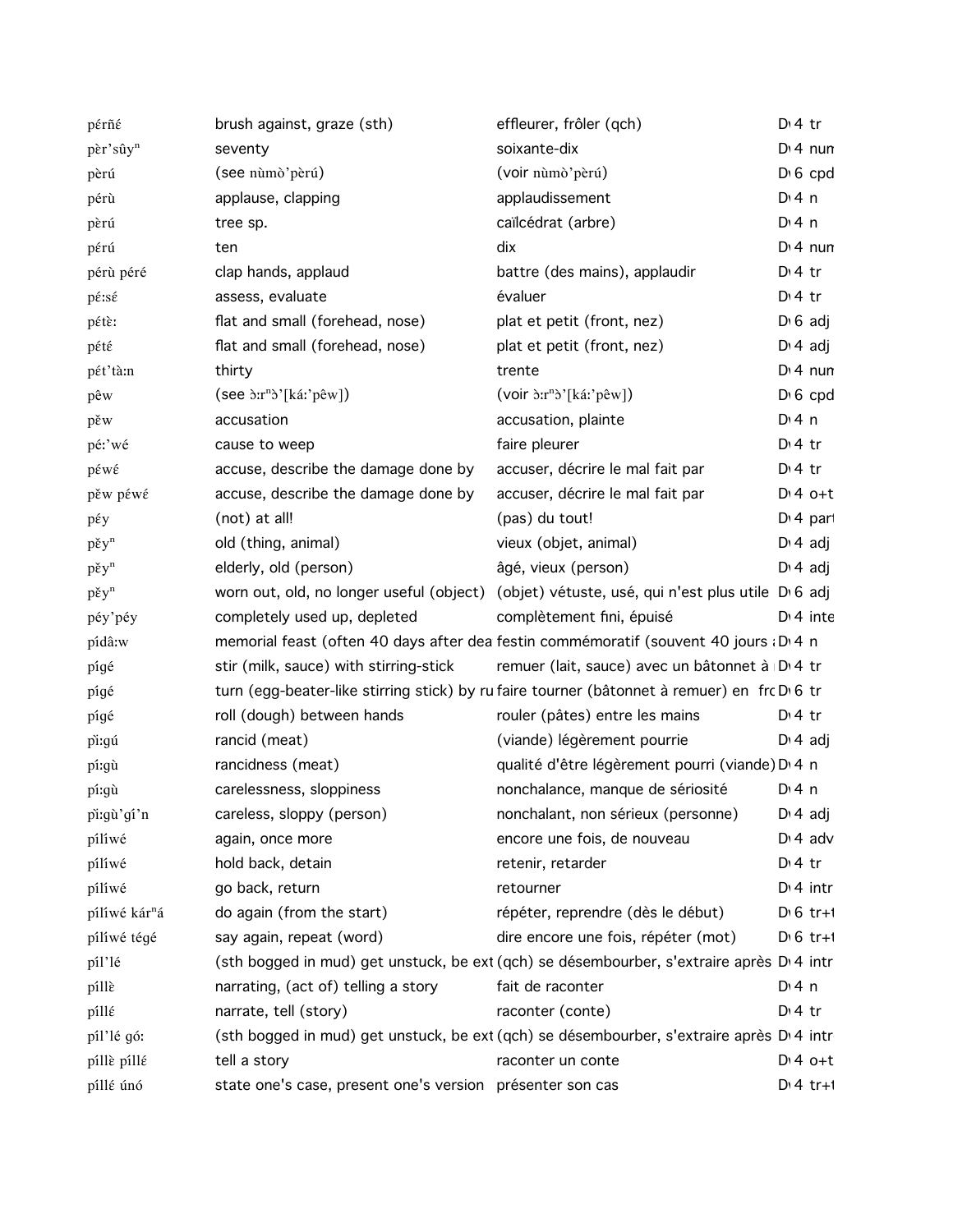| pí:lòm                     | bladder                             | vessie                                                                                                  | $Dt$ 4 n              |
|----------------------------|-------------------------------------|---------------------------------------------------------------------------------------------------------|-----------------------|
| pinăm                      | flour, powder                       | farine, poudre                                                                                          | $Di$ 4 n              |
| pinăm                      |                                     | granulated (salt etc.), grains (of salt etc (sel etc.) grené, grains (de sel etc.)                      | $Di$ 4 n              |
| pínè                       |                                     | kohl (black, antimony-based compound f khol (maquillage noir à base d'antimoine D'4 n                   |                       |
| píné                       | shut, close (e.g. door)             | fermer (porte etc.)                                                                                     | $Di4$ tr              |
| píné                       | (e.g. door) close, be shut          | (porte etc.) se fermer, ê. fermé                                                                        | $Di$ 4 intr           |
| píné                       | (sb) be jailed, be confined in jail | (qn) ê. emprisonné, ê. enfermé en prisor D 6 intr                                                       |                       |
| píné                       |                                     | cover the opening of (e.g. jar, with e.g. a couvrir, fermer l'ouverture de (canari, et D 6 tr           |                       |
| píní'r <sup>n</sup> é      | become white                        | devenir blanc                                                                                           | $Dt$ 4 intr           |
| píní'r <sup>n</sup> é      | make white                          | rendre blanc                                                                                            | $Di4$ tr              |
| píní'r <sup>n</sup> é      | open (e.g. door)                    | ouvrir (porte, etc.)                                                                                    | $Di4$ tr              |
| píní'r <sup>n</sup> é      | take the lid off (e.g. jar)         | enlever le couvercle de (jarre etc.)                                                                    | $D \n6$ tr            |
| pi'pàlá                    | small square palm-leaf hand fan     | petit éventail carré en feuille de doum                                                                 | $Dt$ 4 n              |
| pí'pátá                    | flat and wide                       | plat et large                                                                                           | $Di 4$ adj            |
| pipày <sup>n</sup> s 51    |                                     | bronze elbow-ring with circular cross-sec anneau de coude à cironférence ronde                          | $D \cdot 5$ n         |
| pipèrú                     | (see jirè'pipèrú)                   | (voir jire'piperú)                                                                                      | $D \cdot 4$ adj       |
| pí:pí:                     | whistle (object)                    | sifflet                                                                                                 | $D \cdot 5$ n         |
| pí:pí:                     | balloon                             | ballon (qui flotte dans l'air)                                                                          | $D \cdot 5$ n         |
| pípilim                    | butterfly                           | papillon                                                                                                | $Di$ 4 n              |
| pípiw                      | mammal sp.                          | mammifère sp.                                                                                           | $Dt$ 4 n              |
| pípíwé'n                   | restless, always in movement        | qui est toujours en mouvement                                                                           | $D \cdot 4$ adj       |
| pípórù                     | (see pípórù tègé)                   | (voir pípórù tègé)                                                                                      | $D0$ n                |
| pípórù tègé                |                                     | irrelevant intervention in someone else's intervention inutile dans une conversatio D <sub>'6</sub> o+t |                       |
| pi'pòtú                    | mud                                 | boue                                                                                                    | $Di$ 4 n              |
| pi'pòtú                    | sandgrouse                          | ganga                                                                                                   | D:4n                  |
| $\pi^n \acute{\mathrm{e}}$ | cream of millet                     | crème de mil                                                                                            | $Di$ 4 n              |
| $\pi^n \acute{\mathrm{e}}$ | porridge                            | bouillie                                                                                                | $Di$ 4 n              |
| $\pi^n \acute{\mathrm{e}}$ |                                     | (as cpd final) flour or other soft substan (dans les composés) farine ou autre sub D 6 cpd              |                       |
| pir <sup>n</sup> è'àrá     |                                     | type of cream of millet (half of millet gra sorte de crème de mil (une moitié du mil D 4 n              |                       |
| pir <sup>n</sup> è'céné    |                                     | dough made by pounding millet grain in r pâte constitué en pilant le mil dans un m D 6 n                |                       |
| pir <sup>n</sup> è'dègé    |                                     | type of cream of millet (boiled, in balls) sorte de crème de mil (bouillie, en boule: D.4 n             |                       |
| pir <sup>n</sup> è'jăn     | type of cream of millet (unboiled)  | sorte de crème de mil (non bouillie)                                                                    | D:4n                  |
| pir <sup>n</sup> é'kájù    | calabash for cream of millet        | calebasse à crème de mil                                                                                | $D \nvert 6 \nvert n$ |
| pir <sup>n</sup> è'kòró    |                                     | simple, unboiled cream of millet made wi crème de mil simple non bouillie, à base (D+4 n                |                       |
| pir <sup>n</sup> è'sàr'ú   | coarsely crushed millet (snack)     | mil écrasé (friandise)                                                                                  | $Di$ 4 n              |
| pir <sup>n</sup> é'túgûn   | ladle for porridge and cream        | louche pour la bouillie et pour la crème                                                                | D <sup>i</sup> 6 n    |
| píré                       | (see [ñà: pírú] píré)               | (voir [ñà: pírú] píré)                                                                                  | $Di4$ tr              |
| píré                       | get bogged (in mud), bog down       | s'embourber                                                                                             | $Di$ 4 intr           |
| píré gó:                   |                                     | (sth bogged in mud) get unstuck, be ext (qch) se désembourber, s'extraire après D'4 intr                |                       |
| pirgú                      |                                     | hard conical hat (Fula type) with chin-str chapeau dur conique (de type peul) à sa D <sub>1</sub> n     |                       |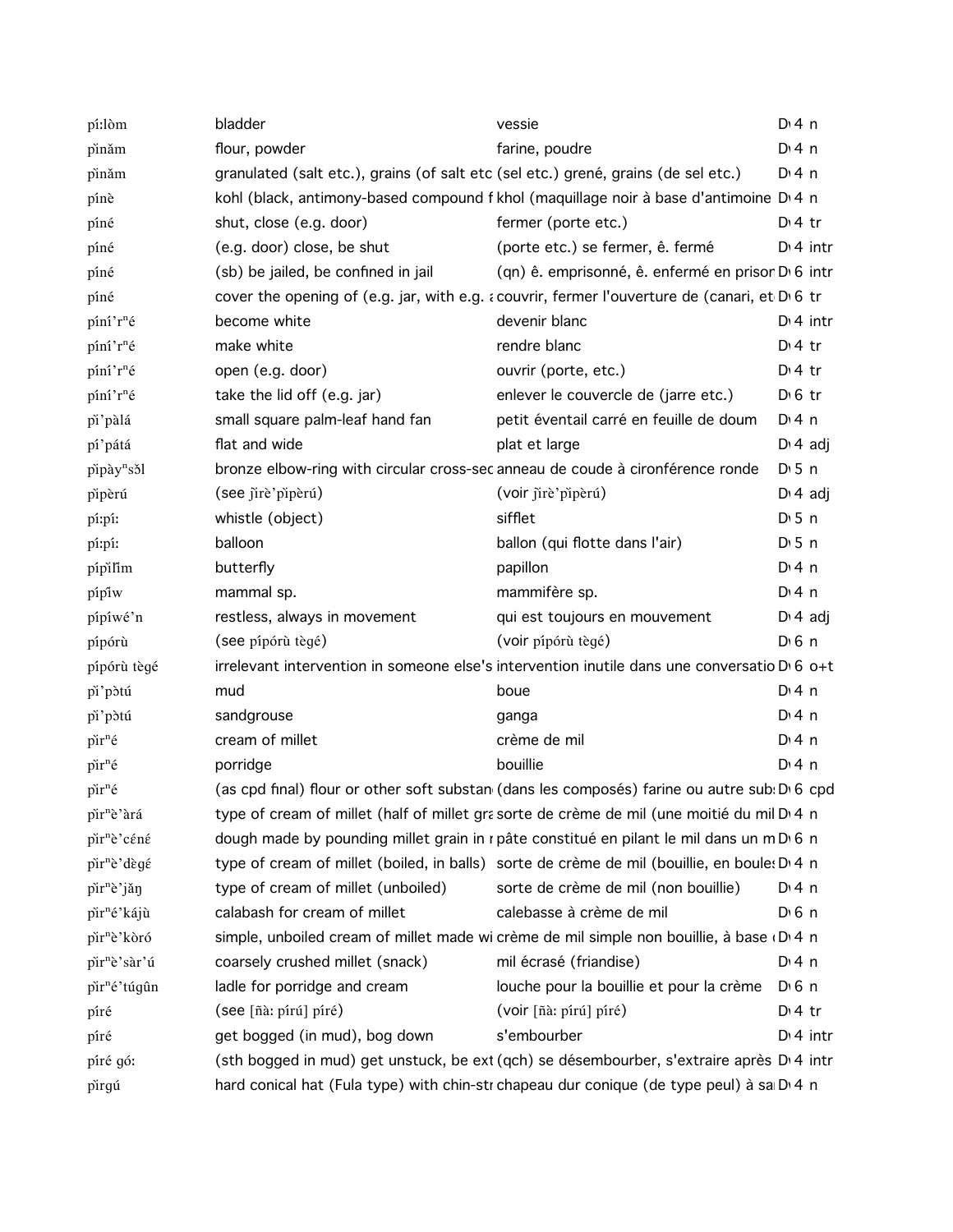| pirgú                          |                                        | wide-brimmed "straw" hat with chin-stra chapeau léger à sangle de menton (tissé D 4 n                    |                       |
|--------------------------------|----------------------------------------|----------------------------------------------------------------------------------------------------------|-----------------------|
| pirigú                         |                                        | hard conical hat (Fula type) with chin-str chapeau dur conique (de type peul) à sa D 4 n                 |                       |
| pirigú                         |                                        | wide-brimmed "straw" hat with chin-stra chapeau léger à sangle de menton (tissé D'4 n                    |                       |
| pirigú                         | crooked (adjective)                    | tordu                                                                                                    | $D \cdot 4$ adj       |
| píríwé                         | (bird) flap (wings)                    | (oiseau) battre (les ailes)                                                                              | $Dt$ 4 intr           |
| píríwé                         | (dying animal) flop around             | (animal mourant) se débattre                                                                             | $Di$ 4 intr           |
| pírú                           | white, light-colored                   | blanc, de couleur légère                                                                                 | $D \cdot 4$ adj       |
| pírú'ñènéñè                    | warbling silverbill                    | bec d'argent (oiseau)                                                                                    | $Di$ 4 n              |
| pírú nú: túmnó                 |                                        | (millet ear) begin to whiten (like milk, as (épi de mil) commencer à montrer de la D 4 o+t               |                       |
| píté                           | (e.g. tire, balloon) be inflated       | (pneu, ballon, etc.) ê. enflé                                                                            | $Di$ 4 intr           |
| píté                           | (e.g. belly) swell, be swollen         | (ventre) ê. gonflé                                                                                       | $Dt$ 4 intr           |
| pítí wé                        | inflate, puff up, cause (sth) to swell | enfler, gonfler (qch)                                                                                    | $Dt$ 4 tr             |
| píwέ                           | blow on (e.g. fire)                    | souffler sur (feu etc.)                                                                                  | $Dt$ 4 tr             |
| píwέ                           | blow (horn, whistle)                   | faire sonner (cor, sifflet)                                                                              | $D \n6$ tr            |
| píwέ                           | spray on (perfume, to skin)            | vaporiser (parfum, sur la peau)                                                                          | $D \cdot 6$ tr        |
| pǒ:                            | (a) greeting                           | salutation                                                                                               | $Dt$ 4 n              |
| pǒ:                            | hello!                                 | salut!                                                                                                   | $D \cdot 6$ intr      |
| pó:                            |                                        | large heap (of millet stalks, firewood, etc gros tas (de sable, de tiges de mil, de bc D 4 n             |                       |
| pó:                            | pile (of sand)                         | gros tas (de sable, de tiges de mil, de bc D 4 n                                                         |                       |
| pó:                            | thick layer (of sth put on sth else)   | couche épaisse (de qch, superposé à qcl D 4 n                                                            |                       |
| pó:                            | pick (fruits, seeds) from tree         | cueillir (fruits, noix) d'un arbre                                                                       | $Dt$ 4 tr             |
| pó:                            | strip off (bark fibre) from tree       | enlever (fibres d'écorce) d'un arbre                                                                     | $Dt$ 4 tr             |
| pó:                            | (going) straight (to somewhere)        | (allant) tout droit à (qq part)                                                                          | $D \cdot 4$ adv       |
| $p\hat{\sigma}$ : <sup>n</sup> | bridge                                 | pont                                                                                                     | $Dt$ 4 n              |
| pógó                           | bump into, jostle (sb)                 | cogner, bousculer (qn)                                                                                   | $Dt$ 4 tr             |
| pógó                           | (see dà:nà'pógó)                       | (voir dà:nà'pógó)                                                                                        | $Di$ 4 cpd            |
| pógójó                         | cause to explode, detonate             | faire exploser                                                                                           | $D \cdot 4$ tr        |
| pójó                           | (zaban fruit) burst                    | (fruit de zaban) crever                                                                                  | $D0$ intr             |
| pójó                           | (sth) explode                          | (qch) exploser                                                                                           | $D0$ intr             |
| pójó                           | (tire, balloon) pop                    | (pneu, ballon) crever                                                                                    | $D1 6$ intr           |
| pójó                           |                                        | (sth) crumble, break up into crumbs or gs'émietter, se défaire en miettes ou en c D 4 intr               |                       |
| pójó                           |                                        | granulate (sth), break up, cause to crum défaire (qch) en miettes ou en grains, ér D 6 tr                |                       |
| pŏl                            | pulley (at well)                       | poulie (de puits)                                                                                        | $Di$ 4 n              |
| pòli:sú                        | policeman, cop                         | policier, flic                                                                                           | $D \nvert 6 \nvert n$ |
| póm                            | enormous (intensifier)                 | énorme (intensif)                                                                                        | $D \cdot 6$ inte      |
| pòmó                           | competition, race                      | concours, concurrence, compétition, cou D'4 n                                                            |                       |
| pómó                           | compete in (competition)               | concourir dans (compétition)                                                                             | $D:4$ tr              |
| pòmó pómó                      |                                        | compete, participate in a race or other c concourir, entrer en compétition, faire la D <sub>14</sub> o+t |                       |
| pómór <sup>n</sup> ó           | wipe off (e.g. stick) with hand        | essuyer (bâton etc.) avec la main                                                                        | D <sup>i</sup> 4 tr   |
| pómpé                          | pump (e.g. water) (verb)               | pomper (eau etc.)                                                                                        | $Dt$ 4 tr             |
|                                |                                        |                                                                                                          |                       |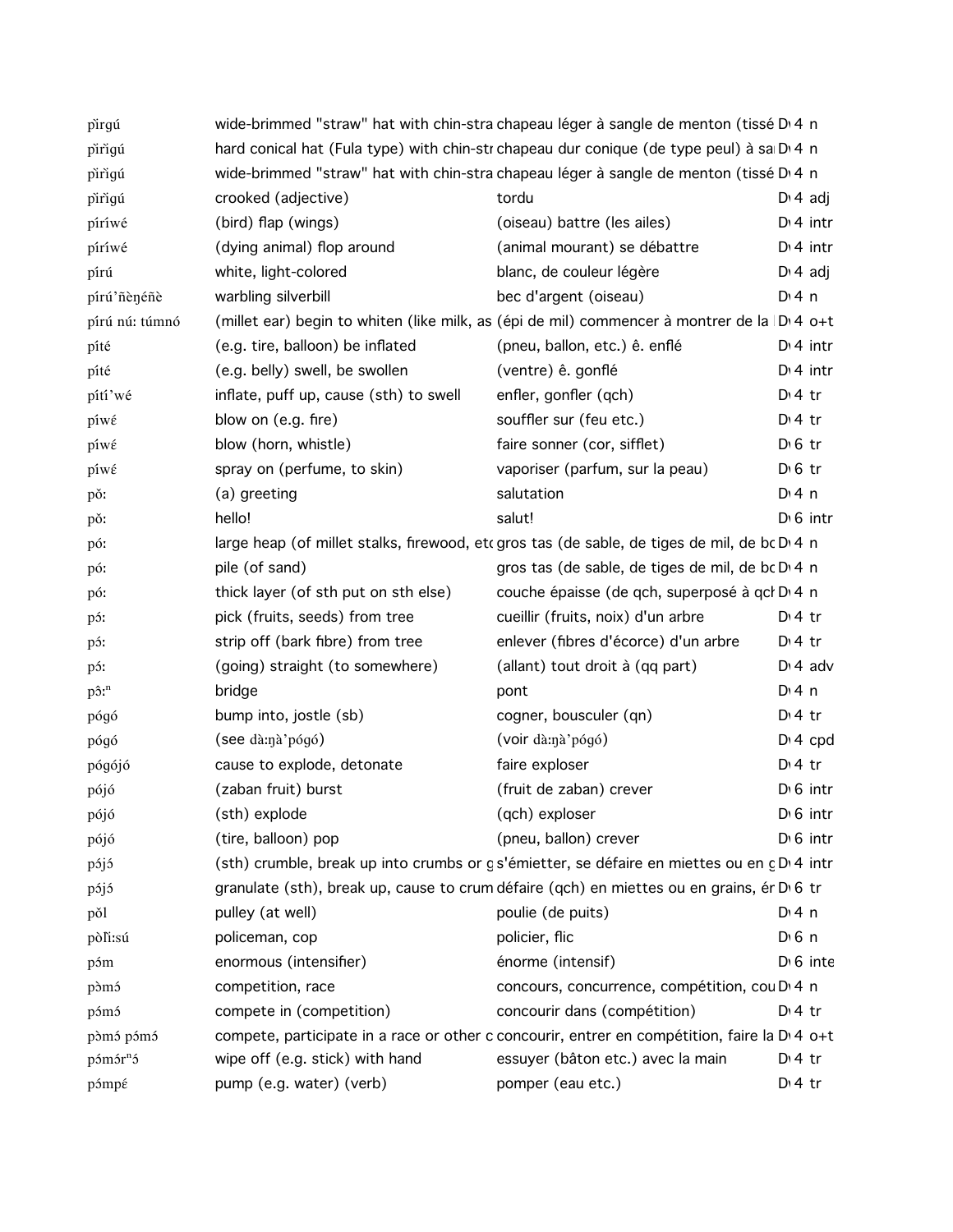| pómpé                                 | inflate, pump air into (sth)                                                                   | enfler, gonfler, pomper de l'air dans (qch D 6 tr                                                      |                       |
|---------------------------------------|------------------------------------------------------------------------------------------------|--------------------------------------------------------------------------------------------------------|-----------------------|
| pómpé                                 | spray (insecticide)                                                                            | pulvériser, vaporiser, pomper (insecticide D <sub>14</sub> tr                                          |                       |
| pómpó                                 | pump (e.g. water) (verb)                                                                       | pomper (eau etc.)                                                                                      | $Dt$ 4 tr             |
| pómpó                                 | inflate, pump air into (sth)                                                                   | enfler, gonfler, pomper de l'air dans (qch D'6 tr                                                      |                       |
| pómpó                                 | spray (insecticide)                                                                            | pulvériser, vaporiser, pomper (insecticide D' 4 tr                                                     |                       |
| pómpù                                 | water pump (in well)                                                                           | pompe d'eau (dans un puits)                                                                            | $Di$ 4 n              |
| pómté:rù                              | potato                                                                                         | pomme de terre                                                                                         | $D \n6$ n             |
| pómúr <sup>n</sup> ú                  | Ongoiba (clan), Jamsay (excluding Gourc Ongoiba (fraction), diamsay (sauf les go D 4 n         |                                                                                                        |                       |
| pòmùr <sup>n</sup> ù' dójù            | Jamsay-speaking zone near Douentza (ir zone de parler jamsay près de Douentza D'4 n            |                                                                                                        |                       |
| pòmùr <sup>n</sup> ù'kú: <sup>n</sup> | Jamsay-speaking zone including Mondorc zone de parler jamsay comprenant Mond D <sub>14</sub> n |                                                                                                        |                       |
| pǒ:'n                                 | (act of) greeting                                                                              | fait de saluer, salutation                                                                             | $D \n6$ n             |
| pon                                   | tree sp.                                                                                       | arbre sp.                                                                                              | $Di$ 4 n              |
| pšn                                   | pants (any kind)                                                                               | pantalon (de toute sorte)                                                                              | $Di$ 4 n              |
| póndé                                 | head for (sth)                                                                                 | se diriger vers (qch)                                                                                  | $Di$ 4 intr           |
| póndé                                 | measure (sth)                                                                                  | mesurer (qch)                                                                                          | $Di$ 4 intr           |
| póndé                                 | arrange, organize (objects) in the proper arranger, organiser, ordonner, disposer (D.4 intr    |                                                                                                        |                       |
| pòn'dèné                              | short baggy pants (to just below knees) pantalon bouffant court (dépasse à pein D 4 n          |                                                                                                        |                       |
| póndó                                 | head for (sth)                                                                                 | se diriger vers (qch)                                                                                  | $Di$ 4 intr           |
| $p\delta n$ <sup>n</sup> :            | underpants                                                                                     | caleçon, slip                                                                                          | $D \n6$ n             |
| pòn'ná:                               | fairly long baggy pants (down to just ab pantalon bouffant assez long (jusqu'à ju: D'4 n       |                                                                                                        |                       |
| pòn'ná:                               | long pants (any type)                                                                          | pantalon long (toute sorte)                                                                            | $Di$ 4 n              |
| pó:'nó                                | greet (sb)                                                                                     | saluer (qn)                                                                                            | $Di4$ tr              |
| pó:nó                                 | allow (fresh mud bricks) to ferment                                                            | laisser fermenter (briques de banco)                                                                   | $D \cdot 4$ tr        |
| pónó                                  | put on, wear (pants, over one's legs)                                                          | mettre, porter (pantalon, par les jambes D 6 tr                                                        |                       |
| pònó                                  | fonio (cultivated grain)                                                                       | fonio (céréale cultivée)                                                                               | $Di$ 4 n              |
| pó:nôl                                | light, illumination                                                                            | lumière, illumination                                                                                  | $D \cdot 5$ n         |
| pòn'sǔn                               | belt cord of pants                                                                             | corde de ceinture de pantalon                                                                          | $Di$ 4 n              |
| pónfi                                 | spike, nail, tack                                                                              | pointe, clou                                                                                           | $D \nvert 6 \nvert n$ |
| póntóló                               | pants (modern)                                                                                 | pantalon (moderne)                                                                                     | $D0$ 6 n              |
| pǒː'pǒː                               | greeting!                                                                                      | salut!                                                                                                 | D <sub>1</sub> 4 gre  |
| pó: pó:                               | arrange in bunches (for sale)                                                                  | disposer en tas (pour la vente)                                                                        | $D \nvert 6$ o+t      |
| pó: pó:                               | make a heap (of sand)                                                                          | faire un tas (de sable)                                                                                | $D:4$ o+t             |
| pó: pó:                               | make a pile (of wood)                                                                          | faire un tas (de bois)                                                                                 | $D \cdot 6$ o+t       |
| pó: pó: dàyá                          | arrange and leave in bunches (for sale)                                                        | disposer et laisser en tas (pour la vente) D' 6 o+t                                                    |                       |
| pǒ: pó:'nó                            | give a greeting, say hello                                                                     | donner une salutation, saluer, dire bonjoi D' 6 o+t                                                    |                       |
| $p5r^n5$                              | blow (nose)                                                                                    | se moucher (le nez)                                                                                    | $Di4$ tr              |
| $p5r^n5$                              | clean out by squeezing (intestine, tube cvider en serrant (intestin, pommade)                  |                                                                                                        | $D:4$ tr              |
| pòrbá                                 |                                                                                                | collective, joint, owned or shared in com collectif, possédé ou partagé en commur D 4 adj              |                       |
| pòrbá                                 | entire community                                                                               | communauté entière                                                                                     | $Di$ 4 n              |
| pòrbó                                 |                                                                                                | collective, joint, owned or shared in com collectif, possédé ou partagé en commur D <sub>1</sub> 4 adj |                       |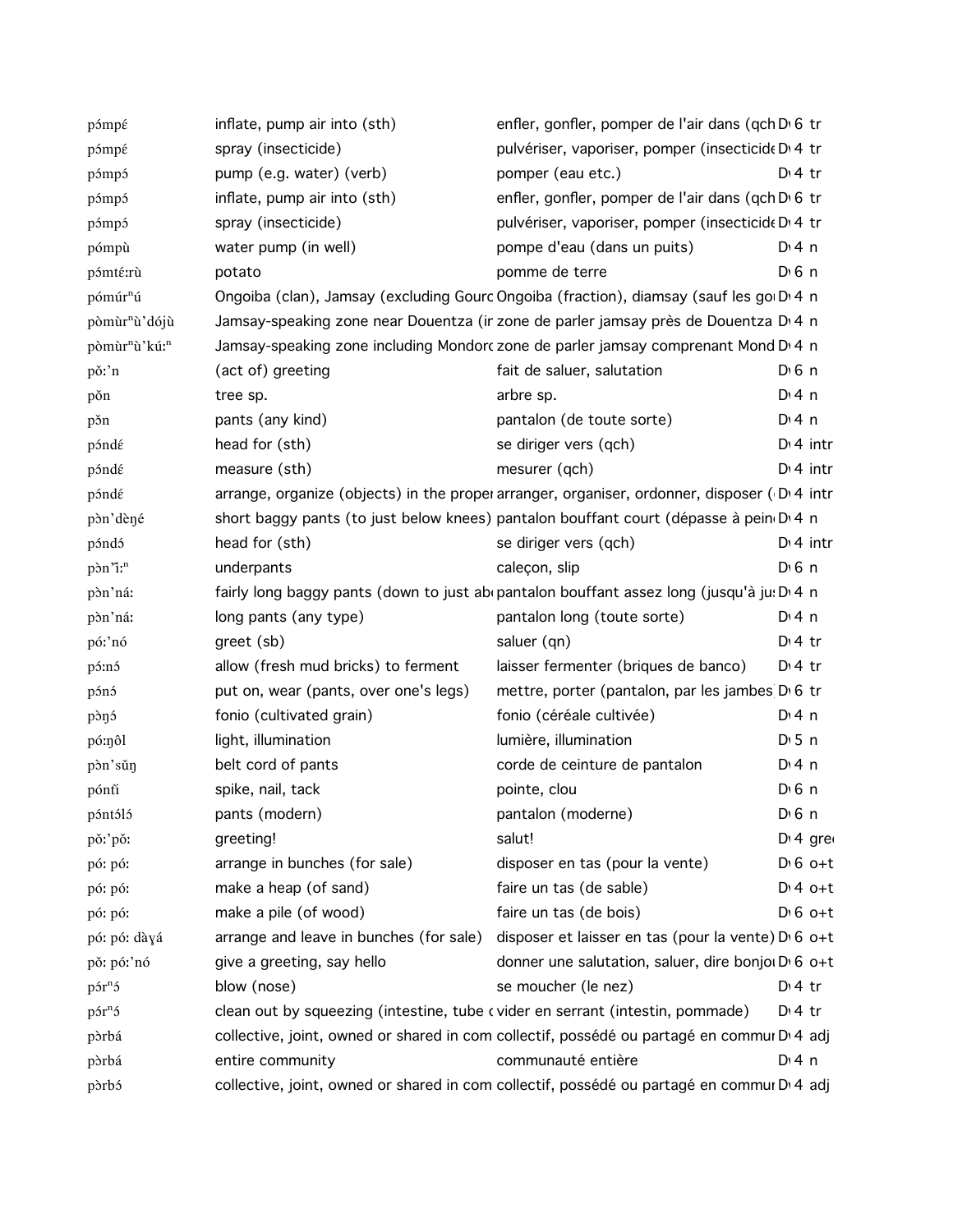| pórcíyà       |                                            | boubou (all types that reach more or les boubou (toutes sortes qui atteignent plu D 4 n      |                  |
|---------------|--------------------------------------------|----------------------------------------------------------------------------------------------|------------------|
| pórcíyè       |                                            | boubou (all types that reach more or les boubou (toutes sortes qui atteignent plu D 4 n      |                  |
| pòrò          | (see pòrò'ká:)                             | (voir pòrò'ká:)                                                                              | $D \cdot 6$ cpd  |
| pòrò          | (see pòrò'ká:, pòrò'ñú:)                   | (voir pòrò'ká:, pòrò'ñú:)                                                                    | $D \nvert 6$ cpd |
| póró          | okra                                       | gombo                                                                                        | $Di$ 4 n         |
| pòró          | half-ripe                                  | à moitié mûr                                                                                 | $Di 4$ adj       |
| pòró          | row (of trees, or plants in a field)       | rang, rangée (d'arbres, ou de plantes da D 4 n                                               |                  |
| pó:ró         | before, previously, in the past            | avant, auparavant, dans le passé                                                             | $D \cdot 4$ adv  |
| pó:ró         | long ago, in the old days                  | jadis, il y a longtemps, dans le temps                                                       | $Di$ 4 adv       |
| pó:ró         | first, earliest                            | premier                                                                                      | $D \cdot 4$ adj  |
| póró          | castrate (animal) by cutting               | castrer (animal) en coupant                                                                  | $Di4$ tr         |
| póró          |                                            | hug, hold (sb) in a bear-hug (in wrestling embrasser, serrer le corps de (qn) dans ID 4 tr   |                  |
| póró          | squeeze (sth. soft)                        | serrer (qch de souple)                                                                       | $D0$ fr          |
| póró          | strangle                                   | étrangler                                                                                    | $Di4$ tr         |
| pòròbá        | collective, shared in common               | collectif, partagé en commun                                                                 | $D \cdot 4$ adj  |
| pòrò'ká:      |                                            | room or covered area just inside the doc chambre ou espace couvert juste à l'inté D 6 n      |                  |
| pòrò'ñú:      | corn                                       | maïs                                                                                         | $Di$ 4 n         |
| pòrò'niné     | okra sauce                                 | sauce gombo                                                                                  | $D \n6$ n        |
| pòró póró     | become half-ripe                           | devenir à moitié mûr                                                                         | $D \cdot 4$ adj- |
| pòró sà       |                                            | (objects) be lined up properly (looking g (objets) ê. alignés comme il faut (faisant D 4 o+t |                  |
| pòròwó        | whistling sound                            | sifflement                                                                                   | $D \n6$ n        |
| pórówó        | whistle, emit (whistling sound)            | siffler, émettre (sifflement)                                                                | $D \n6$ tr       |
| pórówó        | caress, stroke gently with fingers         | caresser, frotter légèrement avec les doi D <sub>1</sub> 4 tr                                |                  |
| pórówó        | scrape off a layer of (skin)               | enlever une couche de (peau) en raclant D' 4 tr                                              |                  |
| pórówó        |                                            | depilate, dehair, remove hairs from (anin épiler, enlever les poils de (peau d'anima D'6 tr  |                  |
| pòròwó pórówó | whistle, emit a whistling sound            | siffler, lancer un sifflement                                                                | $D \cdot 6$ o+t  |
| pórú          | (see ñù:'pórú, pòrù'céwé)                  | (voir ñù:'pórú, pòrù'céwé)                                                                   | $D \n6$ n        |
| pòrú          | castrated (animal)                         | (animal) castré                                                                              | $D \cdot 4$ adj  |
| pòrù'céwé     |                                            | small harvesting knife with wooden hand couteau à récolter, avec manche en bois D' 4 n       |                  |
| pòrûm         | bush sp.                                   | buisson sp.                                                                                  | $Di$ 4 n         |
| pósôn         | poison (e.g. insecticide)                  | poison (par ex., insecticide)                                                                | $D0$ n           |
| pòtó          | photo                                      | photo                                                                                        | $D0$ n           |
| pòtó          | (see kàjù'pòtó)                            | (voir kàjù'pòtó)                                                                             | $D \cdot 6$ cpd  |
| pòtó          |                                            | chicken pox, varicella (child's disease wit varicelle (maladie enfantine à vesicules) D 6 n  |                  |
| pótò:         | cylindrical (not tall, e.g. short tin can) | cylindrique (sans ê. haut, par ex. une cou D 6 adj                                           |                  |
| pótó          | beat (clay, with a stone)                  | battre (l'argile, avec une pierre)                                                           | $Dt$ 4 tr        |
| pótó          | toss (stone)                               | jeter (pierre)                                                                               | $Dt$ 4 tr        |
| pótó          | (blacksmith) beat (iron object)            | (forgeron) taper (objet en fer)                                                              | $Dt$ 4 tr        |
| pótté         |                                            | coincide with, run into (encounter) by ch coïncider avec, rencontrer par hasard              | $Dt$ 4 tr        |
| pótté         | go and participate                         | aller participer                                                                             | $D:4$ intr       |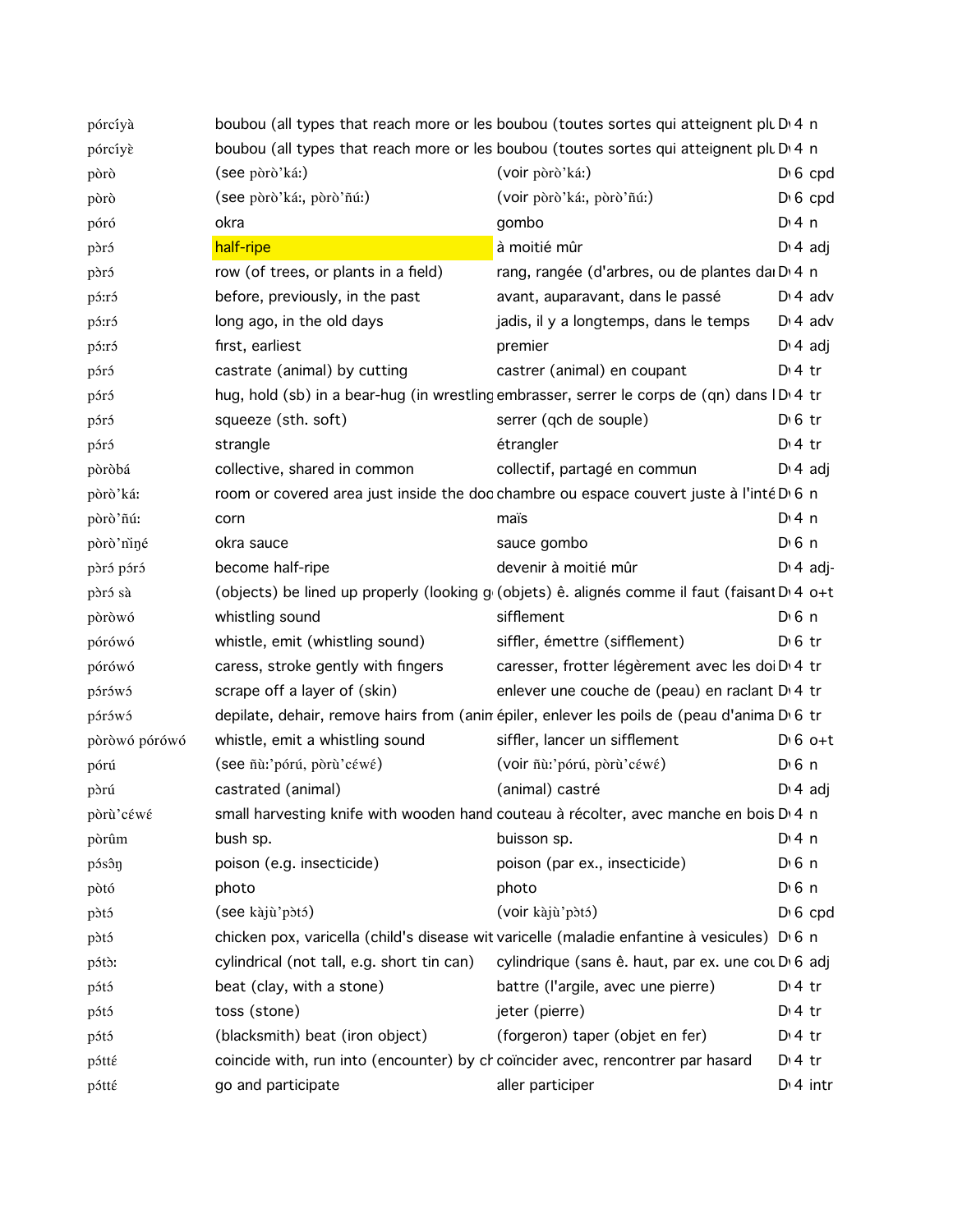| póttó                              | coincide with, run into (encounter) by ch coïncider avec, rencontrer par hasard  |                                                                                                       | $D:4$ tr         |
|------------------------------------|----------------------------------------------------------------------------------|-------------------------------------------------------------------------------------------------------|------------------|
| póttó                              | go and participate                                                               | aller participer                                                                                      | $D:4$ intr       |
| pǒw                                | shrub sp.                                                                        | calotropis (arbuste)                                                                                  | $Di$ 4 n         |
| pǒw'kí'kâ:                         | grasshopper sp.                                                                  | sauterelle sp.                                                                                        | $Di$ 4 n         |
| pówó                               | find a way to earn (money)                                                       | trouver un moyen de gagner (argent)                                                                   | $Dt$ 4 tr        |
| pówó                               |                                                                                  | extricate, pick out and remove (small ite extraire, prendre et enlever (un petit obj D'4 tr           |                  |
| pówó                               |                                                                                  | fish (sth) out (from water, delicately) extraire (qch dans l'eau, d'une façon déli D <sub>14</sub> tr |                  |
| póy <sup>n</sup> 'póy <sup>n</sup> | very sour (intensifier)                                                          | très aigre (intensif)                                                                                 | $Di$ 4 inte      |
| púddù                              |                                                                                  | henna (dark women's cosmetic, for hand henné (maquillage noirâtre des femmes, D 4 n                   |                  |
| pú:dù                              | powder (e.g. chemical)                                                           | poudre (chimique, etc.)                                                                               | $Di$ 4 n         |
| pùgâ: <sup>n</sup>                 | light metal alloy (for coffee pots etc.)                                         | alliage léger de métaux (pour les cafetièr D <sub>14</sub> n                                          |                  |
| pùgâ: <sup>n</sup>                 | soldering metal (tin and lead)                                                   | métal de soudure (plomb et étain)                                                                     | $Dt$ n           |
| púgá:rì                            |                                                                                  | poor behavior (making false claims, actin mauvais comportement (en faisant de fa D 6 n                |                  |
| pùgà:rì'gí'n                       | dishonest or delinquent person                                                   | personne malhonnête ou délinquante                                                                    | $D0$ n           |
| púgó                               | (see tó:rù púgó)                                                                 | (voir tó:rù púgó)                                                                                     | $D:4$ tr         |
| púgó                               |                                                                                  | eat (sth dry and powdery, e.g. flour or m manger (aliment sec en poudre, par ex., D.4 tr              |                  |
| púgújó                             |                                                                                  | mix (crushed millet) with water by hand mélanger (mil écrasé) avec de l'eau en fi D'4 tr              |                  |
| púgújó                             | scrub (wet clothing, in washing)                                                 | frotter (vêtement mouillé, en faisant le li D <sub>1</sub> 4 tr                                       |                  |
| pújò                               | $($ see $\epsilon$ : $r^n\epsilon$ 'pújò)                                        | (voir $\epsilon$ :r <sup>n</sup> $\epsilon$ 'pújò)                                                    | $D \nvert 6$ cpd |
| pújó                               | (water) gush out                                                                 | (eau) jaillir                                                                                         | $D \cdot 5$ intr |
| pù:júpà:jú                         | lung                                                                             | poumon                                                                                                | $Di$ 4 n         |
| pújúró                             | pick (cotton)                                                                    | cueillir (coton)                                                                                      | $D:4$ tr         |
| pùlàjídù                           | purslane (weed)                                                                  | pourpier (herbe)                                                                                      | $BI$ 4 n         |
| púlló                              | pull or break off (fruit, end of object)                                         | enlever (fruit, bout d'un objet) en cassar D 4 tr                                                     |                  |
| púlló                              | (thread, string) snap                                                            | (fil, corde) se casser                                                                                | $Dt$ 4 intr      |
| púlló                              | snap, break (string, by pulling or biting) casser (fil, en tirant ou en mordant) |                                                                                                       | $D:4$ tr         |
| púló                               | Fulbe (ethnicity)                                                                | peul                                                                                                  | $D \cdot 4$ adj  |
| pùlò'jídù                          | erect herb sp.                                                                   | plante herbacée dressée sp.                                                                           | Fc6n             |
| púlò'n                             | Fulbe person, Pullo                                                              | (un) peul                                                                                             | $Di$ 4 n         |
| pùlò'ò:r <sup>n</sup> ó            | patas monkey                                                                     | singe patas                                                                                           | $Di$ 4 n         |
| pùlò'tàgú                          |                                                                                  | shoe (man's, hard rubber or plastic, cove chaussure (d'homme, en caoutchouc ou D 6 n                  |                  |
| pùlò'tògú                          | Fulbe-hood, Fulbe ethnic group                                                   | fait d'ê. un peul, race peule                                                                         | $Di$ 4 n         |
| púlpúl                             | brand new, very new (intensifier)                                                | très nouveau (intensif)                                                                               | $Di$ 4 inte      |
| púñúr <sup>n</sup> úm              | ball-shaped, globular, spherical                                                 | en forme de globe (boule)                                                                             | $Di$ 4 adj       |
| pù:páː                             | bellows (blower) in a blacksmith's forge soufflet de la forge du forgeron        |                                                                                                       | $Di$ 4 n         |
| púpûn                              | unstriped harmless snake sp.                                                     | serpent non-rayé non-dangereux                                                                        | $Di$ 4 n         |
| púpûn                              | (see ò:ñò'púpûn)                                                                 | (voir ò:ñò'púpûn)                                                                                     | $Di$ 4 n         |
| pùpùrú                             | (see tùmò'pùpùrú)                                                                | (voir tùmò' pùpùrú)                                                                                   | $D: 4$ cpd       |
| pùr <sup>n</sup> ó                 | flower (of tree or herb)                                                         | fleur (d'arbre ou de plante herbacée)                                                                 | $Di$ 4 n         |
| pùró                               | stomach (of person)                                                              | estomac (de personne)                                                                                 | $Di$ 4 n         |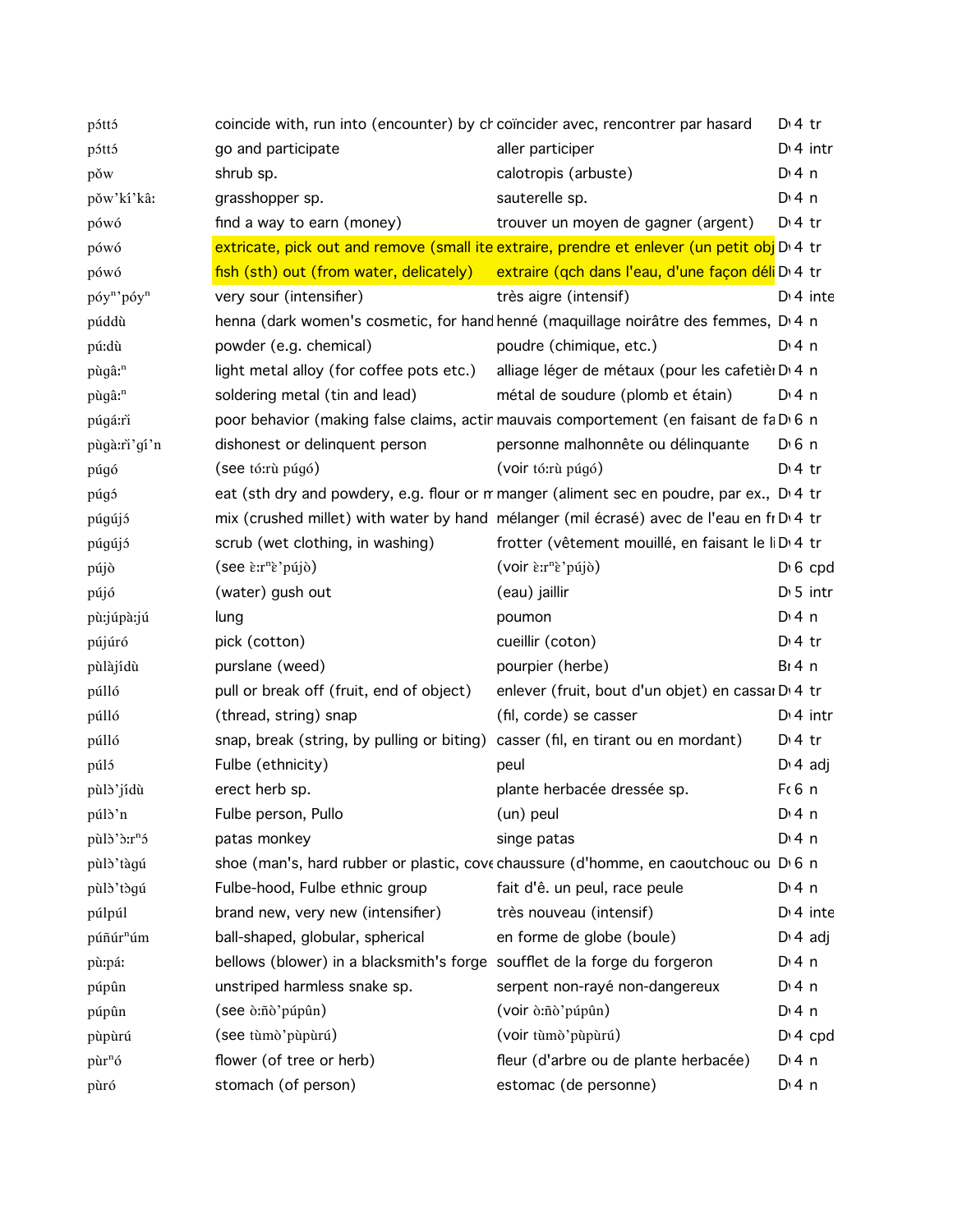| pùró                    |                                    | rumen, paunch (first stomach, non-elasti panse (premier estomac, non élastique, D 6 n          |                       |
|-------------------------|------------------------------------|------------------------------------------------------------------------------------------------|-----------------------|
| pùró                    | act of teasing                     | fait de taquiner                                                                               | $D \cdot 5$ n         |
| púró                    | tease (e.g. a child)               | taquiner, provoquer (un enfant etc.)                                                           | $D \cdot 5$ tr        |
| pùró nú:                | tease (e.g. a child)               | taquiner, provoquer (un enfant etc.)                                                           | $D \cdot 5$ o+t       |
| púrúgú                  |                                    | (person) covered with dirt (e.g. after far (personne) recouverte de terre (par ex., D 4 adj    |                       |
| púrúgú                  | dirty white, off-white, light grey | blanchâtre, gris clair                                                                         | $D \cdot 4$ adj       |
| púrúgú'dègé             | speckled pigeon                    | pigeon de Guinée                                                                               | $Di$ 4 n              |
| pùrù'kòw <sup>n</sup> ó |                                    | soumbala (black spice made from fruits (soumbala (épice noire à base de fruits d(D) 4 n        |                       |
| pùrùpúrù                | fritters (fried in oil)            | beignets (frits dans de l'huile)                                                               | D: 4 n                |
| pùspûs                  | (see wòtòrò' pùspûs)               | (voir wòtòrò'pùspûs)                                                                           | $D: 4$ cpd            |
| pútò                    | froth, foam (on tea)               | écume, mousse (sur le thé)                                                                     | $Di$ 4 n              |
| pútò                    | lather, suds (of soap)             | mousse (de savon)                                                                              | $D \nvert 6 \nvert n$ |
| pútó                    | (see pútò pútó)                    | (voir pútò pútó)                                                                               | $Di$ 4 intr           |
| pútò'ñàmñàm             | abundant froth (foam)              | écume (mousse) abondante                                                                       | $D \nvert 6 \nvert n$ |
| pútò pútó               |                                    | (tea, soap, etc.) foam, be frothy, be sud (thé, savon, etc.) écumer, faire de la mo D'4 intr   |                       |
| rá                      | Negative suffix after sv- 'have'   | suffixe négatif après sv- 'avoir'                                                              | $Dt$ 4 suff           |
| ráswâ:r                 | razor                              | rasoir                                                                                         | $D \nvert 6 \nvert n$ |
| ré:né                   | be protected (e.g. by God)         | ê. protégé (par ex., par Dieu)                                                                 | $Di$ 4 intr           |
| ró                      | Negative suffix after wo-/ko- 'be' | suffixe négatif après wo-/ko-'être'                                                            | $Di$ 4 suff           |
| róŋké                   | fail                               | échouer                                                                                        | $Di$ 4 intr           |
| rú                      | to, for                            | pour, à                                                                                        | $Di$ 4 pos            |
| rú                      | in, at, to, from                   | dans, (allant) à, (venant) de                                                                  | $Di$ 4 pos            |
| rú                      | by means of                        | avec (instrument)                                                                              | $Di$ 4 pos            |
| rúkkû: yǎ:              |                                    | (Muslim) bow and place hands on knees (musulman) s'incliner et mettre les main D 6 n           |                       |
| rúkkû:                  |                                    | act of bowing and placing one's hands or fait de s'incliner et de mettre les mains s D 6 n+ir  |                       |
| sà                      | have (sth)                         | avoir (qch)                                                                                    | $D:4$ intr            |
| sá:                     | (see ègèsé sá:, sêy sá:)           | (voir ègèsé sá:, sêy sá:)                                                                      | $D \cdot 4$ tr        |
| sá:                     |                                    | strain, filter the water out of (e.g. Boscia passer, filtrer (pois sauvages, etc.) pour D.4 tr |                       |
| sá:                     |                                    | cut down (tall stems, e.g. of millet) with couper (grandes tiges, par ex. de mil) av D 4 tr    |                       |
| sá:                     | answer, reply to (sb)              | répondre à (qn)                                                                                | $D \cdot 4$ tr        |
| sábá:bù                 | reason, motive (for sth)           | motif, cause (de qch)                                                                          | $Dt$ 4 n              |
| sàbǔ:                   | scrubber (for washing)             | frottoir (pour le lavage)                                                                      | $Dt$ 4 n              |
| sábù                    | because                            | parce que                                                                                      | D <sub>1</sub> 4 part |
| sádákà                  | alms, charitable gift              | aumône                                                                                         | $Di$ 4 n              |
| sáddè                   | expense, expenditure, cost(s)      | dépense(s)                                                                                     | $Dt$ 4 n              |
| sá:fò                   | evening Muslim prayer (8 PM)       | prière musulmane du soir (20 h.)                                                               | D <sub>1</sub> 6n     |
| sàyá                    | (see nùmò'sàyá)                    | (voir nùmò'sàyá)                                                                               | $Di 4$ cpd            |
| sáyà                    | -teen ('11' to '19')               | dix- ('11' à '19')                                                                             | $Di$ 4 nun            |
| sáyá                    | rinse (body, clothing)             | rincer (corps, habits)                                                                         | D <sup>i</sup> 4 tr   |
| sàyàrà                  | (see sàyàrà'wáyá)                  | (voir sàyàrà' wáyá)                                                                            | $Di$ 4 n              |
|                         |                                    |                                                                                                |                       |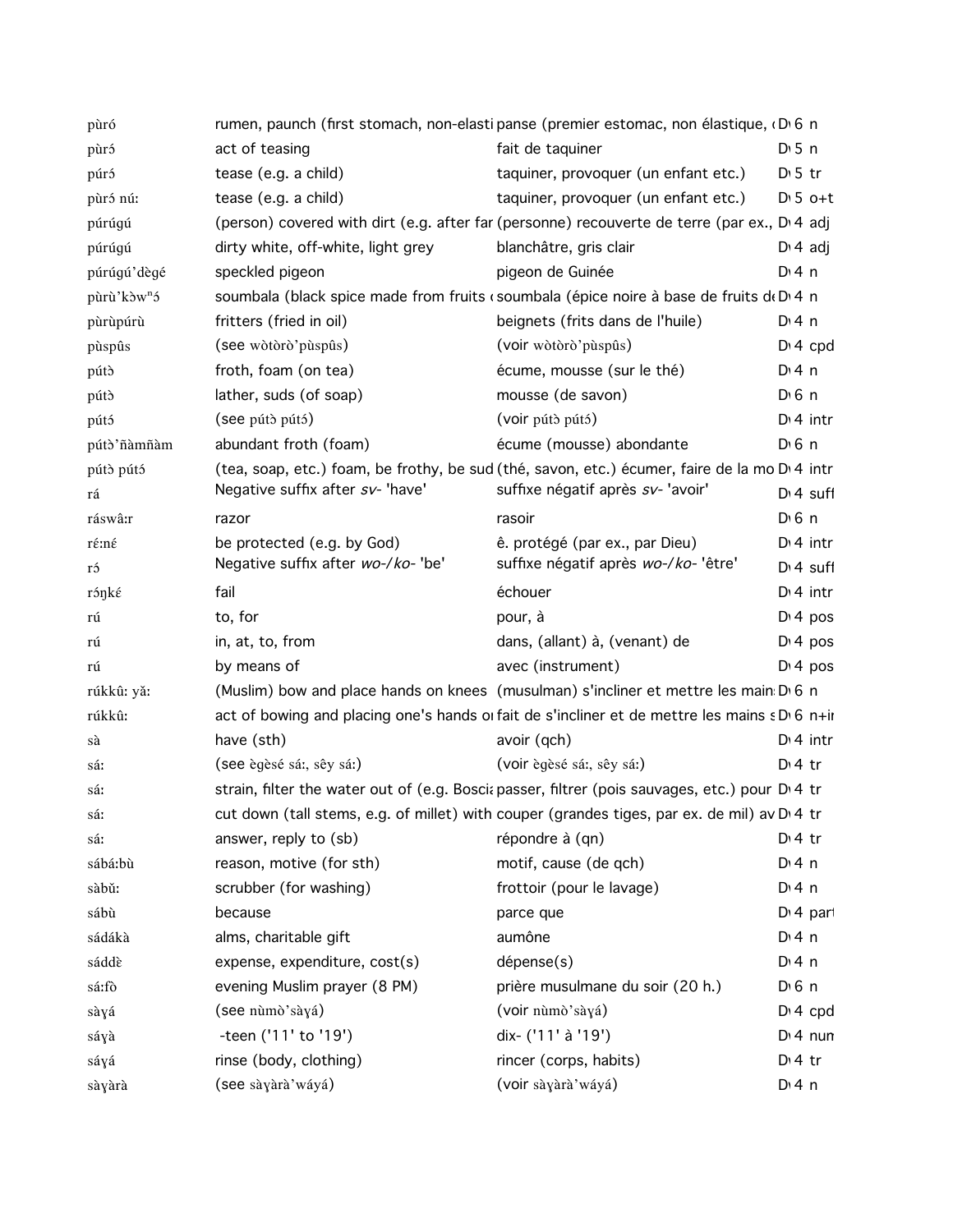| sàyàrá                                    | gravel                                                                              | gravier                                                                                     | $Dt$ 4 n          |
|-------------------------------------------|-------------------------------------------------------------------------------------|---------------------------------------------------------------------------------------------|-------------------|
| sáyárá                                    | shake off (wet garment, dusty object)                                               | nettoyer en secouant, épousseter (vêter D <sub>14</sub> tr                                  |                   |
| sáyárá gǒ: <sup>n</sup>                   |                                                                                     | selectively remove (e.g. early-ripening m enlever en sélectionnant (du mil précoce D'4 v+v  |                   |
| sàyàrám                                   | gravel                                                                              | gravier                                                                                     | D:4n              |
| sàyàrà'wáyá                               | porcupine (hunters' term)                                                           | porc-épic (mot des chasseurs)                                                               | $Di$ 4 n          |
| sáyátárá                                  | young man (from around 17 to 40)                                                    | jeune homme (de 17 à 40 ans, environ) D 5 n                                                 |                   |
| sáyáwá                                    | rinse oneself off (while bathing)                                                   | se rincer le corps (en se lavant)                                                           | $D0$ intr         |
| sáyáwá                                    | rinse (pots, bowls)                                                                 | rincer (marmites, vaisselle)                                                                | $D \n6$ tr        |
| sàgó:                                     | parrakeet                                                                           | perroquet                                                                                   | $Di$ 4 n          |
| sàgú                                      | entrusting (sb, to a host or to God)                                                | fait de confier (qn, à un hôte ou à Dieu) D <sub>14</sub> n                                 |                   |
| ságù                                      | millet flour                                                                        | farine de mil                                                                               | $Di$ 4 n          |
| ságù                                      |                                                                                     | millet grain in mortar being pounded into mil dans le mortier qu'on pile en poudre D'4 n    |                   |
| sàgú kúnó                                 | entrust (sth)                                                                       | confier (qch)                                                                               | $D \nvert 6$ o+t  |
| ságù mánâ:                                |                                                                                     | mid-sized mortar for pounding grain (inte mortier de taille moyenne qui sert à piler D 6 n  |                   |
| sàgùmó                                    | magpie                                                                              | piac-piac (oiseau)                                                                          | $Di$ 4 n          |
| sà'gûn                                    |                                                                                     | ant-lion larva (digs holes, has "pincers") larve de fourmilion (creuse des trous, arr D 4 n |                   |
| sàgú [χ lè] ó:                            | entrust (sth, to X)                                                                 | confier (qch, à X)                                                                          | $D:4$ o+t         |
| sàgù'pinăm                                | pounded and sifted millet flour                                                     | farine de mil pilée et tamisée                                                              | D <sub>1</sub> 6n |
| sàgù'sènér <sup>n</sup> è                 | residue from sifting held in sieve                                                  | résidu de tamisage retenu dans le tamis D 6 n                                               |                   |
| ságù tóró                                 | pound (millet grain, in mortar, into flour) piler (mil, dans un mortier, en farine) |                                                                                             | $D \cdot 6$ o+t   |
| sá:já                                     | slide, slip                                                                         | glisser                                                                                     | $D0$ intr         |
| sàjêm                                     | blue-eared glossy starling                                                          | merle métallique commun                                                                     | $Di$ 4 n          |
| sà:j'i: <sup>n</sup>                      | bird (any)                                                                          | (tout) oiseau                                                                               | $Di$ 4 n          |
| sà:ji:"'[ká:'bân]                         | millet-eating bird sp.                                                              | mange-mil sp.                                                                               | $Di$ 4 n          |
| sàjú                                      | bird (any)                                                                          | (tout) oiseau                                                                               | $Di$ 4 n          |
| sàkó:sù                                   | (modern) traveling bag                                                              | sacoche, sac de voyage (moderne)                                                            | $Di$ 4 n          |
| sâl                                       | prayer (worship)                                                                    | prière                                                                                      | $Di$ 4 n          |
| sâl                                       | holy day, religious holiday                                                         | fête religieuse                                                                             | $Di$ 4 n          |
| sálá                                      | (see sâl sálá)                                                                      | (voir sâl sálá)                                                                             | $Dt$ 4 tr         |
| sâl bò:nó                                 | (muezzin) call loudly to prayer                                                     | (muezzin) appeler à la prière à haute voi D 4 o+t                                           |                   |
| sàl'gùjú                                  | prayer skin (sheep- or goatskin)                                                    | natte de prière (peau de mouton ou de cD 5 n                                                |                   |
| sâl'gújù                                  | prayer skin (sheep- or goatskin)                                                    | natte de prière (peau de mouton ou de cD 5 n                                                |                   |
| sálíngúrù                                 | prayer skin (sheep- or goatskin)                                                    | natte de prière (peau de mouton ou de cD 4 n                                                |                   |
| sálínúrù                                  | prayer skin (sheep- or goatskin)                                                    | natte de prière (peau de mouton ou de cD 4 n                                                |                   |
| sállígi                                   | ablutions (before prayer)                                                           | ablutions                                                                                   | $Di$ 4 n          |
| sállígi á:                                | perform ablutions                                                                   | faire ses ablutions                                                                         | $Dt 4 0+t$        |
| sállígù                                   | ablutions (before prayer)                                                           | ablutions                                                                                   | $D0$ n            |
| sállígù á:                                | perform ablutions                                                                   | faire ses ablutions                                                                         | $D \nvert 6$ o+t  |
| sâl mà cèr <sup>n</sup> èw <sup>n</sup> é | holy day, religious holiday                                                         | fête religieuse                                                                             | $D \n6$ n         |
| sálmíné                                   |                                                                                     | pronounce an Arabic greeting (at the en prononcer une salutation en arabe (à la f D 6 intr  |                   |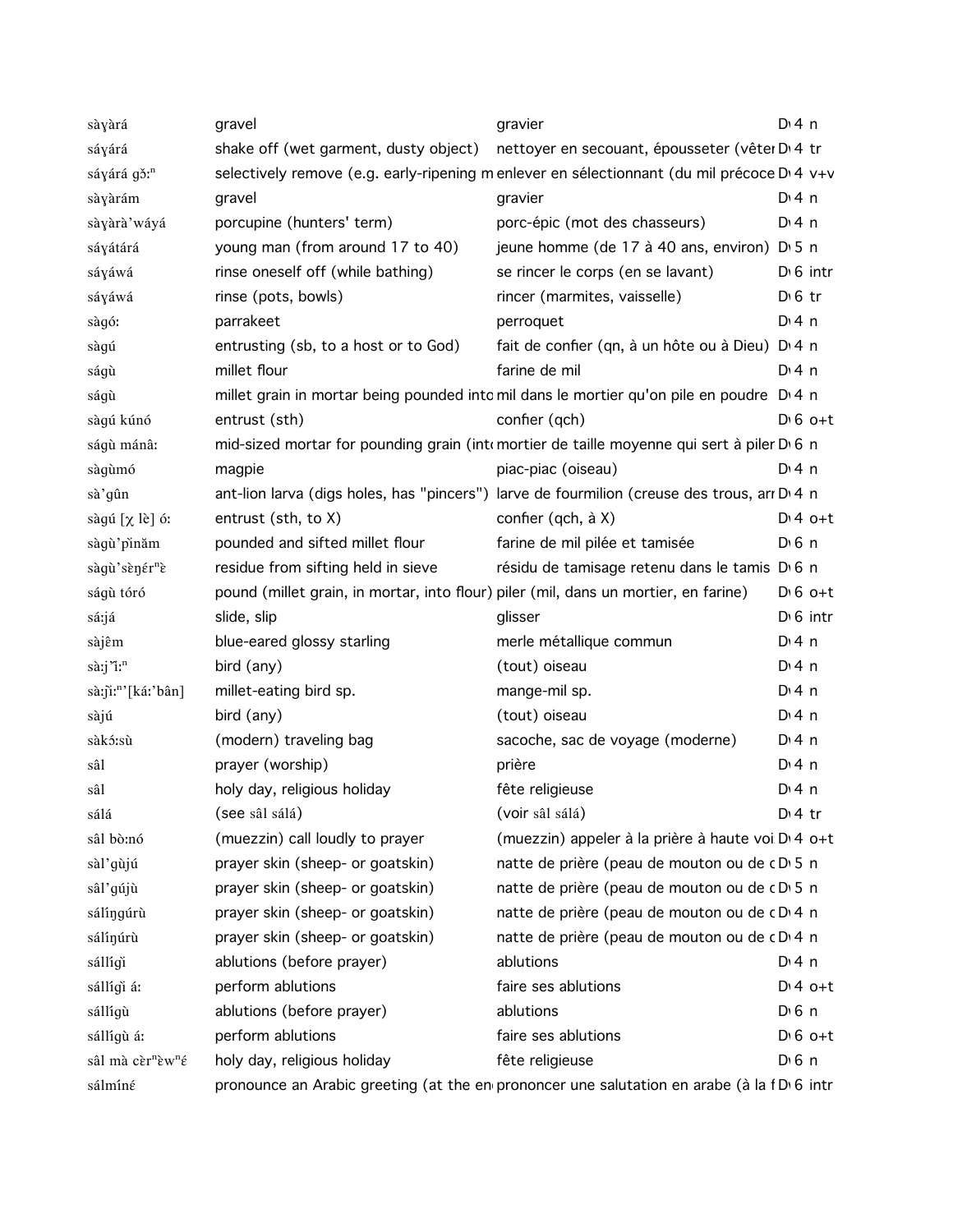| sâl sálá                 | perform a prayer                                                                          | faire la prière                                  | $Di4$ o+t         |
|--------------------------|-------------------------------------------------------------------------------------------|--------------------------------------------------|-------------------|
| sàl'sálá'n               | one who prays, practicing Muslim                                                          | celui qui prie, musulman pratiquant              | $Di$ 4 n          |
| sàl'úró                  | mosque                                                                                    | mosquée                                          | D <sub>1</sub> 5n |
| sám                      | grassland, meadow, potentially cultivate pré, terrain non cultivé actuellement mai D 6 n  |                                                  |                   |
| sá:má                    | broom                                                                                     | balai                                            | $Dt$ 4 n          |
| sámá                     | (see jíñù sámá)                                                                           | (voir jíñù sámá)                                 | $D \n6$ tr        |
| sà:mà'cěy                | grass spp.                                                                                | graminée spp.                                    | $Di$ 4 n          |
| sàmàlówòn                | marabou stork                                                                             | marabout (cigogne)                               | $Di$ 4 n          |
| sámár <sup>n</sup> á     | rinse (pots, bowls)                                                                       | rincer (marmites, vaisselle)                     | $D: 4$ tr         |
| sàmàtónó                 | long wooden pole with metal hook at enclong bâton à crochet en métal au bout ( D 4 n      |                                                  |                   |
| sămnà                    | soap                                                                                      | savon                                            | $Di$ 4 n          |
| sàmnà' gúlúm             | bar of (modern) soap                                                                      | (un) savon (moderne)                             | $Di$ 4 n          |
| sàmnà màna               | soap ball (traditional soap)                                                              | savon en boule (savon traditionnel)              | $Di$ 4 n          |
| sàñá                     | menstrual period                                                                          | règles (de femme), état de menstruatior D 6 n    |                   |
| sáñá                     | buy and sell, do business                                                                 | faire le commerce, acheter et vendre             | $D:4$ tr          |
| sàñà'kúrù                | house for menstruating women (formerly maisonette pour les femmes en état de ID 6 n       |                                                  |                   |
| sàñú:                    | wild fonio                                                                                | fonio sauvage                                    | $Dt$ 4 n          |
| sàñù:'kôw                | grass sp.                                                                                 | graminée sp.                                     | $Di$ 4 n          |
| sàná:                    | necessarily                                                                               | obligatoirement                                  | $D \cdot 4$ adv   |
| sáná                     | undo (braids)                                                                             | défaire (tresses)                                | $Di4$ tr          |
| sáná                     | fish (sth) out (from water)                                                               | extraire (qch, de l'eau)                         | $D:4$ tr          |
| sáná                     | pick out selectively (what one wants, e.c enlever en sélectionnant (ce qu'on veut, D.4 tr |                                                  |                   |
| sáná                     | (braids) become undone                                                                    | (tresses) se défaire                             | $Di$ 4 intr       |
| sàŋá                     | woman's finery (for dressing up)                                                          | parures de femme                                 | $Di$ 4 n          |
| sàná                     | fashionability, being fashionable                                                         | fait d'ê. à la mode                              | $D0$ 6 n          |
| sáŋá                     | adorn oneself, dress up, put on one's finise parer, s'orner avec des parures              |                                                  | $Di4$ tr          |
| sáŋá                     | put a thorn-branch fence around (a place clôturer (un lieu) avec des branches épin D'4 tr |                                                  |                   |
| sáŋá                     | put down (thorn branches) to make a fe poser (branches épineuses) pour faire ur D 4 tr    |                                                  |                   |
| sànàgànàr <sup>n</sup> á | mongoose sp. (montane) mangouste sp. (des collines)                                       |                                                  | Fc6 n             |
| sáná'r <sup>n</sup> á    | undo (knot)                                                                               | défaire (nœud)                                   | $Di4$ tr          |
| sáná'r <sup>n</sup> á    | (knot) become undone                                                                      | (nœud) se défaire                                | $Dt$ 4 intr       |
| sáná'r <sup>n</sup> á    | adorn (sb, sth), make (sb) look good                                                      | parer (qn, qch), embellir (qch)                  | $D:4$ tr          |
| sáná'r <sup>n</sup> á    | un-fence, remove a fence enclosing (sth déclôturer, débarrasser (qch) d'une clôti D'4 tr  |                                                  |                   |
| sáná'r <sup>n</sup> á    | remove (branches covering tree)                                                           | enlever (des branches qui couvrent le tro D 4 tr |                   |
| sàná sà                  | be in fashion                                                                             | ê. à la mode                                     | $Di 4$ o+t        |
| sàná sáná                | adorn oneself, dress up, put on one's finise parer, s'orner avec des parures              |                                                  | $D \nvert 6$ o+t  |
| sànàsàrú                 | arboreal striped colubrid snake sp.                                                       | couleuvre rayée sp. des arbres                   | $Di$ 4 n          |
| sánáw <sup>n</sup> á     | switch, substitute (sth, for sth else)                                                    | substituer (qch, pour qch)                       | $Di4$ tr          |
| sàncír <sup>n</sup> è    | sweet sorghum stalks                                                                      | tiges de sorgho doux                             | $Dt$ 4 n          |
| sándárùm                 | gendarme (rural police)                                                                   | gendarme                                         | $Dt$ 4 n          |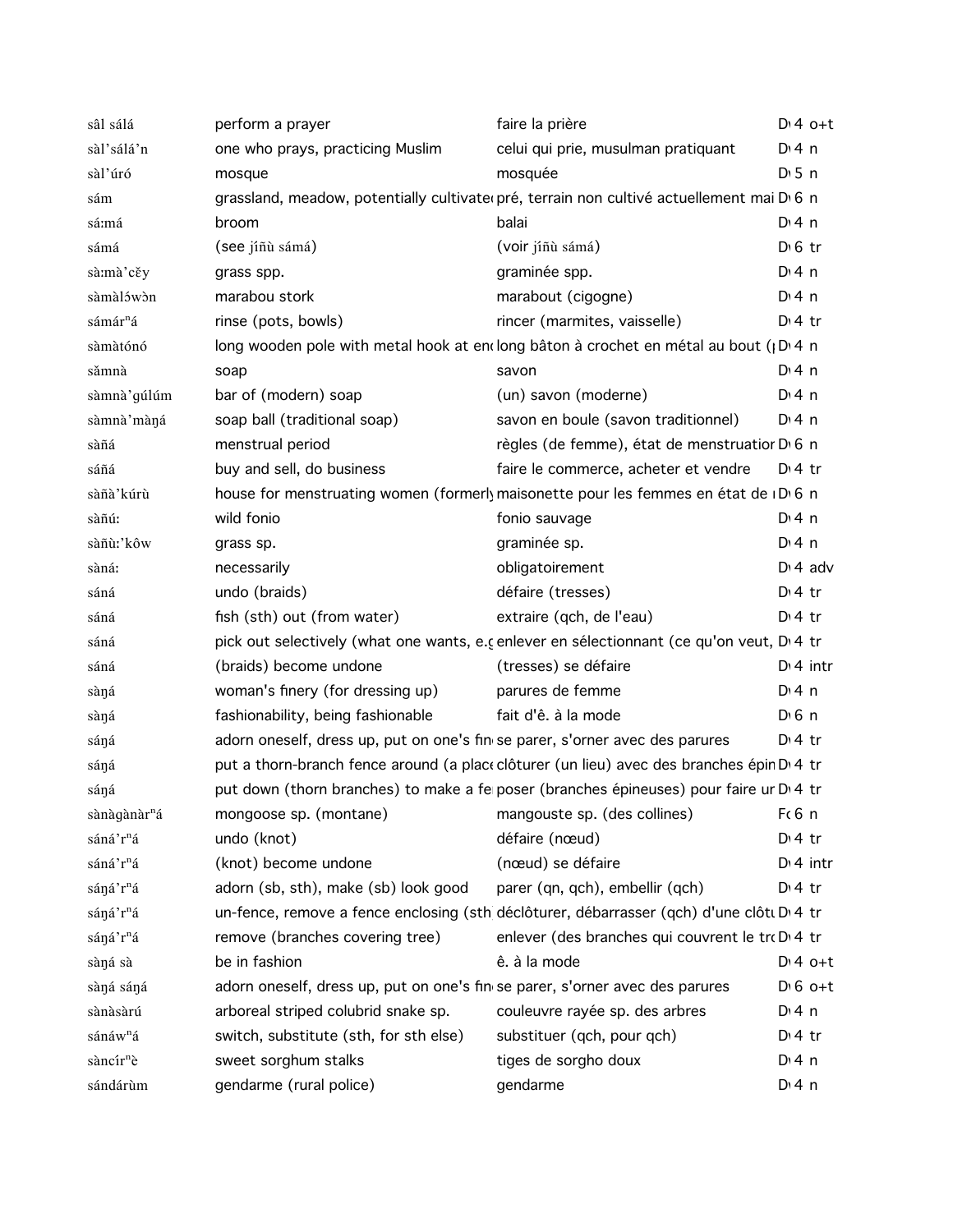| sán'in                  | (one) who has                                                                   | $(un)$ qui a                                                                                             | $Dt 4$ ppl            |
|-------------------------|---------------------------------------------------------------------------------|----------------------------------------------------------------------------------------------------------|-----------------------|
| sánné, sánnè            | very                                                                            | très                                                                                                     | $D \cdot 4$ adv       |
| sántá:rì'n              | adolescent koranic student                                                      | étudiant coranique adolescent                                                                            | $D \n6$ n             |
| sàpê:m                  | herb with hard red-and-black berries                                            | herbe à petits fruits rouges et noirs                                                                    | $Di$ 4 n              |
| sáppérùm                | tall tree sp.                                                                   | arbre sp.                                                                                                | $Di$ 4 n              |
| sà:'rá                  | fact of not having, of being without (sth fait de ne pas avoir (qch)            |                                                                                                          | $Di$ 4 cpd            |
| sà:'rá                  | not have                                                                        | ne pas avoir                                                                                             | $Di$ 4 gua            |
| sá:rá                   |                                                                                 | small portion (of meat from a slaughtere ration, petite partie (de la viande d'un ar D <sub>14</sub> n   |                       |
| sá:rá                   |                                                                                 | bunch, small pile (minimal unit of sale, e. petit tas (unité de vente, d'arachides et D 4 n              |                       |
| sá:rá                   |                                                                                 | arrange (e.g. peanuts) in small bunches (disposer (arachides, etc.) dans de petits D'4 tr                |                       |
| sá:rá                   | stretch out (mat, cowhide)                                                      | étirer (natte, peau)                                                                                     | $D:4$ tr              |
| sárá                    |                                                                                 | coarsely grind (e.g. millet grains), with g écraser grossièrement, broyer (mil, etc.) D 4 tr             |                       |
| sárá                    |                                                                                 | (healer) perform a medicinal blood-lettin (guérisseur) faire une saignée médicale à D'4 tr               |                       |
| sárá                    | strike (water, in digging a well)                                               | trouver, atteindre (eau, en creusant un p D 4 tr                                                         |                       |
| sárá                    | (see sárá gàrá)                                                                 | (voir sárá gàrá)                                                                                         | $Di$ 4 n              |
| sárá'báyá               |                                                                                 | fact of being cured by defecating or by r fait de guérir en déféquant ou en se fais: D 4 n               |                       |
| sárá gàrá               | pass, go past, continue on one's way                                            | passer, continuer sur son chemin                                                                         | $D:4$ o+t             |
| sá:rá sá:rá             |                                                                                 | make small bunches (e.g. of peanuts, for faire de petits tas (d'arachides, etc., pou D <sub>16</sub> o+t |                       |
| sá:rá sá:rá dàyá        |                                                                                 | arrange and leave (e.g. peanuts) in bunc disposer et laisser en tas (arachides etc. D 6 o+t              |                       |
| sáráwá                  | spread selves out (in an orderly row)                                           | s'étaler (dans un rang bien ordonné)                                                                     | $Di$ 4 intr           |
| sáráwá                  | spread out (objects) in an orderly row                                          | étaler (des objets) dans un rang bien orc D <sub>1</sub> 4 tr                                            |                       |
| sárdínè                 | vegetable garden                                                                | jardin à légumes, jardin potager                                                                         | D: 4 n                |
| sárgá                   | choke (on one's food)                                                           | s'étrangler (en mangeant)                                                                                | $D \cdot 6$ intr      |
| sárgá                   | drill all the way through (e.g. wall)                                           | percer en forant (mur, etc.)                                                                             | $D \cdot 4$ tr        |
| sárgá                   | strike (water, in digging a well)                                               | trouver, atteindre (eau, en creusant un p D 4 tr                                                         |                       |
| sàrî:                   | (modern) plow                                                                   | charrue (moderne                                                                                         | $Di$ 4 n              |
| sàriyè                  | Islamic law                                                                     | charia, droit islamique                                                                                  | $D \nvert 6 \nvert n$ |
| sàriyè                  | judgement, ruling (on a case)                                                   | jugement, disposition (d'un cas judiciare D'6 n                                                          |                       |
| sáríyé                  | render (a legal judgement), decide (a carrendre (un jugement)                   |                                                                                                          | $D \n6$ tr            |
| sàriyè céjé             | render a legal judgement, decide a case rendre un jugement, juger un cas        |                                                                                                          | $D \nvert 6$ o+t      |
| sàriyè'céjé'n           | judge (magistrate)                                                              | juge                                                                                                     | $D \n6$ n             |
| sàríyè sáríyé           | render a legal judgement, decide a case rendre un jugement, juger un cas        |                                                                                                          | $D \nvert 6$ o+t      |
| sàriyè'sáriyé'n         | judge (magistrate)                                                              | juge                                                                                                     | $D \n6$ n             |
| sárti                   | deadline, fixed date or time limit (for doi délai, date limite (pour faire qch) |                                                                                                          | $Dt$ 4 n              |
| sárti kúnó              | set a date or deadline                                                          | fixer une date ou un délai                                                                               | $Dt 4 0+t$            |
| sárú                    |                                                                                 | spear with a short wooden shaft and a m lance avec un manche court en bois et u D 4 n                    |                       |
| sàrù "i: <sup>n</sup>   | metal blade of spear                                                            | lame de lance                                                                                            | $D0$ n                |
| sàrù'kújú               | wooden shaft of spear                                                           | manche en bois de lance                                                                                  | $D \n6$ n             |
| sárú:sù                 | military service                                                                | service militaire                                                                                        | $Di$ 4 n              |
| sà'sènér <sup>n</sup> è |                                                                                 | residue from sifting flour (grains that rer résidu du tamisage de la farine (les grain D' 4 n            |                       |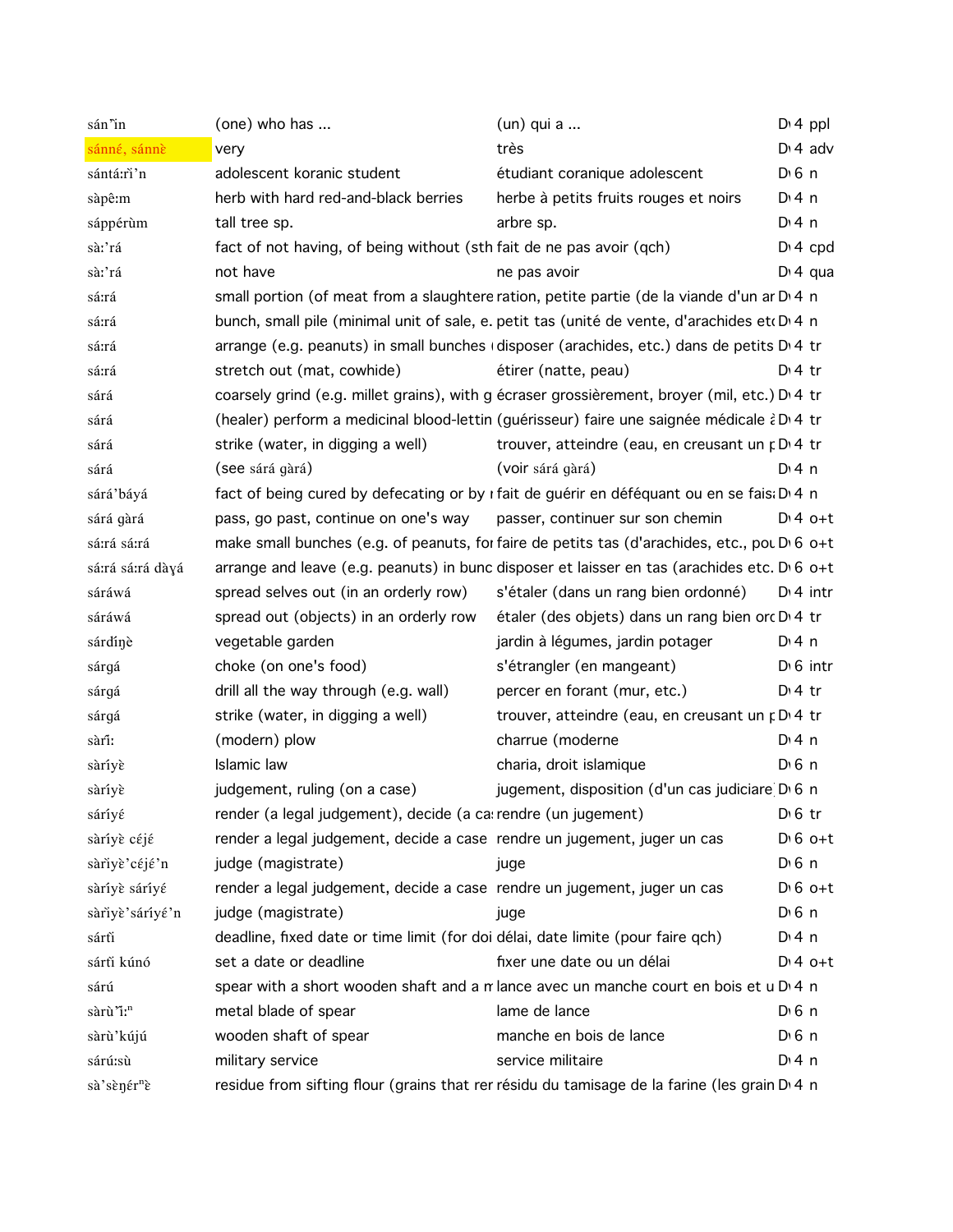| sàtô:                                       | pearl-spotted owlet                                                                               | chevêchette perlée                                | $Dt$ 4 n         |
|---------------------------------------------|---------------------------------------------------------------------------------------------------|---------------------------------------------------|------------------|
| sáttéllè                                    | tree sp.                                                                                          | arbre sp.                                         | $Dt$ 4 n         |
| săw                                         | (see àmà'sǎw)                                                                                     | (voir àmà'sǎw)                                    | $Dt 4$ cpd       |
| sâ:w                                        | hastily, unceremoniously                                                                          | à la hâte, sans cérémonie                         | $D \cdot 4$ adv  |
| sáwtá                                       | be fed up (with sth), be sick and tired (c avoir marre de (qch)                                   |                                                   | $D \nvert 6$ tr  |
| sáwté                                       | be fed up (with sth), be sick and tired (c avoir marre de (qch)                                   |                                                   | $Di4$ tr         |
| sǎy                                         | only                                                                                              | seulement                                         | $Dt$ 4 part      |
| sáy                                         | jaundice (yellow coloring of skin and whit jaunisse (coloration jaune de la peau et cD 6 n        |                                                   |                  |
| sǎy <sup>n</sup>                            | (in cpds:) grave, cemetery                                                                        | (dans les composés:) tombeau, cimetière D 6 cpd   |                  |
| $s$ áy <sup>n</sup> á                       | (group, herd) spread out, scatter, disper (groupe, troupeau) se répandre, se dispe D'4 intr       |                                                   |                  |
| sáy <sup>n</sup> á'w <sup>n</sup> á         | reveal, let out (secret)                                                                          | divulguer, dévoiler (un secret)                   | $D \n6$ tr       |
| sáy <sup>n</sup> á'w <sup>n</sup> á         | scatter, spread, disperse (sth)                                                                   | disperser, répandre (qch)                         | $D \n6$ tr       |
| sáy <sup>n</sup> 'ná                        | spread (sth)                                                                                      | répandre, disperser (qch)                         | $D:4$ tr         |
|                                             |                                                                                                   |                                                   |                  |
| $\mathrm{s\acute{a}y^{n}}$ ŋá               | disorder, scatter (sth) in a disorderly fas désordonner, répandre (qch) dans le dés D'4 tr        |                                                   |                  |
| sáyŋá                                       | (see $\sin^n \eta$ á)                                                                             | (voir sáy <sup>n</sup> 'ná)                       | $D:4$ tr         |
| sé                                          | when                                                                                              | lorsque                                           | $Dt 4$ suff      |
| sê:                                         | animal fat (in meat)                                                                              | graisse d'animal (dans la viande)                 | $Di$ 4 n         |
| sě:                                         | long-snouted mongoose sp.                                                                         | mangouste sp. à long museau                       | $Di$ 4 n         |
| sέ:                                         | trim the hair of (sb), trim (shrub)                                                               | coiffer les cheveux de (qn), coiffer (arbu D 6 tr |                  |
| $s \acute{\varepsilon}$ :                   | (see pàrá s $\acute{\epsilon}$ <sup>n</sup> )                                                     | (voir pàrá sé: <sup>n</sup> )                     | $Dt$ 4 intr      |
| $s \acute{\epsilon} \mathfrak{x}^n$         | (looking at sth) straight                                                                         | (en regardant qch) droit                          | $D \cdot 4$ adv  |
| $s\grave{\epsilon}$ :" $s\hat{\epsilon}$ :" | chestnut-bellied starling                                                                         | étourneau à ventre roux                           | $Di$ 4 n         |
| sé: <sup>n</sup> yàná                       | look straight at, stare at                                                                        | regarder directement, fixer de l'œil              | $D \cdot 4$ adv  |
| sé:dé                                       | target (noun)                                                                                     | cible                                             | $D0$ 6 n         |
| sé:dé                                       | witness (verb), be an eyewitness of (an $\hat{e}$ . témoin de (un incident)                       |                                                   | $D:4$ tr         |
| sé:gé                                       | (animal) be fattened                                                                              | (animal) ê. engraissé                             | $Dt$ 4 intr      |
| sègé                                        | skeleton                                                                                          | squelette                                         | D: 4n            |
| sègé                                        | skin-and-bones (living person)                                                                    | personne (vivante) squelettique                   | $Di$ 4 n         |
| ségé                                        | contribute (money), pay (dues)                                                                    | cotiser, contribuer (argent)                      | $D \cdot 4$ tr   |
| ségé                                        | pay (dues, ante, contribution)                                                                    | payer (cotisation)                                | $D \nvert 6$ tr  |
| ségé                                        | pay (tax)                                                                                         | payer (impôt)                                     | $Dt$ 4 tr        |
| ségé'n                                      | member of a caste of carpenters (e.g. bomembre d'une caste de charpentiers (fal D.4 n             |                                                   |                  |
| ségéré                                      | filter (water, with a sieve)                                                                      | filtrer (de l'eau, avec un tamis)                 | $D \n6$ tr       |
| sé:gé'wé                                    | make plump                                                                                        | rendre gras                                       | $Dt$ 4 tr        |
| ségéwêl                                     | crest (of rooster)                                                                                | crête (de coq)                                    | $Di$ 4 n         |
| sè:gú                                       | plump                                                                                             | gras                                              | $D \nmid 4$ adj  |
| sègú                                        | mid-sized basket loosely woven from fle: panier de taille moyenne, grossièrement D 6 n            |                                                   |                  |
| ségú                                        | contribution, dues                                                                                | cotisation                                        | $Di$ 4 n         |
|                                             | tax                                                                                               | impôt                                             | $D0$ 6 n         |
| ségú                                        | plump                                                                                             |                                                   | $D \cdot 4$ adj  |
| sè:gù'gí'n                                  |                                                                                                   | gras                                              | $D \nvert 6$ o+t |
| ségú ségé                                   | pay dues, ante up, make a contribution cotiser, payer sa cotisation                               |                                                   |                  |
| séjéré                                      | filter (water, with a sieve)                                                                      | filtrer (de l'eau, avec un tamis)                 | $D \n6$ tr       |
| sé:lê:                                      | man's pants, not baggy, with a belt cord pantalon d'homme étroit, avec corde de D <sub>14</sub> n |                                                   |                  |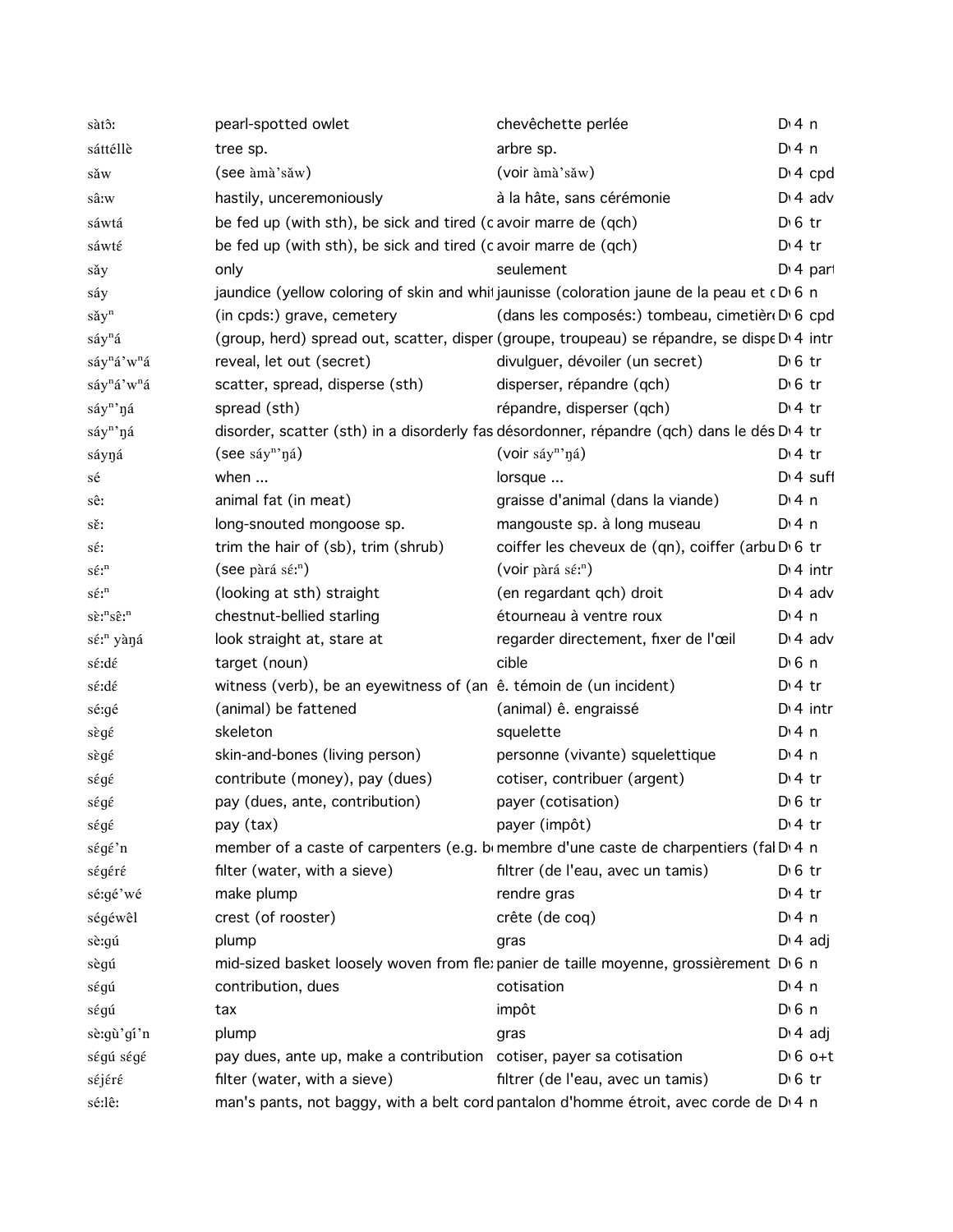| séllé                                                     | be healthy                                                                  | bien se porter, ê. en bonne santé                                                                        |                | $Di$ 4 intr          |
|-----------------------------------------------------------|-----------------------------------------------------------------------------|----------------------------------------------------------------------------------------------------------|----------------|----------------------|
| sél'sél                                                   | very long (intensifier)                                                     | très long (intensif)                                                                                     |                | $Di$ 4 inte          |
| sémé                                                      | sweep                                                                       | balayer                                                                                                  | $Di4$ tr       |                      |
| sémélé                                                    | a musical rhythm for dancing (associated un rythme de musique pour la danse |                                                                                                          | $Di$ 4 n       |                      |
| sèmèné                                                    | acacia sp.                                                                  | acacia sp.                                                                                               | $Di$ 4 n       |                      |
| sèmènè'dónó                                               | acacia sp.                                                                  | acacia sp.                                                                                               | $Di$ 4 n       |                      |
| sèmènè'ná:                                                | acacia sp.                                                                  | acacia sp.                                                                                               | $Di$ 4 n       |                      |
| sèmi:                                                     | (see bèrè'sèmi!)                                                            | (voir bèrè'sèmi:)                                                                                        |                | $Di$ 4 cpd           |
| sén                                                       |                                                                             | blacksmith's mallet (all-metal, no woode gros marteau (de forgeron, tout métal, sD 4 n                   |                |                      |
| sèñú                                                      | doing business, buying and selling                                          | commerce, fait d'acheter et de vendre                                                                    | $D0$ n         |                      |
| sèñú sáñá                                                 | buy and sell, do business                                                   | faire le commerce, acheter et vendre                                                                     |                | $D:4$ o+t            |
| sèñù'sáñá'n                                               | merchant                                                                    | commerçant                                                                                               | $D0$ 6 n       |                      |
| séndé                                                     |                                                                             | distinguish, perceive the difference betw distinguer, constater la différence entre D'4 tr               |                |                      |
| sé:nè                                                     |                                                                             | Jamsay-speaking zone including Mondorc zone de parler jamsay comprenant Mond D 4 n                       |                |                      |
| sé:nè                                                     | sandy plains, flat land with sandy soil                                     | plaine sableuse, terrain plat à sol sableux D 4 n                                                        |                |                      |
| sé:nè                                                     | (see jákkálle'sé:nè)                                                        | (voir jókkóllè'sé:nè)                                                                                    | $D0$ n         |                      |
| sé:ŋé                                                     | balanzan tree                                                               | balanzan (arbre)                                                                                         | $Di$ 4 n       |                      |
| sénè                                                      |                                                                             | sediments (in a liquid, e.g. millet grains in sédiments, dépôts (dans un liquide, par « D 6 n            |                |                      |
| sènér <sup>n</sup> è                                      |                                                                             | residue from sifting flour (grains that rer résidu du tamisage de la farine (les grain D 6 n             |                |                      |
| sènér <sup>n</sup> è                                      |                                                                             | sediments (in a liquid, e.g. millet grains in sédiments, dépôts (dans un liquide, par « D 4 n            |                |                      |
| $s\acute{\epsilon}:\r{r}^n\grave{\epsilon}$               |                                                                             | sth amorphous, sth that has not taken a gch d'amorphe, gch qui n'a pas encore a D <sub>'</sub> 4 n       |                |                      |
| $s\acute{\epsilon}$ :' $r^n\acute{\epsilon}$              | (day) be about to break                                                     | (jour) ê. prêt à poindre                                                                                 |                | $Dt$ 4 intr          |
| $s\acute{\epsilon}r^n\acute{\epsilon}w^n\acute{\epsilon}$ | wear out (garment), cause to be in tatte rendre (vêtement) usé, en haillons |                                                                                                          | $D \cdot 4$ tr |                      |
| $s\acute{\epsilon}r^n\acute{\epsilon}w^n\acute{\epsilon}$ | (garment) be in tatters, worn-out                                           | (vêtement) ê. en haillons, usé                                                                           |                | $Dt$ 4 intr          |
| $s\acute{\epsilon}r^n\acute{\epsilon}w^n\acute{\epsilon}$ |                                                                             | cause (apparatus) to be kaput, ruin com rendre foutu, abîmer tout à fait (apparei D 4 tr                 |                |                      |
| $s\acute{\epsilon}r^n\acute{\epsilon}w^n\acute{\epsilon}$ |                                                                             | (apparatus) be kaput, be irreparably ruin (appareil) ê. foutu, gâté, cassé, abîmé D'4 intr               |                |                      |
| sèrbétù                                                   |                                                                             | shawl (woman's, shoulder-length, in tow foulard, châle (de femme, en tissu de sei D 6 n                  |                |                      |
| sèré                                                      | slightly diluted (milk, cream of millet) (lait, crème de mil) un peu dilué  |                                                                                                          |                | D <sub>'</sub> 4 adi |
| sèré                                                      |                                                                             | mushy, watery, hard to pick up in the ha (riz cuit, tô, etc.) boueux, aqueux, en bo D <sub>1</sub> 4 adj |                |                      |
| séré                                                      |                                                                             | (milk, cream of millet) become slightly di (lait, crème de mil) devenir légèrement c D 4 intr            |                |                      |
| séré                                                      |                                                                             | (cooked grain) be mushy, watery, hard t (céréales cuites) ê. boueux, aqueux, en l D 4 intr               |                |                      |
| séré                                                      |                                                                             | skim off (fairly clean water) at the top o enlever (eau relativement propre) à la su Dv4 tr              |                |                      |
| $s$ έ: rε                                                 | witness                                                                     | témoin                                                                                                   | $Di$ 4 n       |                      |
| séré                                                      | (man) copulate with, fuck (woman)                                           | (homme) avoir un rapport sexuel avec (f D <sub>1</sub> 4 tr                                              |                |                      |
| séré                                                      |                                                                             | (male animal) couple with, mount, serve (animal mâle) s'accoupler avec, servir (f(D) 4 tr                |                |                      |
| sé:rè gó:                                                 | testify, give testimony                                                     | témoigner, donner un témoignage                                                                          |                | $D:4$ o+t            |
| sèrèwé                                                    |                                                                             | folding knife for shaving scalp and circun couteau pliant pour raser la tête et pour D 4 n               |                |                      |
| sèrèwé                                                    | spur (noun)                                                                 | éperon                                                                                                   | $Di$ 4 n       |                      |
| séréwé                                                    | (insulting expression)                                                      | (terme d'insulte)                                                                                        |                | $D \cdot 6$ inte     |
|                                                           |                                                                             | slightly dilute (milk, cream of millet) with diluer (lait, crème de mil) légèrement aveD 6 tr            |                |                      |
| sér'gé                                                    |                                                                             |                                                                                                          |                |                      |
| sěrmèñêm                                                  | mountain fig tree sp. with small leaves                                     | figuier sp. des collines à petites feuilles D.4 n                                                        |                |                      |
| sérù                                                      | (see àkòrò'sérù, ir <sup>n</sup> è'sérù)                                    | (voir àkòrò'sérù, ir <sup>n</sup> è'sérù)                                                                | $Di$ 4 n       |                      |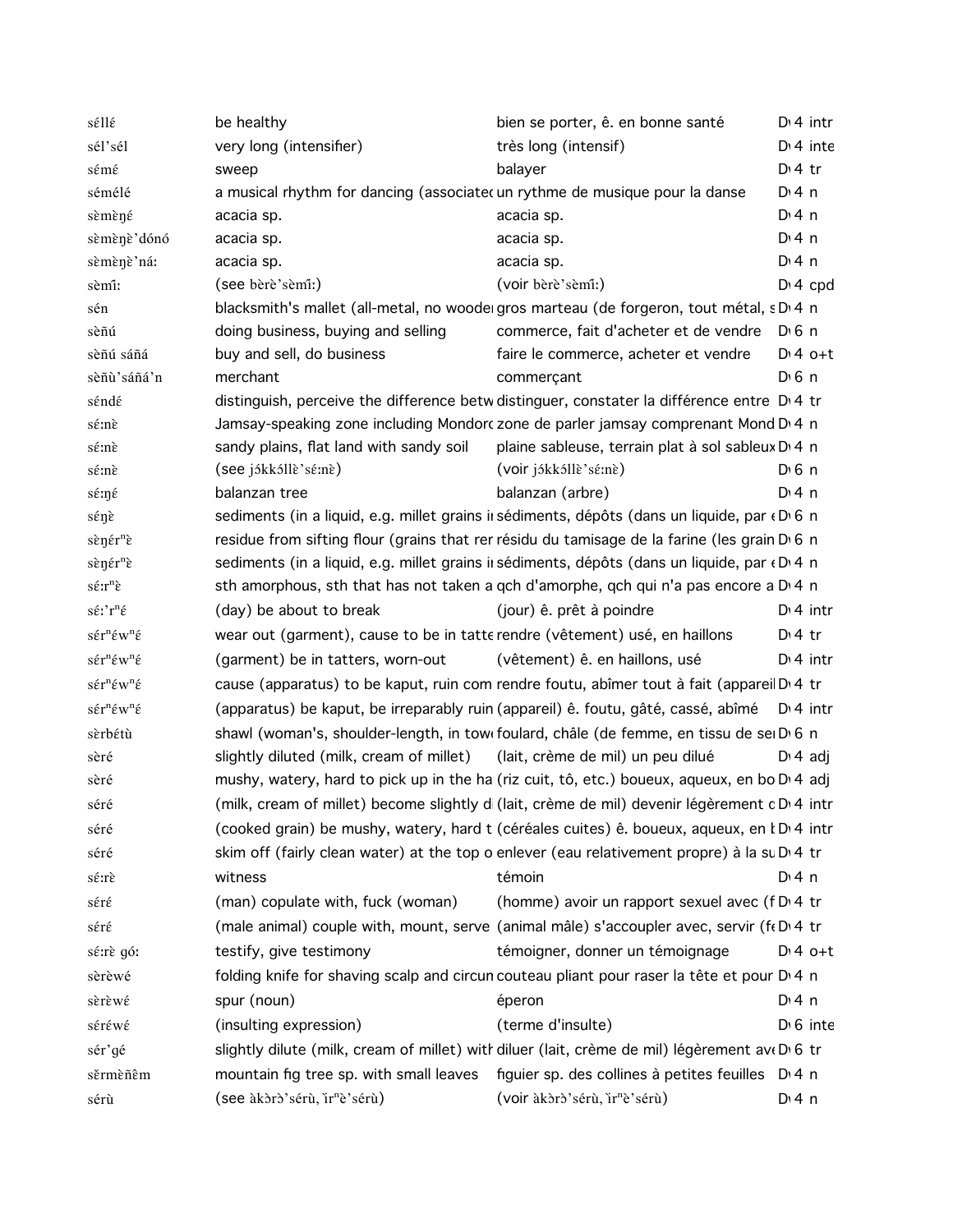| sèrúmèñêm                             | mountain fig tree sp. with small leaves figuier sp. des collines à petites feuilles D.4 n |                                                                                                    |                  |
|---------------------------------------|-------------------------------------------------------------------------------------------|----------------------------------------------------------------------------------------------------|------------------|
| sérú'sérú                             | dust (intensifier)                                                                        | poussière (intensif)                                                                               | $D \cdot 6$ inte |
| sěw                                   |                                                                                           | cross-beams of medium thickness laid ac traverses (bois) d'épaisseur moyenne pla D 4 n             |                  |
| sé:w                                  | (abstract) well-being (in greetings)                                                      | bonheur (abstrait, dans les salutations) D <sub>1</sub> 4 adv                                      |                  |
| $s\acute{\epsilon}:w^{n}=\rangle$     | straight-nosed (adverb)                                                                   | à nez droit (adverbe)                                                                              | $D \nvert 6$ adv |
| sè:wá:rú                              | body fat around stomach                                                                   | graisse autour de l'estomac                                                                        | $D \cdot 6$ n    |
| séwé                                  | (see kó: séwé)                                                                            | (voir kó: séwé)                                                                                    | $Di4$ tr         |
| sέwε                                  | paper                                                                                     | papier                                                                                             | D: 4n            |
| sέwε                                  | document, passport                                                                        | document, passeport                                                                                | $D0$ n           |
| séwè                                  | letter (written communication)                                                            | lettre (communication écrite)                                                                      | $D0$ n           |
| séwè                                  |                                                                                           | amulet, talisman (wallet worn on body coamulette, talisman (porte-feuille porté su D.4 n           |                  |
| sèwè'dárú                             |                                                                                           | amulet, talisman on side of body (on lon amulette portée au flanc (suspendu d'un D 4 n             |                  |
| sèwè "i: <sup>n</sup>                 | sheet of paper                                                                            | feuille de papier                                                                                  | $D0$ n           |
| sèwè "i: <sup>n</sup>                 |                                                                                           | amulet, talisman (wallet worn on body coamulette, talisman (porte-feuille porté su D.4 n           |                  |
| sèwè'kúró                             | sheet of paper                                                                            | feuille de papier                                                                                  | $Di$ 4 n         |
| sèwè'kúró                             | document, passport                                                                        | document. passeport                                                                                | $D0$ n           |
| séwndè                                | spring (water source)                                                                     | source (eau)                                                                                       | $Di$ 4 n         |
| sêy                                   |                                                                                           | a dance for adult women to the beat of une danse des femmes adultes aux tamt D'4 n                 |                  |
| séy <sup>n</sup>                      | (single) nut (e.g. of peanut)                                                             | grain, noix (solitaire, d'arachide, etc.)                                                          | $D0$ n           |
| séy <sup>n</sup> \\sěy <sup>n</sup>   | (individual) grain (of millet etc.)                                                       | grain (solitaire, de mil etc.)                                                                     | D:4n             |
| $s\hat{\epsilon}y^n$                  | ax (with wooden handle that is inserted i hache sp.                                       |                                                                                                    | D:4n             |
| sèy <sup>n</sup> 'gògú                | mid-sized trimming ax (mid-sized handle hache de tailled moyenne qui sert à taille D 6 n  |                                                                                                    |                  |
| sèy" gógù                             | mid-sized trimming ax (mid-sized handle hache de tailled moyenne qui sert à taille D 6 n  |                                                                                                    |                  |
| sèy' <sup>n</sup> lèrwî: <sup>n</sup> |                                                                                           | small wood-trimming ax (very short hanc petite hache à tailler le bois (manche trè D 6 n           |                  |
| séyâm                                 | happiness, joy                                                                            | joie, bonheur, fait d. ê. content                                                                  | $Di$ 4 n         |
| séydâ:n                               | demon, pagan devil opposed to God                                                         | démon, diable païen qui s'oppose à Dieu D <sub>'</sub> 4 n                                         |                  |
| séyé                                  | (sth) make happy, be pleasing to (sb)                                                     | (qch) rendre content, plaire a (qn)                                                                | $D \cdot 5$ tr   |
| séyné                                 | give good news to (sb)                                                                    | annoncer une bonne nouvelle à (qn)                                                                 | $D \cdot 5$ tr   |
| sêy'nûŋ                               |                                                                                           | singing for the dance for adult women to chanson pour la danse des femmes adult D <sub>14</sub> n  |                  |
| sêy sá:                               |                                                                                           | perform the dance for adult women to th danser la danse des femmes adultes aux D <sub>'6</sub> o+t |                  |
| séytâ:n                               | demon, pagan devil opposed to God                                                         | démon, diable païen qui s'oppose à Dieu D <sub>14</sub> n                                          |                  |
| sí:                                   | sharply pointed (e.g. needle)                                                             | pointu (aiguille, etc.)                                                                            | $D \nmid 4$ adj  |
| sî:                                   | type, kind                                                                                | sorte, espèce                                                                                      | $Di$ 4 n         |
| $\sin^n$                              | lover, concubine                                                                          | $amant(e)$ , concubin $(e)$                                                                        | D: 4n            |
| $\sin^n$                              | out-of-wedlock sexual relationship                                                        | concubinage                                                                                        | D:4n             |
| $\sin^n$                              | (see ni: $\sin^n$ )                                                                       | (voir n'i: s'i <sup>n</sup> )                                                                      | $D \cdot 4$ intr |
| $\sin^n$                              | $(see$ jire'si: <sup>n</sup> )                                                            | (voir jirè'si: <sup>n</sup> )                                                                      | $D \nvert 6$ adv |
| sí: <sup>n</sup> digé                 |                                                                                           | (lovers) have an out-of-wedlock sexual r (des amants) pratiquer le concubinage                     | $Di4$ o+t        |
| $\sin^n\theta$                        | sickness, disease, illness (general word) maladie (mot général)                           |                                                                                                    | $Di$ 4 n         |
| $\sin^n\!\mathrm{l}\varepsilon$       | be sick                                                                                   | ê. malade                                                                                          | $Dt$ 4 intr      |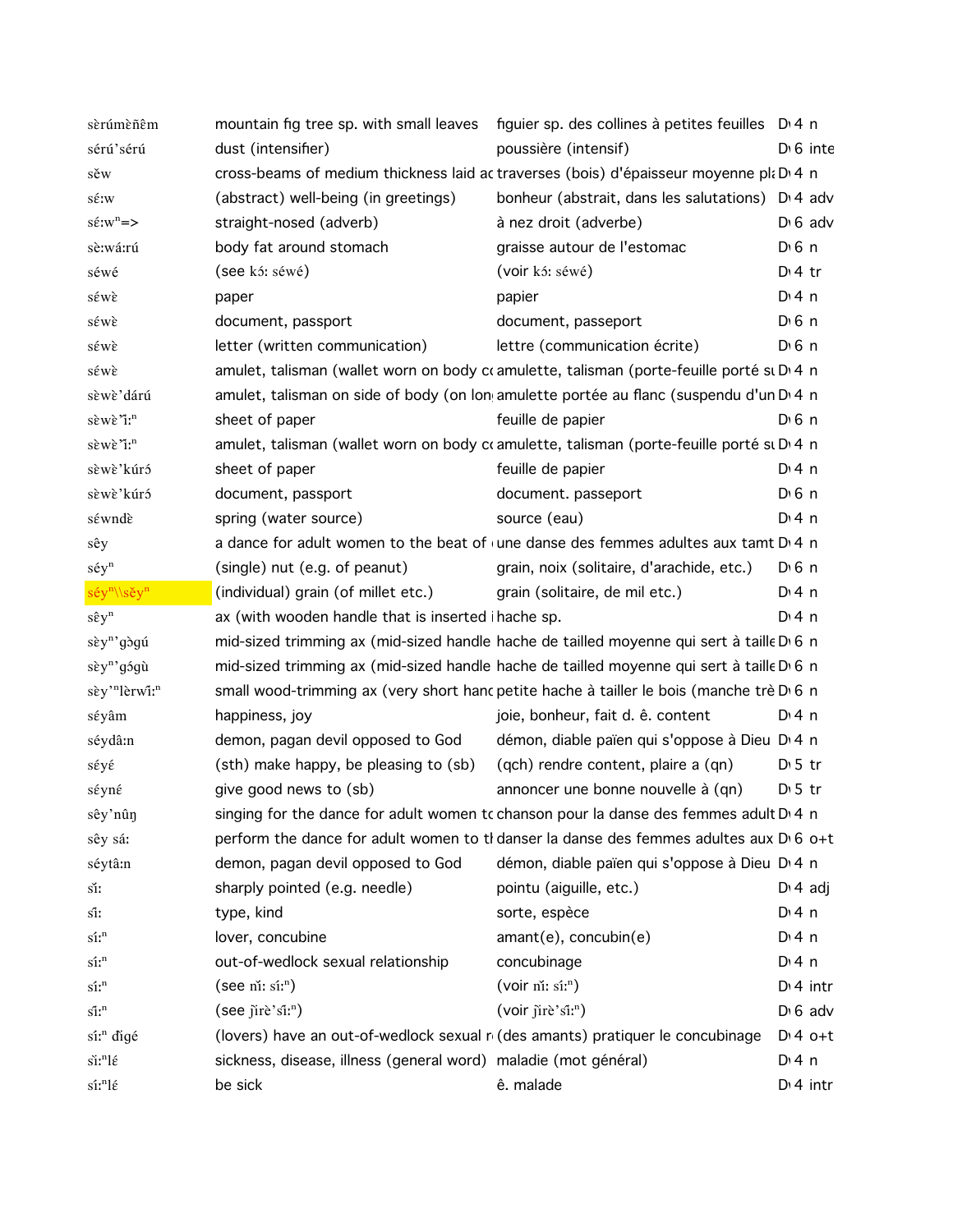| $\sin^n \hat{\epsilon}$ gi'n | sick person, (medical) patient                      | personne malade                                                                                          | $D \n6$ n       |
|------------------------------|-----------------------------------------------------|----------------------------------------------------------------------------------------------------------|-----------------|
| si: <sup>n</sup> lè ùñú      | smallpox (variola)                                  | variole (maladie)                                                                                        | $Di 4 n+a$      |
| sífè                         | description, definition (of sb or sth)              | description, définition (de qn ou de qch) D 4 n                                                          |                 |
| sífe                         |                                                     | directions (given to sb, to find the right indications (données à qn, pour trouver ID 5 n                |                 |
| sífé                         | describe (sb)                                       | décrire (qn)                                                                                             | $D \n6$ tr      |
| sífé                         |                                                     | give directions (for the route to follow) donner des indications (sur la route à sui $D$ 6 tr            |                 |
| sígíré                       | cook (food, in a pot)                               | cuire (nourriture, dans une marmite)                                                                     | $Dt$ 4 tr       |
| sígíré                       | boil (medicinal preparation)                        | faire bouillir (remède)                                                                                  | $Di4$ tr        |
| sijé                         |                                                     | tassels, pom-poms (decorations on fring gland, pompom (frange décorative au bc D 4 n                     |                 |
| sijé                         | drawing (e.g. in sand)                              | dessin (tracé dans le sable, etc.)                                                                       | $Di$ 4 n        |
| sijé                         | (drawn) line                                        | ligne (tracée)                                                                                           | $Di$ 4 n        |
| síjé                         | draw (line, image)                                  | tracer (ligne, dessein)                                                                                  | $Di4$ tr        |
| silâm sírù                   |                                                     | legendary sword of the past (inscribed w épée légendaire du passé (inscrit avec de De 6 n                |                 |
| sílwâl                       | erect herb sp.                                      | herbe érigée sp.                                                                                         | Br4n            |
| sílwâl                       | erect herb sp.                                      | herbe érigée sp.                                                                                         | $F6$ n          |
| sım                          | $($ see n $\frac{\partial w^n}{\partial s}$ sim $)$ | $(voir n\)w^n\delta' \sin)$                                                                              | $D \cdot 6$ cpd |
| sím                          | borassus palm                                       | rônier (palmier)                                                                                         | $Di$ 4 n        |
| símé                         | grill, roast (meat) over a fire                     | griller (viande) au-dessus du feu                                                                        | $Di4$ tr        |
| sim <sub>3</sub> :           | cement                                              | ciment                                                                                                   | $Di$ 4 n        |
| síñè                         | noise                                               | bruit                                                                                                    | $Di$ 4 n        |
| síñé                         | sniffle, snort                                      | renifler                                                                                                 | $Di4$ tr        |
| siñè'siñú                    | noisy                                               | bruyant                                                                                                  | $D: 4$ adj      |
| sí:'né                       | make (sth) pointed                                  | rendre (qch) pointu                                                                                      | $Di4$ tr        |
| sí:'né                       | be pointed                                          | ê. pointu                                                                                                | $Di$ 4 intr     |
| sí:nè                        | dark grey (cow)                                     | gris foncé (vache)                                                                                       | $D \cdot 4$ adj |
| síníwá:rù                    | lotion or gel applied to lips and nostrils          | pommade ou gelée appliquée aux lèvres D <sub>14</sub> n                                                  |                 |
| síníwá:rù'ná:                | eucalyptus tree                                     | eucalyptus                                                                                               | $Di$ 4 n        |
| šínwâ:                       | Chinese (person)                                    | (un) chinois                                                                                             | $Di$ 4 n        |
| sínwâ:                       | Chinese (person)                                    | (un) chinois                                                                                             | $Di$ 4 n        |
| šínwá:rù                     | lotion or gel applied to lips and nostrils          | pommade mise sur les lèvres ou dans les D <sub>14</sub> n                                                |                 |
| sínwá:rù                     | lotion or gel applied to lips and nostrils          | pommade mise sur les lèvres ou dans les D <sub>14</sub> n                                                |                 |
| šinwà:rù'ná:                 | eucalyptus tree                                     | eucalyptus                                                                                               | $Di$ 4 n        |
| sinwà:rù'ná:                 | eucalyptus tree                                     | eucalyptus                                                                                               | $Dt$ 4 n        |
| sípè                         | description, definition (of sb or sth)              | description, définition (de qn ou de qch) D 4 n                                                          |                 |
| sípè                         |                                                     | directions (given to sb, to find the right indications (données à qn, pour trouver ID 5 n                |                 |
| sípé                         | describe                                            | décrire                                                                                                  | $Di4$ tr        |
| $\sin \xi$                   | give directions (for the route to follow)           | donner des indications (sur la route à sui D 4 tr                                                        |                 |
| $\sin^n \theta$              | (women's) ululation (cries of joy)                  | you-you (cris de joie, des femmes)                                                                       | D:4n            |
| $\sin^n \theta$              |                                                     | spit out (water) in the form of a jet (afterecracher (eau) en forme de jet (en se ri D $\overline{4}$ tr |                 |
| $s\acute{a}r^n\acute{e}$     | (see sir <sup>n</sup> é sír <sup>n</sup> é)         | (voir sir <sup>n</sup> é sír <sup>n</sup> é)                                                             | $Di4$ tr        |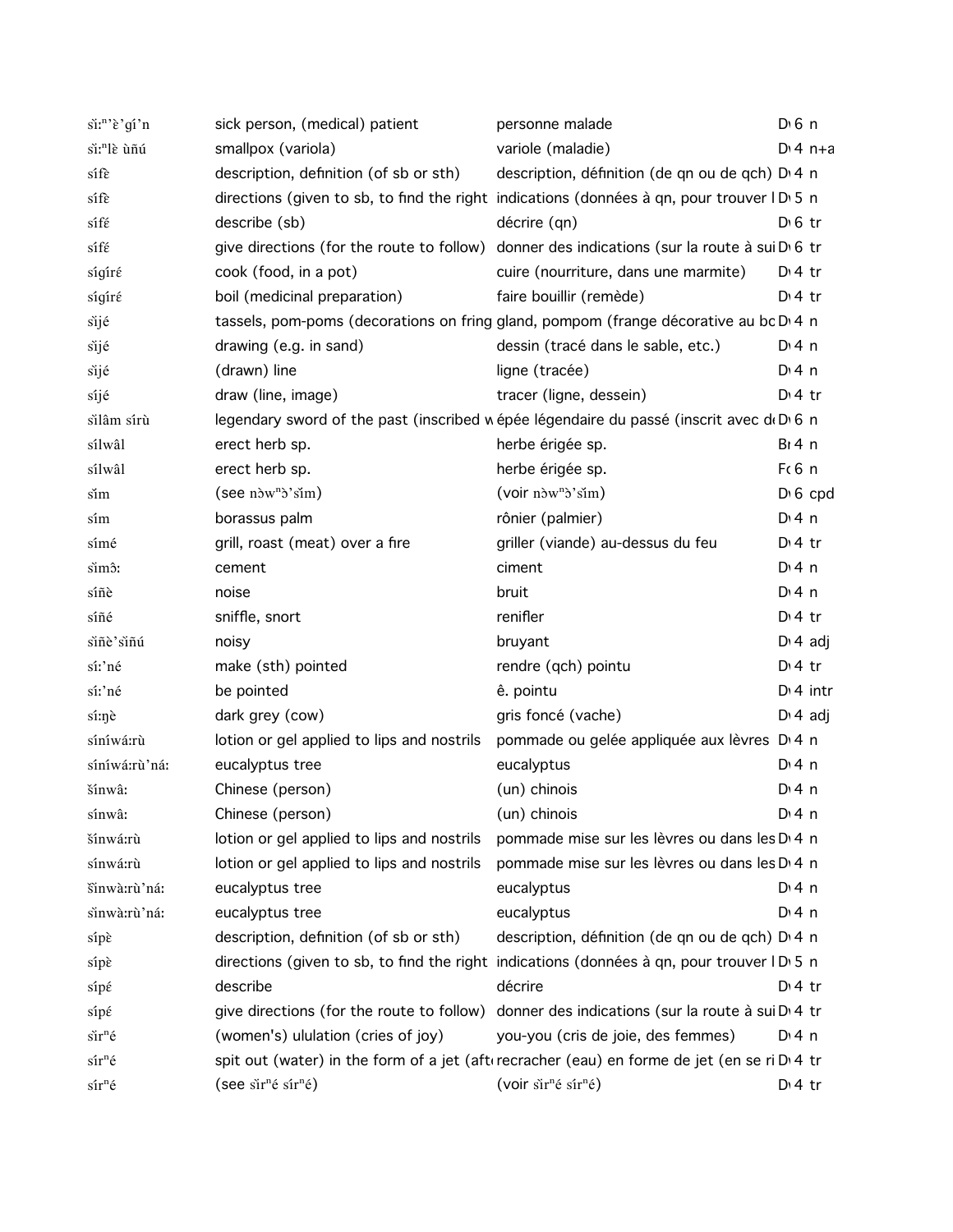| $s\acute{a}r^n\acute{e}$                               |                                                                   | cut (meat, hide) into strips, cut off a str trancher (viande, peau) en lanières, enle D'4 tr         |                    |
|--------------------------------------------------------|-------------------------------------------------------------------|------------------------------------------------------------------------------------------------------|--------------------|
| sir <sup>n</sup> é sír <sup>n</sup> é                  | (women) emit cries of joy, ululate                                | (femmes) pousser des you-you (cris de jD 4 o+t                                                       |                    |
| si:r <sup>n</sup> 'ú                                   | $($ see ni:'si: $r^n$ 'ú)                                         | $($ voir ni:' $\sin^n$ 'ú)                                                                           | $Di$ 4 n           |
| $\sin^n \theta$                                        | strip (of meat, hide, etc.)                                       | lanière (de peau), tranche (de viande)                                                               | D: 4n              |
| sírdi                                                  |                                                                   | esoteric or magical knowledge (of holy n connaissance ésotérique ou magique (de D 6 n                |                    |
| sí:ré                                                  | aim at (target)                                                   | viser (cible)                                                                                        | $Dt$ 4 tr          |
| sí:ré                                                  | point at, indicate (by pointing)                                  | indiquer, indexer (avec la main)                                                                     | $D \cdot 6$ tr     |
| sírè                                                   | snuff tobacco                                                     | tabac à priser                                                                                       | $Di$ 4 n           |
| sírè                                                   | chewing tobacco                                                   | tabac à chiquer                                                                                      | $Di$ 4 n           |
| síré                                                   | (see síré g $\delta$ <sup>n</sup> )                               | (voir síré g <sub>3</sub> <sup>n</sup> )                                                             | $D \cdot 6$ tr     |
| síré                                                   | cook (food, in a pot)                                             | cuire (nourriture, dans une marmite)                                                                 | $Di4$ tr           |
| síré                                                   | cook (a meal)                                                     | cuire (repas)                                                                                        | $Dt$ 4 tr          |
| sírέ                                                   | boil (medicinal preparation)                                      | faire bouillir (remède)                                                                              | $Dt$ 4 tr          |
| sirè'bàtá                                              |                                                                   | tobacco box, container for snuff or chew tabatière, récipient pour le tabac à chiqu D 4 n            |                    |
| síré gǒ: <sup>n</sup>                                  |                                                                   | extricate, pick out and remove (small ite extraire, prendre et enlever (un petit obj D 6 tr+1        |                    |
| $\sin \theta$ g $\sin$ <sup>n</sup>                    |                                                                   | fish (sth) out (from water or sauce) extraire, prendre et enlever (qch, de l'ea D <sub>16</sub> tr+1 |                    |
| sir'gǎŋ                                                |                                                                   | long straight fighting knife (strap of shealing couteau droit à lutter (dans un four D 6 n           |                    |
| sírgíri                                                |                                                                   | black, with white face and throat (cow) noir, avec tête et gorge blanches (vache D'4 adj             |                    |
| siri'wè:ré                                             |                                                                   | large bowl-shaped earthenware basin for grosse bassine large et peu profonde en D 4 n                |                    |
| siri'wè:ré                                             |                                                                   | large bowl-shaped earthenware basin for grosse bassine large et peu profonde en D 4 n                |                    |
| siri'wè:ré                                             |                                                                   | large bowl-shaped earthenware basin for grosse bassine large et peu profonde en D 4 n                |                    |
| sirkóró                                                |                                                                   | native board game played with wild-date jeu traditionnel joué avec des noyaux de D 4 n               |                    |
| sirkóró                                                |                                                                   | wooden board with twelve holes for a boplanche de bois à douze troux pour un je D 5 n                |                    |
|                                                        |                                                                   |                                                                                                      | $D:4$ o+ii         |
| sirkóró yǎ:                                            | play the native board game                                        | jouer au jeu traditionnel à pions                                                                    |                    |
| sirú                                                   | knife                                                             | couteau                                                                                              | $Di$ 4 n           |
| sirù'gǎŋ                                               |                                                                   | long straight fighting knife (strap of shealing couteau droit à lutter (dans un four D 6 n           |                    |
| sirù'[ki'kǒw]                                          | knife sheath                                                      | fourreau de couteau                                                                                  | D:4n               |
| sirù'kújú                                              | knife handle                                                      | manche de couteau                                                                                    | $Di$ 4 n           |
| $\ddot{\text{Si}}$ 's $\hat{\epsilon}$ r <sup>n</sup>  | mocking stone-chat                                                | traquet de roche à ventre roux                                                                       | $Dt$ 4 n           |
| si'sègú                                                |                                                                   | mid-sized basket loosely woven from flex panier de taille moyenne, grossièrement D <sub>1</sub> 4 n  |                    |
| $\sin$ 's $\sin$ <sup>n</sup> $\sin$ ' $\sin$ ' $\sin$ | rag, tatters (old clothing)                                       | haillon, chiffon (vêtement usé)                                                                      | $Di$ 4 n           |
| $[si's\`ern\`evn\`e]$ 'sò:rú                           | donkey's back padding (under load)                                | ouate (coussin) d'âne (sous la charge)                                                               | D 5 n              |
|                                                        | $[si's\`er"\`ew"\`e]'s\`or u \ncamel's back padding (under load)$ | ouate (coussin) de chameau (sous la cha D 5 n                                                        |                    |
| $s$ is $\hat{\epsilon}$ y <sup>n</sup>                 | medicinal herb sp.                                                | herbe médicinale sp.                                                                                 | $Di$ 4 n           |
| sísíyó                                                 | cowardice, fearfulness                                            | lâcheté                                                                                              | D: 4n              |
| $\sin$ 'són                                            | all together (adverb)                                             | tous ensemble (adverbe)                                                                              | $D \cdot 4$ adv    |
| si's si                                                | whip (branch)                                                     | fouet (branche)                                                                                      | D <sup>i</sup> 6 n |
| si'som                                                 | sand, sandy soil                                                  | sable, sol sableux                                                                                   | $Di$ 4 n           |
|                                                        |                                                                   |                                                                                                      |                    |
| si's<br>sim mà dùm                                     | mound of sand                                                     | monticule de sable                                                                                   | $D0$ 6 n           |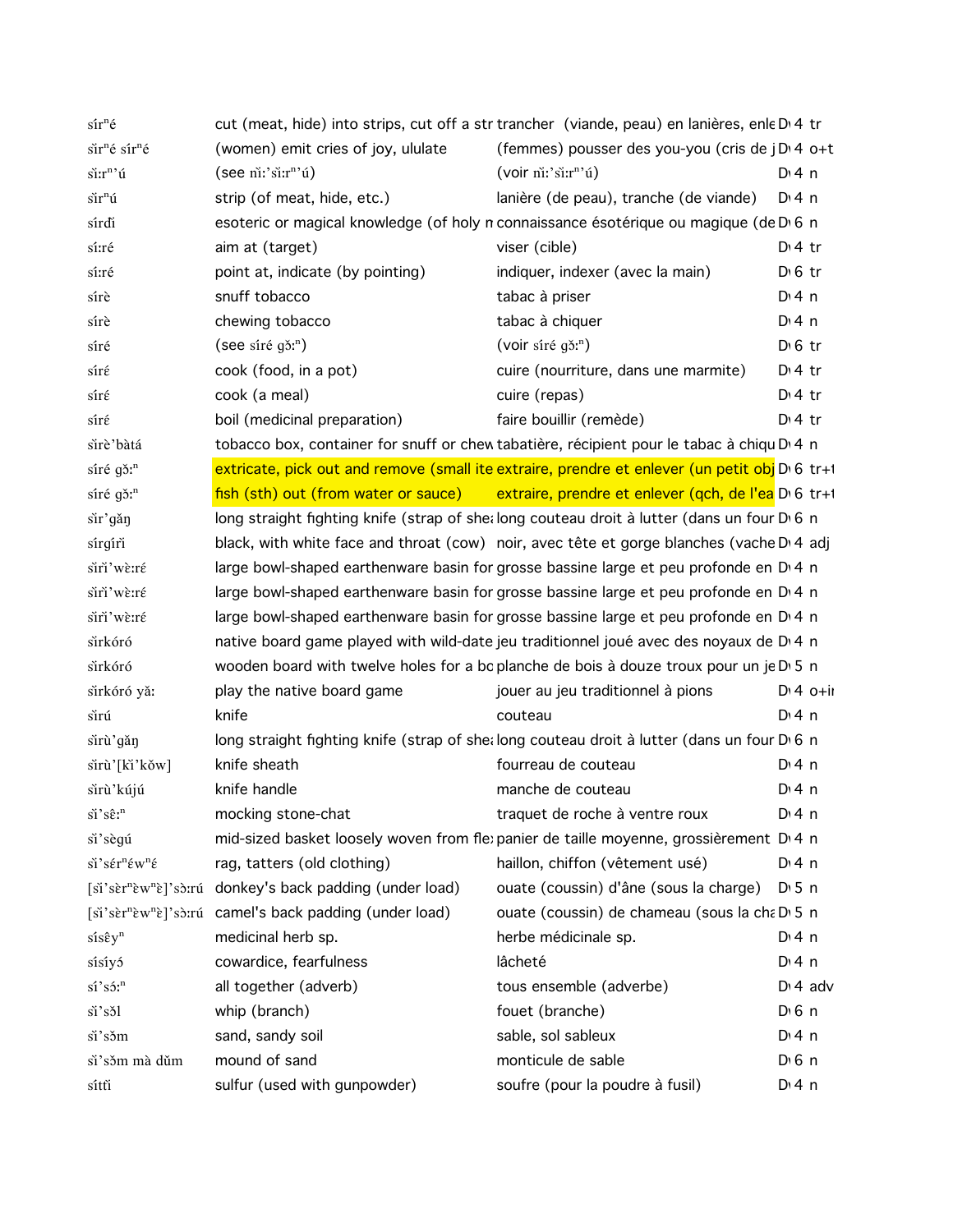| sîw             |                                          | pick-hoe with a long straight handle that pioche (houe) dont le manche long et dr D 4 n                   |                       |
|-----------------|------------------------------------------|-----------------------------------------------------------------------------------------------------------|-----------------------|
| siwé            |                                          | second layer of millet grain spikes in a ba deuxième couche d'épis de mil dans un p D 6 n                 |                       |
| $\sin \theta$   | corner (inside, e.g. of a room)          | coin (d'une chambre etc.)                                                                                 | $Di$ 4 n              |
| siwέ            |                                          | corner (outside, e.g. of a house or a wall angle (d'une maison, d'une concession) D.4 n                   |                       |
| sŏ:             | awareness (of sth)                       | conscience (de qch)                                                                                       | $Di$ 4 n              |
| só:             |                                          | wind (cotton thread) in shuttle of loom enrouler (fil de coton) dans la navette di $D4$ tr                |                       |
| só:             |                                          | dip briefly (e.g. piece of millet cake in sa tremper rapidement (tartine de tô dans ID: 4 tr              |                       |
| só:             |                                          | harvest (wild fonio grains) in a basket récolter (graines de fonio sauvage) dans D <sub>1</sub> 4 tr      |                       |
| só:             |                                          | rewind (cassette) with a stick, by spinnir faire tourner (cassette) à la main avec u D 6 tr               |                       |
| só:             |                                          | (wrestler) invite (an opponent, to wrestl (lutteur) inviter (un adversaire, à faire la D <sub>'6</sub> tr |                       |
| só:             |                                          | scoop up (grains, sand, etc.) in the hand prendre en puisant (graines, sable, etc.) D 6 tr                |                       |
| só:             |                                          | shovel (verb), scoop up (grains, sand, et pelleter, prendre (graines, sable, etc.) da D 6 tr              |                       |
| sŏ: bèré        | be aware of (sth)                        | avoir conscience de (qch)                                                                                 | $Dt4$ o+t             |
| sòbŏl           |                                          | small gourd (with thin neck that opens w gourde (petite, à col étroit qui s'ouvre e D 4 n                 |                       |
| sóddá:si        | soldier                                  | soldat, militaire                                                                                         | $Di$ 4 n              |
| sógò            | instead of                               | au lieu de                                                                                                | $Di$ 4 pos            |
| sógò            | because of, due to                       | à cause de                                                                                                | $Di$ 4 pos            |
| sógò            | reason (for doing sth)                   | cause (pour laquelle on fait qch)                                                                         | $Di$ 4 n              |
| sógò            | for the sake of, out of respect for (sb) | pour l'amour de, par égard pour (qn)                                                                      | $D \nvert 6$ pos      |
| s5y             | type of dance                            | sorte de danse                                                                                            | $Di$ 4 n              |
| sóyó            | peck at (sth)                            | becqueter, picorer (qch)                                                                                  | $Di4$ tr              |
| sóyó            | (bird) eat (sth, by pecking)             | (oiseau) manger (qch, en becquetant)                                                                      | $Di4$ tr              |
| sóyó            | lock (sth)                               | fermer à clé, boucler (qch)                                                                               | $Di4$ tr              |
| sógóró          |                                          | pound (e.g. cow-peas, roselle, sorghum, piler (haricots, dah, sorgho, graines de cD 6 tr                  |                       |
| sógóró          | (sth unseen) make a sudden noise         | (qch invisible) faire un bruit inattendu                                                                  | $Di$ 4 intr           |
| sòyòró          | multicolored                             | bigarré, multicolore                                                                                      | $D \cdot 4$ adj       |
| sóyóró          | noisy, noisily (adverb)                  | bruyant, bruyamment (adverbe)                                                                             | $D \cdot 6$ adv       |
| sóyó'ró         | unlock (e.g. door, house)                | déboucler, ouvrir (porte ou maison ferme D 6 tr                                                           |                       |
| sógó'tóró       | (see kù: <sup>n</sup> 'sógó'tóró)        | (voir kù: <sup>n</sup> 'sógótóró)                                                                         | $D \nvert 6$ cpd      |
| sógúrù          | noise (of unseen object)                 | bruit (d'une chose invisible)                                                                             | $Di$ 4 n              |
| sójó            | (water jar, roof, sack, pocket) leak     | (canari, toit, sac, poche) suinter, ê. trou D' 4 intr                                                     |                       |
| sókólló         | spoon                                    | cuiller                                                                                                   | $Di$ 4 n              |
| sólè            | brown with small white spots (cow)       | brun avec de petites taches blanches (va DI4 adj                                                          |                       |
| sólò:           | elongated, ovoid or barrel-shaped        | allongé, ovoïde ou en forme de barrique D 6 adj                                                           |                       |
| sŏm             | horse                                    | cheval                                                                                                    | $Di$ 4 n              |
| sòm'bè:nè'cèj'ú | woman's headband (three colors)          | bande de tête de femme en trois couleu D 4 n                                                              |                       |
| sòm'bè:nè'cèj'ú | horse's grain bag                        | sac de céréales du cheval                                                                                 | $Di$ 4 n              |
| sómbírù         | ceramic (for modern pots)                | céramique (des marmites modernes)                                                                         | $D0$ 6 n              |
| sómbírù         | soldering metal (tin and lead)           | métal de soudure (plomb et étain)                                                                         | $Di$ 4 n              |
| sòm'cícéré      | horse saddle                             | selle de cheval                                                                                           | $D \nvert 6 \nvert n$ |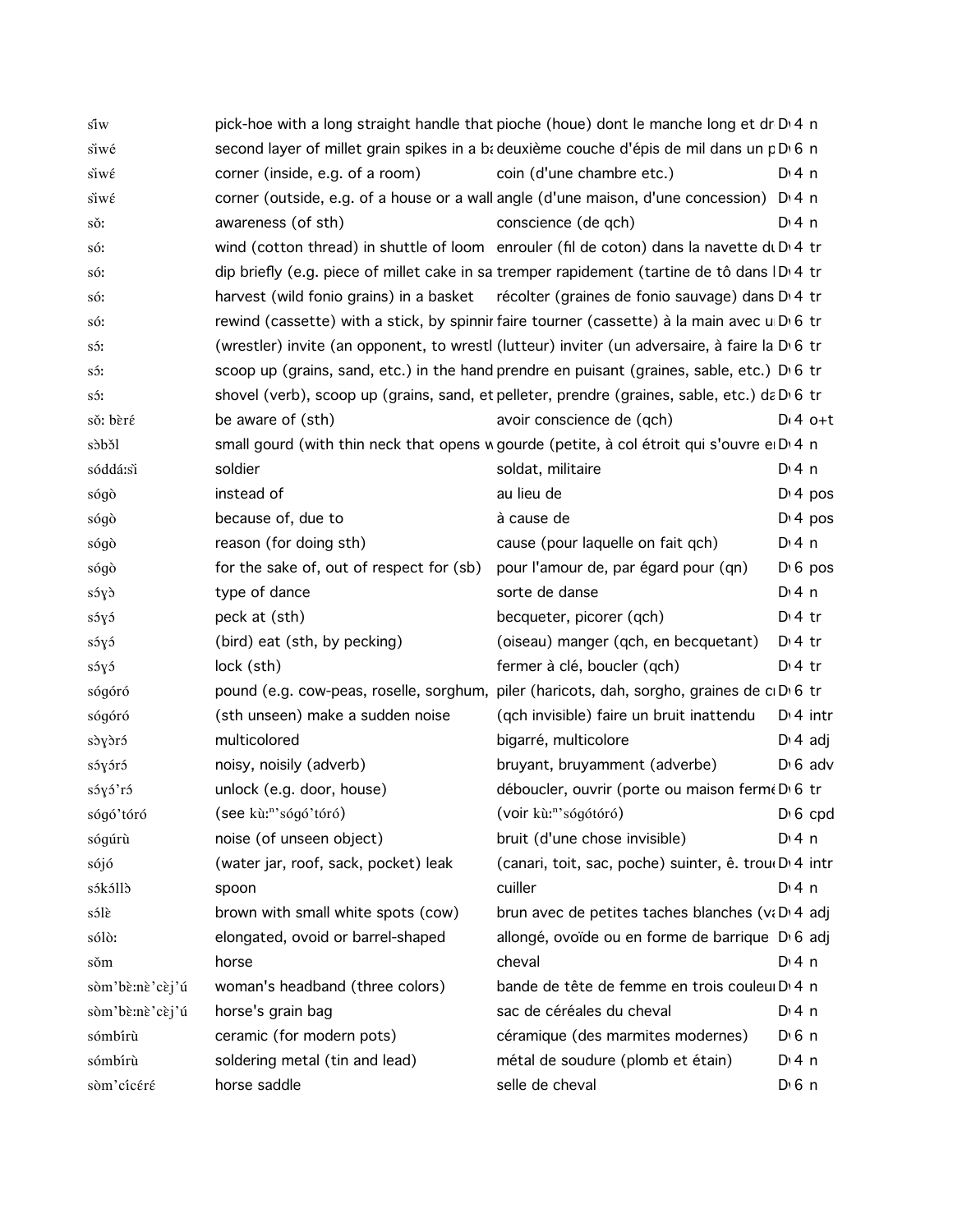| sòm'kàrúm                        | horse's mouth bit                                                           | mors de cheval                                                                                   | $D \nvert 6 \nvert n$ |
|----------------------------------|-----------------------------------------------------------------------------|--------------------------------------------------------------------------------------------------|-----------------------|
| sŏm'[kí'kâː]                     | grasshopper sp.                                                             | sauterelle sp.                                                                                   | $Di$ 4 n              |
| sŏm'kówò                         | brown hat (of holy man or horseman)                                         | chapeau brun (de marabout ou de cheva D <sub>'6</sub> n                                          |                       |
| sòm'nó:n                         | (time for) letting horses drink                                             | (heure de) faire abreuver les chevaux                                                            | $Di$ 4 n              |
| sómó                             | (liquid) drip (rapidly)                                                     | (liquide) goutter (rapidement)                                                                   | $Dt$ 4 intr           |
| só:mó                            | congratulate, give best wishes to                                           | féliciter, donner ses meilleurs vœux à                                                           | $Dt$ tr               |
| sómôy <sup>n</sup>               | spices (collective)                                                         | épices (collectif)                                                                               | $Di$ 4 n              |
| sǒm'púñúr <sup>n</sup> úm        | prostrate herb sp.                                                          | plante herbacée rampante sp.                                                                     | $D \cdot 5$ n         |
| sŏm'sáñû:                        | grass sp. in mud                                                            | graminée sp. dans la boue                                                                        | $BI$ 4 n              |
| sŏm'séréwè                       | scissors                                                                    | ciseaux                                                                                          | $Di$ 4 n              |
| sô:n                             | somewhat pointed (e.g. animal snout)                                        | un peu pointu (par ex. museau d'animal) D 4 cpd                                                  |                       |
| són'ná:'sórù                     | grasshopper sp.                                                             | sauterelle sp.                                                                                   | $Di$ 4 n              |
| són'ná:'sórù                     | grasshopper sp.                                                             | sauterelle sp.                                                                                   | $Di$ 4 n              |
| só:nó                            | (see nèmnè só:nó)                                                           | (voir němně só:nó)                                                                               | $DT$ 4 cpd            |
| sò:ŋó                            | ruse, trick, clever solution (to a problem ruse, solution (d'un problème)   |                                                                                                  | $D0$ n                |
| sò:ŋó                            | clever, astute, sly                                                         | malin                                                                                            | $D \cdot 4$ adj       |
| sò:nó                            | slyness, cleverness                                                         | astuce, fait d'ê. malin                                                                          | $D0$ 6 n              |
| sò:ŋó                            | intelligence, high aptitude for learning                                    | intelligence, haute capacité d'apprendre D <sub>'6</sub> n                                       |                       |
| só:ŋó                            | dupe, cheat, trick (sb)                                                     | duper, tromper (qn)                                                                              | $D \n6$ tr            |
| só:ŋó                            | be clever, be sly                                                           | ê. malin, ê. rusé                                                                                | $Dt$ 4 intr           |
| sònó                             | topi (antelope)                                                             | damalisque (antilope)                                                                            | D: 4n                 |
| sò:nò'gí'n                       | clever or sly one                                                           | (un) malin                                                                                       | $D \cdot 6$ n         |
| sò:nó'n                          | clever or sly one                                                           | (un) malin                                                                                       | $D \cdot 6$ adj       |
| sònònó                           | (see kòrò'sònònó)                                                           | (voir kòrò'sònònó)                                                                               | $D \nvert 6$ adv      |
| sónór <sup>n</sup> ó             | (house, object) be embellished, decorate (maison, objet) être orné, embelli |                                                                                                  | $Di$ 4 intr           |
| sónór <sup>n</sup> ó             |                                                                             | embellish, decorate (house, horse saddle orner, embellir (maison, selle de cheval, «D'4 tr       |                       |
| sònór <sup>n</sup> ò             | spinal column, spine                                                        | colonne vertébrale                                                                               | $Di$ 4 n              |
| sóntá                            | (merchandise) be unsold                                                     | (marchandises) ê. invendues                                                                      | $D16$ intr            |
| sóntè                            | unsold merchandise                                                          | marchandises invendues                                                                           | $D0$ n                |
| só:pú:pâ:                        | tree sp.                                                                    | arbre sp.                                                                                        | $Di$ 4 n              |
| sòr <sup>m</sup> i: <sup>n</sup> | sapling                                                                     | jeune arbre                                                                                      | $Di$ 4 n              |
| sórgò'n                          | Bozo, Sorko (ethnicity)                                                     | bozo                                                                                             | D <sup>i</sup> 6 n    |
| sórnó                            | (see sórnó kúnó)                                                            | (voir sórnó kúnó)                                                                                | $D \nvert 6 \nvert n$ |
| sòrnò'kǔn                        |                                                                             | shoe (man's, hard rubber or plastique, dochaussure (d'homme, en caoutchouc ou D 6 n              |                       |
| sòrnò'kǔn                        | hard slipper (man's, white)                                                 | babouche dure (blanche, d'homme)                                                                 | $D \, 6 \, n$         |
| sórnó kúnó                       |                                                                             | slip (the front of) one's foot into a slippe introduire (le devant de) le pied dans une De 6 o+t |                       |
| sòró                             | gutter spout on roof                                                        | gouttière sur le toit                                                                            | $Di$ 4 n              |
| sŏ:rò                            | young (person, animal, plant)                                               | jene (personne, animal, plante)                                                                  | $D \nmid 4$ adj       |
| $s$ $\delta$ : $r$ $\delta$      | upstairs (level above ground floor)                                         | étage (au-dessus du rez-de-chaussée)                                                             | $D0$ n                |
| só:ró                            | (see só:ró kúnó)                                                            | (voir só:ró kúnó)                                                                                | $D \nvert 6 \nvert n$ |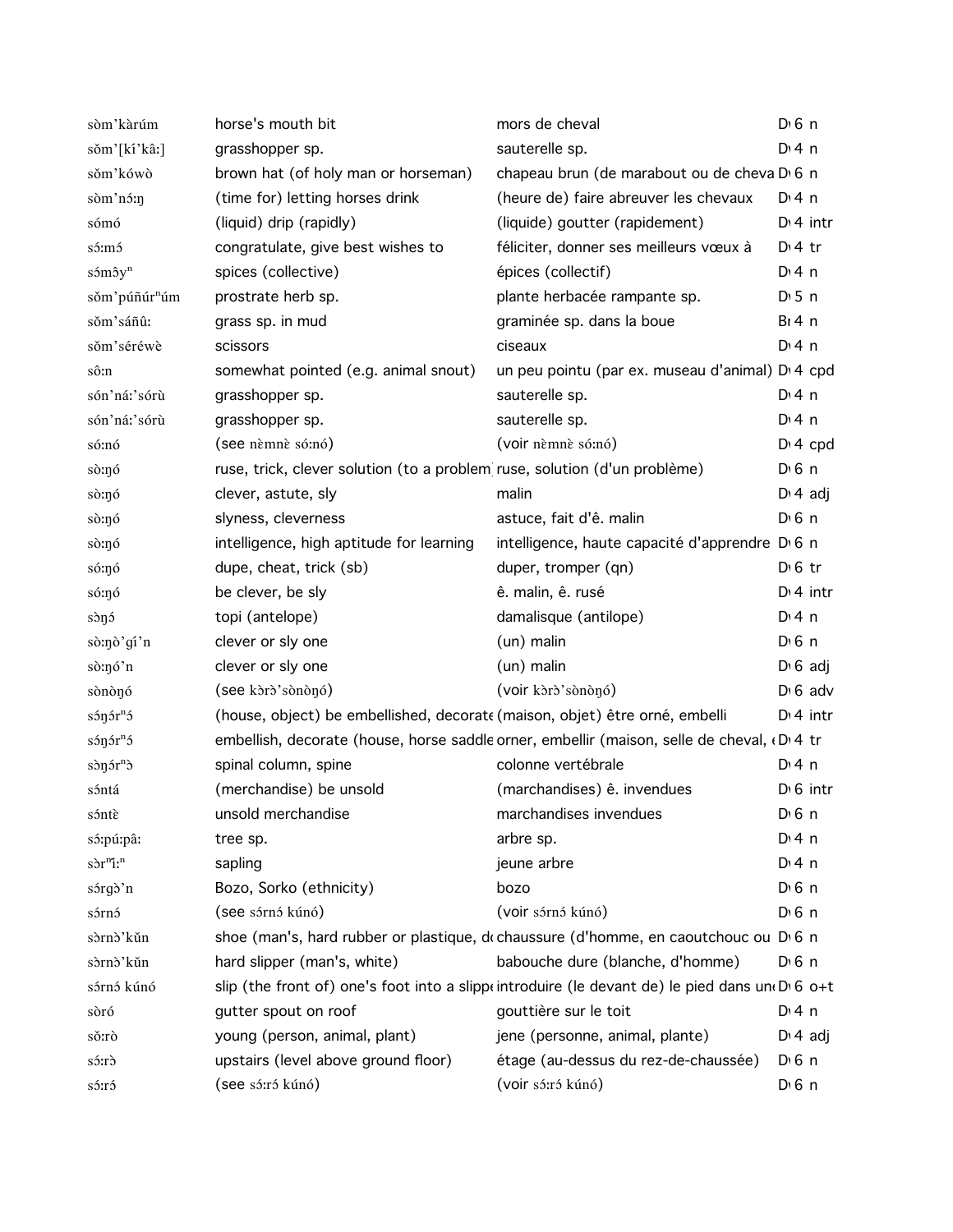| sórró                                      |                                                                            | add (e.g. rice grains) to food cooking in ajouter (graines de riz, etc.) à la nourritu D 6 tr  |                  |
|--------------------------------------------|----------------------------------------------------------------------------|------------------------------------------------------------------------------------------------|------------------|
| só:ró                                      | serve (sauce, onto millet cakes, e.g. with servir (sauce, avec une louche) |                                                                                                | $D \cdot 4$ tr   |
| só:ró                                      | run (beads of a rosary) through one's fin égrener (chapelet)               |                                                                                                | $D \cdot 4$ tr   |
| só:ró                                      |                                                                            | string (beads on a necklace string), run (enfiler (perles d'un collier), faire passer (D 4 tr  |                  |
| sórð                                       | (see nem sóró)                                                             | (voir nèm sórò)                                                                                | $D \nvert 6$ cpd |
| sóró                                       | sprinkle (water) from a container                                          | asperger (eau) d'un récipient                                                                  | $D \cdot 4$ tr   |
| sóró                                       | irrigate (e.g. field)                                                      | irriguer (champ etc.)                                                                          | $D \cdot 4$ tr   |
| sò:rò'kǔn                                  |                                                                            | shoe (man's, hard rubber or plastique, dochaussure (d'homme, en caoutchouc ou D 6 n            |                  |
| sò:rò'kǔn                                  | hard slipper (man's, white)                                                | babouche dure (blanche, d'homme)                                                               | $Dt$ 4 n         |
| só:nó kúnó                                 |                                                                            | slip (the front of) one's foot into a slippointroduire (le devant de) le pied dans une D 6 o+t |                  |
| sò:rú                                      | (see cèm'sò:rú)                                                            | (voir cèm'sò:rú)                                                                               | $D0$ n           |
| sŏ: sà                                     | be aware of                                                                | ê. au courant de                                                                               | $Dt 4 0+t$       |
| sówó                                       | pick (teeth) with a twig or chewstick                                      | se curer (les dents) en piquant avec une                                                       |                  |
| sówó                                       | (doctor) give an injection to, vaccinate                                   | (docteur) donner une piqûre à, vacciner D 6 tr                                                 |                  |
| sówó                                       | jab (sth) with a pointed instrument                                        | piquer (qch) avec un objet pointu                                                              | $D:4$ tr         |
| sówó                                       |                                                                            | skewer together (items in a brochette), piquer ensemble (les éléments d'une bro                |                  |
| sóy                                        | all, everything                                                            | tout, tous                                                                                     | $D \n4$ adv      |
| $s\hat{\sigma}y^n$                         | meat (slang)                                                               | viande (argot)                                                                                 |                  |
| $s\hat{\sigma}y^n$                         |                                                                            | nauseating, causing nausea (meat, subst (viande, substance) qui provoque la nau: D 6 adj       |                  |
| $s$ 5:y <sup>n</sup> s $s$ :y <sup>n</sup> | newborn (baby) (intensifier)                                               | (bébé) nouveau-né (intensif)                                                                   | $Di$ 4 inte      |
| $s\acute{u}:$ <sup>n</sup>                 | urinate                                                                    | uriner                                                                                         | $Di4$ tr         |
| $s\acute{u}:$ <sup>n</sup>                 | douse (fire), put out (fire) with water                                    | éteindre (feu) avec de l'eau                                                                   | $D:4$ tr         |
| súddù                                      | dusty haze                                                                 | poussière (dans l'air), brume poussiéreus D <sub>14</sub> n                                    |                  |
| súgó                                       | dismount, get off (animal)                                                 | descendre (d'une monture)                                                                      | $D \cdot 6$ intr |
| súgó                                       | go down                                                                    | descendre                                                                                      | $Di$ 4 intr      |
| súgó                                       |                                                                            | (rainy season, i.e. monsoon) come down (saison pluvieuse, mousson) tomber, avc D'4 intr        |                  |
| súgó                                       | (seasonal work) come to an end, be con travail (saisonier) s'achever       |                                                                                                | $Di$ 4 intr      |
| súgó                                       |                                                                            | go back home after work ("go down") retourner chez soi après le travail (« de: D'4 intr        |                  |
| súgó                                       |                                                                            | be lodged, dwell (in a certain house) loger, ê. hébergé (dans une certaine mai D'4 intr        |                  |
| súgó                                       | attack, (attackers) descend on                                             | attaquer, assaillir                                                                            | $Dt$ 4 intr      |
| súgù                                       | francolin (bird)                                                           | francolin                                                                                      | $Di$ 4 n         |
| súgù'tèr <sup>n</sup> è                    | small-scale collective hunt                                                | petite chasse collective                                                                       | $Di$ 4 n         |
| sújjú:dù                                   | prosternation (in Muslim prayer)                                           | prosternation (dans la prière musulmane D <sub>14</sub> n                                      |                  |
| sújjú:dù yǎ:                               |                                                                            | prostrate oneself (in Muslim prayer), tou se prosterner (dans la prière musulmane D 4 o+t      |                  |
| sújó                                       | blow (horn, whistle)                                                       | faire sonner (cor, siffler)                                                                    | $Di4$ tr         |
| sújó                                       |                                                                            | tamp down (earth, with foot, to level it) damer (sol, avec le pied, pour le niveler) D 4 tr    |                  |
| súkórð                                     | sugar                                                                      | sucre                                                                                          | $Di$ 4 n         |
| sùkòrò'cè:rú                               | sugar cane                                                                 | canné à sucre                                                                                  | $D0$ n           |
| súlè                                       | brown with small white spots (cow)                                         | brun avec de petites taches blanches (v: DI4 adj                                               |                  |
| súlô:                                      | modern shoe that covers the foot                                           | chaussure moderne qui couvre le pied                                                           | $D: 4$ cpd       |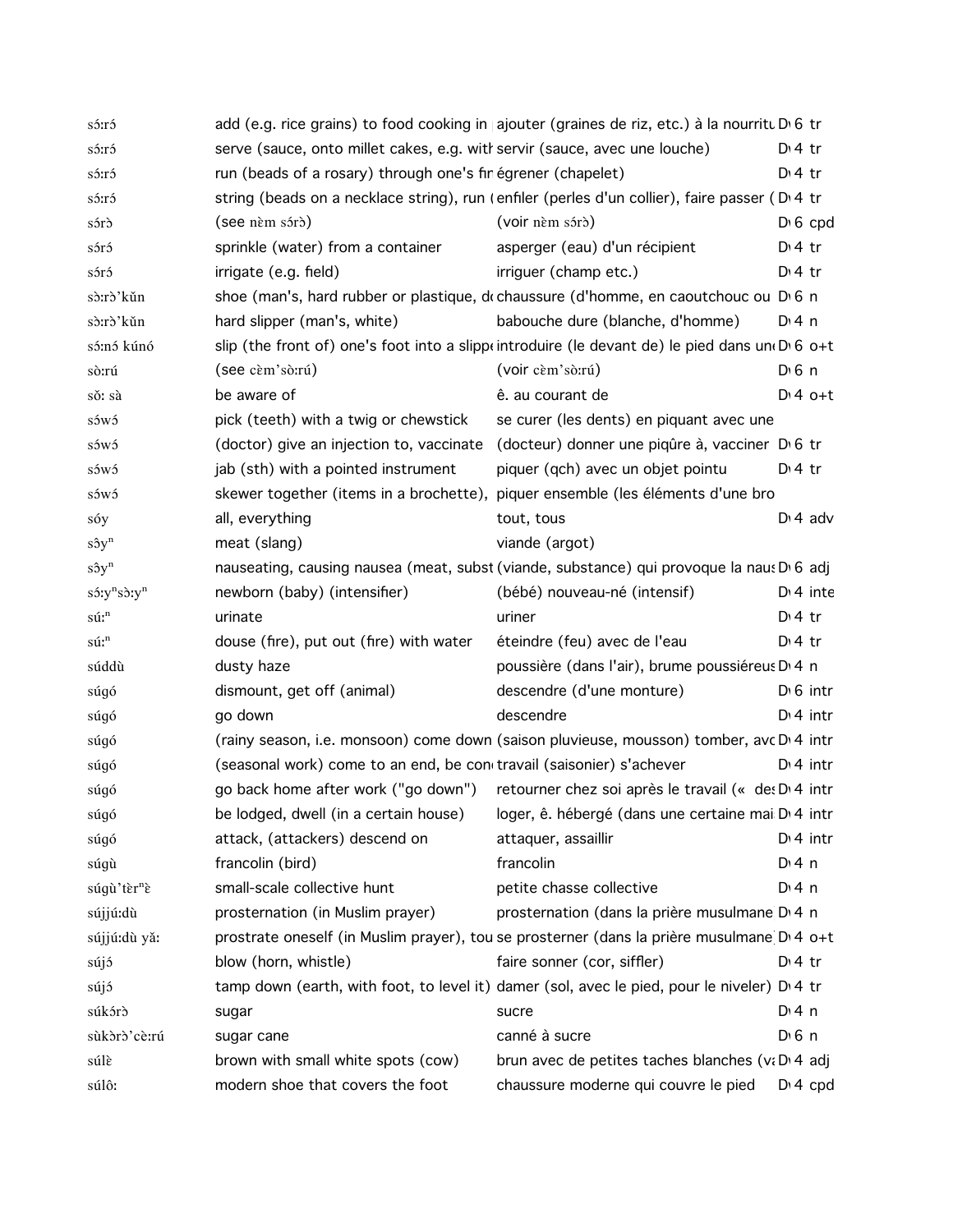| súmó                                |                                         | (woman) emerge from post-partum secli (femme) sortir de la quarantaine après u D <sup>, 4</sup> intr |                       |
|-------------------------------------|-----------------------------------------|------------------------------------------------------------------------------------------------------|-----------------------|
| súmó                                | wash (pots, etc.)                       | laver (marmites, etc.)                                                                               | $Di4$ tr              |
| súmó                                | wash (clothing)                         | laver (vêtements)                                                                                    | $Di4$ tr              |
| súmó                                | (st) be washed                          | (qch) ê. lavé                                                                                        | $Dt$ 4 intr           |
| sùm'pégù                            | ground-dwelling larva (millet pest)     | larve terrestre (nuisible au mil)                                                                    | $Di$ 4 n              |
| sûn                                 | ear                                     | oreille                                                                                              | $Di$ 4 n              |
| sûn                                 |                                         | latch where gunpowder is inserted into t loquet où la poudre à canon est introduit D <sub>14</sub> n |                       |
| sûn                                 | anxiety, being worried                  | fait d'ê. inquiet, d'avoir des soucis                                                                | $Di$ 4 n              |
| sǔŋ                                 | hundred                                 | cent                                                                                                 | $Di$ 4 nun            |
| sǔŋ                                 | rope, cord                              | corde                                                                                                | $Di$ 4 n              |
| súñó                                | sniffle (due to a cold)                 | renifler (à cause d'un rhume)                                                                        | $Di4$ tr              |
| súñó                                | suck noisily (e.g. marrow from bone)    | sucer bruyamment (moelle d'os, etc.)                                                                 | $Di4$ tr              |
| súñó                                | take, snort (snuff tobacco)             | priser (tabac)                                                                                       | $D \n6$ tr            |
| súñó                                | sniff (sth) noisily                     | flairer (qch) bruyamment                                                                             | $Di4$ tr              |
| súñúr <sup>n</sup> ó                | wipe, clean off (surface)               | essuyer (surface)                                                                                    | $Di4$ tr              |
| sùn'àyá                             | what sb has heard                       | ce que qn a entendu dire                                                                             | $Di$ 4 n              |
| sùn'bé:                             | earwax                                  | cire d'oreille                                                                                       | $Di$ 4 n              |
| sùn'bùjú                            | earhole                                 | trou de l'oreille                                                                                    | $Di$ 4 n              |
| sûn'búkúlù                          | earring                                 | boucle d'oreille                                                                                     | $Di$ 4 n              |
| sùn'dóró                            | earlobe                                 | lobe de l'oreille                                                                                    | $Di$ 4 n              |
| súndù                               |                                         | a medicine for children (liquid from boilin un médicament d'enfants (liquide à base D 6 n            |                       |
| sùn'gídi                            |                                         | red yarn ornament worn by women on et ornement en laine rouge porté par les fe D'4 n                 |                       |
| sùn'légéré                          | eardrum                                 | tympan                                                                                               | $Di$ 4 n              |
| sûn'tégù                            | pinch of gunpowder (in rifle)           | pincée de poudre à canon (dans un fusil) D 6 n                                                       |                       |
| sûn'tégù                            |                                         | cavity under the cock of a rifle where a <i>k</i> creux sous le chien du fusil où on introdu D 6 n   |                       |
| sùŋú                                | (see ká:'súnù)                          | (voir ká:'súnù)                                                                                      | $D \, 6$ cpd          |
| súnú'nó                             |                                         | take (sth) down (e.g. kettle or pot, from faire descendre (par ex. théière ou marm D'4 tr            |                       |
| súnú'nó                             | lodge, host (a guest)                   | héberger, ê. le logeur de (un étranger) D <sub>14</sub> tr                                           |                       |
| súnú'nó                             | unload                                  | décharger                                                                                            | $Dt$ 4 tr             |
| súnúr <sup>n</sup> í'n              | (see yà:'súnut <sup>n</sup> i'n)        | (voir yà:'súnur <sup>n</sup> í'n)                                                                    | $D: 4$ adj            |
| súŋúr <sup>n</sup> ó                |                                         | pick (early millet grains, from the grain s enlever (graines du premier mil, de leur é D 6 tr        |                       |
| sùnùr <sup>n</sup> ò' dómò          |                                         | grains remaining on a harvested half-ripe graines restantes sur un épi à demi mûr D 6 n              |                       |
| súŋúr <sup>n</sup> ú'n              | (see yà:'súŋúr <sup>n</sup> ú'n)        | (voir yà:'súŋúr <sup>n</sup> í'n)                                                                    | $D \cdot 4$ adj       |
| $s\tilde{u}$ : $r^n\tilde{o}$       | restfulness, ease, comfort              | repos, aise, confort                                                                                 | $Di$ 4 n              |
| $s\tilde{u}r^n$ ó                   | urine                                   | urine                                                                                                | $D \nvert 6 \nvert n$ |
| $s$ ú: $r^n$ ó                      | rest, relax                             | reposer                                                                                              | $D \cdot 5$ intr      |
| sùr <sup>n</sup> ó sú: <sup>n</sup> | urinate, piss                           | uriner, pisser                                                                                       | $D \cdot 6$ o+t       |
| súrá:rè                             |                                         | act of trying to pacify (people in a fight) fait d'essayer d'apaiser (personnes dans D 4 n           |                       |
| sùrgð'n                             | weaver                                  | tisserand                                                                                            | $Di$ 4 n              |
| súró                                | (attempt to) pacify (people in a fight) | (essayer d') apaiser (personnes dans un D 4 tr                                                       |                       |
|                                     |                                         |                                                                                                      |                       |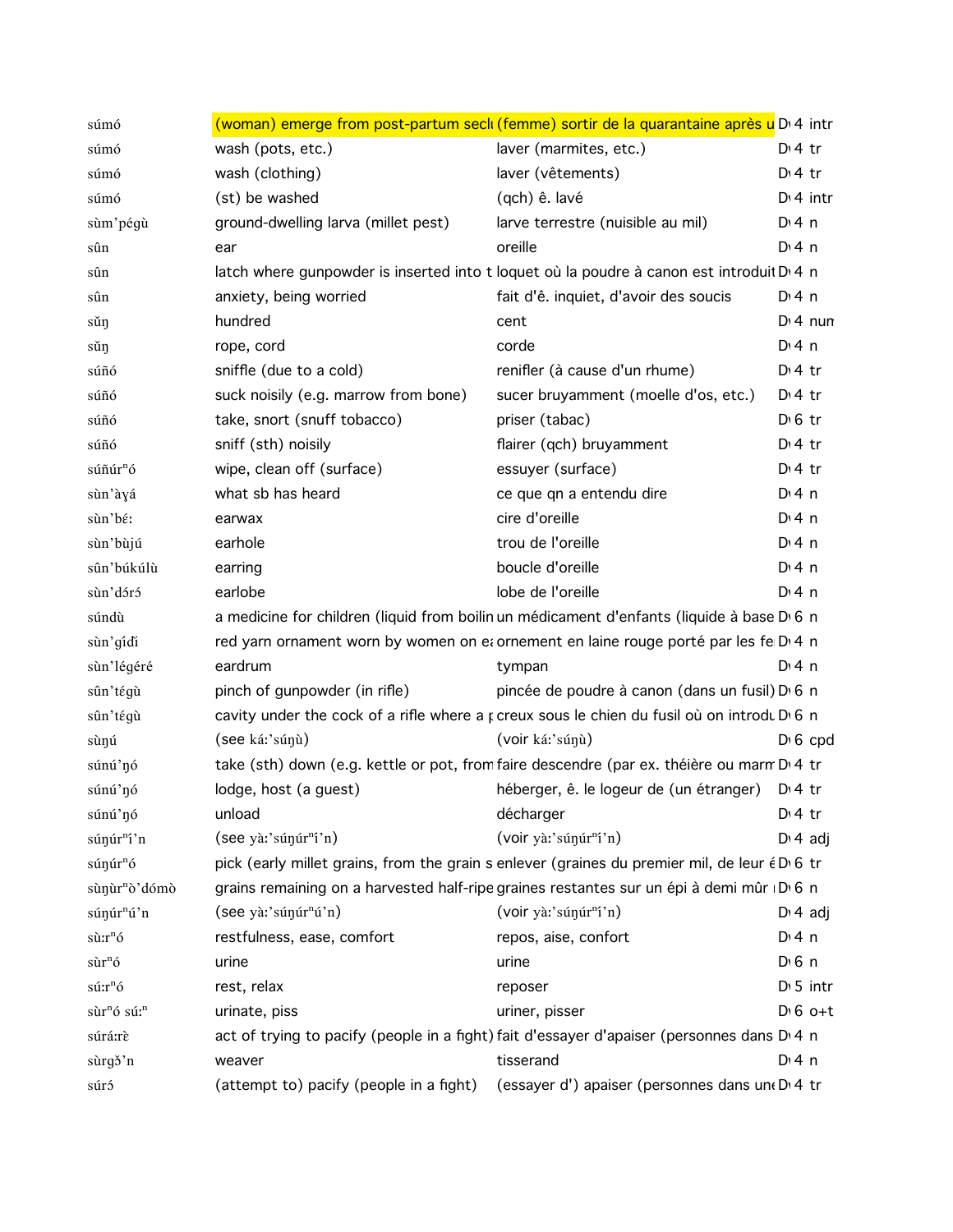| sŭ:rù                                        |                                       | traditional long thin sack of cloth or anin long sac mince traditionnel en peau ou e D 6                  |                       |
|----------------------------------------------|---------------------------------------|-----------------------------------------------------------------------------------------------------------|-----------------------|
| sù'sŏm                                       | sand, sandy soil                      | sable, sol sableux                                                                                        | $Di$ 4 n              |
| sù'súm                                       | worm, caterpillar, maggots            | ver, chenille, asticots                                                                                   | $Di$ 4 n              |
| sù'sùm'bórò                                  |                                       | larva spp. (bores into millet grain spikes) larve spp. (rongent l'intérieur de l'épi de D <sub>14</sub> n |                       |
| sù'sùm'kùrò'gú                               | hairy caterpillar                     | chenille poilue                                                                                           | $Di$ 4 n              |
| sù'sùm'pégù                                  |                                       | small whitish weevil larva in young millet petite larve terrestre qui mange les jeun D 4 n                |                       |
| $s\grave{u}s\grave{u}r^n\acute{o}$           |                                       | enlarged prostate, adenoma of the prost prostate hypertrophiée, adénome de la p D 6 n                     |                       |
| sù'sùr <sup>n</sup> ó                        | urine                                 | urine                                                                                                     | D: 4 n                |
| sù'sùr <sup>n</sup> ó sú: <sup>n</sup>       | urinate                               | uriner                                                                                                    | $D:4$ o+t             |
| $s\acute{u}$ :' $w$ <sup>n</sup> $\acute{0}$ | wrinkle (garment, mat)                | rider (vêtement, natte)                                                                                   | $D \n6$ tr            |
| $s$ úw <sup>n</sup> $\delta$                 | (garment, mat, face) become wrinkled  | (vêtement, natte, visage) devenir ridé                                                                    | $D \n 6$ intr         |
| $s\hat{u}y^n$                                | seven                                 | sept                                                                                                      | $Di$ 4 nun            |
| tă:                                          | taboo, avoidance of ritual impurity   | tabou, fait d'éviter la pollution rituelle                                                                | D:4n                  |
| tá:                                          | (sb) avoid (sth taboo)                | (qn) éviter (un tabou)                                                                                    | $D \n6$ tr            |
| tá:                                          | kick at (sb, to trip him)             | donner un coup de pied à (qn, pour le fai D 6 intr                                                        |                       |
| tá:                                          | hyena (2 spp.)                        | hyène (2 spp.)                                                                                            | $D: 4$ cpd            |
| tá: <sup>n</sup>                             | shoot (arrow)                         | décocher, lancer (flêche)                                                                                 | $Dt$ 4 tr             |
| tá: <sup>n</sup>                             | shoot (bullet)                        | tirer (balle)                                                                                             | $Dt$ 4 tr             |
| tá: <sup>n</sup>                             | shoot at (sb, sth)                    | tirer sur (qch, qn)                                                                                       | $Dt$ 4 tr             |
| tà:bǎl                                       | table, selling stand                  | table                                                                                                     | $Di$ 4 n              |
| tábé                                         | (e.g. marriage) take place            | (mariage etc.) avoir lieu                                                                                 | $D:4$ intr            |
| tá:'búgúrú                                   | puffball (mushroom)                   | cèpe                                                                                                      | $Di$ 4 n              |
| tàyá                                         | (see kò:'tàyá)                        | (voir kò:'tàyá)                                                                                           | $D \nvert 6$ cpd      |
| tàyá                                         | source of water (well or pond)        | point d'eau (puits ou mare)                                                                               | D <sup>i</sup> 4 cpd  |
| táyá                                         | put on (shoes)                        | se chausser, mettre (chaussure)                                                                           | $Dt$ 4 intr           |
| tàyà'é:ré                                    | duck (wild or domestic)               | canard (sauvage ou domestique)                                                                            | $Di$ 4 n              |
| [tàyà'ɛ̀:rɛ̀]'bɛ̃ŋ                           | spur-winged goose                     | canard armé                                                                                               | $Di$ 4 n              |
| tàyà'è:rè círé                               | white-faced whistling duck            | canard siffleur                                                                                           | $Di$ 4 n              |
| táyá'wá                                      | put shoes on (sb)                     | chausser, mettre les chaussures à (qn) D'4 tr                                                             |                       |
| tàgú                                         | shoe, footwear (any kind)             | chaussure (toute sorte)                                                                                   | $Di$ 4 n              |
| tágù                                         | (sb's) character, nature, temperament | caractère, nature (de qn)                                                                                 | $Di$ 4 n              |
| tàgù'bà:biː                                  | modern sandal (plastic or rubber)     | sandale moderne (en plastique ou en gor D 4 n                                                             |                       |
| tàgù'bállú:jè                                | leather slipper                       | babouche en peau                                                                                          | $D \nvert 6 \nvert n$ |
| tàgù dùgú                                    | boot (of soldier or gendarme)         | botte (de militaire, de gendarme)                                                                         | $D \cdot 6$ n+a       |
| tàgù jàmsǎy                                  | shoe (modern woman's)                 | chaussure (moderne de femme)                                                                              | $Di$ 4 n              |
| tàgù'súlô:                                   | modern shoe that covers the foot      | chaussure moderne qui couvre le pied                                                                      | $Di$ 4 n              |
| tàgú táyá                                    | put on shoes                          | mettre une chaussures                                                                                     | $D \cdot 6$ o+t       |
| tàgù'téttù                                   |                                       | woman's shoe with high sole or high hee chaussure de femme à talon ou plante di D <sub>1</sub> 6 n        |                       |
| tá: jàrá                                     | (sb) trip (sb) with a kick            | (qn) faire trébucher (qn) avec un coup dD 6 tr+1                                                          |                       |
| tà:'jénéné                                   | hyena trap                            | piège d'hyène                                                                                             | $D \nvert 6 \nvert n$ |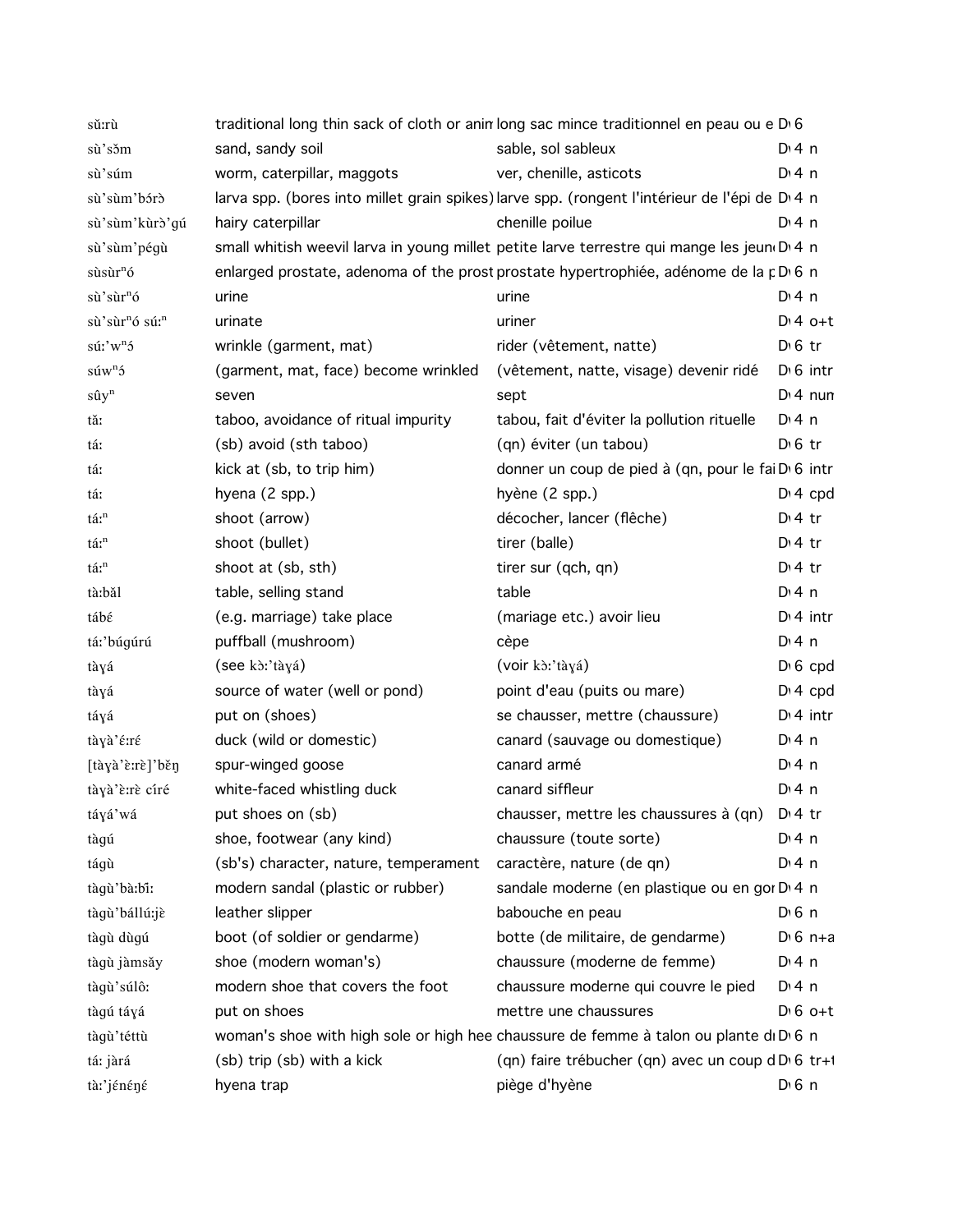| tàj'i: <sup>n</sup>               |                                                                        | small basket woven from strips of wood petit panier tissé à base de bois (surtout D 6 n                |                       |
|-----------------------------------|------------------------------------------------------------------------|--------------------------------------------------------------------------------------------------------|-----------------------|
| tàj'i:"                           |                                                                        | small basket woven from grass stems (e petit panier tissé à base de chaumes de D <sub>0</sub> n        |                       |
| tàj'jòyó                          |                                                                        | first layer of millet grain spikes in a bask première couche d'épis de mil dans dans D 6 n             |                       |
| tájù                              | crest (of rooster)                                                     | crête (de cog)                                                                                         | $Dt$ n                |
| tájù                              |                                                                        | large basket with squared base, woven t gros panier carré en bas, tissé solidemen D 6 n                |                       |
| tàjù'cé:né'n                      | basket-maker (occupation, not a caste) vannier, fabricateur de paniers |                                                                                                        | $D0$ n                |
| tàjù'siwé                         |                                                                        | second layer of millet grain spikes in a badeuxième couche d'épis de mil dans dans D 6 n               |                       |
| tàlá:tà                           | Tuesday                                                                | mardi                                                                                                  | $Di$ 4 n              |
| tà:libò î'n                       | koranic-school pupil                                                   | élève d'école coranique                                                                                | $D \nvert 6 \nvert n$ |
| tál'lá                            |                                                                        | (sth affixed) be taken off, become unstu (objet collé) ê. enlevé, se décoller (de qu D 4 intr          |                       |
| tá:má                             |                                                                        | perform dry ablutions (with earth, when faires les ablutions à sec (avec de la terr D <sub>16</sub> tr |                       |
| támá                              | (donkey) kick out with hind leg                                        | (âne) ruer                                                                                             | $D \n6$ tr            |
| támá                              | kick (sth, sb)                                                         | donner un coup de pied à (qch, qn)                                                                     | $Dt$ tr               |
| támá                              | (scorpion) sting (sb)                                                  | (scorpion) piquer (qn)                                                                                 | $D:4$ tr              |
| tàː'mân                           | serval (wild cat)                                                      | serval (chat sauvage)                                                                                  | $Di$ 4 n              |
| támbórð                           | dates (from date palm)                                                 | dattes                                                                                                 | $Di$ 4 n              |
| tá:mé                             | place hands on earth (e.g. in prayer)                                  | mettre les mains sur la terre (par ex., da D 4 tr                                                      |                       |
| támmà                             | colonial coin (tamma)                                                  | monnaie coloniale (tamma)                                                                              | $Di$ 4 n              |
| tàmmà "iː <sup>n</sup>            | a (single) colonial coin (tamma)                                       | une (seule) monnaie coloniale (tamma)                                                                  | D: 4n                 |
| tà:m'ú                            |                                                                        | dry ablutions (with earth, for praying wh ablutions à sec (pour la prière, lorsque il D 6 n            |                       |
| tă:n                              | (see dà:yà tǎ:n)                                                       | (voir dà:yà tă:n)                                                                                      | $D \nvert 6$ cpd      |
| tă:n                              | three                                                                  | trois                                                                                                  | $Di$ 4 nun            |
| tán                               | if only , as soon as                                                   | dès que , si                                                                                           | D <sub>1</sub> 4 part |
| táñár <sup>n</sup> á              |                                                                        | (frayed rope, branch) be about to snap ((corde, branche) ê. sur le point de se ca: D'6 intr            |                       |
| tà: $\tilde{n}$ ùr <sup>n</sup> ó | leopard                                                                | léopard, « panthère »                                                                                  | $Di$ 4 n              |
| tàná                              | (see kò:'tàná)                                                         | (voir kò:'tàná)                                                                                        | $D: 4$ cpd            |
| tá:ŋá                             | (trap) spring, be sprung                                               | (piège) sauter, se déclencher                                                                          | $Dt$ 4 intr           |
| táná                              | become (sth)                                                           | devenir (qch)                                                                                          | $D:4$ tr              |
| táŋá                              | (event, situation) take place, happen                                  | (action, situation) avoir lieu, s'effectuer D <sub>'</sub> 4 tr                                        |                       |
| táŋá                              |                                                                        | (bride) be ceremonially moved to the bri (mariée) déménager en défilé à la maisor D 6 intr             |                       |
| táŋá                              | cross (road, river)                                                    | traverser (chemin, fleuve)                                                                             | $Di4$ tr              |
| táná gàrá                         | cross (sth) and keep going                                             | traverser (qch) et continuer                                                                           | $Dt$ 4 tr+ti          |
| táná gàrá                         | step over (sth) and keep going                                         | sauter (qch, en marchant) et continuer                                                                 | $Di$ 4 tr+ti          |
| tánáná                            | ignite, light (fire)                                                   | allumer (feu)                                                                                          | $D:4$ tr              |
| tánáná                            | contaminate, infect                                                    | contaminer, infecter                                                                                   | $D \n6$ tr            |
| tánáná                            |                                                                        | distribute (things, to several recipients) distribuer (des choses, à plusieurs destin D'4 tr           |                       |
| tánáná                            | turn on (lights)                                                       | allumer (lumière)                                                                                      | $D:4$ tr              |
| táná'ná                           | transform (sth, into sth)                                              | transformer (qch, en qch)                                                                              | $Dt4$ tr              |
| táná'ná                           |                                                                        | ceremonially transfer (bride) from her hc faire déménager (mariée) à la maison du D <sub>14</sub> tr   |                       |
| táná'ná                           | (man) consummate (marriage)                                            | (homme) consommer (mariage)                                                                            | $Di4$ tr              |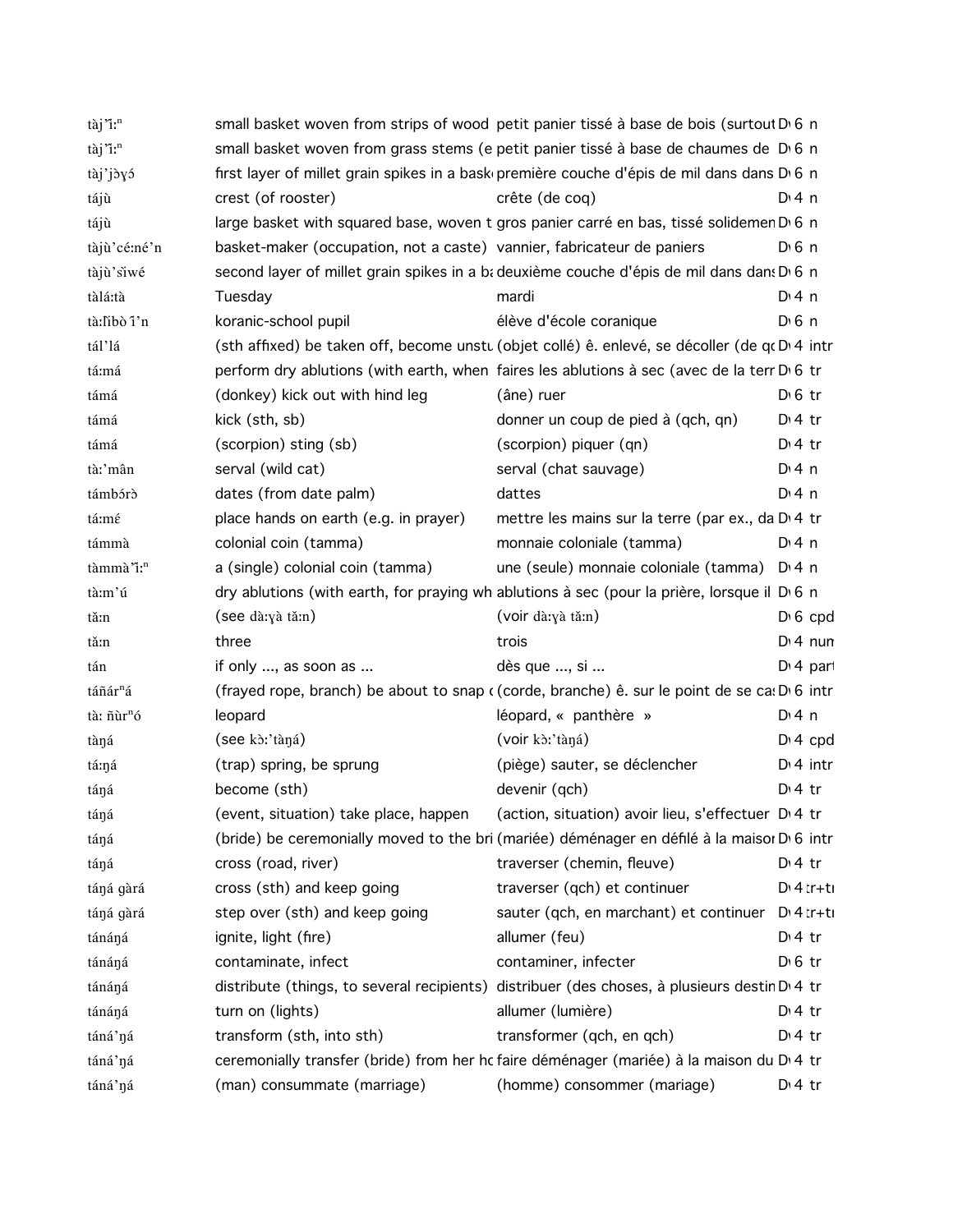| táná'ná                            | (man) marry (woman)                                                            | (homme) épouser (femme)                                                                       | $Dt$ 4 tr             |
|------------------------------------|--------------------------------------------------------------------------------|-----------------------------------------------------------------------------------------------|-----------------------|
| táná'ná jè:ré                      |                                                                                | perform wedding (taking bride to husbar célébrer les noces (en livrant la mariée à D'6 tr+1   |                       |
| tànànám                            |                                                                                | door-like bier on which the deceased is c brancard en forme de porte sur lequel or D 4 n      |                       |
| tánkà                              | colonial coin (tanka)                                                          | monnaie coloniale (tanka)                                                                     | D:4n                  |
| tàr <sup>m</sup> i: <sup>n</sup>   | proverb, profound statement                                                    | proverbe, dicton profond                                                                      | $Di$ 4 n              |
| tàr <sup>m</sup> i: <sup>n</sup>   | presage, omen                                                                  | augure (de l'avenir)                                                                          | $Di$ 4 n              |
| tàr"i: <sup>n</sup> dă:            | say a proverb                                                                  | dire un proverbe                                                                              | $D \cdot 6$ o+t       |
| tàrá                               | collective hunt                                                                | chasse collective                                                                             | $Di$ 4 n              |
| tàrá                               | plastering, replastering (wall)                                                | crépissage (de mur)                                                                           | $Di$ 4 n              |
| tárá                               |                                                                                | smear (udder) with excrement to discou enduire (pis) d'excréments afin de dimini D 2 tr       |                       |
| tárá                               | lay (egg)                                                                      | pondre (œuf)                                                                                  | $Di4$ tr              |
| tárá                               | replaster (wall, by slapping on wet mud-(crépir (mur, avec du banco mouillé)   |                                                                                               | $Di4$ tr              |
| tárá                               |                                                                                | affix, stick on, paste, glue (e.g. paper, or afficher, coller fermement (un papier etc D 6 tr |                       |
| tárá                               | (sth) be affixed, glued, or pasted                                             | (qch) ê. affiché ou collé                                                                     | $Di$ 4 intr           |
| tárá                               | bind (two objects) together along their slier ensemble (deux objets) aux côtés |                                                                                               | $D2$ tr               |
| tárá                               |                                                                                | repair, patch up (punctured inner tube o réparer, coller (chambre à air d'un pneu, D.4 tr     |                       |
| tàràwá                             | (see tùmò tàràwá)                                                              | (voir tùmò tàràwá)                                                                            | $Di$ 4 cpd            |
| táráwá                             | rub hard (e.g. animal hide)                                                    | frotter avec force (peau d'animal, etc.)                                                      | $D:4$ tr              |
| tàrá yǎ:                           | (people) go on a collective hunt                                               | (gens) aller à la chasse collective                                                           | $D \cdot 6$ n+ii      |
| tárbà                              | hunter's camouflaged shelter                                                   | abri en camouflage de chasseur                                                                | $Di$ 4 n              |
| tà:ré                              | end of greeting sequence                                                       | fin de suite de salutations                                                                   | $Di$ 4 n              |
| tárjá                              | slide, slip                                                                    | glisser                                                                                       | $Di$ 4 intr           |
| tárú                               | egg                                                                            | œuf                                                                                           | $Di$ 4 n              |
| tárú tárá                          | (bird) lay an egg                                                              | (oiseau) déposer un œuf, pondre                                                               | $D:4$ o+t             |
| tá:sà                              | large modern eating bowl                                                       | grosse tasse moderne à manger                                                                 | $D \n6$ n             |
| táwè                               | believing that, in the belief that                                             | en croyant que                                                                                | D <sub>1</sub> 4 part |
| táwè                               |                                                                                | it may be that, it (sometimes) happen: peut-être que, il arrive (parfois) que D'4 pari        |                       |
| táwétè                             | believing that, in the belief that                                             | en croyant que                                                                                | $Di$ 4 part           |
| táwétè                             |                                                                                | it may be that, it (sometimes) happen: peut-être que, il arrive (parfois) que D'4 par         |                       |
| táw'táw                            | very fast (intensifier)                                                        | très rapide (intensif)                                                                        | $Di$ 4 inte           |
| tǎy                                | singing and dancing                                                            | soirée (danse et chansons)                                                                    | $Di$ 4 n              |
| tăy                                | dancing ground (at edge of village)                                            | terrain de danse (au bord du village)                                                         | D:4n                  |
| táy <sup>n</sup> á                 |                                                                                | set out to dry in sun (wet clothes, green exposer au soleil pour sécher (vêtement: D.4 tr     |                       |
| táyké                              | notice, detect                                                                 | remarquer, détecter                                                                           | $D0$ fr               |
| tày'né                             | third (ordinal)                                                                | troisième                                                                                     | $D \cdot 4$ adj       |
| té:                                | exactly, specifically                                                          | exactement, précisément                                                                       | $Di$ 4 adv            |
| tê:                                | tea                                                                            | thé                                                                                           | $D \n6$ n             |
| té:                                | grow up, reach maturity                                                        | grandir, atteindre la maturité                                                                | $Di$ 4 intr           |
| té:                                | arrange, lay out, place (objects)                                              | placer, disposer, arranger (des objets)                                                       | $Di4$ tr              |
| $t\check{\epsilon}$ : <sup>n</sup> | friend                                                                         | ami                                                                                           | $Di$ 4 n              |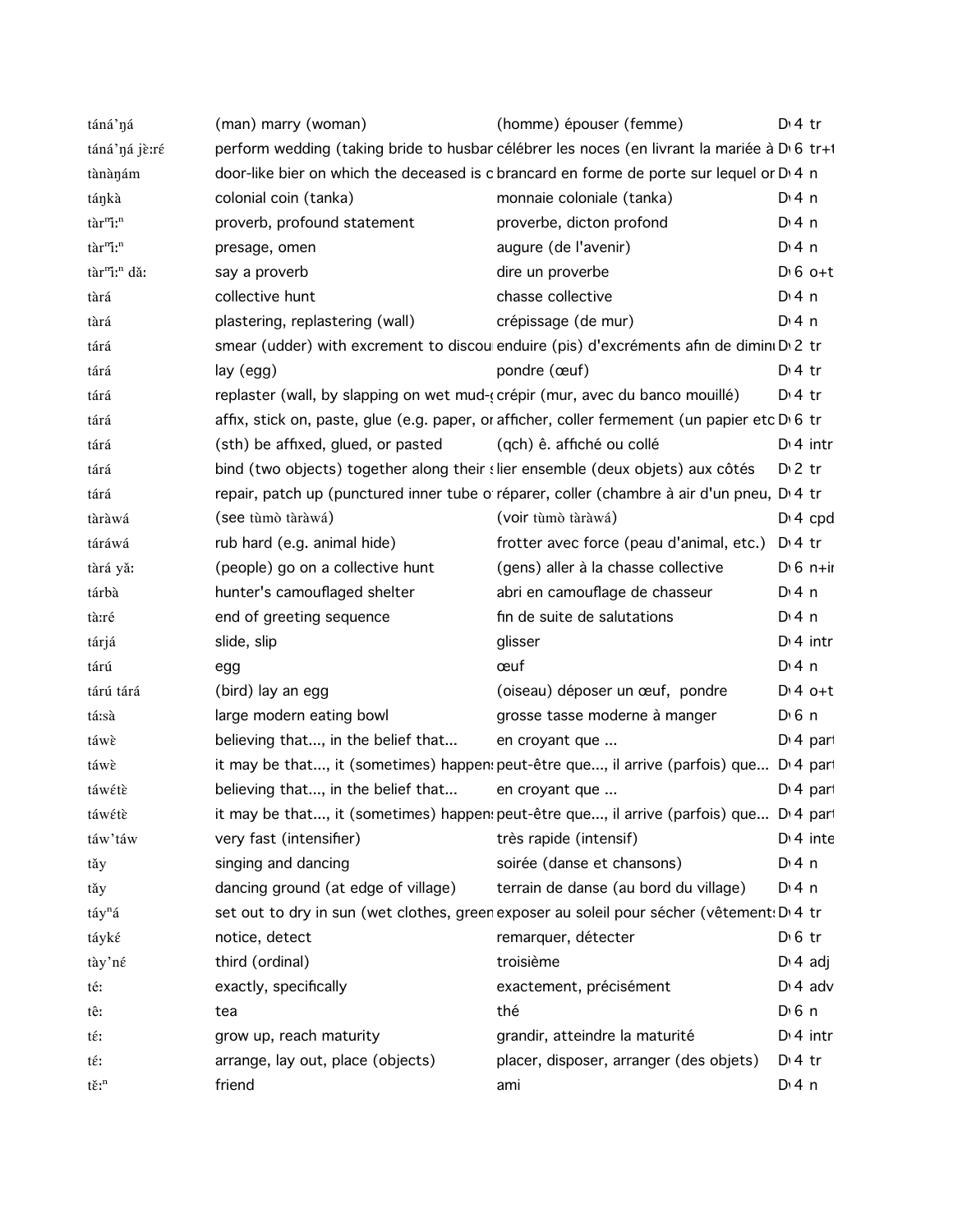| $t\check{\epsilon}$ : <sup>n</sup> | friendship                                                                           | amitié                                                                                               | $Di$ 4 n              |
|------------------------------------|--------------------------------------------------------------------------------------|------------------------------------------------------------------------------------------------------|-----------------------|
| $t\acute{\epsilon}$ : ${}^{\rm n}$ | weave (fabric, from cotton thread)                                                   | tisser (tissu, en fil de coton)                                                                      | $D \cdot 4$ tr        |
| $t\acute{\epsilon}$ : <sup>n</sup> | hand-weave (e.g. mats, hats)                                                         | tisser à la main (nattes, chapeaux, etc.) D <sub>1</sub> 4 tr                                        |                       |
| $t\hat{\epsilon}$ : <sup>n</sup>   | braid (hair)                                                                         | tresser (cheveux)                                                                                    | $Di4$ tr              |
| tè:fá                              |                                                                                      | fee paid to an official witness in a transa honoraires (commission) payés au témoi D 4 n             |                       |
| tégé                               | speak, say, tell                                                                     | parler, dire                                                                                         | $Dt$ 4 tr             |
| tégé                               | (see kó: tégé)                                                                       | (voir kó: tégé)                                                                                      | $Di4$ tr              |
| tégé                               | sprinkle (water) lightly with the hands                                              | asperger (eau) légèrement avec la main D 4 tr                                                        |                       |
| tégé                               | put a pinch of gunpowder in (rifle)                                                  | mettre une pincée de poudre dans (fusil) D' 4 tr                                                     |                       |
| tégé                               | sprinkle (e.g. sugar) lightly with hands                                             | asperger (eau, sucre, etc.) légèrement a D <sub>1</sub> 4 tr                                         |                       |
| tégé kúnó                          | sprinkle in (to pot)                                                                 | introduire en aspergeant (dans une marn D' 4 tr+1                                                    |                       |
| tègijè                             |                                                                                      | small residue of liquid that collects at the petit résidu de liquide qui reste au fond $(D \ 6 \ n)$ |                       |
| tègú                               | language, talk (noun), speech, words                                                 | langage, parole, mots                                                                                | $Di$ 4 n              |
| tègù báná                          | secret (hidden information)                                                          | secret (information cachée)                                                                          | $D \cdot 6$ n+a       |
| tègú é:                            | be wise, possess wisdom                                                              | ê. sage, avoir de la sagesse                                                                         | $Dt 4 0+t$            |
| tègù kó:ró                         | trivial, frivolous talk                                                              | parole sans importance                                                                               | $Di 4 n+a$            |
| tègù'ná:                           | serious (important) talk                                                             | parole sérieuse (importante)                                                                         | $Di$ 4 n              |
| tègù nínáy <sup>n</sup>            | careful talk (slow, measured)                                                        | parole soignée (lente, mesurée)                                                                      | $D \cdot 6$ n+a       |
| tègú tégé                          | speak, tell, say                                                                     | parler, dire                                                                                         | $D:4$ o+t             |
| té:'kògórò                         | herb sp.                                                                             | herb sp.                                                                                             | $Di$ 4 n              |
| tèl                                | (see tèl'pàyá)                                                                       | (voir tèl'pàyá)                                                                                      | $Di$ 4 cpd            |
| tèl'pàyá                           | bundle of millet grain spikes                                                        | fagot d'épis de mil                                                                                  | $Di$ 4 n              |
| téltêl                             | child's toy rifle (makes loud firing noise) fusil d'enfant (jouet qui fait du bruit) |                                                                                                      | $D \n6$ n             |
| těm                                | wet                                                                                  | mouillé                                                                                              | $D \cdot 4$ adj       |
| tέm                                | large hind leg (of grasshopper)                                                      | grosse patte de derrière (de sauterelle)                                                             | D <sup>i</sup> 4n     |
| té:mdérè                           | hundred                                                                              | cent                                                                                                 | $Di$ 4 nun            |
|                                    | tém'dúgù'nòw <sup>n</sup> ó'éri grasshopper sp. (powerful femur)                     | sauterelle sp. (fémur puissant)                                                                      | $Di$ 4 n              |
| témè                               | sieve                                                                                | tamis                                                                                                | $Di$ 4 n              |
| témé                               | find by chance (a situation)                                                         | trouver (une situation)                                                                              | $Di4$ tr              |
| témé                               | find, encounter (sb, in a situation)                                                 | trouver (qn, dans une situation)                                                                     | $D \cdot 5$ tr        |
| témé                               | inherit (sth)                                                                        | hériter (qch)                                                                                        | $Dt$ 4 tr             |
| témé                               | learn from ancestors, inherit (customs)                                              | apprendre d'aprés les ancêtres, hériter (D 4 tr                                                      |                       |
| témé                               | get wet                                                                              | se mouiller                                                                                          | $Di$ 4 intr           |
| tèmè cóndi                         | type of sieve with fine holes                                                        | sorte de tamis à trous fins                                                                          | $D0$ 6 n              |
| té:médérè                          | hundred                                                                              | cent                                                                                                 | $Di$ 4 nun            |
| tèmè'kú: <sup>n</sup>              | roof                                                                                 | toit                                                                                                 | $Di$ 4 n              |
| tèmè'kú: <sup>n</sup>              | roof terrace (for sleeping)                                                          | terrace au toit (pour se coucher)                                                                    | $Di$ 4 n              |
| tèmè ñéccè                         | type of sieve with large holes                                                       | sorte de tamis à gros trous                                                                          | $D \nvert 6 \nvert n$ |
| té:méndérè                         | hundred                                                                              | cent                                                                                                 | $Di$ 4 nun            |
| témé'r <sup>n</sup> é              | custom, rites                                                                        | coutume, rites                                                                                       | $Di$ 4 n              |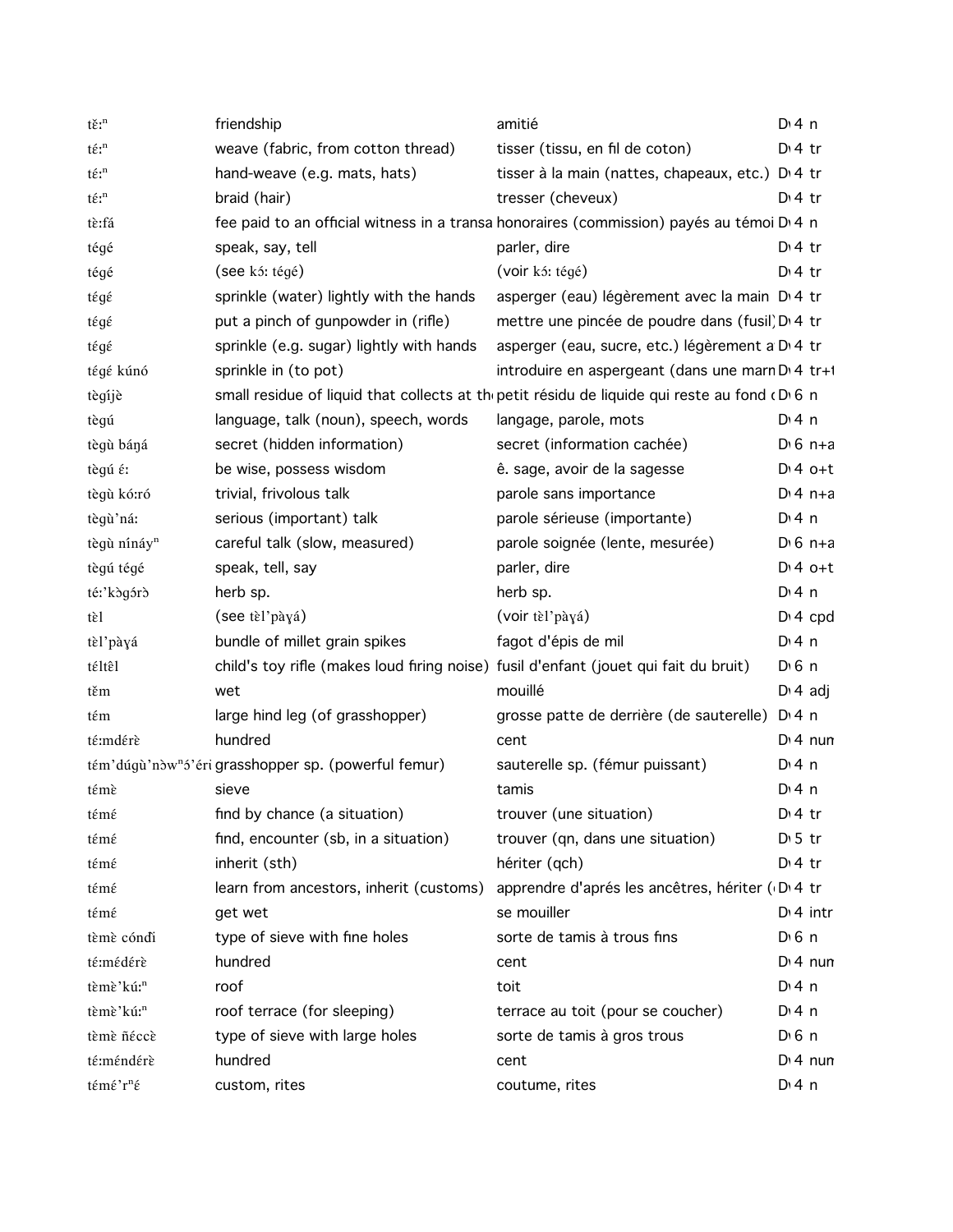| témé'w <sup>n</sup> é                  |                                                                           | cause (sth) to find (sb), bring (trouble) +faire trouver, amener (problème) chez (cD+4 tr            |                       |                  |
|----------------------------------------|---------------------------------------------------------------------------|------------------------------------------------------------------------------------------------------|-----------------------|------------------|
| témé'w <sup>n</sup> é                  | be found, be (regularly) present                                          | se trouver, ê. présent (régulièrement)                                                               |                       | $D:4$ intr       |
| tém'né                                 |                                                                           | cause (sth) to find (sb), bring (trouble)   faire trouver, amener (problème) chez (cD 4 tr           |                       |                  |
| tém'né                                 | make (sth) wet                                                            | mouiller (qch)                                                                                       | $Di4$ tr              |                  |
| tém'né                                 |                                                                           | soak at length (e.g. hard peas, to soften tremper longtemps (par ex. des pois dur D <sub>'6</sub> tr |                       |                  |
| tém'né                                 | (sth) be soaked, be soaking                                               | (qch) ê. trempé longtemps                                                                            | $D \n6$ tr            |                  |
| těn                                    | prudence, wisdom                                                          | prudence, sagesse                                                                                    | $Di$ 4 n              |                  |
| té:n                                   | wooden bed                                                                | lit en bois                                                                                          | $Di$ 4 n              |                  |
| tên                                    | friend (of sb)                                                            | ami (de qn)                                                                                          |                       | $Dt$ 4 inal      |
| těŋ                                    | west                                                                      | ouest                                                                                                | $Di$ 4 n              |                  |
| těn dàyá                               | watch over (children, flock)                                              | surveiller (enfants, troupeau)                                                                       |                       | $D \cdot 5$ o+t  |
| tèn'dáyá                               | west                                                                      | ouest                                                                                                | $Di$ 4 n              |                  |
| téné:                                  | apart, a short distance away                                              | à part, écarté par une courte distance                                                               |                       | $Di$ 4 adv       |
| tèné                                   | segment (of grass stem)                                                   | partie (d'une tige de graminée)                                                                      | D: 4n                 |                  |
| tèné                                   | mound (in a row of mounds, in a field)                                    | monticule ou bosse (dans une rangée, da D 4 n                                                        |                       |                  |
| tèné                                   | friendship                                                                | amitié                                                                                               | $Di$ 4 n              |                  |
| té:'né                                 | arrange, lay out, place (objects)                                         | placer, disposer, arranger (des objets)                                                              | $D:4$ tr              |                  |
| tèné                                   | Tengou (Dogon ethnic group)                                               | téngou (ethnie dogon)                                                                                |                       | $Di$ 4 cpd       |
| téné: gó:                              | move a short distance away                                                | s'écarter par une courte distance                                                                    |                       | $D \cdot 4$ adv  |
| tènè'tègú                              | Tenu-kan language                                                         | Tenu-kan (langue)                                                                                    | D: 4n                 |                  |
| téngá:rè                               |                                                                           | hard conical hat (Fula type) with chin-str chapeau dur conique (de type peul) à sa D'4 n             |                       |                  |
| téngá:rè                               |                                                                           | wide-brimmed "straw" hat with chin-stra chapeau léger à sangle de menton (tissé D' 4 n               |                       |                  |
| tèni:                                  | uniform                                                                   | tenue                                                                                                | D:4n                  |                  |
| tèní'n                                 |                                                                           | Tengou, member of Dogon group around téngou, membre d'une ethnie dogon ver D'4 n                     |                       |                  |
| [těn lè] bé:                           | pay attention                                                             | faire attention                                                                                      |                       | $D \nvert 6 pp+$ |
| tèn'ni:                                | semen, sperm                                                              | sperme                                                                                               | D <sub>1</sub> 6n     |                  |
| těn sà                                 | be prudent                                                                | ê. prudent                                                                                           |                       | $Di4$ o+t        |
| tènú'm                                 |                                                                           | Tengou, Dogon group near Koro and Ban téngou, groupe dogon vers Koro et Bank D' 4 n                  |                       |                  |
| $t\grave{\epsilon}r^n\acute{\epsilon}$ | (see súgù'tèr <sup>n</sup> é) (voir súgù'tèr <sup>n</sup> é)              |                                                                                                      |                       | $D \n4$ cpd      |
| tè:ré                                  | miracle, amazing or surprising thing                                      | miracle, chose étonnante ou surprenante D 5 n                                                        |                       |                  |
| té:ré                                  |                                                                           | choose by pointing, point out one's choir choisir en indiquant du doigt, indiquer so D'4 tr          |                       |                  |
| té:ré                                  | show, display (sth, to sb)                                                | montrer (qch, à qn)                                                                                  | $Di4$ tr              |                  |
| téré, tèré                             | fast, speedy, fleet-footed                                                | rapide, au pied léger                                                                                |                       | $D \cdot 4$ adj  |
| tè:ré                                  |                                                                           | large pile of just-harvested crop (millet, gros tas de céréales etc. récoltées (mil, D 3 n           |                       |                  |
| tèré                                   | penis                                                                     | sexe de l'homme                                                                                      | D: 4n                 |                  |
| téré                                   | cut off (branch)                                                          | couper (branche)                                                                                     | $Di4$ tr              |                  |
| téré                                   | chop (meat), cut (meat) with chopping (couper (viande) d'un coup vertical |                                                                                                      | $Di$ 4 tr             |                  |
| téré                                   | chop down (tree, with ax)                                                 | abattre (arbre, avec hache)                                                                          | $Di4$ tr              |                  |
| téré jàrá                              | chop down (tree, with ax)                                                 | abattre (arbre, avec hache)                                                                          |                       | $Di 4$ tr+1      |
| tèrè'kúró                              | pubic hair (of man)                                                       | pubis (d'homme)                                                                                      | $D \nvert 6 \nvert n$ |                  |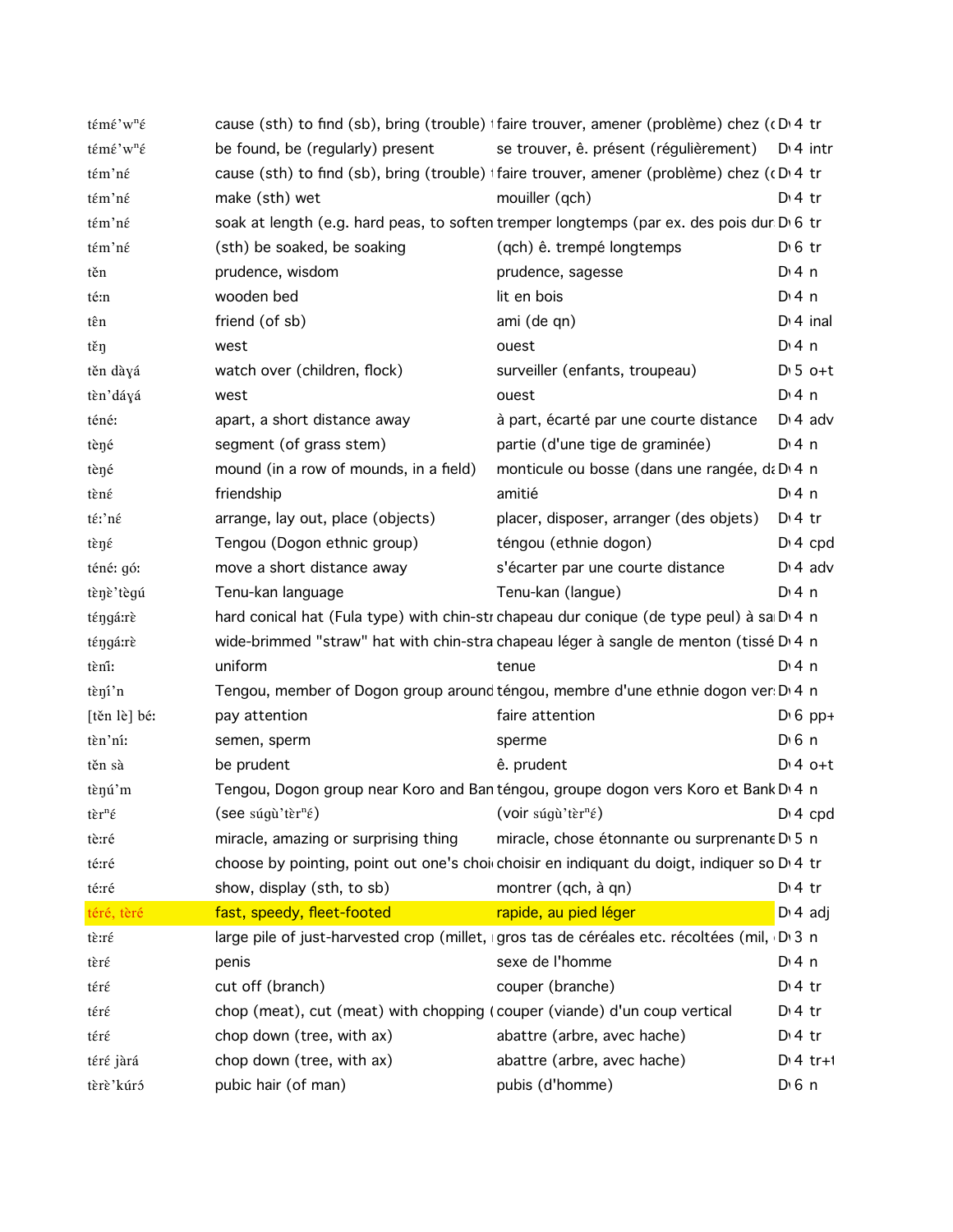| tè:ré pégé                                                            |                                          | make large pile of, pile up (harvested crc entasser, faire un gros tas de (céréales « D' 6 o+t           |                       |
|-----------------------------------------------------------------------|------------------------------------------|----------------------------------------------------------------------------------------------------------|-----------------------|
| tèrèwè'kújú                                                           |                                          | long pick-hoe handle with or without blaclong manche de pioche avec ou sans lam D 5 n                    |                       |
| térkây                                                                | light brown, tan (cow)                   | brun clair, kaki (vache)                                                                                 | $D: 4$ adj            |
| térù                                                                  | act of clearing (land)                   | fait de défricher (terrain)                                                                              | $D \nvert 6 \nvert n$ |
| térù téré                                                             | clear (land, to make a new field)        | défricher (terrain, pour faire un nouveau D 6 o+t                                                        |                       |
| té:'té:                                                               | exactly, specifically                    | exactement, précisément                                                                                  | $D \cdot 4$ adv       |
| $t \in w^n \in$                                                       |                                          | eat (snack, e.g. peanuts, dates, biscuits) manger (friandises, par ex. arachides, da D 4 tr              |                       |
| $\mathfrak{t}\acute{\epsilon}\mathrm{w}^{\mathrm{n}}\acute{\epsilon}$ | chew, munch on (kola, sugar cane)        | croquer (cola, canne à sucre)                                                                            | $Di4$ tr              |
| tèw'dùwó                                                              | Rueppell's griffon vulture               | vautour de Rueppell                                                                                      | $Dt$ 4 n              |
| tèwé                                                                  |                                          | stray crop plant, crop plant (millet, rosel plante normalement cultivée qui pousse D'4 n                 |                       |
| té:'wé                                                                | raise (child, animal, plant) to maturity | élever (enfant, plante, animal) jusqu'a m D <sub>'</sub> 4 tr                                            |                       |
| téwé                                                                  | beat, play (tomtom)                      | battre (tam-tam)                                                                                         | $D:4$ tr              |
| téwé                                                                  | hit lightly, tap                         | frapper doucement, taper                                                                                 | $D \n6$ tr            |
| tèwètè                                                                | you find that                            | tu trouves que                                                                                           | $D \cdot 4$ phr:      |
| tèwètê:                                                               | you find that                            | tu trouves que                                                                                           | $Di$ 4 phr.           |
| téwñé                                                                 | rejoin, go to meet, meet up with         | rejoindre, aller rejoindre                                                                               | $Di4$ tr              |
| têy                                                                   | tea                                      | thé                                                                                                      | D <sup>i</sup> 6 n    |
| $t \check{e} y^n$                                                     | small, little                            | petit                                                                                                    | $D: 4$ adj            |
| $t \check{e} y^n$                                                     | lack of, shortage of (sth)               | manque de, insuffisance de (qch)                                                                         | $Di$ 4 n              |
| téy <sup>n</sup> 'né                                                  | become small                             | devenir petit                                                                                            | $Di$ 4 intr           |
| téy <sup>n</sup> 'né                                                  | make (sth) small                         | rendre petit (qch)                                                                                       | $Dt$ 4 tr             |
| té:yà                                                                 |                                          | recitation of the "teya" (after two prost récitation du « teya » (après deux pros D <sub>'6</sub> n      |                       |
| té:yà té:yé                                                           |                                          | recite the "teya" near end of Muslim pra réciter le « teya » vers la fin d'une prièr D <sub>'6</sub> o+t |                       |
| té:yé                                                                 |                                          | recite (the "teya" near the end of a Mus réciter (le « teya » vers la fin d'une priè D 6 tr              |                       |
| tèy'jé:n                                                              |                                          | tea-making gear (burner, kettle, etc.) matériel à thé (fourneau, théière, etc.) D 6 n                    |                       |
| tèy'ni:ñé                                                             | tea-making gear (burner, kettle, etc.)   | matériel à thé (fourneau, théière, etc.) DG n                                                            |                       |
| tí                                                                    | (linker among chained verbs)             | (liaison entre verbes)                                                                                   | $Dt$ 4 intr           |
| tí:                                                                   | at first, initially, first (adv)         | d'abord, en première position, pour com D'4 adv                                                          |                       |
| tí:                                                                   |                                          | commission (sb), send (sb, on errand) commissionner (qn), envoyer (qn) en co D'4 tr                      |                       |
| tí:                                                                   | send (sth, to sb)                        | envoyer (qch, à qn)                                                                                      | $Di4$ tr              |
| $\operatorname{ti}^{\operatorname{n}}$                                | weave (fabric, from cotton thread)       | tisser (tissu, en fil de coton)                                                                          | $Di4$ tr              |
| $\operatorname{ti}^n$                                                 | hand-weave (e.g. mats, hats) by hand     | tisser à la main (nattes, chapeaux, etc.)                                                                | $Di4$ tr              |
| $\operatorname{ti}^{\operatorname{n}}$                                | braid (hair)                             | tresser (cheveux)                                                                                        | $Di4$ tr              |
| tigé                                                                  | wait for                                 | attendre                                                                                                 | $Dt$ 4 tr             |
| tigé                                                                  |                                          | (e.g. elder brother) watch over (younger frère ainé, etc.) garder, surveiller (son fr D 4 tr             |                       |
| tigέ                                                                  | surname, family (=clan) name             | nom de familles                                                                                          | $Di$ 4 n              |
| tigiré                                                                |                                          | griot's calling out of names of ancestors récit des noms des ancêtres (de qn) par D 4 n                  |                       |
| tigiré                                                                |                                          | publicly praise (sb), give a laudation of (louer, chanter les louanges de (qn) en pt $D \cdot 6$ o+t     |                       |
| tigiré                                                                | public praise, laudation                 | louanges publiques, laudation                                                                            | $D \nvert 6 \nvert n$ |
| tigiré                                                                | (sb) wail in mourning for (sb dead)      | (qn) lamenter en pleurant (un décès)                                                                     | $D \setminus 6$ intr  |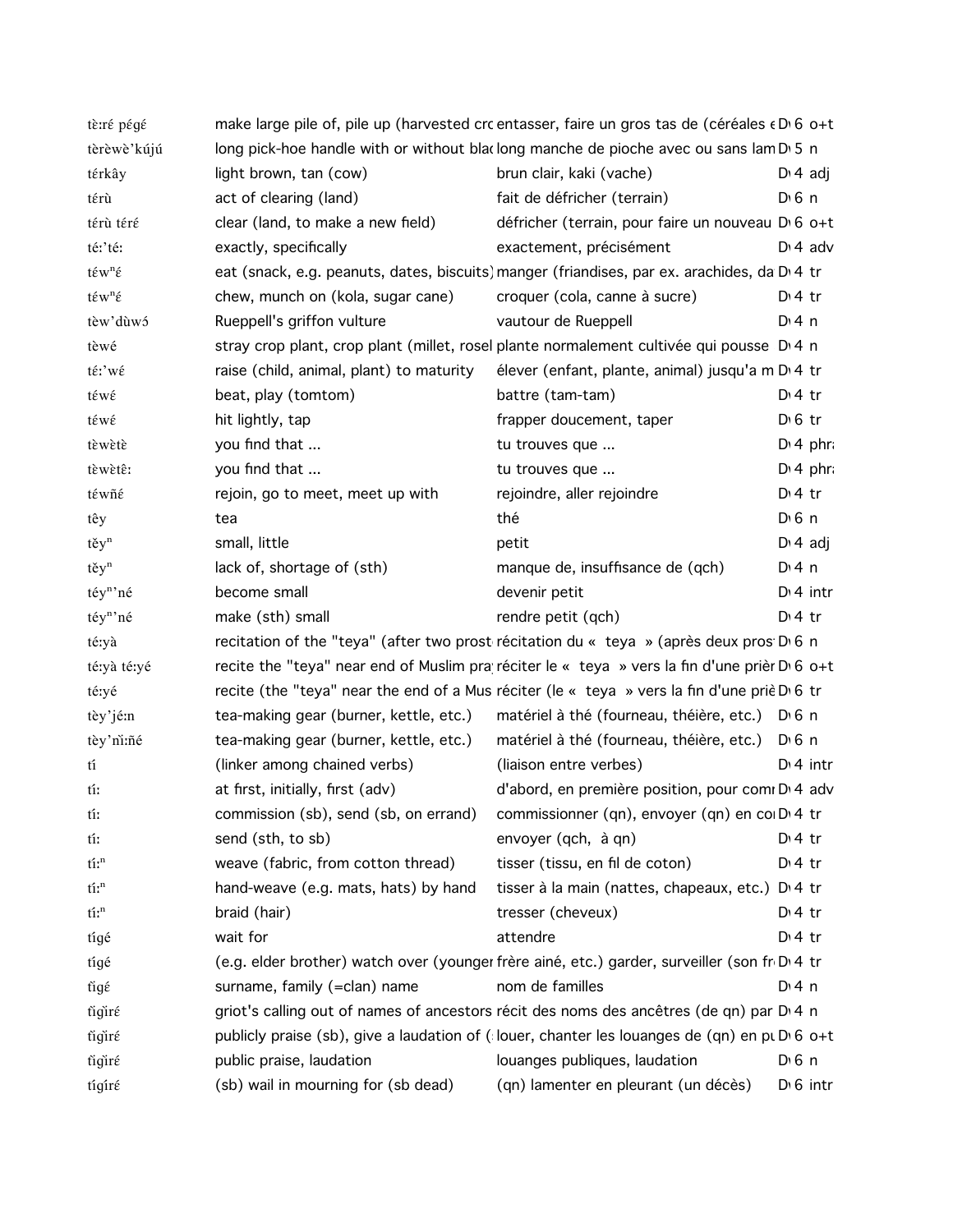| tigiré                                                  | (griot) chant (the genealogy of sb)                          | (griot) chanter (la généalogie de qn)                                                         | $D \cdot 4$ tr        |
|---------------------------------------------------------|--------------------------------------------------------------|-----------------------------------------------------------------------------------------------|-----------------------|
| tigiré tigiré                                           | (griot) chant the genealogy (of sb)                          | (griot) chanter la généalogie (de qn)                                                         | $D \cdot 6$ o+t       |
| tíjé                                                    | lean on (cane), push down on (stick)                         | s'appuyer sur (canne), appuyer sur (bât D 4 tr                                                |                       |
| tíjé                                                    | poke (sb) with one's finger                                  | donner un coup de doigt à (qn)                                                                | $D \n6$ tr            |
| tijí ré                                                 |                                                              | lean (sth) against sth else, put (sth) in c appuyer (qch) contre une autre chose, p D 6 tr    |                       |
| tíjí'ré                                                 |                                                              | remove (a barrier) that sth is up against enlever (qch) contre lequel une autre ch $Ti 6$ tr  |                       |
| tílây                                                   | (sth) certain, definite                                      | (qch) certain, sûr                                                                            | $D0$ n                |
| tílây                                                   | duty, obligation                                             | obligation                                                                                    | $Dt$ 4 n              |
| tillé                                                   | exchange (noun), barter (noun)                               | échange, troc                                                                                 | $D \n6$ n             |
| tillé                                                   | exchange (verb), trade, barter                               | échanger, troquer                                                                             | $D:4$ tr              |
| tím                                                     | (see kà:'tím)                                                | (voir kà:'tím)                                                                                | $D \nvert 6$ cpd      |
| tímé                                                    | put a lid on, cover (e.g. jar) with its lid                  | couvrir (jarre etc.) avec son couvercle                                                       | $D \cdot 4$ tr        |
| tímé                                                    | resemble                                                     | ressembler à                                                                                  | $D \cdot 4$ tr        |
| timé lè timé lè                                         | (piled) one on top of the other                              | (empilés) un sur l'autre, superposés                                                          | $D \cdot 6$ adv       |
| tímné\\tímné                                            | cover up (corpse, in grave, with earth)                      | couvrir (cadavre, au cimetière, avec de la D <sub>1</sub> 4 tr                                |                       |
| tímné\\tímné                                            | shut (mouth)                                                 | fermer (bouche)                                                                               | $Dt$ 4 tr             |
| tímné\\tímné                                            |                                                              | put a lid on, cover (e.g. jar) with its lid couvrir (jarre etc.) avec son couvercle           | D <sub>0</sub> 6 tr   |
| tímné\\tímné                                            |                                                              | cover the opening of (e.g. jar, with e.g. a couvrir, fermer l'ouverture de (canari, et D.4 tr |                       |
| tímné\\tímné                                            | fold up (animal hide)                                        | plier (peau d'animal)                                                                         | $Dt$ 4 tr             |
| tímné\\tímné                                            | turn off (electronic device)                                 | éteindre (appareil)                                                                           | $D \cdot 4$ tr        |
| tímnú                                                   | (see kà:'tímnú)                                              | (voir kà:'tímnú)                                                                              | $D \cdot 6$ cpd       |
| tímfim                                                  | herb sp.                                                     | herbe sp.                                                                                     | $Di$ 4 n              |
| tín                                                     | wood, firewood                                               | bois, bois de chauffage                                                                       | $Di$ 4 n              |
| tin'cέwè                                                |                                                              | wood chips (residue on ground after cho copeaux (éclats) de bois (au sol, après q D 4 n       |                       |
| tin'dú:                                                 | tied bundle of wood                                          | fagot attaché de bois                                                                         | $Di$ 4 n              |
| tínè                                                    | profit, gain (noun)                                          | bénéfice                                                                                      | $Di$ 4 n              |
| tíné                                                    | earn, make (a profit)                                        | gagner, avoir (un bénéfice)                                                                   | D <sup>i</sup> 4 tr   |
| tínè tíné                                               | make a profit                                                | avoir un bénéfice                                                                             | $D:4$ o+t             |
| tininú                                                  | tree sp.                                                     | arbre sp.                                                                                     | $Dt$ 4 n              |
| $t$ in'ir <sup>n</sup> é                                | baobab fruit                                                 | fruit de baobab, « pain de singe »                                                            | $Di$ 4 n              |
| $t$ inir <sup>n</sup> è                                 | fourth day from today                                        | quatrième jour après aujourd'hui                                                              | $D \nvert 6 \nvert n$ |
| tinir <sup>n</sup> è'yèsé                               | fifth day from today                                         | cinquième jour après aujourd'hui                                                              | $D \nvert 6 \nvert n$ |
| tin'[ñàː'sir'ú]                                         | firewood (for cooking)                                       | bois de chauffage (pour la cuisine)                                                           | $D \nvert 6 \nvert n$ |
| tin'pègérè                                              | stump (of a chopped-down tree)                               | souche (d'un arbre coupé)                                                                     | $Di$ 4 n              |
| tin'pó:                                                 | wood pile                                                    | tas de bois                                                                                   | $D \cdot 5$ n         |
| tin tir <sup>n</sup> é                                  |                                                              | (wood gatherer) go in search of firewoo( (bûcheron) aller à la recherche de bois d D 4 o+t    |                       |
| tin'tir <sup>n</sup> é'n                                | wood gatherer                                                | bûcheron, ramasseur de bois                                                                   | $Di$ 4 n              |
| $t$ ír <sup>n</sup> é                                   |                                                              | (wood gatherer) go in search of (firewoc (bûcheron) aller à la recherche de (bois (DI4 tr     |                       |
| $\lim_{\varepsilon}$                                    | stretch (sth) out to its full length                         | étendre (qch) complètement                                                                    | $D:4$ tr              |
| $\operatorname{tir}^n \hspace{-1pt}\operatorname{iw}^n$ | act of formally counseling (a wayward ycconseil (à un jeune) |                                                                                               | $Di$ 4 n              |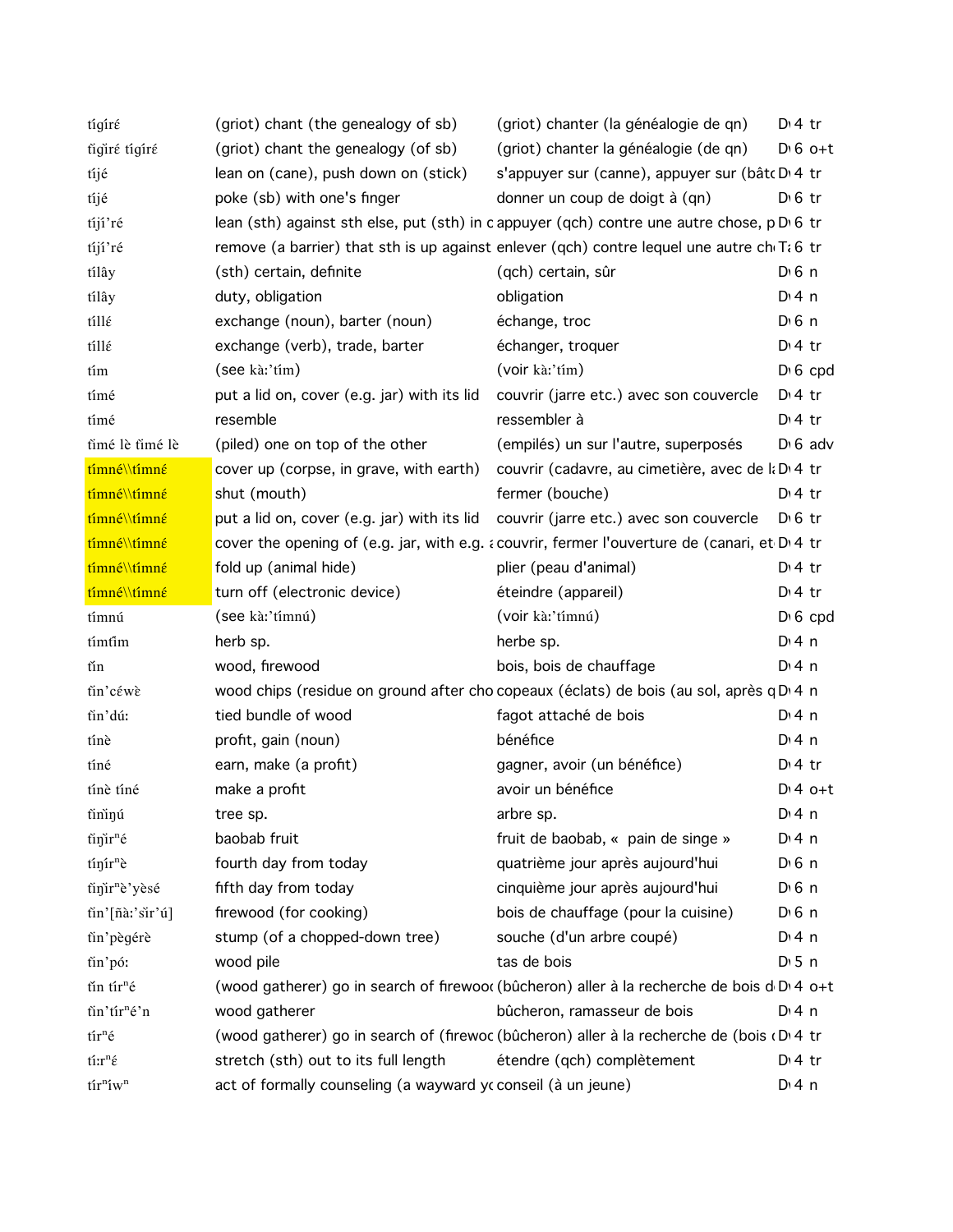| tír <sup>n</sup> íw <sup>n</sup> é       | formally counsel (a young person)                                          | conseiller (un jeune)                                                                                  | $D \cdot 4$ tr |
|------------------------------------------|----------------------------------------------------------------------------|--------------------------------------------------------------------------------------------------------|----------------|
| tír <sup>n</sup> íw <sup>n</sup> ú       | act of formally counseling (a wayward ycconseil (à un jeune)               |                                                                                                        | $Di$ 4 n       |
| tirέ                                     | grandparent (grandfather or -mother)                                       | grand-parent (grand-père ou -mère)                                                                     | $D1$ 4 inal    |
| tirè'ǎ'n                                 | grandfather                                                                | grand-père                                                                                             | $D1$ 4 inal    |
| tírè'ǎ'n                                 | grandfather (possessed)                                                    | grand-père (possessif)                                                                                 | $D14$ inal     |
| tirè'àr <sup>n</sup> á                   | male ancestor (founder of a clan)                                          | ancêtre mâle (fondateur d'un clan)                                                                     | D: 4 n         |
| tirè'àr <sup>n</sup> á                   | clan descending from a male ancestor                                       | progéniture d'un seul ancêtre mâle, clan D 6 n                                                         |                |
| tírè'n                                   | grandparent                                                                | grand-parent                                                                                           | $Dt$ 4 inal    |
| tirè'ñě'n                                | grandmother                                                                | grand-mère                                                                                             | $Di$ 4 inal    |
| tírè'ñě'n                                | grandmother (possessed)                                                    | grand-mère (possessif)                                                                                 | $Di$ 4 inal    |
| tirè'yǎ:                                 | female ancestor                                                            | ancêtre femelle                                                                                        | $Di$ 4 n       |
| tíríwé                                   |                                                                            | lean (sth) against sth else, put (sth) in c appuyer (qch) contre une autre chose, p D 6 tr             |                |
| tíríwè'n                                 | grandchild                                                                 | petit-fils, petite-fille                                                                               | $Di$ 4 inal    |
| tiri'yá:'n                               | the Envoy (=the Prophet Muhammad)                                          | l'Envoyé (= le Prophète Mohamed)                                                                       | $Di$ 4 n       |
| tirú                                     |                                                                            | heavy wooden ladder for roof (carved frolourde échelle en bois pour le toit (taillé D'4 n              |                |
| ti'tá:                                   | hyena (2 spp.)                                                             | hyène (2 spp.)                                                                                         | $Di$ 4 n       |
| ti'tà:'běn                               | white puffball sp. (mushroom)                                              | cèpe blanche sp.                                                                                       | $Di$ 4 n       |
| ti'tá: kónór"ó'kô'y striped hyena        |                                                                            | hyène rayée                                                                                            | $Di$ 4 n       |
| ti'tà: ñùr <sup>n</sup> ó                | leopard                                                                    | léopard, « panthère »                                                                                  | $Dt$ 4 n       |
| ti'tà:'náː                               | striped hyena                                                              | hyène rayée                                                                                            | $F6$ n         |
|                                          | ti'tá:'nâ:'mà'kòw <sup>n</sup> ó succulent plant sp.                       | plante succulents sp.                                                                                  | $Di$ 4 n       |
| ti'tá: wěy <sup>n</sup> wèy <sup>n</sup> | spotted hyena                                                              | hyène tachetée                                                                                         | $Dt$ 4 n       |
| títáy                                    |                                                                            | open bare land without gravel (with little terrain vide ouvert sans gravier (avec pe D 6 n             |                |
| ti'tá: yěyyèy                            | spotted hyena                                                              | hyène tachetée                                                                                         | $Di$ 4 n       |
| títémé                                   |                                                                            | high, dry spot near a depression where r haut-fond sec au bord d'un bas-fonds où D 4 n                 |                |
| ti'téw                                   | hawk spp.                                                                  | rapace sp.                                                                                             | $Di$ 4 n       |
| ti'tèw cé:nè                             | small sparrowhawk                                                          | petit épervier                                                                                         | $Di$ 4 n       |
| ťi'tèw'dùwó                              | Rueppell's griffon vulture                                                 | vautour de Rueppell                                                                                    | D: 4 n         |
|                                          | fi'tèw $\tilde{\epsilon}$ n'i:"'dě'y hawk that snatches chicks in villages | rapace qui happe les poussins dans les vi D <sub>1</sub> 4 n                                           |                |
| ti'tèw sà:ji: <sup>n</sup> ǎ'y           | hawk that catches small birds in flight                                    | épervier qui prend les petits oiseaux au vD 4 n                                                        |                |
| ti'tiri'yá:'n                            |                                                                            | messenger, envoy, sb sent on an import messager, envoyé, qn envoyé en commis D 4 n                     |                |
| ti'tiri'yá:'n                            | the Envoy (=the Prophet Muhammad)                                          | l'Envoyé (= le Prophète Mohamed)                                                                       | $Di$ 4 n       |
| ti'tirù                                  |                                                                            | important errand or mission (on behalf o commission importante (en faveur de qn D 4 n                  |                |
| ti'tirù'yá:'n                            |                                                                            | messenger, envoy, sb sent on an import messager, envoyé, qn envoyé en commis D 4 n                     |                |
| ti'tirù'yá:'n                            | the Envoy (=the Prophet Muhammad)                                          | l'Envoyé (= le Prophète Mohamed)                                                                       | $D \cdot 5$ n  |
| titógù                                   | (see kóm' fitógù)                                                          | (voir kóm'ti'tógù)                                                                                     | $Di$ 4 cpd     |
| títógú                                   | small chisel for piercing wood                                             | petit ciseau qui sert à percer le bois                                                                 | $D \n6$ n      |
| ti'tòjú                                  | calf (of leg)                                                              | mollet                                                                                                 | $Dt$ 4 n       |
| ti'tôm                                   |                                                                            | bird trap made with clay and horse hairs piège d'oiseau fabriqué avec de l'argile e D <sub>'</sub> 4 n |                |
| ti'tómò                                  |                                                                            | bird trap made with clay and horse hairs piège d'oiseau fabriqué avec de l'argile e D <sub>'</sub> 4 n |                |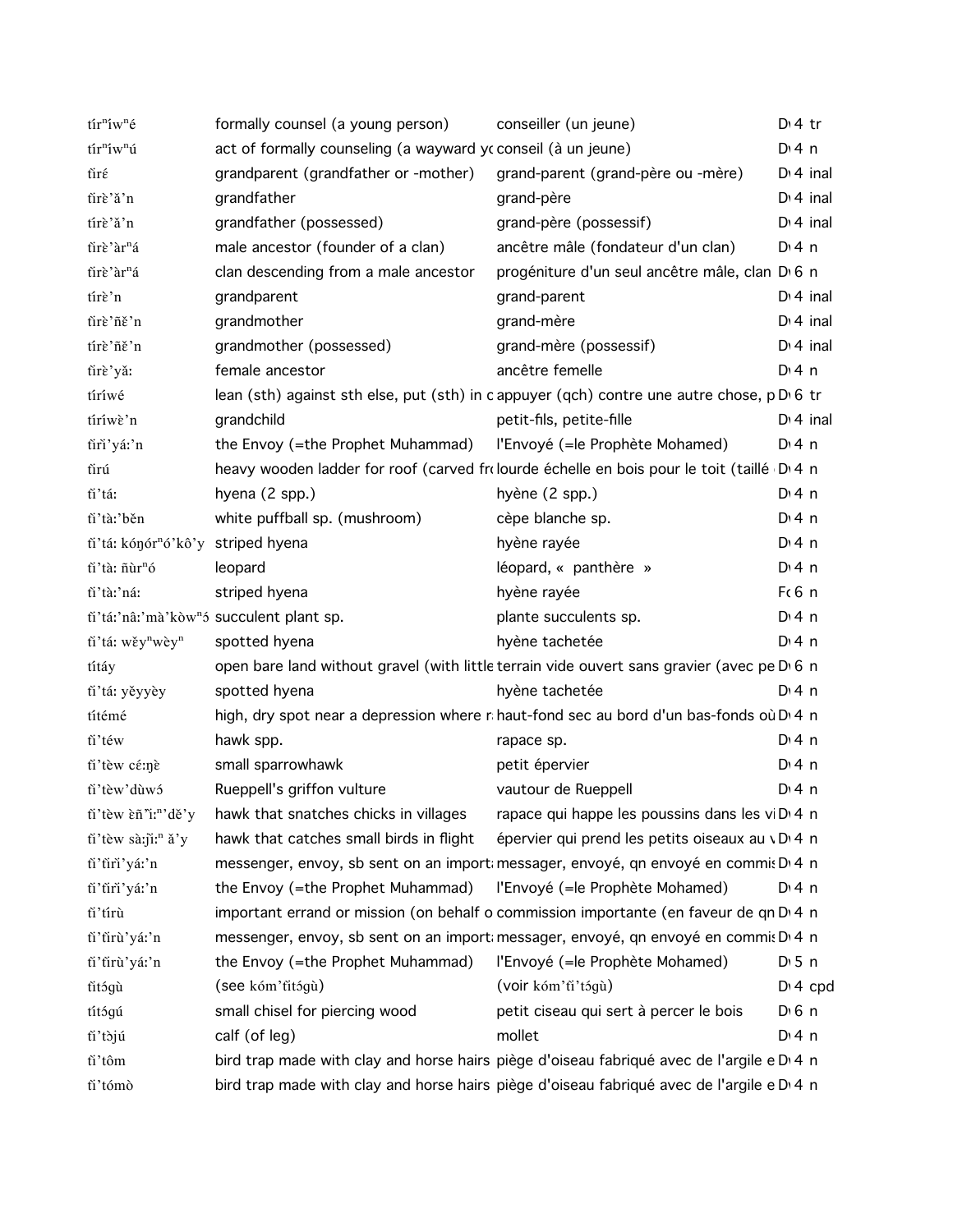| ti'tòwó                                                       | upper shoulder (from joint to neck)     | épaule supérieure (de l'articulation au co D <sub>14</sub> n                                           |                       |                 |
|---------------------------------------------------------------|-----------------------------------------|--------------------------------------------------------------------------------------------------------|-----------------------|-----------------|
| [ti'tòwò]'cè:rú                                               | collarbone                              | clavicule                                                                                              | $Di$ 4 n              |                 |
| [ti'tòwò]'cir <sup>n</sup> é                                  | shoulder blade                          | homoplate                                                                                              | $Dt$ 4 n              |                 |
| $\mathrm{t\ddot{u}}\mathrm{w}^{\mathrm{n}}\mathrm{\acute{e}}$ | tree or (woody) shrub                   | arbre ou arbuste (ligneux)                                                                             | $Di$ 4 n              |                 |
| tiw <sup>n</sup> è'kóm                                        | tree hole                               | trou d'arbre                                                                                           | $D \nvert 6 \nvert n$ |                 |
| tiw <sup>n</sup> è'kúró                                       | tree leaf                               | feuille d'arbre                                                                                        | $Di$ 4 n              |                 |
| tíwé                                                          |                                         | recover consciousness, come to (e.g. aft reprendre conscience (par ex., après s'ê. D'6 intr            |                       |                 |
| tiwé jiné                                                     |                                         | (sth) be leaning (e.g. against a wall or tr (qch) $\hat{e}$ . appuyé (contre un mur, un arbre D 6 intr |                       |                 |
| tiw'gi'n\\'gú'm                                               | mildly stupid or retarded person        | personne légèrement stupide                                                                            | $Di$ 6 n              |                 |
| tiw'tàw                                                       |                                         | staggering or stumbling along (like a dru en chancelant, en titubant (comme un iv D <sub>'</sub> 6 adv |                       |                 |
| tò:                                                           | (see tò:'ká:)                           | (voir tò.'ká!)                                                                                         |                       | $Di 4$ cpd      |
| tó:                                                           | wide open (mouth, door)                 | grand-ouvert (bouche, porte)                                                                           |                       | $D \n4$ adj     |
| tó:                                                           | (see gǔn tó:)                           | (voir gǔn tó:)                                                                                         | $Di4$ tr              |                 |
| tó:                                                           | $(see luw\delta' t\delta)$              | (see lùwò'tó:)                                                                                         |                       | $D \cdot 6$ cpd |
| tó:                                                           |                                         | spit out, eject from mouth (saliva or von expulser de la bouche (salive ou vomisse D'6 tr              |                       |                 |
| tó:                                                           | sow, plant (seeds)                      | semer (semences)                                                                                       | $Di4$ tr              |                 |
| tó:                                                           | spread, apply (e.g. insecticide powder) | appliquer, disperser (insecticide, etc.)                                                               | $D \n6$ tr            |                 |
| tó:                                                           | $($ see àr <sup>n</sup> à'tó: tó: $)$   | (voir àr <sup>n</sup> à'tó: tó:)                                                                       | $D \cdot 4$ tr        |                 |
| $t5$ <sup>n</sup>                                             | (sb) coil up, roll up (rope)            | (qn) enrouler (corde)                                                                                  | $D \cdot 4$ tr        |                 |
| $\mathfrak{t}\mathfrak{I}\mathfrak{x}^n$                      | (snake) coil up, (rope) be rolled up    | (serpent) se lover, (corde) s'enrouler                                                                 |                       | $Dt$ 4 intr     |
| tóbbètóbbè                                                    | spotted                                 | tacheté                                                                                                |                       | $D \cdot 6$ adj |
| tógó                                                          | build (shed)                            | construire (hangar)                                                                                    | $Di4$ tr              |                 |
| tógó                                                          | fend off, parry (a blow)                | parer (un coup)                                                                                        | $D \n6$ tr            |                 |
| tòyó                                                          | sprouts, seedlings (of a plant)         | pousses (d'une plante)                                                                                 | $Di$ 4 n              |                 |
| tóyó                                                          | (woodpecker) peck deeply into (tree)    | (pic) becqueter profondément dans (arb D <sub>1</sub> 4 tr                                             |                       |                 |
| tóyó                                                          | (plant) sprout (verb)                   | (plante) pousser, germer                                                                               |                       | $Di$ 4 intr     |
| tóyó                                                          |                                         | (new moon) appear low in the sky (at be (nouvelle lune) paraître au-dessus de l'ho D 6 intr            |                       |                 |
| tóyó                                                          | (sun) rise                              | (soleil) se lever                                                                                      |                       | $D0$ 6 intr     |
| tóyó                                                          | make a shallow hole in (e.g. tree)      | faire un trou peu profond dans (arbre) D 4 tr                                                          |                       |                 |
| tógóró                                                        | chew (meat, millet cakes, etc.)         | mastiquer (viande, tô, etc.)                                                                           | $D \n6$ tr            |                 |
| tóyórò                                                        |                                         | namesake, person with the same person homonyme, personne qui a le même non D' 4 n                      |                       |                 |
| tógù                                                          |                                         | shed, thatch-covered shelter or stall ope hangar, abri ouvert au moins d'un côté e D'4 n               |                       |                 |
| tògú                                                          | relative, kinsman                       | parent, personne apparentée                                                                            | $Di$ 4 n              |                 |
| tògú                                                          |                                         | clan with a specific patronymic surname clan avec un nom de famille spécifique                         | D <sup>i</sup> 6 n    |                 |
| tògú                                                          | kind, type, species, race, breed        | sorte, qualité, espèce, race                                                                           | $Dt$ 4 n              |                 |
| tògù'béré                                                     | wood (poles) for shed                   | bois pour hangar                                                                                       | $Di$ 4 n              |                 |
| tògù' děm                                                     | first room (on entering a home)         | anti-chambre (d'une maison)                                                                            | D <sub>1</sub> 6n     |                 |
| tógú'gú                                                       | rising (of sun)                         | lever (du soleil)                                                                                      | $Di$ 4 n              |                 |
| tògù'jím                                                      |                                         | niche, recess in interior wall (for storage niche dans un mur intérieur (pour les baç D 4 n            |                       |                 |
| tògù'júm                                                      |                                         | niche, recess in interior wall (for storage niche dans un mur intérieur (pour les baç D 4 n            |                       |                 |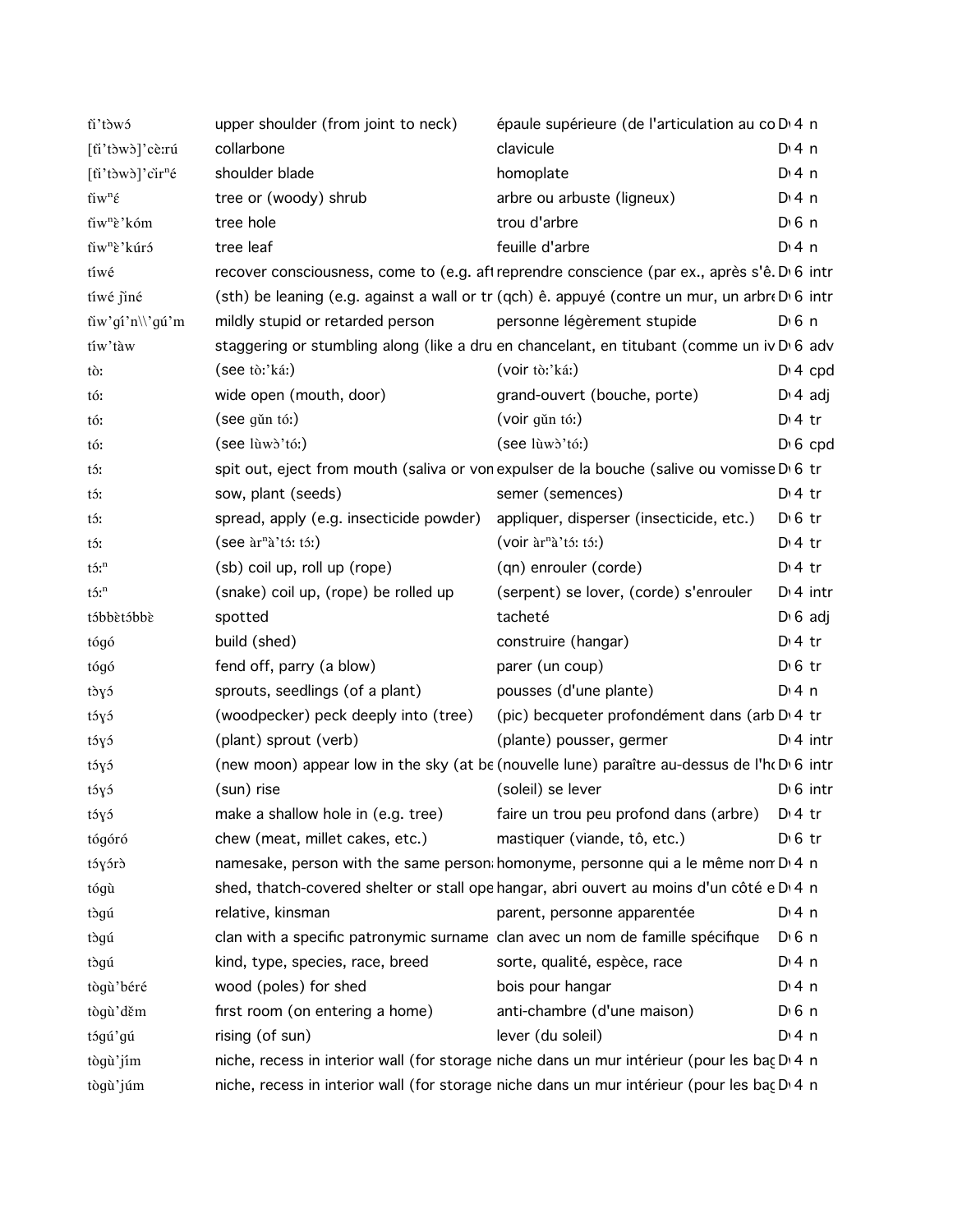| tògú jùgó            |                                        | get to know distant relatives (e.g. at a fifaire la connaissance de parents lointains D <sub>1</sub> 4 o+t |                       |
|----------------------|----------------------------------------|------------------------------------------------------------------------------------------------------------|-----------------------|
| tògù'ká:             | window                                 | fenêtre                                                                                                    | $Di$ 4 n              |
| tògù'ná:             |                                        | togu-na, central men's palaver (pow-wov togu-na, hangar de palavre central d'un vD 4 n                     |                       |
| tògù'nâ:             | in the palaver shelter                 | dans l'abri de palabre                                                                                     | $D \ 4$ adj           |
| tógù tógó            | build a shed (stall)                   | construire un hangar (abri)                                                                                | $D:4$ o+t             |
| tòjó                 | brideprice (reverse dowry)             | dot, prix de mariage (payé à la famille de D 6 n                                                           |                       |
| tòjó                 | payment or compensation (for sth)      | paiement, règlement, ou dédommageme D <sub>14</sub> n                                                      |                       |
| tójó                 | pay, repay (sb)                        | payer, rembourser (qn)                                                                                     | $Dt$ 4 tr             |
| tójó                 | pay (sth), pay back (debt)             | payer (qch), liquider (dette)                                                                              | $Dt$ tr               |
| tójó'wó              | cause to pay                           | faire payer                                                                                                | $Dt$ 4 tr             |
| tó:jú                | swollen or oversized testicles         | testicules gonflés                                                                                         | $Di$ 4 n              |
| tò:jù'gí'n           | boy with big testicles                 | garçon à gros testicules                                                                                   | $Dt$ 4 n              |
| tò:'káː              |                                        | opening in kitchen for smoke to escape ouverture dans la cuisine pour laisser écl D 4 n                    |                       |
| tôm                  | slow                                   | lent                                                                                                       | $D \cdot 4$ adj       |
| tôm                  | cool, cold                             | frais, froid                                                                                               | $D \nmid 4$ adj       |
| tóm                  | hump in person's back                  | bosse au dos d'une personne                                                                                | $Di$ 4 n              |
| tô:'m                |                                        | reciprocally, each other (more than two réciproquement, les uns les autres (plus D'4 pro                   |                       |
| tòm'gí'n             | hunchback (person)                     | bossu (personne)                                                                                           | $Di$ 4 n              |
| tô:'m lè             | with each other                        | I'un avec l'autre                                                                                          | $Dt$ 4 adv            |
| tóm'nó               | be slow, slow down                     | ê. lent, ralentir                                                                                          | $Di$ 4 intr           |
| tóm'nó               | make (sth) slow down                   | faire ralentir (qch)                                                                                       | $D:4$ tr              |
| tóm'nó               | do (sth) slowly                        | faire (qch) lentement                                                                                      | $D:4$ tr              |
| tóm'nó               | make cold, cool (sth)                  | rendre frais ou froid                                                                                      | $D:4$ tr              |
| tóm'nó               | become cool or cold                    | devenir frais ou froid                                                                                     | $Dt$ 4 intr           |
| tòmòr <sup>n</sup> ó | (see kàjù'tòmòr <sup>n</sup> ó)        | (voir kàjù'tòmòr <sup>n</sup> ó)                                                                           | $D \nvert 6$ cpd      |
| tóm'tèné             | sand viper                             | vipère des sables                                                                                          | $Dt$ 4 n              |
| $t\hat{c}$ : n       | reciprocally, each other (two persons) | réciproquement, l'un l'autre (deux persoi D <sub>14</sub> n                                                |                       |
| tô:'n                |                                        | reciprocally, each other (nonhumans, any réciproquement, l'un l'autre (non humain D <sub>14</sub> n        |                       |
| tô:'n                | comrade, colleague                     | camarade, collègue                                                                                         | D: 4n                 |
| tô:'n                |                                        | member of a Dogon group near Bankass membre d'un groupe dogon vers Bankas: D' 4 n                          |                       |
| těŋ                  |                                        | hobbles (rope for tying quadruped's fron entrave (corde pour attacher ensemble I D 6 n                     |                       |
| těŋ                  | act of writing                         | fait d'écrire                                                                                              | $D \nvert 6 \nvert n$ |
| tó:ñé                | tease (e.g. a child)                   | taquiner, provoquer (un enfant etc.)                                                                       | $D:4$ tr              |
| tó:ñě                | act of teasing                         | fait de provoquer (un enfant etc.)                                                                         | $D0$ 6 n              |
| tóñó                 | (sth) be curved, be bent into a curve  | (qch) ê. courbé, se courber                                                                                | $Di$ 4 intr           |
| tóñó                 | bend (sth) into a curve                | courber (qch)                                                                                              | $Di4$ tr              |
| tó:ñó                | tease, provoke                         | taquiner, provoquer (qn)                                                                                   | $Dt$ 4 tr             |
| tóñó jiné            | with one's body curled up              | avec son corps pelotonné, recroquevillé D <sub>'6</sub> adv                                                |                       |
| [tóñó jiné] iñé      |                                        | curl up to sleep, sleep curled up (in fetal se pelotonner pour dormier, se coucher (D) 6 tr+1              |                       |
| tô:'n dimé           | come to an agreement, make a deal      | se mettre d'accord, conclure un accord D <sub>'6</sub> reci                                                |                       |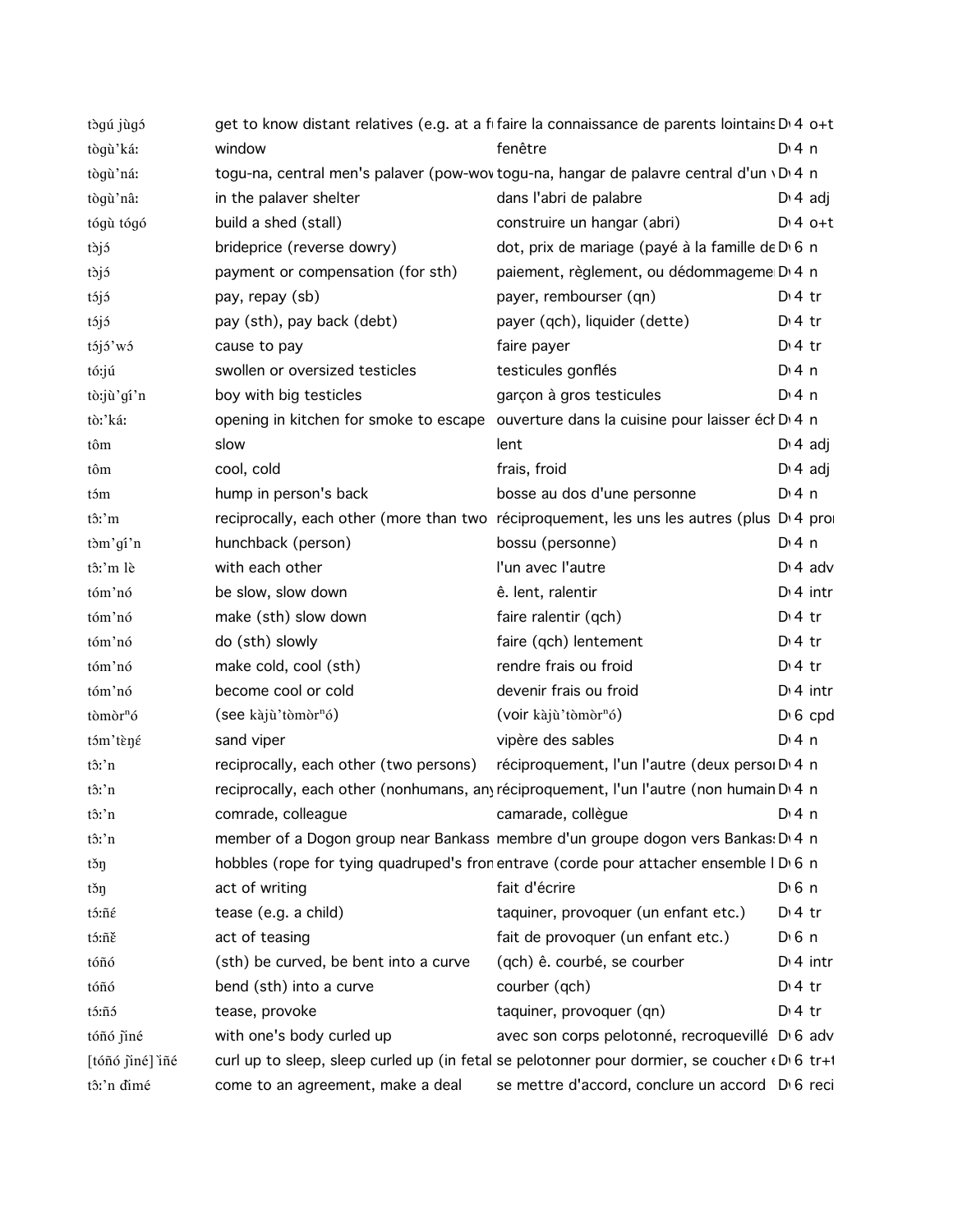| tónké<br>tónkè tónké'wé<br>tónké wé<br>tónó<br>tónó<br>tònó<br>tó:nó<br>tó:'nó<br>tó:'nó<br>tòŋó<br>tònó<br>tónó<br>tónó<br>tónó<br>tónó<br>tónó<br>$t$ on $\sin$ on $\sin$ of $t$ | adorn (hairstyle, with coins)<br>attach silver coins (to hairstyle)<br>attach (silver coins, to hairstyle)<br>pour out, dump (sth, on the ground)<br>profit, gain (noun)<br>(fire) be lit<br>light (a fire)<br>write (sth)<br>register (sb, by name)<br>$($ see $\hat{\epsilon}$ m tónó $)$ | orner (coiffure, avec des pièces de monr D <sub>14</sub> tr<br>attacher des pièces de monnaie en arger D 4 o+t<br>attacher (des pièces de monnaie en arge D' 4 tr<br>empty (a container or sack, by turning o vider (récipient, sac, etc., en le renversa D 4 tr<br>vider, verser (qch, au sol)<br>bénéfice<br>lengthen (cotton thread) by winding it b allonger (le fil de coton) en entourant au D <sub>1</sub> 4 tr<br>(feu) ê. allumé<br>allumer (un feu)<br>former millet grindstone with concave m ancienne pierre à écraser pour le mil, dor D 6 n<br>small drinking trough for chickens and dc petit abreuvoir pour les poulets ou les ch D.4 n<br>hobble (quadruped) by tying two or thre entraver (quadrupède) en attachant ens D 4 tr<br>hobble (quadruped) by tying its two fror entraver (quadrupède) en attachant ens D 6 tr<br>écrire (qch)<br>inscrire (qn, par son nom) | $D \n6$ tr<br>$Di$ 4 n<br>$Dt$ 4 intr<br>$Dt$ 4 intr<br>$Dt$ 4 tr |
|------------------------------------------------------------------------------------------------------------------------------------------------------------------------------------|---------------------------------------------------------------------------------------------------------------------------------------------------------------------------------------------------------------------------------------------------------------------------------------------|------------------------------------------------------------------------------------------------------------------------------------------------------------------------------------------------------------------------------------------------------------------------------------------------------------------------------------------------------------------------------------------------------------------------------------------------------------------------------------------------------------------------------------------------------------------------------------------------------------------------------------------------------------------------------------------------------------------------------------------------------------------------------------------------------------------------------------------------------------------------------------------|-------------------------------------------------------------------|
|                                                                                                                                                                                    |                                                                                                                                                                                                                                                                                             |                                                                                                                                                                                                                                                                                                                                                                                                                                                                                                                                                                                                                                                                                                                                                                                                                                                                                          |                                                                   |
|                                                                                                                                                                                    |                                                                                                                                                                                                                                                                                             |                                                                                                                                                                                                                                                                                                                                                                                                                                                                                                                                                                                                                                                                                                                                                                                                                                                                                          |                                                                   |
|                                                                                                                                                                                    |                                                                                                                                                                                                                                                                                             |                                                                                                                                                                                                                                                                                                                                                                                                                                                                                                                                                                                                                                                                                                                                                                                                                                                                                          |                                                                   |
|                                                                                                                                                                                    |                                                                                                                                                                                                                                                                                             |                                                                                                                                                                                                                                                                                                                                                                                                                                                                                                                                                                                                                                                                                                                                                                                                                                                                                          |                                                                   |
|                                                                                                                                                                                    |                                                                                                                                                                                                                                                                                             |                                                                                                                                                                                                                                                                                                                                                                                                                                                                                                                                                                                                                                                                                                                                                                                                                                                                                          |                                                                   |
|                                                                                                                                                                                    |                                                                                                                                                                                                                                                                                             |                                                                                                                                                                                                                                                                                                                                                                                                                                                                                                                                                                                                                                                                                                                                                                                                                                                                                          |                                                                   |
|                                                                                                                                                                                    |                                                                                                                                                                                                                                                                                             |                                                                                                                                                                                                                                                                                                                                                                                                                                                                                                                                                                                                                                                                                                                                                                                                                                                                                          |                                                                   |
|                                                                                                                                                                                    |                                                                                                                                                                                                                                                                                             |                                                                                                                                                                                                                                                                                                                                                                                                                                                                                                                                                                                                                                                                                                                                                                                                                                                                                          |                                                                   |
|                                                                                                                                                                                    |                                                                                                                                                                                                                                                                                             |                                                                                                                                                                                                                                                                                                                                                                                                                                                                                                                                                                                                                                                                                                                                                                                                                                                                                          |                                                                   |
|                                                                                                                                                                                    |                                                                                                                                                                                                                                                                                             |                                                                                                                                                                                                                                                                                                                                                                                                                                                                                                                                                                                                                                                                                                                                                                                                                                                                                          |                                                                   |
|                                                                                                                                                                                    |                                                                                                                                                                                                                                                                                             |                                                                                                                                                                                                                                                                                                                                                                                                                                                                                                                                                                                                                                                                                                                                                                                                                                                                                          |                                                                   |
|                                                                                                                                                                                    |                                                                                                                                                                                                                                                                                             |                                                                                                                                                                                                                                                                                                                                                                                                                                                                                                                                                                                                                                                                                                                                                                                                                                                                                          |                                                                   |
|                                                                                                                                                                                    |                                                                                                                                                                                                                                                                                             |                                                                                                                                                                                                                                                                                                                                                                                                                                                                                                                                                                                                                                                                                                                                                                                                                                                                                          |                                                                   |
|                                                                                                                                                                                    |                                                                                                                                                                                                                                                                                             |                                                                                                                                                                                                                                                                                                                                                                                                                                                                                                                                                                                                                                                                                                                                                                                                                                                                                          |                                                                   |
|                                                                                                                                                                                    |                                                                                                                                                                                                                                                                                             |                                                                                                                                                                                                                                                                                                                                                                                                                                                                                                                                                                                                                                                                                                                                                                                                                                                                                          | $Dt4$ tr                                                          |
|                                                                                                                                                                                    |                                                                                                                                                                                                                                                                                             |                                                                                                                                                                                                                                                                                                                                                                                                                                                                                                                                                                                                                                                                                                                                                                                                                                                                                          |                                                                   |
|                                                                                                                                                                                    |                                                                                                                                                                                                                                                                                             | $(voir \hat{\epsilon}m \tan \theta)$                                                                                                                                                                                                                                                                                                                                                                                                                                                                                                                                                                                                                                                                                                                                                                                                                                                     | $Dt$ 4 tr                                                         |
|                                                                                                                                                                                    | (red) kapok tree                                                                                                                                                                                                                                                                            | kapokier (rouge) (arbre)                                                                                                                                                                                                                                                                                                                                                                                                                                                                                                                                                                                                                                                                                                                                                                                                                                                                 | $Di$ 4 n                                                          |
| $t \circ \eta \circ r^n \circ$                                                                                                                                                     |                                                                                                                                                                                                                                                                                             | unhobble, remove hobbling ropes from ((désentraver, enlever les entraves de (qu D) 6 tr                                                                                                                                                                                                                                                                                                                                                                                                                                                                                                                                                                                                                                                                                                                                                                                                  |                                                                   |
| tò:nòtá:ná                                                                                                                                                                         |                                                                                                                                                                                                                                                                                             | odd manner of walking (with legs widely démarche étrange où les pieds sont bien D <sub>'6</sub> adv                                                                                                                                                                                                                                                                                                                                                                                                                                                                                                                                                                                                                                                                                                                                                                                      |                                                                   |
| tóntè                                                                                                                                                                              |                                                                                                                                                                                                                                                                                             | collective feast with a slaughtered animatestin collectif où plusieurs familles égori D 4 n                                                                                                                                                                                                                                                                                                                                                                                                                                                                                                                                                                                                                                                                                                                                                                                              |                                                                   |
| tòntòló                                                                                                                                                                            |                                                                                                                                                                                                                                                                                             | child's toy tire or wheel, rolled on the grijouet d'enfant en forme de pneu ou de ri Di 4 n                                                                                                                                                                                                                                                                                                                                                                                                                                                                                                                                                                                                                                                                                                                                                                                              |                                                                   |
| těn téné                                                                                                                                                                           | write sth, do some writing                                                                                                                                                                                                                                                                  | écrire qch                                                                                                                                                                                                                                                                                                                                                                                                                                                                                                                                                                                                                                                                                                                                                                                                                                                                               | $Di4$ o+t                                                         |
| $t$ $\sin$ <sup>n</sup> $\sin$                                                                                                                                                     | (egg) hatch                                                                                                                                                                                                                                                                                 | (œuf) éclore                                                                                                                                                                                                                                                                                                                                                                                                                                                                                                                                                                                                                                                                                                                                                                                                                                                                             | $Dt$ 4 intr                                                       |
| $t$ or $n$ <sup>5</sup>                                                                                                                                                            | squat                                                                                                                                                                                                                                                                                       | s'accroupir                                                                                                                                                                                                                                                                                                                                                                                                                                                                                                                                                                                                                                                                                                                                                                                                                                                                              | $Dt$ 4 intr                                                       |
| $t$ $\delta r$ <sup>n</sup> $\delta$                                                                                                                                               | (fire) be lit                                                                                                                                                                                                                                                                               | (feu) ê. allumé                                                                                                                                                                                                                                                                                                                                                                                                                                                                                                                                                                                                                                                                                                                                                                                                                                                                          | $D1 6$ intr                                                       |
| $t$ or $n$ <sup>5</sup>                                                                                                                                                            | light (fire, esp. as a torch)                                                                                                                                                                                                                                                               | mettre (feu, surtout à un flambeau)                                                                                                                                                                                                                                                                                                                                                                                                                                                                                                                                                                                                                                                                                                                                                                                                                                                      | $D:4$ tr                                                          |
| tóró                                                                                                                                                                               |                                                                                                                                                                                                                                                                                             | pound (grain etc.) in a mortar, with a pe piler (céréales etc.) dans un mortier, à l'D 4 tr                                                                                                                                                                                                                                                                                                                                                                                                                                                                                                                                                                                                                                                                                                                                                                                              |                                                                   |
| tóró                                                                                                                                                                               | star                                                                                                                                                                                                                                                                                        | étoile                                                                                                                                                                                                                                                                                                                                                                                                                                                                                                                                                                                                                                                                                                                                                                                                                                                                                   | D:4n                                                              |
| tòró                                                                                                                                                                               | act of repairing (blades)                                                                                                                                                                                                                                                                   | fait de réparer (lames)                                                                                                                                                                                                                                                                                                                                                                                                                                                                                                                                                                                                                                                                                                                                                                                                                                                                  | $D \cdot 6$ n                                                     |
| tòró                                                                                                                                                                               | tree sp.                                                                                                                                                                                                                                                                                    | arbre sp.                                                                                                                                                                                                                                                                                                                                                                                                                                                                                                                                                                                                                                                                                                                                                                                                                                                                                | $Di$ 4 n                                                          |
| tó:ró                                                                                                                                                                              |                                                                                                                                                                                                                                                                                             | give an instruction or order (to sb, to do donner l'ordre (à qn, à faire qch)                                                                                                                                                                                                                                                                                                                                                                                                                                                                                                                                                                                                                                                                                                                                                                                                            | $Dt$ 4 tr                                                         |
| tórò                                                                                                                                                                               | north                                                                                                                                                                                                                                                                                       | nord                                                                                                                                                                                                                                                                                                                                                                                                                                                                                                                                                                                                                                                                                                                                                                                                                                                                                     | $Di$ 4 n                                                          |
| tóró                                                                                                                                                                               |                                                                                                                                                                                                                                                                                             | rocky hill or mountain, inselberg (with cli colline ou montagne rocheuse, inselberg D.4 n                                                                                                                                                                                                                                                                                                                                                                                                                                                                                                                                                                                                                                                                                                                                                                                                |                                                                   |
| tóró                                                                                                                                                                               |                                                                                                                                                                                                                                                                                             | (sb) strip off (leaves or fruits, from a br; (qn) enlever (l'ensemble des feuilles ou I D 6 tr                                                                                                                                                                                                                                                                                                                                                                                                                                                                                                                                                                                                                                                                                                                                                                                           |                                                                   |
| tóró                                                                                                                                                                               |                                                                                                                                                                                                                                                                                             | (blacksmith) refashion (old ax or knife bl (forgeron) réparer (lame usée de hache D 4 tr                                                                                                                                                                                                                                                                                                                                                                                                                                                                                                                                                                                                                                                                                                                                                                                                 |                                                                   |
| tòròbájù                                                                                                                                                                           | slipknot                                                                                                                                                                                                                                                                                    | nœud coulant                                                                                                                                                                                                                                                                                                                                                                                                                                                                                                                                                                                                                                                                                                                                                                                                                                                                             | $D \cdot 6$ n                                                     |
| tòròbájù kár <sup>n</sup> á                                                                                                                                                        | tie a slipknot                                                                                                                                                                                                                                                                              | faire un nœud coulant                                                                                                                                                                                                                                                                                                                                                                                                                                                                                                                                                                                                                                                                                                                                                                                                                                                                    | $D \nvert 6$ o+t                                                  |
|                                                                                                                                                                                    |                                                                                                                                                                                                                                                                                             |                                                                                                                                                                                                                                                                                                                                                                                                                                                                                                                                                                                                                                                                                                                                                                                                                                                                                          | $Dt$ 4 n                                                          |
| tòrò'dáyá<br>tòrò'gǎn                                                                                                                                                              | north                                                                                                                                                                                                                                                                                       | nord<br>Jamsay-speaking zone near Douentza (ir zone de parler jamsay près de Douentza D'4 n                                                                                                                                                                                                                                                                                                                                                                                                                                                                                                                                                                                                                                                                                                                                                                                              |                                                                   |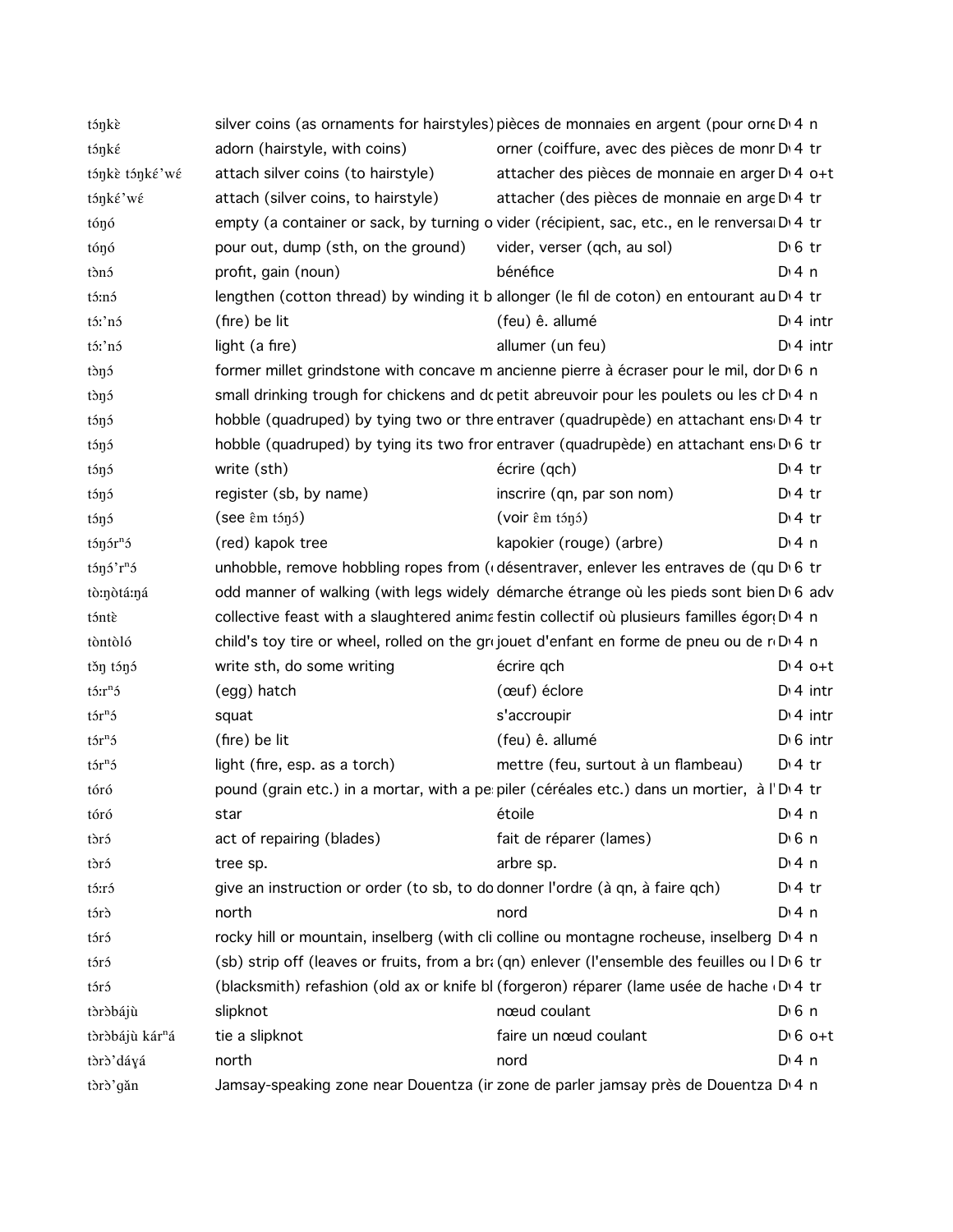| tòrò'gó:                  | mountaineers' dance                                                              | danse des montagnards                                                                                        | $Di$ 4 n           |
|---------------------------|----------------------------------------------------------------------------------|--------------------------------------------------------------------------------------------------------------|--------------------|
| tòrò'jùnó                 |                                                                                  | Pleiades (constellation associated with tl Pléiade (associée avec la saison chaude) D'4 n                    |                    |
| tóró'kí'kâ:               | grasshopper sp. in hills                                                         | sauterelle sp. dans les collines                                                                             | $D0$ n             |
| tórò'm                    | Dogon people of the hills                                                        | les dogon de la falaise, des collines                                                                        | $Di$ 4 n           |
| tórò'n                    | Dogon of the hills                                                               | dogon de la falaise, des collines                                                                            | $D0$ 6 n           |
| tórò'n                    | mountaineer, hillbilly                                                           | montagnard                                                                                                   | $Di$ 4 n           |
| tòrò'náy <sup>n</sup>     | mountain, tall inselberg                                                         | montagne, grand inselberg                                                                                    | $Di$ 4 n           |
| tórósúlíyê:               | (colonial) treasurer                                                             | trésorier (colonial)                                                                                         | $Di$ 4 n           |
| tòró tóró                 |                                                                                  | (blacksmith) refashion (old ax or knife bl (forgeron) réparer (lame usée de hache D 6 o+t                    |                    |
| tòrò'tùmó                 | mountain boulder                                                                 | grosse pierre de colline                                                                                     | $Di$ 4 n           |
| tóróyè                    | pestering (noun)                                                                 | fait d'emmerder                                                                                              | $Di$ 4 n           |
| tórré                     | pester                                                                           | déranger, emmerder                                                                                           | $D:4$ tr           |
| tórró                     | pester                                                                           | déranger, emmerder                                                                                           | $D:4$ tr           |
| tó:rù                     | idol, fetish (in animism)                                                        | idole, fétiche (animiste)                                                                                    | $Di$ 4 n           |
| tórú                      | warthog (boar)                                                                   | phacochère                                                                                                   | $Di$ 4 n           |
| tò:rù'gí'n                | idolater, animist, one who worships fetislanimiste, celui qui adore les fétiches |                                                                                                              | $Di$ 4 n           |
| tórúmíndè                 |                                                                                  | metal gadget for placing and removing s petit appareil en métal qui sert à mettre D 6 n                      |                    |
| tó:rù púgó                | make a sacrifice to an idol (fetish)                                             | faire un sacrifice à un fétiche (idole)                                                                      | $Dt4$ o+t          |
| tó:rù púgó                |                                                                                  | worship an idol (fetish), practice idolatry adorer un fétiche (idole), pratiquer l'idol: D <sub>'4 o+t</sub> |                    |
| tóryè                     | pestering (noun)                                                                 | fait d'emmerder                                                                                              | $Di$ 4 n           |
| tóryé                     | pester                                                                           | déranger, emmerder                                                                                           | $Di4$ tr           |
| tósó                      | become spotted or stained                                                        | devenir taché                                                                                                | $Di$ 4 intr        |
| tòsú                      | colored spot or stain                                                            | tache (couleur)                                                                                              | $Di$ 4 n           |
| $t$ 5: $w$ <sup>n</sup> 5 | group (e.g. of travelers)                                                        | groupe (de voyageurs, etc.)                                                                                  | $Di$ 4 n           |
| $t5w^n5$                  | be or do for a long time                                                         | durer, ê. ou faire pendant longtemps                                                                         | $Dt$ 4 intr        |
| t5w <sup>n</sup> 5        | comrade (e.g. in an activity)                                                    | camarade (par ex., dans une activité)                                                                        | $Di$ 4 n           |
| $t5w^n5'n$                | comrade, colleague                                                               | camarade, collègue                                                                                           | $Di$ 4 n           |
| $t5w^n5'n$                | (sb's) neighbor                                                                  | voisin (de qn)                                                                                               | $Di$ 4 n           |
| tòwó                      | front leg (of quadruped)                                                         | patte de devant (de quadrupède)                                                                              | $Dt$ 4 n           |
| tówò                      | tobacco (leaves, or for cigarettes)                                              | tabac (en feuilles, ou pour cigarettes)                                                                      | $Di$ 4 n           |
| tówó                      | touch                                                                            | toucher                                                                                                      | $Dt$ 4 tr          |
| tòwò bè hámpê:            | chewing tobacco                                                                  | tabac à chiquer                                                                                              | $D \nvert 6$ phr   |
| tòwò'di: <sup>n</sup>     | tobacco pipe                                                                     | pipe à tabac                                                                                                 | $Di$ 4 n           |
| tòwò'hámpérè              | chewing tobacco                                                                  | tabac à chiquer                                                                                              | $Di$ 4 n           |
| tòwò'kúró                 | tobacco leaf                                                                     | feuille de tabac                                                                                             | D <sup>i</sup> 6 n |
| tŏy                       | seedstock, seeds for sowing                                                      | semailles (qu'on sème)                                                                                       | $Di$ 4 n           |
| těy                       | act of planting (seeds), sowing                                                  | fait de semer                                                                                                | $D0$ 6 n           |
| těy                       | sprouts, seedlings (of a crop plant)                                             | pousses (d'une plante cultivée)                                                                              | D <sub>1</sub> 6n  |
| tšy                       | vomiting                                                                         | vomissement                                                                                                  | $Di$ 4 n           |
| $t5y^n$                   | bow (for arrow)                                                                  | arc (pour les flèches)                                                                                       | D <sub>1</sub> 6n  |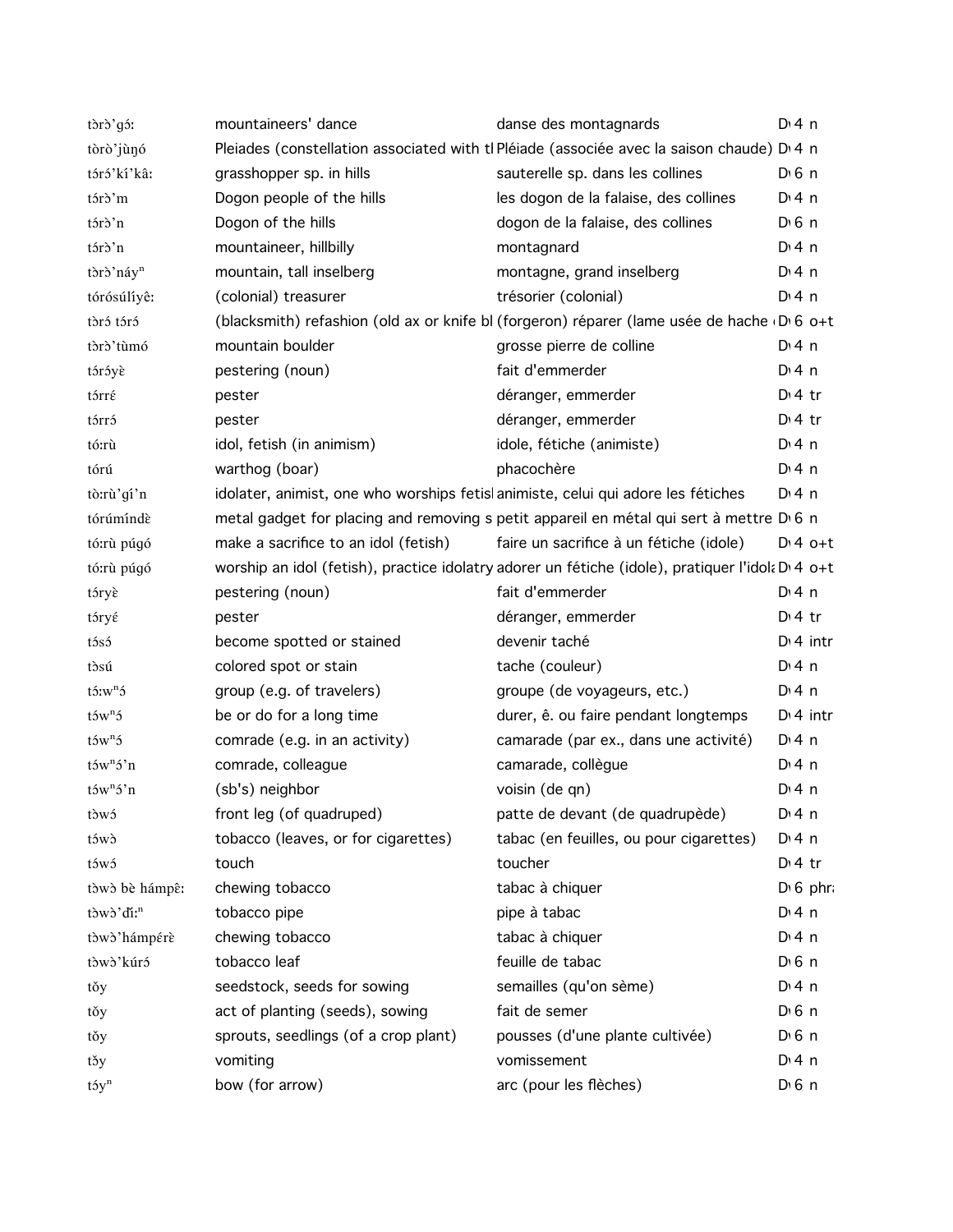| tòy <sup>n</sup> ó             | truth                                             | vérité                                                                                                         | $Di$ 4 n              |
|--------------------------------|---------------------------------------------------|----------------------------------------------------------------------------------------------------------------|-----------------------|
| tòy <sup>n</sup> ó ó:          |                                                   | (e.g. judge) rule in favor of, side with (st (juge, etc.) donner raison à (qn, dans un D <sub>14</sub> o+t     |                       |
| $t\partial y^n\delta$ sà       |                                                   | (sb) be in the right (in a dispute or legal (qn) avoir raison (dans une dispute ou un $D \cdot 4$ o+t          |                       |
| tòy <sup>n</sup> ó'sàː'rá      |                                                   | fact of not being in the right, fact of be fait de ne pas avoir raison, d'avoir tort ( $(D \nvert 4 \nvert n)$ |                       |
| tòy <sup>n</sup> ò'tégé'n      |                                                   | truthful person, one who speaks the trut personne véridique, celui qui dit la vérité D <sub>16</sub> n         |                       |
| tǒy lú:ró                      |                                                   | oversow, re-sow seeds (where the first s resemer semences (à où les premières si Di 4 o+t                      |                       |
| tòy'lù:r'ú                     |                                                   | oversowing, act of re-sowing (in spots w fait de resemer (là où la première semail D 6 n                       |                       |
| tòy mǎy <sup>n</sup>           |                                                   | dry sowing, act of sowing (seeds) dry in fait de semer à sec dans un trou avec du D 4 n+a                      |                       |
| tòy <i>d</i> rú                |                                                   | wet sowing, sowing (seeds) after a rain fait de semer (semences) après une plui D <sub>14</sub> n+a            |                       |
| těy tó:                        | plant (=sow) the seeds                            | semer la semence                                                                                               | $Dt 4 0+t$            |
| tšy tś:                        | vomit                                             | vomir                                                                                                          | $Dt 4 0+t$            |
| tòy' tò y ó                    | millet sprout                                     | pousse (germe) de mil                                                                                          | $D0$ 6 n              |
| tòy'ùr <sup>n</sup> ó          |                                                   | slash in earth (made with a pick-hoe, intepoquet dans le sol (produit par un coup $(D \cdot 4 \text{ n})$      |                       |
| túbâl                          | $($ see túbâl mà $\gamma$ $\gamma$ $\gamma$ n $)$ | (voir túbâl mà byð'n)                                                                                          |                       |
| túbâl mà dyð'n                 |                                                   | hereditary chief (installed by the French) chef héréditaire (établi par les français) D 6 n                    |                       |
| túgò                           |                                                   | rag used as cushion for a load carried on chiffon placé sur la tête sous une charge D'4 n                      |                       |
| tùgújù                         |                                                   | mash remaining after pressing oil from no pulpe qui reste après qu'on a pressé l'hu D <sub>14</sub> n          |                       |
| tùgûn                          | ladle (noun)                                      | louche (cuiller)                                                                                               | $Di$ 4 n              |
| tùgùn'[niː'nǒ'y <sup>n</sup> ] | large ladle for drinking water                    | grosse louche à boire l'eau                                                                                    | $D \nvert 6 \nvert n$ |
| tùgùn'nǒ:                      | ladle for drinking                                | louche à boire                                                                                                 | $Di$ 4 n              |
| túm                            | small mound of sand or earth                      | petit tas de sable ou de terre                                                                                 | $Di$ 4 n              |
| túmnò                          | in a single                                       | dans un seul                                                                                                   | $D \nvert 6$ adv      |
| túmnó                          | begin, start (sth)                                | commencer (qch)                                                                                                | $D:4$ tr              |
| túmnó                          | enlist in, sign up for (army)                     | s'engager dans (l'armée)                                                                                       | $D:4$ tr              |
| túmnó                          | sole, single                                      | seul, solitaire                                                                                                | $D: 4$ adj            |
| túmnó                          | the same one                                      | le même                                                                                                        | $D \cdot 4$ adj       |
| tùmnó                          | alone (adverb)                                    | seul (adverbe)                                                                                                 | $D \cdot 6$ adv       |
| túmnú                          | beginning                                         | début, commencement                                                                                            | $Di$ 4 n              |
| tùmó                           | stone, rock                                       | pierre, rocher                                                                                                 | $Di$ 4 n              |
| tùmó                           |                                                   | rocky hill or mountain, inselberg (with cli colline ou montagne rocheuse, inselberg D.4 n                      |                       |
| túmó                           |                                                   | emasculate (male animal) by crushing its émasculer (animal mâle) en lui écrasant ID 6 tr                       |                       |
| túmó                           | make a mound (of earth)                           | faire un monticule (de banco)                                                                                  | $Dt$ 4 tr             |
| túmó                           |                                                   | (moon) rise (in latter half of lunar month (lune) se lever (dans la deuxième moitié D'4 intr                   |                       |
| túmó                           | (sun) rise                                        | (soleil) se lever                                                                                              | $D1$ 4 intr           |
| tùmò "i: <sup>n</sup>          | pebble, small stone, bit of gravel                | petit caillou, morceau de gravier                                                                              | $Dt$ 4 n              |
| tùmò "i: <sup>n</sup> lá:ròm   |                                                   | small round stone held in hand, used to pretite pierre ronde tenue dans la main po $D_6$ n                     |                       |
| tùmò'kà:r'ú                    | fracture (vertical or horizontal) in cliff        | fracture (verticale ou horizontale) dans I D 6 n                                                               |                       |
| tùmó'kí'kâ:                    | grasshopper sp. in rocks                          | sauterelle sp. dans les pierres                                                                                | $D \nvert 6 \nvert n$ |
| tùmò'kóm                       |                                                   | cave (hole or horizontal fracture in cliff) grotte (trou ou fracture horizontale dans D 6 n                    |                       |
| tùmò'kóm                       | space between two large rocks                     | espace entre deux grosses pierres                                                                              | D <sup>i</sup> 6 n    |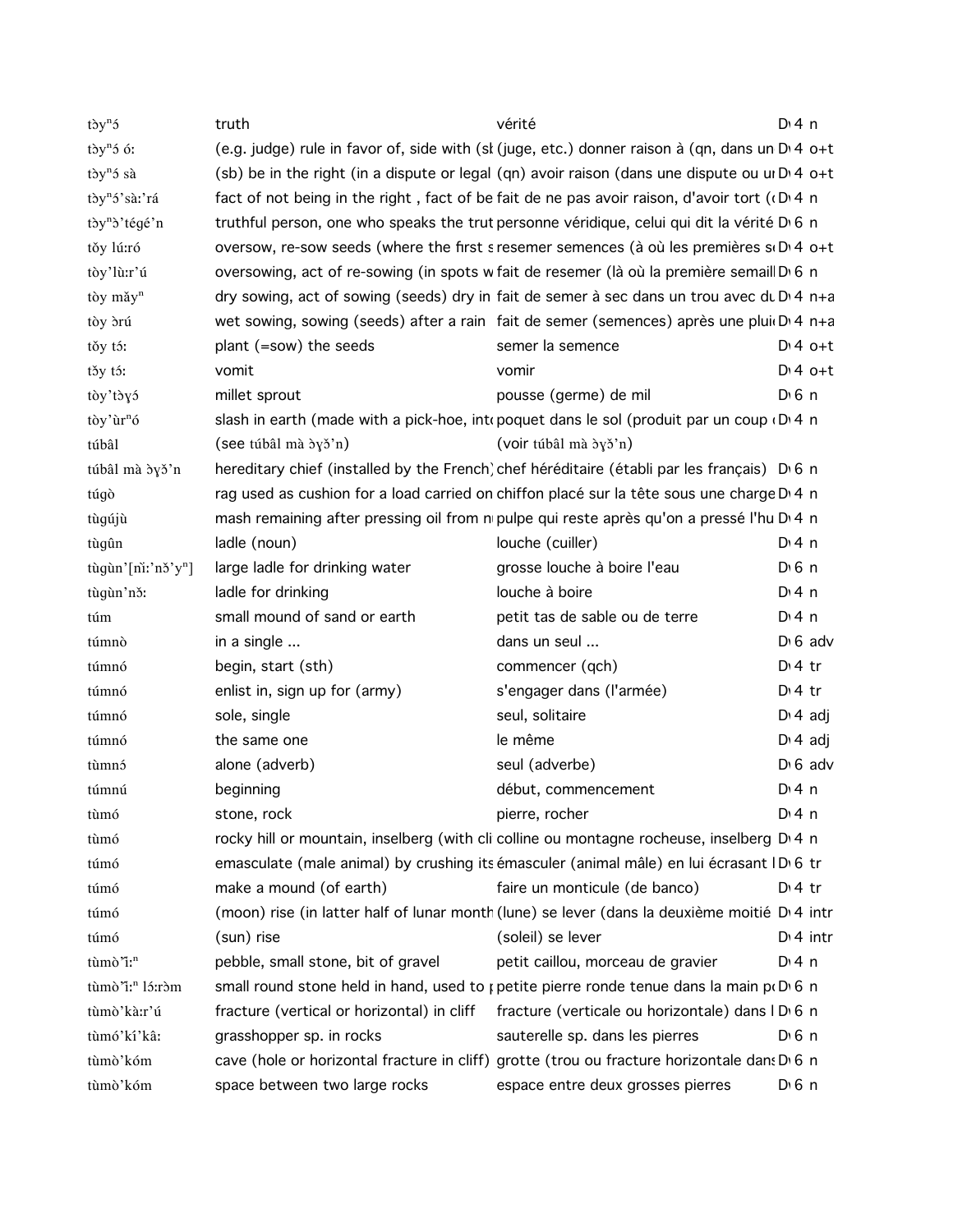| tùmò'pùpùrú                   | flat area with many rocks                                                | endroit plat avec beaucoup de pierres                                                        | D: 4n              |
|-------------------------------|--------------------------------------------------------------------------|----------------------------------------------------------------------------------------------|--------------------|
| tùmò'tàràwá                   | stone shelf, large flat rock                                             | zone pierreuse plate, gros rocher plate                                                      | D:4n               |
| tùn'nǒ:                       | ladle for drinking                                                       | louche à boire                                                                               | $Di$ 4 n           |
| túŋó                          | (sb, camel) kneel                                                        | (qn, chameau) s'agenouiller                                                                  | $Dt$ 4 intr        |
| túnté                         | rebound, ricochet, bounce (off)                                          | rebondir                                                                                     | $Dt$ 4 intr        |
| túnúr <sup>n</sup> ó          | rest (one's head, e.g. on pillow)                                        | poser, laisser reposer (la tête, sur un ore D <sub>1</sub> 4 tr                              |                    |
| tùnur <sup>n</sup> ú          | (see kù: <sup>n</sup> 'tùnur <sup>n</sup> ú)                             | (voir kù: <sup>n</sup> 'tùŋùr <sup>n</sup> ú)                                                | $Dt 4$ cpd         |
| túŋúr <sup>n</sup> ú          | stool                                                                    | escabeau                                                                                     | $Di$ 4 n           |
| tùrù                          | (see tùrù'kú: <sup>n</sup> )                                             | (voir tùrù'kú: <sup>n</sup> )                                                                | $Dt 4$ cpd         |
| túrú                          | one                                                                      | un                                                                                           | $Di$ 4 nun         |
| tùrù'kú: <sup>n</sup>         | termite mound, termitary                                                 | termitière                                                                                   | D:4n               |
| tùrù'kú: <sup>n</sup> cê:n    | bush agama lizard                                                        | margouillat de brousse                                                                       | Fr6 n              |
| tù'tù:lú                      |                                                                          | Hogon's horn (made from a hollowed ant cor de hogon (à base d'un corne creux d D 4 n         |                    |
| tù'túmúr <sup>n</sup> ú       | termite (in houses)                                                      | termite (dans les maisons)                                                                   | $Di$ 4 n           |
| túw <sup>n</sup> ó            | measure (length, distance)                                               | mesurer (longueur, distance)                                                                 | $D:4$ tr           |
| túw <sup>n</sup> ó            | weigh (e.g. grain)                                                       | peser (céréales, etc.)                                                                       | $Dt$ 4 tr          |
| ú                             | 2Sg                                                                      | 2Sg                                                                                          | $Di$ 4 pro         |
| ùgó                           | (chicken, bird, snake) be seared                                         | (poulet, oiseau, serpent) ê. brûlé à la sur D 6 intr                                         |                    |
| úgó                           | extinguish (fire)                                                        | éteindre (feu)                                                                               | $Dt$ tr            |
| ùgú                           | coop for domestic birds (chicken coop, c poulailler ou pigeonnier        |                                                                                              | $Dt 4$ cpd         |
| ùgù'ró                        |                                                                          | sear (chicken, bird, snake) briefly to burr brûler la peau de (poulet, oiseau, serpen D 6 tr |                    |
| ùgù'ró                        | burn (incense)                                                           | brûler (encens)                                                                              | $D \cdot 6$ tr     |
| ùgù'rú                        | incense                                                                  | encens                                                                                       | D:4n               |
| úgúrú                         | large green toad                                                         | grande grenouille sp.                                                                        | D:5n               |
| ùjùbǎy                        | soil, dirt, earth (substance)                                            | terre (substance), sol                                                                       | D:4n               |
| ùjùbǎy                        | country, land                                                            | pays, terre                                                                                  | $D0$ n             |
| ùjùbǎy                        | ground                                                                   | sol                                                                                          | D <sup>i</sup> 6 n |
| ùjùbǎy                        | plain, flat lowland                                                      | plaine, terrain plat entre les inselbergs                                                    | D <sup>i</sup> 6 n |
| ùjùbǎy nám                    | people of below (lowland, plain)                                         | gens d'en bas (de la plaine)                                                                 | $D \n6$ n          |
| újúró                         | ask a question of (sb)                                                   | interroger, poser une question à (qn)                                                        | $D:4$ tr           |
| újúró                         | request, ask for (sth)                                                   | demander (qch, en tant que requête)                                                          | $D0$ tr            |
| újúrú                         | inquiry, question (noun)                                                 | interrogation, question                                                                      | D <sup>i</sup> 6 n |
| ù'jùw <sup>n</sup> ó          | mouse (wild or house)                                                    | souris (sauvage ou dans les maisons)                                                         | $Di$ 4 n           |
| ù'jùw <sup>n</sup> ò jém      | house mouse (2 spp.)                                                     | souris des maisons (2 spp.)                                                                  | $Di$ 4 n           |
| ù'jùw <sup>n</sup> ó jénénè   | mousetrap                                                                | piège de souris                                                                              | D <sup>i</sup> 6 n |
| ù'jùw <sup>n</sup> ò ká:'sô:n | field mouse sp.                                                          | souris sauvage sp.                                                                           | $Di$ 4 n           |
| ù'jùw <sup>n</sup> ò pírú     | small light-colored fieldmouse sp.                                       | petite souris sauvage blanchâtre sp.                                                         | $Di$ 4 n           |
|                               | ù'jùw <sup>n</sup> ò púñúr <sup>n</sup> úm unstriped grass rat (dirunal) | souris sauvage sp.                                                                           | $Di$ 4 n           |
| ù'jùw <sup>n</sup> ò sèñú     | white-toothed shrew sp.                                                  | petite «souris» sauvage                                                                      | $Di$ 4 n           |
|                               | ù'jùw <sup>n</sup> ò sèñù'sàñú white-toothed shrew sp.                   | petite «souris» sauvage                                                                      | $Di$ 4 n           |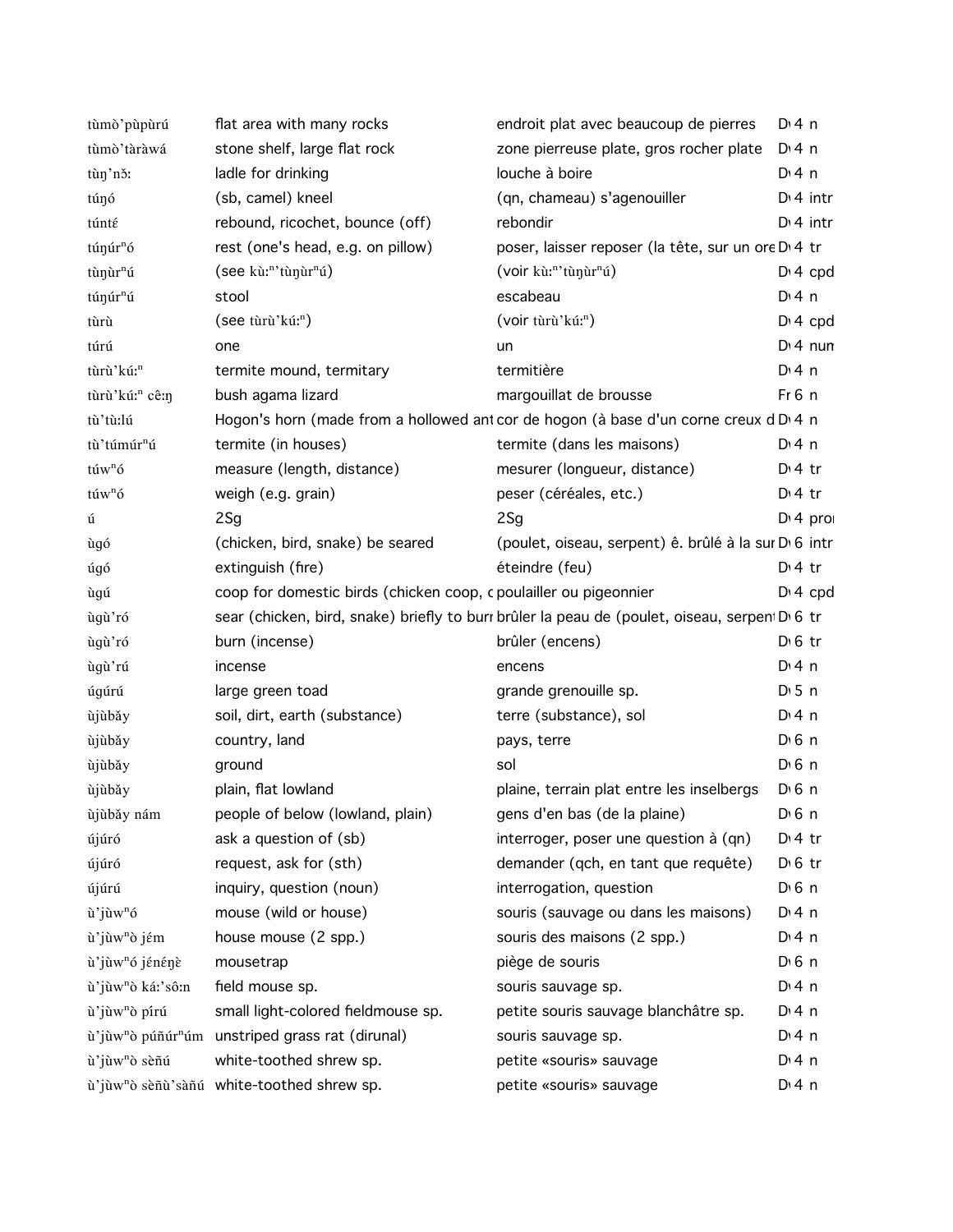| ùmò                                                | be lying down                           | ê. couché                                       | $D: 4$ intr          |        |
|----------------------------------------------------|-----------------------------------------|-------------------------------------------------|----------------------|--------|
| ùmùr <sup>n</sup> ú                                | tamarind tree                           | tamarinier                                      | $Di$ 4 n             |        |
| ùmùr <sup>n</sup> ú sá:ji: <sup>n</sup>            | long-tailed sunbird                     | soui-manga à longue queue                       | $Di$ 4 n             |        |
| ŭ:n                                                | grey monitor lizard                     | varan gris                                      | $Di$ 4 n             |        |
| û:n                                                | dense forest, thicket                   | forêt dense, fourré                             | $Di$ 4 n             |        |
| ùñú                                                | fine (powder, etc.)                     | (poudre, etc.) fin                              | $D \cdot 4$ adj      |        |
| ùñú                                                | thin (linear object, e.g. pole)         | (objet linéaire) mince                          | $D \cdot 4$ adj      |        |
| ùñú                                                | thin (planar object, e.g. wall)         | (plan, par ex. mur) mince (pas épais)           | $D \cdot 6$ adj      |        |
| ú:ñùm                                              | herb sp.                                | herbe sp.                                       | $Dt$ 4 n             |        |
| ú:ñùm'àr <sup>n</sup> á                            | herb sp.                                | herbe sp.                                       | D: 4 n               |        |
| úñú'nó                                             | (linear object) become thin             | (objet linéaire) devenir mince                  | $Di$ 4 intr          |        |
| úñú'nó                                             | make (linear object) thin               | rendre mince (objet linéaire)                   | $Di4$ tr             |        |
| úñú'nó                                             | (wall) become thin                      | (mur) devenir mince                             | $Di$ 4 intr          |        |
| úñú'nó                                             | cause (wall) to be thin                 | rendre mince (mur)                              | $Di4$ tr             |        |
| úñú'nú'w <sup>n</sup> ó                            | make (linear object) thin               | rendre mince (objet linéaire)                   |                      | 6 tr   |
| úñú'nú'w <sup>n</sup> ó                            | cause (wall) to be thin                 | rendre mince (mur)                              |                      | $6$ tr |
| únó                                                | put down, lay (sth) down                | déposer, poser (qch)                            | $Di4$ tr             |        |
| únúr <sup>n</sup> ó                                | (wind) come up                          | (vent) se lever                                 | $Di$ 4 intr          |        |
| únúr <sup>n</sup> ó                                | get up, arise                           | se lever                                        | $Di$ 4 intr          |        |
| ùr <sup>n</sup> ó                                  | pit, hole in ground                     | trou (dans le sol)                              | $Di$ 4 n             |        |
| ú:r <sup>n</sup> ó                                 | (wind) come up                          | (vent) se lever                                 | $Di$ 4 intr          |        |
| ú:r <sup>n</sup> ó                                 | get up, arise                           | se lever                                        | $Di$ 4 intr          |        |
| ú:r <sup>n</sup> ó                                 | (rifle) fire, discharge, go off         | (fusil) éclater                                 | $D \setminus 6$ intr |        |
| ú:r <sup>n</sup> ó                                 | (merchant) make a profit                | (commerçant) avoir un bénéfice                  | $D \cdot 6$ intr     |        |
| ùr <sup>n</sup> ó'sá:jî: <sup>n</sup>              | white-throated bee-eater                | quêpier à gorge blanche                         | $Di$ 4 n             |        |
| úr <sup>n</sup> 'ùm                                | children (young people)                 | enfants (jeunes personnes)                      | D: 4 n               |        |
| úr <sup>n</sup> 'ùm                                | children, offspring (of sb)             | les enfants (de qn)                             | $Di$ 4 n             |        |
| úr <sup>n</sup> 'ùm mà sá:ji: <sup>n</sup>         | barn owl                                | effraie africaine (hibou)                       | D <sub>1</sub> 6n    |        |
| ùr <sup>n</sup> ùw <sup>n</sup> ó                  | screw (sth) in                          | visser (qch)                                    | $Di4$ tr             |        |
| ùr <sup>n</sup> ùw <sup>n</sup> ó                  | twist (end of garment, to wring it out) | tordre (bout d'un vêtement, pour l'essor D 5 tr |                      |        |
| ú:r <sup>n</sup> ú'w <sup>n</sup> ó                | cause to get up, raise                  | faire lever                                     | $Di4$ tr             |        |
| ùr <sup>n</sup> ùw <sup>n</sup> ó gǒ: <sup>n</sup> | screw (sth) out, unscrew                | dévisser, écrouer (qch)                         | $D \n6$ tr           |        |
| ùr <sup>n</sup> ùw <sup>n</sup> ó kúnó             | screw (sth) in                          | visser (qch)                                    | $D0$ tr              |        |
| ùrgó                                               | (sb's) group (of acquaintances)         | groupe (de camarades, de qn)                    | $Di$ 4 n             |        |
| ùrgó                                               | herd (of livestock)                     | troupeau (de bétail)                            | $Di$ 4 n             |        |
| ùró                                                | (sb) bend over, lean forward, bow       | (qn) se pencher en avant, s'incliner            | $Di$ 4 intr          |        |
| úrò                                                | at home, homeward, in the house         | à la maison                                     | $Di$ 4 adv           |        |
| úró                                                | house                                   | maison                                          | $Di$ 4 n             |        |
| úró                                                | herd of                                 | troupeau de                                     | $D: 4$ cpd           |        |
| ùró                                                | go up, rise                             | monter                                          | $Di$ 4 intr          |        |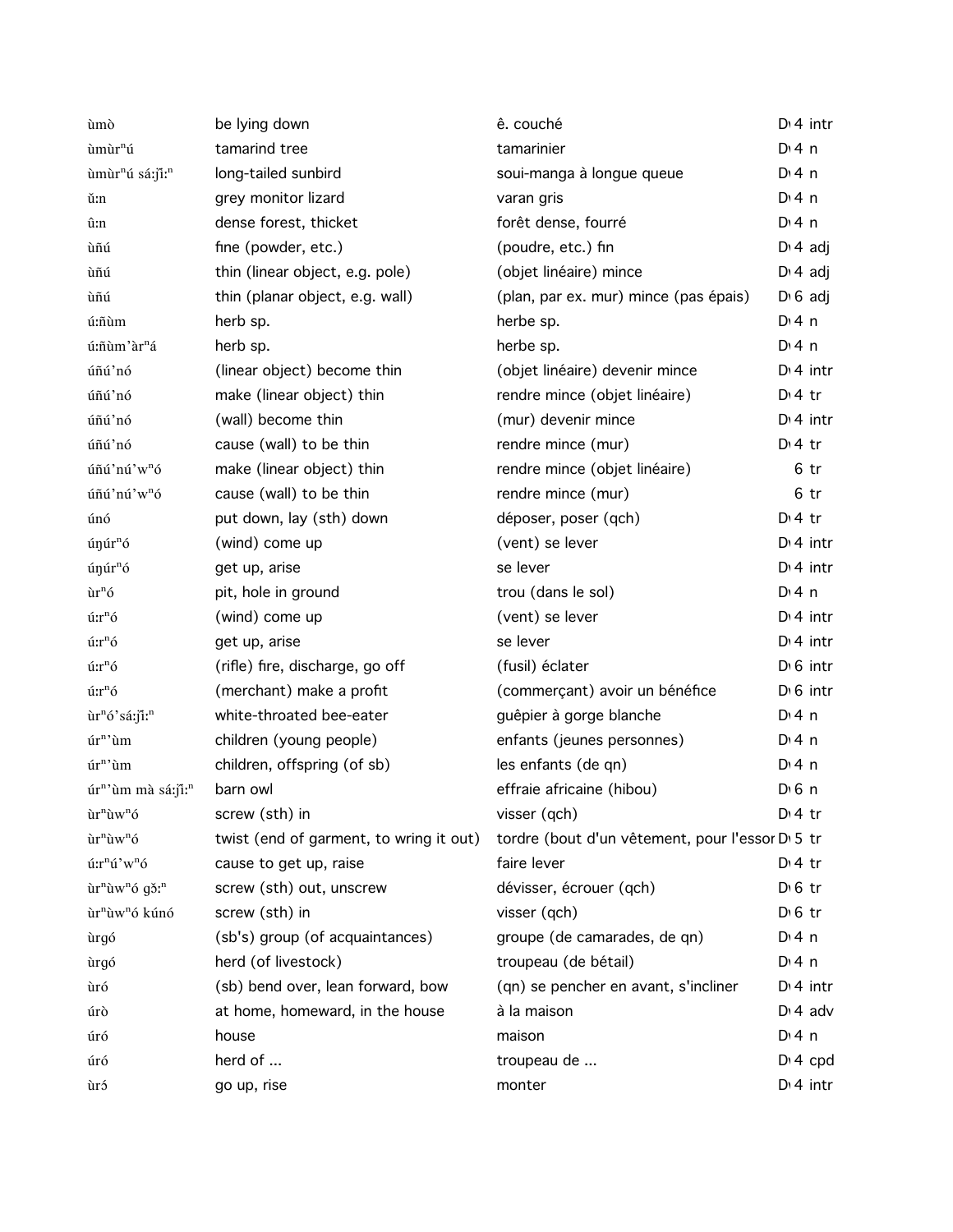| ùró                                    | mount (on an animal)                                                              | monter (sur un animal)                                                                                 | $Di$ 4 intr           |
|----------------------------------------|-----------------------------------------------------------------------------------|--------------------------------------------------------------------------------------------------------|-----------------------|
| úró                                    | boundary (of field)                                                               | limite (d'un champ)                                                                                    | $Di$ 4 n              |
| [ mà úró] bánà                         | (sb's) spouse (husband or wife)                                                   | conjoint (mari ou épouse) (de qn)                                                                      | $D \nvert 6 \nvert n$ |
| úró bánà                               | owner of house                                                                    | propriétaire de la maison                                                                              | $Di$ 4 n              |
| ùrò bèré                               |                                                                                   | interior of house (excluding first hallway intérieur d'une maison (exclut le véranda D <sub>16</sub> n |                       |
| ùrò'biré                               | construction, work on houses                                                      | construction (édification), travail de mai: D <sub>14</sub> n                                          |                       |
| ùrò'bòró                               | foundation of house                                                               | fondement de maison                                                                                    | $Di$ 4 n              |
| ùrò'din                                | neighboring household, neighbors                                                  | maison voisine, voisins                                                                                | $Di$ 4 n              |
| ùrò'dú:                                | extended family                                                                   | grande famille                                                                                         | $Di$ 4 n              |
| ùrò'dú:                                | family (household)                                                                | famille (ménage)                                                                                       | D:4n                  |
| ùrò'gǔn                                | area at edge of village for defecating                                            | lieu au bord du village pour déféquer                                                                  | D:4n                  |
| ùrò "ì'n                               | legitimate child (not bastard)                                                    | enfant légitime (non bâtard)                                                                           | $D \nvert 6 \nvert n$ |
| ùrò'jíré                               | inner room (in a house)                                                           | chambre intérieure (d'une maison)                                                                      | $Dt$ 4 n              |
| úrò jújúw <sup>n</sup> ò               | house mouse (2 spp.)                                                              | souris des maisons (2 spp.)                                                                            | $F6$ n                |
| úró kúnó                               |                                                                                   | (man) establish a household (=get marri (homme) établir une maison (=se marier D 4 o+t                 |                       |
| úró'lójù                               | wild onion sp. with large bulb                                                    | oignon sauvage sp. à gros bulbe                                                                        | D <sup>i</sup> 4n     |
| ùrò'máː'n                              | home-builder, mason                                                               | maçon, celui qui construit les maisons                                                                 | $D \nvert 6 \nvert n$ |
| úró'péllè                              | laughing dove                                                                     | tourterelle maillée                                                                                    | $Di$ 4 n              |
| ùrò'sùgó bâ: <sup>n</sup>              | host, lodger                                                                      | logeur                                                                                                 | $D0$ 6 n              |
| ùrò'timé                               | upstairs (level above ground floor)                                               | étage (au-dessus du rez-de-chaussée)                                                                   | $D \nvert 6 \nvert n$ |
| ù'rú                                   | 2Sg dative                                                                        | 2Sg datif                                                                                              | $Di$ 4 pro            |
| ùrùgó                                  | (sb's) group (of acquaintances)                                                   | groupe (de camarades, de qn)                                                                           | $Di$ 4 n              |
| ùrùgó                                  | herd (of livestock)                                                               | troupeau (de bétail)                                                                                   | $Di$ 4 n              |
| ù'sùr <sup>n</sup> ó                   | urine                                                                             | urine                                                                                                  | $Di$ 4 n              |
| ù'sùr <sup>n</sup> ò'sǔ'y <sup>n</sup> | toilet                                                                            | toilette                                                                                               | $Di$ 4 n              |
| W                                      | 2Sg subject suffix                                                                | suffixe de 2Sg                                                                                         | $Dt 4$ suff           |
| wa                                     |                                                                                   | clause-final quotative (3rd person speak citation (fin d'énoncé, de 3e personne) D'4 par               |                       |
| wǎ:                                    |                                                                                   | cut (grass stems) by slashing (with a sic faucher, (tiges d'herbe) à coups de fauc D'4 tr              |                       |
| wǎ:                                    | set (cock of rifle, by pulling it back) relever (le chien du fusil, en le tirant) |                                                                                                        | D <sub>1</sub> 4 tr   |
| wǎ:                                    | gather (grass, plants)                                                            | ramasser (herbe, plantes)                                                                              | $D \cdot 4$ tr        |
| wǎ:                                    | pull (sth) in toward oneself                                                      | tirer (qch) vers soi                                                                                   | $Dt$ 4 tr             |
| wǎ:                                    |                                                                                   | pull back up, reposition (upper sleeve of relever, faire remonter (la manche d'un k D'4 tr             |                       |
| wăː                                    |                                                                                   | rake up (dry grass) with rake or branch ratisser (de l'herbe sèche) avec un ratea D <sub>'</sub> 6 tr  |                       |
| wá:                                    | spacious, roomy (in two dimensions)                                               | large, spacieux (en deux dimensions)                                                                   | $D \cdot 4$ adj       |
| wá:                                    | width (in two dimensions)                                                         | largeur (en deux dimensions)                                                                           | $Di$ 4 n              |
| wá:                                    | thick (linear object, e.g. tree trunk)                                            | (objet linéaire, par ex. arbre) épais                                                                  | $D \cdot 4$ adj       |
| wá:                                    | thick (planar object, e.g. wall)                                                  | (plan, par ex. mur) épais                                                                              | $D \cdot 4$ adj       |
| wá:                                    | wide (passageway)                                                                 | (passage) large, non serré                                                                             | $D$ 6 adj             |
| wàyá                                   | distance, fact of being far away                                                  | distance, fait d'ê. loin                                                                               | $Di$ 4 n              |
| wàyá                                   | distant (in space)                                                                | lointain (distance)                                                                                    | $D \cdot 4$ adj       |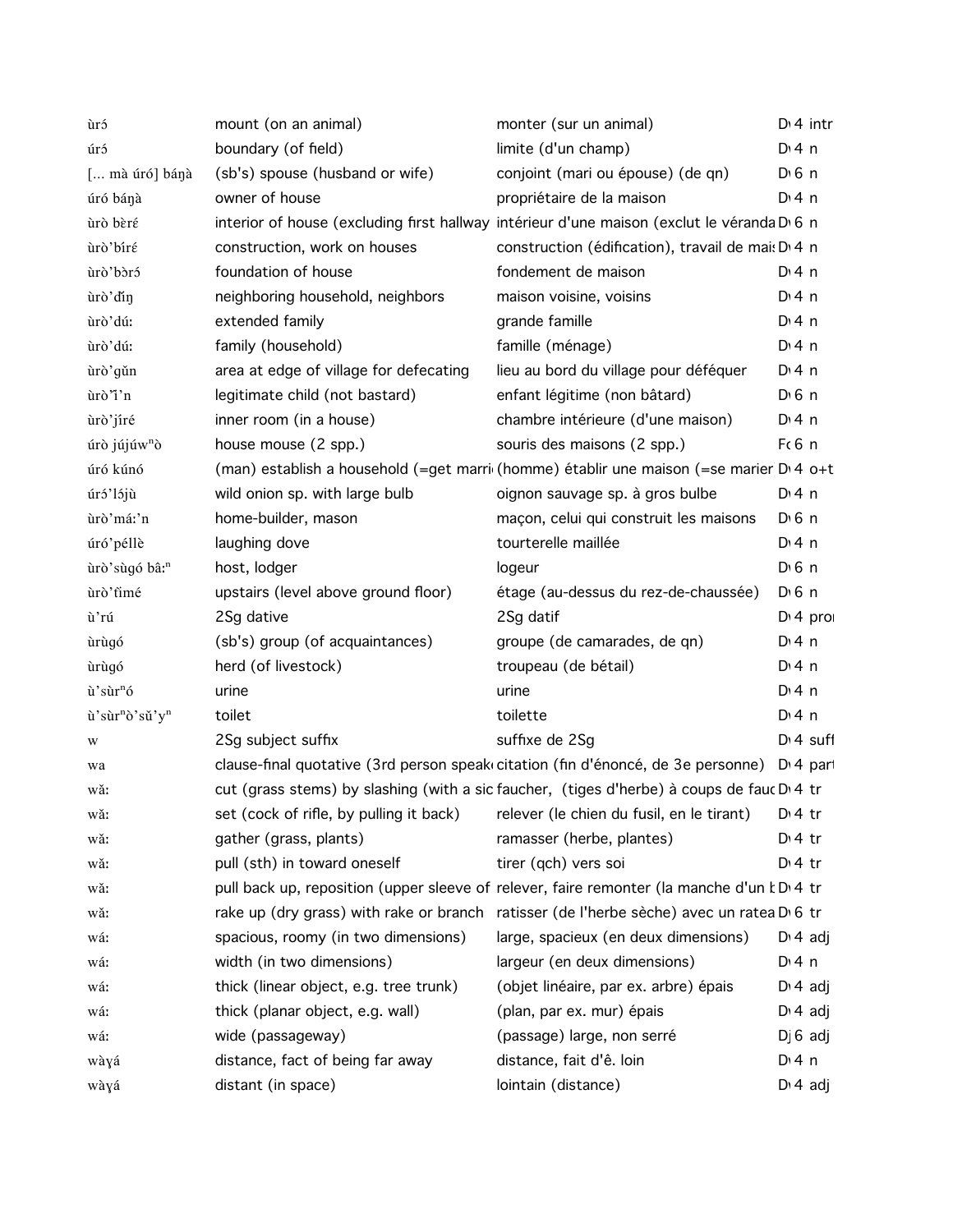| wàyá                         | distant, remote (kinship)                                                  | lointain (parenté)                                                                                             | $D \cdot 4$ adj       |
|------------------------------|----------------------------------------------------------------------------|----------------------------------------------------------------------------------------------------------------|-----------------------|
| wàyá:                        | far away (adverb)                                                          | loin (adverbe)                                                                                                 | $D \cdot 4$ adv       |
| wàyà'já                      | cause to remain or be left over                                            | faire rester                                                                                                   | $Di4$ tr              |
| wàjá                         | (amount) be left over, remain                                              | (quantité) rester, ê. ce qui reste                                                                             | $Di$ 4 intr           |
| wá:já                        | (imam) preach                                                              | (imam) prêcher                                                                                                 | $Di4$ tr              |
| wájà                         | remainder, rest                                                            | reste                                                                                                          | $D0$ n                |
| wàjàcírú                     | small aquatic tortoise                                                     | tortue aquatique                                                                                               | $Dt$ 4 n              |
| wá:jé                        | (imam) preach                                                              | (imam) prêcher                                                                                                 | $Di4$ tr              |
| wá:jé                        | give advice to (sb)                                                        | donner un conseil à (qn)                                                                                       | $D \nvert 6$ tr       |
| wá:jé                        | give advice to (sb)                                                        | donner un conseil à (qn)                                                                                       | $D0$ fr               |
| wá:jíbé                      | be an obligation                                                           | ê. obligation                                                                                                  | $Di$ 4 intr           |
| wá:jíbi                      | (sth) certain, definite                                                    | (qch) certain, sûr                                                                                             | $Di$ 4 n              |
| wá:jíbi                      | obligation, duty                                                           | obligation                                                                                                     | $Di$ 4 n              |
| wá:jíbù                      | (sth) certain, definite                                                    | (qch) certain, sûr                                                                                             | $D0$ n                |
| wá:jíbù                      | obligation, duty                                                           | obligation                                                                                                     | $D0$ n                |
| wá:jù                        |                                                                            | unscripted portion of a Muslim sermon (vpartie libre d'une prédication musulmane D'4 n                         |                       |
| wá:jù wá:já                  | preach a sermon                                                            | prêcher une prédication                                                                                        | $Dt 4 0+t$            |
| wákáťi                       | time                                                                       | moment, temps                                                                                                  | $Di$ 4 n              |
| wákká                        |                                                                            | (e.g. goat) stand on hind legs (to brows (chèvre etc.) s'arrêter sur les pattes de D 6 intr                    |                       |
| wàlá                         | laziness                                                                   | paresse                                                                                                        | $Di$ 4 n              |
| wálâ:                        | indeed                                                                     | voilà                                                                                                          | D <sub>1</sub> 4 part |
| wàlà'gí'n                    | lazy one                                                                   | paresseux (un)                                                                                                 | $Dt$ 4 n              |
| wàlà'gú                      | lazy (animal)                                                              | paresseux (animal)                                                                                             | D: 4n                 |
| wàlà'gú'm dòw <sup>n</sup> ó |                                                                            | tiny fly sp. that is hard to dislodge from mouche minuscule sp. qu'on a du mal à c D 4 n                       |                       |
| wàl'gí'n                     | lazy person                                                                | (un) paresseux                                                                                                 | $Dt$ 4 n              |
| wàl'gú                       | lazy (animal)                                                              | paresseux (animal)                                                                                             | D: 4n                 |
| wàl'gú'm dòw <sup>n</sup> ó  |                                                                            | tiny fly sp. that is hard to dislodge from mouche minuscule sp. qu'on a du mal à cD 4 n                        |                       |
| wáľi:                        | seer, holy man with prophetic powers                                       | clairvoyant, marabout qui possède des p D 4 n                                                                  |                       |
| wàllâ:y                      | by God                                                                     | au nom de Dieu and a Dieu and Dieu and Dieu and Dieu and Dieu and Dieu and Dieu and Dieu and Dieu and Dieu and |                       |
| wâl'mà                       | or else                                                                    | ou bien                                                                                                        | $Di$ 4 part           |
| wà:má                        | cook lightly in hot sand                                                   | cuire légèrement dans le sable chaud                                                                           | $Di4$ tr              |
| wà:má                        | fry (cassava, fritters) in oil                                             | frire (manioc, beignets) dans l'huile                                                                          | $D \cdot 4$ tr        |
| wă:m'jăŋ                     |                                                                            | type of cream of millet (dry grains cooke sorte de crème de mil (grains cuits, puis D'4 n                      |                       |
| wǎn                          | tree sp.                                                                   | arbre sp.                                                                                                      | $Dt$ 4 n              |
| wàñá                         |                                                                            | splash or toss (water) by hand (as in bat jeter (eau) légèrement de la main (par e: D <sup>,</sup> 4 tr        |                       |
| wáñá                         | dislike, scorn (sb, a food, etc.)                                          | détester, mépriser (qn, un aliment, etc.) D 4 tr                                                               |                       |
| wáñá:dù                      | hatred, hostility, enmity                                                  | haine, rancune, hostilité                                                                                      | $D0$ n                |
| wà:'ná                       | (e.g. courtyard) become (more) spaciou (cour etc.) devenir (plus) spacieux |                                                                                                                | $Di$ 4 intr           |
| wà:'ná                       |                                                                            | make (more) spacious, widen (e.g. court rendre (plus) spacieux, élargir (cour, etc. D.4 tr                     |                       |
| wà:'ná                       | (passageway) become wide                                                   | (passage) devenir large                                                                                        | $D$ 6 adj             |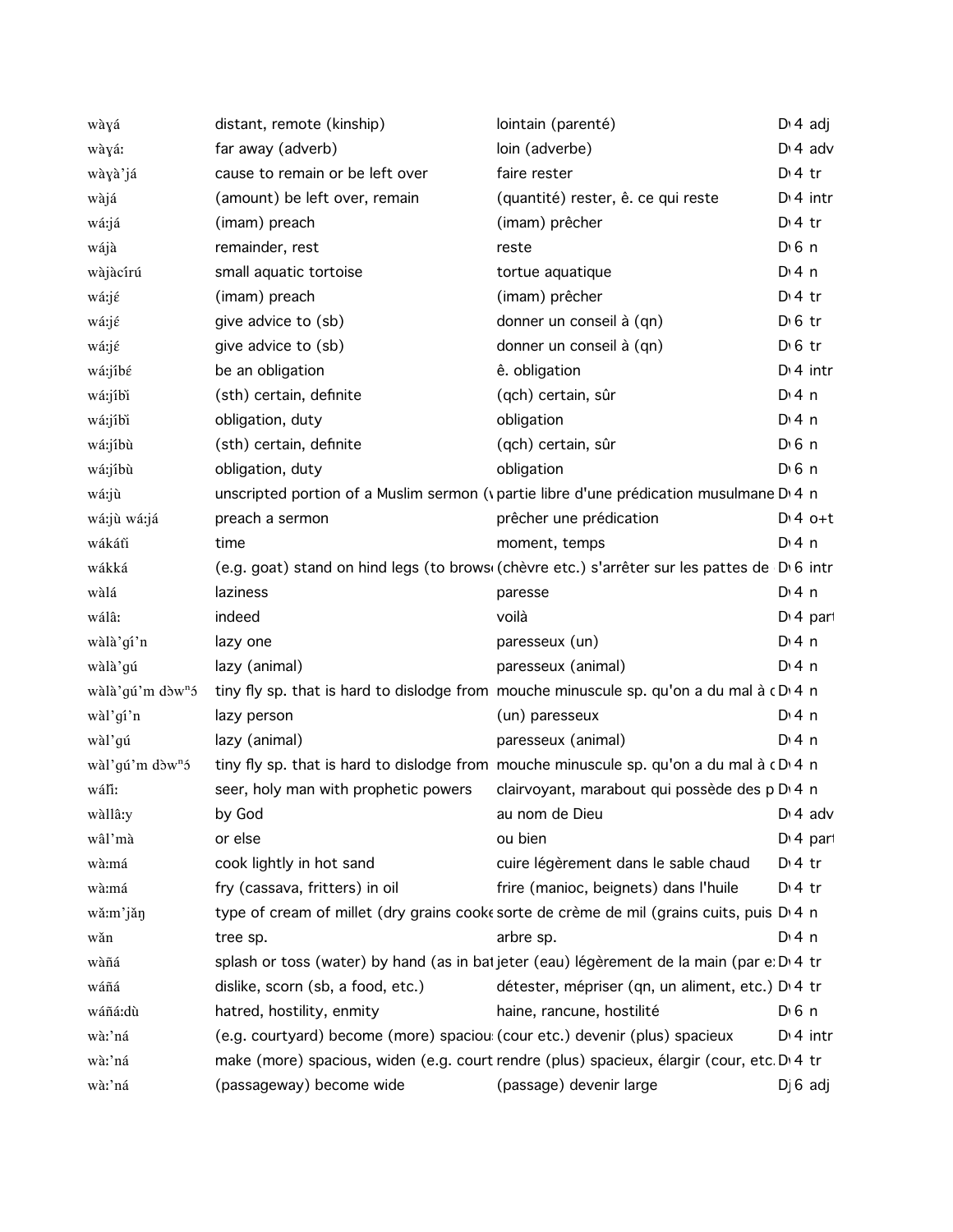| wà:'ná                               | widen (a passageway)                                                                            | rendre large (passage)                                                                           | $D \mid 6$ adj  |
|--------------------------------------|-------------------------------------------------------------------------------------------------|--------------------------------------------------------------------------------------------------|-----------------|
| wǎ: ná:ná                            | pull back up, reposition (upper sleeve of relever, faire remonter (la manche d'un k D 4 tr+1    |                                                                                                  |                 |
| wànà'ná                              | go far away                                                                                     | s'éloigner                                                                                       | $Di$ 4 intr     |
| wànà ná                              | take (sth) far away                                                                             | éloigner (qch)                                                                                   | $Dt$ 4 tr       |
| wànànà'w <sup>n</sup> á              | take (sth) far away                                                                             | éloigner (qch)                                                                                   | $D \n6$ tr      |
| wàr <sup>n</sup> á                   | (vine) spread out on ground                                                                     | (plante rampante) ramper, s'étaler au so D <sub>'</sub> 4 intr                                   |                 |
| wàrá                                 | do farm work in fields (with plow or daba cultiver au champ (avec charrue ou avec D 4 tr        |                                                                                                  |                 |
| wàrá                                 | scoop up (water) in the cupped palm of puiser (eau) dans la paume de la main er $D14$ tr        |                                                                                                  |                 |
| wàrá                                 | dig up earth                                                                                    | creuser dans la terre                                                                            | $D:4$ tr        |
| wàrá                                 | shovel (earth) back over body (after dig remettre (sol, avec pelle) au-dessus du cD.4 tr        |                                                                                                  |                 |
| wàrá dàyá                            | toss (surface water) with scooping motic jeter (eau de surface) avec les deux mail D 6 tr       |                                                                                                  |                 |
| wàrà'gó'm'tò:'gó'm red bishop (bird) |                                                                                                 | tisserand rouge (oiseau)                                                                         | D: 4n           |
| wàrà'nám                             | hoe-ing and stepping on (method of plar fait de cultiver et marcher là-dessus (mé D 4 n         |                                                                                                  |                 |
| wàrà'wá                              | make (animal) plow (fields)                                                                     | faire labourer (le champ, à un animal)                                                           | $Dt$ 4 tr       |
| wàrcěm                               | erect thorny herb sp.                                                                           | plante herbacée épineuse dressée sp.                                                             | $F6$ n          |
| wà:rú                                | cross-sticks laid across the outer beams traverses (bois) minces placées à traver: D 4 n        |                                                                                                  |                 |
| wà:rú                                | crosspieces (long thin wooden poles) lait traverses (bois) placées à travers des pt D 4 n       |                                                                                                  |                 |
| wàrú                                 | large antelope sp                                                                               | grosse antilope sp.                                                                              | $D0$ n          |
| wárú                                 | farming, working in fields                                                                      | agriculture, travail aux champs                                                                  | D:4n            |
| wàrù pó:ró                           | first round of intense weeding work in th première culture, première période de dé D 4 n+a      |                                                                                                  |                 |
| wárú wàrá                            | work in the fields, do farm work (with ho cultiver, travailler aux champs (avec dab $D4$ o+t    |                                                                                                  |                 |
| wàrù'wárá'n                          | farmer, peasant                                                                                 | cultivateur, paysan                                                                              | $Di$ 4 n        |
|                                      | waruwaru, check to field that is in active use                                                  | champ qu'on cultive activement                                                                   | $Di$ 4 n        |
| wá:tá                                | swear, take an oath                                                                             | jurer                                                                                            | $Dt$ 4 intr     |
| wá:tè                                | oath, sworn statement                                                                           | serment (juré)                                                                                   | $Di$ 4 n        |
| wá:té                                | swear, take an oath                                                                             | jurer                                                                                            | $Di$ 4 intr     |
| wá:tè wá:tá                          | take an oath                                                                                    | prendre serment, jurer                                                                           | $Di 4$ o+t      |
| wày <sup>n</sup> á                   | (liquid) boil, come to a boil                                                                   | (liquide) bouillir                                                                               | $Dt$ intr       |
| wày <sup>n</sup> á                   | (lightning) strike                                                                              | (foudre d'éclair) frapper, foudroyer                                                             | $Di$ 4 intr     |
| wày <sup>n</sup> á                   | tree sp.                                                                                        | arbre sp.                                                                                        | D:4n            |
| wáyá                                 | (see sàyàrà'wáyá)                                                                               | (voir sàyàrà' wáyá)                                                                              | $Di$ 4 n        |
| wáyájè                               | butcher (noun)                                                                                  | boucher (coupeur de viande)                                                                      | $Di$ 4 n        |
| wáyè                                 | body of one color with head or neck of a corps d'une couleur avec la tête ou le co D 4 adj      |                                                                                                  |                 |
| wáyré                                | be a fairly long time, be a while                                                               | durer assez longtemps                                                                            | $Di$ 4 intr     |
| wé:                                  |                                                                                                 | (sth) flip over, become inverted, upside (qch) se renverser, se mettre le dessus (D $\beta$ intr |                 |
| wé:                                  | flip, invert, put upside down (e.g. pail) renverser, mettre (qch) le dessus dessol $D14$ tr     |                                                                                                  |                 |
| wéccè                                | change (for a purchase, or for a larger cola monnaie (d'un achat, ou pour une mor $D \cdot 6$ n |                                                                                                  |                 |
| wéccè ó:                             | give the change (for a purchase)                                                                | donner la monnaie (d'un achat)                                                                   | $D \cdot 6$ o+t |
| wègé                                 |                                                                                                 | sow (seeds) in a pit with manure after th semer (semences) dans un trou avec du D 6 tr           |                 |
|                                      |                                                                                                 | (squirrel) dig up (planted seeds in shallov (écureuil) enlever (semences semées da Dv6 tr        |                 |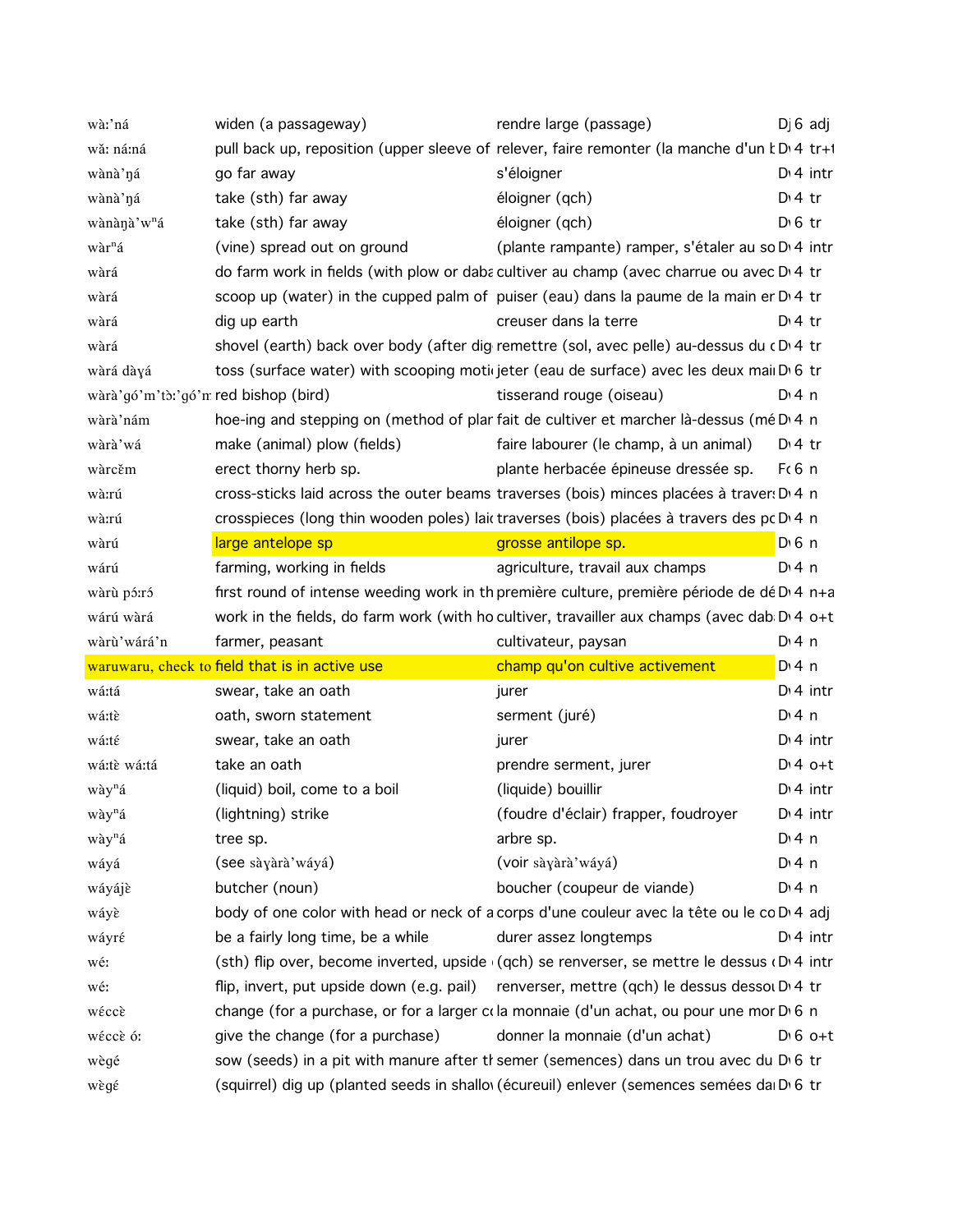| wègèjé                                    | drive (sb) crazy                                                                                                                                                                                                                                  | rendre (qn) fou                                                                                            | D <sup>i</sup> 4 tr   |
|-------------------------------------------|---------------------------------------------------------------------------------------------------------------------------------------------------------------------------------------------------------------------------------------------------|------------------------------------------------------------------------------------------------------------|-----------------------|
| wègèjé                                    | (sb) go crazy                                                                                                                                                                                                                                     | (qn) devenir fou                                                                                           | $Di$ 4 intr           |
| wègèjé                                    |                                                                                                                                                                                                                                                   | poke repeatedly with one's finger (perso donner des coups de doigt à (qn pour le D 4 tr                    |                       |
| wègèré                                    |                                                                                                                                                                                                                                                   | dig (small hole in sand) by scooping with creuser (un petit trou dans le sable) ave D.4 tr                 |                       |
| wégù                                      |                                                                                                                                                                                                                                                   | act of sowing (seeds) in a pit with manulfait de semer (semences) dans un trou a $D \cdot 6$ n             |                       |
| wéjè                                      | craziness, insanity                                                                                                                                                                                                                               | folie, démence                                                                                             | D:4n                  |
| $w\grave{\epsilon}$ :j $\acute{\epsilon}$ | be or become accustomed to (sth)                                                                                                                                                                                                                  | ê. habitué, s'habituer à (qch)                                                                             | $D:4$ tr, o           |
| wèjègé                                    | (sb) become crazy, go nuts                                                                                                                                                                                                                        | (qn) devenir fou                                                                                           | $Di$ 4 intr           |
| wèjè'gí'n                                 | crazy person                                                                                                                                                                                                                                      | $(un)$ fou                                                                                                 | $Dt$ 4 n              |
| wè:jè'wé                                  | accustom (sb, to sth), get (sb) used (to habituer, accoutumer (qn, à qn)                                                                                                                                                                          |                                                                                                            | $Di4$ tr              |
| wé:jú                                     | being accustomed                                                                                                                                                                                                                                  | qualité d'être habitué                                                                                     | $Di$ 4 n              |
| wér <sup>n</sup> é'wér <sup>n</sup> é     | very thin (intensifier)                                                                                                                                                                                                                           | très mince (intensif)                                                                                      | $D1$ 4 inte           |
| $w\tilde{\epsilon}$ : $r^n$ 'i: $^n$      |                                                                                                                                                                                                                                                   | bowl-shaped earthenware basin (for batl bassine en terre cuite en forme de caleb D 6 n                     |                       |
| wè:ré                                     |                                                                                                                                                                                                                                                   | bowl-shaped earthenware basin (for batl bassine en terre cuite en forme de caleb D 6 n                     |                       |
| wè:ré                                     |                                                                                                                                                                                                                                                   | self-standing bowl-shaped earthenware v canari à eau en terre cuite en forme d'éc D 4 n                    |                       |
| wéré                                      | (sb) be wild, ferocious, strong-willed, un: (qn) ê. sauvage, féroce, indocile                                                                                                                                                                     |                                                                                                            | $D:4$ intr            |
| wèrèlé                                    |                                                                                                                                                                                                                                                   | cross-beams on the roof of a granary ( $\mu$ traverse (bois) de toiture de grenier pos D $\beta$ n         |                       |
| wè:rè'ni:'in                              |                                                                                                                                                                                                                                                   | bowl-shaped earthenware water basin fo bassine de bain en forme d'écuelle en te D 6 n                      |                       |
| wèrèwérè                                  | swift (bird)                                                                                                                                                                                                                                      | martinet (oiseau)                                                                                          | D <sup>i</sup> 6 n    |
| wèrèwèrè'jà:ná                            | mottled swift                                                                                                                                                                                                                                     | gros martinet (oiseau) sp.                                                                                 | D:4n                  |
| wé:tè                                     | entire morning, half-day (7 AM-noon)                                                                                                                                                                                                              | matinée entière, demi-journée (7-12 h.) D <sub>14</sub> n                                                  |                       |
| wé:té                                     |                                                                                                                                                                                                                                                   | spend the first half of the day (e.g. at w passer la matinée (demi-journée, par ex. D.4 n                  |                       |
| wéywèy                                    | very pure, very clear (water or oil)                                                                                                                                                                                                              | très pur, très clair (eau, huile, etc.)                                                                    | $D \cdot 6$ inte      |
| wil'wâl                                   |                                                                                                                                                                                                                                                   | (tree) with roots spreading at its base ( $\zeta$ (arbre) aux racines qui s'étalent au bas (D $\eta$ 4 adv |                       |
| wil'wil                                   | giraffe                                                                                                                                                                                                                                           | girafe                                                                                                     | $Di$ 4 n              |
| wirdé                                     | (Muslim) say one's beads with (prayer be (musulman) égrener (chapelet)                                                                                                                                                                            |                                                                                                            | $D \n6$ tr            |
| wirdù                                     | act of saying one's (prayer) beads                                                                                                                                                                                                                | fait d'égrener le chapelet                                                                                 | $D \nvert 6 \nvert n$ |
| wirdù wirdé                               | (Muslim) say one's beads with prayer be (musulman) égrener le chapelet                                                                                                                                                                            |                                                                                                            | $D \nvert 6$ o+t      |
| wírú                                      | gazelle sp.<br><b>Example 2018</b> Specific 2018 and 2019 and 2019 and 2019 and 2019 and 2019 and 2019 and 2019 and 2019 and 2019 and 2019 and 2019 and 2019 and 2019 and 2019 and 2019 and 2019 and 2019 and 2019 and 2019 and 2019 and 2019 and |                                                                                                            | $Dt$ 4 n              |
| wó                                        | him, her                                                                                                                                                                                                                                          | lui, elle                                                                                                  | $Di$ 4 pro            |
| wò                                        | (see wò'túmó)                                                                                                                                                                                                                                     | (voir wò'túmó)                                                                                             | $D: 4$ cpd            |
| wò                                        | $(sb)$ be $(sw)$                                                                                                                                                                                                                                  | (qn) être (qq part)                                                                                        | $Di 4$ qua            |
| wš:                                       | kill                                                                                                                                                                                                                                              | tuer                                                                                                       | D <sup>i</sup> 4 tr   |
| wó:di                                     | all right, okay                                                                                                                                                                                                                                   | d'accord                                                                                                   | $Di$ 4 part           |
| wó:fé                                     | miss (target, e.g. with a shot)                                                                                                                                                                                                                   | rater (cible, par ex. avec un tir)                                                                         | $Di$ 4 intr           |
| wó:fé                                     |                                                                                                                                                                                                                                                   | err, be in error, make a mistake, be wron avoir tort, commettre une erreur, se troi D <sub>1</sub> 4 intr  |                       |
| wó:fó                                     | miss (target, e.g. with a shot)                                                                                                                                                                                                                   | rater (cible, par ex. avec un tir)                                                                         | $Di$ 4 intr           |
| wó:fó                                     |                                                                                                                                                                                                                                                   | err, be in error, make a mistake, be wron avoir tort, commettre une erreur, se troi D'4 intr               |                       |
| wòyó                                      |                                                                                                                                                                                                                                                   | harvest (peanut plants) by pulling up wit récolter (plantes d'arachide) avec le dab D 6 tr                 |                       |
| wòyó                                      | scratch                                                                                                                                                                                                                                           | gratter                                                                                                    | $Di4$ tr              |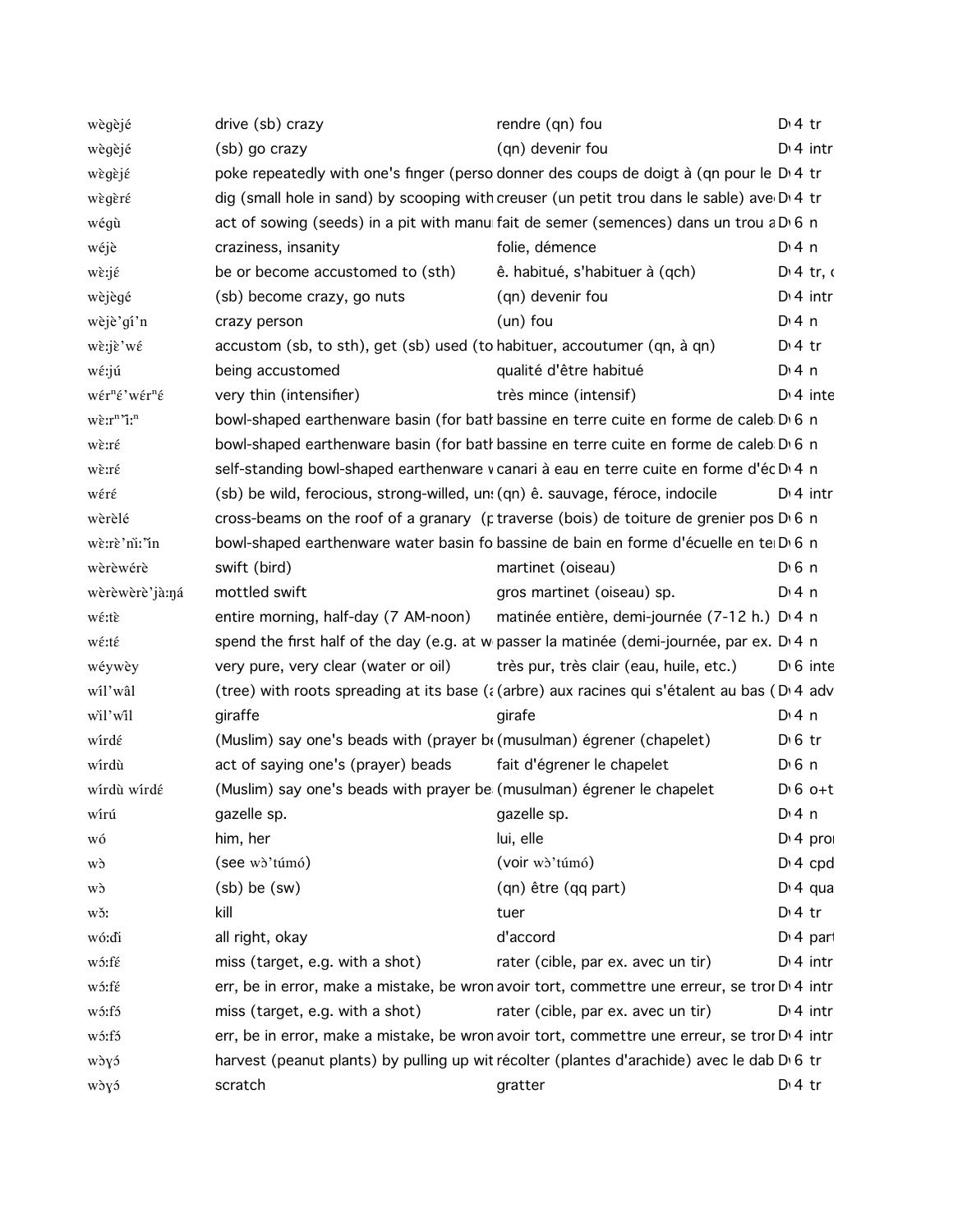| wòyòró               | remove (earwax)                                                               | enlever (cire d'oreille)                                                                               | $Dt$ 4 tr        |
|----------------------|-------------------------------------------------------------------------------|--------------------------------------------------------------------------------------------------------|------------------|
| wòyòró               | take out (grain, from mortar) by hand                                         | enlever (céréales, d'un mortier) à la mair D <sub>14</sub> tr                                          |                  |
| wòyòró               |                                                                               | ladle, serve (a meal, scooping it from the enlever, servir (un repas, en l'enlevant $d_1D_14$ tr       |                  |
| wòyòró               |                                                                               | scoop out (dirt that has accumulated in enlever (du sol qui s'est accumulé dans u D 4 tr               |                  |
| wògòtórò             | cart drawn by donkeys or oxen                                                 | charrette tirée par des ânes ou des bœu D <sub>14</sub> n                                              |                  |
| wóm                  | innocent, not involved (person)                                               | (personne) innocent, non impliqué                                                                      | $D \nvert 6$ adj |
| wóm                  | unarmed, unequipped (person)                                                  | (personne) non armé, sans matériel                                                                     | $D \nvert 6$ adj |
| wóm                  | plain, simple, without anything special                                       | simple, sans rien de spécial                                                                           | $D \cdot 6$ adj  |
| wóm                  | empty (container) (adj)                                                       | vide (récipient)                                                                                       | $D \cdot 4$ adj  |
| wšm                  |                                                                               | second and final round of intense weedin deuxième culture, deuxième et dernière   D 4 n                |                  |
| wšm                  | act of uprooting                                                              | fait de désherber                                                                                      | D: 4 n           |
| wòm'nó               | empty out (pocket)                                                            | vider (poche)                                                                                          | $D \n6$ tr       |
| wòmó                 | uproot (peanuts, weeds) by hand                                               | déraciner (arachides, mauvaises herbes) D 4 tr                                                         |                  |
| wǒm wòmó             |                                                                               | carry out the second and final round of veffectuer la deuxième et dernière culture D <sub>14</sub> o+t |                  |
| wǒm wòmó             |                                                                               | carry out the second and final round of veffectuer la deuxième et dernière culture D <sub>14</sub> o+t |                  |
| wó:ñò                | fried cakes (round, flat, of millet or rice) galette frite (de mil ou de riz) |                                                                                                        | D: 4 n           |
| wònòr <sup>n</sup> ó | (hole, well) become deep, be deepened (puits, trou) s'approfondir             |                                                                                                        | $D1 6$ intr      |
| wònòr <sup>n</sup> ó | deepen (hole, well)                                                           | approfondir (puits, trou)                                                                              | $D \n6$ tr       |
| $W\delta r^n$        | (well, ground) be eroded by water                                             | (puits, sol) ê. érodé par l'eau                                                                        | $Di$ 4 intr      |
| wòró                 | (well) cave in                                                                | (puits) s'effondrer                                                                                    | $D16$ intr       |
| wòró                 | (house) collapse, fall                                                        | (maison) s'effondrer, s'écrouler                                                                       | $Di$ 4 intr      |
| wóró                 | long (stride)                                                                 | long (pas)                                                                                             | $D \cdot 4$ adj  |
| wóró                 | deep (hole, well)                                                             | profond (puits, trou)                                                                                  | $D \cdot 4$ adj  |
| wóró                 | depth (of hole or well)                                                       | profondeur (de trou, de puits)                                                                         | $Di$ 4 n         |
| wóró                 | introspective, pensive (person)                                               | penseur, introspectif (personne)                                                                       | $D \cdot 4$ adj  |
| wò:'ró               | (sb) not be (sw)                                                              | (qn) ne pas être (qq part)                                                                             | $Di 4$ qua       |
| wòrò                 | (see woro'kǔn)                                                                | (voir wòrò'kǔn)                                                                                        | $Di$ 4 cpd       |
| wòró                 | scrub acacia sp.                                                              | acacia sp.                                                                                             | $Di$ 4 n         |
| wòrò gém             | scrub acacia sp.                                                              | acacia sp.                                                                                             | K <sub>5</sub> n |
| wòrò jém             | scrub acacia sp.                                                              | acacia sp.                                                                                             | $Di$ 4 n         |
| wòrò'kǔn             |                                                                               | man's traditional leather shoe with strap chaussure traditionnelle d'homme en cui D'4 n                |                  |
| wòrò pírú            | scrub acacia sp.                                                              | acacia sp.                                                                                             | $Di$ 4 n         |
| wò'rú                | 3Sg human dative (to him, to her)                                             | 3Sg humain datif (à lui, à elle)                                                                       | $Di$ 4 pro       |
| wórù                 | womb                                                                          | matrice                                                                                                | $Di$ 4 n         |
| wósó                 | sweet potato                                                                  | patate (douce)                                                                                         | $D0$ n           |
| wó:tì                | all right, okay                                                               | d'accord                                                                                               | $Di$ 4 part      |
| wòtórò               | cart drawn by donkeys or oxen                                                 | charrette tirée par des ânes ou des bœu D <sub>14</sub> n                                              |                  |
| wòtòrò'pùspûs        |                                                                               | push-cart (pushed by a man, in markets) pousse-pousse (petite charrette poussée D 4 n                  |                  |
| wò'túmó              |                                                                               | slight ridges and mounds in field (betwer petites élévations (arêtes et bosses) dai D <sub>14</sub> n  |                  |
| wôw'wôw              | bow-wow! (dog's barkiing)                                                     | oua-oua! (aboiement du chien)                                                                          | $D \cdot 6$ inte |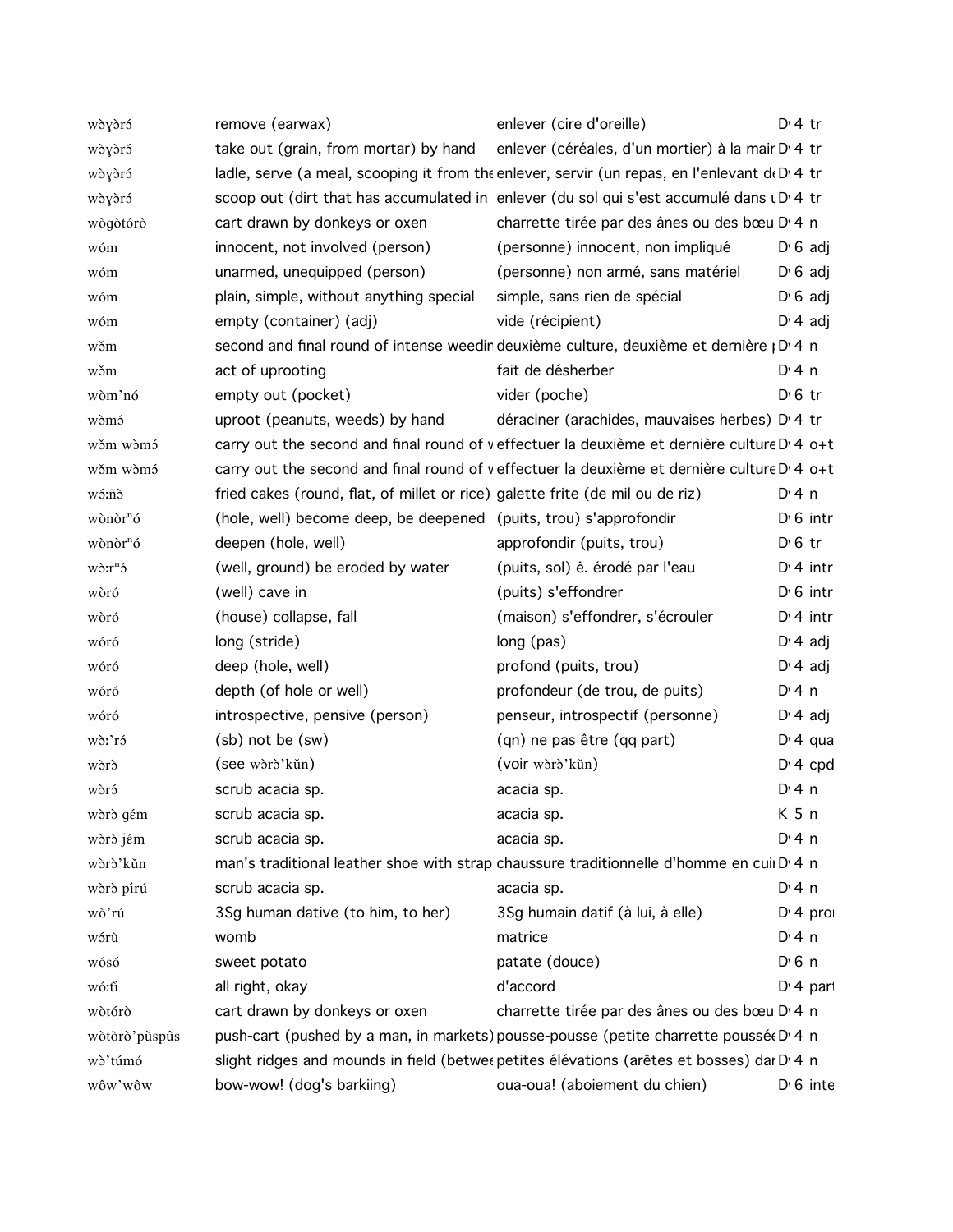| wù:                            | hurriedly, hastily                                               | à la hâte                                                                                    |                       | $Dt$ adv              |
|--------------------------------|------------------------------------------------------------------|----------------------------------------------------------------------------------------------|-----------------------|-----------------------|
| wújò                           | mussel (shell used for scraping)                                 | moule (coquille utilisée pour racler)                                                        | $D \nvert 6 \nvert n$ |                       |
| wúlè                           |                                                                  | of mainly one color, with another color ir d'une couleur principale, avec une autre D 4 adj  |                       |                       |
| wúnè                           |                                                                  | dark grey with small white spots (cow) gris foncé avec de petites taches blanch D'4 adj      |                       |                       |
| wù:wá:                         | dry wind (at end of rainy season)                                | vent sec (vers la fin de la saison pluvieus D 6 n                                            |                       |                       |
| wù:'wà:'wû:                    | hurriedly, hastily                                               | à la hâte                                                                                    |                       | $D \cdot 4$ adv       |
| wù:'wà:'wû: kár <sup>n</sup> á | do hurriedly, hastily                                            | faire à la hâte                                                                              |                       | $D14$ adv             |
| ≡ỳ                             | it is                                                            | c'est                                                                                        |                       | D <sub>1</sub> 4 part |
| ≡ỳ                             | Focus clitic                                                     | clitique de focalisation (mise en vedette) D <sub>1</sub> 4 par                              |                       |                       |
| У                              | 1Pl suffix                                                       | suffixe 1Pl                                                                                  |                       | $Di$ 4 suff           |
| ý                              | plural imperative                                                | impératif pluriel                                                                            |                       | $Dt$ suff             |
| ý                              | prohibitive suffix                                               | suffixe du prohibitif                                                                        |                       | $Di$ 4 suff           |
| уà                             | (tag question)                                                   | (interrogatif)                                                                               |                       | $Di$ 4 inte           |
| yà:                            | woman (in compounds)                                             | femme (dans les composés)                                                                    |                       | $Di$ 4 cpd            |
| yă:                            | female                                                           | femelle                                                                                      | $D: 4$ adj            |                       |
| yǎ:                            | femaleness                                                       | fait d'ê. femelle                                                                            | $D \nvert 6 \nvert n$ |                       |
| yă:                            | female sex organ (=clitoris)                                     | sexe de la femme (=clitoris)                                                                 | $D \nvert 6 \nvert n$ |                       |
| yă:                            | go                                                               | aller                                                                                        |                       | $Di$ 4 intr           |
| yá:                            | yesterday                                                        | hier                                                                                         | $Di$ 4 n              |                       |
| yá:fè                          | act of pardoning, pardon (noun)                                  | pardon, fait de pardonner                                                                    | $Di4$ tr              |                       |
| yá:fé                          | pardon, forgive (sb)                                             | pardonner (qn)                                                                               | $Di4$ tr              |                       |
| yá:fé'wé                       | ask for pardon, excuse oneself                                   | demander pardon                                                                              |                       | $D0$ intr             |
| yá:fé'wé                       | excuse (sb), seek forgiveness for (sb)                           | excuser (qn), demander pardon pour (qn D 4 tr                                                |                       |                       |
| yà:'gàná                       |                                                                  | thanks (for sth done some time earlier, e remerciment (pour qch qu'on a fait un be D 4 n     |                       |                       |
| yàyàrá                         | (skin) itch                                                      | (peau) avoir une démangeaison                                                                | $Di4$ tr              |                       |
| yàyàwá                         |                                                                  | stir (liquid) with a spoon, with a sweepin remuer (liquide) avec une cuiller, en tour D'4 tr |                       |                       |
| yá:gè                          | high regard (for sb)                                             | haute considération (pour qn)                                                                | $Di$ 4 n              |                       |
| yá:gé                          | respect (sb), have a high opinion of                             | avoir du respect pour, respecter                                                             | $Di4$ tr              |                       |
| yá:gé'wé                       | humiliate, embarrass, cause to feel sham humilier, faire honte à |                                                                                              | D <sub>1</sub> 4 tr   |                       |
| yá:gè yá:gé                    | have a high opinion of, respect                                  | avoir du respect pour, respecter                                                             |                       | $D \cdot 6$ o+t       |
| yà:'gó:                        |                                                                  | women's dance (with tomtom and drum, danse des femmes (avec tam-tam et tar D <sub>14</sub> n |                       |                       |
| yàgómtúgò                      | trailing vine sp.                                                | plante rampante sp.                                                                          | F(6 n)                |                       |
| yà:'gò:'ná:                    |                                                                  | women's song and dance (with tomtom chanson et danse des femmes (avec tan D <sub>14</sub> n  |                       |                       |
| yàgúrù                         | itchy area, rash                                                 | démangeaison                                                                                 | D: 4 n                |                       |
| yàgúrù                         | skin disease involving itchy rashes                              | maladie de la peau qui provoque des dén D <sub>14</sub> n                                    |                       |                       |
| yàgùrù'yǎ:                     | bush sp. with bristles                                           | buisson sp. à petites poils qui piquent D. 4 n                                               |                       |                       |
| yà:jé                          |                                                                  | scrub (one's body, with hands, while bat se frotter (le corps, à la main, en se lava D 6 tr  |                       |                       |
| yà:jí:                         |                                                                  | marriage, wedlock, state of marriage (af mariage, fait d'ê. marié (après le mariage D 4 n    |                       |                       |
| yà:jí: páyá                    | (people) contract a marriage                                     | (gens) contracter un mariage                                                                 |                       | $Dt 4 0+t$            |
| yà:jiː'pàg'ú                   | marriage contract, religious marriage                            | contrat de mariage, mariage religieux                                                        | D: 4n                 |                       |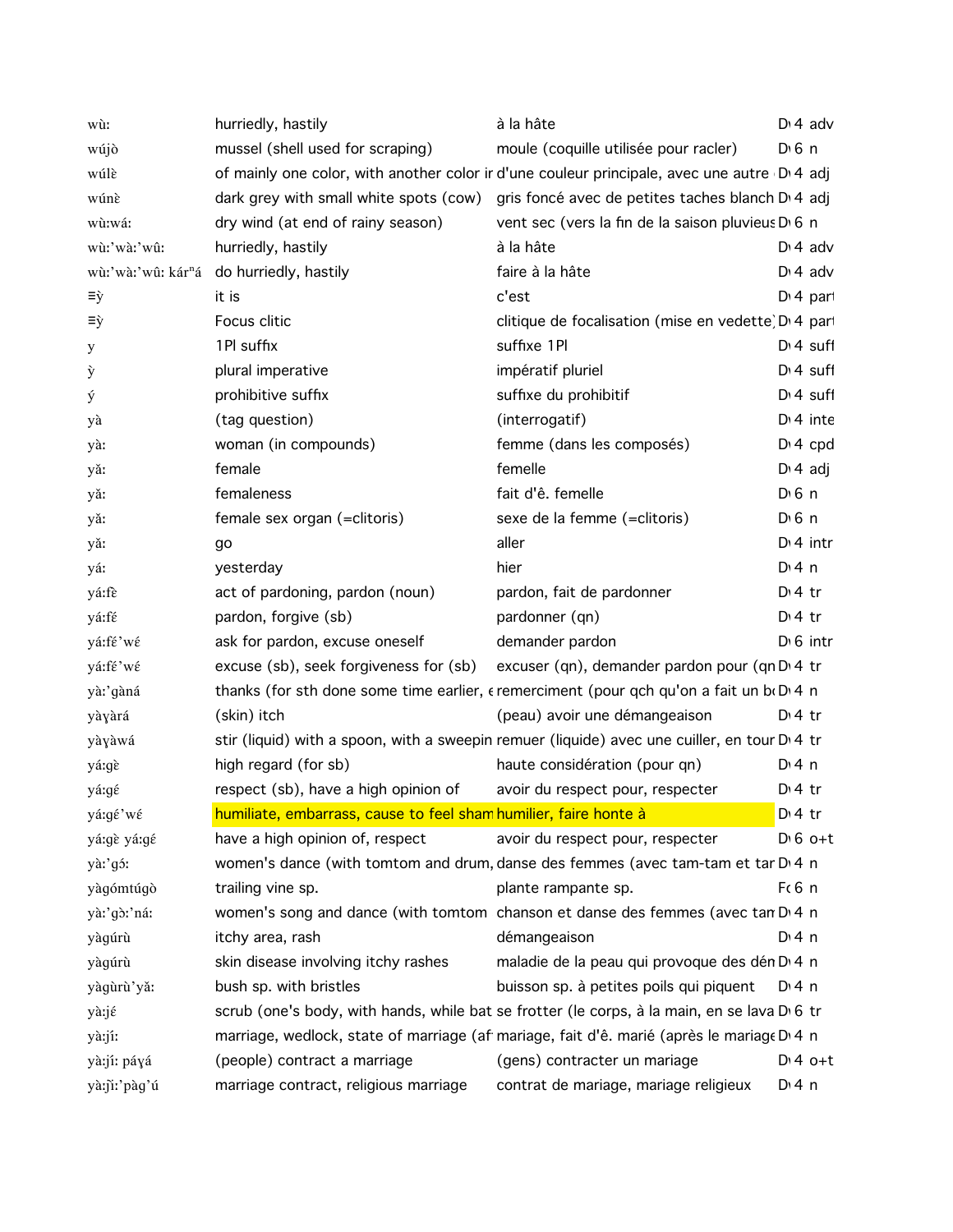| yà'kàná               | act of taking the bride to her husband conduite de la mariée à son époux        |                                                                                                         | $Di4$ tr              |
|-----------------------|---------------------------------------------------------------------------------|---------------------------------------------------------------------------------------------------------|-----------------------|
| yà'kàná'n             |                                                                                 | newlywed bride (after she moves to husl nouvelle mariée (après qu'elle a déména(D) 4 n                  |                       |
| yà'kàná'n áyà         | newlywed bridegroom                                                             | nouveau marié                                                                                           | $D \nvert 6 \nvert n$ |
| yà'kàná táná'ná       |                                                                                 | perform wedding (taking bride to husbar faire les noces (en livrant la mariée à sor D <sub>14 O+t</sub> |                       |
| yà'kànà'tànù'n'ú      | act of taking the bride to her husband conduite de la mariée à son époux        |                                                                                                         | D: 4n                 |
| yàkà'yákà             |                                                                                 | cheap, lightweight, light-colored nickel al alliage léger et pas cher de nickel de tein D 4 n           |                       |
| yákí:                 |                                                                                 | insignificant, inconsequential (person) (personne) insignifiant, sans importance D <sup>1</sup> adj     |                       |
| yákí:                 |                                                                                 | insubstantial, cheap, lightweight (metal, (métal etc.) léger, à bon marché, sans si D'4 adj             |                       |
| yà:'kû:n              | unmarried young woman                                                           | jeune femme célibataire                                                                                 | D:4n                  |
| yákú'yákú             | very lightweight (intensifier)                                                  | très léger (intensif)                                                                                   | $D \cdot 6$ inte      |
| yà:'lǎ'y              | betrothal, engagement to wed                                                    | fiançailles                                                                                             | $Di$ 4 n              |
| yà:'lǎ'y              |                                                                                 | marriage (directly arranged by groom, e. mariage (arrangé directement par le mar D 4 n                  |                       |
| yà:lěy                | wrap (woman's garment)                                                          | pagne (vêtement de femme)                                                                               | $Di$ 4 n              |
| yállà                 | believing that, in the belief that                                              | en croyant que                                                                                          | $Di$ 4 part           |
| yà:'lògú              | tomtom rhythm for a woman's funeral                                             | rythme de tam-tam pour les funérailles c D 4 n                                                          |                       |
| yàmàná                | grasshopper sp.                                                                 | sauterelle sp.                                                                                          | $Di$ 4 n              |
| yàná                  | (bird) glide, soar                                                              | (oiseau) planer                                                                                         | $Di$ 4 intr           |
| yà:ŋà                 | (cpd initial)                                                                   | (dans les composés)                                                                                     | $D \cdot 6$ cpd       |
| yà:ŋà                 | (in two insect terms)                                                           | (dans deux noms d'insecte)                                                                              | $Di$ 4 cpd            |
| yàná                  | from $(to )$                                                                    | de  (jusqu'à) )                                                                                         | $D \n6$ tr            |
| yàná                  | take (sth) in one's hand, pick up                                               | prendre (qch) dans la main                                                                              | $Di4$ tr              |
| yàŋá                  | look at                                                                         | regarder                                                                                                | $Di4$ tr              |
| yàná                  | examine, inspect, look closely at                                               | examiner, bien regarder, faire l'inspection D 6 tr                                                      |                       |
| yà:nà'kù:"'kǎ'y"      | dragonfly                                                                       | libellule                                                                                               | $Di$ 4 n              |
| yànà'múñù             | dream (noun)                                                                    | rêve                                                                                                    | $Di$ 4 n              |
| yànà'múñù mùñó        | dream (verb), have a dream                                                      | rêver                                                                                                   | $D:4$ o+t             |
| yà:nà'nô:             | millet beetle                                                                   | coléoptère sp. qui mange le mil                                                                         | $Di$ 4 n              |
| yà:nà'nò:mó           | night blindness                                                                 | héméralopie                                                                                             | D <sub>1</sub> 6n     |
| yànár <sup>n</sup> à  | when?                                                                           | quand?                                                                                                  | $D \nvert 6$ adv      |
| yànà'w <sup>n</sup> á | look at, behold (a scene)                                                       | regarder (une scène)                                                                                    | $Di4$ tr              |
| yà:'pàní'n            | widow                                                                           | veuve                                                                                                   | $Di$ 4 n              |
| yá:pè                 | act of pardoning, pardon (noun)                                                 | pardon, fait de pardonner                                                                               | $Di4$ tr              |
| yá:pé                 | pardon, forgive (sb)                                                            | pardonner (qn)                                                                                          | $Di4$ tr              |
| yá:píné               | (God) make (sb) be well                                                         | (Dieu) faire se bien porter à (qn)                                                                      | $Di4$ tr              |
| yà:rá                 | (snake, scorpion) crawl, slither, scuttle a (serpent, scorpion) ramper, onduler |                                                                                                         | $Di$ 4 intr           |
| yà:rá                 | (child) crawl                                                                   | (enfant) ramper, marcher à quatre patte D <sub>'</sub> 4 intr                                           |                       |
| yàrá                  | imitate                                                                         | imiter                                                                                                  | $Di4$ tr              |
| yárà                  | (for yi'yárà see yèré)                                                          | (pour yi'yárà voir yèré)                                                                                | $Di$ 4 intr           |
| yă:rà'n               | cripple, paralysed person                                                       | perclus                                                                                                 | $Di$ 4 n              |
| yárré                 | tolerate (sb's actions), forgive (debt)                                         | tolérer (des actes d'autrui), pardonner (D 4 tr                                                         |                       |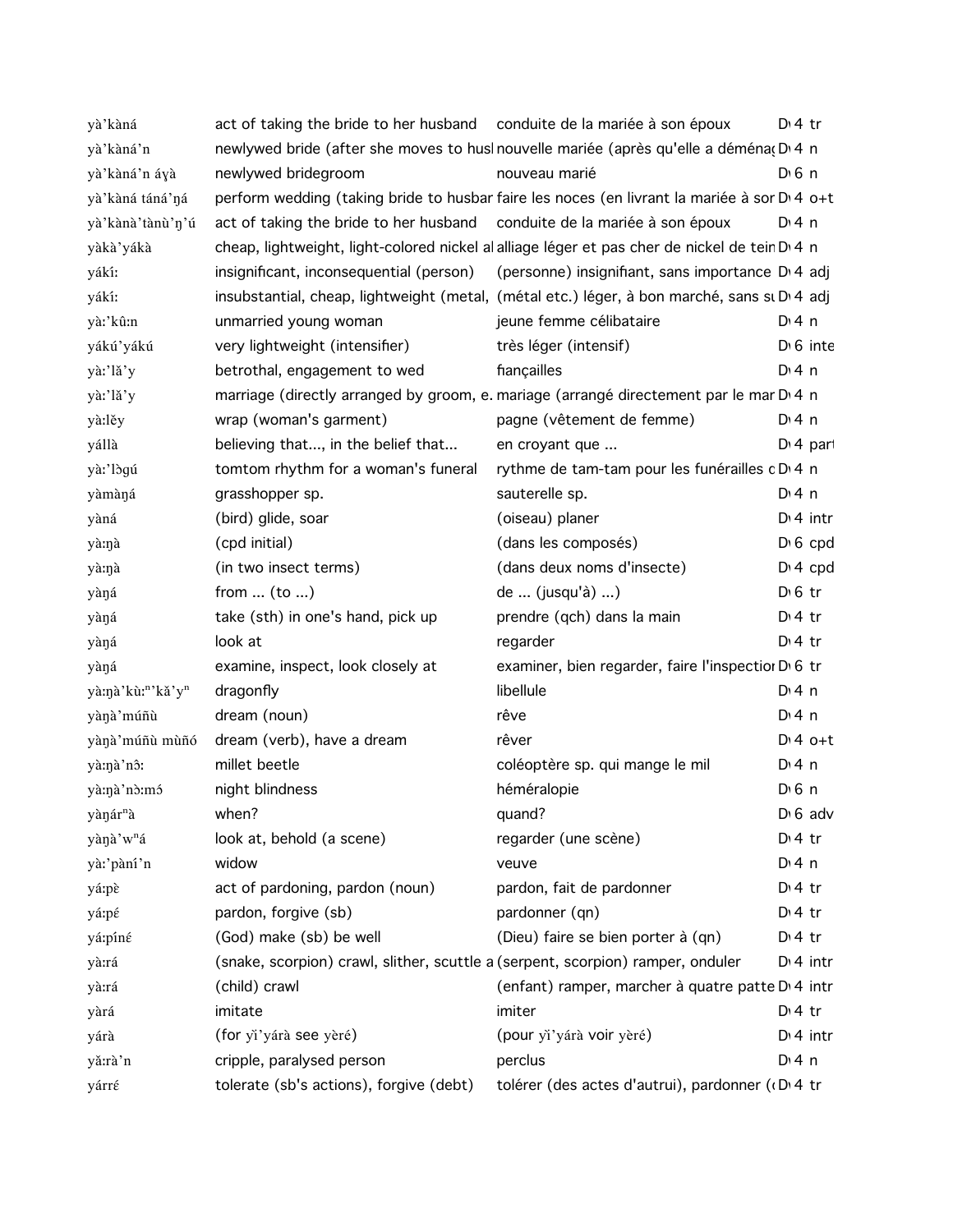| yárró:rè                   | tolerance (toward others)                                                                              | tolérance (envers autrui)                                 | $D \nvert 6 \nvert n$ |
|----------------------------|--------------------------------------------------------------------------------------------------------|-----------------------------------------------------------|-----------------------|
| yárró:rè bâ: <sup>n</sup>  | tolerant, forgiving person                                                                             | personne tolérante                                        | $D \n6$ n             |
| yárró:rè sâ'n              | tolerant, forgiving person                                                                             | personne tolérante                                        | $D \n6$ n             |
| yàrú                       | cloudy weather (rainy season, esp. begin temps nuageux (saison des pluies, surtor D' 5 n               |                                                           |                       |
| yàr'ú                      | imitation, act of imitating                                                                            | imitation, fait d'imiter                                  | $D \nvert 6 \nvert n$ |
| yàrù'gó:                   | time of year when cloudy weather is end saison où le temps nuageux prend fin (ve D'4 n                 |                                                           |                       |
| yàrú gó:                   | cloudy weather come to an end (around temps nuageux prendre fin (vers octobre D 5 s+ir                 |                                                           |                       |
| yàrù'gó:'gú                | time of year when cloudy weather is end saison où le temps nuageux prend fin ( $v \in D^4$ n           |                                                           |                       |
| yàrù'máná                  | sky                                                                                                    | ciel                                                      | $Di$ 4 n              |
| yàrù'mànà'jèjú             | blue                                                                                                   | bleu                                                      | $D \cdot 4$ adj       |
| yà:'súŋúr"í'n              | young (woman or girl)                                                                                  | jeune (femme ou fille)                                    | $D \cdot 6$ adj       |
| yà:'súnúr <sup>n</sup> ú'n | young (woman or girl)                                                                                  | jeune (femme ou fille)                                    | $D \cdot 6$ adj       |
| yà:'tàgú                   | woman's shoe (any type)                                                                                | chaussure de femme (toute sorte)                          | $Di$ 4 n              |
| yà:'tàgú                   | woman's decorated leather shoe (decorachaussure ornée en cuir de femme                                 |                                                           | $Di$ 4 n              |
| yá:tù                      | (see jirè'yá:tù)                                                                                       | (voir jirè'yá:tù)                                         | $D \cdot 6$ cpd       |
| yá:wá                      | waterbag in well (hide or rubber, lowerec puisette (sac en peau ou en caoutchouc D'4 n                 |                                                           |                       |
| yáwé                       | disdain, shun, treat (sb) with disrespect mépriser, dédaigner, minimiser (qn)                          |                                                           | $D0$ fr               |
| yǎ: yèré                   | go and come (back)                                                                                     | aller et (re-)venir                                       | $D \cdot 6$ intr      |
| yâ:'yérè:                  | going and coming                                                                                       | va-et-vient                                               | $Di$ 4 n              |
| yà:'yirú                   | blanket or sheet (body covering for slee couverture ou drap (pour dormir)                              |                                                           | $Di$ 4 n              |
| yě:                        | wave (e.g. garment or hand) back and fc agiter (vêtement etc.) ici et là                               |                                                           | $D \nvert 6$ tr       |
| yê:                        | much less , not to mention , a fortior à plus forte raison , ne parlons pas de . D. 4 par              |                                                           |                       |
| yέ                         | woman (in compounds)                                                                                   | femme (dans les composés)                                 | $Di$ 4 cpd            |
| yέ                         | (Existential particle)                                                                                 | (particule existentiel)                                   | $Di 4$ qua            |
| yέ'di: <sup>n</sup>        | over there                                                                                             | là-bas                                                    | $Di$ 4 adv            |
| yègé                       | (sth) be bent, tilt, be tilted (not straight (qch) se pencher, s'incliner, ê. tordu (pa: D: 4 intr     |                                                           |                       |
| yègé                       | budge, move over, change position, leav bouger, changer de position, se déplacer D'4 intr              |                                                           |                       |
| yègé gó:                   | turn, change direction                                                                                 | virer                                                     | $D \cdot 6$ intr      |
| yègèré                     | arrange, organize (objects) in the proper arranger, organiser, ordonner, disposer (D 5 tr              |                                                           |                       |
| yègèré                     | (sth) be attractively presented, be nice $\left($ qch) ê. bien disposé, ê. bon à voir, ê. bi D 5 intr  |                                                           |                       |
| yègèré                     | do (sth) well, do a good job making (sth bien faire (qch)                                              |                                                           | $D \cdot 5$ tr        |
| yè'gûn                     | ant-lion larva that digs funnels in the san larve d'insecte qui creuse des entonnoirs D <sub>1</sub> n |                                                           |                       |
| yè'kàná                    | act of taking the bride to her husband                                                                 | conduite de la mariée à son époux                         | $Di4$ tr              |
| yè'kànà'kàjú               | newlywed bride's calabash (dance)                                                                      | calebasse de la nouvelle mariée (danse) D <sub>14</sub> n |                       |
| yè'kàná'n                  | newlywed bride (after she moves to husl nouvelle mariée (après qu'elle a déména D 4 n                  |                                                           |                       |
| yè'kàná'n áyà              | newlywed bridegroom                                                                                    | nouveau marié                                             | $D \nvert 6 \nvert n$ |
| yè'lé                      | there, in that (same) place                                                                            | là, dans ce (même) lieu                                   | $D \cdot 4$ adv       |
| yé'lé                      | there, in that (same) place                                                                            | là, dans ce (même) lieu                                   | $D \cdot 4$ adv       |
| yél'yél                    | (e.g. flag) flapping in the wind                                                                       | (drapeau etc.) s'agitant au vent                          | $D \cdot 6$ adv       |
| yěn                        | credit (loan)                                                                                          | crédit (prêt)                                             | $Dt$ 4 n              |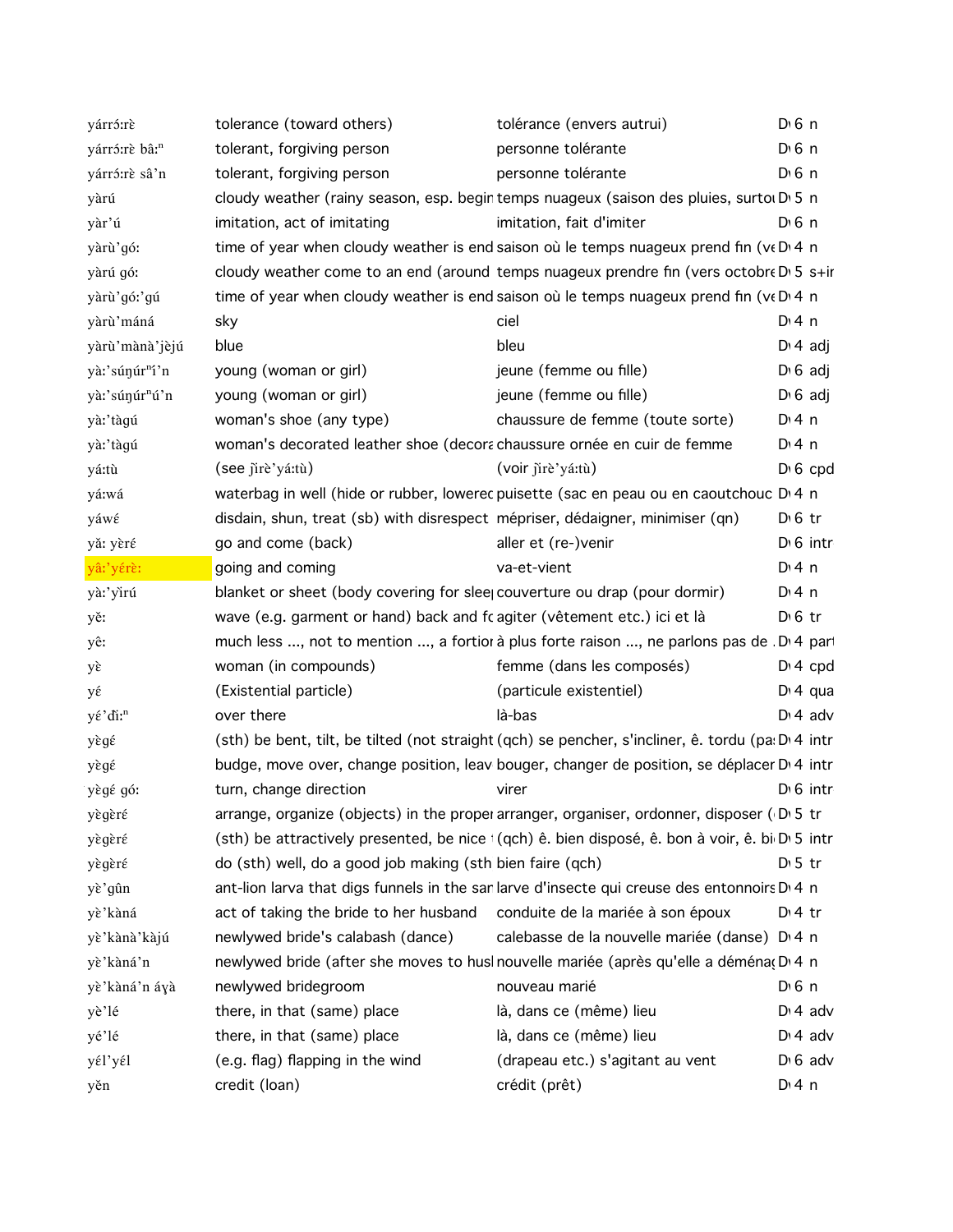| yè'ná:'n                                 | senior wife (among two co-wives)          | épouse aînée, première épouse (parmi de Dv6 n                                                                   |                    |
|------------------------------------------|-------------------------------------------|-----------------------------------------------------------------------------------------------------------------|--------------------|
| yénébéré                                 | tiny ants                                 | petites fourmis                                                                                                 | $Di$ 4 n           |
| yènè'né                                  | extend credit $(=a \text{ loan})$ (to sb) | donner un crédit (=prêt) (à qn)                                                                                 | $D:4$ tr           |
| yè'pàní'n                                | widow (not yet remarried)                 | veuve (pas encore remariée)                                                                                     | D:4n               |
| yèré                                     | stroll (verb), take a walk                | se promener                                                                                                     | $Di$ 4 intr        |
| yèré                                     | (season of year) begin                    | (saison de l'année) commencer                                                                                   | $Di$ 4 intr        |
| yèré                                     | come (arrive here)                        | venir (arriver ici)                                                                                             | $Di$ 4 intr        |
| yèré dó:                                 | come nearby                               | venir à proximité                                                                                               | $D0$ intr          |
| yér'gú                                   | (act of) coming, arrival (here)           | fait de venir, arrivée (ici)                                                                                    | $Di$ 4 n           |
| yèri'n                                   |                                           | dyer, member of a caste that specializes teinturier, membre d'une caste spécialisé D <sub>1</sub> n             |                    |
| yérí'n                                   | guest, visitor                            | étranger, hôte                                                                                                  | $Di$ 4 n           |
| yérú                                     | state of being a guest (of sb)            | fait d'ê. un hôte (chez qn)                                                                                     | $Di$ 4 n           |
| yèrù'máná                                | sky                                       | ciel                                                                                                            | $Di$ 4 n           |
| yérú yèré                                | come on a visit, come as a visitor        | venir en visite                                                                                                 | $Di$ 4 $O+ii$      |
| yèsǎ:                                    | female cross-cousin                       | cousine croisée                                                                                                 | $Dt$ 4 inal        |
| yèsǎ:                                    | (man's) sister (possessed)                | sœur (d'un homme, possessif)                                                                                    | $Di$ 4 inal        |
| yésâ:                                    | (man's) sister                            | sœur (d'un homme)                                                                                               | $Di$ 4 inal        |
| yèsé                                     | $($ see tinir <sup>n</sup> è'yèsé)        | (voir tinir <sup>n</sup> è'yèsé)                                                                                | $D \nvert 6$ cpd   |
| yéw∴                                     |                                           | (eyes) slightly open (as when drowsy) (a (yeux) entrouverts (de qn qui somnole, $\epsilon$ D <sub>1</sub> 6 adv |                    |
| yéw∴                                     | ajar, slightly open (door) (adverb)       | (porte) entrouvert (adverbe)                                                                                    | $D \cdot 6$ adv    |
| yéwéndè                                  | worry (noun)                              | souci, inquiétude                                                                                               | $Di$ 4 n           |
| yéwéndé gó:                              | leave worries behind                      | se débarrasser de ses soucis                                                                                    | $Di$ 4 intr        |
| yéw∴ kár <sup>n</sup> á                  | (eyes) be slightly open                   | (yeux) ê. entrouvert, un peu ouvert                                                                             | $D \cdot 4$ adv    |
| yéw∴ kár <sup>n</sup> á                  | open one's eye slightly                   | ouvrir un peu l'œil                                                                                             | $Di$ 4 adv         |
| yéw∴ kár <sup>n</sup> á                  | (door) be ajar, be slightly open          | (porte) ê. entrouvert, un peu ouvert                                                                            | $D \cdot 4$ adv    |
| yéw∴ kár <sup>n</sup> á                  | open slightly, leave ajar (door)          | ouvrir un peu, laisser entrouvert (porte) D <sub>'</sub> 4 adv                                                  |                    |
| yèy                                      | (yes/no interrogative, in song)           | (interrogatif, dans la chanson)                                                                                 | $Di$ 4 part        |
| yěy                                      | (for yěy'yè see yèré)                     | (pour yěy'yè voir yèré)                                                                                         | $Di$ 4 intr        |
| yéy                                      | act of going                              | fait d'aller                                                                                                    | D <sup>i</sup> 4 n |
| yèyjê:                                   | early morning (7-8 AM)                    | matinée de bonne heure (7-8 h.)                                                                                 | $Di$ 4 n           |
| yèyjè: náy <sup>n</sup> náy <sup>n</sup> | early morning (5-6 AM)                    | début de la matinée (5-6 h.)                                                                                    | $Di$ 4 n           |
| уí                                       | here (generalized)                        | ici (généralisé)                                                                                                | $D \cdot 4$ adv    |
| yi'di:"                                  | here (generalized)                        | ici (généralisé)                                                                                                | $Di$ 4 adv         |
| yí'di:"                                  | here (generalized)                        | ici (généralisé)                                                                                                | $Di$ 4 adv         |
| yigé                                     | winnow (in van)                           | vanner                                                                                                          | $D:4$ tr           |
| yigé                                     | sift                                      | tamiser                                                                                                         | $Di4$ tr           |
| yigé                                     | shake off (wet garment, dusty object)     | nettoyer en secouant, épousseter (vêter D 4 tr                                                                  |                    |
| yigé                                     | knock (fruits) off tree                   | faire tomber (fruits) d'un arbre                                                                                | $D: 4$ tr          |
| yigé                                     | (e.g. tree) sway                          | (arbre, etc.) tituber                                                                                           | $Di$ 4 intr        |
| yi'lé                                    | here (generalized)                        | ici (généralisé)                                                                                                | $D \cdot 4$ adv    |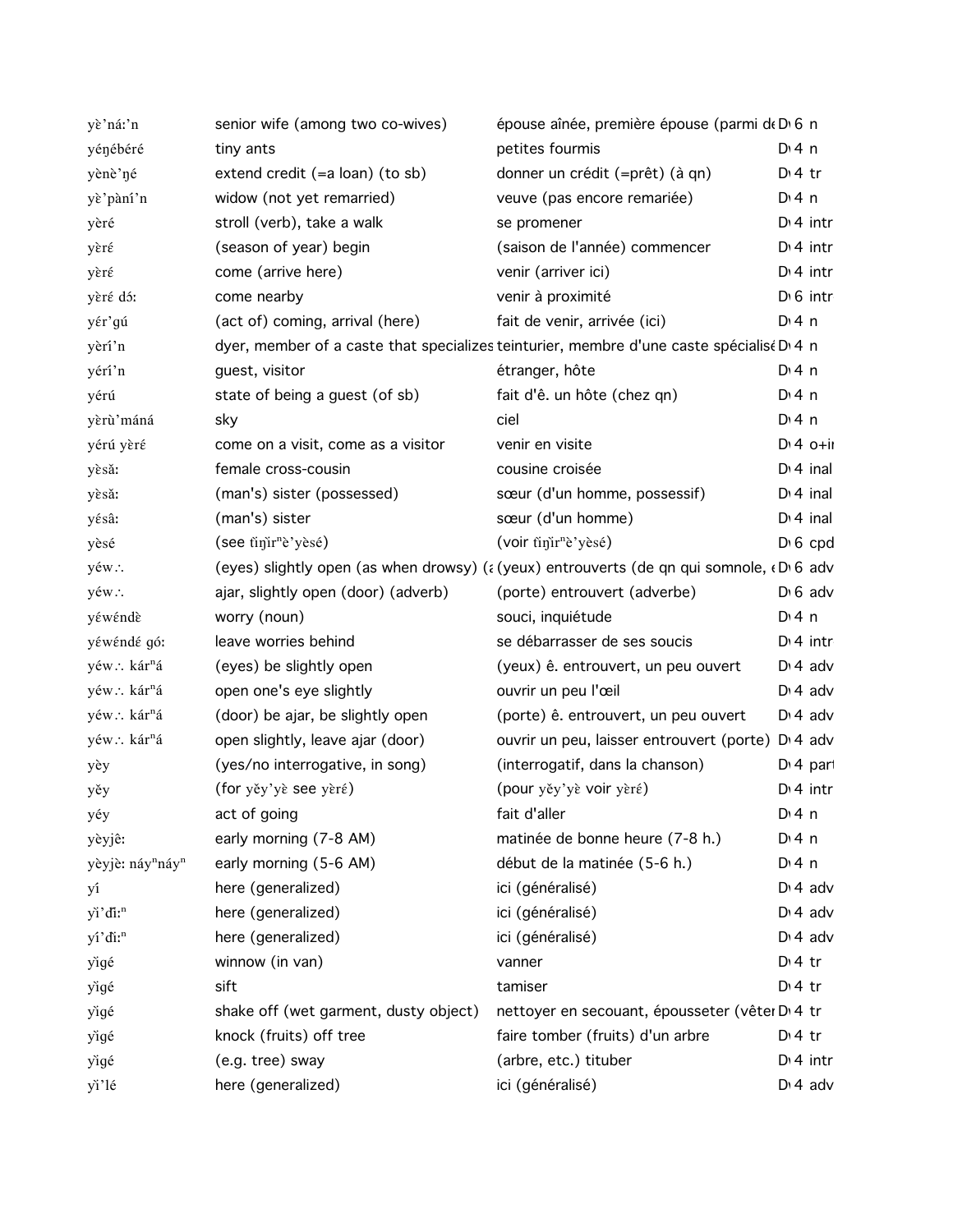| yiliwé                      | be nomadic, be itinerant                                                     | nomadiser                                                                                                   | $Dt$ 4 intr      |
|-----------------------------|------------------------------------------------------------------------------|-------------------------------------------------------------------------------------------------------------|------------------|
| yiliwé                      | stroll (verb), take a walk                                                   | se promener                                                                                                 | $D14$ intr       |
| yílíwú                      | stroll (noun), (a) walk                                                      | promenade                                                                                                   | $D0$ n           |
| yiné                        | breathe                                                                      | respirer                                                                                                    | $Di$ 4 intr      |
| yi:ré                       | sprinkle (sth dry: grains, powder)                                           | asperger (qch de sec: graines, poudre)                                                                      | $Di4$ tr         |
| yírélám                     |                                                                              | strand of carded cotton pulled off of cot brin de coton cardé qu'on enlève en tirar D 6 n                   |                  |
| yírélám                     |                                                                              | act of waving (sth, with a sweeping moti fait d'agiter (qch, d'un côté à l'autre, en D <sub>6</sub> n       |                  |
| yírélám kár <sup>n</sup> á  |                                                                              | wave (sth, with a sweeping motion of on agiter (qch, en gesticulant largement ave D 6 n                     |                  |
| yiriwé                      | faint, swoon                                                                 | s'évanouir                                                                                                  | $Di$ 4 intr      |
| yirú                        | cloth, fabric                                                                | tissu, étoffe                                                                                               | D:4n             |
| yirú                        | garment, clothes                                                             | vêtement, habits                                                                                            | $Di$ 4 n         |
| yirù'bininú                 | uncut roll of fabric                                                         | rouleau de tissu non coupé                                                                                  | $Di$ 4 n         |
| yirù'jém                    |                                                                              | Dogon-style blackish cotton cloth (for w tissu noirâtre en coton style dogon (pou D'4 n+a                   |                  |
| yirù'péllè                  | piece of cloth                                                               | morceau de tissu                                                                                            | $Dt$ 4 n         |
| yì'yàyárà                   | herb sp.                                                                     | plante herbacée sp.                                                                                         | $F6$ n           |
| yi'yà:rú                    |                                                                              | chaff, outer covering of grains and their balle, son extérieur des graines de céréal D <sub>14</sub> n      |                  |
| yó:                         | (from $X$ ) to $(X)$ , every $X$                                             | $(de X)$ en $(X)$ , chaque X                                                                                | $Di$ 4 part      |
| yó:                         | (see y6: g6.)                                                                | (voir yó: gó.)                                                                                              | $D:4 \vee (c)$   |
| yš:                         | (papaya, squash) be small and mis-shape (papaye, courge) ê. petit et déformé |                                                                                                             | $Dt$ 4 intr      |
| yš:                         | (interrogative stem)                                                         | (interrogatif)                                                                                              | $Di$ 4 inte      |
| уэ́                         | (Existential particle)                                                       | (particule existentiel)                                                                                     | $Di 4$ qua       |
| yògó                        |                                                                              | (e.g. caterpillar) bore its way through (s (larve) forer (dans la tige ou l'épi d'une $\beta$ = 1 and (e.g. |                  |
| yògó                        | the following day (after a certain day)                                      | le lendemain (d'un certain jour)                                                                            | $D \n6$ n        |
| yògó                        | tomorrow                                                                     | demain                                                                                                      | $Dt$ 4 n         |
| yó: gó:                     |                                                                              | dodge, get out of the way, pull away fro s'esquiver, se retirer brusquement (par $\epsilon$ D $\alpha$ adv  |                  |
| yó:'gó:                     | negligently, carelessly                                                      | d'une façon négligeante                                                                                     | $D \cdot 4$ adv  |
| yógó                        | $($ see $\partial y \partial y$ yógó $)$                                     | $(voir \n\delta g \n\delta' y \n\delta g \n\delta)$                                                         | $Di 4$ cpd       |
| yòyó                        | throat                                                                       | gorge                                                                                                       | $Dt$ 4 n         |
| yògò'dér <sup>n</sup> è     | the day after tomorrow                                                       | après-demain                                                                                                | $Di$ 4 n         |
| yòyò'jèn'i: <sup>n</sup>    | Adam's apple, larynx                                                         | pomme d'Adam                                                                                                | $Di$ 4 n         |
| yòyó kó:jó                  | clear one's throat                                                           | se racler la gorge                                                                                          | $D \nvert 6$ o+t |
| yòyò làyá                   | some other day (in the future)                                               | un autre jour (à l'avenir)                                                                                  | $Di$ 4 n         |
| yòyó nànúr <sup>n</sup> ù   | next year                                                                    | l'année prochaine                                                                                           | $Di$ 4 n         |
| yòyò'ójú                    | throat                                                                       | gorge                                                                                                       | $D \cdot 4$ n    |
| yòyò'òjù gòrò'gárá windpipe |                                                                              | trachée                                                                                                     | $Dt$ 4 n         |
| yš:'jin                     | how?                                                                         | comment?                                                                                                    | $Di$ 4 inte      |
| yókkò                       | which?                                                                       | quel?                                                                                                       | $Di$ 4 inte      |
| yó kò                       | exist, there is/are                                                          | exister, il y a                                                                                             | $Di$ 4 intr      |
| yš: lé                      | where?                                                                       | où?                                                                                                         | $Dt$ 4 inte      |
| yóŋkù                       | soul, inner spirit                                                           | âme, esprit                                                                                                 | $Di$ 4 n         |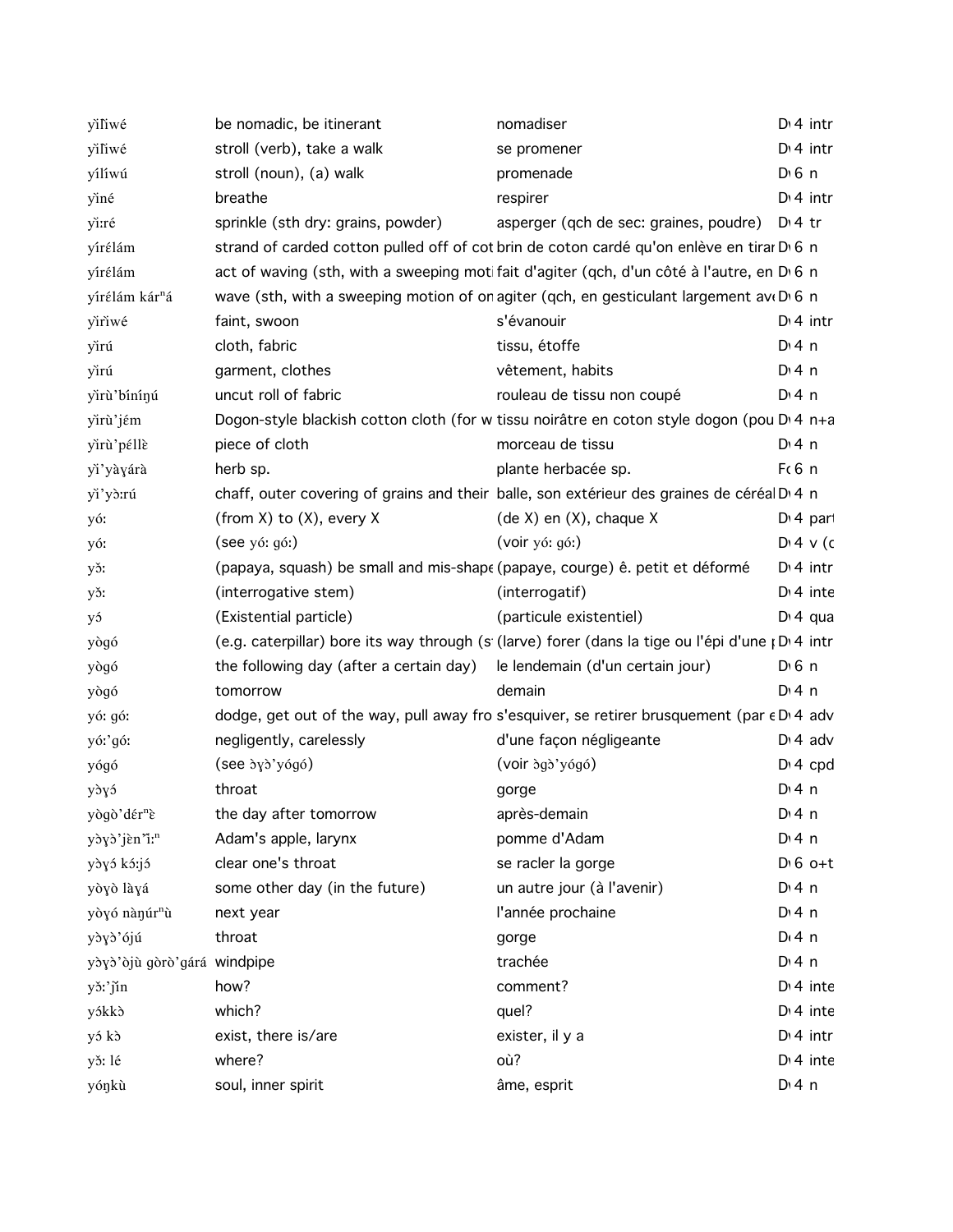| yò:ró                                       | stalk (prey, enemy)                                               | suivre en cachette (proie, ennemi)                                                                     | $D \cdot 4$ tr  |
|---------------------------------------------|-------------------------------------------------------------------|--------------------------------------------------------------------------------------------------------|-----------------|
| yò:ró                                       | lie in wait for (animal, enemy)                                   | guetter (animal, ennemi)                                                                               | $Di4$ tr        |
| yò:ró                                       | (see kà:'yó:rù yò:ró)                                             | (voir kà:'yó:rù yò:ró)                                                                                 | $Di4$ tr        |
| yórò                                        | bran (of millet, sorghum)                                         | son (de mil, de sorgho)                                                                                | $Di$ 4 n        |
| y <sub>d</sub> :ró                          | cook (directly on fire)                                           | cuire (directement sur un feu)                                                                         | $Di4$ tr        |
| y <sub>d</sub> :ró                          | heat (metal) over a fire                                          | chauffer (métal) sur le feu                                                                            | $D \cdot 4$ tr  |
| yòrò:                                       | (see yòrò:'níː)                                                   | (voir yòrò:'ní:)                                                                                       | $Di$ 4 cpd      |
| yòró                                        | (rope) become slack                                               | (corde) devenir lâche                                                                                  | $Di$ 4 intr     |
| yòró                                        | become soft                                                       | devenir mou                                                                                            | $Di$ 4 intr     |
| yðró                                        | néré tree                                                         | néré (arbre)                                                                                           | $Di$ 4 n        |
| yòrò'gó                                     | make soft, soften (sth)                                           | amollir, rendre mou (qch)                                                                              | $D \cdot 4$ tr  |
| yòrò:'ní:                                   | saliva                                                            | salive                                                                                                 | $Di$ 4 n        |
| yòrò:'ní: tó:                               | spit (verb)                                                       | cracher                                                                                                | $D \n6$ o+t     |
| yòrò'ònó                                    | darkness                                                          | obscurité, ténèbres                                                                                    | $Di$ 4 n        |
| yòrò'pir <sup>n</sup> é                     | yellow flour from fruit of néré tree                              | farine des fruits de l'arbre néré                                                                      | $Di$ 4 n        |
| yòrò'pir <sup>n</sup> é                     | yellow                                                            | jaune                                                                                                  | $D \cdot 4$ adj |
| yòrò'pir <sup>n</sup> é'sá:ji: <sup>n</sup> | golden sparrow                                                    | moineau doré                                                                                           | $Di$ 4 n        |
| yòrò'pir <sup>n</sup> é'sá:ji: <sup>n</sup> | weaver (bird)                                                     | tisserin (oiseau)                                                                                      | $Di$ 4 n        |
| yòró'sămnà                                  | tree sp.                                                          | arbre sp.                                                                                              | $Di$ 4 n        |
| yó:rù                                       | (see kà:'yó:rù)                                                   | (voir kà:'yó:rù)                                                                                       | $Di$ 4 n        |
| yò:rú                                       |                                                                   | chaff, outer covering of grains and their balle, son extérieur des graines de céréal D <sub>14</sub> n |                 |
| yòrú                                        | loose, slack (rope)                                               | (corde) lâche                                                                                          | $D \cdot 4$ adj |
| yòrú                                        | soft, supple (skin)                                               | souple (peau)                                                                                          | $D \cdot 4$ adj |
| yðrú                                        | tender (meat)                                                     | (viande) tendre                                                                                        | $D: 4$ adj      |
| yò:rù'cíñù                                  | millet cob (grain spike after grains are re épi décortiqué de mil |                                                                                                        | $Di$ 4 n        |
| yòrù'ònó                                    | darkness                                                          | obscurité                                                                                              | $Di$ 4 n        |
| yòwó                                        | receive, accept, take (sth given)                                 | recevoir, accepter, prendre (chose donn(D) 4 tr                                                        |                 |
| yòwó                                        | consent, accept, agree to (a proposal)                            | accepter (une proposition)                                                                             | $D0$ tr         |
| y s w s                                     | he is there                                                       | il est là                                                                                              | $Di$ 4 intr     |
| yšy                                         | (see yšy yǎ:)                                                     | (voir yšy yǎ:)                                                                                         | $Di$ 4 inte     |
| yšy yǎ:                                     | go where?                                                         | aller où?                                                                                              | $Di$ 4 inte     |
| yúgò                                        | that (deictic, nonhuman/inanimate))                               | cela (déictique, non humain/inanimé)                                                                   | $Di$ 4 den      |
| yǔŋ                                         | honey                                                             | miel                                                                                                   | $Di$ 4 n        |
| yùn'dǎ:                                     | honeycomb, interior of hive                                       | intérieur d'une ruche d'abeilles                                                                       | $D0$ n          |
| yùŋ'kàràwá                                  | bee                                                               | abeille                                                                                                | $Dt$ 4 n        |
| yùŋ'kǒw                                     | beehive                                                           | ruche                                                                                                  | $D \n6$ n       |
| yùn'ni:                                     | honey                                                             | miel                                                                                                   | $Di$ 4 n        |
| yùrùgú                                      | sand fox                                                          | renard des sables                                                                                      | D:4n            |
| yùrùgù'bǔm                                  |                                                                   | divination by studying the tracks of the : divination d'après les traces du renard de D 4 n            |                 |
| yùrùmé:dè                                   | pity                                                              | pitié                                                                                                  | $Di$ 4 n        |